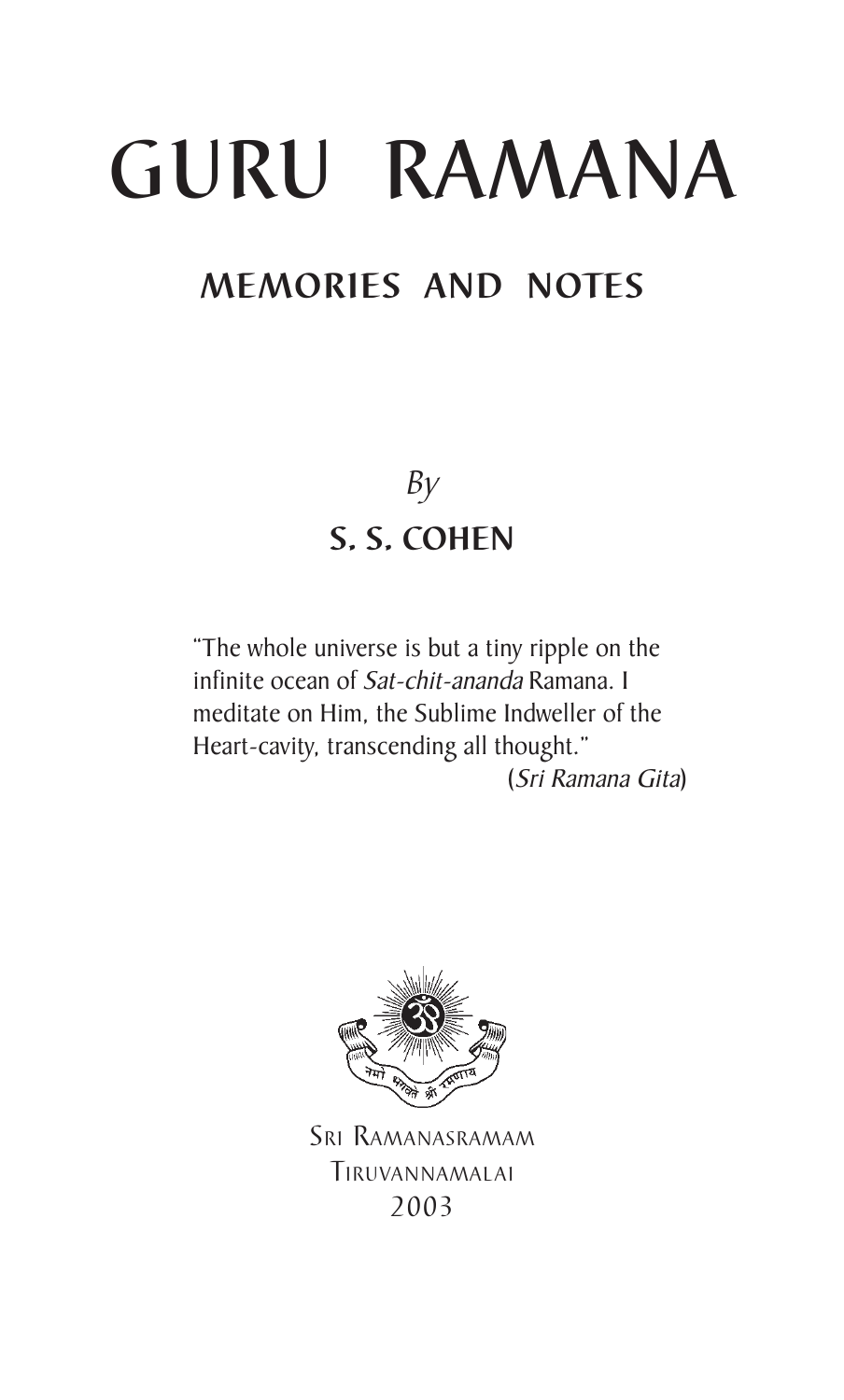#### © Sri Ramanasramam Tiruvannamalai

*Seventh edition 1998 Eights edition 2003 - 1000 copies*

CC No: 1018

#### **ISBN: 81-88225-22-3**

Price: Rs.

*Published by* President SRI RAMANASRAMAM Tiruvannamalai 606 603 Tamil Nadu, S. India Tel : 91-4175-237292/237200 Fax : 91-4175-237491 Email : ashram@ramana-maharshi.org Web : www.ramana-maharshi.org

*Books by the same Author: Srimad Bhagavata* **(***Condensed***)** *Reflections on Talks with Sri Ramana Maharshi*

*Typeset at* Sri Ramanasramam

*Printed by* Kartik Printers Chennai - 600 015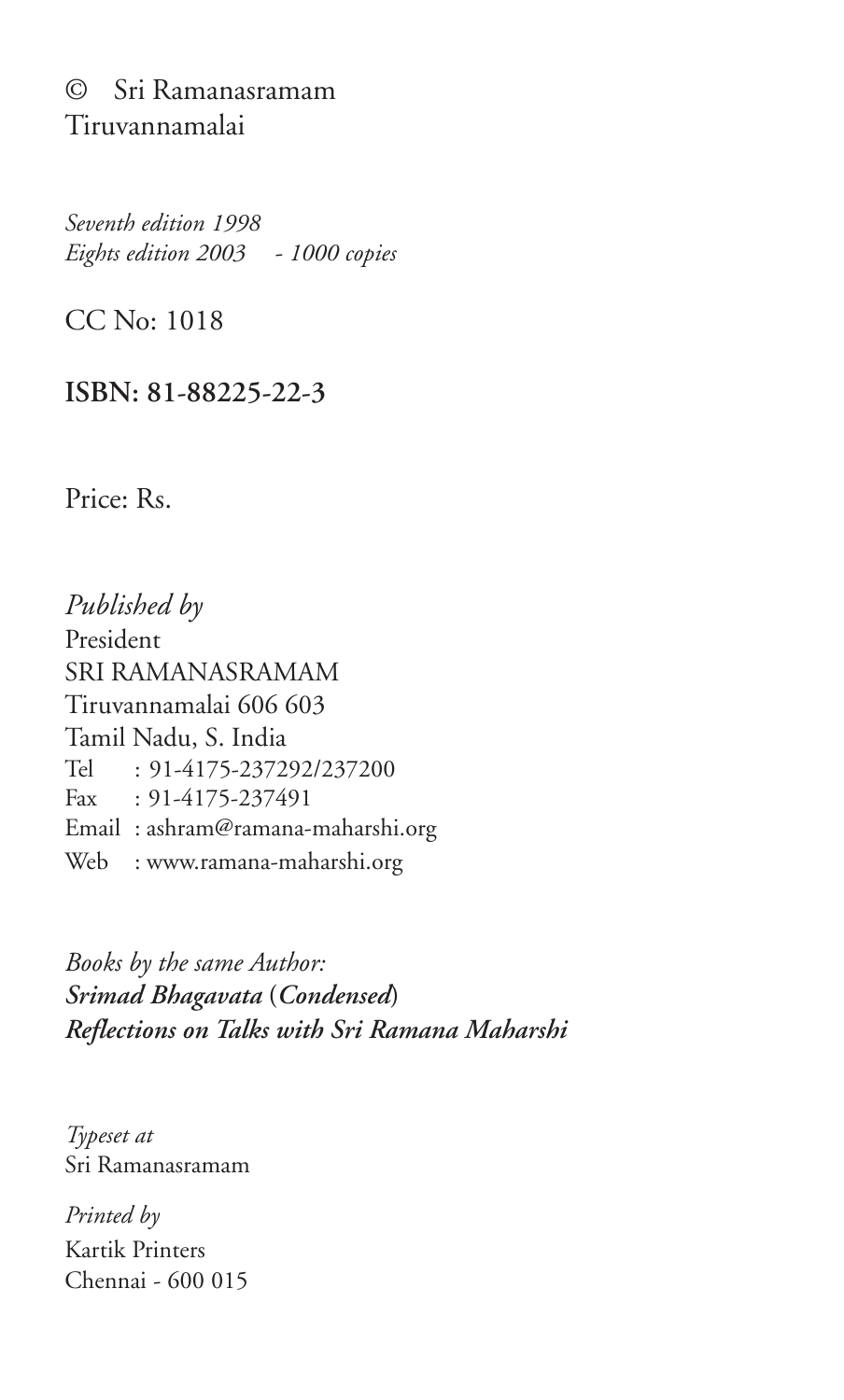## To

# BHAGAVAN The Dispeller of Ignorance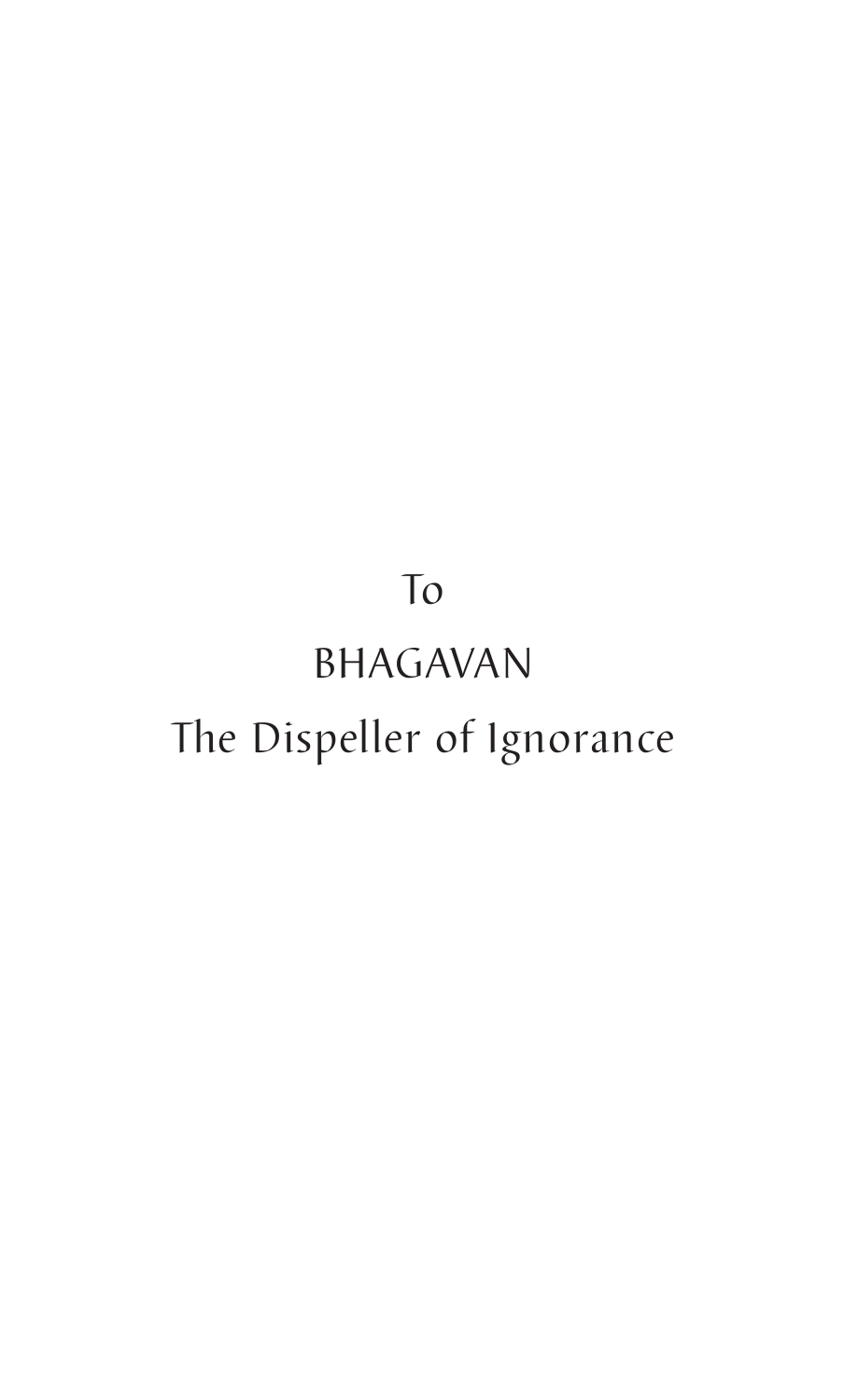### PUBLISHER'S NOTE

We are happy to bring out the 8th edition of this valuable and moving book on Sri Bhagavan written by S. S. Cohen. He was a staunch devotee who was privileged to move with the Master, was able to observe him at close quarters, experience his grace, study his teachings in the proper light and also record them all.

In this edition of *Guru Ramana*, we have included his small booklet *Residual Reminiscences*, recollections that are no less inspiring, hitherto published separately.

We hope spiritual aspirants will find this work both absorbing and useful in their quest.

SRI RAMANASRAMAM **V. S. RAMANAN** TIRUVANNAMALAI PUBLISHER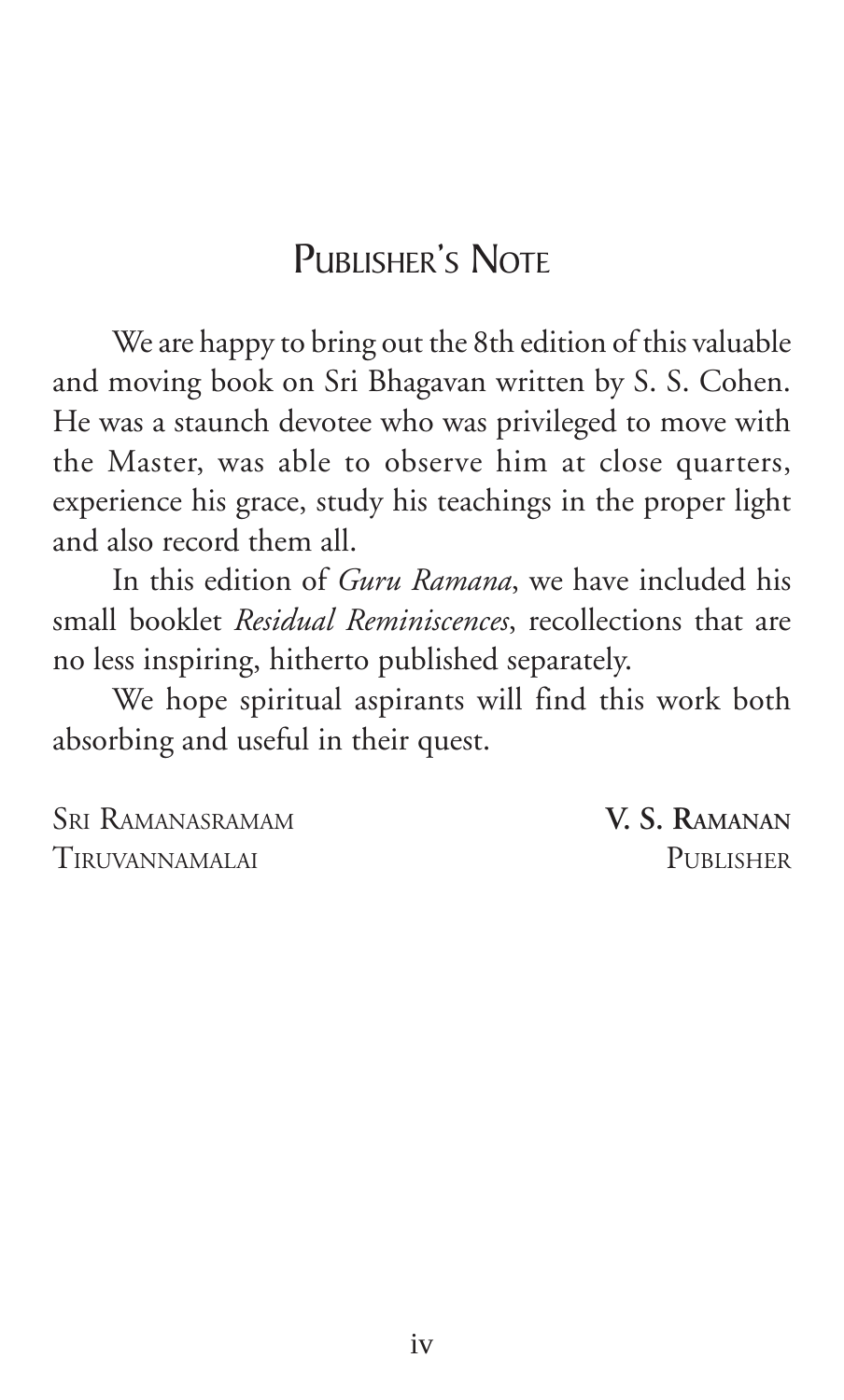### **PREFACE**

This book, as its sub-title indicates, contains some of my reminiscences as well as the notes which I took down at odd times during my long residence in Ramanashram.

The memories of a close association with its celebrated Master Sri Ramana Maharshi, lasting for more than fourteen years, are vast, indeed, but the majority, being of spiritual nature, must needs remain unexpressed.

Part I contains these reminiscences – my first impressions of the Master, his spiritual influence on his disciples, the conditions prevailing then in the Ashram, some autobiographical reflections and episodes, etc.

Part II consists of extracts from my notebooks, where from time to time I jotted down the English translation of the Master's answers to questions almost as soon as they were given. They cover practically all the questions which a beginner on this path asks himself and which were actually put to him by me or in my presence.

Part III is the diary which I kept of the last two years of the Master's life. It describes, in particular, the closing scenes of his earthly career as an illustrious member of that divine race of Rishis, who for thousands of years have sanctified this land by their presence and by their sublime teaching of the Absolute. Seekers of whatever cast or creed, race or colour, have found in him their ideal of a perfect Master. With the crystal clear reason of Gaudapada and Shankara, and the peaceful, unwavering devotion (*Parabhakti*) to the supreme Quest, peculiar to the Vedantic Teachers and the path of *Jnana,* he satisfies both head and heart. Above all, the purity and love which radiate from him ceaselessly shed their beatific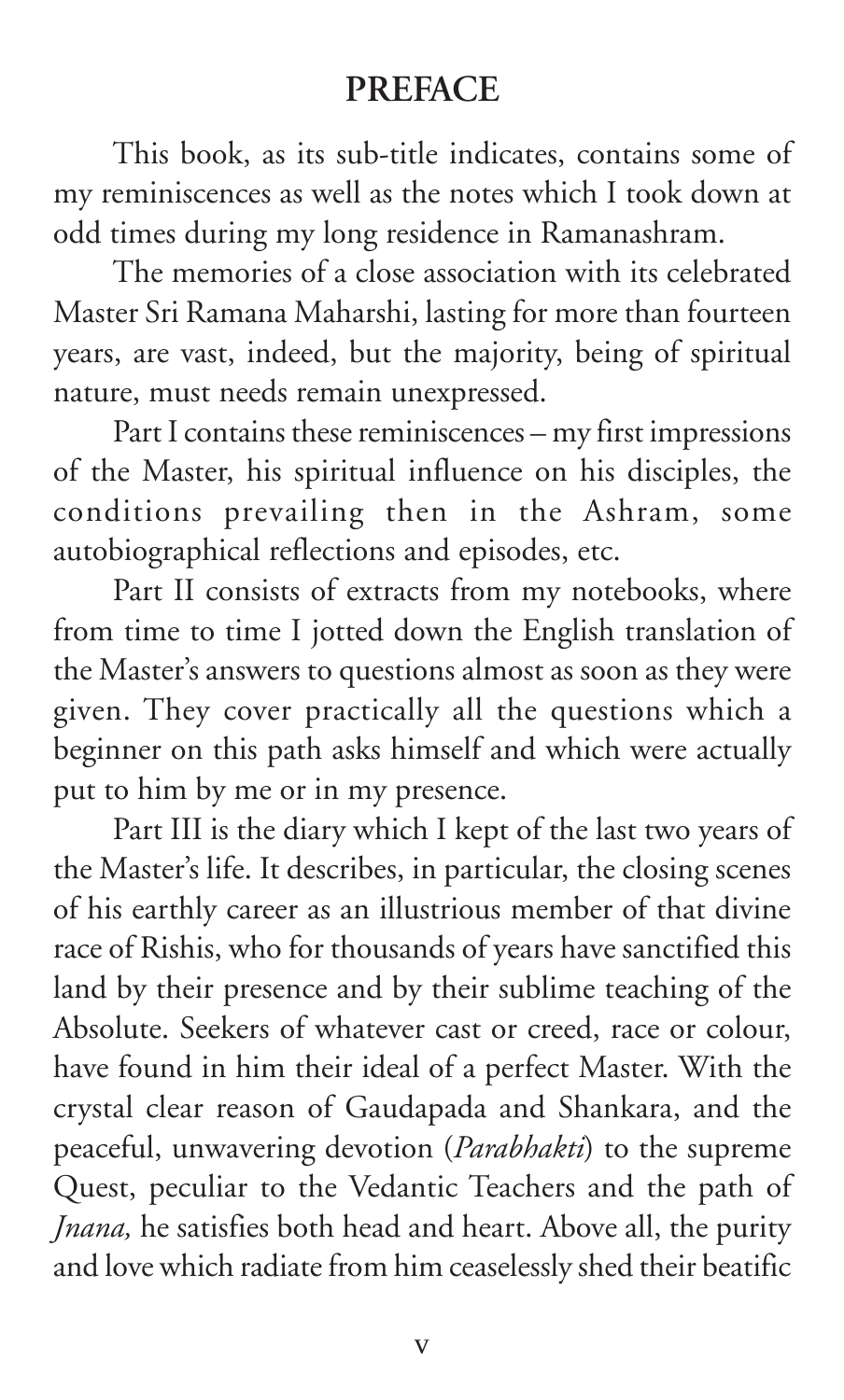influence on all around him, justifying the appellation of "Bhagavan" given to him by his very early devotees when he was still in his teens, in consideration of his rigorous *tapas* and the original knowledge of the Absolute which he exhibited at that tender age.

Vellore S. S. C.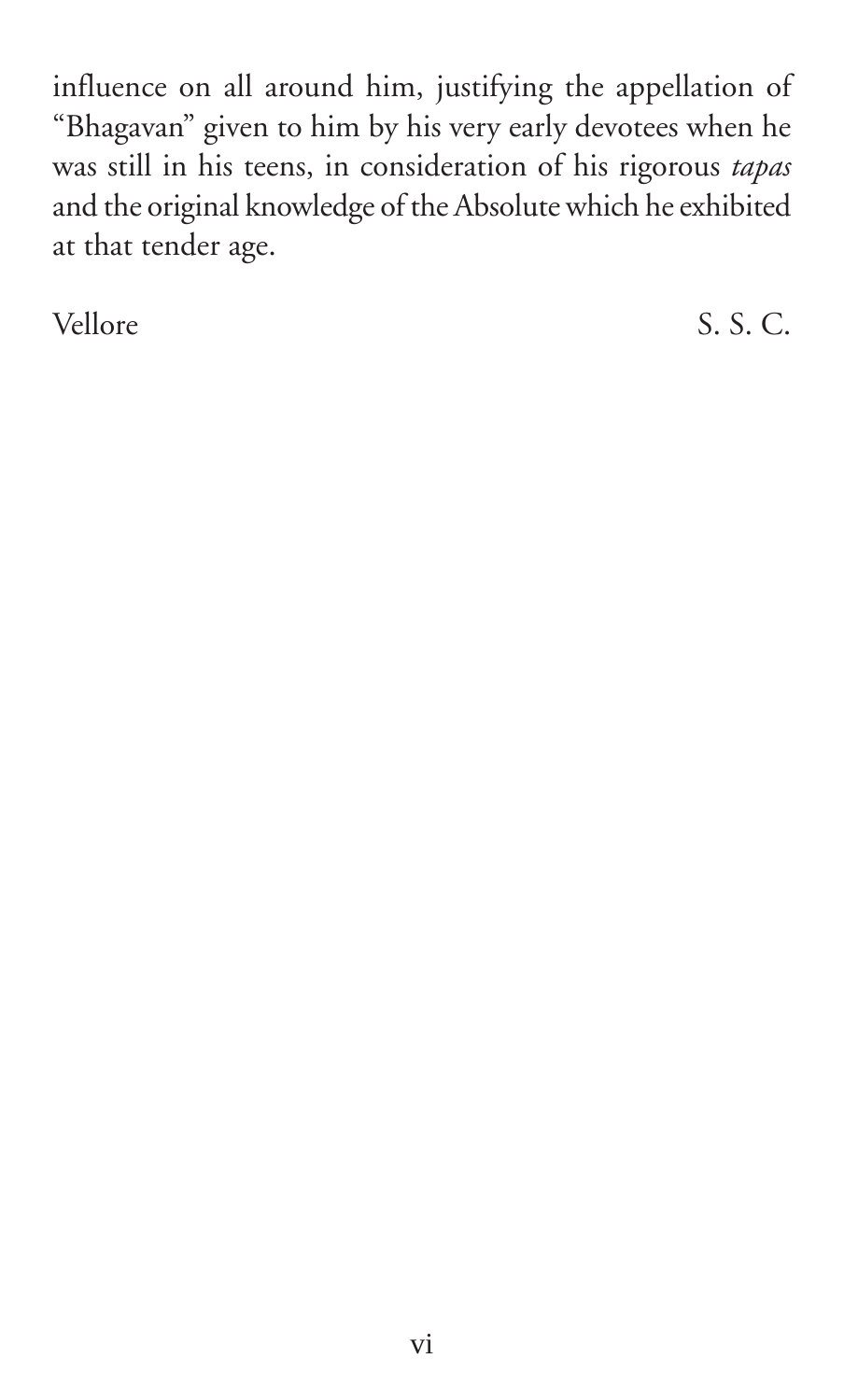### **CONTENTS**

|              | Chapters<br>Page                      |
|--------------|---------------------------------------|
|              |                                       |
|              |                                       |
|              | PART I - Retrospect                   |
| T            | Arrival                               |
| $\mathbf{I}$ |                                       |
| III          |                                       |
| IV           |                                       |
| V            |                                       |
|              | PART II - Talks                       |
|              |                                       |
| I            | Light Dialogues:-                     |
|              | 1. The Believer in the Impersonal  27 |
|              |                                       |
|              |                                       |
|              |                                       |
|              |                                       |
|              |                                       |
|              |                                       |
| $\mathbf{H}$ |                                       |
| III          | Happiness and Misery in creation  45  |
| IV           | Karma                                 |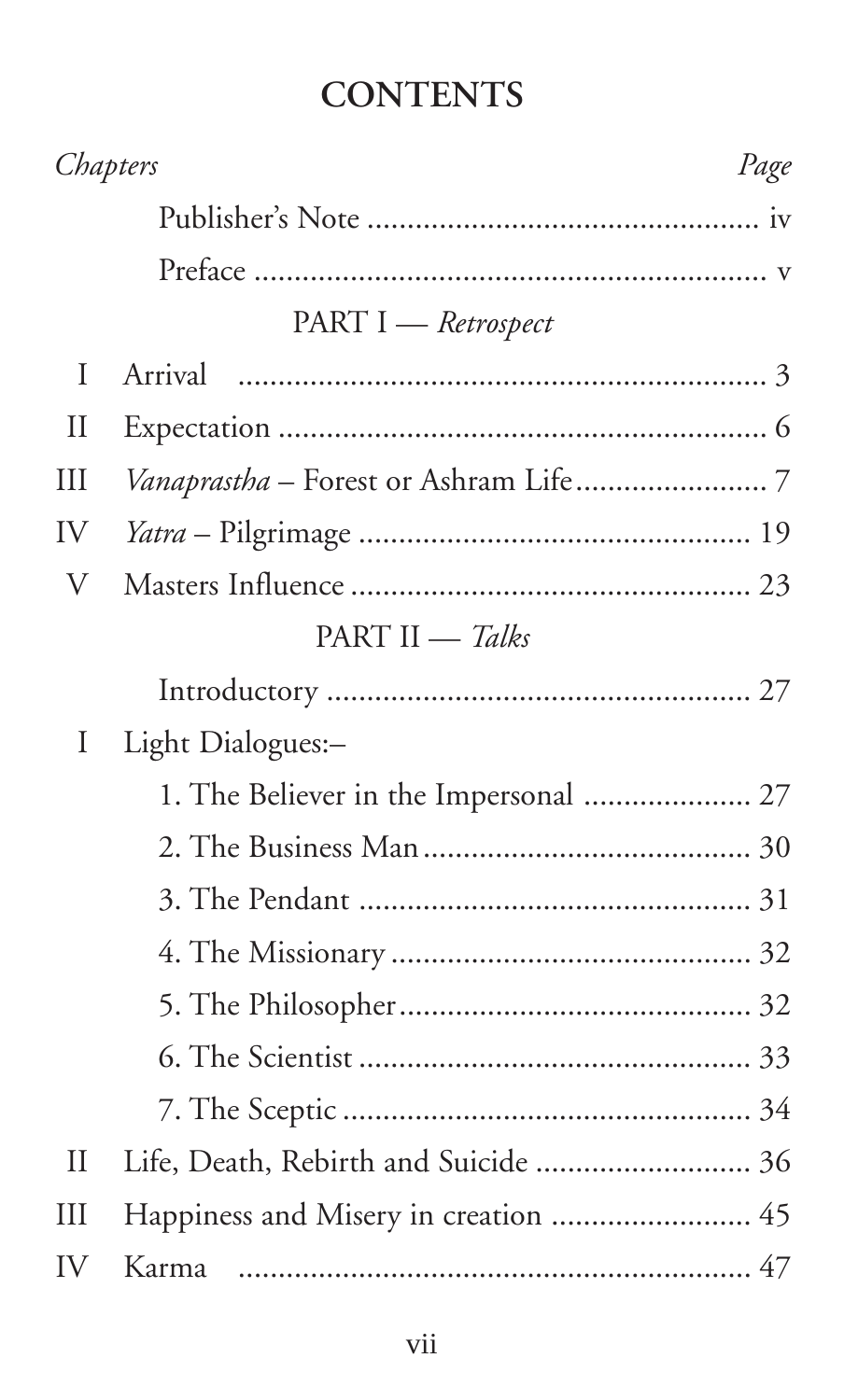| V            | Free-Will, Unpremeditated Action  48        |  |
|--------------|---------------------------------------------|--|
| VI           | Ego                                         |  |
| VII          |                                             |  |
|              |                                             |  |
| IX           |                                             |  |
| $\mathbf{X}$ |                                             |  |
| XI           |                                             |  |
|              | XII Samadhi, Turiya, Nirvikalpa, Sahaja  80 |  |
|              |                                             |  |
|              |                                             |  |
|              |                                             |  |
|              | PART $III - Diary$                          |  |
|              |                                             |  |
|              |                                             |  |
|              | Residual Reminiscences of Ramana            |  |
|              |                                             |  |
|              | Residual Reminiscences of Ramana  162       |  |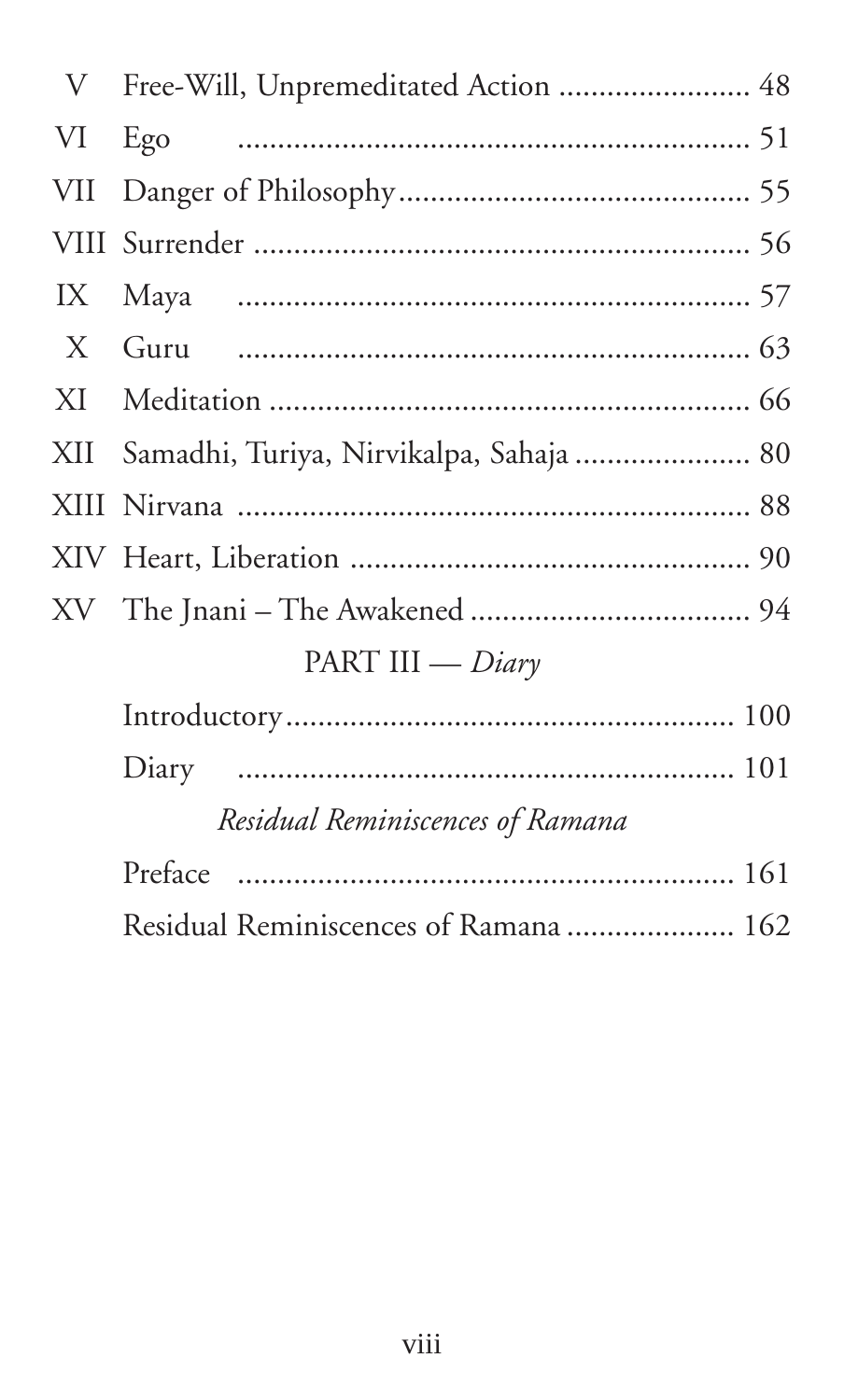# Guru Ramana Memories and Notes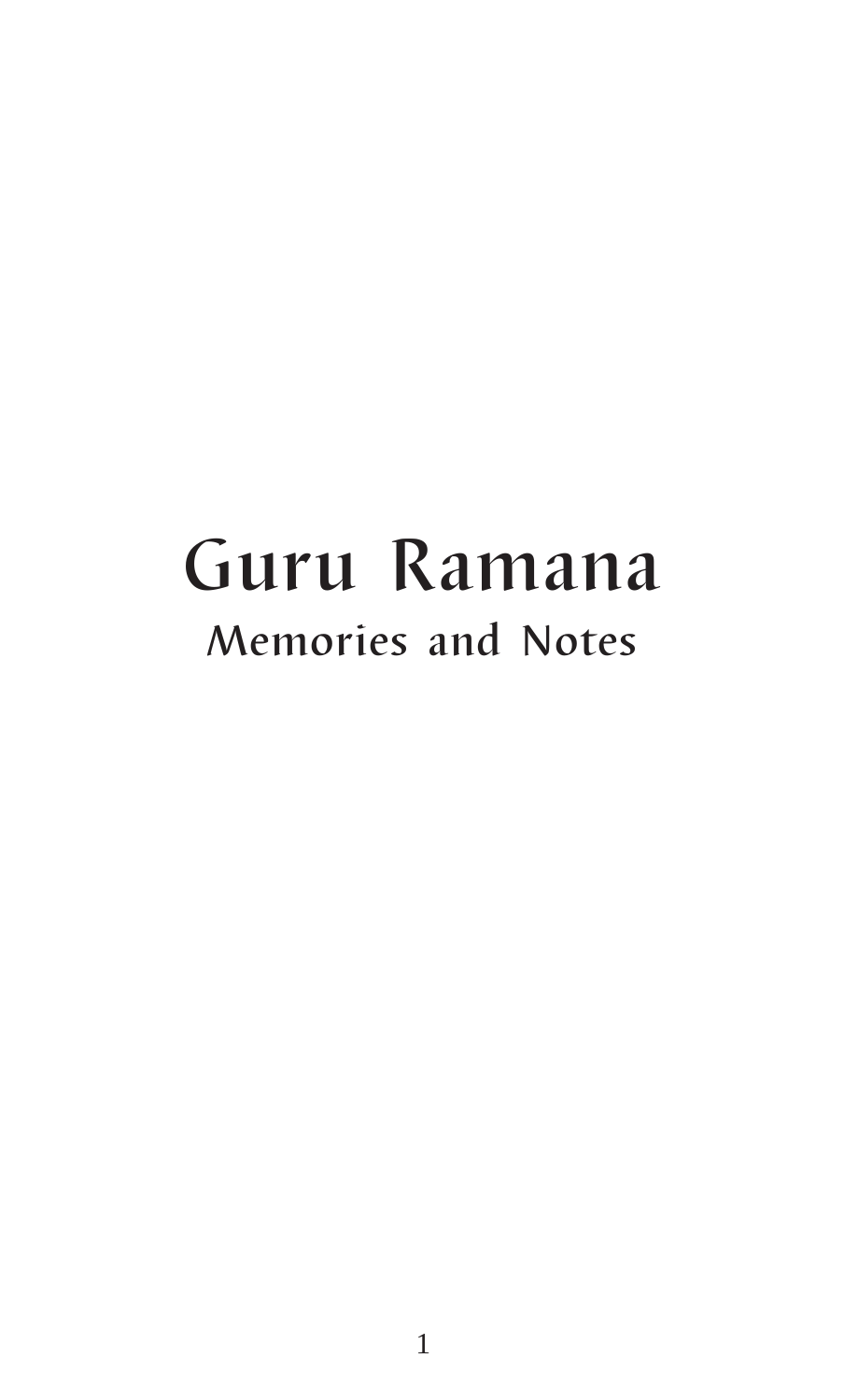# PART I RETROSPECT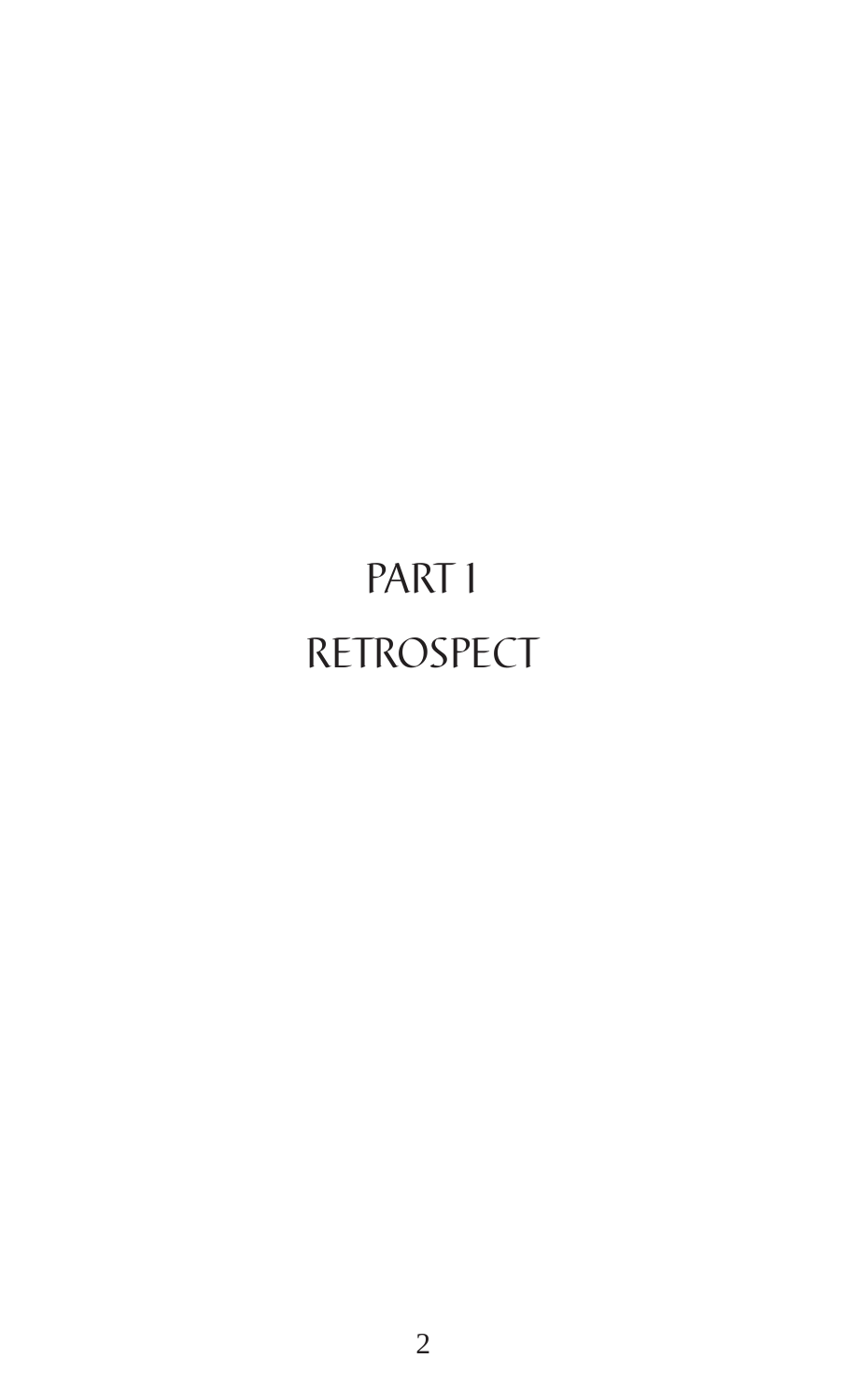### ARRIVAL

The third of February 1936, early morning, saw my horsecart rolling on the uneven two-and-a-half-mile road from Tiruvannamalai railway station to Ramanashram. Two sleepless nights in the train from Bombay found me tired in body and mind. My head was swimming and my senses were confused. I had hoped for some rest in the Ashram, but when I arrived there at last, there was not a soul to be seen anywhere. Presently, a corpulent man with a giant rugged head and scarlet-red lips from perpetual chewing of betel-nuts appeared. He was, I later discovered, "the legal adviser" of the Ashram, who sometimes acted as the *de facto sarvadhikari* (manager) as well. "Is that Mr. Cohen? Follow me quickly before the Maharshi goes out for his walk," he called out. I obeyed, extremely eager to see the great Sage, who had haunted me night and day for three long months. I was led to a small dining room, at the door of which I was asked to remove my shoes. As I was trying to unlace them, my eyes fell on a pleasant-looking middle-aged man inside the room, wearing nothing but a *kaupin*, with eyes as cool as moonbeams, sitting on the floor before a leaf-plate nearly emptied, and beckoning me with the gentlest of nods and the sweetest smile imaginable.

He was the Maharshi himself. My mind, which was already in a state of haze, grew now more confused in my haste to enter. But the shoe lace resisted. So I tugged at and broke it. Just then my guide appeared again and said: "If you have any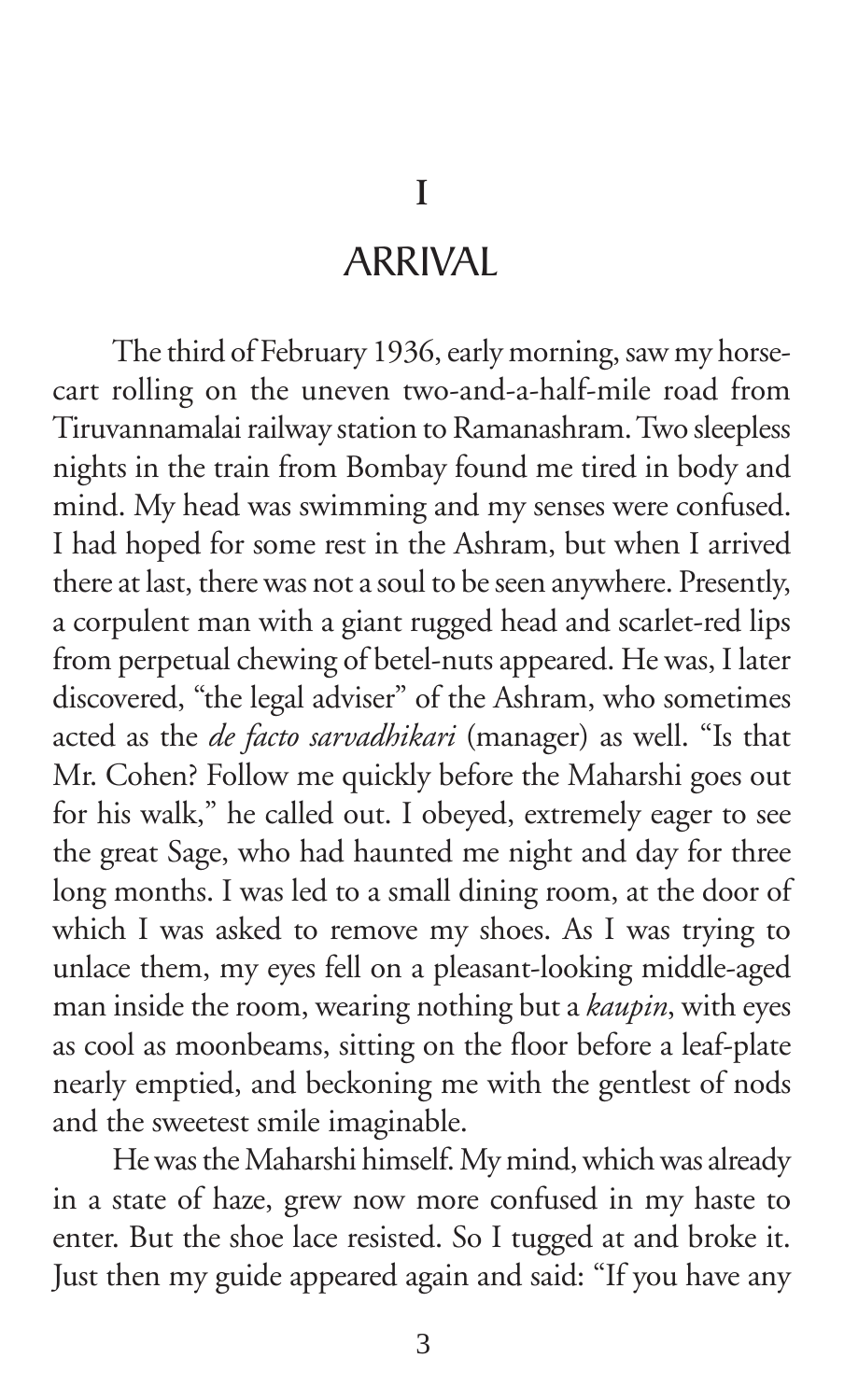fruits to offer, bring them now." "They are in my suit case," I replied, and plunged my hands into my pockets for the keys. But the keys had gone: I had dropped them in the train or at the station, I did not know where, in my hurry to race to the Ashram. I told this to the legal adviser and immediately forgot all about them and entered the room.

It was then the Ashram's custom to honour the newcomer by giving him his first meal in a line directly opposite the Maharshi's seat and at hardly four feet distance from it. My leaf-plate was thus placed there with two rice cakes on it. I took no notice of the cakes, although my hand fingered them, but directed my whole look at the peaceful countenance of Sri Bhagavan. He had by then finished eating and was slowly rolling a betel-leaf for a chew, as if deliberately to give me a little more of his company, when a man entered from the back door, which was the passage to the small kitchen, and, in a low voice, said something in Tamil to him, from which I understood the single word "keys." Then Maharshi rose, looked at me by way of farewell, and left the room. I hastily swallowed half a cake, gulped the cup of tea, and went out in search of the room to which my luggage had been taken. But alas, I could not have a bath or a change of clothes – everything was locked up in the suit cases. I was greatly embarrassed, and started thinking of breaking them open, when someone announced that Sri Maharshi was coming to the *Darshan* Hall. I stopped thinking and rushed straight to the Hall with my hat and full suit on. Behind me calmly walked in the tall, impressive figure of the Maharshi with leisurely though firm steps.

I was alone in the Hall with him. Joy and peace suffused my being – never before, had I such a delightful feeling of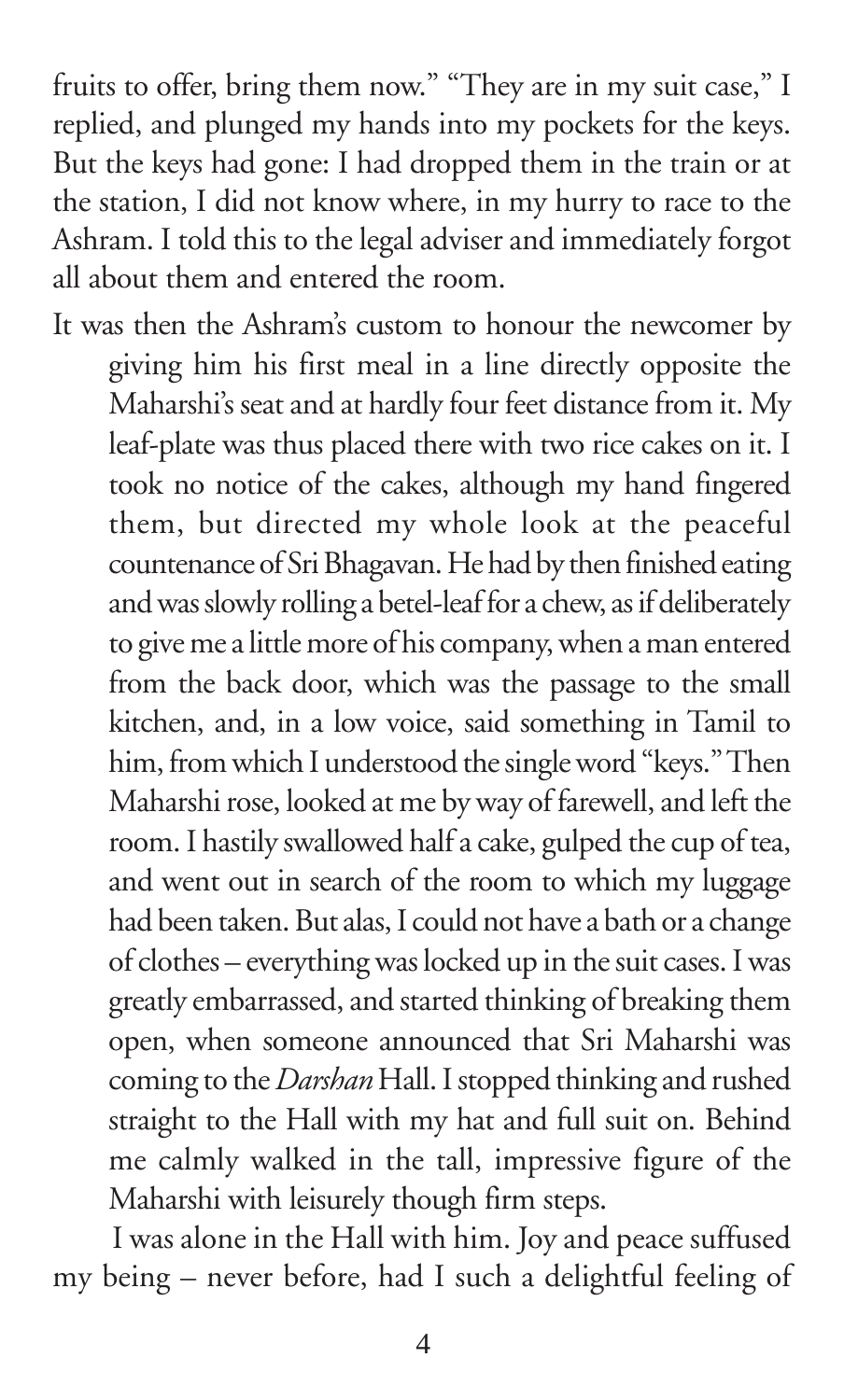purity and well-being at the mere proximity of a man. My mind was already in deep contemplation of him – him not as flesh, although that was exquisitely formed and featured, but as an unsubstantial principle which could make itself so profoundly felt despite the handicap of a heavy material vehicle. When after a while I became aware of my environment, I saw him looking at me with large penetrating eyes, wreathed in smiles rendered divinely soothing by their child-like innocence. All of a sudden I felt something fall in my lap and heard the jingling of keys – my keys! I looked up at the Maharshi extremely puzzled. The man Sri Ramaswami Pillai – who had dropped them through the door behind me came in and explained that he had gone to the railway station on a bicycle and found the station master waiting for him. It appears that during the few minutes that the train had stopped at the station a passenger had providentially entered the very compartment I had vacated, and, seeing the keys on the seat, he picked them up, and, wonder of wonders! ran up to the station master and handed them over to him. The latter by an unusual flash of intuition surmised that the keys belonged to an Ashram visitor, whom he might have seen detrain in the morning, and awaited a claim for them.

It was a series of miracles which occurred on my behalf in the short space of barely ninety minutes, of which I was blissfully ignorant, absorbed as I was in the entrancing personality of this magnificent human magnet – Sri Ramana Bhagavan.

It is needless to say that from that day Ramanashram became my permanent home.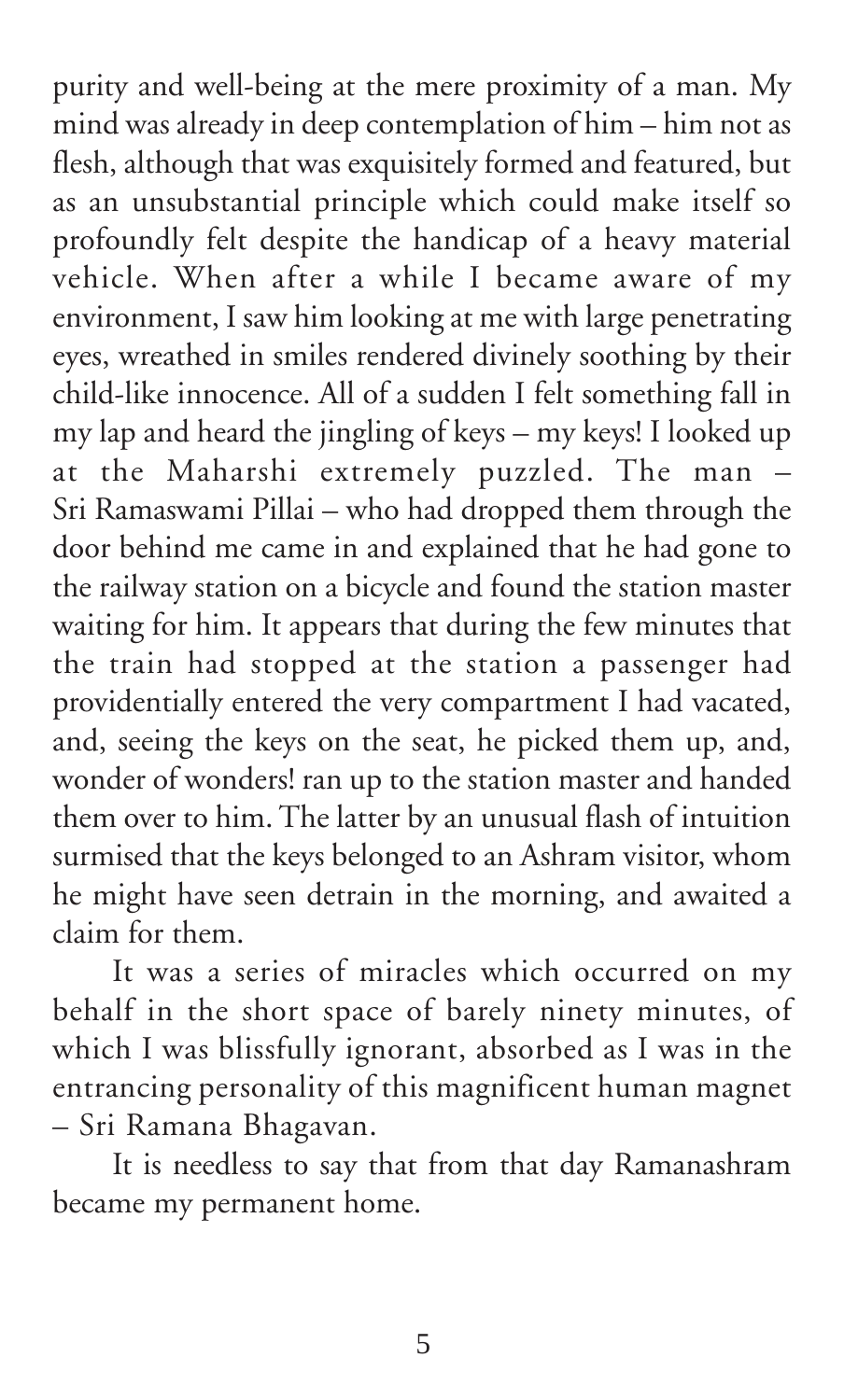### EXPECTATION

Days melted into weeks, and weeks into months and the foreigner impatiently awaited the Great Experience: each day was *the* day, and each moment *the* moment. The Indian is never in a hurry: he knows his work well, and, looking wistfully ahead, continues his practice, full of unshakeable confidence. But the foreigner, being used to work on a timetable, fixes hour and date, as if for an interview. As the clock strikes, he buckles on his belt, sits stiff, shuts his eyes, and waits for the interview. The clock strikes again, he opens his eyes, unbelts himself, and rises, postponing his hope to the evening or the next morning, and so on and on he goes.

When many months thus rolled by and nothing startling happened, he cried with all the fervour of his soul: "How long, O Lord, how long?" But lo! what had happened to him! He looked back at his old self and looked at the present one – what a change, Good God! And he wondered what could have happened in six short months. Then the Great Secret dawned on him – the secret influence of the Divine Man in whose radiant ocean he had been daily bathing: the interview, after all, did take place, although the foreigner was not aware of it.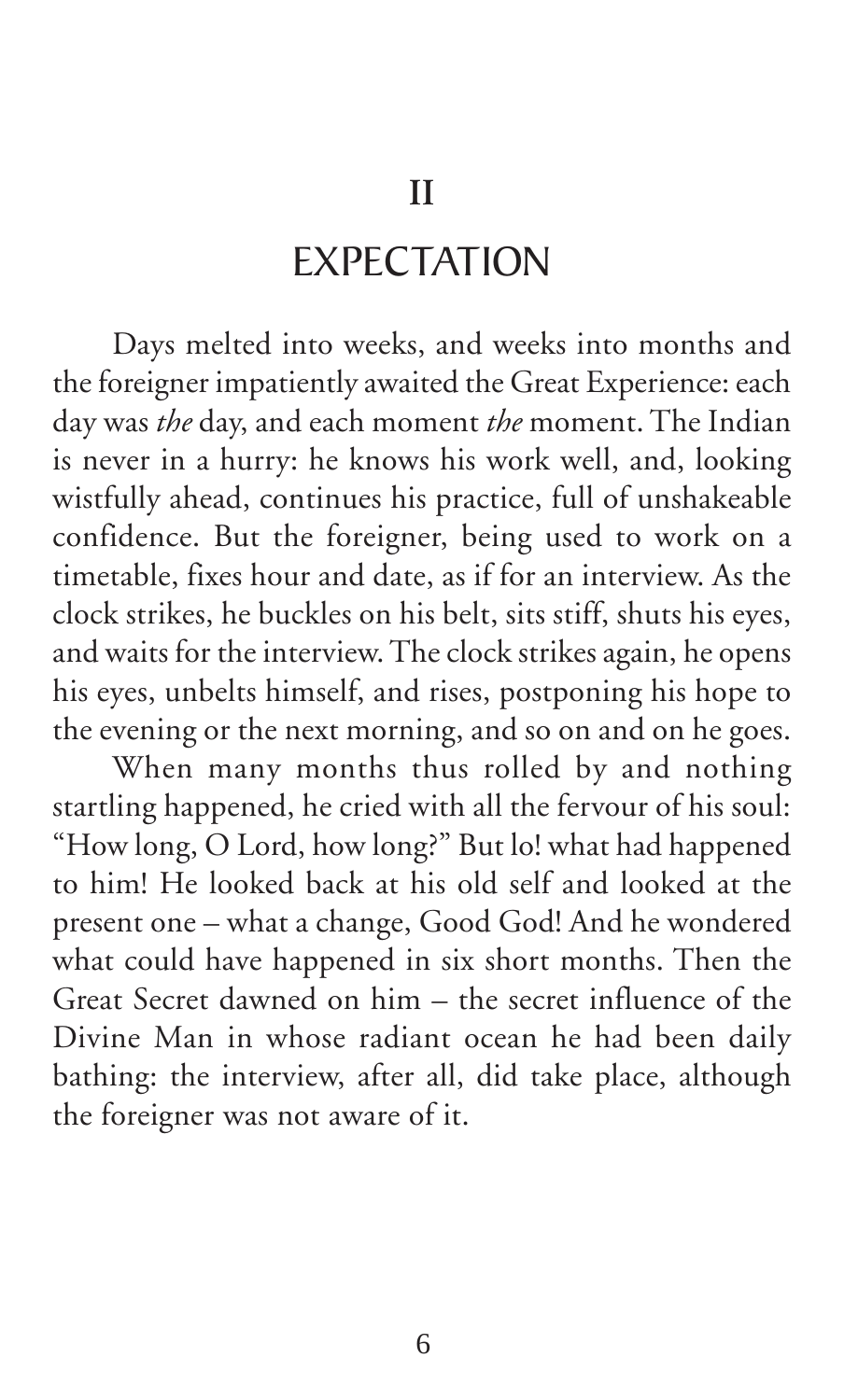#### **III**

### VANAPRASTHA – FOREST OR ASHRAM LIFE

Thus began the pilgrim's *Vanaprastha;* its spirit slowly crept into his hungry soul. For the body the new life was hard, the change very drastic. A redeeming feature was that in Ramanashram, unlike in other Ashrams, there were no compulsions of any kind; no programme to be followed, no meetings, study-classes or *bhajan* to be attended, so that the body was spared the additional strain of having to rise at an early hour every morning, or be in a certain place at a certain inconvenient time, and so on. Bhagavan was the most liberal of Gurus in that at no time did he consider the need to frame rules and regulations to control the lives of his disciples; nor did he believe in a common, enforced discipline, for he himself had attained the highest without them, and had discovered the self-evident truth, illustrated by his own experience, that at the right time Realisation surges up from within by a free impulse, like the budding and blossoming of a flower.

While it is true that not all seekers are as ripe as Bhagavan was, when the flood of Realisation suddenly inundated him in his seventeenth year and, thus, need a discipline to transform the desultory life of the world, to which they are accustomed, into that of self-controlled yogis, yet the discipline that is imposed from without can neither bear the desired fruits nor endure. The discipline which is not known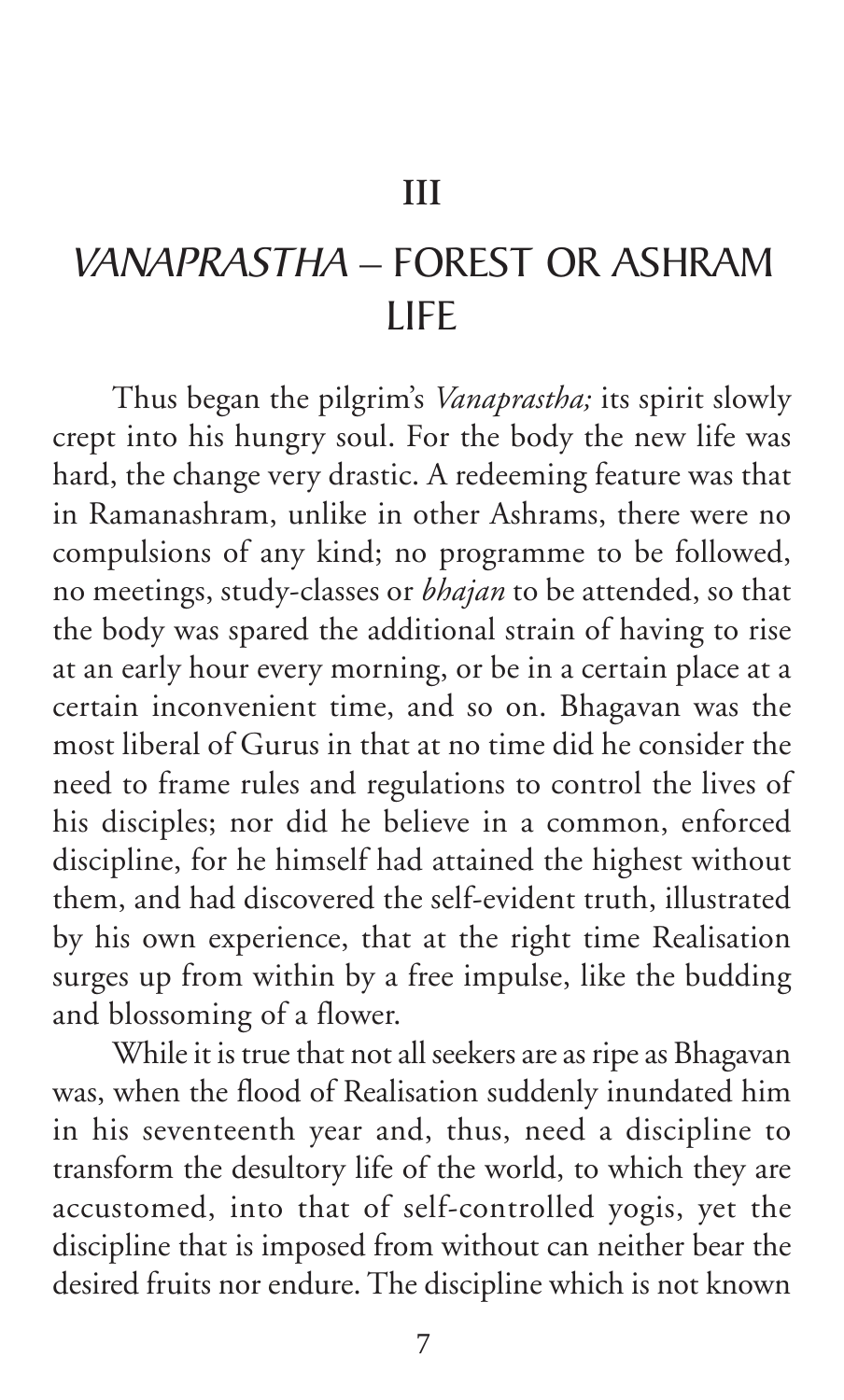to fail is the one which is self-imposed, constitutionally determined, and readily applied by an inner urge of the awakened intellect. Hence Bhagavan left his disciples completely free to mould their lives as best they could. This physical freedom considerably helped me to tide over the first few difficult months of my new existence.

The whole month of February 1936 I lived in the Ashram in a completely bare room with a sand-covered floor and palm leaves for walls and roof. In March I started constructing a small hut for my residence in the neighbourhood of the Ashram, as the next chapter will relate. No sooner was it ready than I moved to it. I hardly stayed in it in the daytime: my mind was wholly fixed on the Master. So I spent my days and a part of my nights in the Hall, where he lived and slept.

There I quietly sat and listened to the visitors' talks with him and to his answers, which were sometimes translated into English, particularly if the questioner was a foreigner or a north Indian – not always. His answers were fresh and sweet. His influence was all pervasive in his silence not less than in his speech. To me in the beginning this was all the more perceptible in the contrast it offered to the hustle and bustle of the life on which I had just turned my back – to the wasted energy, the false values, the foolish expectations from ideals which are in themselves hollow reeds, the dreary intercourse with people with whom one has very little in common; to the social rules which have been laid down by many generations of selfishness, convention and superstitions, not to speak of the mess of politics, of rank and wealth, and the bitter jealousy and hatred they breed in the minds of men. It is small wonder therefore that Bhagavan appears to the seriousminded as a beacon light in an otherwise impenetrable darkness, and a haven of peace.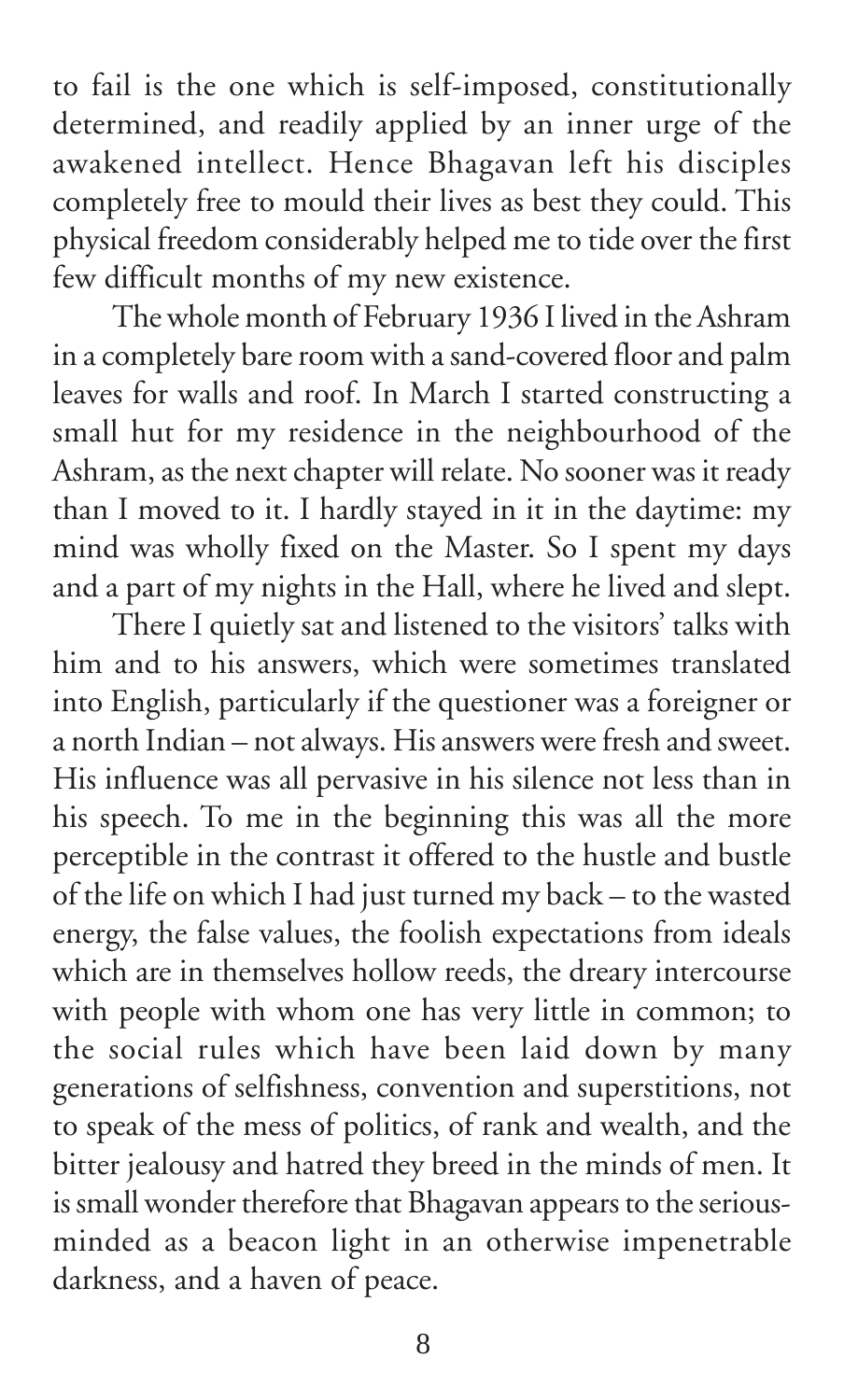Bhagavan was then enjoying the sound, robust health of middle age, and could very well afford to be available at almost all hours of the day to devotees. The years 1936-1938 were very blissful, indeed, to us, when we could gather round his couch and speak to him as intimately as to a beloved father; tell him all our troubles and show him our letters without let or hindrance. After 8 p.m. when the hall contained only the local residents, we sat round him for a 'family chat' till about 10 o'clock. Then he related to us stories from the Puranas or the lives of Saints, yielding to transportations of emotions when he depicted scenes of great *bhakti*, or great human tragedies, to which he was sensitive to the extreme. Then he shed tears which he vainly attempted to conceal. Some stories are memorable like the following one. Kabir was a great *bhakta* (devotee) and lived in or near Benares some centuries ago. Although he had *siddhis* (psychic powers), he earned his livelihood by weaving. One day, when he was working on his looms, a disciple entered in great excitement and said: "Sir, there is a juggler outside here who is attracting large crowds by making his stick stand in the air", etc. Thereupon Kabir, who like all true saints, discouraged the display of jugglery, wanting to shame the man, rushed out with a big ball of thread in hand. Seeing the long bamboo standing in the air, he threw up the ball of thread, which went up and up unwinding till the whole thread stood stiff in mid-air, and to a far greater height than the juggler's stick, without any support whatever. The people, including the juggler himself, were stunned in amazement, and Sri Bhagavan's eyes acted the amazement, while his hand stood high above his head in the position of that of Kabir when he threw up the ball.

On another occasion Bhagavan recited from memory a poem of a Vaishnava Saint, in which occurred the words "Fold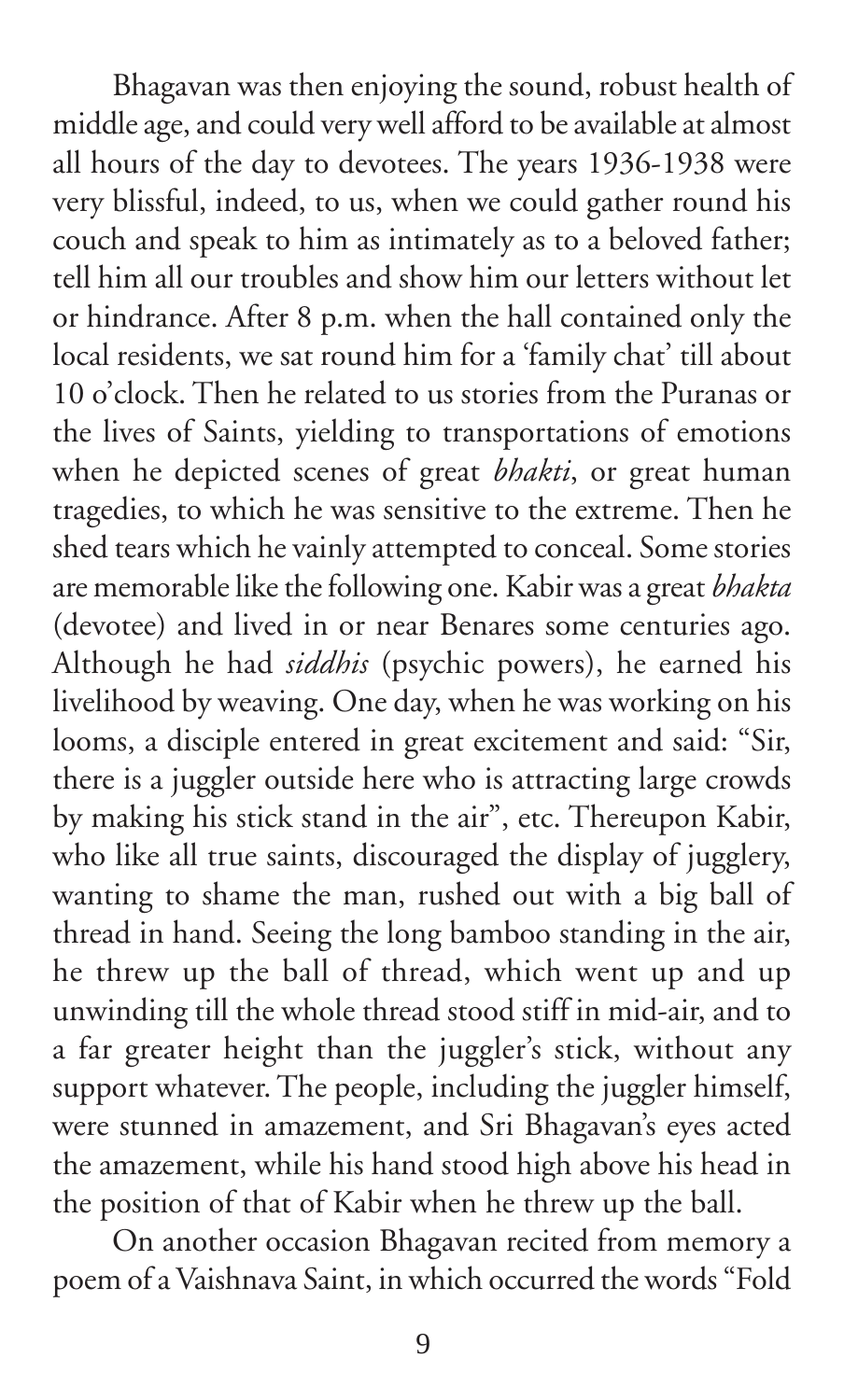me in thy embrace, O Lord," when the arms of Bhagavan joined in a circle round the vacant air before him, and his eyes shone with devotional ardour, while his voice shook with stifled sobs which did not escape our notice. It was fascinating to see him acting the parts he related, and be in such exhilarated moods as these.

Some disciples and his attendants used to sleep on the floor of the hall at night. Bhagavan's sleep was very light: he woke every now and then, and almost always he found an attendant nearby fully awake to say a few words to, and slept again. Once or twice he would go out for a few minutes, and, by 5 a.m., when the Veda chanters came from the township, they found him fully awake and chatting in a soft, subdued voice. Now the *parayanam* would get started and go on for a little less than an hour, during which everybody abstained from talking, and Bhagavan often sat cross-legged and completely indrawn. Then he went out for bath, breakfast, and a little stroll on the hill, and returned at about 7.30, when visitors and devotees began trickling in – men, women and children – till they filled the hall by about 9 a.m. This morning hour of the *parayanam* was the best time of the day for meditation: the congregation was small, women and children were absent, the weather cool, and the mind had not yet completely emerged to run its usual riot. Over and above this Bhagavan then shone in the stillness of his *samadhi*, which permeated the hall and the meditation of the disciples. But unfortunately I could not keep up this attendance, nor could I benefit by it even when present, for my mind remained in the fog of somnolence. Being a life-long bad sleeper I never succeeded in making the requisite six-hour sleep before six in the morning. Another tendency which I could not completely overcome was intolerance to noise, of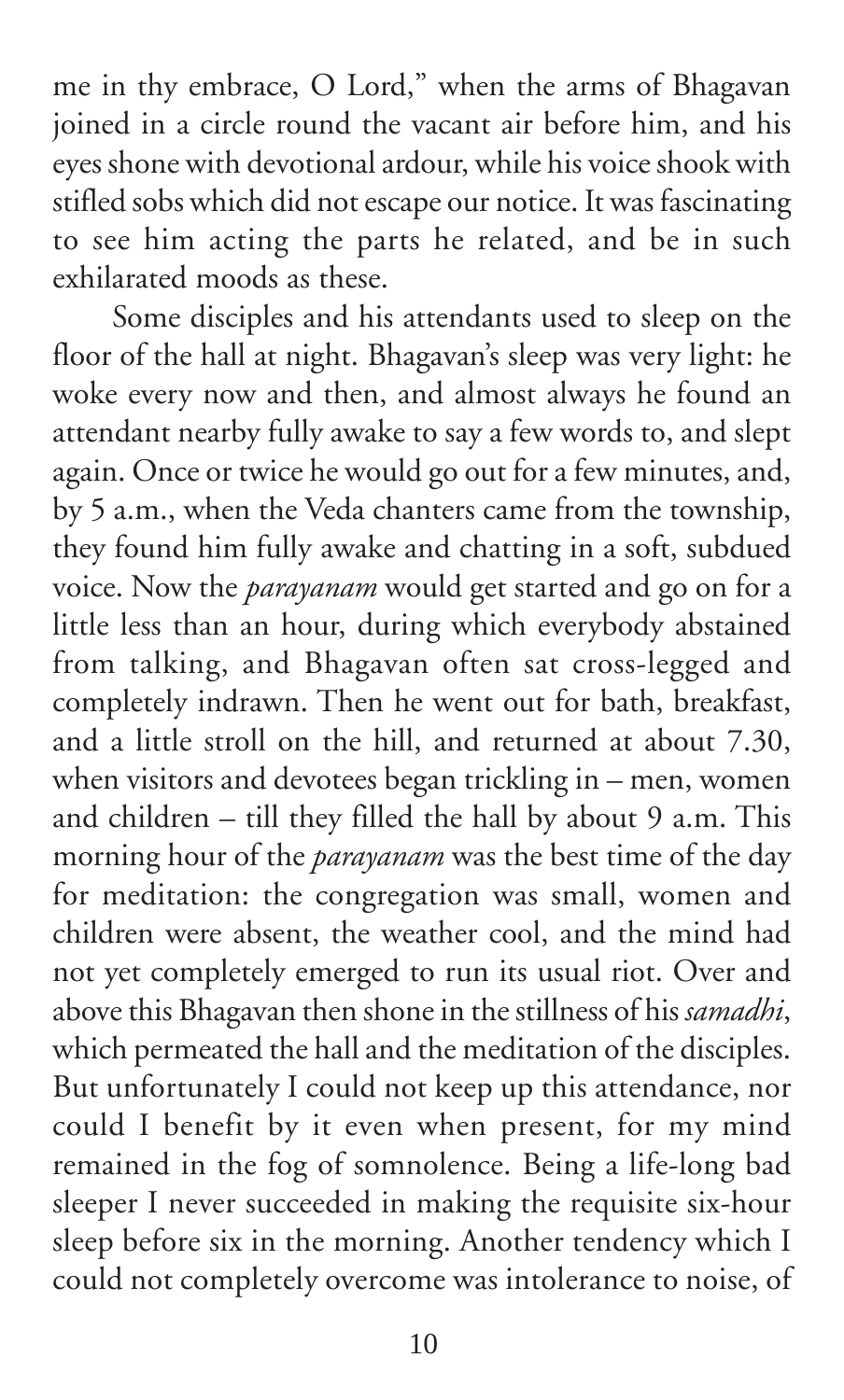which the hall was seldom free. Apart from the free access to it by all and sundry there was also the freedom of singing, which at times took one by surprise at a moment when the hall was plunged in silence and the atmosphere conducive to meditation. All of a sudden a soprano voice rose from somewhere in the hall intoning some hymn or other, or reciting some *shloka* in a South-Indian language, to be succeeded by a tenor or another soprano, often the latter, in competition with a male of the species, till Bhagavan went out at his usual hours. These were: 9.45 for a few minutes, 11 o'clock for luncheon, followed by the midday stroll in Palakottu, evening 4-45 on the hill, preceding the evening Veda *parayanam*, and 7 o'clock for dinner. The best I could do then was to remain in a semi-contemplative or reflective mood, reserving my serious meditation to the quiet solitude of my own room. Major Chadwick, the only other foreign resident then, who had preceded me to Ramanashram by exactly three months, used to wonder how I could meditate in my room at all. I reciprocated by myself wondering how he could seriously concentrate amidst so much disturbance in the hall. Even in as small a matter as this, it will be observed, individual idiosyncrasies are apparent. These lonely hours I snatched from the time when Bhagavan was out.

Every second morning I went all alone for *pradakshina* – an eight mile non-stop trek round Arunachala hill – which took me almost exactly three hours to accomplish. This had its own special benefit. At that early hour I generally was in a walking-meditation mood, particularly as I expressly made a habit of it. The benefit of regularity in the practice of *sadhana* is here fully borne out. Another factor to a successful *pradakshina* and, to me, the greatest, was the determination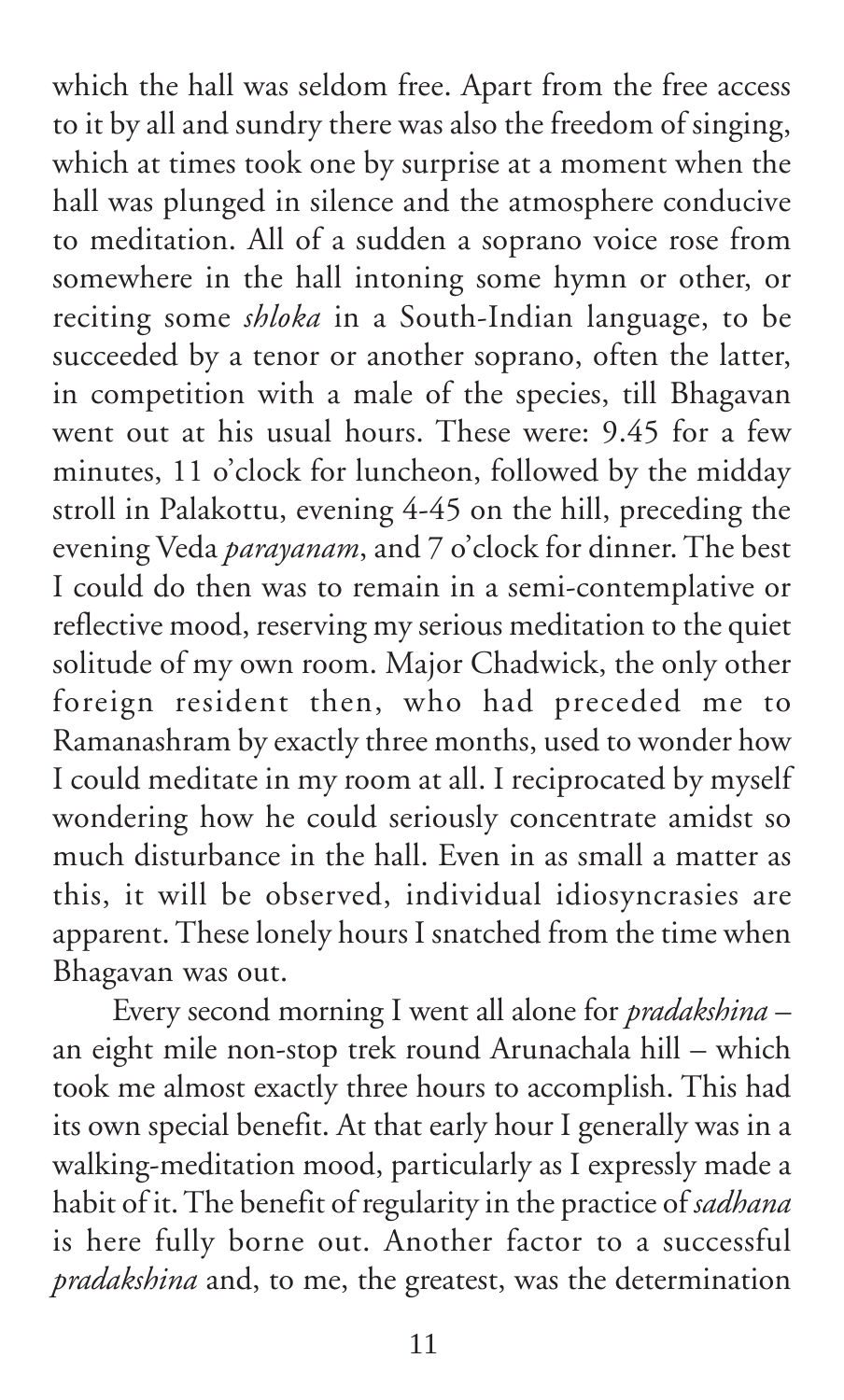at the very start not to retrospect – not to look back upon the past – throughout the three-hour trek. I might look this side or that, but would never allow memory to ruin my calmness. Each time I caught memory sneaking in, I immediately brought my attention to the rhythm of my footfalls till the mind regained its restful state. The partial fatigue experienced in the latter half of the journey automatically induced this mental rest without much effort. Somehow this practice worked marvellously well with me.

Speaking of retrospection, *sadhakas* must be warned against the tricks of memory, of which nothing is more harmful, nothing more destructive to the peace of mind which is necessary for a successful *sadhana*. It cannot be too often recommended to them to forbear looking into the past with its trials and errors, acts of omission and commission, regrets, fear, passion, love and hatred, personal tragedies, etc. Everything is dust, everything transitory, including the seemingly indissoluble human ties, more so wealth and fame, and, thus, not worth a moment's regret. Nothing is changeless and lasting but the natural state of the pure being.

Another disturbance in the hall was caused by the distribution of the offerings on the spot, be they mangoes, raisins, sugar-candy, dates, or merely puffed rice. The moment one came, it went immediately round, after having been first touched and tasted by Bhagavan, so that he who happened to be then plunged in meditation for an hour or so, on opening the eyes sometimes found bits of edibles near his feet or in his lap, awaiting his pleasure. This custom was wisely stopped in 1938, when all the offerings were collected and distributed in the dining hall at meal times, or among guests who could not eat the usual food.

The constant influx of visitors was of some help in that it afforded the much-needed relaxation to an otherwise tense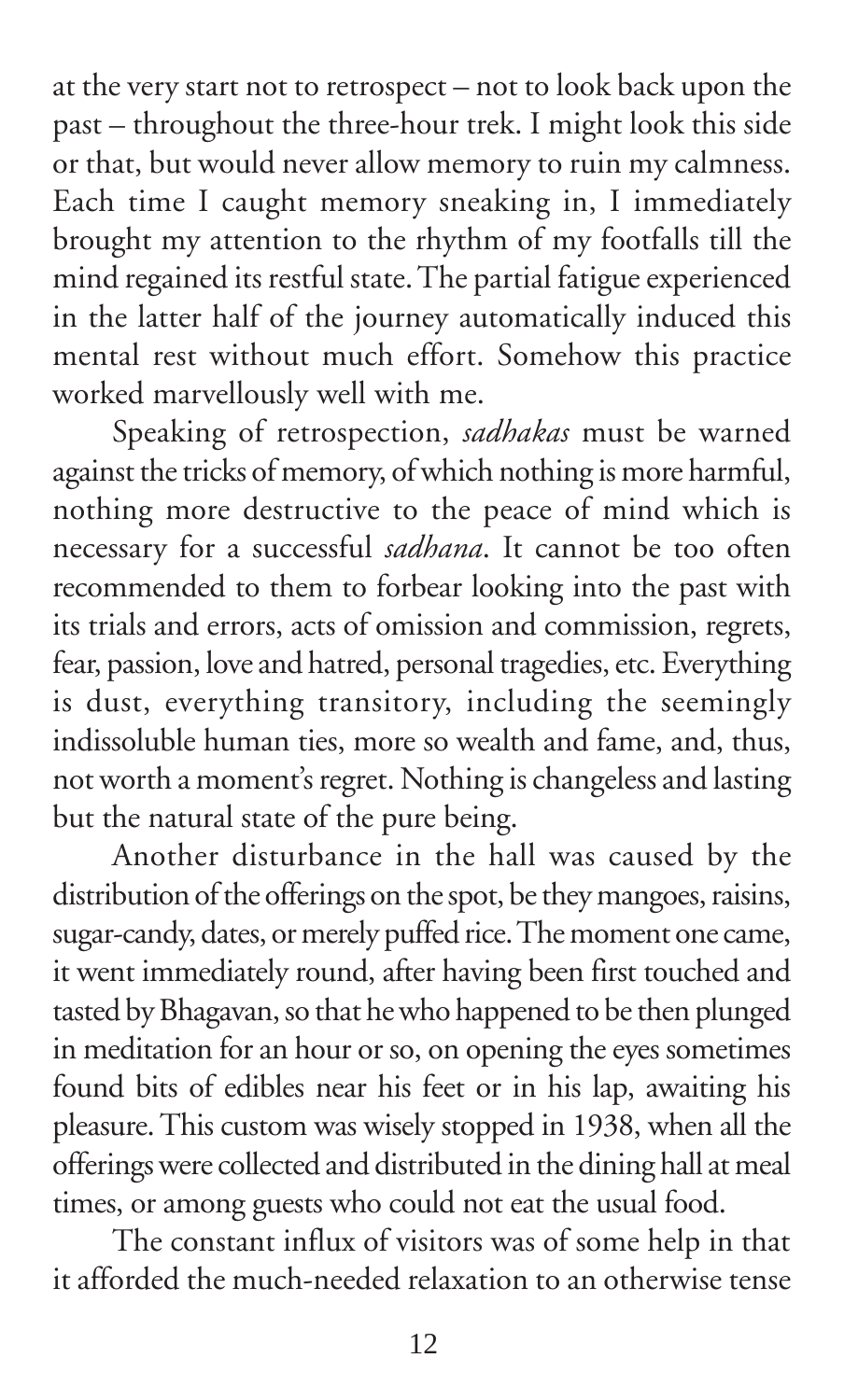life. Secondly the peculiar problems which visitors brought with them were a useful study – study of the human mind and the endless ills to which it is subject. The problems of the mind and the conditions which give rise to them are infinitely more numerous than the variety which the physical universe presents to the human senses. Moreover, watching the masterly ways Bhagavan tackled these problems was *sadhana* in itself. Rationality was the very essence of his arguments. Whilst the ultimate answer to all the questions was always the same, namely, "Find out who you are," he first met every questioner on his own ground, and then slowly steered him round to the source of all problems – the Self – the realisation of which he held to be the universal panacea. Psychologists deal only with the working of the mind, but Bhagavan goes to the source, the mind or Self itself. It was a wonder that all visitors were agreeably impressed by him, sometimes even without comprehending the drift of his ideas. People take *siddhis* as the sure sign of Perfection, but few understand the subtle influence of the truly Perfect person, who, without the deliberate use of miracles, works out the transformation of the people who come into contact with him, more so the genuine disciples, whom he actually turns into *muktas*, or well on the way to *mukti*, of which external *siddhis* are totally incapable. Many of those who have had the inestimable privilege of a long stay with Bhagavan bear witness to the blessedness which his mere presence conferred on them. This is the highest and truest *siddhi* which always accompanies *Jnana* (knowledge of the Self or Supreme Perfection).

When the audience shrank, the Master at times became humorously autobiographical about his early school and home life, or about his many experiences on the hill with sadhus,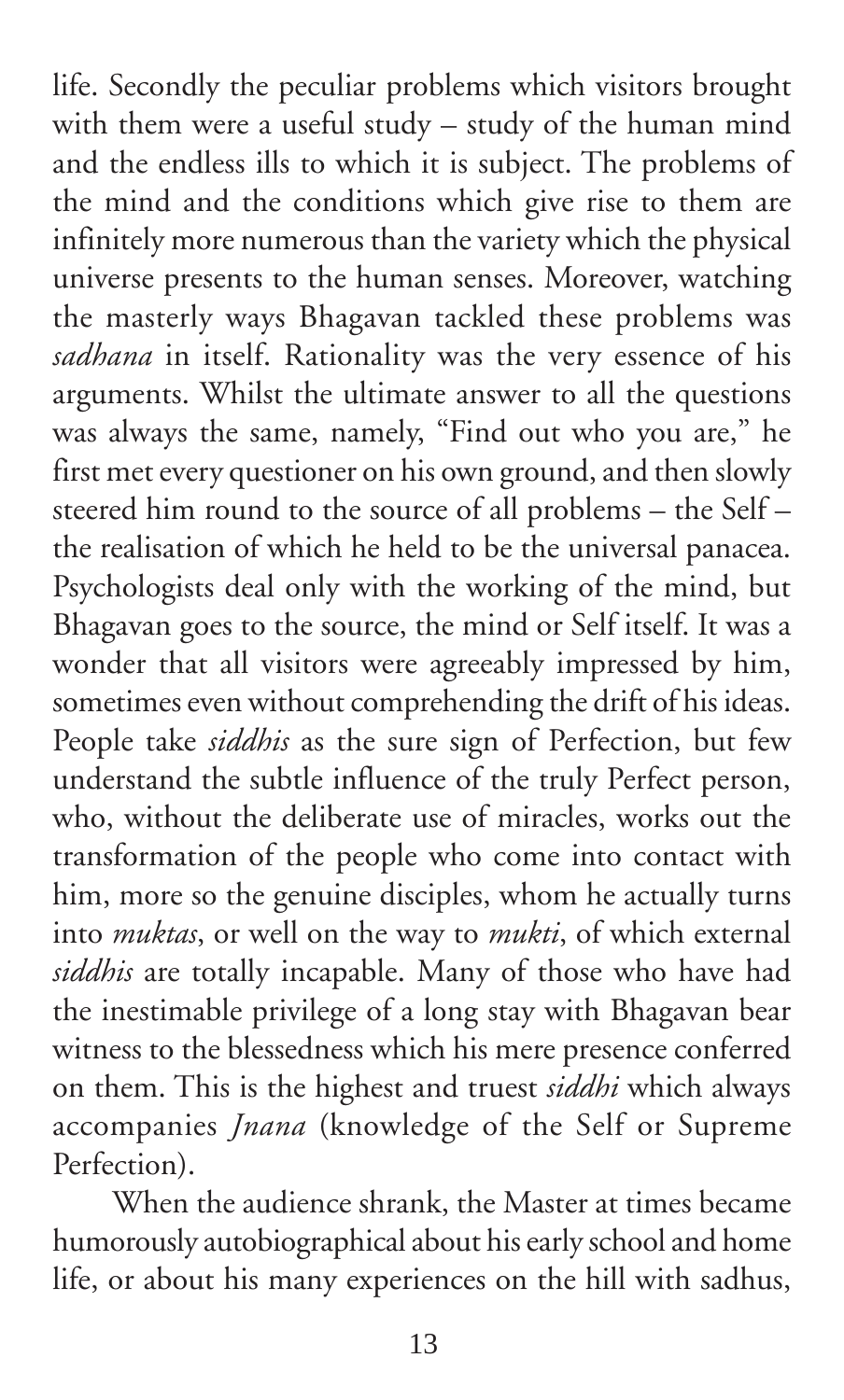devotees, etc. One of the stories was about a "miracle" he had once performed in Skandashram, when his mother one day, leaving him inside a room in deep *samadhi*, bolted him in from outside and went to the town, and, on her return, to her great surprise, found him seated under a tree in the garden outside, and the door still bolted, as she had left it. She was so impressed by this "miracle" that she told it to everyone she met. The truth was, Bhagavan said, that he had unbolted the two door-shutters from inside and then re-bolted them, as before, from outside, from sheer habit.

Again and again the Master spoke of his early life in the big Arunachaleshwara temple in the first year of his escape to Tiruvannamalai (1896). Whilst urchins troubled him, educated adults had much respect for him, although he was then still in his teens. Pious men used to seek his company almost daily on the steps of Subramanya's shrine. Two lawyers, in particular, were assiduous in this respect. On a certain Hindu festival day they prepared a grand dinner and came to take him to it, but his immovable silence indicated his refusal of their invitation. There was no alternative for them but to use force, which they did by joining hands and bodily lifting him, till he agreed to walk with them. Bhagavan said that that was the only house in Tiruvannamalai where he ate once. Another time he was also bodily carried and bundled into a waiting cart and fed, but that was not in a private house but in Ishanya Mutt – an Ashram-like institution for *sannyasis* of a special caste in the northern end of the town.

Then there came a break in my life at Tiruvannamalai. By the end of 1938 I felt I must go away for a while, as the next chapter will narrate: not to part company with my *sadhana*, but, on the contrary, to prevent it from degenerating into a colourless, monotonous routine, which I feared might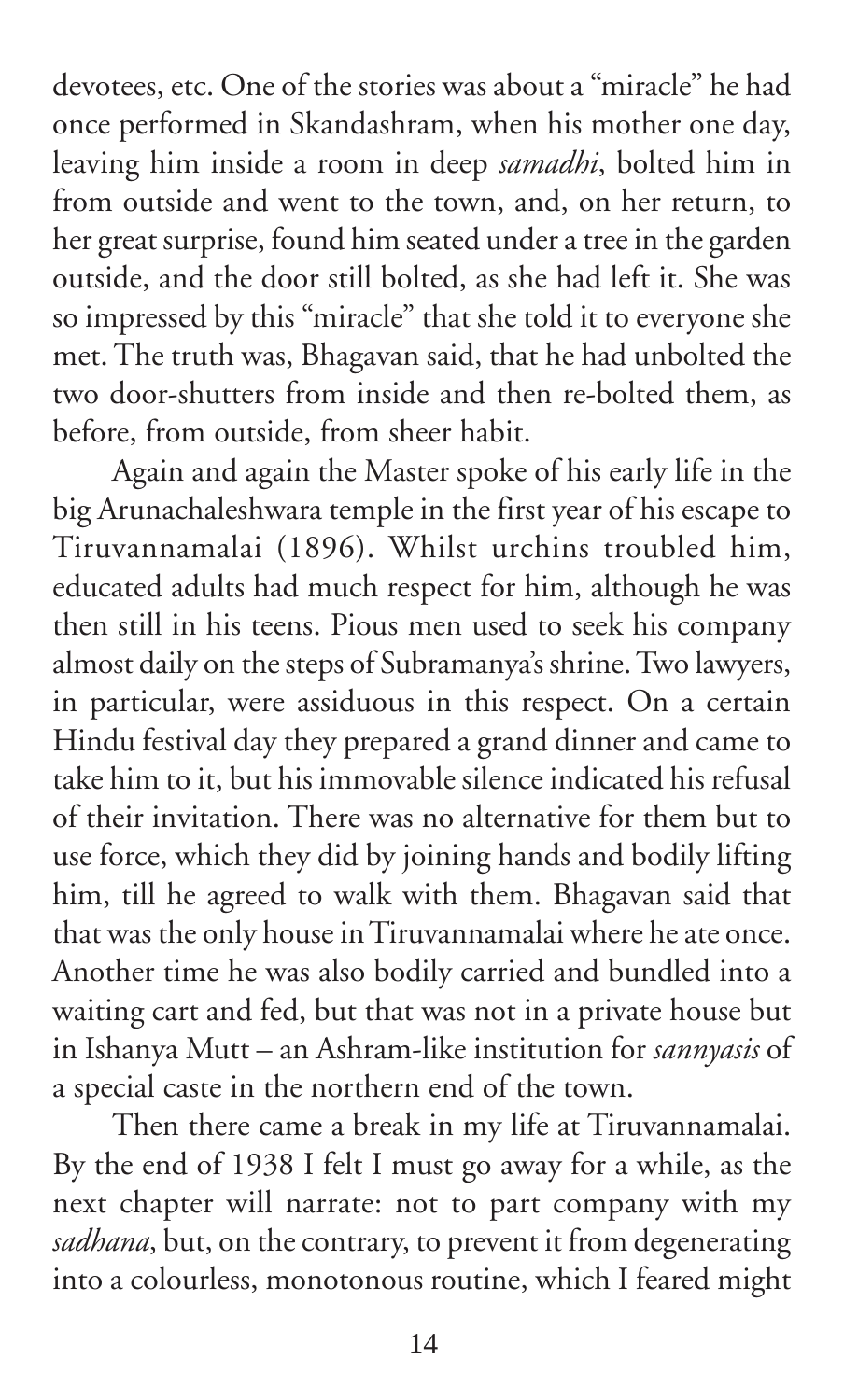wreck, or dry up the perennial inspirations which are necessary for continued efforts. So I planned a leisurely tour in South India. I visited temples and stayed in holy places for long or short durations, as the spiritual moods took me. Everywhere I was well received. No temple closed its doors in my face anywhere, as it was done to non-Hindus. Wherever I went Bhagavan's name acted like a charm, particularly as I had adopted the Indian dress from the beginning (1936), lived in Brahmin streets, and ate Brahmin food, which was pure vegetarian. I even for the time discarded the wearing of footwear, bathed in Hindu bathing-tanks, and attended evening temple worship with the smearing of ashes on my arms and forehead. This proved of much benefit at that stage of my *sadhana*. In the end of 1939 I found myself landed in Anandashram in Kanhangad, on the north Kerala coast, of which Swami Ramdas was the presiding deity. I had planned to stay there for a few weeks, but somehow I lingered for more than eight months.

Anandashram is very beautifully situated. To the east stretches a small range of sloping hillocks, almost evergreen from the torrential rains that fall there in both the monsoon seasons. To the west a plain gently slopes for almost four miles down to the sea, across fields sparsely strewn with villagers' huts, coconut groves, and tobacco plantations, in between which is wedged a thin strip of the township, which is very much smaller than Tiruvannamalai. Being far from the public road the Ashram enjoys a natural, quiet and sweet, idyllic simplicity, which made it a congenial retreat at that time for me. So, I liked the place and stayed on, and did my work in my own way. Even the peculiar atmosphere of this Ashram suited me in my then moods. After a short while I began to distinguish the psychical difference between it and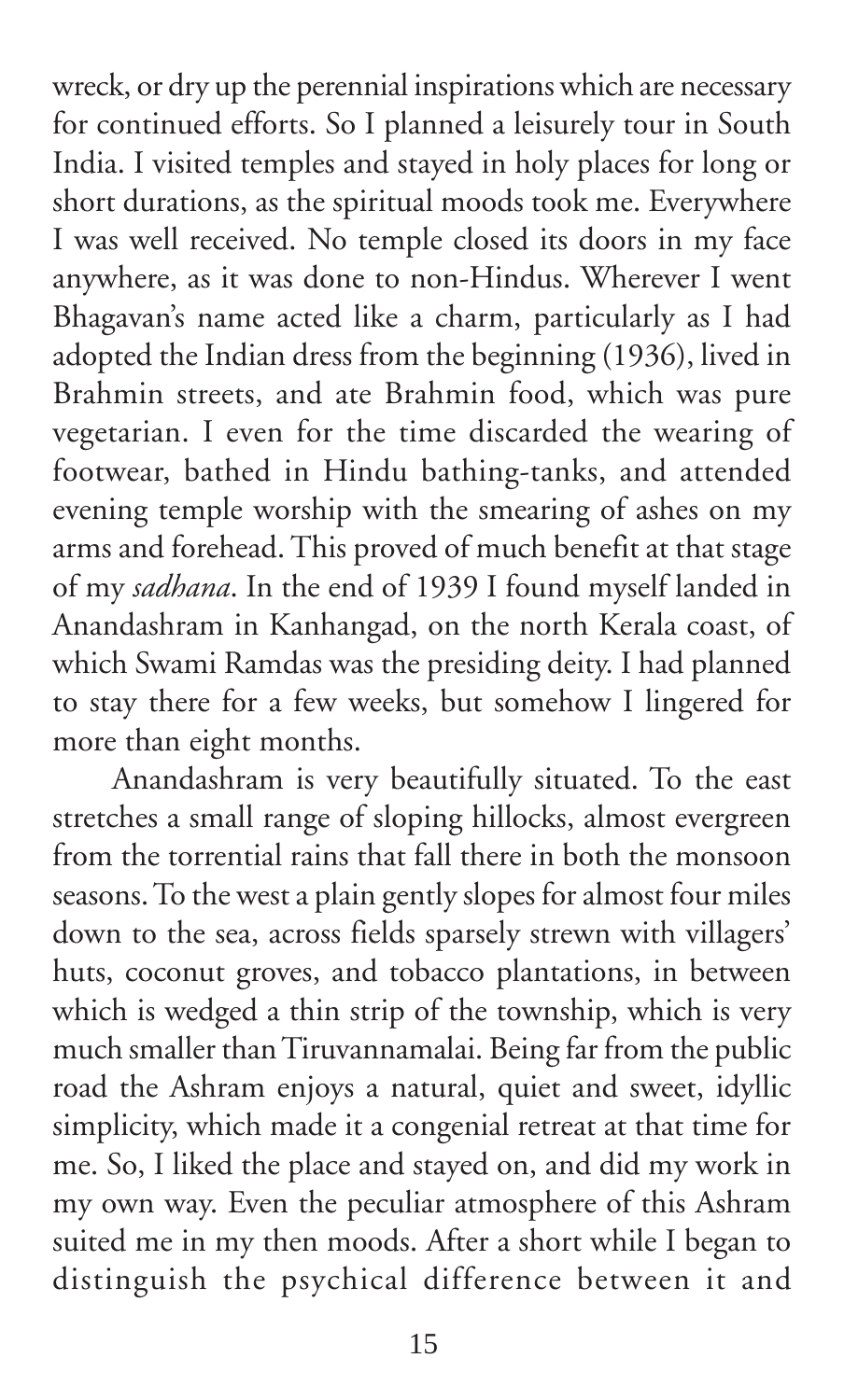Ramanashram, I was greatly amused when I detected the way Ramdas was affecting me. It enhanced the boyish tendencies which had been at times causing me much inconvenience, and which I had been trying to curb – the loquacity, the hastiness in action, the quickness of temper, the extreme sensitiveness to sound, the bouts of paralysing shyness, etc. I had spent fifteen years (since 1925) in comparative loneliness and silence, but Anandashram drew me out to the spontaneity of my adolescence for a good part of the time I was there.

For in Ramdas's presence the heart expanded with joy, reminiscent of Krishna's *leela* in Brindavan. Joy permeated everything: the hills, the grazing cattle, the faces round one, and the very air one breathed – all were joy-inspiring, all Ramdas's RAM. In the spiritual life of some devotees what counts most is genuine *bhakti*, irrespective of labels and nomenclature, and Anandashram was, no doubt, surcharged with it, but it was a *bhakti* which was nurtured by joy. Joy and love oozed out of every pore of Ramdas's being and infected his neighbourhood.

When I returned to my ashram in July 1940, the Second World War had already broken out, and darkness had fallen on the hearts and minds of men. Bombs had dropped on Warsaw like rain. Poland and Czechoslovakia had been subdued. Many millions of innocent men, women, and children, had been driven to concentration camps for a dread purpose. The Maginot Line had cracked and crumbled, and Paris had fallen to the mighty army of the invader.

I had expected to see some marks of this widespread devastation on the life of Ramanashram, but on arrival I found none whatever, except, to my surprise, a doubled rate of flow of devotees. The only other physical change I observed was in the Master's body, which started showing signs of age, which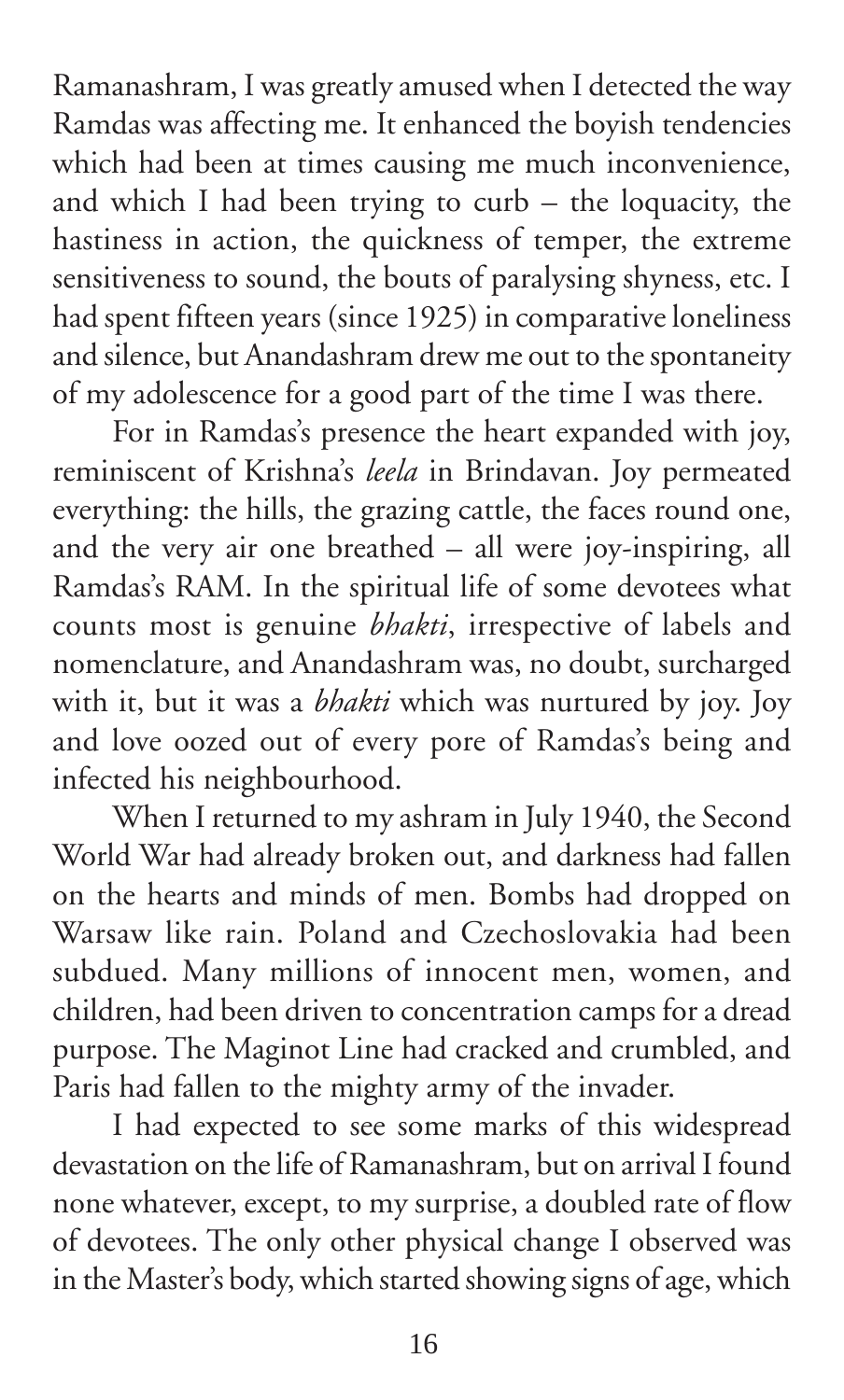had compelled the management to curtail the attendance hours at night. At midday the doors of the hall were closed for two hours for his siesta – the first time in the history of the Ashram. At first Bhagavan demurred but soon he grew resigned to the situation, seeing that it had some justification.

The stream of visitors continued to increase, so that soon afterwards sitting accommodation and easy access to the Master on personal matters became difficult. In fact under the new rules, letters and articles written by devotees were made first to pass the censorship of the office before they could be shown to him, which was not without reasons. One or two devotees, taking advantage of the Master's compassionate nature, took to write to him letters running to several pages in very small hand on petty, often imaginary, difficulties in their spiritual practice, on which he strained his eyes for one or two hours. He was too scrupulous to let a single word go unread, which encouraged them to write still longer letters and daily too, imagining their epistles to be of great interest to Bhagavan till the management found it imperative to clamp down a ban on all correspondence to be shown or written to him.

A year or two later a colony of devotees, with families for the most parts, sprang up round the Ashram. As Bhagavan's body grew weaker, his power to influence and attract increased, so that the tide of settlers and visitors continued steadily to rise and included world-famed philosophers, scholars, politicians, ministers, provincial governors, generals, foreign diplomats, members of foreign missions. They all came, whether in war or peace, in rain or shine. The tide swelled and swelled and reached its zenith in 1950, the last year of his earthly life. Till the last the Master continued to instruct. In the whole history of the Ashram there has never been a bar to the seeking of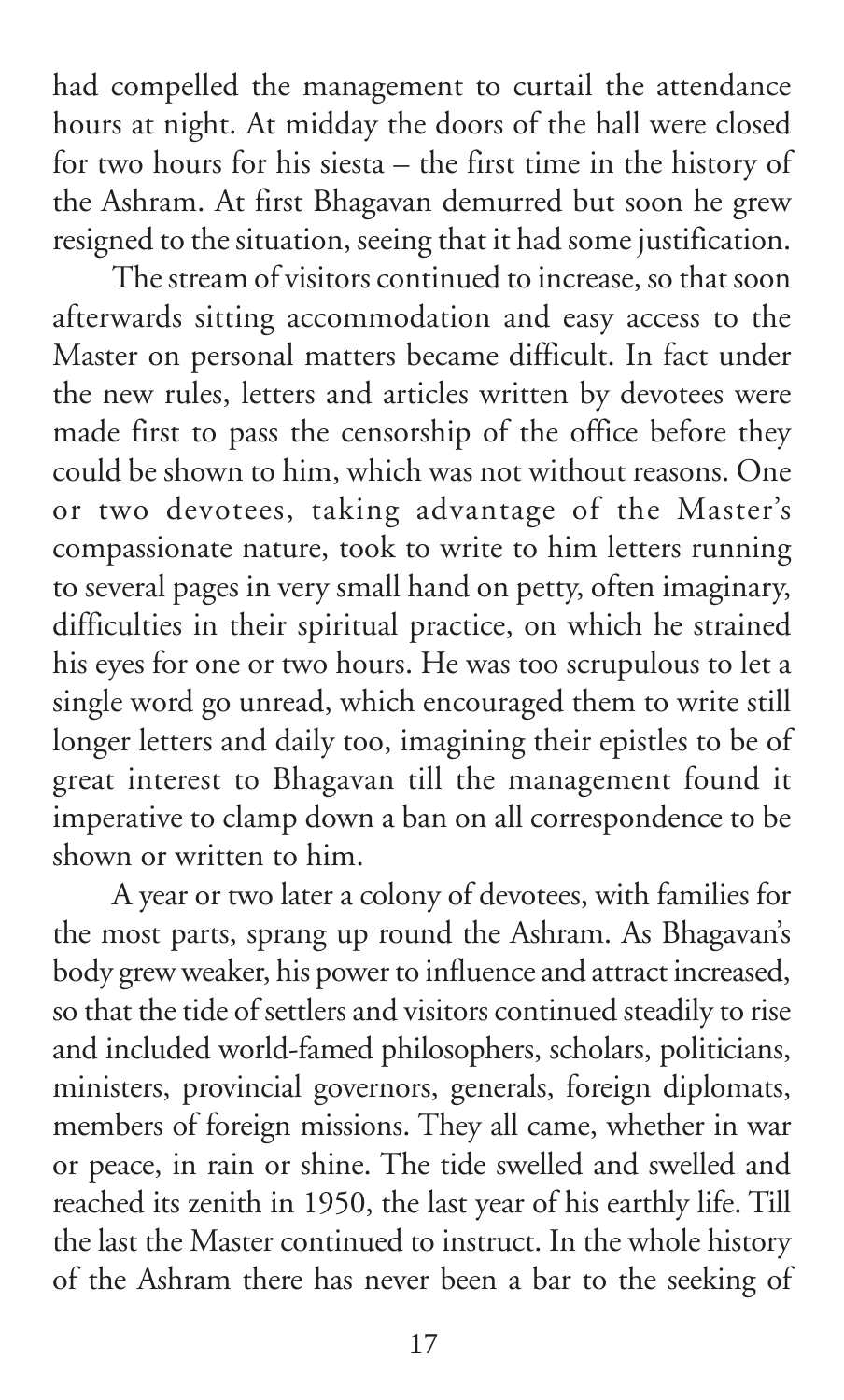spiritual guidance orally from him, except in the very last year when he was seriously laid up and the visitors of their own accord desisted from troubling him.

As time passed and the Master's state of mind and ideas took firm root in me, I ceased to ask questions, or to intercept him in his walks outside the Ashram grounds, as I used to do in the first six months of what I call my *Vanaprastha* life; for by then all my spiritual questions – call them problems, if you like – had resolved themselves in various ways. The final conclusion to which I came in the end of these six months I reported it one day to Bhagavan. He showed his gracious approval by a gesture of finality with his hand and said: "So much lies in your power, the rest must be left entirely to the Guru, who is the ocean of Grace and Mercy seated in the heart, as the seeker's own Self."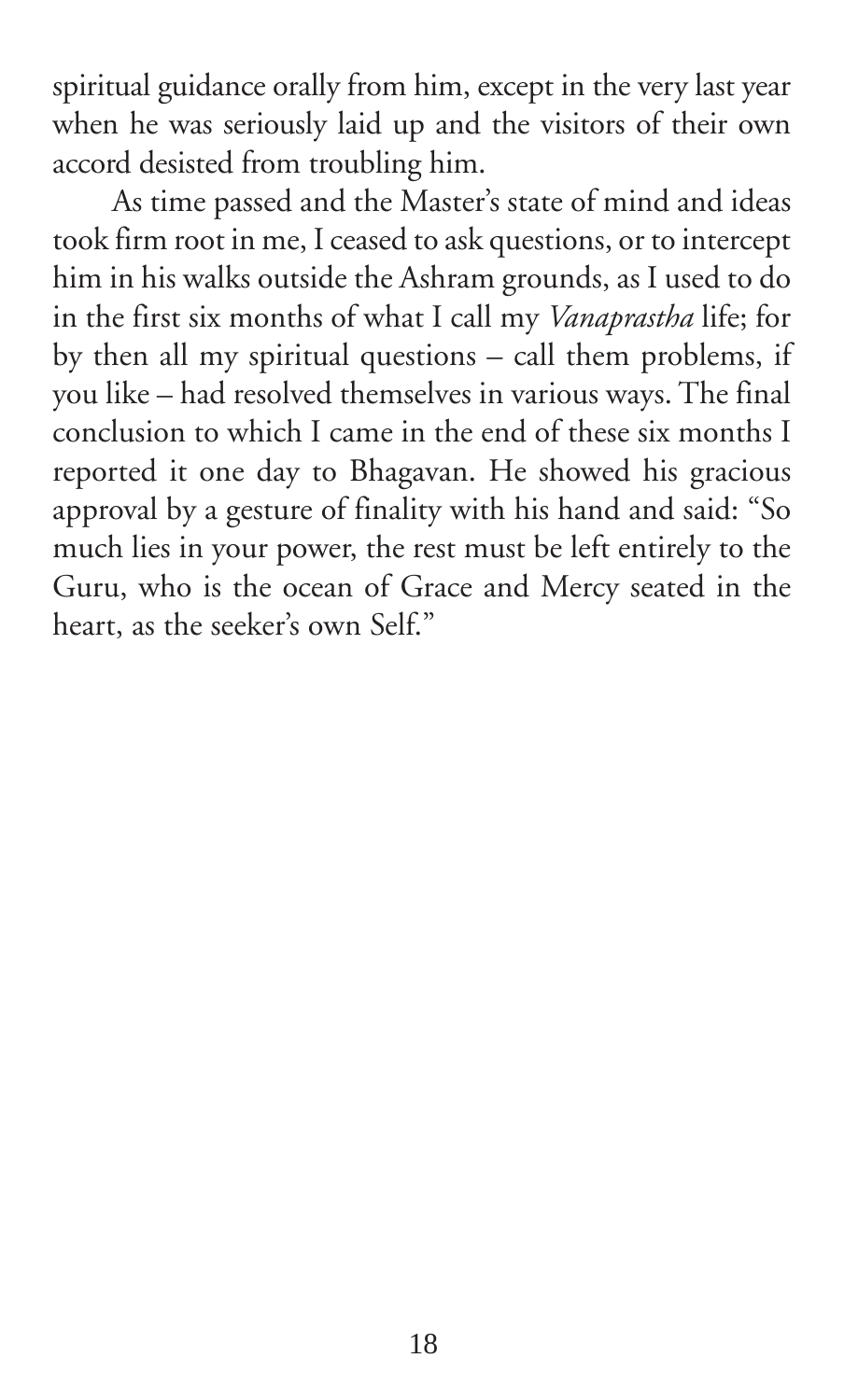### YATRA – PILGRIMAGE

"I thought of Thee and was caught in Thy Grace; And like a spider in Thy web didst Thou Keep me captive to swallow me in Thine own hour." (*Aksharamanamala* of Sri Maharshi)

The builders had put the finishing touches to my small mud hut in Palakottu garden on April 4, 1936, and although its walls and lime plaster were still wet, I decided to enter it the very next day.

Palakottu is a large garden of about ten acres in area granted by the Government over eighty years ago to a Vira-Shaiva community for the purpose of growing flowers in it for the big Arunachaleswara temple in the township of Tiruvannamalai. It lies on the Western boundaries of Ramanashram, and has a clean and well-preserved deep tank seasonally fed by the rain water, which falls down the slopes of the sacred Arunachala hill, apart from two or three natural springs in its bottom. Around the huge, century-old trees of this garden, devotees of Sri Ramana Bhagavan since many years had built their small *kutirs*, where at different times lived Paul Brunton, Yogi Ramiah, Sri B.V. Narasimhaswami, the author of "Self-realisation," Sri Muruganar Swami, the Tamil poet who filled a bulky tome of songs in praise of Sri Bhagavan, and many others, and where some *sadhakas* still live. In Palakottu, then the only inhabited place within a mile radius from the Ashram, I chose for my hut a lonely site to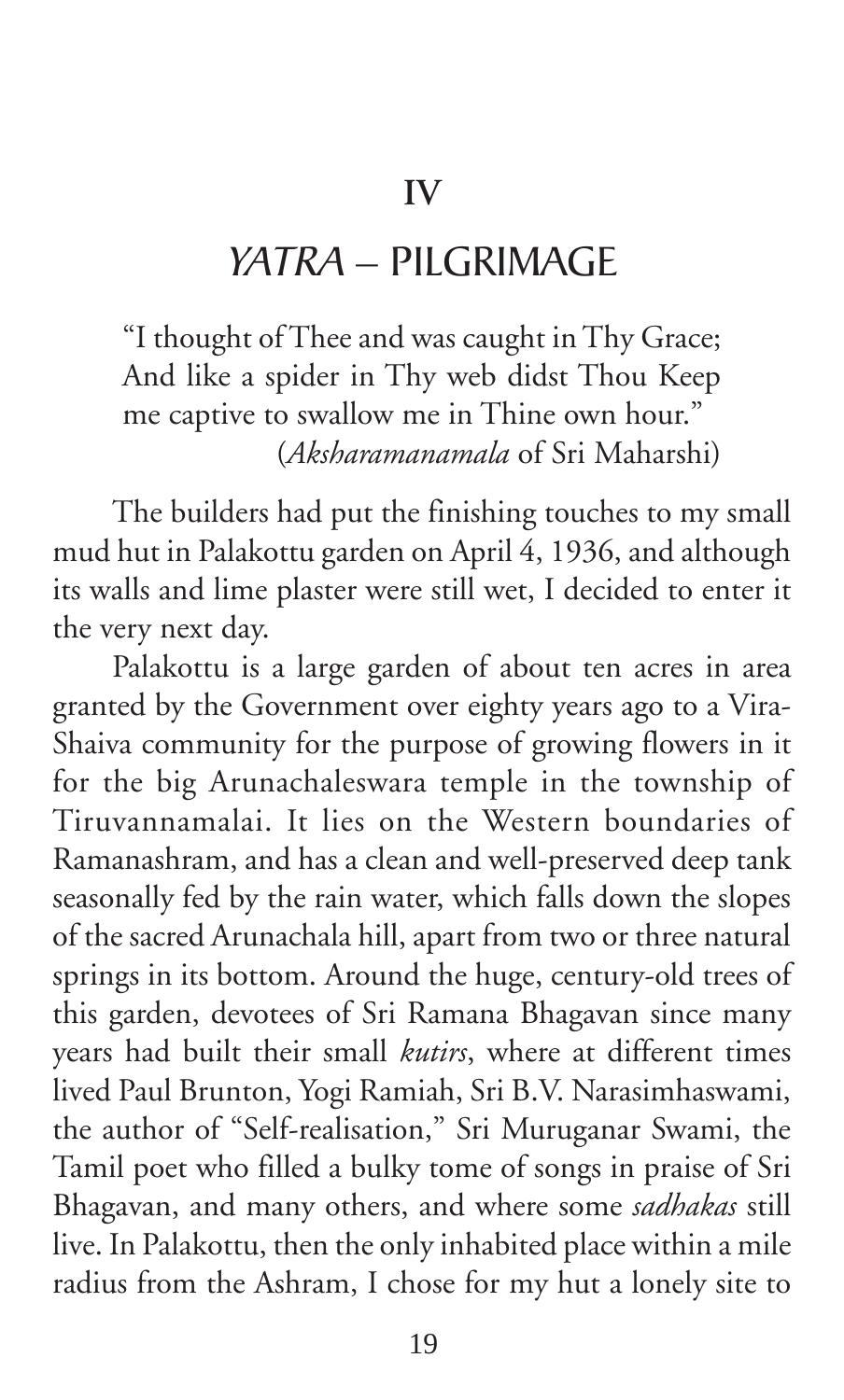the north-west of the tank, edging the shady foot-path over which Sri Bhagavan used to take his midday walk, so that during its construction he could see the daily progress of the work and sometimes exchange a few words with the masons, till the 4th of April, when I informed him of my intention to start living immediately in it.

Sri Bhagavan had known of my chronic asthma, and probably thought it foolhardy on my part to live in a place which would take two to three months to dry up. I noticed his hesitation in uttering his usual "yes"; but, being hardpressed for accommodation, and very reluctant to leave him even for a day, I completed my arrangements for the warming ceremony, known here as *griha-pravesham*, to take place the next day.

On the fifth of April the invited devotees gathered in my hut, and about noon the Master himself strolled in, on his way back from his usual walk, and, refusing the special chair I had made ready for him, he squatted like the others on the mat-covered floor. After the ceremony Bhagavan left. I followed him from a distance, waited till the devotees cleared away and approached him. "Bhagavan," I started, "you have given a home for my body, I now need your Grace to grant the eternal home for my soul, for which I broke all my human ties and came." He stopped in the shade of a tree, gazed silently on the calm water of the tank for a few seconds and replied: "Your firm conviction brought you here; where is the room for doubt?" Where is the room for doubt indeed! I reflected.

Three years rolled by, and the Master continued to pass daily by my hut. In the beginning he used to take shelter from the midday sun on my verandah for two or three minutes, during which I made myself scarce, in order not to inconvenience him, till one day I foolishly placed a chair for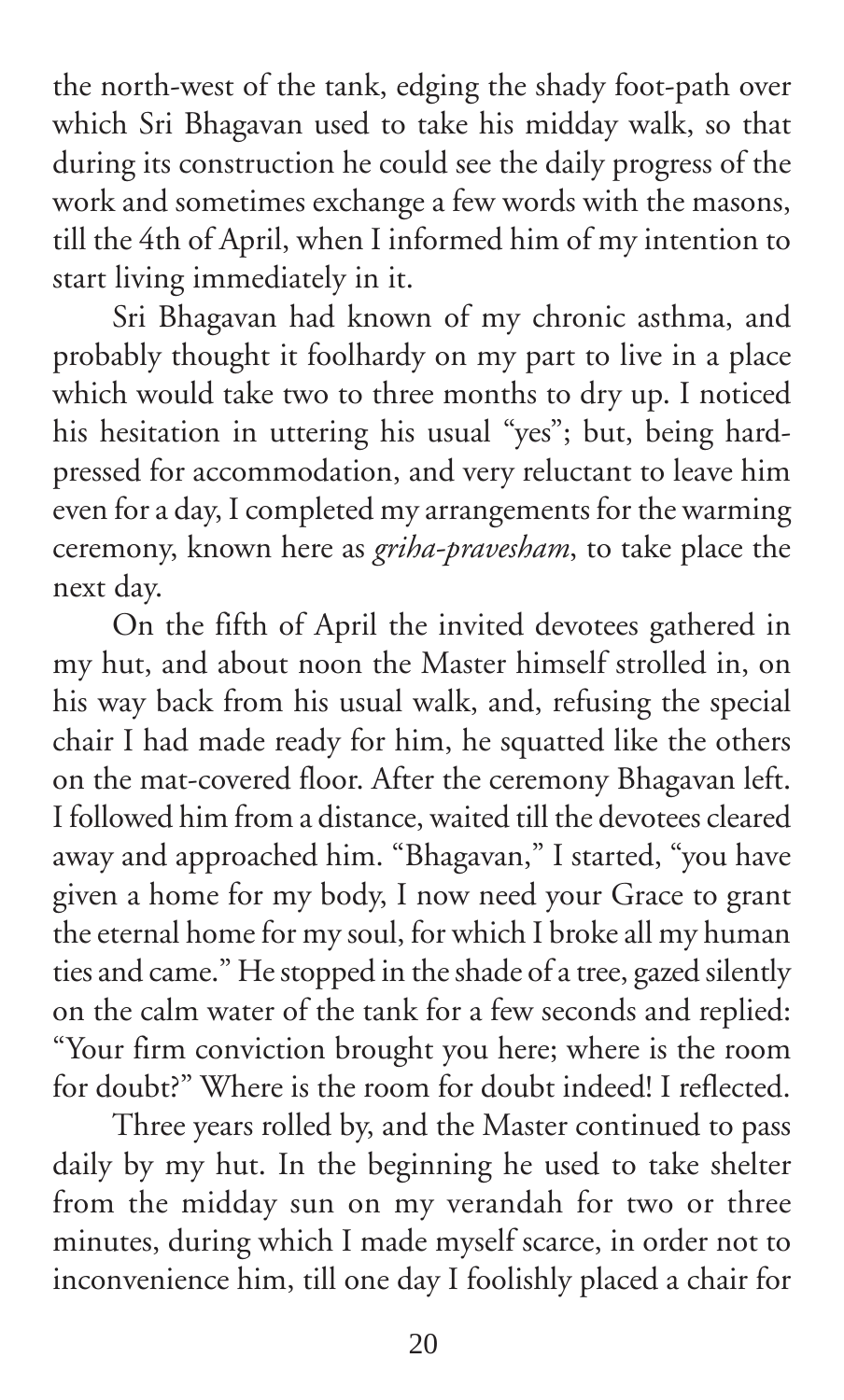his use on the sly, which made him once for all boycott my verandah. Despite his full knowledge of our adoration of him, he was extremely sensitive to the slightest trouble which might ensue from him to us, or, for the matter of that, to anyone: thus placing a special chair for him, or expecting him every day at a fixed hour, he interpreted as interfering with my rest – hence the boycott.

Three years, I said, had passed since that *griha-pravesham* day, years of great soul-searching, of incessant attempts to penetrate the Master's mind, of reflection, study, meditation, and what not; years of extreme efforts to adjust myself to the entirely new conditions of life, of physical and psychical strain. They were admittedly intense years, in fact so intense, that I then felt that I must quit immediately, and informed the Master accordingly.

"Bhagavan," I said on a day then near my hut, "I feel a strong urge to go on a *yatra* (pilgrimage) to the South – Chidambaram, Srirangam, Rameshwaram ...," but lo! a look on Bhagavan's face struck me forcibly with the thought "*Yatra*! what for? Are you still in doubt?" I instantly remembered his words of long ago: "Where is the room for doubt?" and, as if in reply to a verbal question from him, I continued: "No, Bhagavan, now I feel that I need a change for some months, which I intend spending in Hindu holy places." He smiled approval and enquired about the date and time of my starting, and whether I had made arrangements for my stay in the various places I was to visit. Extremely touched by his solicitude, I answered that I was going as a *sadhu*, trusting to chance for accommodation.

For three months thereafter I lay on a mat in Cape Comorin, immensely relieved of the mental tension which the Master's physical form had caused me. In solitude I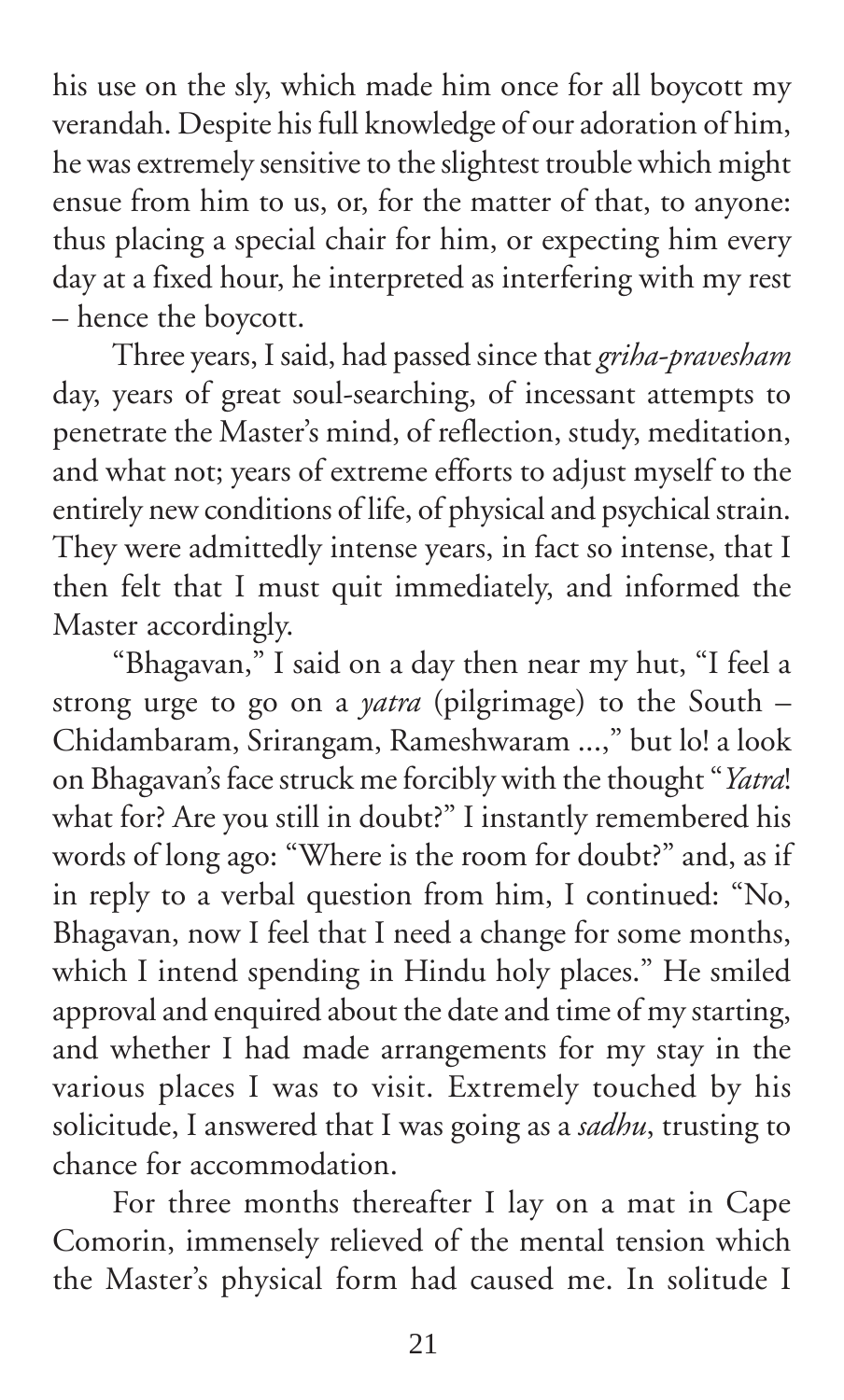plunged in reflections on his blissful silence and calm repose. The stillness of his mind haunted me everywhere I went – in the beautiful, gem-like temple of the youthful Virgin Goddess, on the shores of the vast blue ocean around me and the sand dunes, in the fishing villages and the endless stretches of coconut groves, which ran along the seashore and the interior of the Cape. I felt his influence in the depths of my soul and cried: "O Bhagavan, how mighty you are and how sublime and all-pervasive is the immaculate purity of your mind! With what tender emotions do we, your disciples, think of your incomparable qualities, your gentleness; your serene, adorable countenance; your cool, refreshing smiles; the sweetness of the words that come out of your mouth; the radiance of your all-embracing love; your equal vision towards one and all, even towards diseased stray animals!"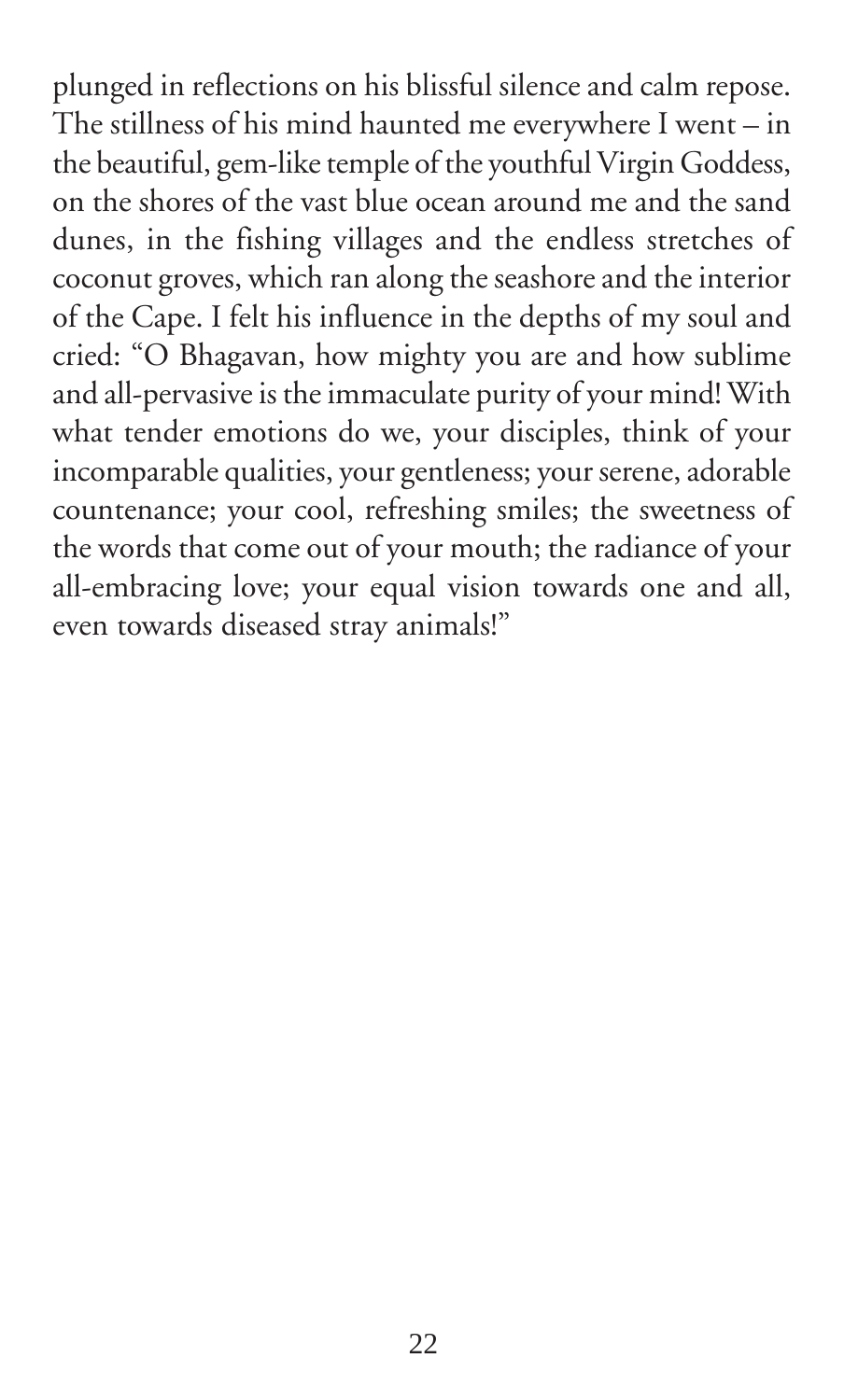### MASTER'S INFLUENCE

The influence of Sri Maharshi on genuine seekers, who leave the world behind and turn pilgrims on the path of the Absolute, is great indeed; for such aspirants touch a sympathetic chord in his soul, evoking spiritual responses of great magnitude.

A close friend of mine once related to me his experience when a brief talk with the Master made him stop his fruitless pursuit of the "occult" and take to the path of knowledge (*Jnana*), which Bhagavan propounds and which has proved of immense benefit to those who had followed it. I let him use his own words:–

"On one of those happy days of July .... I decided at last to acquaint the Maharshi with the disturbed state of my mind, after a number of months' stay in the Ashram, during which I had listened, reflected and argued with myself. Having been a keen student of Theosophy for twelve years, I had imbibed notions and theories which conflicted in almost every important respect with the Maharshi's teaching. Theosophy and Vedanta, I discovered, notwithstanding the claim of Theosophy to the contrary, run along parallels which never meet. "Occult" Theosophy speaks of spheres and planes, of journeys into planets, of invisible Masters, hierarchies, Adepts, rays, supersensuous initiations and meetings, and hardly, if at all, of the Reality, with which the Vedanta and Maharshi exclusively deal, namely, the one Self, one Life, one Existence.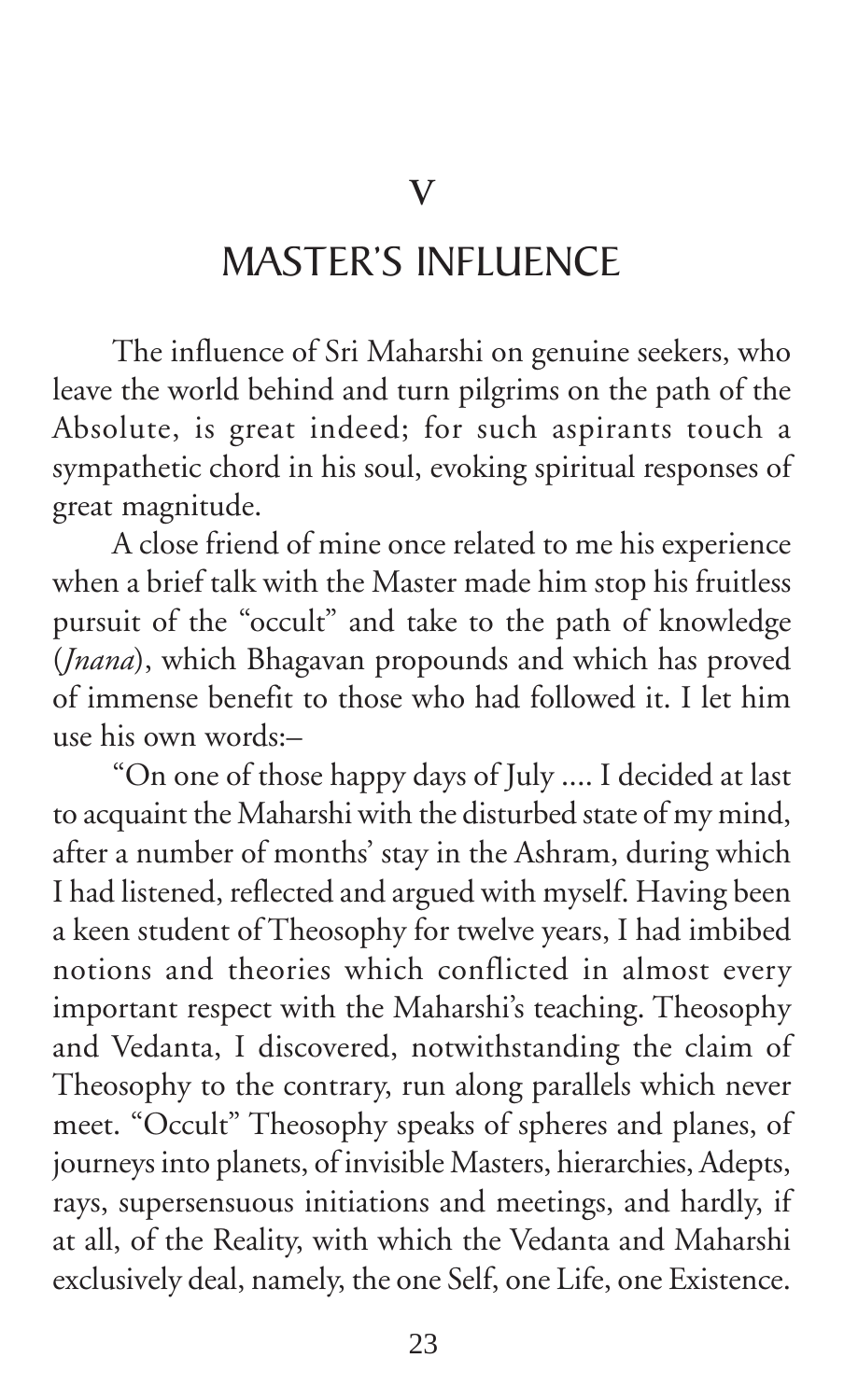In fact seekers are again and again reminded that occult powers are diametrically opposed to the truth they seek.

"I was finally convinced that the Maharshi spoke from direct, valid experience, and on that day I made up my mind to speak alone with him, before the hall filled with devotees.

"It was eight in the morning. Sri Bhagavan had just entered and had hardly settled in his usual place, when I drew near his sofa and squatted on the bare floor. The attendant alone was present, keeping alive the incense fire and fixing new incense sticks in their silver stand, but he did not understand English. Nothing I knew gave greater pleasure to the Maharshi than to listen attentively to his devotees' spiritual difficulties and give his advice. This knowledge encouraged me to explain to him slowly and briefly in clear, simple English the agitations of my mind. After I finished, he remained pensive for a few seconds and, then, in the same language but with considerable deliberation, said: 'Yes, you are right; all preconceptions must go. Practice alone will show you where the truth lies. Stick to only one form of *sadhana*.'

"That was a clear pointer. But apart from the words he uttered, I was suddenly gripped by an overwhelming urge to surrender unreservedly to him to guide me in my spiritual hunger, abandoning all the methods I had previously followed and all the beliefs on which I had built my hopes. My fate and all that I was, passed from that moment into the sacred hands of Sri Bhagavan for ever."

But this was not the only case of spontaneous surrender.

Spiritual surrender, we are told, is not a mental, still less an oral act, but the result of Grace, which comes in its own time and of its own accord, to cause the automatic subsidence of that self-asserting element in the *sadhaka's* nature, which stands in his way to ultimate realisation. Sometimes it is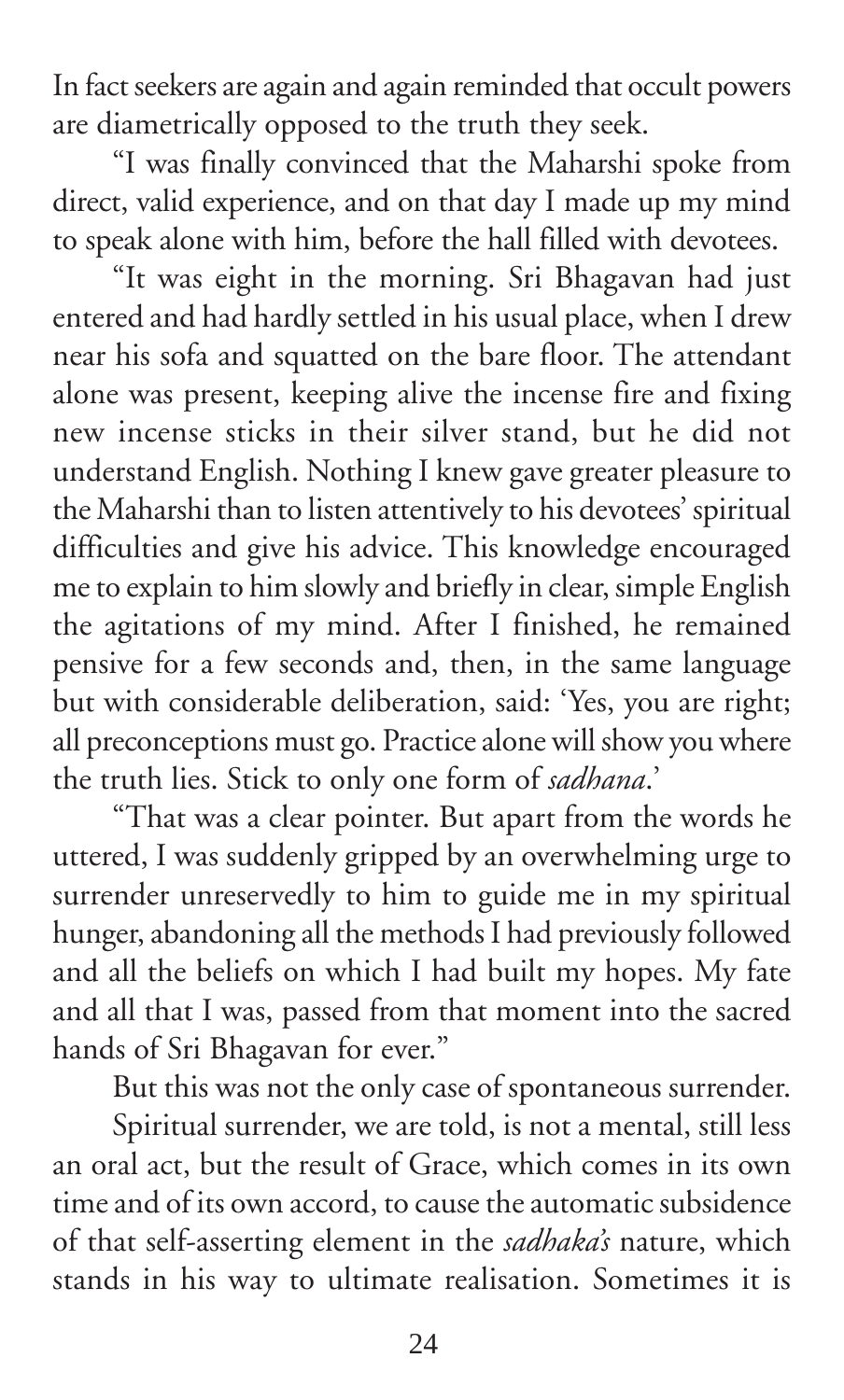sudden, and sometimes so gradual, that the devotee himself may not become aware of it. Grace, though it comes from the Guru by his very presence, is not fortuitous, but fully earned by hard internal fight, by long periods of suffering, prayer, self-purification, and intense yearning for release. Suffering turns the mind inward and eventually draws out the cry from the depths of the soul for the liberating light of Truth, and for the appearance of the Divine Teacher, who alone can lead to it and, thus, to Redemption.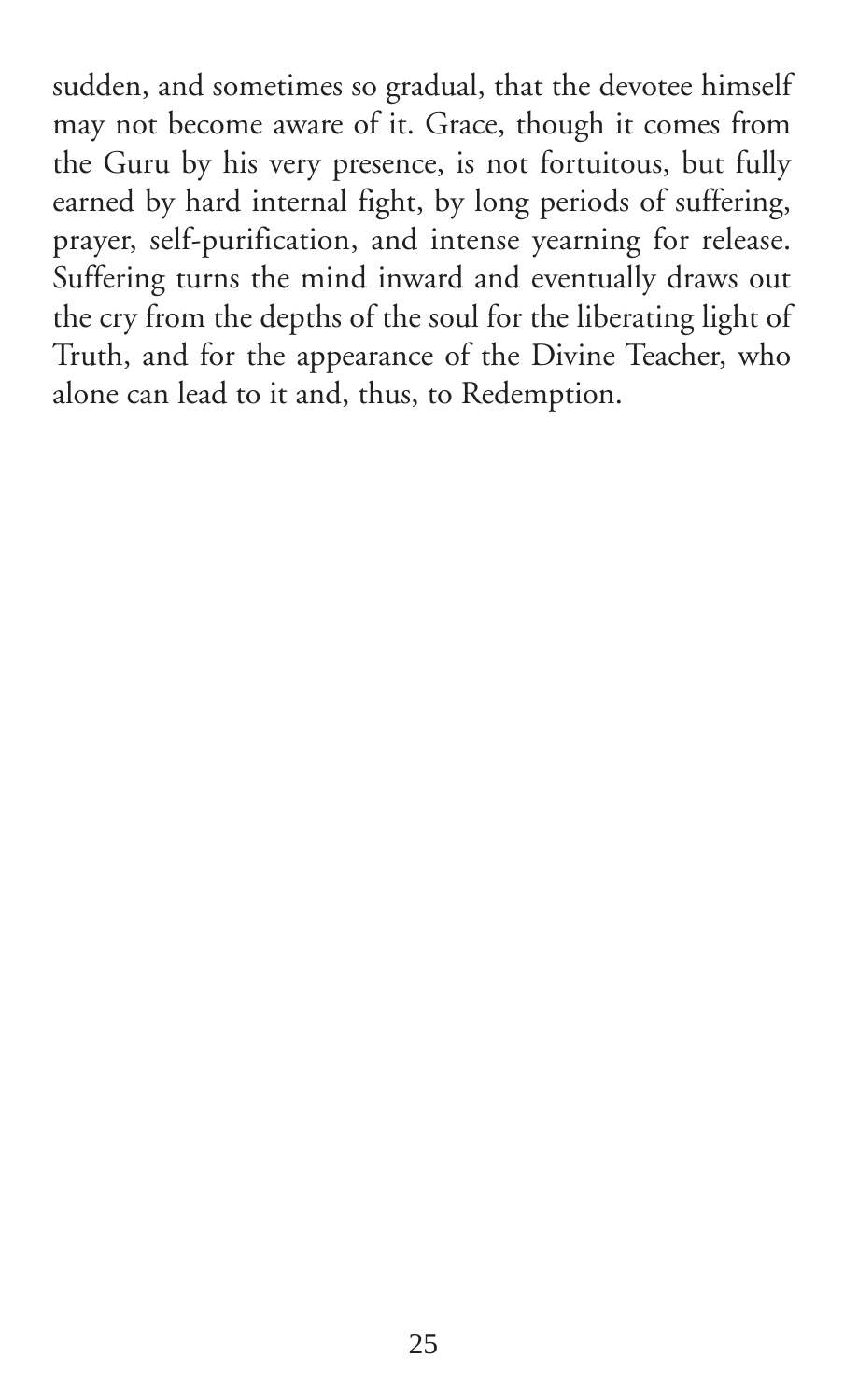# PART II TALKS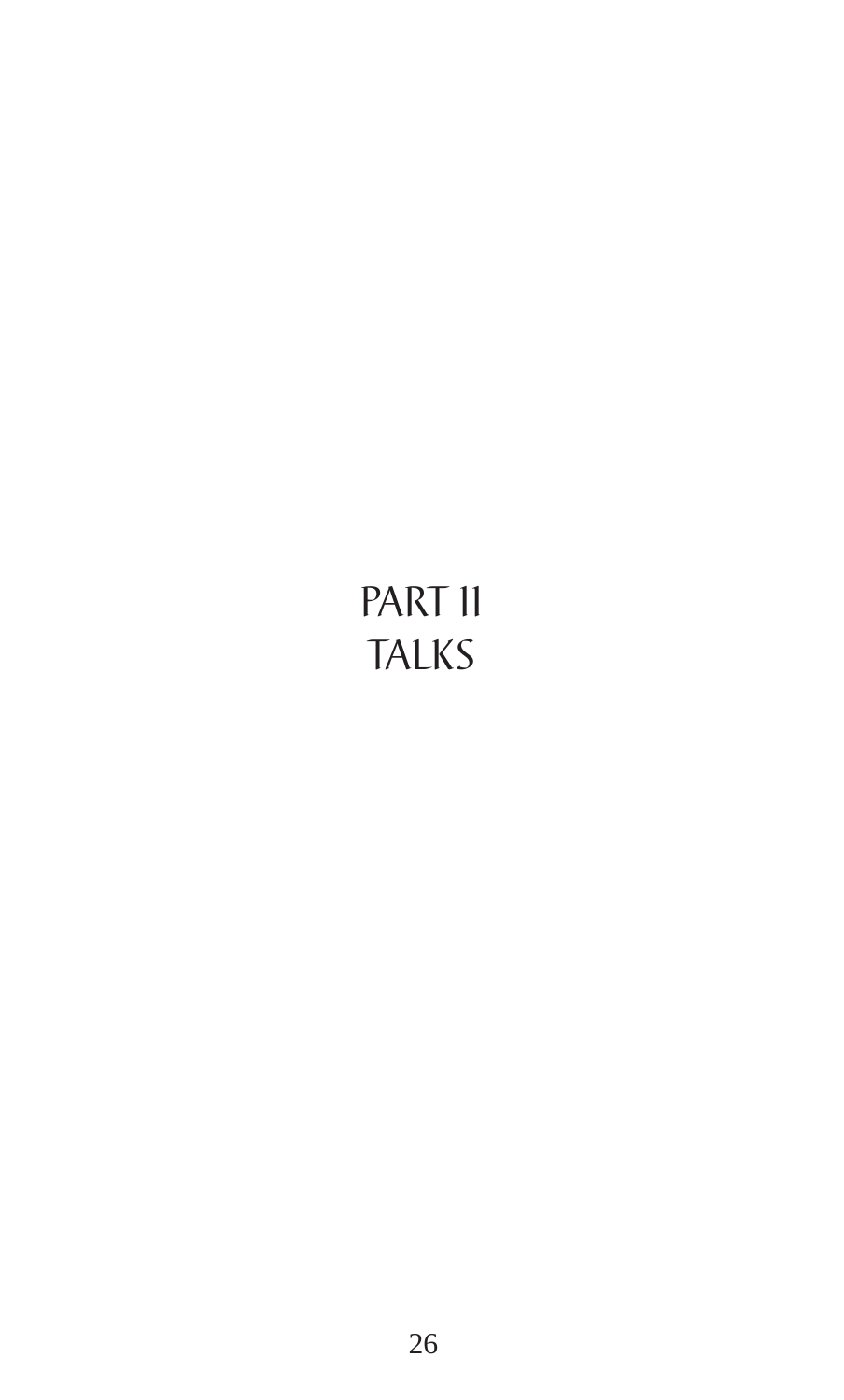### INTRODUCTORY

Visitors to the Ashram come from all parts of the world and all strata of society. The questions they ask naturally reflect their mental outlooks, their religious and philosophical beliefs, their social concepts, their personal predilections and phobias, their inner urges and so on. Many of them reveal a genuine desire to know the truth, and even spiritual hunger.

As a rule, all questions, except the impossible and the patently argumentative, Bhagavan graciously answers – fully, spontaneously, and calmly. Some answers are couched in a humorous vein, when humour is inherent in the questions. Some have a punning ring about them, when he turns worldly questions into spiritual hints, which sometimes baffle the questioner. But the best are the ones which concern *sadhana* and yogic practice.

Most of the devotees who are counted by the thousand are *grihastas* (householders), who continue to lead their normal life in their homes, pursue their normal avocations, and follow his teaching in their meditation as best they can. Almost all of them make it a point to visit the Ashram from time to time to have his *darshan* and light the torch of their inner fervour from his divine flame, which helps keeping up their link with him and preserving their mental balance in the intervals.

A small minority have settled inside, or in the neighbourhood of the Ashram, of whom some serve in the Ashram, but the others take to meditation and study. All benefit by his company, for *guru-sanga* is said to be far more quickening than the ordinary *sat-sanga*.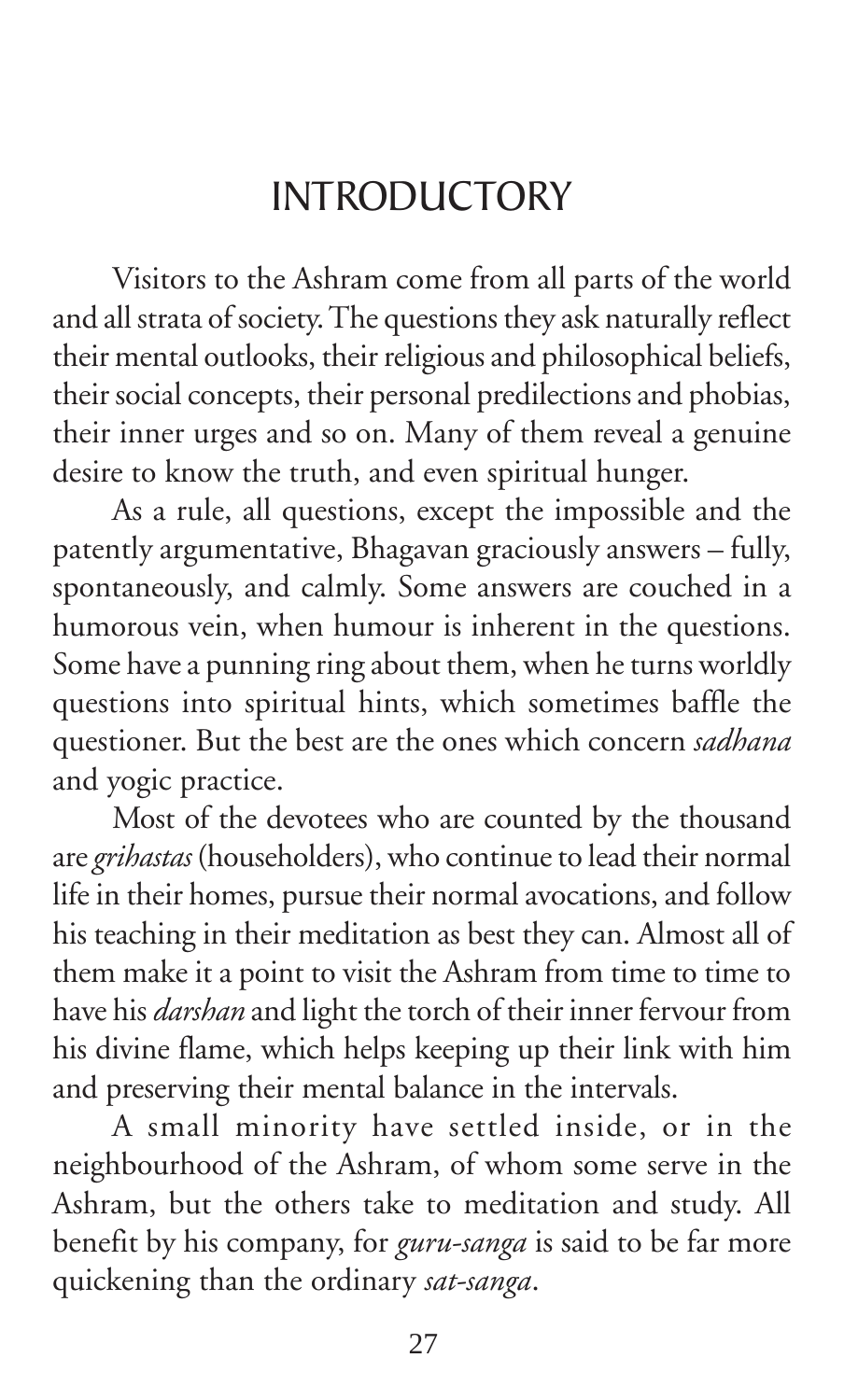Soon after my arrival at Tiruvannamalai, I conceived the idea of recording as many of the talks held in my presence and translated into English as I could. Bhagavan always spoke in Tamil, except when the questions were put in Telugu or Malayalam, when he answered in the same languages. The visitors who knew none of these South Indian languages received their answers through an interpreter in English. For, although the Maharshi could read and understand English very well, he could not speak it sufficiently well for lack of practice. All I had to do was to concentrate my whole attention on the talk, try to memorise it, and then jot it down verbatim in my notebook as faithfully as possible as soon as I returned to my room, when it was still fresh in my mind. It was all along forbidden to write or take down notes in the Hall, except the devotee appointed for that purpose, and he too was stopped after about two years. That was therefore my only device to preserve for myself at first hand the valuable oral teaching of the Master.

In the first year of my stay I was a keen and close questioner, mainly on the technique of meditation. Bhagavan's answers to these questions I recorded particularly carefully. Some of them appear here under my own initial C., or Mr. C. as that of the questioner. I have classified most of the notes according to subject and, as far as possible, in chronological order, beginning with the light ones, for the convenience of the reader.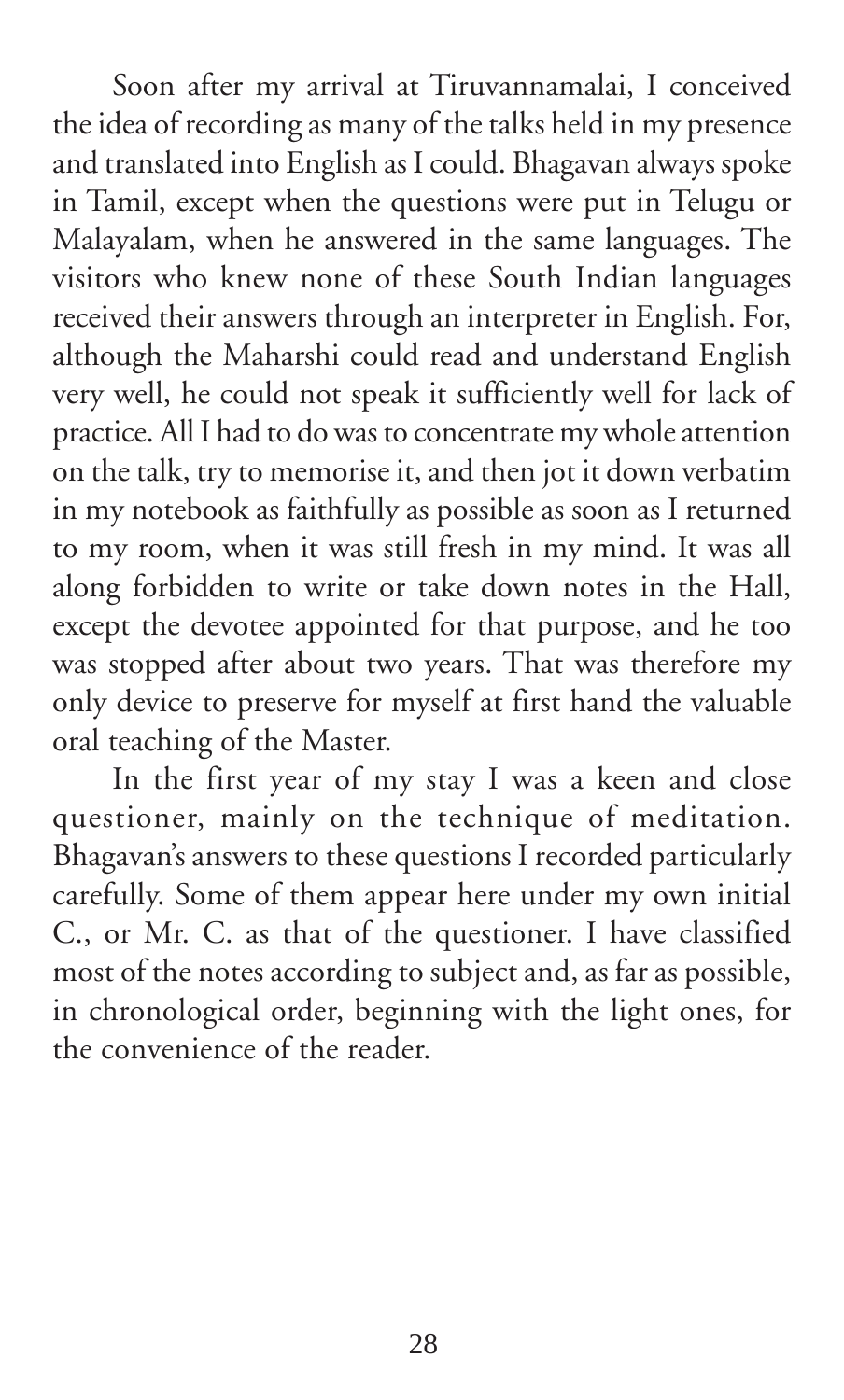#### LIGHT DIALOGUES

The great awe which Sri Bhagavan inspires makes him appear to new visitors too lofty, too majestic for humour, but soon afterwards they realise the fact that refined humour and wit emanate from that divine bliss which all spiritual Masters enjoy in an eminent degree. Their cosmic vision makes them view all phenomena and events as the mere play of the Lord – His *Leela*, His Cosmic Dance – which is all joy and beauty. But nothing is farther from my mind than to disparage anyone in recording the following dialogues or to exalt them as specimens of his humour: they merely reflect the minds of some visitors, as the serious questions reflect those of the more serious. It is but right that the reader should have a peep into both.

#### 1. THE BELIEVER IN THE IMPERSONAL

Dr. H., of the small group of Americans, who spent a few weeks in the Ashram in February 1936, asked Sri Maharshi if there exists such a thing as a Personal God.

*Bhagavan*. Yes, Ishvara.

*Dr. H.* (with astonishment) What? with eyes, nose, ears, etc.?

- *Bh*. Yes, if you have them why should not God also have them?
- *C*. When I read in the Kabbala and the Puranas that God has these organs, I laugh.
- *Bh*. Why don't you laugh at yourself for having them?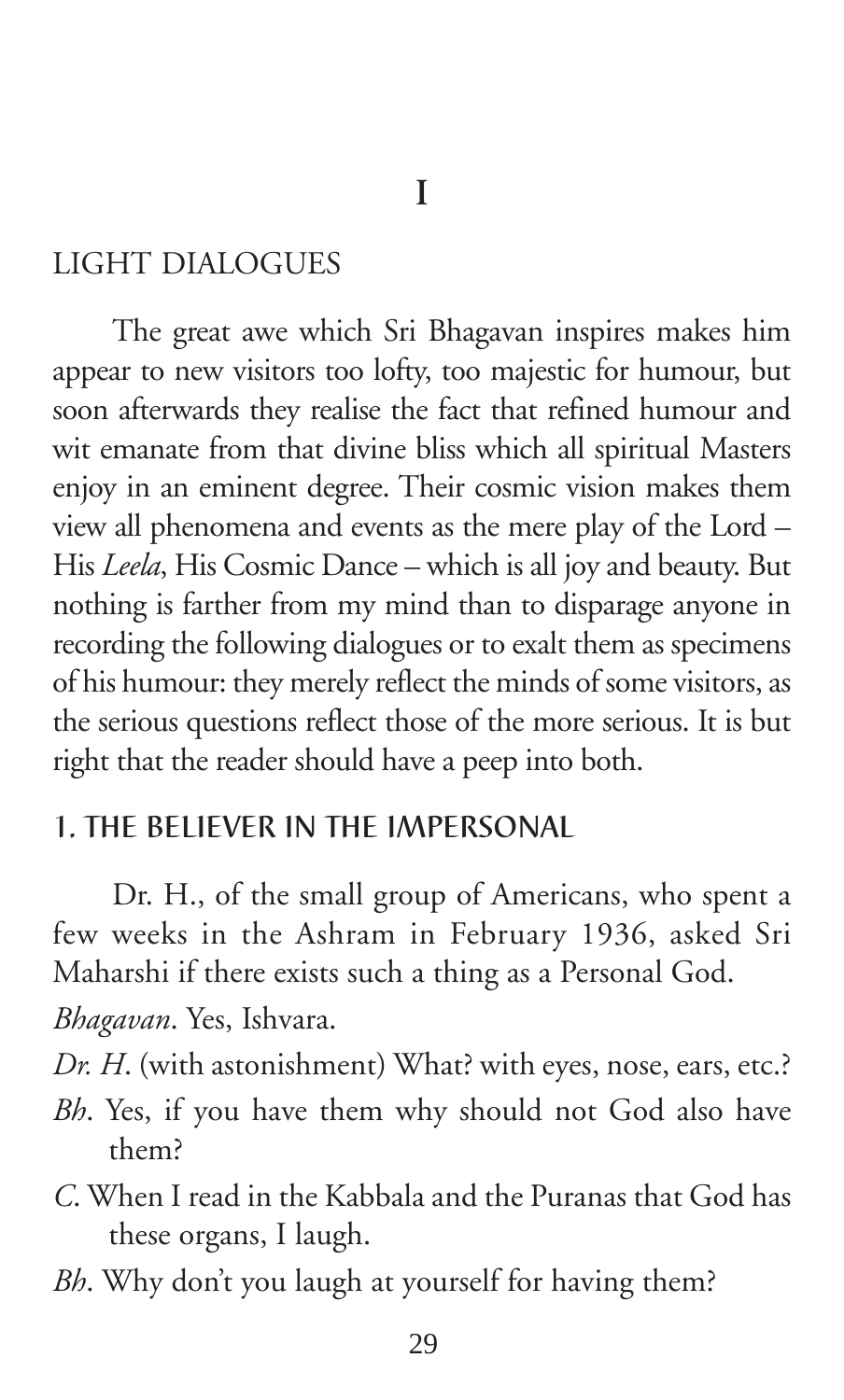### 2. THE BUSINESS MAN

Sometime afterwards Dr. H. came alone again to the Ashram for a few days' stay. He had heard of the sanctity of the hill and of the number of disembodied *siddhas* (saints with psychic powers) who dwell in it in their astral bodies, and who at times were said to appear physically to some privileged persons. On the last night of his stay, he took it into his head to have his fill of the hill with, as he confided later to a friend, the secret hope of coming face to face with one of them. Being ignorant of the difficulty of the ground at night, he continued to roam among the boulders long after dark.

Sri Bhagavan, who in those days kept a watchful eye over newcomers, particularly foreigners, missed him, and, having been told that he had been seen going up late in the evening, he immediately despatched devotees with gas lamps in search of him. At last the American friend was found and brought down.

He entered the Hall jaded and with clothes wet from the drizzle that had fallen during his jaunt. There was a cane chair – the only one in the Hall – opposite Sri Bhagavan's sofa. On that chair he sat, and started telling his adventure on the hill. After finishing his story, he turned to Sri Bhagavan and naively said:-

*American*. Oh, Maharishi, if you give me Self Realisation, how grateful I'll be to you!

*Bhagavan.* Eum! Eum!

*Am*. Indeed I'll be very happy. Tomorrow I am leaving this place and shall always think of you.

*Bh*. (gently chuckling) You will never go.

*Am*. (thinking that Maharshi was going to use *siddhis* to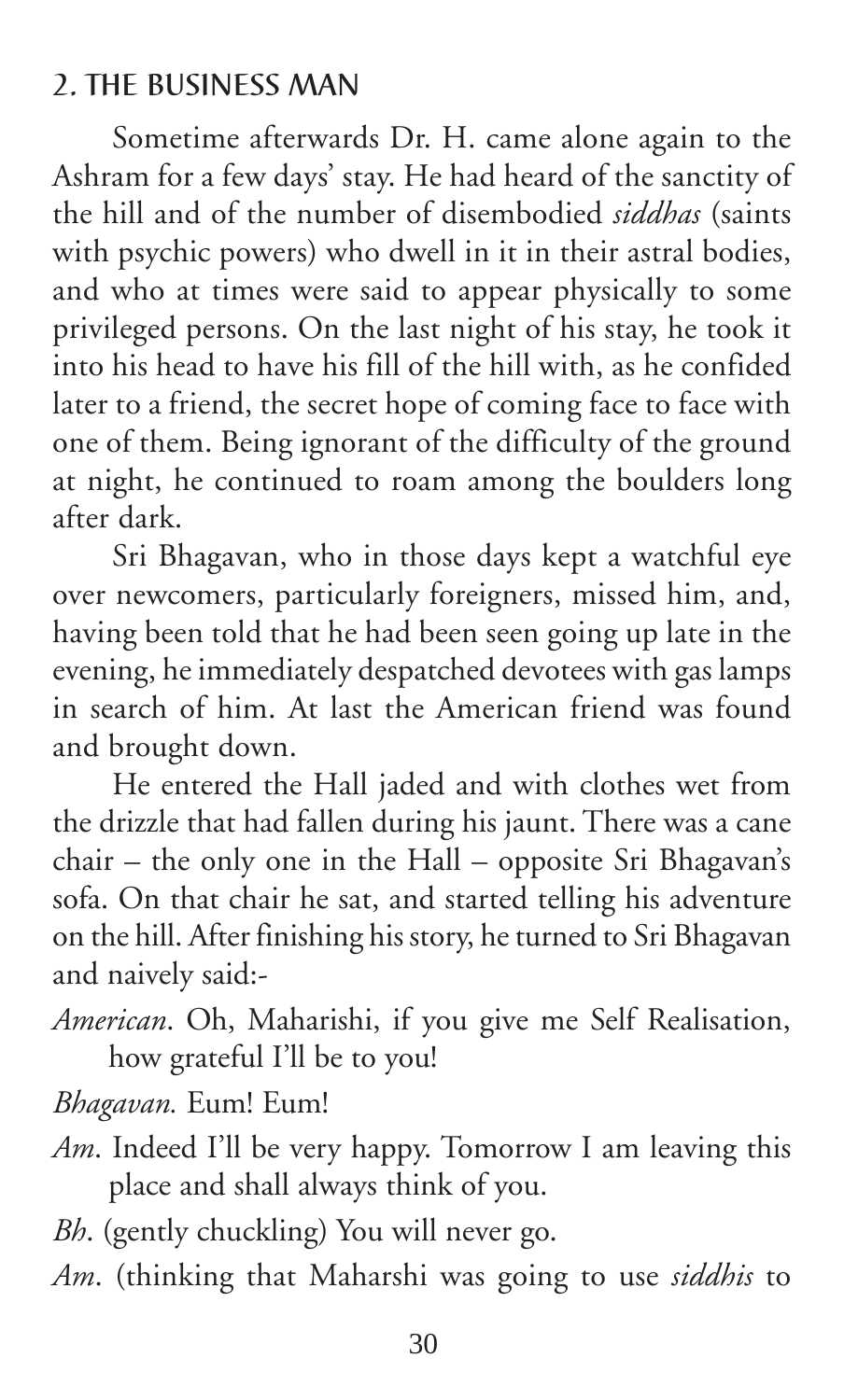prevent him from going, he was very scared indeed.) How? I am certainly going. I have urgent work in the United States. My passport is ready, and my passage booked. I made all the necessary arrangements for my return journey. How do you mean I am not going?

- *Bh*. (still chuckling) You will never go, because you never came. It was only the car, the ship, the train, etc., that moved. You did absolutely nothing but sit all the time, till you found yourself here.
- *Am*. (with a sigh of relief) Oh *that!*

### 3. THE PEDANT

On a summer morning a middle-aged Tamilian entered and sat for about half an hour. His restlessness and rolling eyes suggested that he had something weighty on his mind. At last he spoke with an assumed humility, particularly as he chose to speak in English.

- *Visitor*. Swami, we ignorant people read so much, hoping to have an inkling of Truth, but, alas, the more we read the more Truth recedes from our ken. I have read all the Western philosophers from Descartes to Bertrand Russell – they are all useless. But our Rishis differ among themselves. Shankara says, "Go on repeating 'I am Brahman' and you become Brahman." Madhvacharya says that the Soul is ever separated from Brahman. You say "Enquire 'who am I' and you will arrive." Many other teachers gave many other solutions. Is this not puzzling? Which of you is right?
- *V*. (Having waited in vain for about five minutes, he resumed with a mildly raised tone) Swami, which way am I to go?
- *Bh*. (with a gentle wave of the hand) Go the way you came.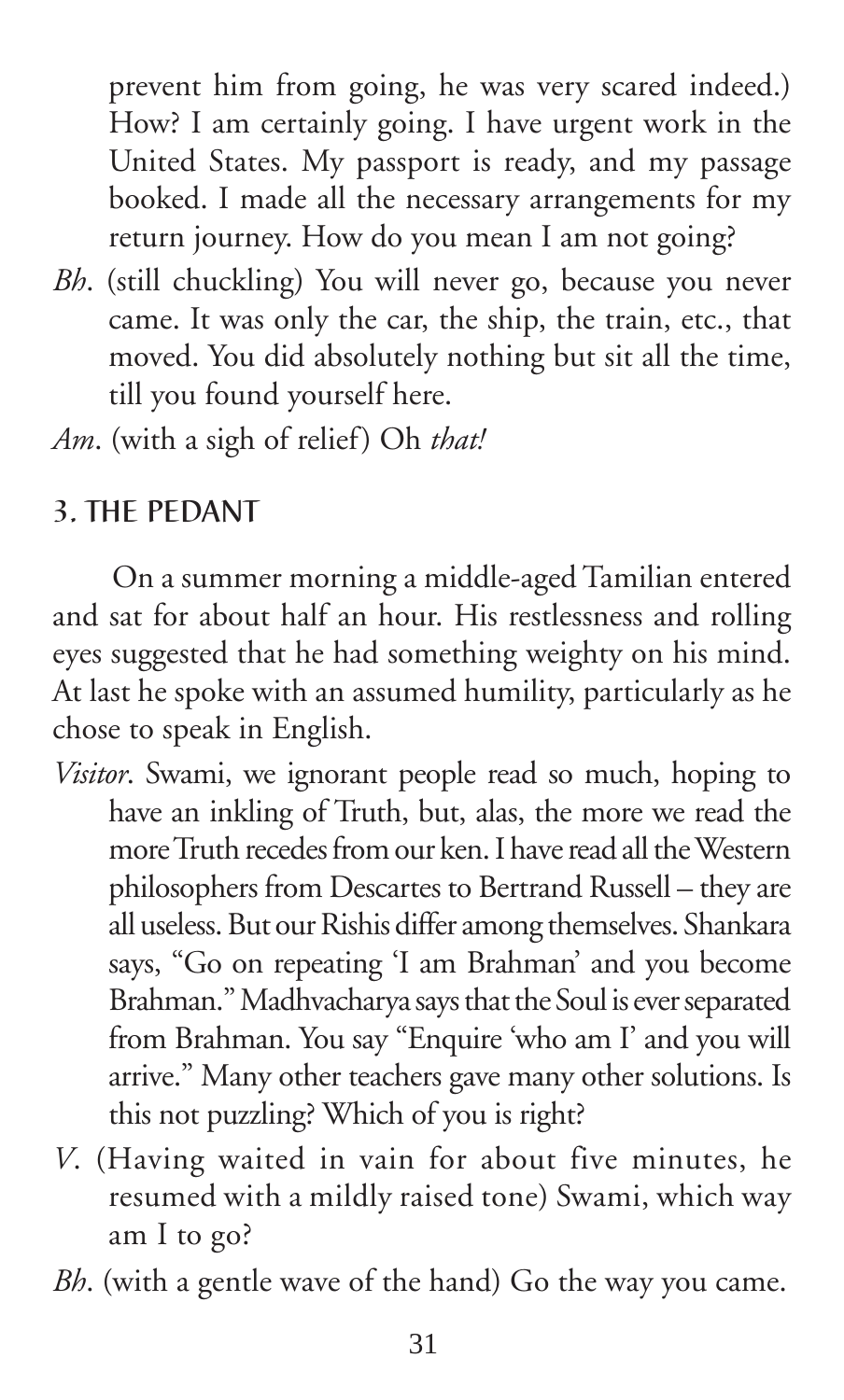### 4. THE MISSIONARY

A few spick-and-span Europeans entered the Hall one morning, slightly bowed to Bhagavan and sat in the front row. Their leader was immediately recognised as a veteran Missionary, famous for his fiery preachings in YMCAs., Christian colleges, and public halls of towns and cities in India. One of the others was his private secretary. The preacher began with a question to set the ball rolling towards his pet theme. After some answers Bhagavan eventually referred him to the Self as the ultimate reality, without knowing the identity and motive of the questioner. That was excuse enough for the latter to fire a stream of quotations from the Christian scripture with his own interpretations on them.

Fortunately, before he went very far, Major Chadwick who at that time usually meditated there, shouted a challenge from the other end of the Hall in a powerful stentorian voice, which took him completely by surprise and eventually made him think it wise to keep silent and soon afterwards leave the Hall with his party.

### 5. THE PHILOSOPHER

April, 1943. A young man in his teens, with blushing cheeks and a very soft, timorous voice asked:–

*Youth*. Swami, can I see God in this life? ......

*Bhagavan*. (gently smiling) First tell me who is the "I" in your question; who, what, and where God is, and what do you mean by "life"?

The youth dropped his eyes and remained silent.

An elderly man from the back rushed forward, produced a pencil, wrote a question on a piece of paper and handed it to the Maharshi. Bhagavan read it and smiled broadly. It was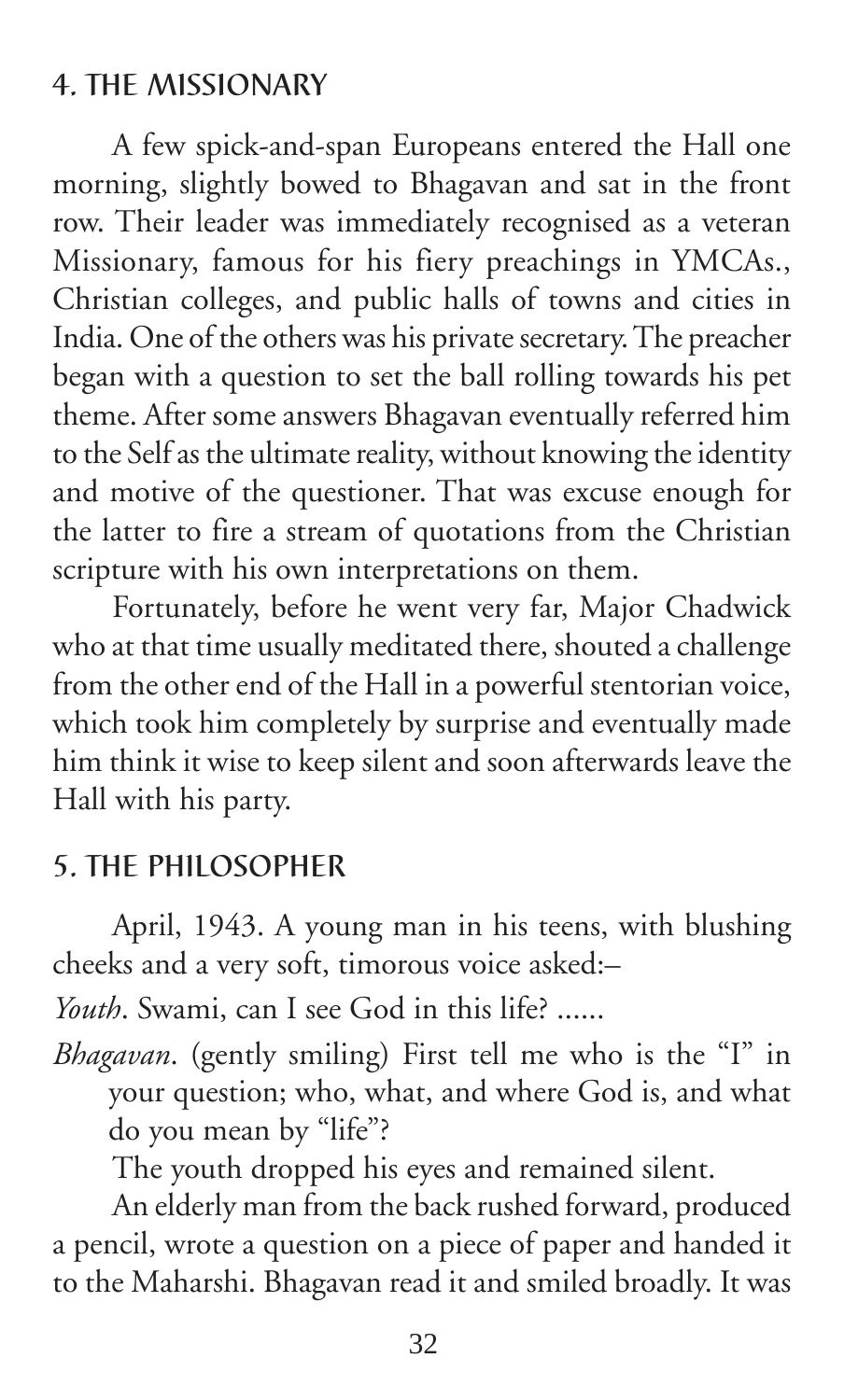a question on Time and Space.

*Bhagavan*. May I know who is putting this question – Space, yourself, or Time?

*Visitor*. Of course I.

*Bh*. Do you know that I?

*V*. (after a little hesitation) Leave the I-question to the philosophers and answer my question.

*Voice*. What? Is Time or Space dearer to you than your own self?

*Bh*. (seeing the visitor nonplussed) All these questions are superfluous. One thing you must bear in mind is that no question can be solved without Self-knowledge. On the realisation of the Self everything becomes clear and all problems are solved.

### 6. THE SCIENTIST

A fortnight later a science student strolled in.

*Student*. Science tells us that the atom is made of a nucleus in the centre, with electrons moving round it in the intervening space. Is the relation between God and the Perfect Man the same as these or different? I mean, although God and the *Jnani* are one unit, yet they preserve their separate identities.

*Bh*. Who is the Perfect Man?

*Student*. He who has perfected himself by *sadhana*.

*Bh*. So you think yourself imperfect that you ask this question. Will it not then be better for you to perform *sadhana* and perfect yourself and then you will know what happens? Why bother now about a state which comes only after Perfection. The fact is that you are even now perfect and your supposed imperfection is only your own creation.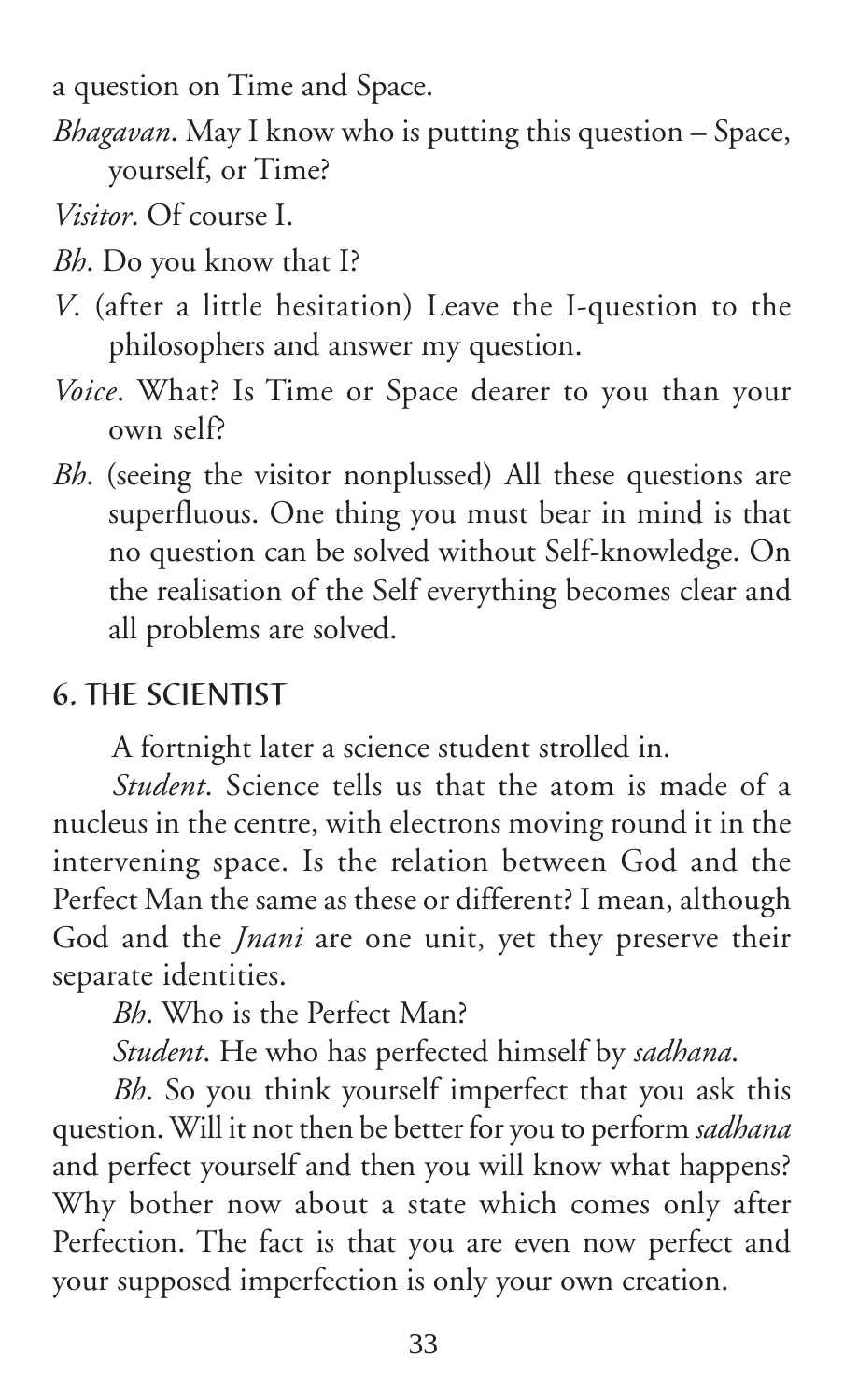### 7. THE SCEPTIC

A very busy Polish journalist came for a few hours this afternoon, within which time he expected to be shown the Truth in the clearest possible manner.

- *Pole*. I have read in your books that one should enquire into the nature of one's 'I' in order to know the Truth, which you call the Self. From biological science I have my own answer to the question of my own identity. What I wish to know is, who are you, you who speak of, and seem to have experienced, the Self? If another man confirms your statement, and so will a million, then there is the probability of the Self.
- *Bh.* Have you no self yourself? Are you then in the region of probabilities, even with regard to your own self?
- *P*. Yes, one cannot be sure of anything; even God cannot be proved with absolute certainty.
- *Bh*. Leave God alone for the present. What of yourself?
- *P*. I want confirmation of the Self.
- *Bh*. You seek confirmation of yourself from others? How do you know that others exist?
- *P.* By my senses.
- *Bh*. 'My' implies the 'I', which owns the senses. You take your existence for granted, at the same time ask others to prove it to you. Similarly you admit the certainty of your senses, which see others, whilst denying all certainty. You see how you contradict yourself. The fact is that there are no others: there is no such a person as 'you'. Each man, although addressed as 'you', styles himself as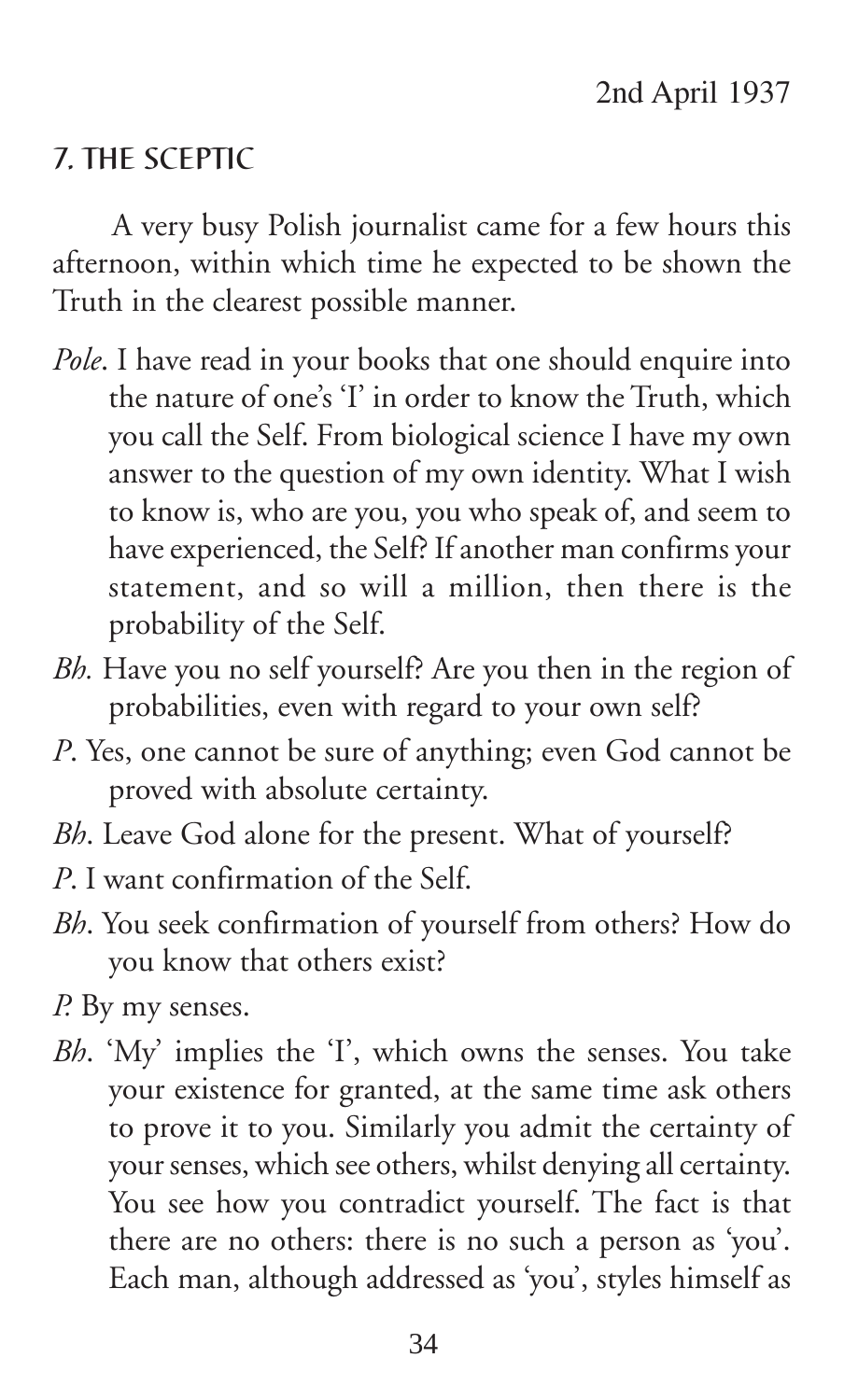'I'. Even the confirmation you demand from others comes only from the 'I'. 'You' and 'they' occur only to the 'I', without which they are meaningless.

*P.* If you are right, what becomes of progress and science?

*Bh.* Progress and science are meant only for the perceiving mind. For whom is the progress if the mind is absent, say, in deep sleep, or in a swoon? The goal of all progress and science, you admit, is Truth, which is the Pure Intelligence, the substratum Consciousness, from which the thinking mind sprouts, and into which it is ultimately dissolved, when what you call 'Perfection', to which science aspires to lead, is attained. This is what we call realisation of the Self, that is, realisation of the source of the mind.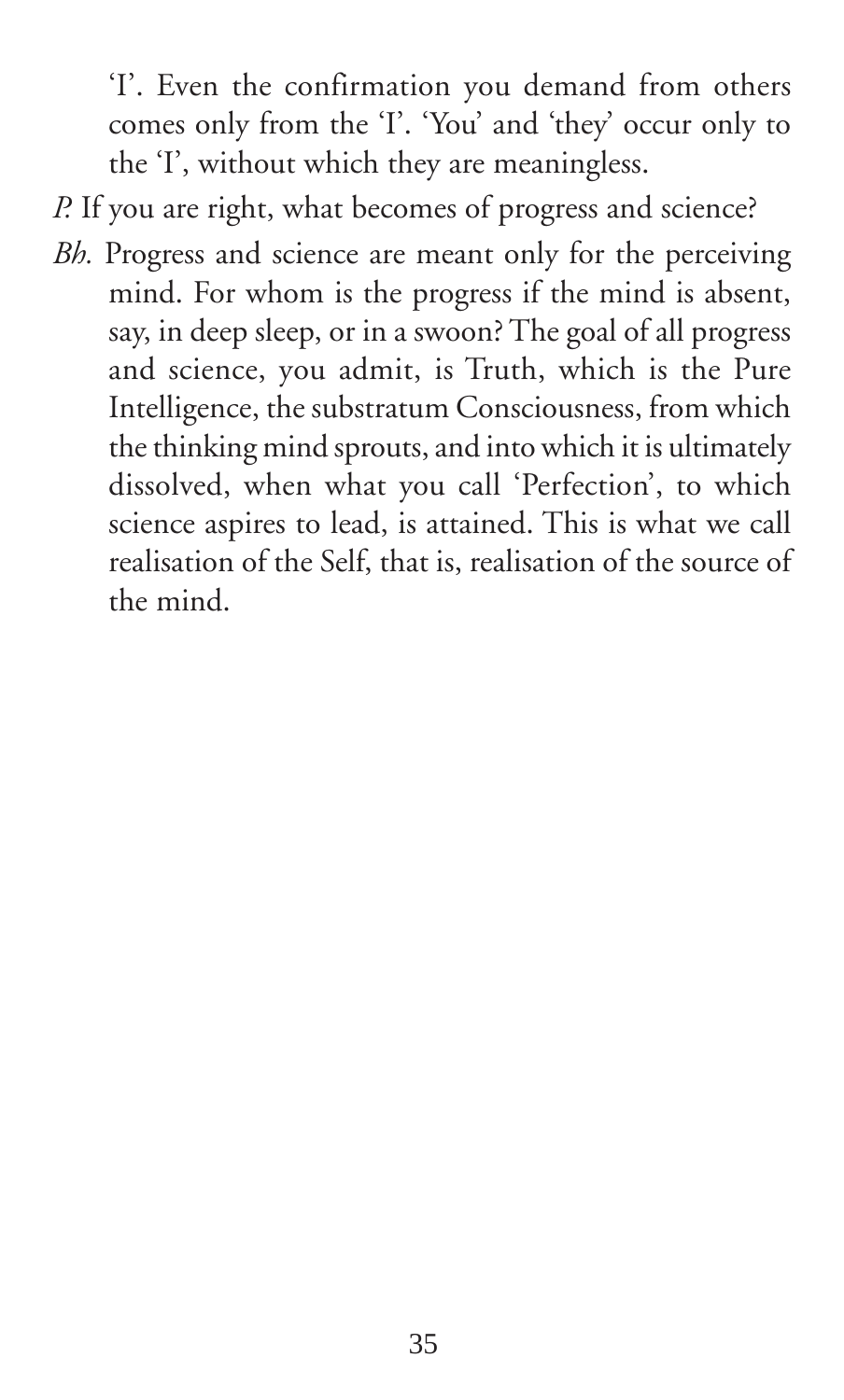## LIFE, DEATH, REBIRTH AND SUICIDE

Death and, to a lesser degree, Life and Rebirth, form the subject-matter of the majority of the questions asked by visitors. Death is the greatest catastrophe men dread. Omar Khayyam who sang:

". . . Before we too into the Dust descend;

Dust into Dust and under Dust to lie,

Sans Wine, sans Song, sans Singer and sans End,"

is not alone in taking man as the merest dust and the grave as his last destination. The horror of everlasting extinction grips and numbs all hearts, even the stoutest.

To the Maharshi, death, like life, is a mere thought. When you are "awake," you incessantly think, and when you go to sleep and dream, you do not think any the lesser. But when you pass from dreamful to dreamless sleep, your thoughts cease and you enjoy undisturbed peace, till you wake again and resume your thinking and with it your restless, peace-less state.

Life is miserable because it consists of nothing but thoughts. When death strikes down the body, the dreamless, thought-free state prevails for a brief period, but soon thinking starts again in the dream – "astral" – world, and continues till a full "waking" takes place in a new body, after another dreamless lull. This daily cycle of waking and sleeping is a miniature of the cycle of life and death in man and the universe, of alternation of activity and rest. The substance of the former is thoughts and sensations and of the latter the peaceful being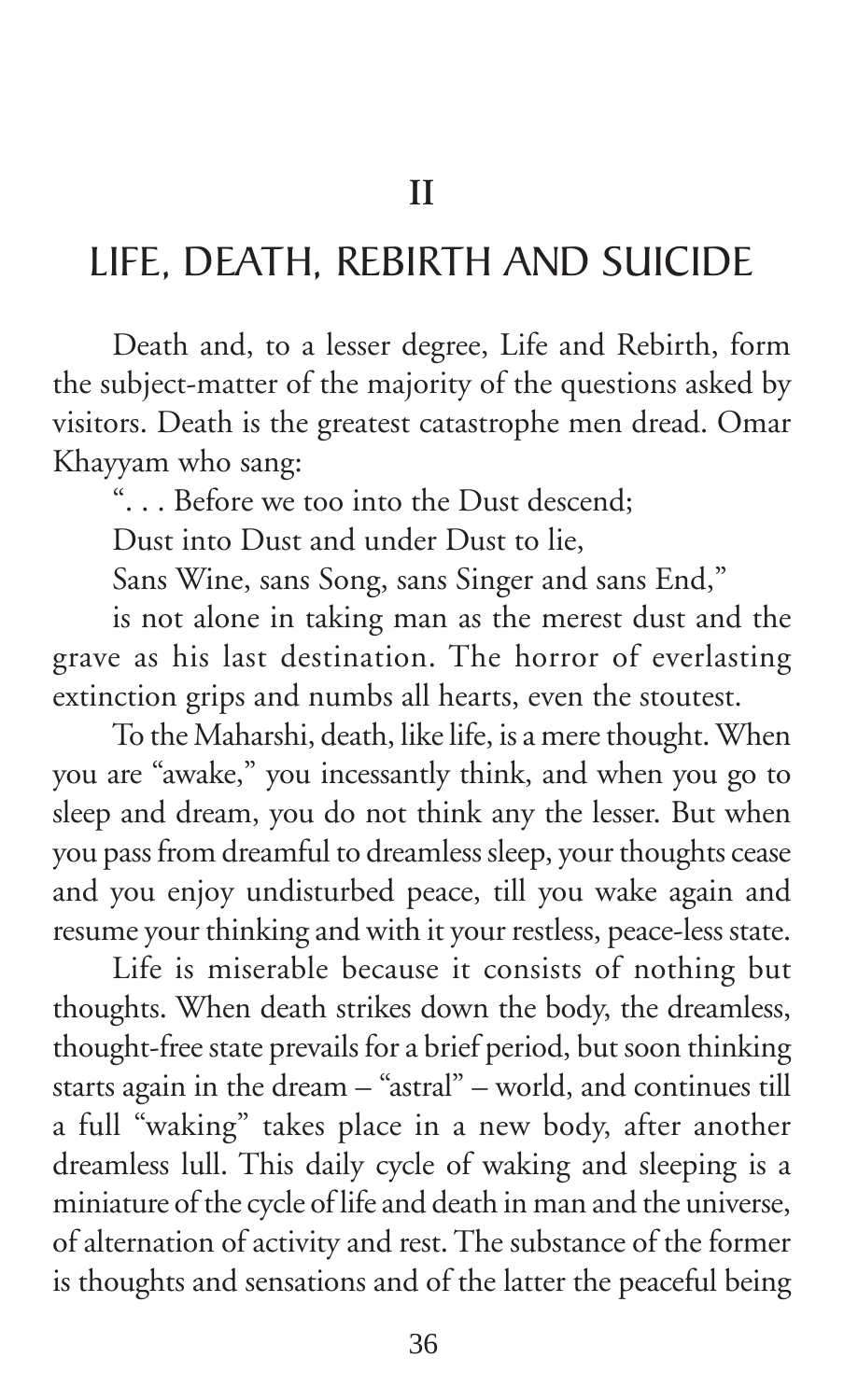from which these arise. To transcend birth and death we have, therefore, to transcend the processes of thought and abide in the eternal being.

\* \* \* \*

4th January, 1937

1. A visitor asks Sri Maharshi:

*Visitor*. How can the terrible fear of death be overcome?

- *Bhagavan*. When does that fear seize you? Does it come when you do not see your body, say, in dreamless sleep, or when you are under chloroform? It haunts you only when you are fully "awake" and perceive the world, including your body. If you do not see these and remain your pure self, as in dreamless sleep, no fear can touch you.
- If you trace this fear to the object, the loss of which gives rise to it, you will find that that object is not the body, but the mind which functions in it and through which the environment and the attractive world is known as sights, sounds, smells, etc. Many a man would be too glad to be rid of his diseased body and all the problems and inconvenience it creates for him if continued awareness were vouchsafed to him. It is the awareness, the consciousness, and not the body, he fears to lose. Men love existence because it is eternal awareness, which is their own Self. Why not then hold on to the pure awareness right now, while in the body and be free from all fear?

2. A Mysorean, Mr. M. had read some Theosophical books and stayed here for some months trying to digest them. He wanted to know about rebirths.

*M*. Theosophy speaks of 50 to 10,000-year intervals between death and rebirth. Why is this so?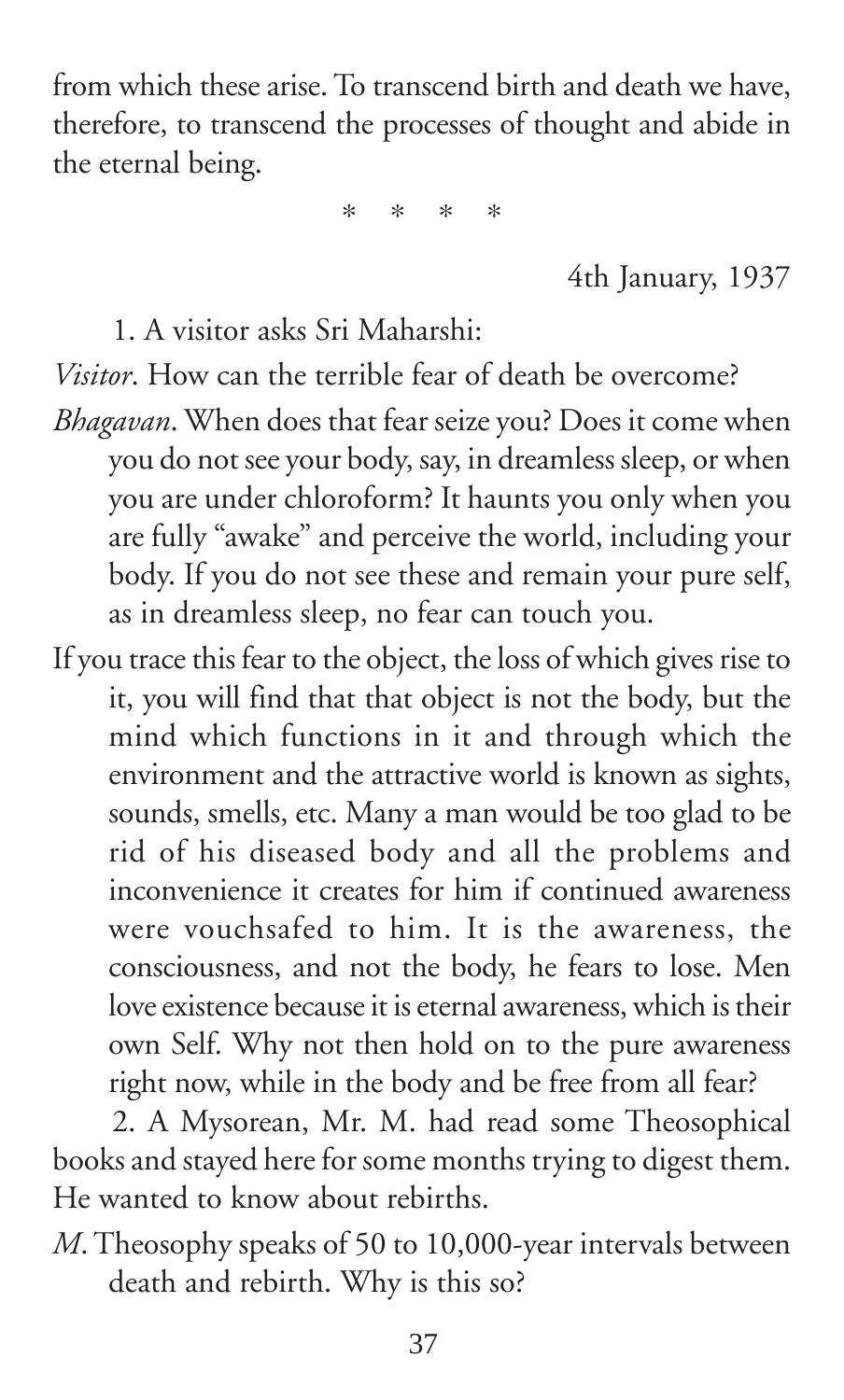- *Bh*. There is no relation between the standard of measurements of one state of consciousness and another. All such measurements are hypothetical. It is true that some individuals take more time and some less. But it must be distinctly understood that it is not the soul that comes and goes, but the thinking mind of the individual, which makes it appear to do so. On whatever plane the mind happens to act, it creates a body for itself: in the physical world a physical body, in the dream world a dream body, which becomes wet with dream rain and sick with dream diseases. After the death of the physical body, the mind remains inactive for some time, as in dreamless sleep, when it remains worldless and therefore bodiless. But soon it becomes active again in a new world and a new body – the astral, – till it assumes another body in what is called a "rebirth". But the *Jnani*, the Self-Realised man, whose mind has already ceased to act, remains unaffected by death: it has dropped never to rise again to cause births and deaths. The chain of illusions has snapped forever for him.
- It is now clear that there is neither real birth, nor real death. It is the mind which creates and maintains the illusion of reality in this process, till it is destroyed by Self-Realisation.

\* \* \* \*

12th April, 1937

3. A Dutch lady, Mrs. Gonggrijp, a resident of Adyar, is here on a three-day visit. She wants to know the cause of the urge to live, known in the Pali scriptures by the name of *Tanha*, which is inherent in all life.

*Mrs. G.* What is the cause of *tanha*, thirst for life, thirst for rebirth?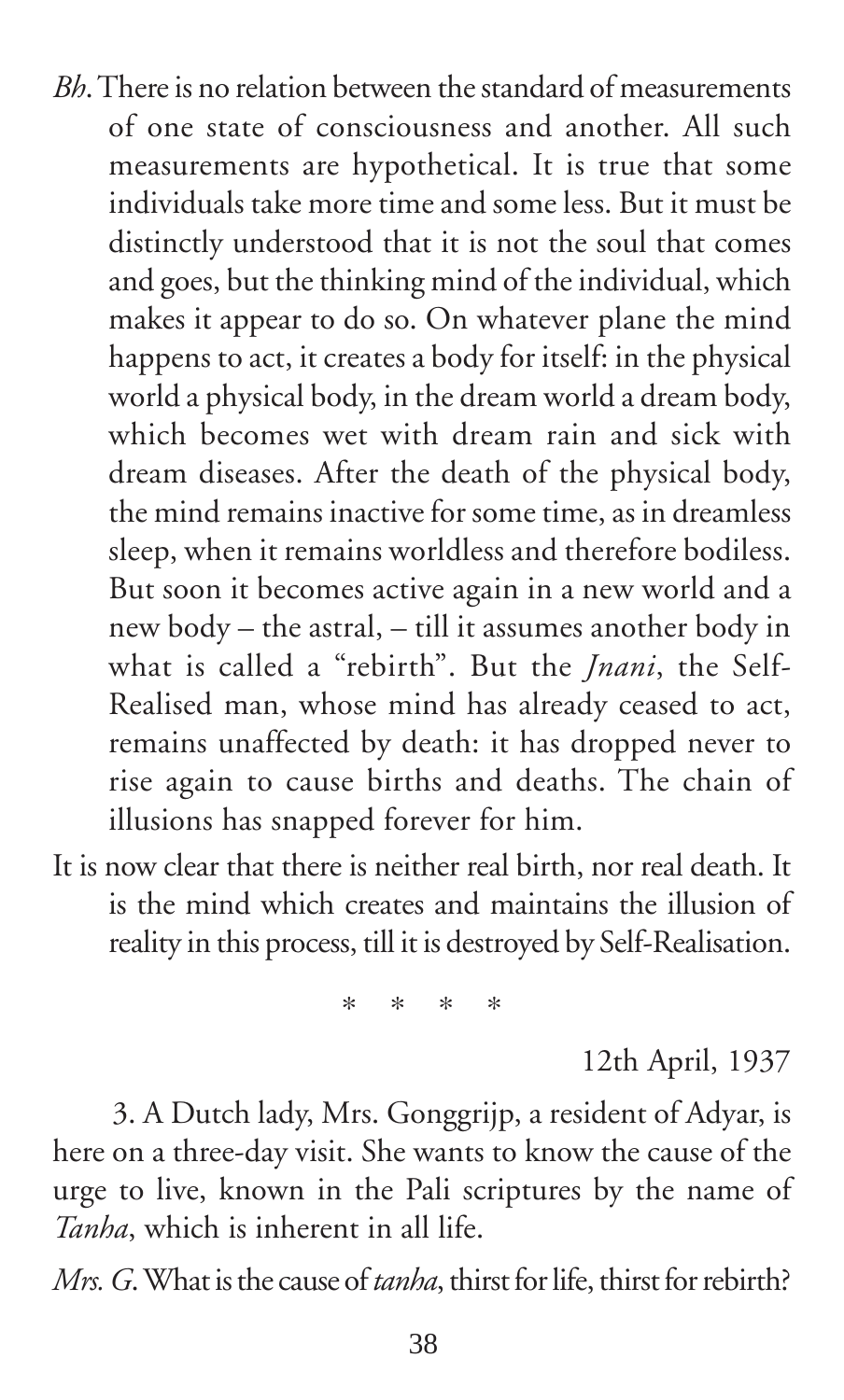- *Bh*. Real rebirth is dying from the ego into the Spirit. This is the significance of the crucifixion of Jesus. Whenever identification with the body exists, a body is always available, whether in this or in any other one, till the body-sense disappears by merging into the Source – the Spirit, or Self. The stone which is projected upwards remains in constant motion, till it returns to its source, the earth, and rests. Headache continues to give trouble, till the pre-headache state is regained.
- Thirst for life is inherent in the very nature of life, which is Absolute Existence – *Sat*. Although indestructible by nature, by false identification with its destructible instrument, the body, consciousness imbibes a false apprehension of its destructibility, hence it tries to perpetuate that instrument, which results in a succession of births. But however long these bodies may last, they eventually come to an end and yield to the Self, which alone eternally exists.
- *Mr. C.* Yes, "Give up thy life if thou wouldst live," says the "Voice of the Silence" of H. P. Blavatsky.
- *Bh*. Give up the false identification and, remember, the body cannot exist without the Self, whereas the Self can exist without the body; in fact it is always without it.
- *Mr. C*. A doubt has just now arisen in Mrs. G's mind, as she has just heard that a human being may take an animal birth in some other life, which is contrary to what Theosophy has taught her.
- *Bh*. Let him who takes birth ask this question. Find out first who it is that is born, and whether there are actual birth and death. These are only of the ego, which is an illusion of the mind.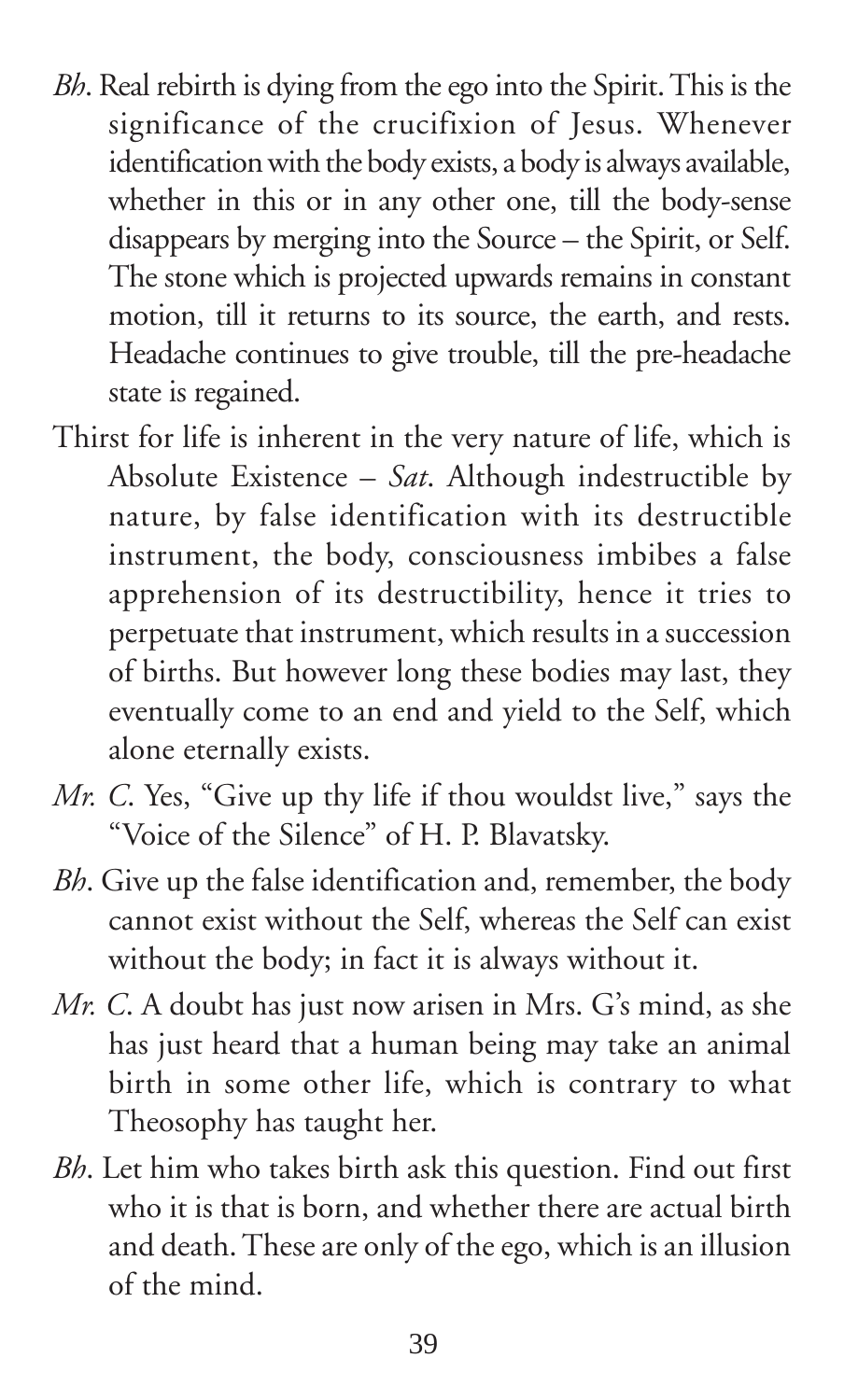4. Mr. B. is a keen devotee of Sri Bhagavan. A few days ago he lost his only son, which shook his faith in the Maharshi and in God's grace. For some days he went on strike by staying away from the Ashram, but today he came in "to have it out" with Sri Bhagavan with a long list of questions which he had prepared. After receiving some answers he was satisfied.

*Mr. B*. What is Faith?

*Bh*. Faith, Love, Grace, are all your nature, the Self.

*B*. If so, Faith and Grace are obtainable only on the Realisation of the Self. All that we call Faith etc., before then is variable and untrue.

*Bh.* Quite so.

*B.* Is sorrow a thought?

*Bh.* All thoughts are sorrowful.

- *B.* Even pleasurable thoughts must be also sorrowful.
- *Bh.* Yes, because thoughts take one's attention away from the Self, which is undiluted Happiness.
- *B*. What made Bhagavan come to Arunachala?
- *Bh*. What made you all come?
- *B*. By that I want to know whether there has been any difference in Bhagavan's spiritual outlook between the day he left Madura and now.
- *Bh*. None at all: the same experience has prevailed throughout without change.
- *B*. Then where was the need for Bhagavan to write hymns in praise of Arunachala? Was that for him or for us?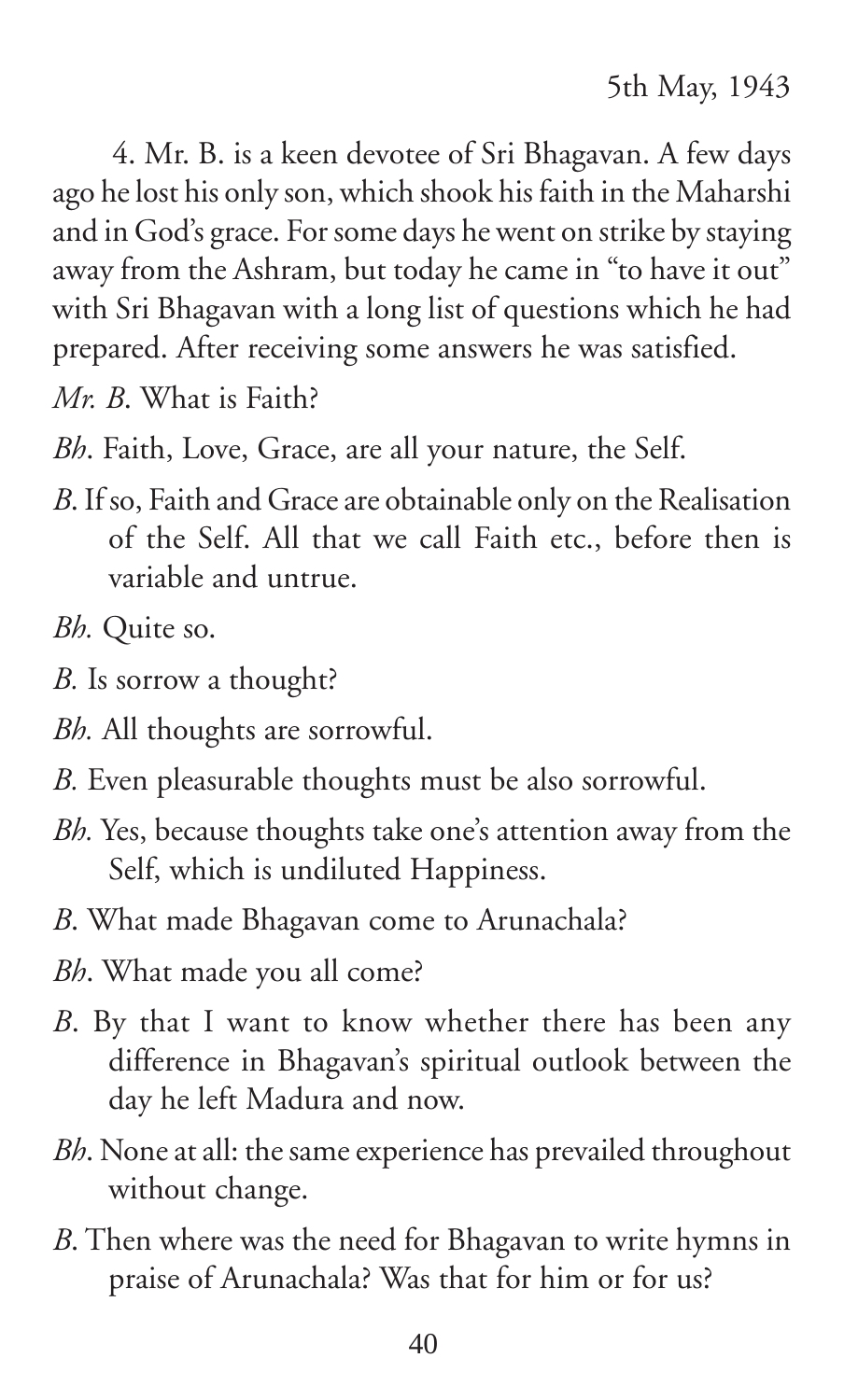- *Bh*. I do not know why I wrote them. It might have been for others.
- *B*. What is Life?
- *Bh.* Materially speaking Life is the body; spiritually speaking it is the Ultimate Consciousness. It depends on how you look at it.
- *B*. What is Death?

*Bh*. It is oblivion of one's real nature.

At this stage a visitor interrupted by asking whether suicide was a wrong act.

*Bh*. Killing the innocent body is certainly wrong. Suicide must be committed on the mind, where the suffering is deposited, and not on the body, which is insentient and feels nothing. The mind is the real culprit, being the creator of the anguish which tempts to suicide, but by an error of judgement, the innocent, insentient body is punished for it.

\* \* \* \*

3rd September, 1948

5. Three Anglo-Indian lady-doctors came from Bangalore. One of them had recently lost her husband in an air crash. She asked Sri Bhagavan:

*Lady*. Is there rebirth?

*Bh*. Do you know what birth is?

- *L*. O yes, I know that I exist now, but I want to know if I'll exist in the future.
- *Bh*. Past!.... Present!.... Future!....
- *L.* Yes, today is the result of yesterday, the Past, and tomorrow, the Future, will be the result of today, the Present. Am I right?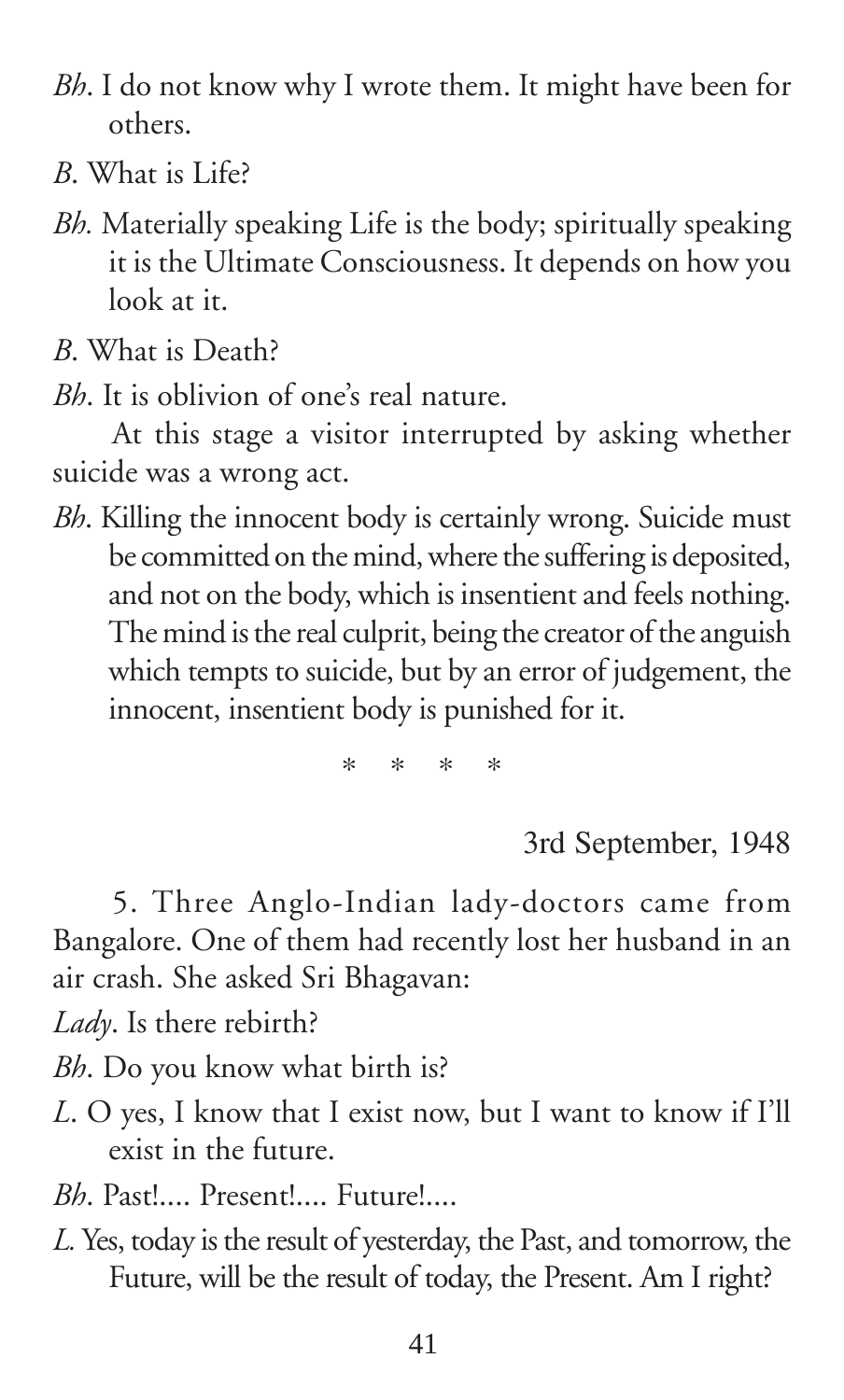- *Bh.* There is neither Past nor Future. There is only the Present. Yesterday was the present to you when you experienced it, and tomorrow will be also the present when you will experience it. Therefore experience takes place only in the present, and beyond experience nothing exists.
- *L*. Are then Past and Future mere imagination?
- *Bh.* Yes, even the Present is mere imagination, for the sense of time is purely mental. Space is similarly mental; therefore birth and rebirth, which take place in time and space cannot be other than imagination.

\* \* \* \*

22nd February, 1949

6. A well-educated North Indian came forward, prostrated to Sri Bhagavan and sat in the front line. He asked in excellent English:

*Visitor.* What is the cause and origin of the universe?

*Bh*. Have you no worries of your own?

- *V*. Of course I have; that is why I want to know about Life, Death, Consciousness, etc.
- *Bh*. Begin with the beginning: who has Life, Consciousness, etc.? Have you, for instance, life?
- *V*. Of course I know I am alive, for I see my body.
- *Bh*. Do you always see the body? What happens to it and to the universe when you go to sleep?
- *V*. I don't know, it is a mystery.
- *Bh*. You may not know what happens to them, but do you for that reason cease to exist?
- *V*. I don't know.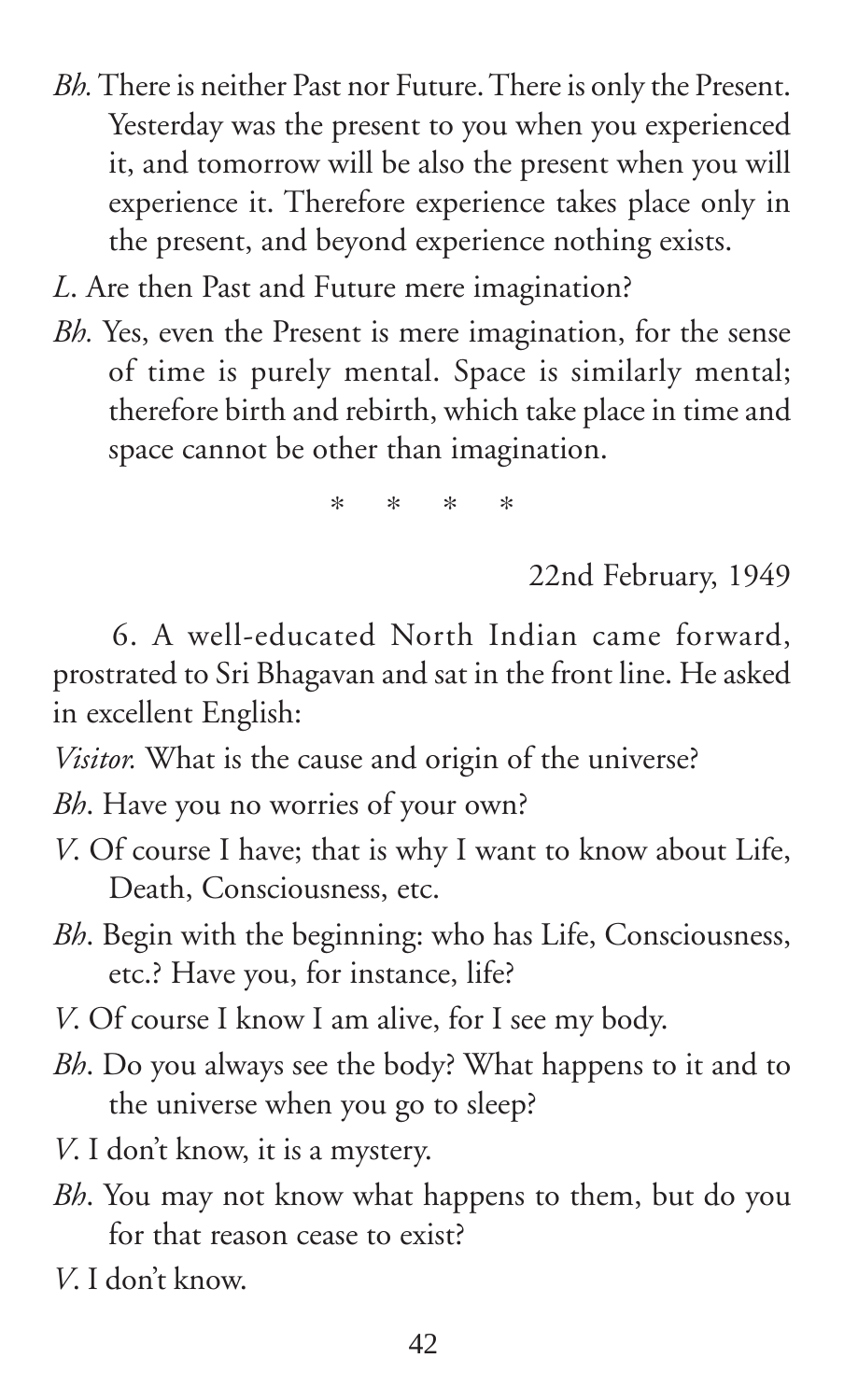- *Bh*. How do you then know that you exist even now?
- *V*. Now I have awareness and see my body moving and thinking.
- *Bh*. But you see your body also moving and thinking and being in all sorts of places while it is actually lying fast asleep in Tiruvannamalai.
- *V*. It is a mystery. Can I say that I, the permanent, am ever present and only my ego changes?
- *Bh*. So you think you are two persons: the permanent 'I' and the ego. Is that possible?
- *V*. Then please show me the way to the Real.
- *Bh*.The Real is ever-present, like the screen on which all the cinematographic pictures move. While the pictures appear on it, it remains invisible. Stop the pictures, and the screen, which has all along been present, in fact the only object that has existed throughout, will become clear. All these universes, humans, objects, thoughts and events are merely pictures moving on the screen of Pure Consciousness, which alone is real. Shapes and phenomena pass away, but Consciousness remains ever.
- A few days later Sri Bhagavan gave a different answer to a similar question asked by Dr. Godel, a French Medical Officer of the Suez Canal. He told the doctor: "You must distinguish between the 'I', pure in itself, and the 'I' thought. The latter, being merely a thought, sees subject and object, sleeps, wakes up, eats and thinks, dies and is reborn. But the pure 'I' is the pure Being, eternal existence, free from ignorance and thought-illusion. If you stay as the 'I', your being alone, without thought, the I-thought will disappear and the delusion will vanish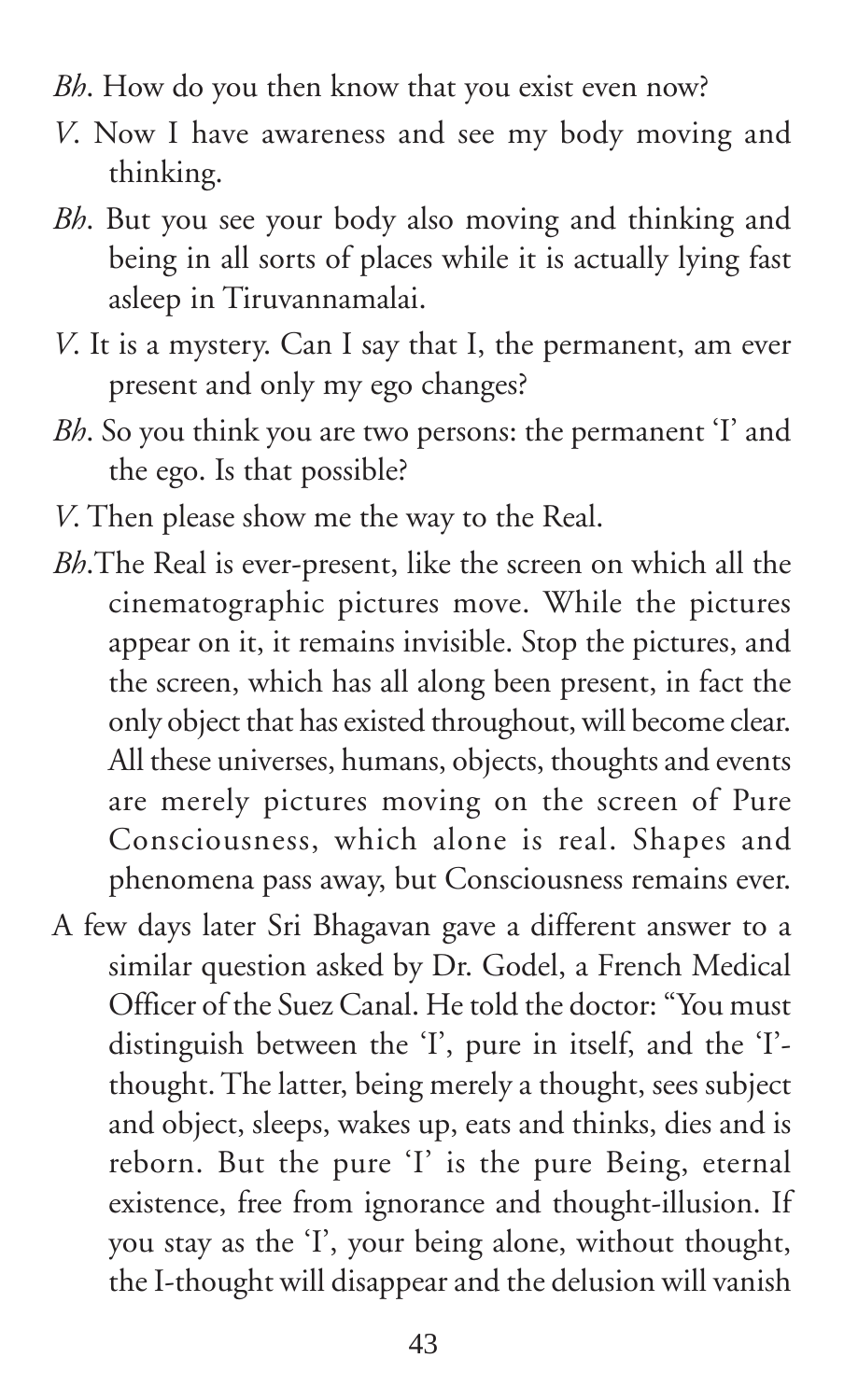forever. In a cinema-show you can see pictures only in a very dim light or in darkness. But when all lights are switched on, all pictures disappear. So also in the floodlight of the Supreme *Atman* all objects disappear."

- *Dr. G*. That is the Transcendental State.
- *Bh*. No, transcending what, and by whom? You alone exist.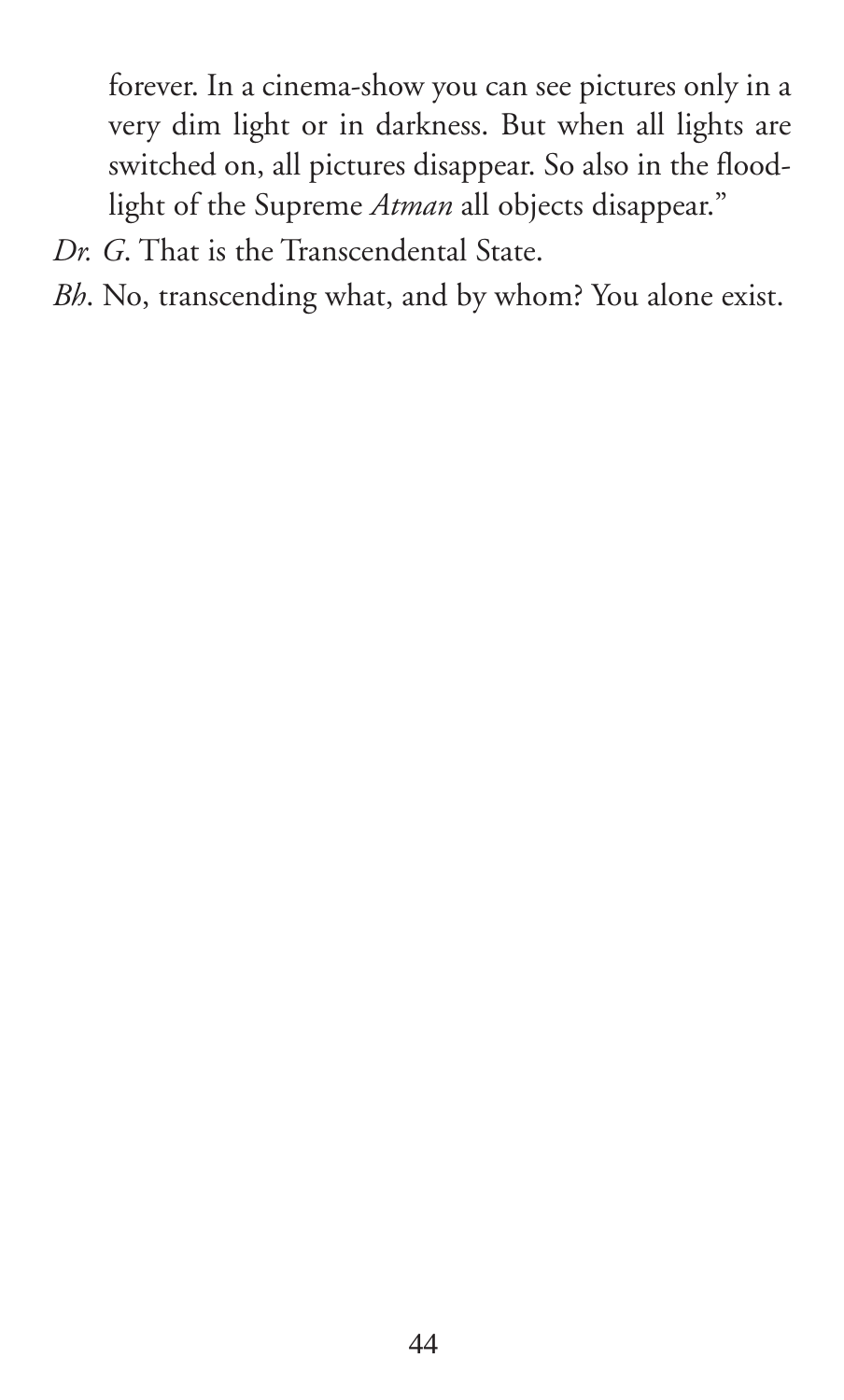## HAPPINESS AND MISERY IN CREATION

#### 4th May, 1937

A book is being read in which a question occurs whether the world was created for happiness or misery. All eyes turn to Sri Bhagavan for the answer.

*Bhagavan*. Creation is neither good nor bad; it is as it is. It is

the human mind which puts all sorts of constructions on it, as it sees things from its own angle and as it suits its own interests. A woman is just a woman, but one mind calls her "mother," another "sister," and still another "aunt" and so on. Men love women, hate snakes, and are indifferent to the grass and stones by the roadside. These connections are the causes of all the misery in the world. Creation is like a peepul tree: birds come to eat its fruit, or take shelter under its branches, men cool themselves in its shade, but some may hang themselves on it. Yet the tree continues to lead its quiet life, unconcerned with, and unaware of, all the uses it is put to. It is the human mind that creates its own difficulties and then cries for help. Is God so partial as to give peace to one person and sorrow to another? In creation there is room for everything, but man refuses to see the good, the healthy and the beautiful, and goes on whining, like the hungry man who sits beside a tasty dish and, instead of stretching out his hand to satisfy his hunger, he goes on lamenting.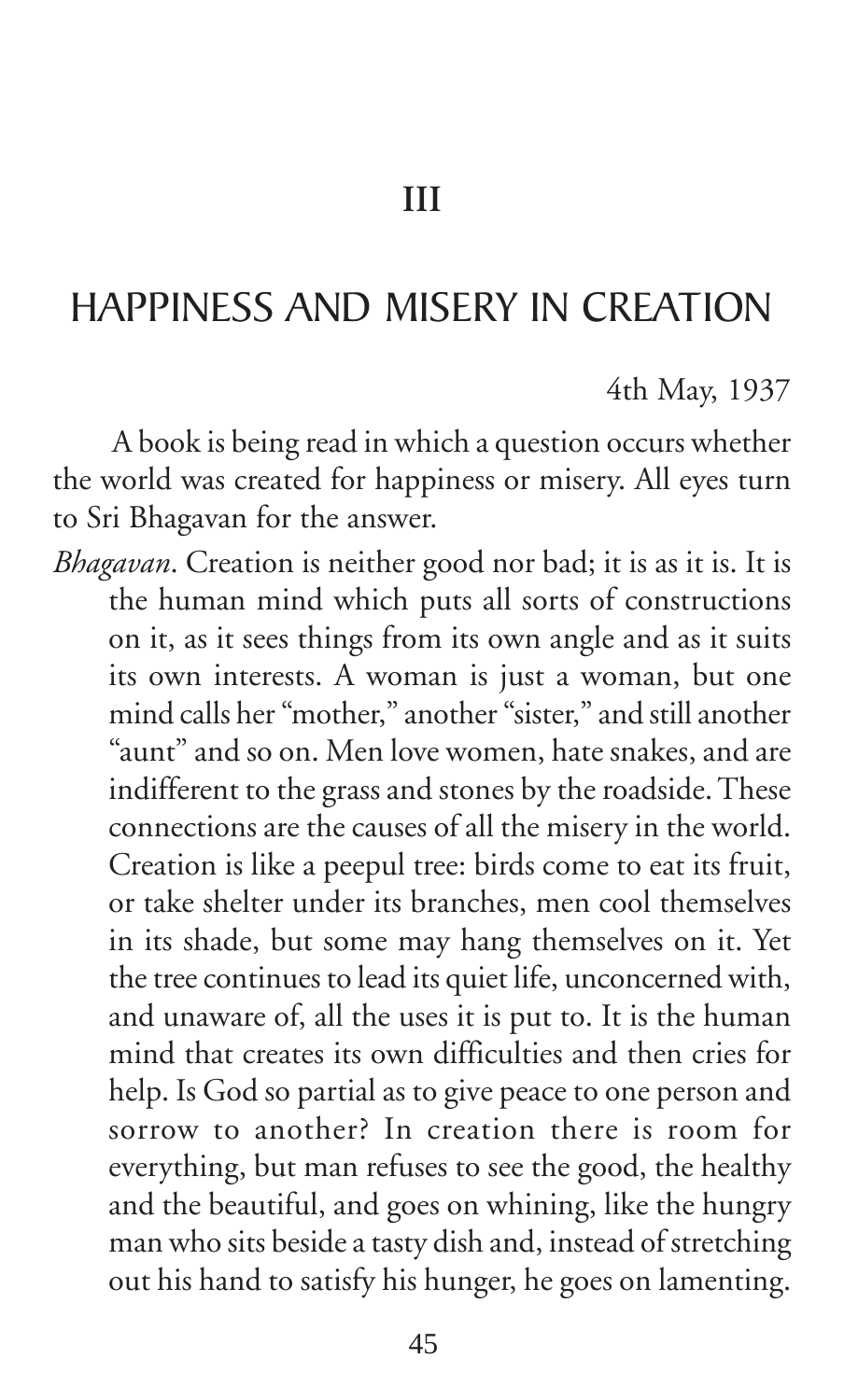Whose fault is it, God's or man's? But fortunately for man, God, in His infinite mercy, never forsakes him. He always gives him new chances by providing Gurus and Scriptures to guide him to find the errors of his ways and ultimately gain eternal happiness.

- *Visitor*. We know that the pleasures of this world are useless and even painful, yet we long for them. What is the way of ending that longing?
- *Bhagavan*. Think of God and attachments will gradually drop from you. If you wait till all desires disappear to start your devotion and prayer, you will have to wait a very, very long time indeed.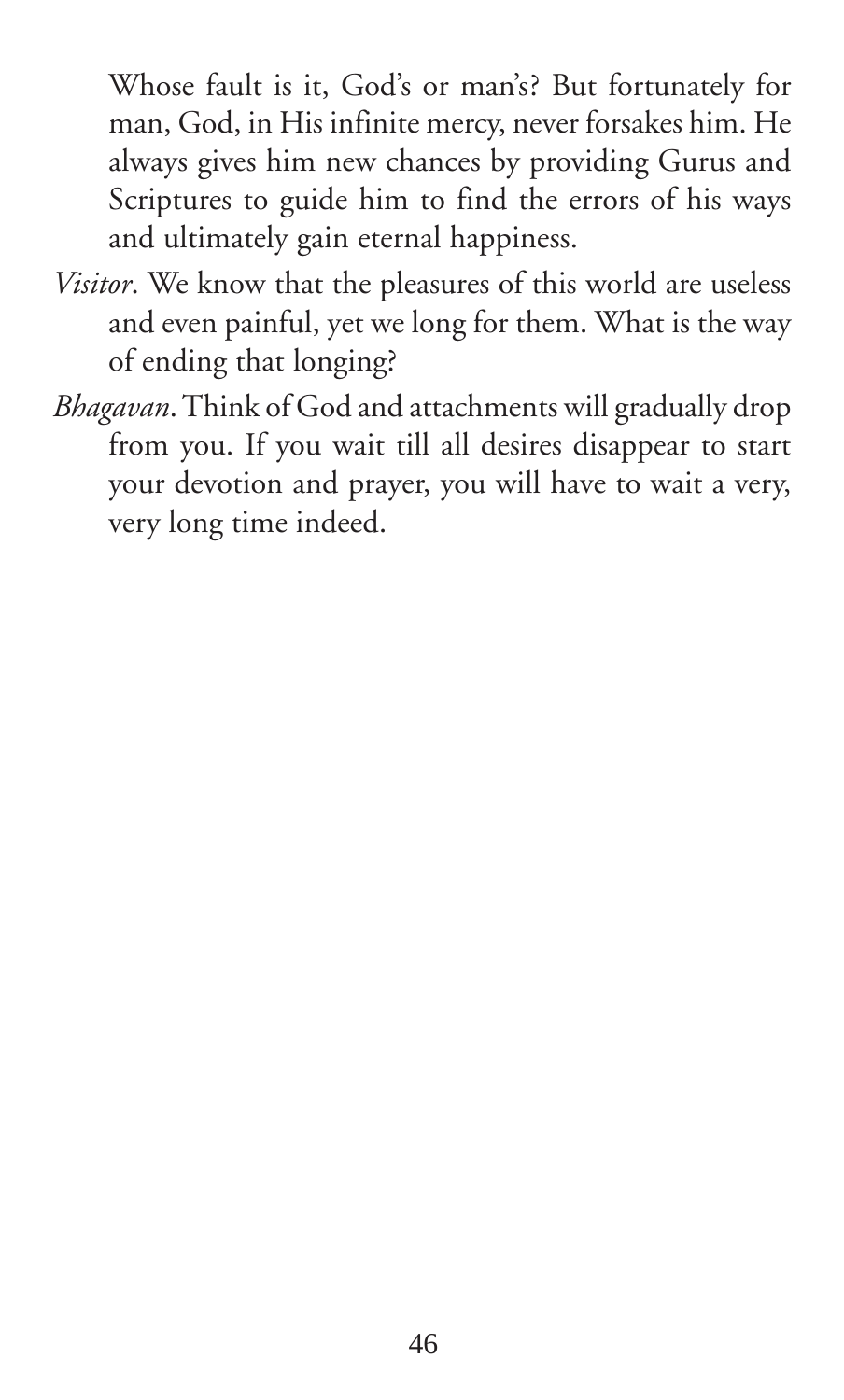## KARMA

#### 15th August, 1948

A visitor from the North seemed to be extremely agitated. With much emotion he asked several searching questions, one of which, was why there was so much evil in the world, and why should evil-doers be more successful than gooddoers? If it were due to Karma, who made that Karma, and why should it be so arbitrarily dispensed – various karma to various individuals, which become the cause of so much misery and turmoil? Sri Bhagavan, realising the agony of the questioner's heart, was infinitely gracious to him. He answered all his questions pithily and with amazing clarity. About karma he said: "Whose karma is it? There are two creations, one God's and the other man's. The former is single and free from karma. The latter is varied and has varied karmas. If man removes his own creation, there will be no varied individuals and no varied karmas; misery will thus disappear. He who kills man's creation sees heaven only, the others see only hell.

"It is every intelligent man's experience that evil-doing recoils on the doer sooner or later. Why is this so? Because the Self is one in all. When seeing others you are only seeing yourself in their shapes. 'Love thy neighbour as thyself' means that you should love him, because he is your Self."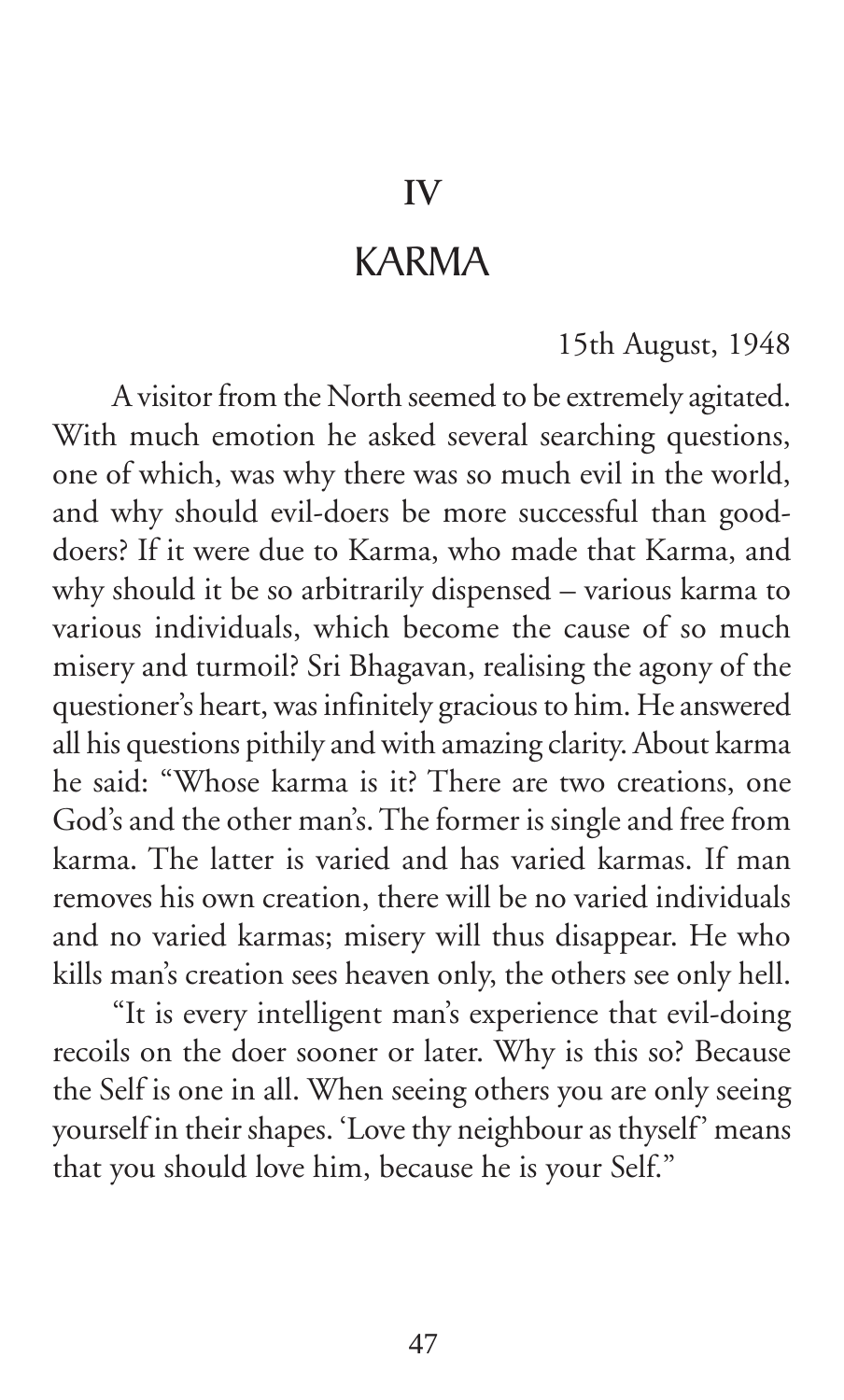## FREE-WILL, UNPREMEDITATED ACTION

19th June, 1936

1. A visitor wanted to know if there was such a thing as Free-Will.

*Bh*. Whose will is it? So long as there is the sense of doership, there is the sense of enjoyment and of individual will. But if this sense is lost through the practice of *vichara*, the Divine will, will act and guide the course of events. Fate is overcome by *Jnana*, Self-knowledge, which is beyond Will and Fate.

\* \* \* \*

9th November, 1936

2. Mr C. asks where the will is located in the sheaths of the *jiva*.

- *Bh*. The Will is the purposive force of the 'I', which determines and impels an act. It is thus inherent in the 'I'. In which sheath is it located? It must be where the 'I'-sense is, namely, in the *vijnanamayakosha*.
- *Annamayakosha* is the physical sheath. *Pranamayakosha* is the sheath of the life and sense. *Manomayakosha* is that of thoughts and sense-perceptions – of subject and object: and *vijnanamayakosha* is the sheath of the 'I'-sense, where the self-conscious individual wills and determines. It is really unnecessary to go into all this detail. What we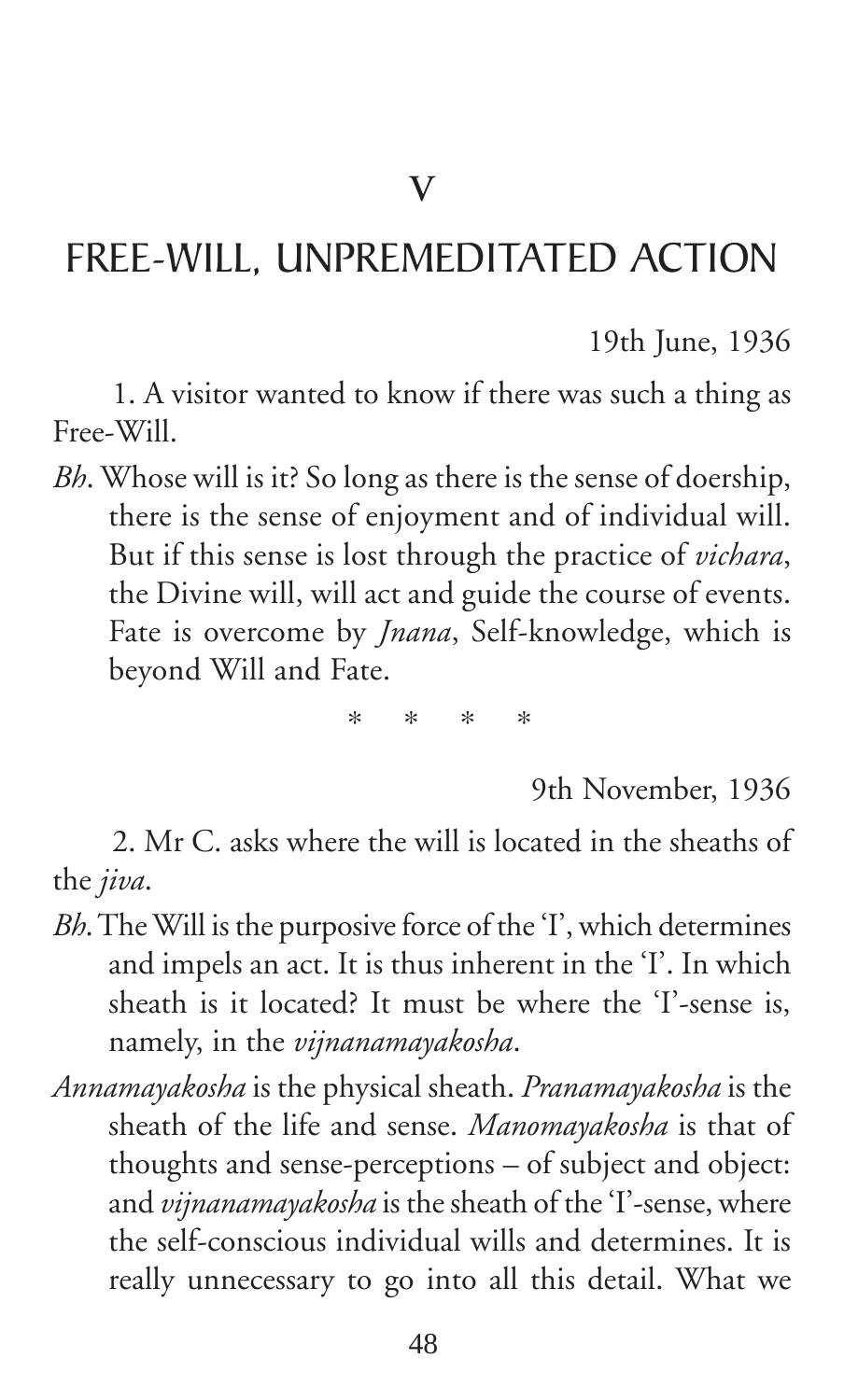should be concerned with is the true nature of the 'I', which is the pivot of all these sheaths and worlds. The true 'I' is the Supreme Reality.

\* \* \* \*

19th May, 1936

3. A French Doctor of Philosophy came for the day. He asked: "How should a seeker work?"

*Bh*. Without taking himself to be the actor, that is he should work without motive or a hard-cast plan. For instance, when you started on a journey from Paris did you include this place in your itinerary?

*Dr*. No.

*Bh*. Now you see how you came without previous planning. The Gita says that no one can remain inactive, and that the purpose of one's birth will be fulfilled whether one wills it or not. It is therefore wise to allow the purpose to be fulfilled by itself.

\* \* \* \*

10th February, 1944

4. In this connection it is relevant to record here a single instance of how the Divine Will automatically acted to the benefit of a devotee through an unpremeditated action.

About a month ago Shiva, one of the Master's attendants, was for some reason dismissed from service, and he immediately left for his village. Last night he returned and related the following story to Sri Bhagavan in our presence. He said:–

"As I detrained at the railway station of my village on the next day of my leaving the Ashram, about a month ago, I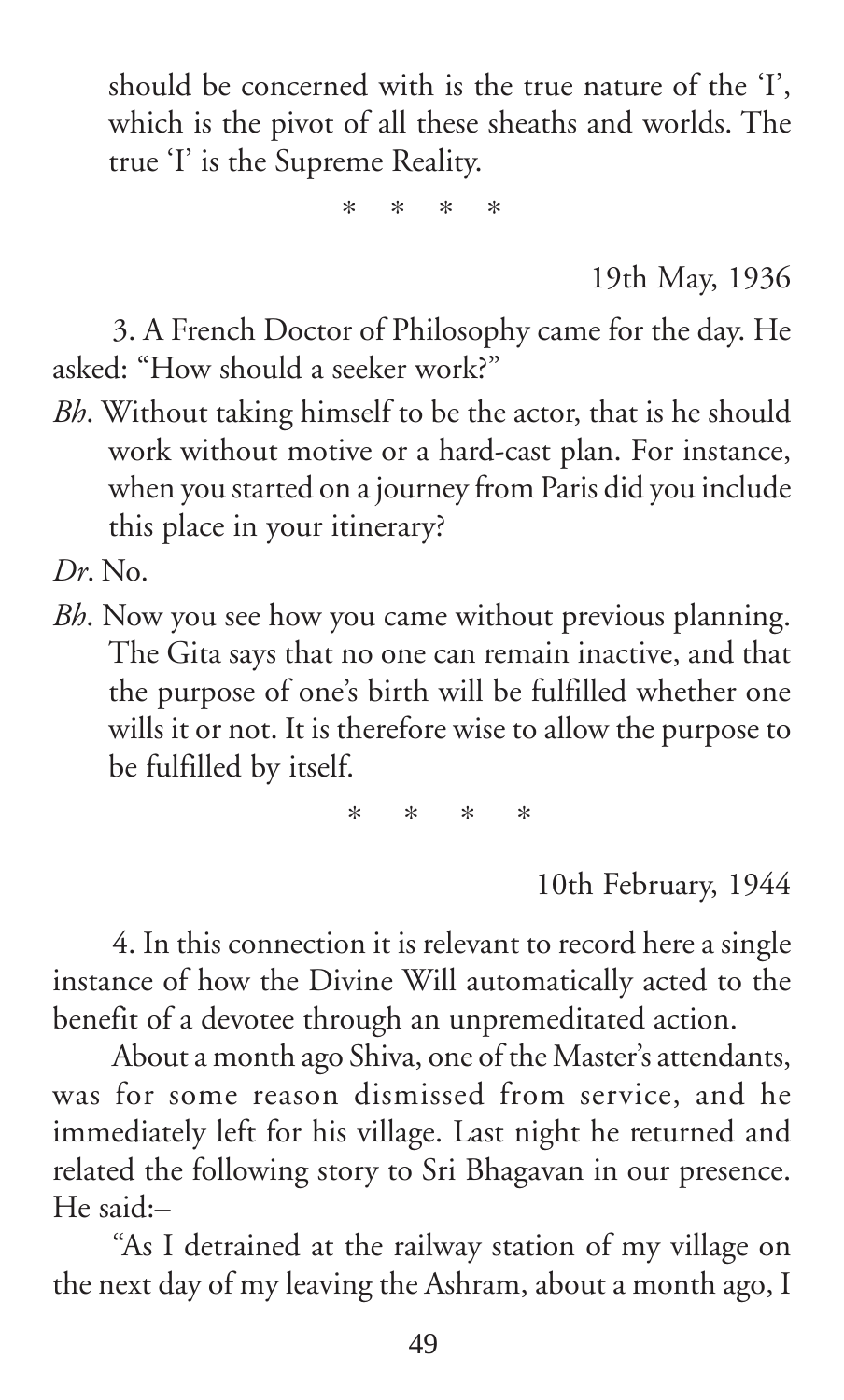saw a relation of mine there. Seeing me, he came running and shouted: 'Hello, you have come, I was just going to send you this telegram. Your father is dying and wants to see you badly.' I was stunned and realised that I had been dismissed from service so that I might be there in time. When I entered my home, my father, who had not been opening his eyes or talking, suddenly opened them and, seeing me, smiled and said: 'At last you have come, *santosham* (I am happy).' After an hour he breathed his last."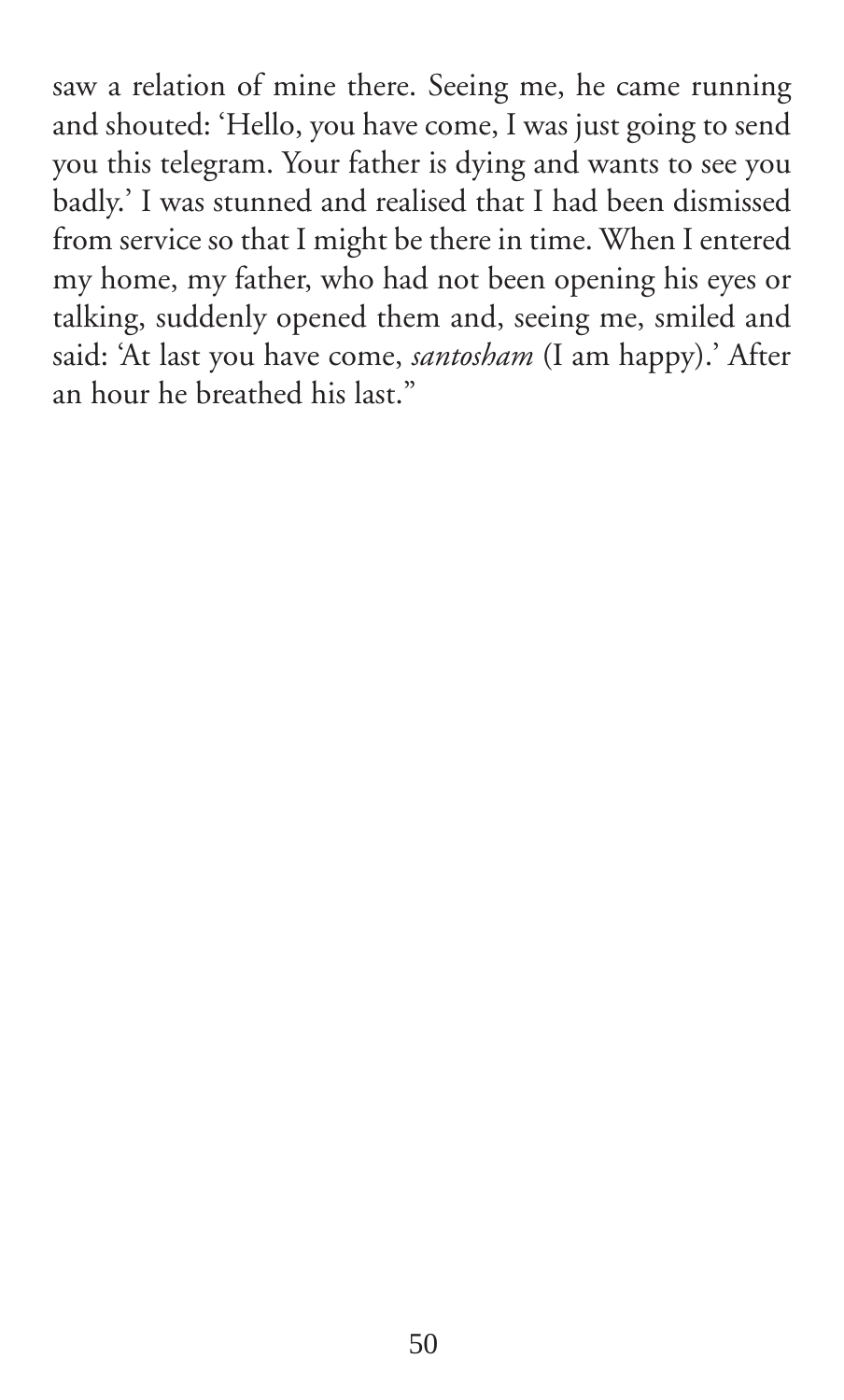## EGO

### 17th February, 1937

1. Mrs. D. Jinarajadasa, wife of the late President of the Theosophical Society and resident of Adyar, Madras, wanted to go to the root of the human ego, which is the cause of so much discord between nations, families and individuals.

*Mrs. J.* What is the difference between the ego and the Self?

- *Bh*. That which comes and goes, rises and sets, is born and dies is the ego. That which always abides, never changes and is devoid of qualities is the Self.
- *Mrs. J.* Can I say that God is the Flame and we are the sparks?
- *Bh*. Although the sparks rise from the flame, they fall away from it into space, whereas we are never outside God.
- *Mrs. J*. But is there a God apart from ourselves? Naturally there must be a creator to this universe.
- *Bh*. If by "ourselves" you mean your body, then there is a creator, but if you mean the pure Self, then there is nothing but It. If you objectify and see a universe, then you are bound to see many things beside yourself and postulate a God, the creator. Body, God and world rise and set together from, and into, the Self. If God is apart from the Self, then He would be Self-less, that is, outside existence, that is, non-existent.
- *Mrs. J.* I suppose one has to sublimate the ego-self into the true Self.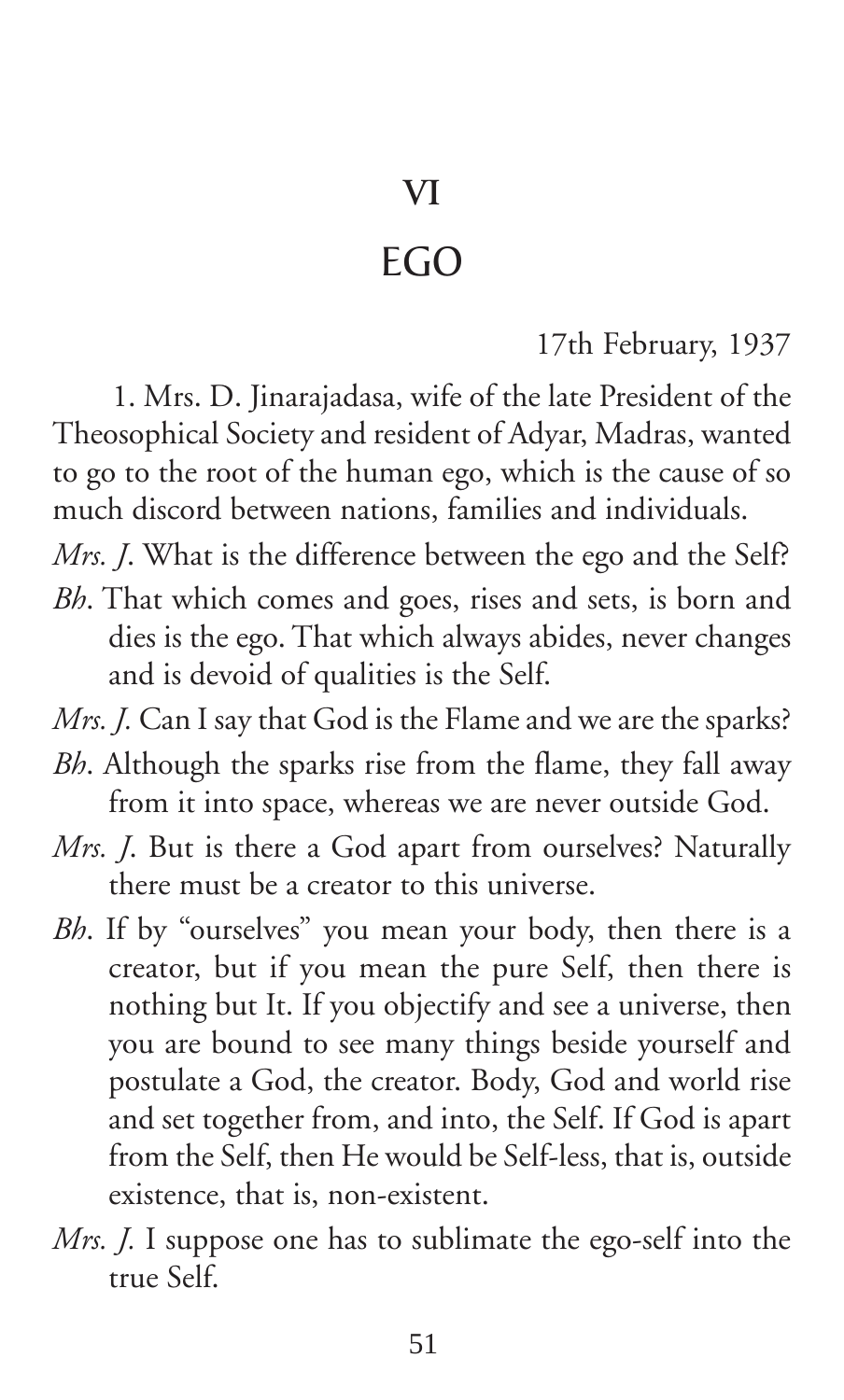- *Bh*. The ego-self does not exist at all.
- *Mrs. J*. Then why does it give so much trouble? Look at the havoc it has created among nations and people. It is dreadful even to oneself.
- *Bh*. To whom is the trouble? The trouble also is imagined. Pain and pleasure are to the ego, which is itself imagined. When the ego disappears through constant enquiry into its nature, the illusion of pleasure and pain also disappears, and the Self, their source, alone remains. There is neither ego nor ignorance in Reality.
- *Mrs. J.* But how did the ego arise?
- *Bh*. Ego is non-existent, otherwise you would be two instead of one – you the ego and you the Self. You are a single, indivisible whole. Enquire into yourself, and the apparent ego and ignorance will disappear.
- *Mrs. J.* Why then do we need to concentrate?
- *Bh*. Concentration, meditation and all spiritual practices are not performed with the object of realising the Self, because the Self is ever-present, but of realising the non-existence of ignorance. Every man admits his own existence and does not need a mirror to prove it to him. Existence is awareness, which is the negation of ignorance. Then why does a man suffer? Because he imagines himself other than what he in reality is, e.g., the body, this, that, and the other – "I am Gopal, son of Parashuram, father of Natesan," etc. In reality he is the intelligent "I-am" alone, stripped of qualities and superimpositions, of names and forms. Does he see his body and all these qualities, shapes and colours in dreamless sleep? Yet he does not deny that he is then himself existing even without a body. He must hold on to that existence, that lone being – *Kaivalya* –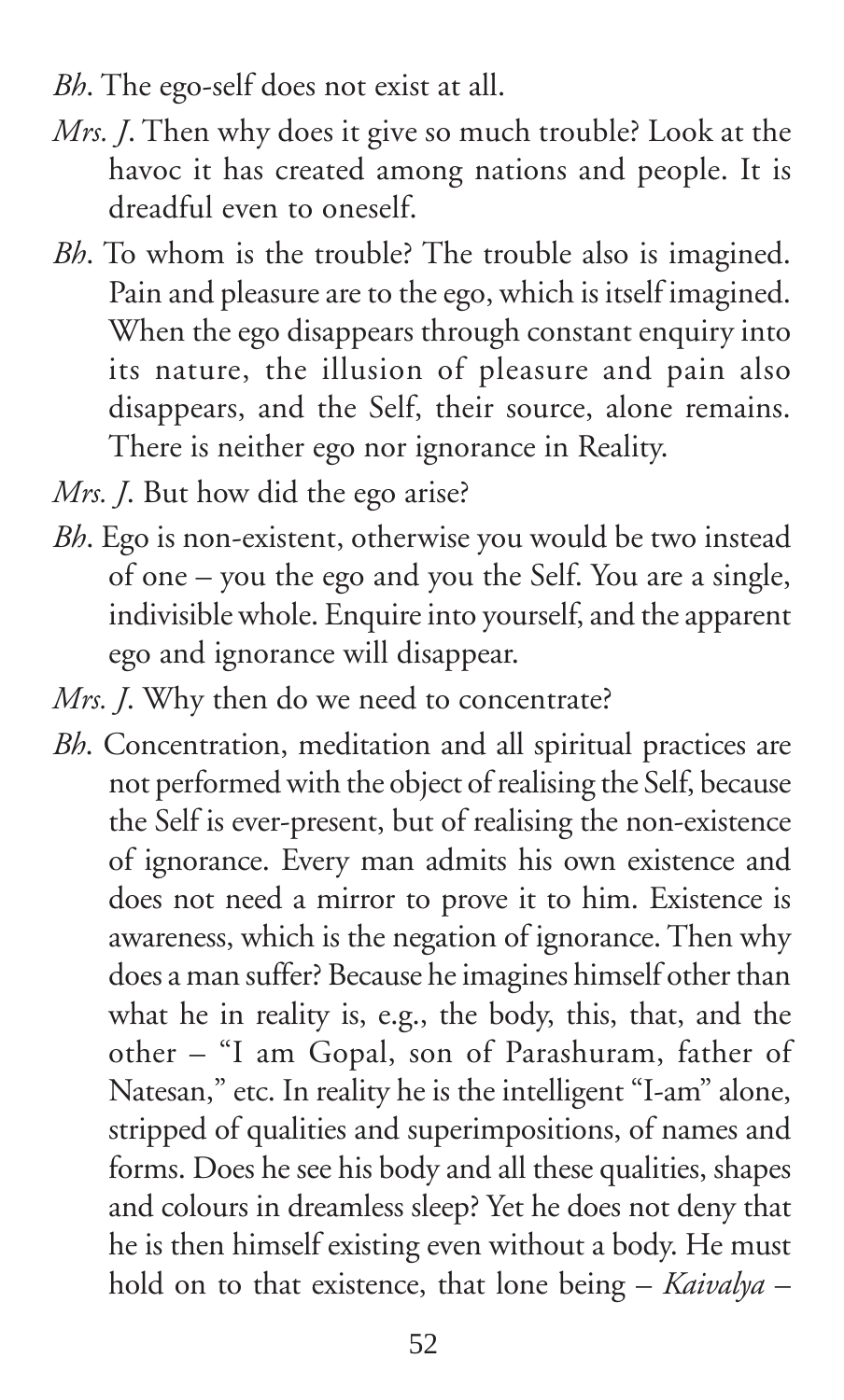even when he is in the waking state. The man of wisdom simply is. "I-Am-That-I-Am" sums up the whole Truth. The method is summed up by "Be still and know that I am God." What does stillness mean? Cessation of thinking, which is the universe of forms, colours, qualities, time, space, all concepts and precepts whatever.

\* \* \* \*

A visitor asked "If the ego or 'I' be an illusion who then casts off the illusion?"

*Bh*. The 'I' casts off the illusion of 'I' and yet remains as 'I'. This appears to be a paradox to you: it is not so to the *Jnani*. Take the case of the *bhakta*. His 'I' prays to the Lord to unite it with Him, which is its surrender. What remains as residuum after this surrender, is the eternal 'I', which is God the Absolute, *Paramatman* Himself. What has happened to the 'I', which originally prayed? Being unreal, it simply vanished.

\* \* \* \*

18th November, 1936

2. *Visitor*. *Sushupti* is so peaceful that one would love to stay as long as possible in it, but cannot, why?

*Bh*. We are ever in *sushupti*. Becoming aware of it in *jagrat* is *samadhi*. The *ajnani* cannot remain long in *sushupti* because his ego pushes him out of it. The *Jnani*, although he has scotched the ego, it continues to rise again and again due to *prarabdha*. So, for both the *Jnani* and the *ajnani* the ego springs up, but with this difference: whereas the *Jnani's* enjoys the transcendental experience, keeping its *lakshya* (aim, attention) always fixed on its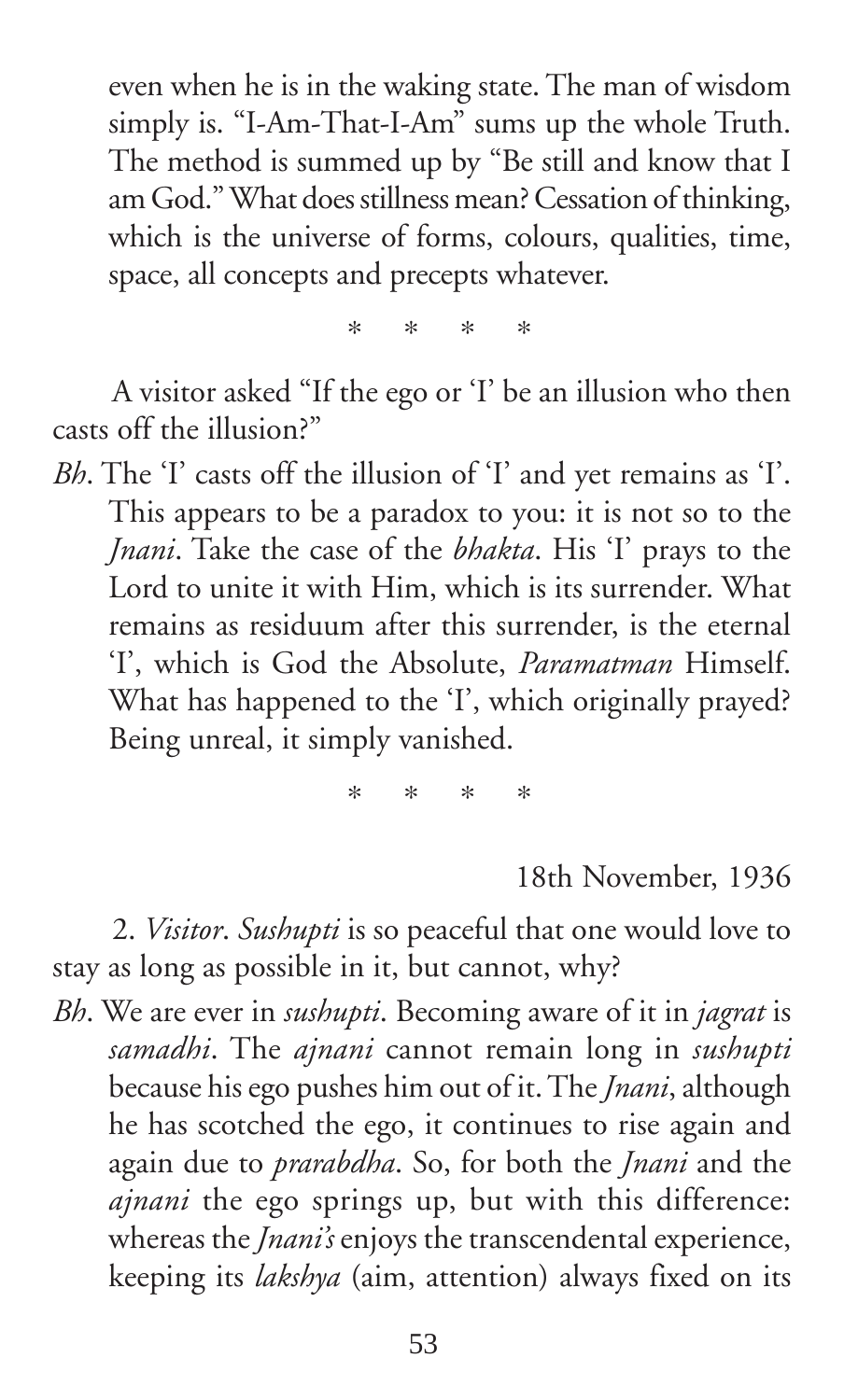source, that of the *ajnani* is completely ignorant of it. The former is not harmful, being a mere skeleton of its normal self, like a burnt up rope. By constantly fixing its attention on the Source, the Heart, the ego gets dissolved into it like a salt doll which has fallen into the ocean.

\* \* \* \*

#### 14th March, 1943

3. Professor M. Venkataramiah (later Swami Ramananda Saraswati) asked whether the light which gives the "*Aham*" – 'I'-sense – identity and knowledge (of the world) is ignorance or *chit* (Pure Consciousness). Sri Bhagavan replied:–

- *Bh*. It is only the reflected light of *chit* that makes the 'I' believe itself different from others and create the objects. For reflection there must be a surface on which the reflection takes place.
- *Ella Maillart*. What is that surface?
- *Bh*. On realisation of the Self you will find that the reflection and the surface on which it takes place do not actually exist, but that both of them are one and the same *chit*. There is the world, which requires location for its existence and light to make it perceptible. Both rise simultaneously. Therefore physical existence and perception depend upon the light of the mind which is reflected from the Self. Just as cinematographic pictures can be made visible by a reflected light, and only in darkness, so also the world pictures are perceptible only by the light of the Self reflected in the darkness of *avidya* (ignorance). The world can be seen neither in the utter darkness of ignorance, as in deep sleep, nor in the utter light of the Self, as in Self-realisation or *samadhi*.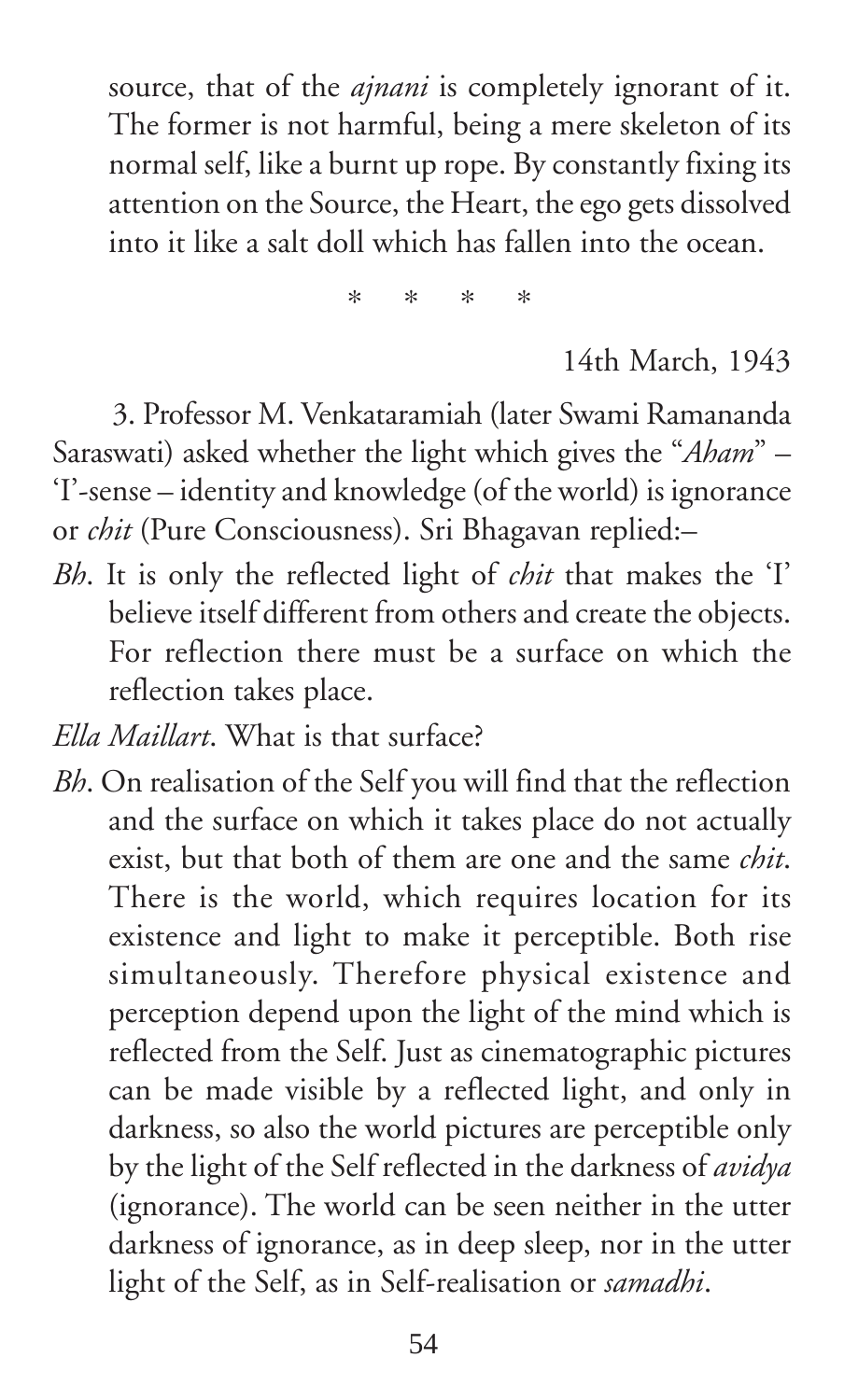## DANGER OF PHILOSOPHY

#### 10th April, 1937

A highly learned visitor whose chief interest was man and his constitution, wanted Sri Bhagavan to explain from experience man's various bodies, his *koshas* and their functions, his *atma-buddhi-manas*, etc.

*Bh*. (after a brief explanation added) The intricate maze of philosophy of different schools claims to clarify matters and reveal the Truth, but in fact they create confusion where no confusion need exist. To understand anything there must needs be the understanding being. Why worry about his bodies, his *ahankar*, his *buddhi*, creation, God, *Mahatmas*, world – the not-Self – at all? Why not remain yourself and be in peace? Take Vedanta, for instance: it speaks of the fifteen *pranas*, the names and functions of which the student is asked to commit to memory. Will it not be sufficient if he is taught that only one *prana* does the whole work of maintaining life in the body? Again, the *antahkarana* is said to think, to desire, to will, to reason, etc. Why all these details? Has anyone seen the *antahkarana*, or all these *pranas*? Do they really exist? They are all conceptual divisions invented by teachers of philosophy by their excessive analysis. Where do all these concepts end? Why should confusion be created and then explained away? Fortunate is the man who does not lose himself in the labyrinths of philosophy, but goes straight to the Source from which they all rise.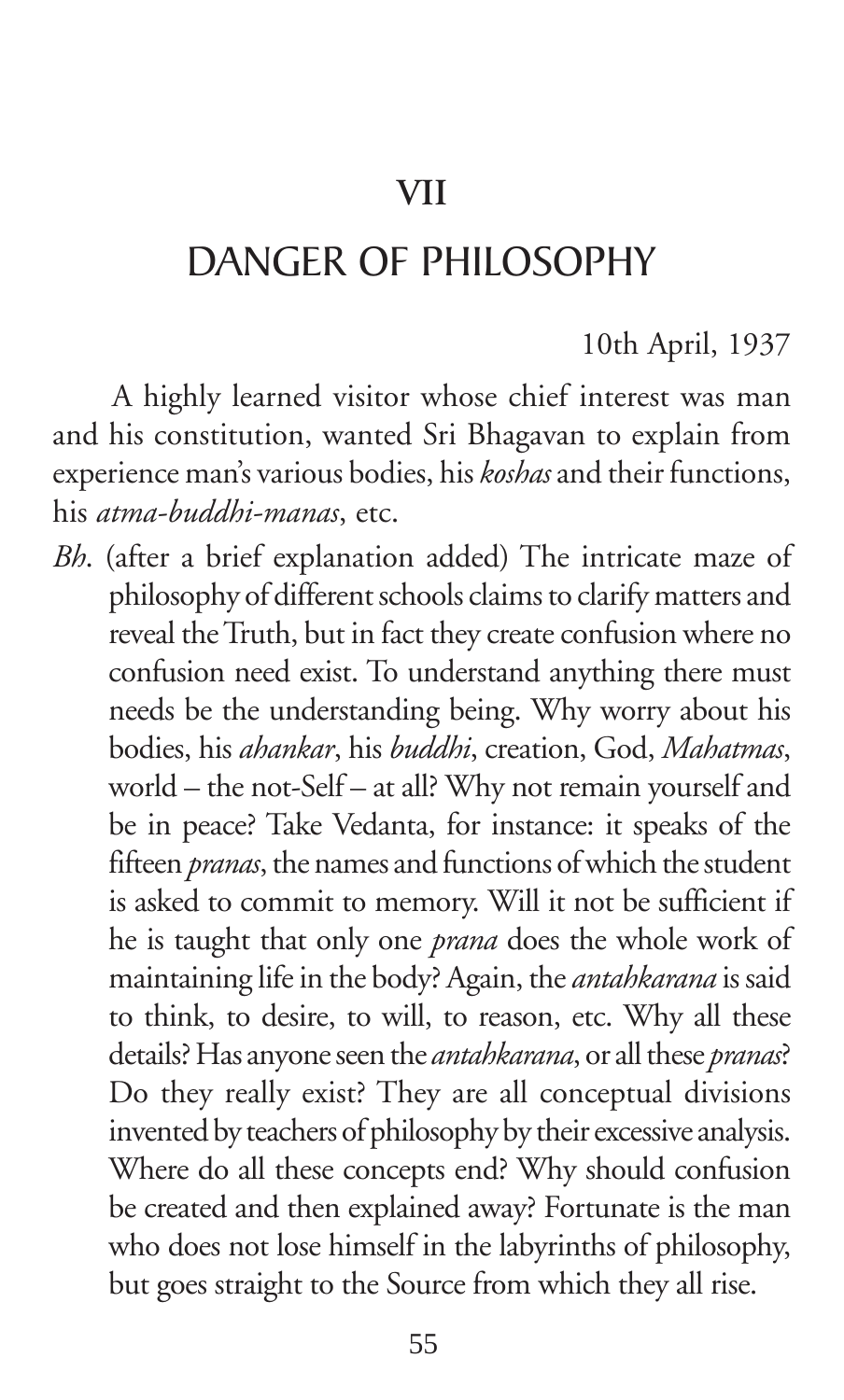## **VIII**

# SURRENDER

*Visitor*. What is self-surrender?

- *Bh*. It is the same as mind-control. The ego submits when it recognises the higher authority of the *Atman*. This is the beginning of surrender. Although the ego cannot exist without the Self, yet, due to its ignorance of this fact, it remains rebellious, and acts on its own initiatives and by its own will.
- *V*. How can the rebellious ego be subjugated?
- *Bh*. Either by seeking its source, when it automatically disappears, or by deliberately surrendering all its actions, motives and decisions, striking thereby at its root. Habits create the false notion that thinking is a permanent institution, with which it is impossible to dispense, but enquiry and discrimination will blast this fallacy. None succeeds without effort and the successful few owe their victory to perseverance.
- *V*. People prostrate before God or the Guru to prove, I suppose, or at least to show their surrender.
- *Bh*. True surrender is the melting of the ego in its Source, the Heart. God is not deceived by physical genuflections; what He sees in the worshipper is how much of the ego remains in full control and how much is on the verge of self-destruction.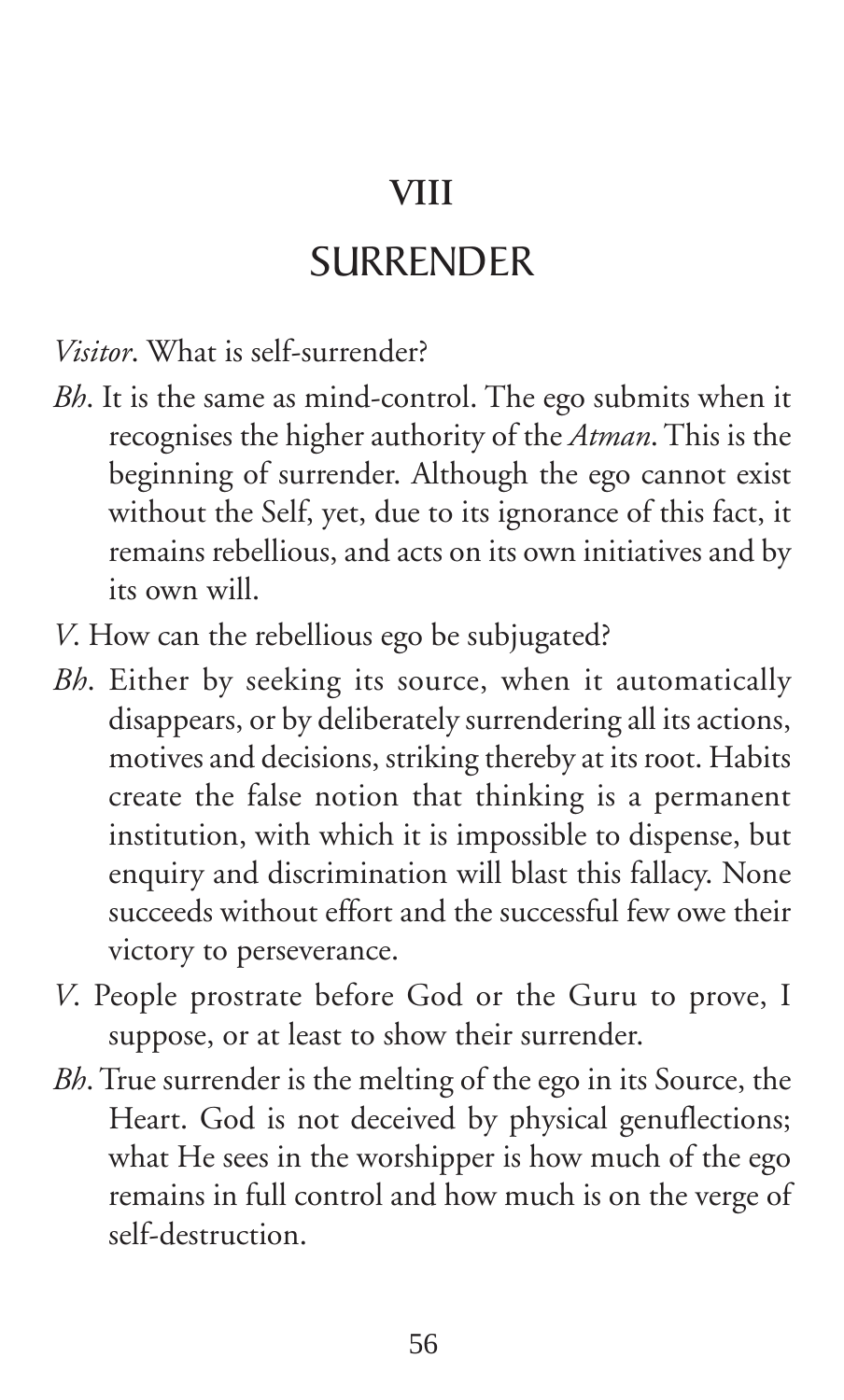## MAYA

Of all the aspects of Advaita philosophy that of Maya is the most difficult to understand, still more to explain. Some interpret it as ignorance, others as dream, others still as illusion, and nothing but experience can explain it satisfactorily. In the meantime considerable misunderstanding is created by explanations – the more it is explained, the more obscure it becomes.

In one of the Ashrams I visited in 1939 I met a Canadian lady. She had come to India "in search of Truth," and had visited many yogis and Ashrams, the last of which was the Ramakrishna Mutt in Madras. We talked as usual on yoga, meditation, etc., but when I mentioned the word "*maya*", she gasped, clutched her throat, and dropped her voice: "Don't say it," she whispered, "those people of Ramakrishna Mission were about to destroy me, but God came to my rescue and I escaped."

- *I*. How do you mean, did they want to kill you? They are *sannyasis*.
- *She*. Not my body, but my soul. They told me that nothing exists: no world, no human beings, no trees, nothing, nothing – all is illusion, all my own imagination, and that I cannot kill the illusion till I surrender myself. Where will I be without my soul and mind?

I had no alternative but to change the subject.

But Sri Bhagavan's explanations are superb, as will be seen from the following dialogues.

\* \* \* \*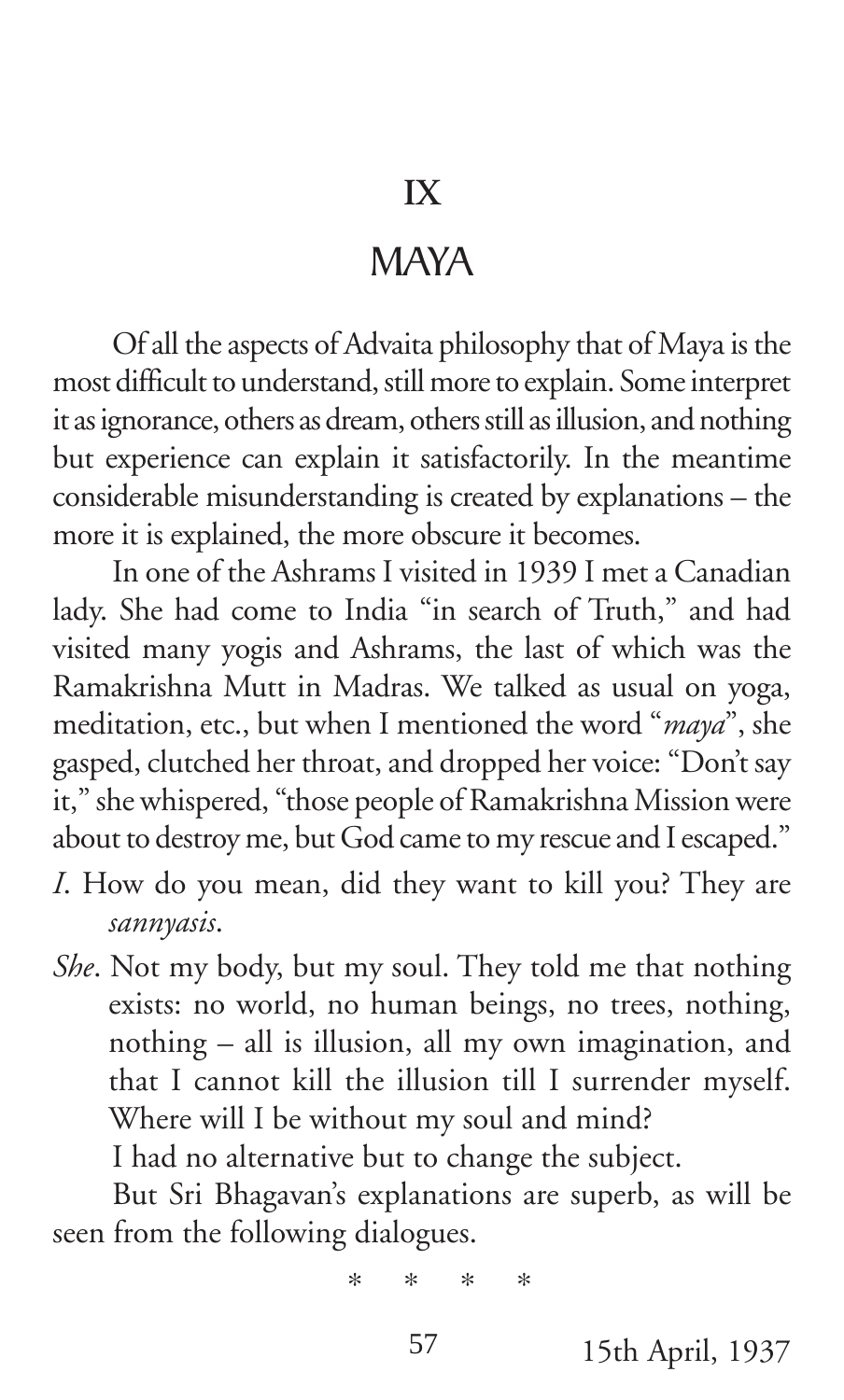1. Mr. C. wanted to know the mystery of this gigantic world illusion.

- *C*. We speak of the world as illusion, yet everything in it follows rigid laws, which proves it to be well-planned and well-regulated.
- *Bhagavan*. Yes, he who projected the illusion gave it the appearance of order and sound planning.
- *C*. All spiritual institutions except the Advaitic give prominence to the creative aspect of Reality, which they name God. They speak of prophets, saints, scriptures, etc. Are they all illusion?
- *Bh*. They all exist in the same way as you, the questioner, exist. You are in the relative world, so they are; or else you would not have known of them. In dreams one also sees a well-regulated world with saints, scriptures, etc., but the moment one wakes up they all disappear. So also waking from this dream world into the Supreme Consciousness causes them all to disappear.
- *C*. But how out of Truth does illusion, falsehood spring up?
- *Bh*. *Maya* is not falsehood, although it has the appearance of it, but the active side of Reality. It is the maker of forms in Consciousness and form means variety, which causes illusion – mind you, all this variety is in consciousness and nowhere else; it is only in the mind. One *jiva*, seeing another *jiva*, forgets its identity with it and thinks of it as separate from itself. But the moment it turns its attention on its own nature as consciousness, and not as form, the illusion of diversity or separateness breaks as a dream breaks when waking takes place.

*C*. It is hard to conceive God, the formless, giving rise to forms.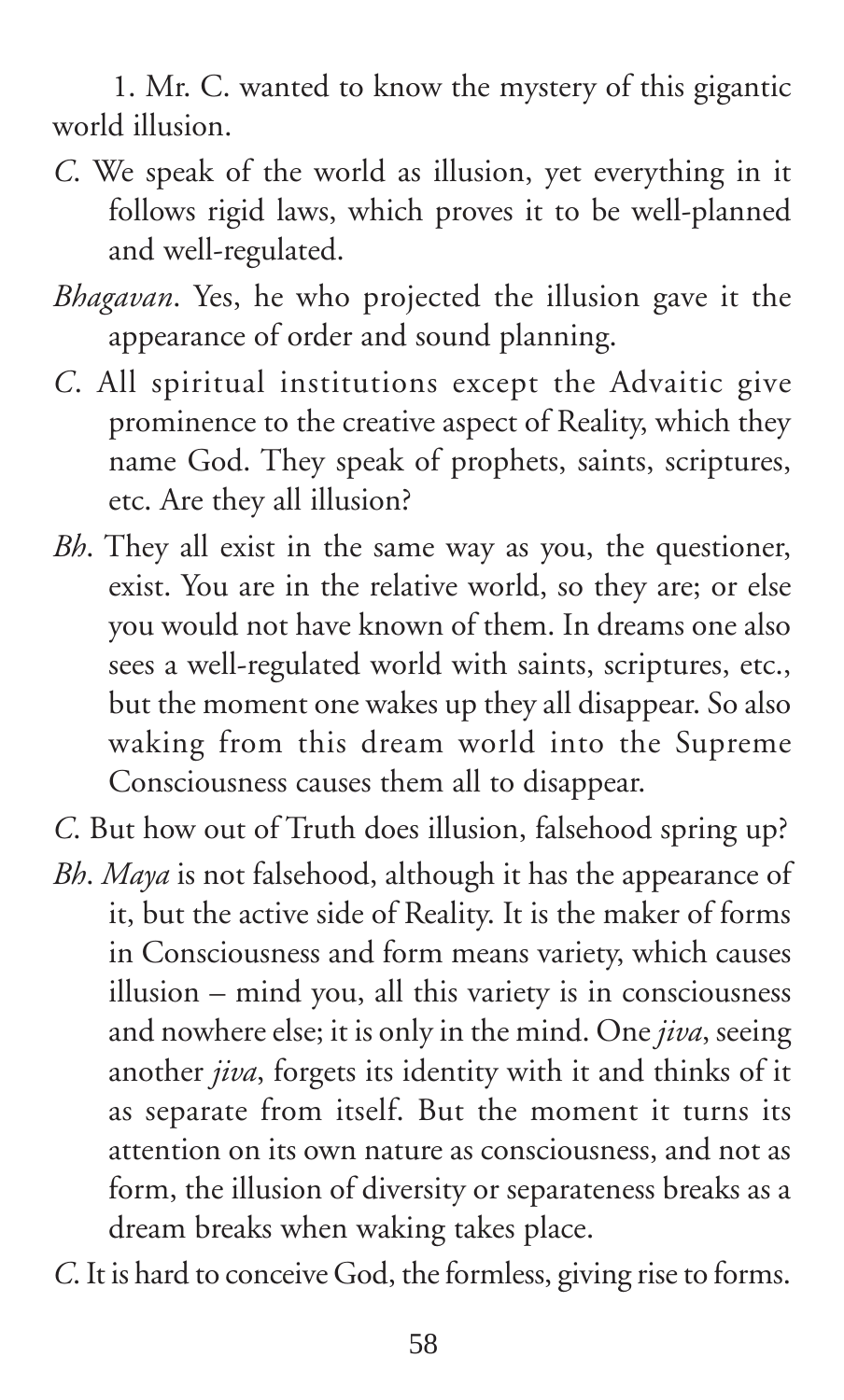*Bh*. Why hard? Does not your mind remain formless when you do not perceive or think, say, in deep sleep, in *samadhi*, or in a swoon? And does it not create space and relationship when it thinks and impels your body to act? Just as your mind devises and your body executes in one homogeneous, automatic act, so automatic, in fact, that most people are not aware of the process, so does the Divine Intelligence devise and plan and His Energy automatically and spontaneously acts – the thought and the act are one integral whole. This Creative Energy which is implicit in Pure Intelligence is called by various names, one of which is *maya* or *shakti*, the Creator of forms or images.

\* \* \* \*

#### 14th June, 1948

2. Mr. Subbaramayyah, the late Professor of English, is a frequent visitor. Whenever he comes he discusses ancient Vedantic books with the Master. Today's talk is about *Kaivalyam*. *Maya* comes up in the middle and claims attention. Sri Bhagavan explains:

"Every plane has its own illusion, which can be destroyed only by another illusion on the same plane. For example, a man takes a full meal and goes to sleep. He dreams of being hungry in spite of the *jagrat* food in his stomach. To satisfy the dream hunger, he has to take dream food. A wound in dream requires dream treatment. A great king once dreamt that he was ill but was too poor to call a doctor. He had to beg the doctor's fees from his friends to receive medical help. Although he had fabulous wealth in the waking state, it could be of no use to him in the dream state. Similarly the illusion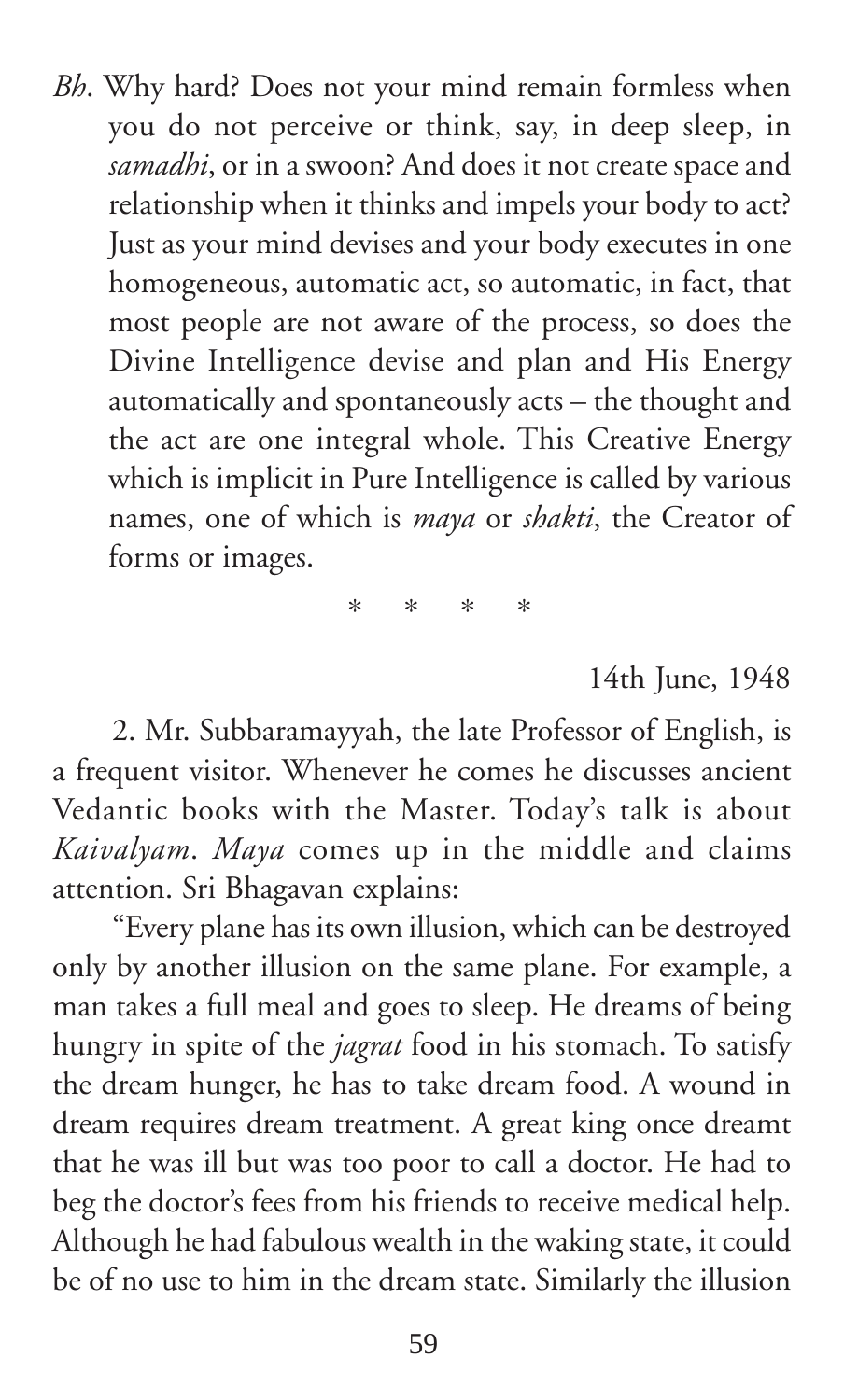of *ajnana* (ignorance) can be destroyed only by the illusion of *guru-upadesa* (the Master's teaching). *Mukti* (liberation) is ever-present and bondage ever-absent, yet the universal experience is the reverse."

\* \* \* \*

### 16th February, 1937

3. A visitor remarks that it is cruel of God's *leela* to make the knowledge of the Self so hard.

*Bh*. (laughing) - *Knowing* the Self is *being* the Self, and being means existence – one's own existence, which no one denies, any more than one denies one's eyes, although one cannot see them. The trouble lies with your desire to objectify the Self, in the same way as you objectify your eyes when you place a mirror before them. You have been so accustomed to objectivity that you lost the knowledge of yourself, simply because the Self cannot be objectified. Who is to know the self? Can the insentient body know it? All the time you speak and think of your 'I', 'I', 'I', yet when questioned you deny knowledge of it. You are the Self, yet you ask how to know the Self. Where then is God's *leela* and where its cruelty? It is because of this denial of the Self by people that the Shastras speak of *maya, leela*, etc.

\* \* \* \*

#### 15th April, 1937

4. A frequent visitor to the Ashram is cogitating over the problem of *Maya* and its relation to the waking and dream states. *V*. Is there any genuine difference between the experience of *jagrat* and that of dreams?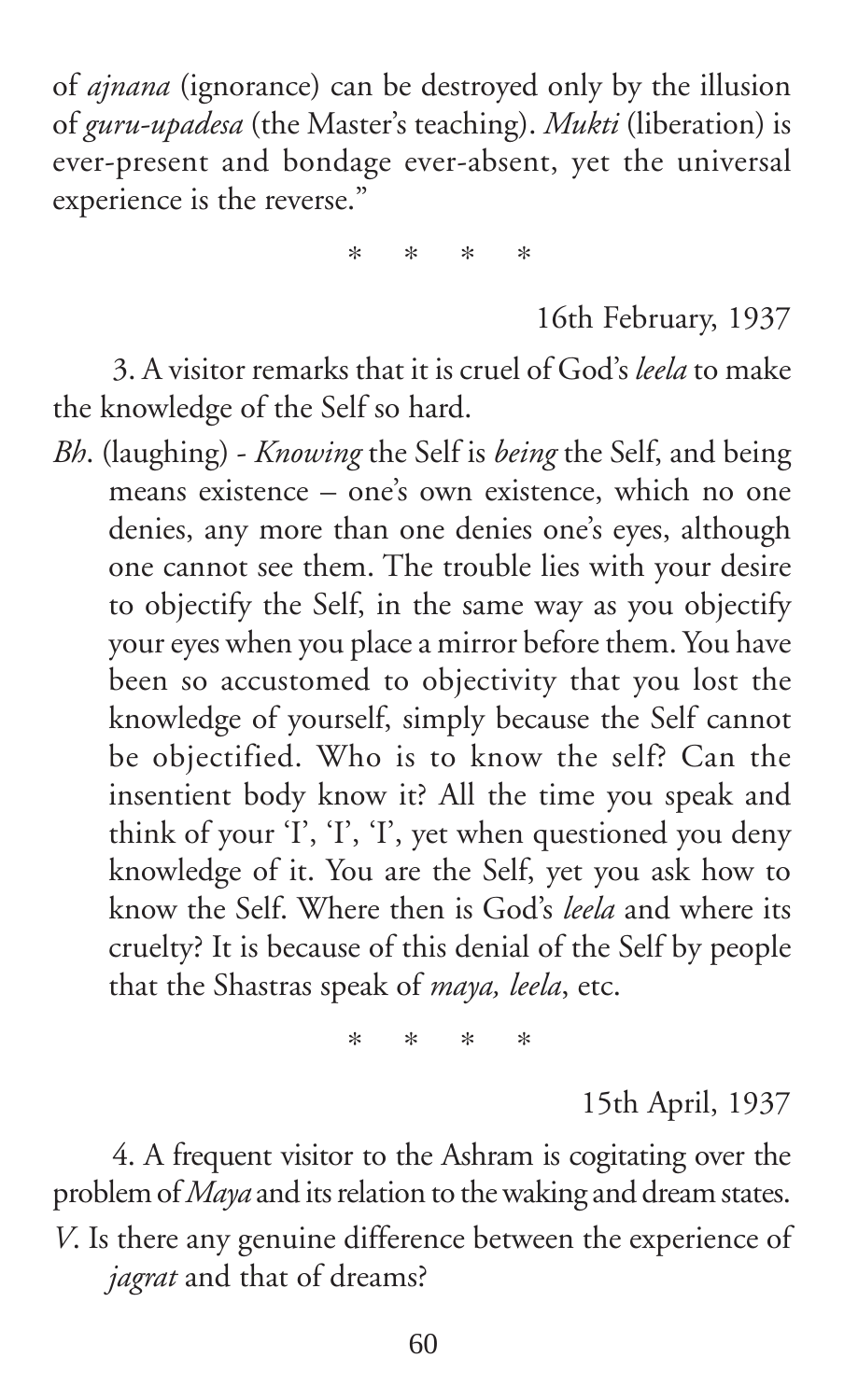- *Bh*. None, except that *jagrat* appears to be more enduring than the other to the person who is in *jagrat*, though not so to the dreamer himself. The person in *jagrat* relates his dream to have sometimes covered hundreds of years, hence he calls it transitory, whereas actually there is not the slightest difference between the nature of the two states.
- *C*. There is this difference: each time we return to *jagrat*, we come to the same place, same people, same activities and interests, which is not the case with going to the *svapna* state.
- *Bh*. This is because things move very rapidly in dreams, as they appear now to you in *jagrat*. But each time you go to the dream world do you feel being a stranger in it? Do you not feel thoroughly at home with the people and places as you do here? Don't you sometimes dream of being a minister, or meeting your father who had died in *jagrat* long ago, or seeing God seated on a throne, etc., without noticing any incongruity in it? The dream is as real then to you as *jagrat* is now. Where is the difference? If you call the dream illusion, why do you not do so to *jagrat* also?
- *V*. Arjuna saw the Divine Form of Sri Krishna. Was that vision true?
- *Bh*. Sri Krishna started the discourse in Chapter II of the Bhagavad Gita with: "I have no form," etc., but in Chapter XI, He said: "I transcend the three worlds . . . ," yet Arjuna saw these in Him. Again Sri Krishna said: "I am Time." Does time have a form? If the universe is His form, should it not be uniform and changeless, He being the Changeless One? The solution to these apparent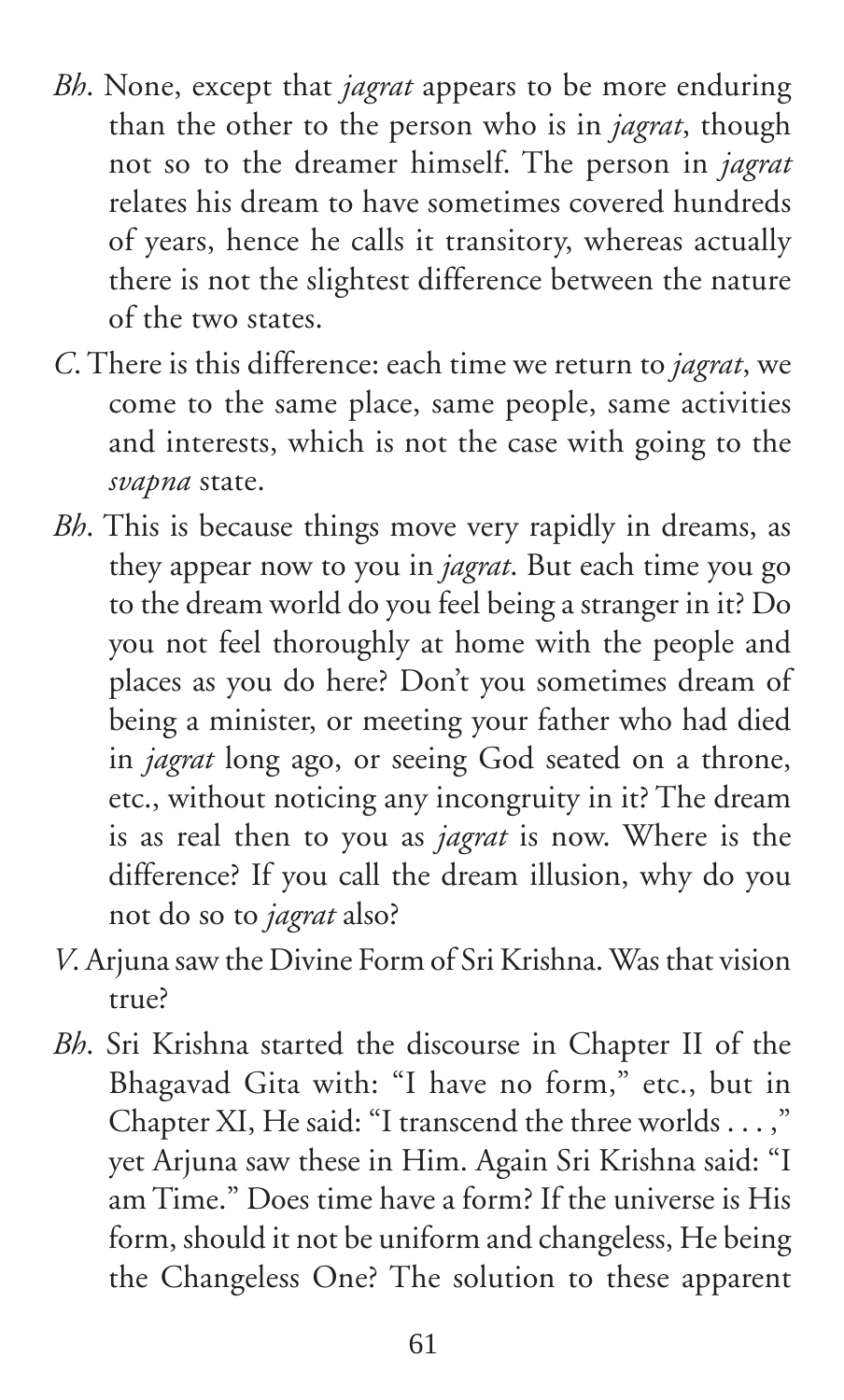contradictions lies in His statement to Arjuna: "See in Me all you desire to see. . . ," which means that His form varies according to the desires and conceptions of the seer. Men speak of divine visions, yet paint them differently with the seer himself in the scene. Even hypnotists can make one see strange scenes and phenomena, which you condemn as tricks and jugglery, whereas the former you extol as Divine. Why is this difference? The fact is that all sights are unreal, whether they come from the senses or the mind as pure concepts. THIS IS THE TRUTH.

\* \* \* \*

4th January, 1937

5. A disciple remarks that Sri Bhagavan often says that *maya* and Reality are the same. How can that be?

*Bh.* Shankara was criticised for his views on *Maya* without understanding him. He said that (1) *Brahman* is real, (2) The universe is unreal, and (3) *Brahman* is the universe. He did not stop at the second, because the third explains the other two. It signifies that the universe is real if perceived as the Self, and unreal if perceived apart from the Self. Hence *Maya* and Reality are one and the same.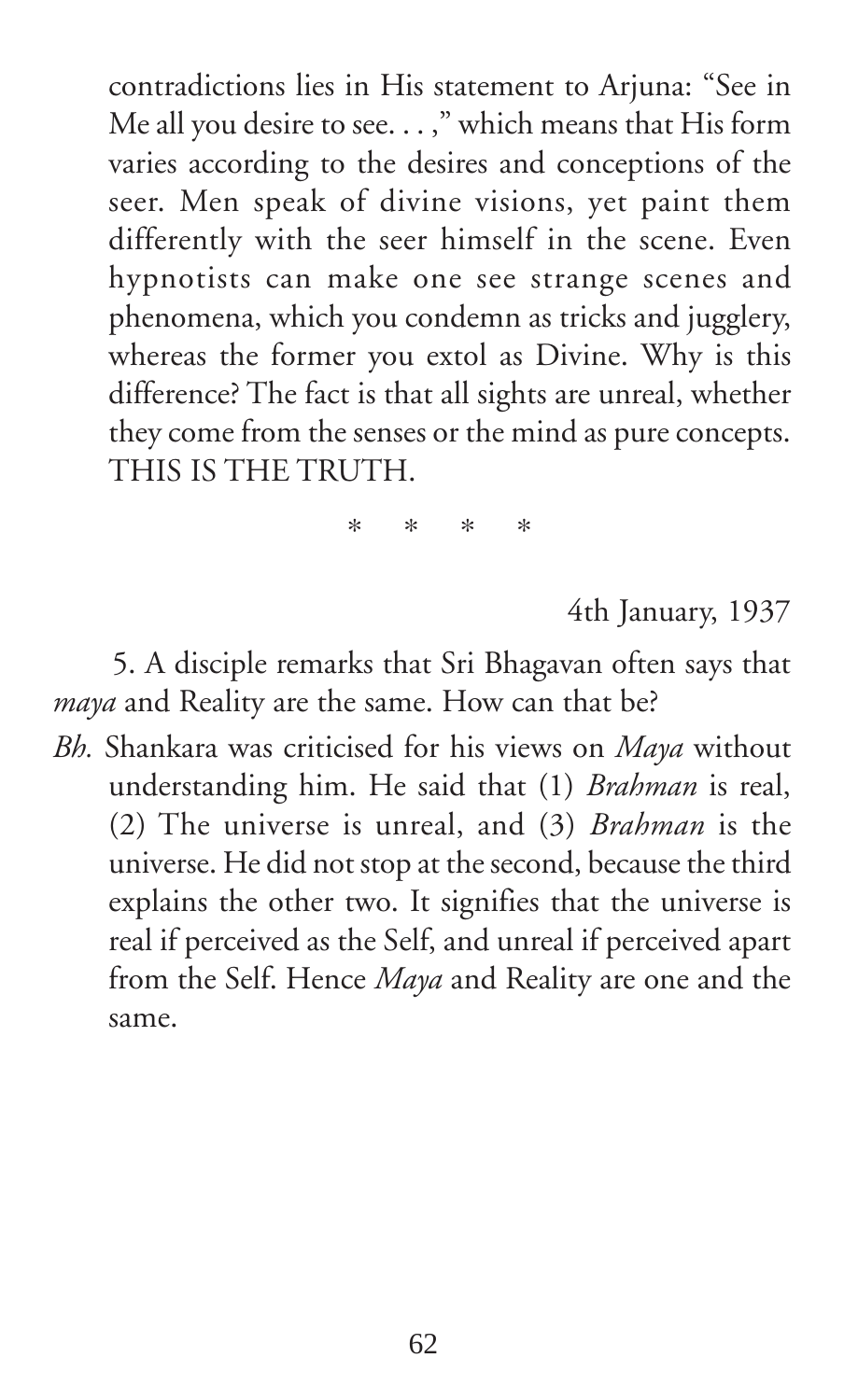## GURU

The rise of a new political ideology in the West after the first World War made men intolerant of all authority. The forces it released and the spirit of rebellion it disseminated everywhere had such extremely wide repercussions that its influence stamped itself on most of the new world literature. It invaded even the spiritual sphere and coloured the views of the rising generation of preachers, who became the Messiahs of the new age.

The truly-seeking minds were thus caught between the spirit of the new age and that of the venerable traditions and scriptures, which had, throughout the centuries, produced spiritual giants who led millions "from the unreal to the Real and from death to Immortality."

It is small wonder then that bewildered, earnest, truthhungry men should anxiously visit the Maharshi and seek his advice on the need or otherwise of a guru.

\* \* \* \*

June, 1937

*Visitor*. I have been following a certain school of thought, which completely dispenses with gurus. But after many years of deep thinking I have now come to the conclusion that a guide is absolutely essential on the difficult path which leads to spiritual liberation. I take Bhagavan to have reached the Highest, and so I beg of him to enlighten me.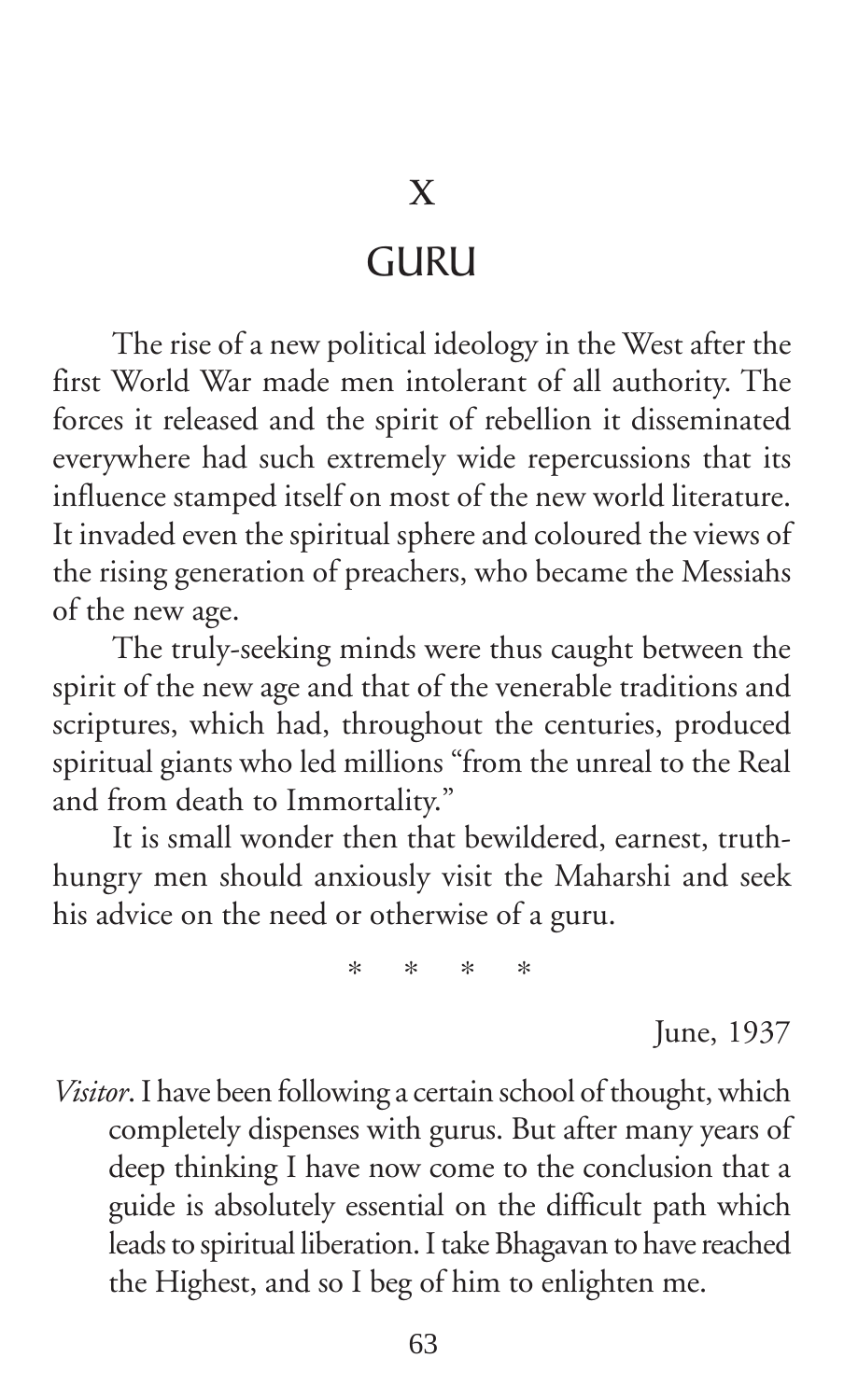*Bh*. All scriptures recommend spiritual teachers. The guru is none other than the goal men seek, the Self. As the seeker's mind is bent outward, the Self takes a human shape as a guru to help driving it inward. Thayumanavar says that God, Self, or Guru appears as a man to dispel the ignorance of man, just as a deer is used as a decoy to capture a wild deer. He has to appear in a body in order to dispel the "I-am-the-body" notion of the seeker.

\* \* \* \*

30th October, 1945

2. Sri Dilip Kumar Roy of Sri Aurobindo Ashram this morning sang in the presence of Maharshi in the Hall and in the evening asked the following questions:

*Dilip*. Some people reported you to have said that there was no need for a guru. Others gave the opposite report. What does Maharshi say?

*Bh*. I have never said that there is no need for a guru.

*D*. Sri Aurobindo and others refer to you as having had no guru.

- *Bh.* All depends on what you call guru. He need not be in a human form. Dattatreya had twenty-four gurus: the five elements – earth, water, etc., which means that every object in this world was his guru. Guru is absolutely necessary. The Upanishads say that none but a guru can take a man out of the jungle of intellect and senseperceptions. So there must be a guru.
- *D*. I mean a human guru the Maharshi did not have one.
- *Bh*. I might have had one at one time or other. But did I not sing hymns to Arunachala? What is a guru? Guru is God or the Self. First a man prays to God to fulfil his desires.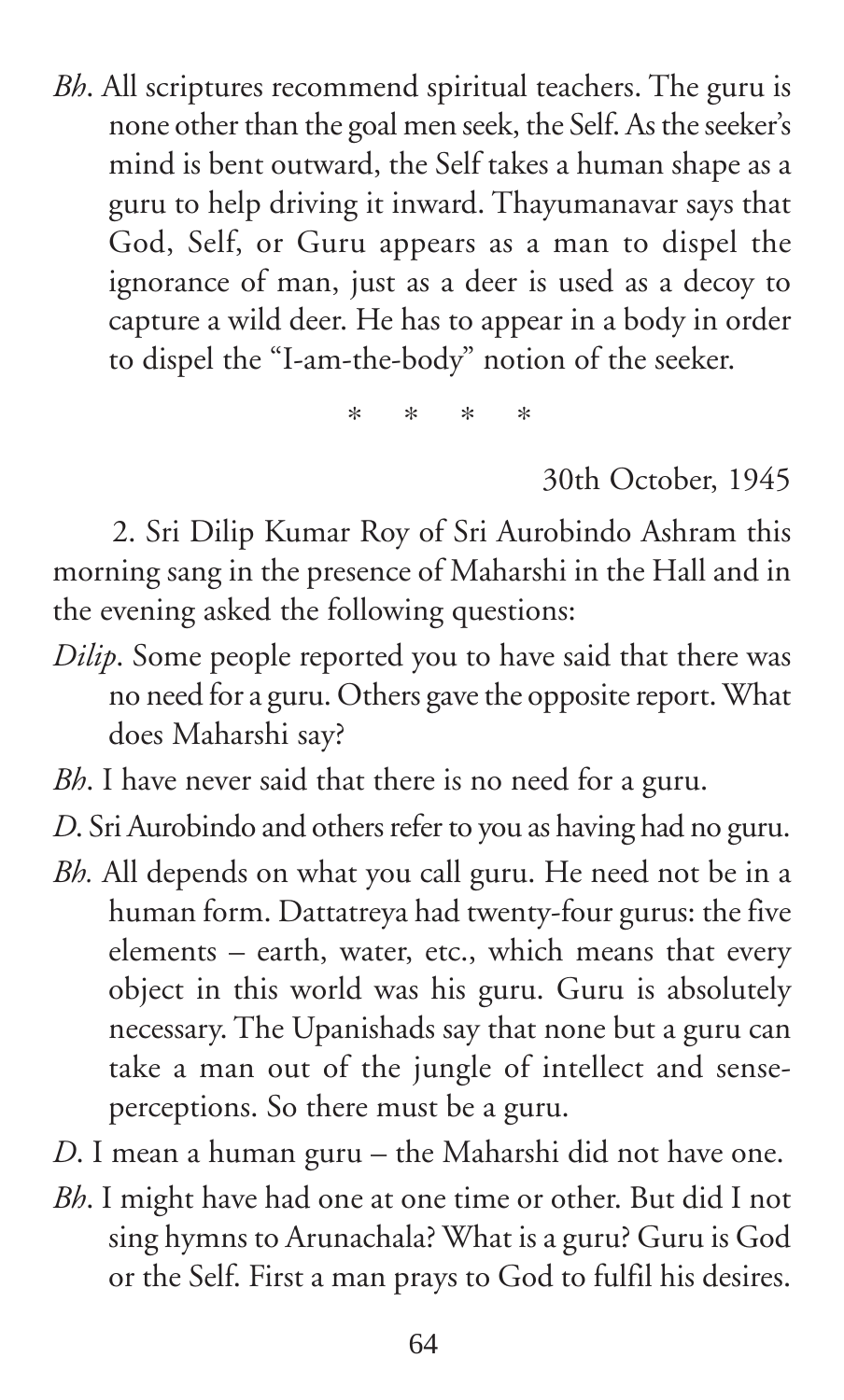A time comes when he will no more pray for the fulfilment of material desires but for God Himself. God then appears to him in some form or other, human or non-human, to guide him to Himself in answer to his prayer and according to his needs.

\* \* \* \*

19th February, 1937

3. Mrs. Jinarajadasa, an old Theosophist and later a follower of Sri J. Krishnamurti:

- *Mrs. J*. In Mrs. Besant's time we used to spend such a lot of time meditating on the Masters. Are Masters really useful?
- *Bh*. Masters do exist externally as long as the pupil feels himself to be the body. As such they are useful to teach him the truth about himself. Once the pupil experiences the Truth and breaks the body illusion, he realises the Masters to be the same as himself, namely, the Supreme Consciousness, or Self. If there are Masters outside the Self, then they are not real, being external additions, for he who comes will also go, that is, is impermanent. The fact is Self, Master and God are one and the same.

*Mme. de Rathonyi*. Oh! We are far from this truth!

*Bh*. How many miles are you far from it? Do you deny your existence? If not, how can you deny Reality, which is pure existence, the Self?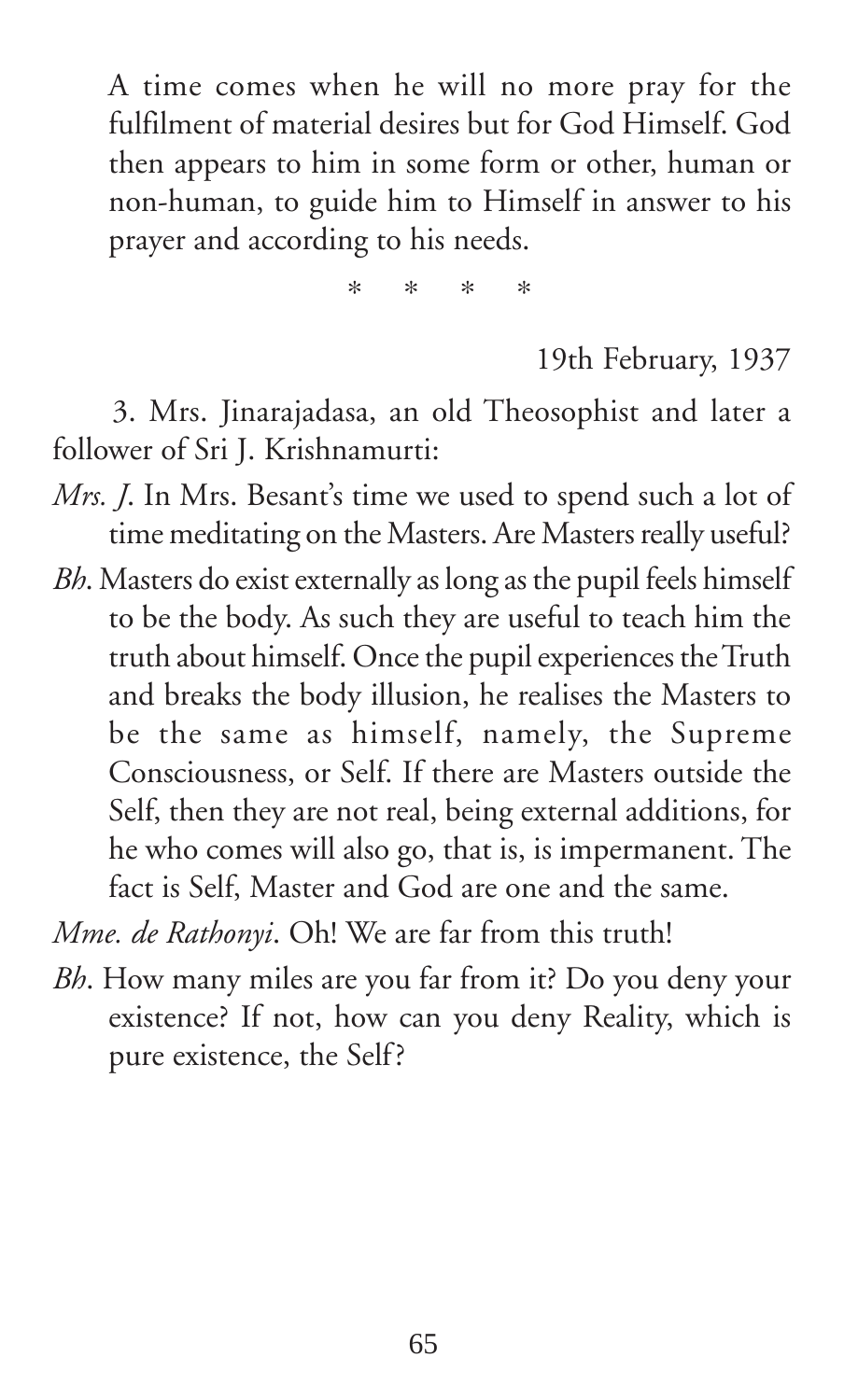# MEDITATION

Meditation means many things to many individuals and ranges from quiet brooding on a concept or an ideal to the beatitude of the highest spiritual contemplation. But in the *sadhana* propounded by the Maharshi it strictly means, whatever the method, the attempt to still the thinking faculty, the perpetually-surging waves of the mind, in order that the calm ocean of pure awareness, from which they rise and on which they move, may be experienced.

To beginners this mind control appears to be a formidable feat, yet the Master encourages them to go ahead and practise – at all events to make a beginning. He constantly dins into us the inspiring notion that we are already Selfrealised and that, if we are not aware of it, the obstruction to that awareness should be removed by investigation – *vichara* – which is as logical as it is simple.

To hear it direct from him this "Self-knowledge", rather the way to Self-knowledge, is "the easiest thing there is" (*Atma Vidya*); but, judging from the questions constantly asked of him, and later of his disciples, there appears to be the need for much spade work before its central idea takes a firm hold on the seeker. The Master's obvious meaning seems to be that, even apart from the psychological efficacy of the *vichara* proper, preoccupying the mind with a single theme to the exclusion of all others, if doggedly practised, will not fail to produce beneficial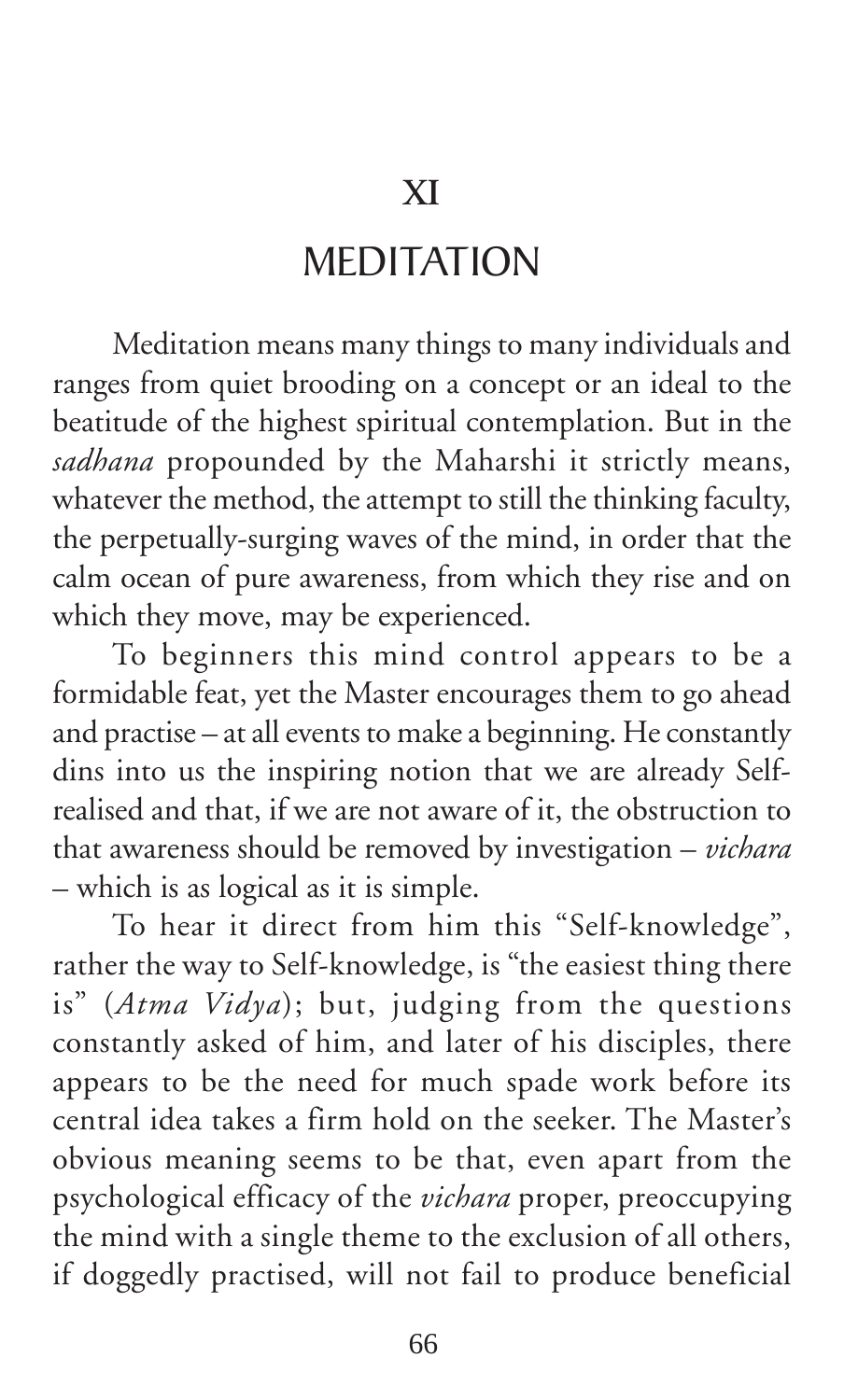results. It will tend to reduce the oscillations of the thinking processes, and thus render the mind amenable to concentration on the supremely important work which is to follow, which by itself is a splendid achievement. Finding the answer to the query "Who am I?" is not the immediate burden of the practice in the beginning. Stability and fixity of the restless, mercurial mind is the first aim, and this can be achieved by constant practice and by frequently pulling oneself back to the subject of the meditation whenever the mind strays away.

When the mind has attained an appreciable degree of concentration, which means of depth, it will be time to think of the answer. Some *sadhakas* are fortunate enough to begin with a mind already accustomed to concentration, either "naturally", or by training, or through intense fervour, so that they are able to go straight to the application of the *vichara*, and thus make a more or less rapid progress, according to the intensity of their determination, without much strain. For the Master tells us that mental calmness, that is, controlled mind, is essential for a successful meditation (*vide* p. 94).

The next idea in the *vichara* seems to be that wherever, and for however long, one may search for the answer in meditation, one will certainly not find it in the physical body; for no part of it is intelligent enough to stand the test of analysis or answer the call. Even if the meditator takes his body as a whole and confers on it his name, say, Krishna or Peter, sooner or later he will discover that it is only his mind which is responsible for this as well as all other thoughts and sensations. Thus diligent search and keen observation eventually lead to the mind as the perceiver, desirer and enjoyer of a world which is entirely its own thoughts; for the mind cognises naught but its own ideas.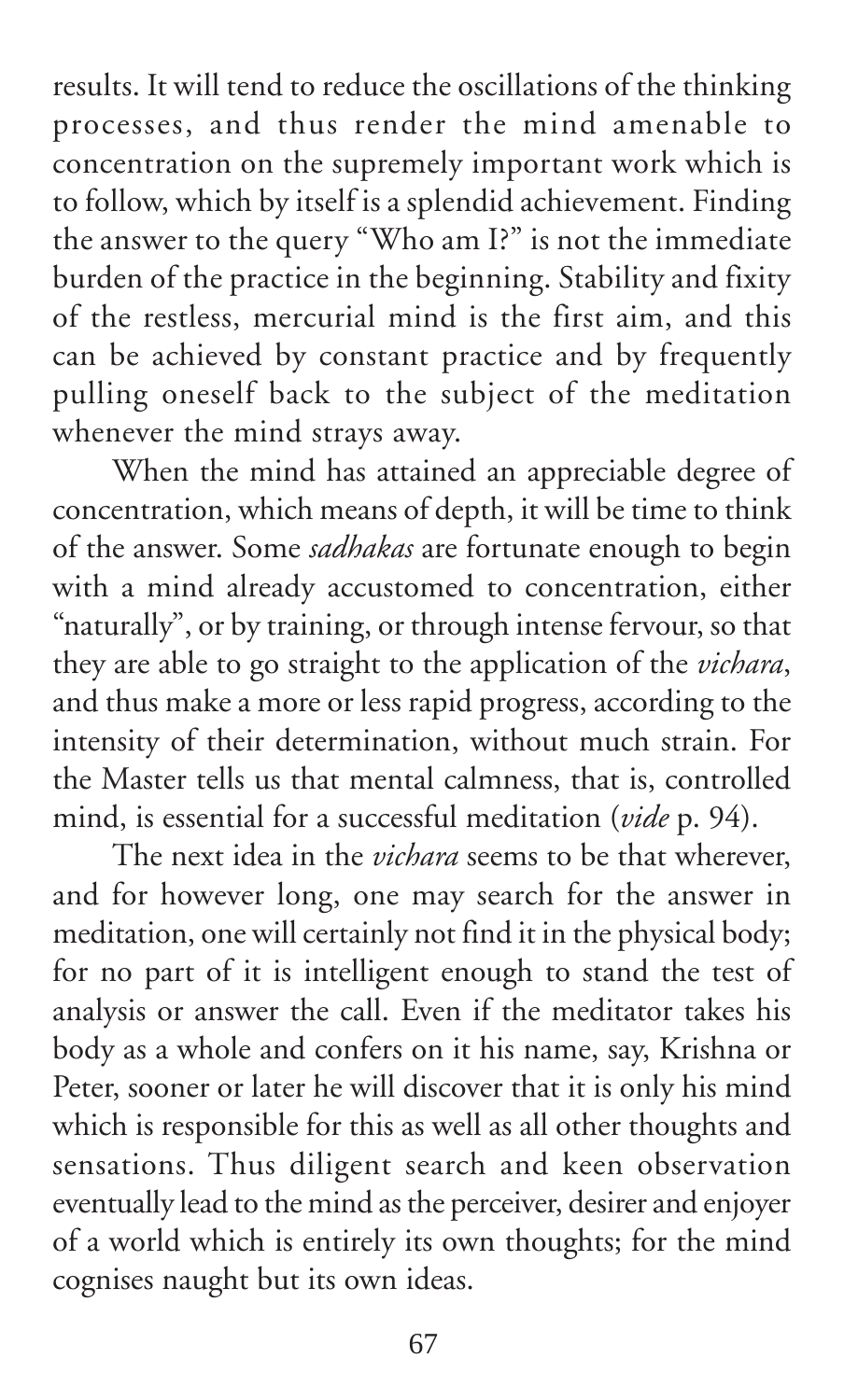The final idea, one gathers, refers to the most vital stage of the *vichara*, when the foregoing fact has become a settled conviction and the seeker unabatingly continues his inquiry, this time no longer into the insentient body, but into the very nature of the mind, from which he has discovered the 'I' thought to have arisen. Meditation has by then taken a firm grip and has turned from an erstwhile painful and apparently fruitless effort to a joyful, eagerly-lookedforward-to performance, which can no longer be abandoned or even slackened. The thinking processes have by now considerably slowed down and with it, naturally, the restlessness of the mind. Profound peace and inner joy impel more frequent and longer meditation, which in turn reduces thinking still further, till the moment of full maturity is reached, when all of a sudden all thoughts completely cease, and the meditator, the 'I', having nothing to disturb or preoccupy him, spontaneously finds himself in his pure Being, which is the Absolute State or Substratum. This is what the second and third *sutras* of Patanjali's yoga mean by saying:

"Yoga is the suppression of the *vritti* (modifications of the thinking principle). Then the seer abides in himself."

And what is that Self in actual experience? Sri Bhagavan tells us that it is the Light which ever shines in the Cave of the Heart as the flame of the Consciousness 'I' 'I' – the eternal and blissful *Sat-chit-ananda*. This is the answer to the *vichara* and its fulfilment. The 'I', which has carried out a determined and protracted search into its own nature, has at long last found itself to be not other than the Pure Mind, the immaculate Being, which is eternally wrapped in blissful stillness. This is *Turiya*, the Fourth, or *Samadhi*. There remains nothing more for one to achieve but to consolidate this state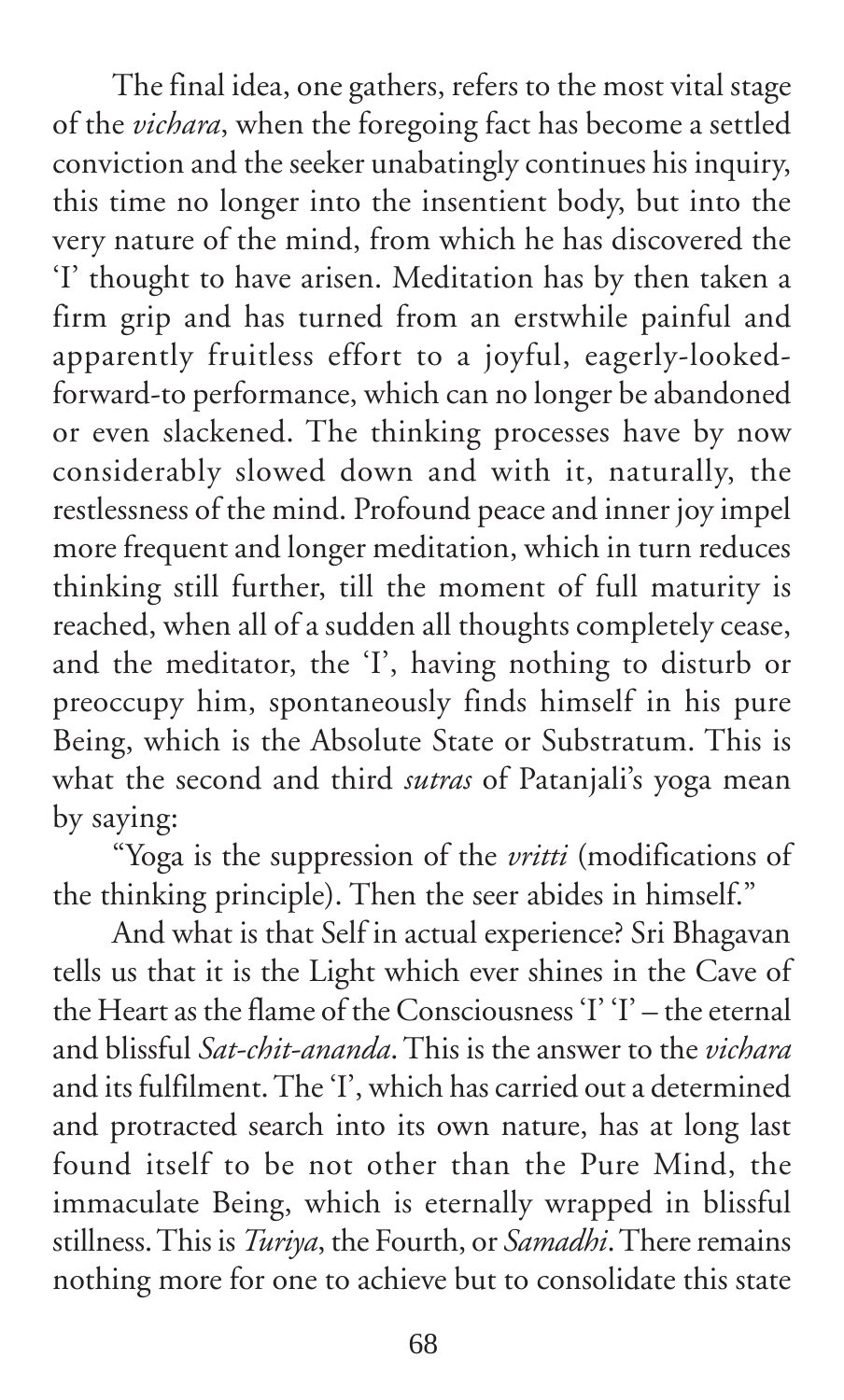into the permanent experience of *Sahaja Nirvikalpa*, which is the Great Liberation.

*Sadhakas* take courage from the personal assurance of Sri Maharshi and the testimony of those who have found the Ultimate Peace, and relentlessly continue their efforts however sterile these may at first appear to be, strong in the belief of the descent of the Divine Grace on their endeavour to crown them with the greatest of all crowns, that of Supreme Enlightenment.

\* \* \* \*

### 16th May, 1936

1. Mr. C. relates how the reading of Patanjali *Sutras* in 1926 had greatly impressed him. The first few *sutras* had convinced him of the truth of the teaching, but unfortunately there was no one to give him proper guidance till he met Sri Bhagavan early in 1936.

- *Bh*. Patanjali's first *sutras* are indeed the climax of all systems of yoga. All yogas aim at the cessation of the *vritti* (modification of the mind). This can be brought about in the variety of ways mentioned in the scriptures through mind control, which frees consciousness from all thoughts and keeps it pure. Effort is necessary. In fact effort is itself yoga.
- *C*. I suppose efforts have to be made in the waking state, which implies that *moksha* can be gained only in *jagrat*.
- *Bh*. Quite so, awareness is necessary for mind control; otherwise who is to make the effort? You cannot make it in sleep or under the influence of drugs. Also *mukti* has to be gained in full awareness, because the Reality itself is pure awareness.
- *C*. There seems to be nothing but awareness, for to know anything there must be knowledge – we cannot get over that.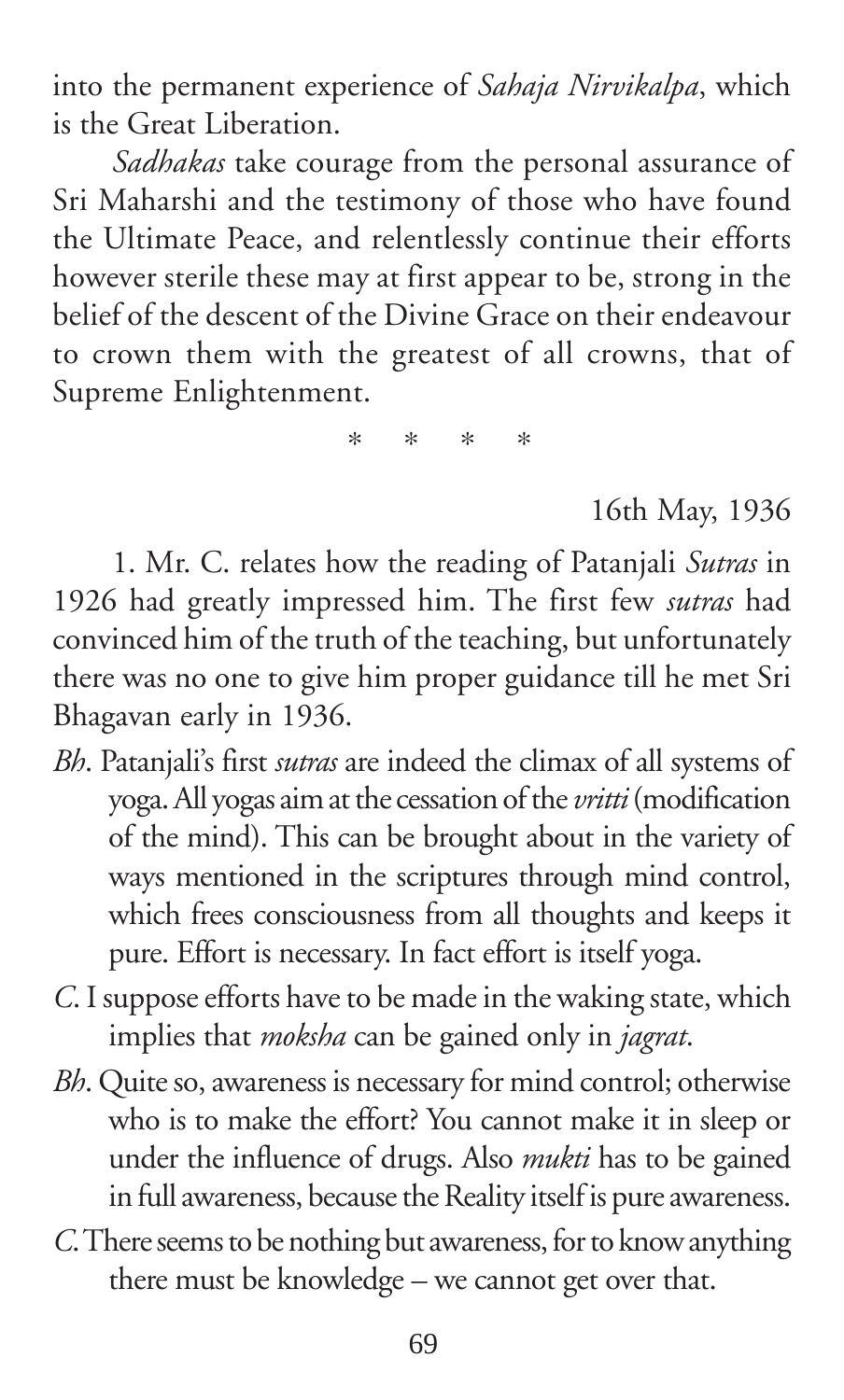- *Bh*. Certainly. Subjective knowledge knowledge knowing itself is *jnana*. It is then the subject as the knower, the object as the known and the knowledge which connects them.
- *C*. This last is not clear to me in this case.
- *Bh*. Why so? Knowledge is the light which links the seer to the seen. Suppose you go in search of a book in a library in pitch darkness. Can you find it without light, although you, the subject, and the book, the object, are both present? Light has to be present to unite you. This link between the subject and the object in every experience is *chit*, consciousness. It is both the substratum as well as the witness of the experience, the seer of Patanjali.

\* \* \* \*

18th June, 1936

2. A retired District Superintendent of Police started thinking of the life contemplative after his 60th birthday. He found meditation a serious affair and approached a disciple for guidance; but the latter advised him to place his difficulties before the Master, which he did today.

- *Visitor*. Bhagavan, whenever I meditate, I feel great heat in the head and, if I persist, my whole body burns. What is the remedy?
- *Bh*. If concentration is made with the brain, sensations of heat and even headache ensue. Concentration has to be made in the heart, which is cool and refreshing. Relax and your meditation will be easy. Keep your mind steady by gently warding off all intruding thoughts, but without strain – soon you will succeed.

$$
\ast\quad \ast\quad \ast\quad \ast
$$

70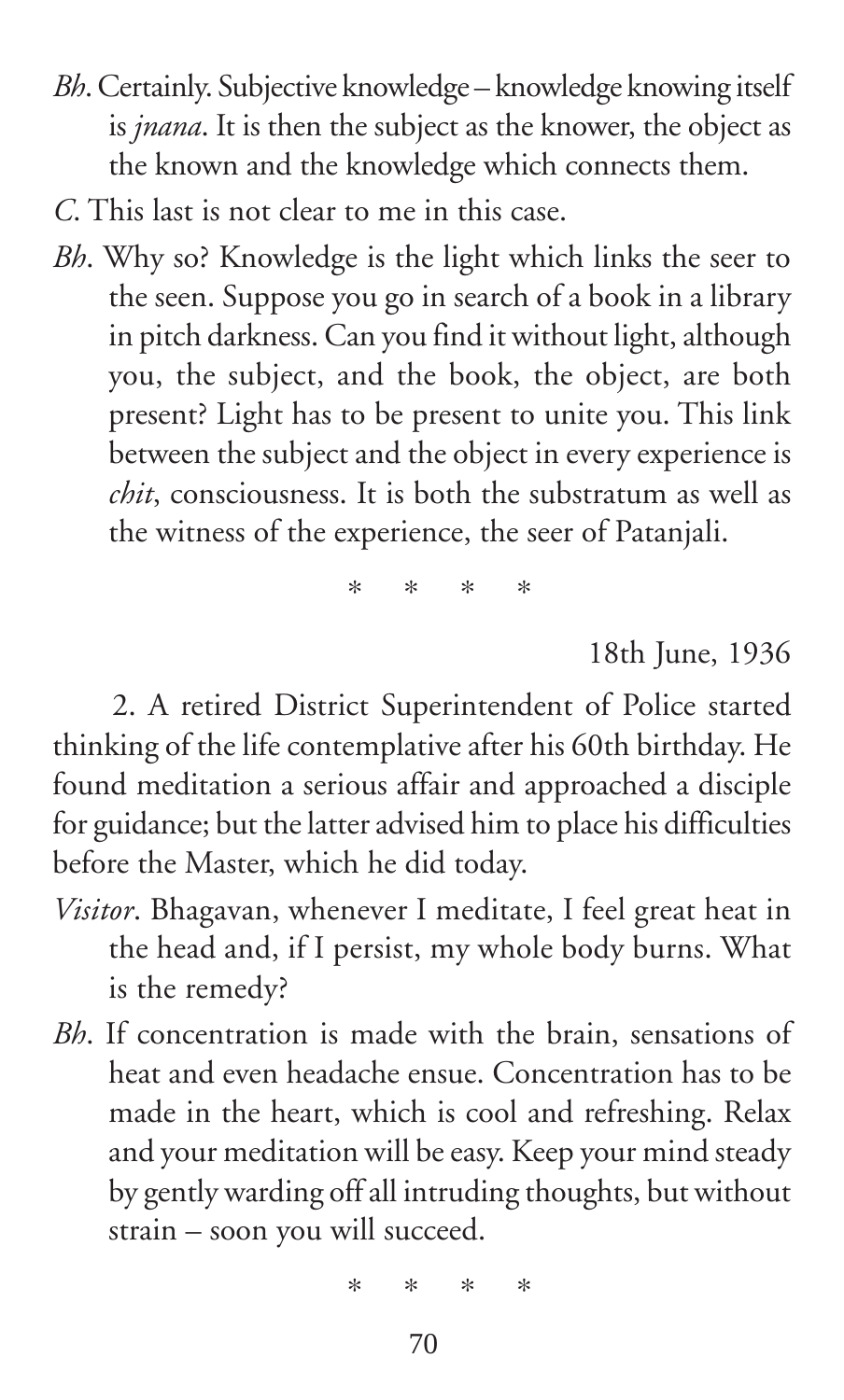3. A devotee, long before he got attached to this Ashram, used off and on to fall into a sort of trance in which he saw not the Self but a sky-like blank, and told Sri Bhagavan about it.

*Bh*. He who sees the blank is the Self.

- *D*. Meditation is possible only with control of mind, which can be achieved only through meditation. Is this not a vicious circle?
- *Bh*. They are interdependent: in fact meditation includes mind control, the subtle watchfulness against intruding thoughts. In the beginning efforts for control are greater than for actual meditation, but in due course, meditation wins and becomes effortless.

*D*. Your Grace is needed for it.

*Bh*. Practice is necessary, there is Grace.

*D*. In meditation are there words to be repeated mentally?

*Bh*. What is meditation but mental repetitions of a concept? It is a mental *japam*, which begins with words and ends in the silence of the Self.

\* \* \* \*

A visitor is experiencing great difficulty in meditation when he fights with what he imagines to be his ego. He went to the Master for verification.

- *V*. In my meditation I try to eliminate the wrong 'I', but so far without success.
- *Bh*. How can 'I' eliminate itself? All you have to do is to find its source and abide in it as your real Self. Your efforts can extend thus far, the Beyond will take care of itself.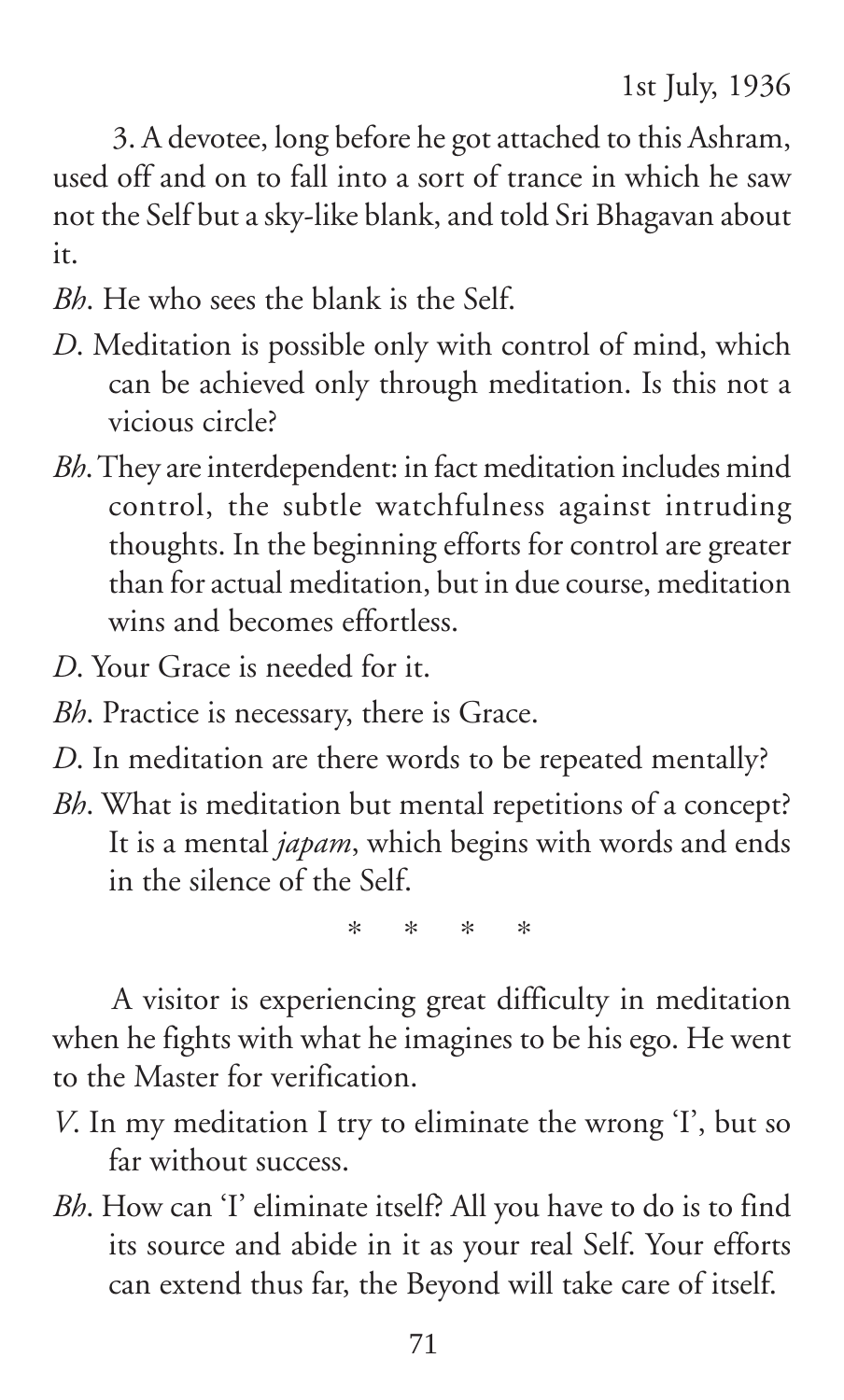- *V*. Bhagavan, you always say that the Self is ever present: if I am present then why do I not feel it?
- *Bh*. Do you not now feel that you exist? Your doubt is whether you will ever continue to exist. Why should you have any doubt? A little thinking will convince you that the destructible part of your being, the body, is a mere machine, a tool in the service of the indestructible, the mind, which is the all-in-all, the knower and the master – you yourself. Your doubts and difficulties arise from your thoughts, which perceive the body and mistake it for yourself. Stop the thoughts, which are your enemy (the ego), and the mind will remain as your pure being, the immortal 'I'. That is the best way of eliminating the ego.

\* \* \* \*

2nd January, 1937

5. *Visitor.* I am taught that *Mantra Japam* is very potent in practice.

*Bh*. The Self is the greatest of all *mantras* and goes on automatically and eternally. If you are not aware of this internal *mantra*, you should take to do it consciously as *japam*, which is attended with effort, to ward off all other thoughts. By constant attention to it, you will eventually become aware of the internal *mantra*, which is the state of Realisation and is effortless. Firmness in this awareness will keep you continually and effortlessly in the current, however much you may be engaged on other activities. Listening to Veda chanting and *mantras* has the same result as conscious repetitions of *japam* – its rhythm is the *japam*.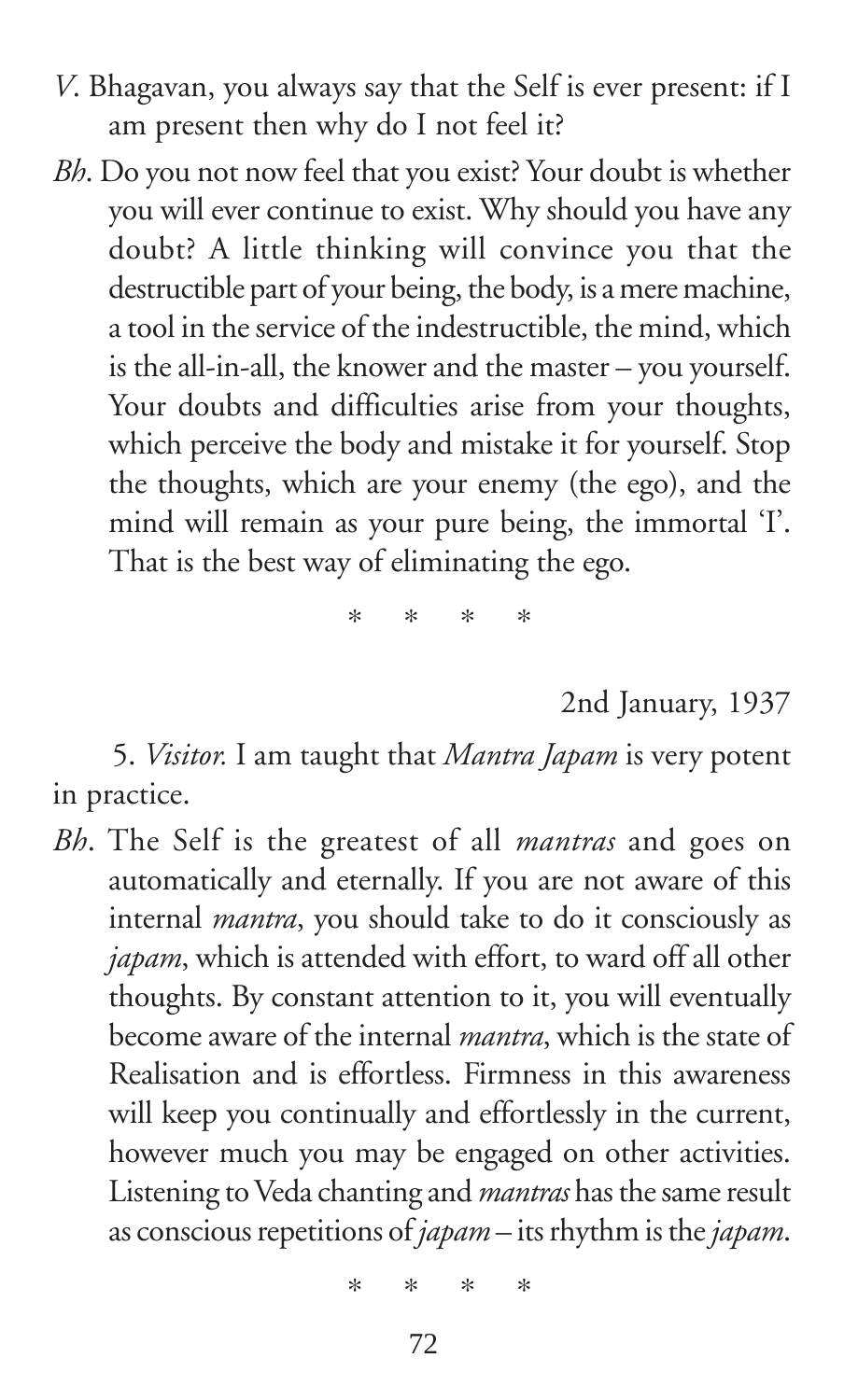6. *Visitor.* How to prevent falling asleep in meditation?

*Bh*. If you try to prevent sleep it will mean thinking in meditation, which must be avoided. But if you slip into sleep while meditating, the meditation will continue even during and after sleep. Yet, being a thought, sleep must be got rid of, for the native state has to be obtained consciously in *jagrat* (the waking state) without the disturbing thoughts. Waking and sleeping are mere pictures the screen of the native, thought-free state. Let them pass unnoticed.

\* \* \* \*

27th July, 1942

7. A Chief Engineer of Railways from North India stayed in the Ashram for over a month to have a first hand guidance in meditation.

- *Eng*. I am a beginner in meditation. I pray Bhagavan to guide me. You exhort us to go on enquiring "Who am I?" May I know where it will lead me?
- *Bh*. It is not mere asking; you must go into the meaning of it. Many meditate on certain centres in the body till they merge in them, but sooner or later they will have to enquire into their own nature, which is unavoidable. Then why not straightaway concentrate on yourself till you merge in its source?
- *E*. Yes, for twenty years I have been concentrating on certain *chakras* and have been seeing things and hearing sounds, but I got nowhere nearer the Truth. Now shall I go on asking "Who am I?" as soon as a thought arises in my mind?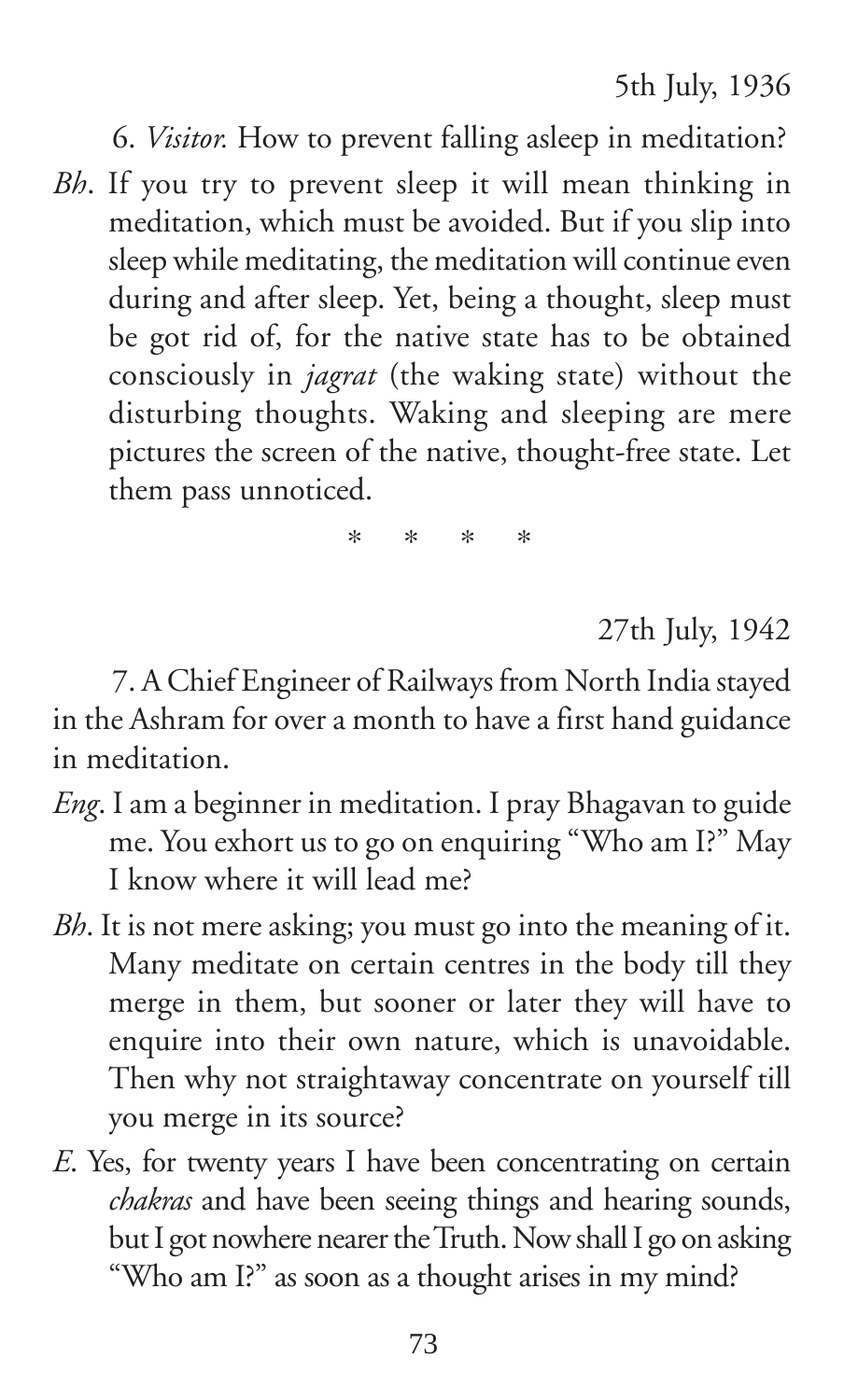*Bh*. Quite so. So long as you are not disturbed by outside thoughts dwell on its meaning. The aim is to reach the root of the 'I'-sense, through constant suppression of the mental processes...

\* \* \* \*

10th November, 1936

- *V*. As far as I can see it, it is impossible to realise the Self until one has completely succeeded in preventing the rushing thoughts. Am I right?
- *Bh*. Not exactly. You do not need to prevent other thoughts. In deep sleep you are entirely free from thoughts, because the 'I'-thought is absent. The moment the 'I'-thought rises on waking, all other thoughts rush out spontaneously. The wisest thing for one to do is therefore to catch hold of this leading thought, the 'I'-thought, and dissect it – who and what it is – giving thereby no chance to other thoughts to distract one. There lies the true value of the *vichara* and its efficacy in mind control.

\* \* \* \*

19th February, 1937

9. A visitor asked:

- *V*. What meditation (*dhyana*) is the best?
- *Bh*. The best meditation is that which continues in all the three states. It must be so intense as not to give room even to the thought "I am meditating". As waking and dream states will thus be fully occupied by it, deep sleep may also be deemed to be an undifferentiated *dhyana*.....

*V*. What is the difference between *sushumna nadi* and *atma nadi*?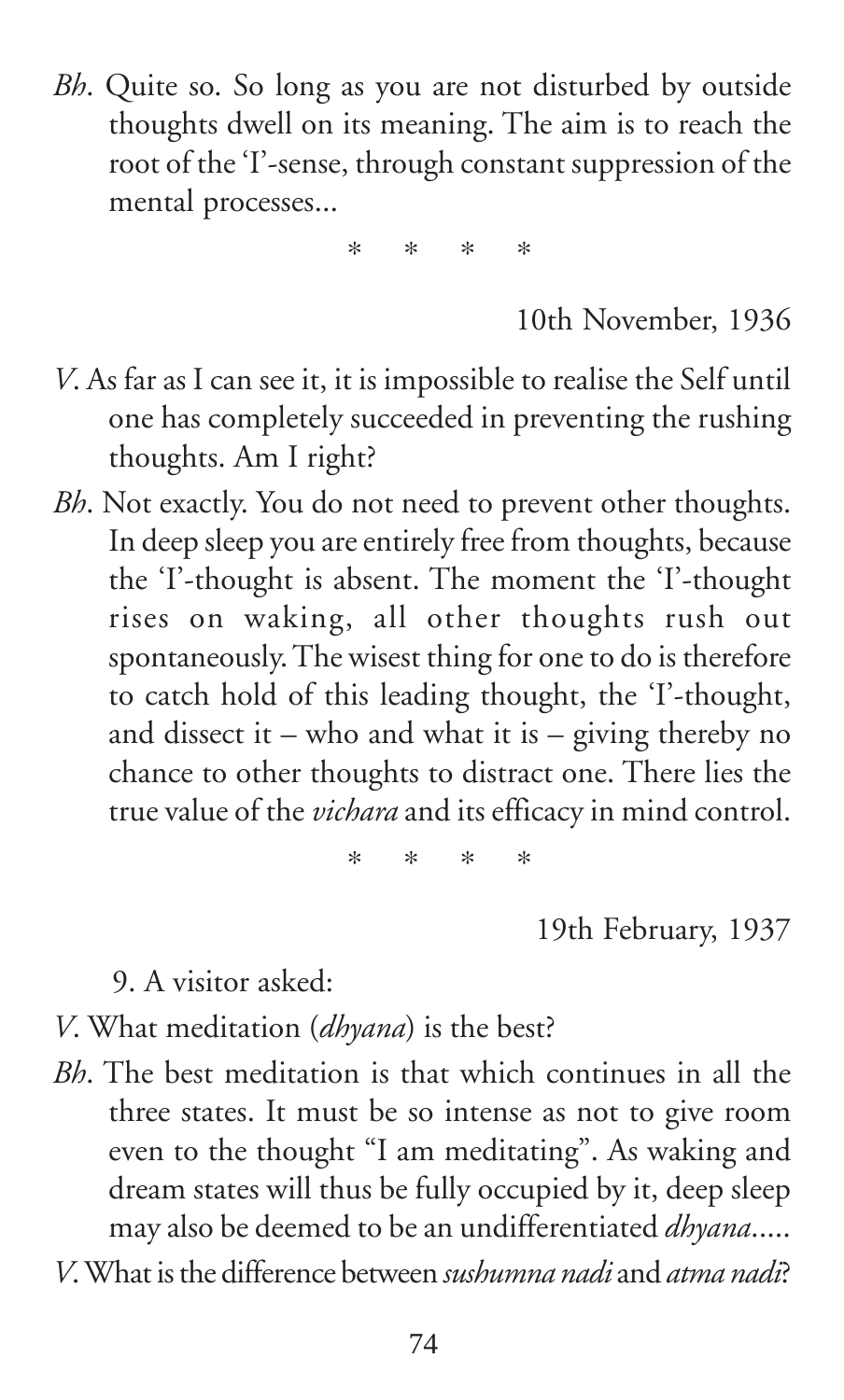- *Bh*. *Sushumna* is the central *nadi* which functions in the practice of yoga, that is, in dynamic *dhyana* and for the attainment of *siddhis* (psychic powers) and which the yogis claim to end in the *sahasrara*, the brain. *Atmanadi*, *Paranadi* or *Amritanadi* is the force current which rises from Heart to the *sahasrara* in the static *dhyana* of the *jnana marga*, which leads to Self-realisation. *Sushumna* has finally to merge in the *Atmanadi* which supports it.
- The *nadis* are the nervous system along which consciousness flows from Heart to the whole organism.

\* \* \* \*

12th February, 1936

10. Mr. C. caught Sri Bhagavan on his way back from the hill.

- *C*. Sri Aurobindo speaks of two forces which affect the yogic practice; one horizontally and the other vertically. I do not understand it.
- *Bh*. All forces come from the Self, which has no directions. But Sri Aurobindo may be speaking figuratively for the dynamic force which results from concentration in the head centre (or on *kundalini shakti*) and the static which results from the *vichara dhyana* in the Heart. Later in the evening Mr. C. asked:
- *C*. Bhagavan speaks of *samadhi*, trance. I take it to mean total loss of body consciousness. I am afraid I shall never be able to attain it. I find it hard to send myself to sleep even. Is it necessary before Self-Realisation?
- *Bh*. (laughing) You have to take chloroform in that case. *Samadhi* is itself the state of the Self. What do you understand by total loss of body consciousness? You do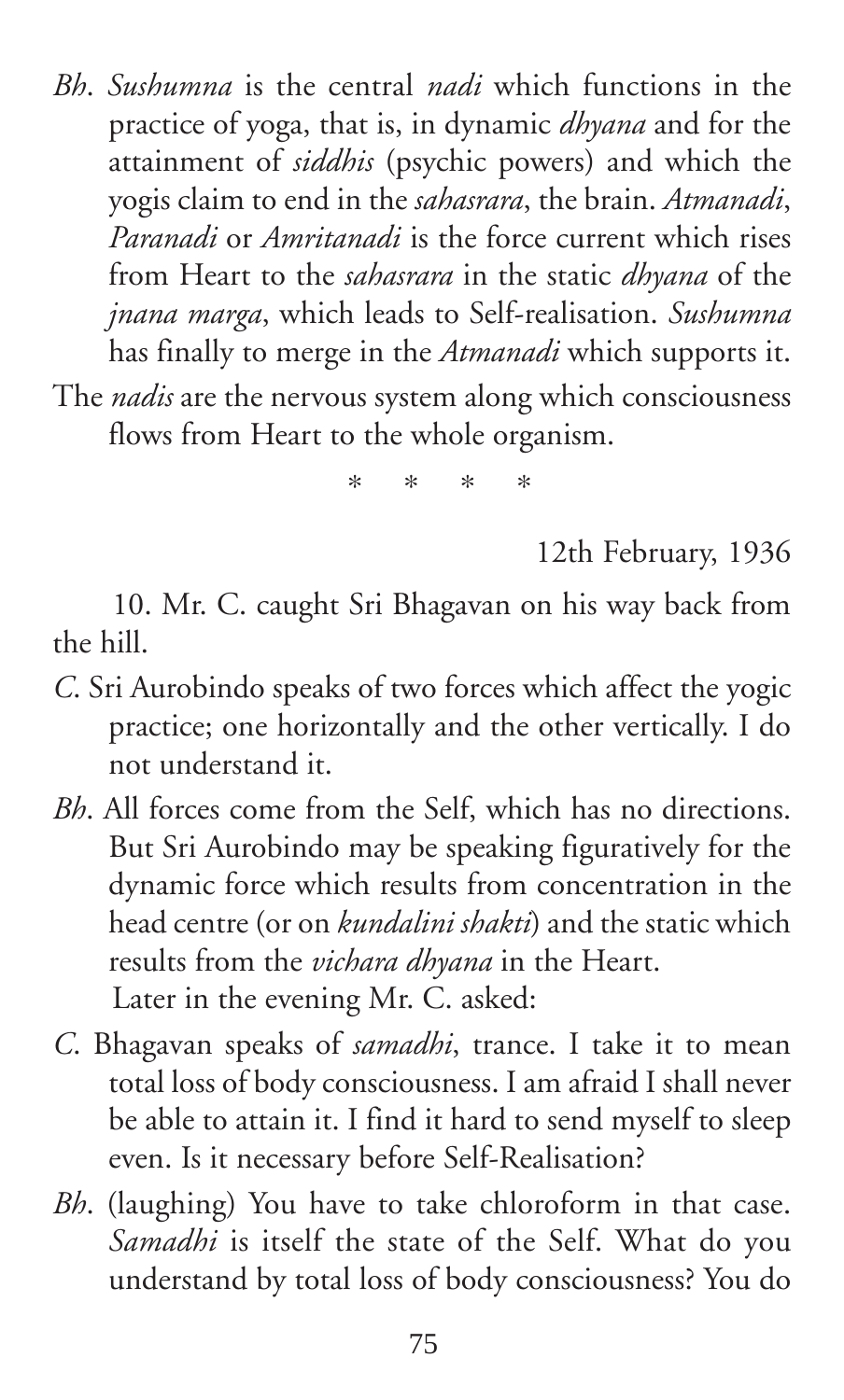not imagine it to be falling into a sort of catalepsy or deep sleep. In *samadhi* the mind is in *jagrat*, but, being free from thoughts, it enjoys the bliss of *sushupti*, in which the mind is withdrawn. In *samadhi* the mind is so alert that it experiences *Brahman*. If it were not so fully awake, how would it know *Brahman*? In fact it itself becomes *Brahman*. Does trance convey that idea? If not, it is a wrong word for *samadhi*.

*C*. Do *Karma* yogis and *Bhaktas* also pass through *samadhi*?

*Bh*. *Samadhi* is merging in the Heart through concentration and mind control. *Karma* and *bhakti* yogis also attain *samadhi* if they practise. In fact most of them attain *mukti* eventually by the *vichara* method.

\* \* \* \*

#### 15th July, 1936

11. Mr. C. reads the "Forty Verses" of Sri Bhagavan to himself in the Hall. Verse 30 fascinates him. He reads it aloud and says: "From this verse I understand that the quest must start with the mind and not the Heart, but Bhagavan always speaks of the Heart, perhaps as the last stage in the practice."

- *Bh*. Quite so: it has to begin with the mind turned inward to oppose the rushing thoughts and to understand the location of the 'I'. When the mind eventually sinks in the Heart, undisturbed bliss is overwhelmingly felt. There is then feeling which is not divorced from pure awareness, i.e., head and heart become one and the same.
- *C*. In verse 266 of *Vivekachudamani* Sri Shankaracharya says that *Brahman* can be realised by *Buddhi*, the subtle intellect, which means that the intellect can be of great help; in fact indispensable for Realisation.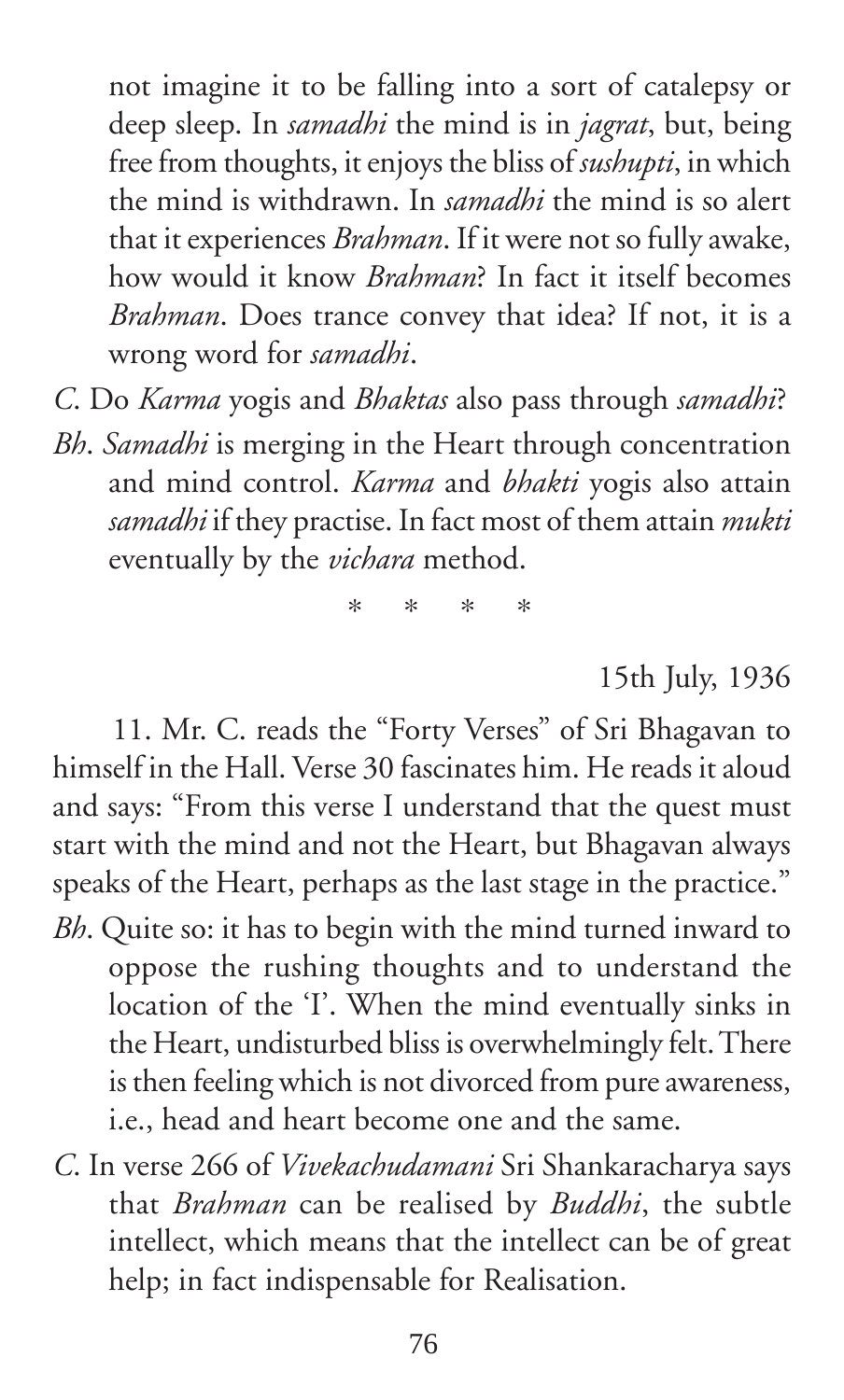*Bh*. The word "*buddhi*" is rightly translated as the subtle intellect, but here it means the cave of the Heart. Nevertheless the subtle intellect can also realise *Brahman* and is therefore of the utmost importance. (Reads aloud verse 266:)

"In the cave of the *Buddhi* (subtle intellect) there is the *Brahman*, distinct from gross and subtle, the Existence Absolute, Supreme, the One without a second. For one who lives in this cave as *Brahman*, O Beloved, there is no more entrance into a woman's womb."

\* \* \* \*

30th July, 1936

12. *Mr. C*. *Vivekachudamani* speaks of the 'I'-'I' Consciousness as eternally shining in the Heart, but no one is aware of it.

- *Bh*. Yes, all men without exception have it, in whatever state they may be – the waking, dreaming and dreamless sleep, – and whether they are conscious of it or not.
- *C*. In the Talks section of *Sat-Darshana-Bhashya*, the 'I'-'I' is referred to as the Absolute Consciousness, yet Bhagavan once told me that any realisation before *Sahaja Nirvikalpa* is intellectual.
- *Bh*. Yes, the 'I'-'I' Consciousness is the Absolute. Though it comes before *Sahaja*, there is in it as in *Sahaja* itself the subtle intellect; the difference being that in the latter the sense of forms disappears, which is not the case in the former.
- *C*. Bhagavan, you said yesterday that there exists in the human body a hole as small as a pinpoint, from which consciousness always bubbles out to the body. Is it open or shut?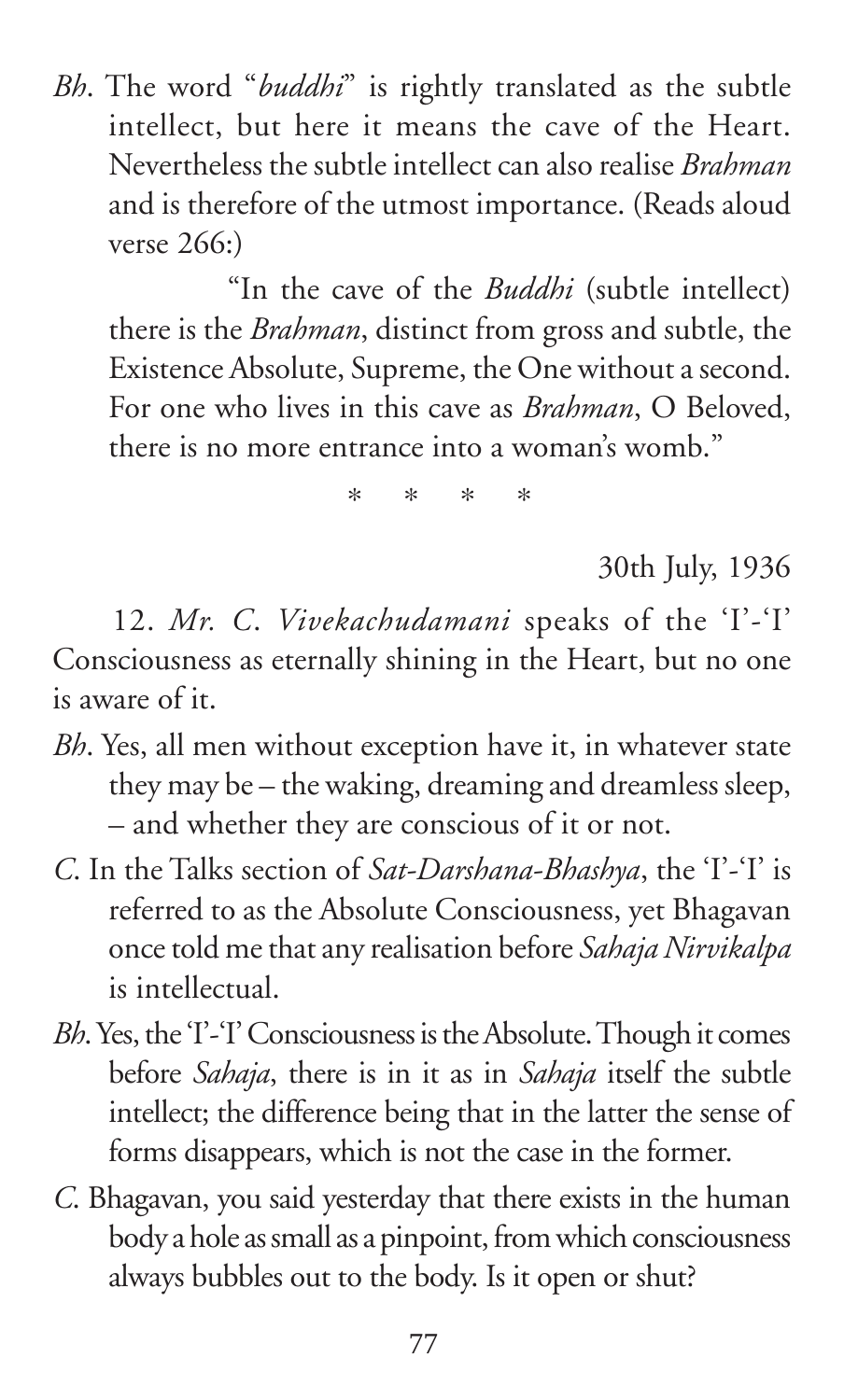*Bh*. It is always shut, being the knot of ignorance which ties the body to consciousness. When the mind drops in the temporary *Kevala Nirvikalpa* it opens but shuts again. In *Sahaja* it remains always open.

*C*. How is it during the experience of 'I'-'I' Consciousness? *Bh*. This Consciousness is the key which opens it permanently.

\* \* \* \*

13. *Mr. C*. Does the enquiry "Who am I?" lead to any spot in the body?

- *Bh*. Evidently, self-consciousness is in relation to the individual himself and therefore has to be experienced in his being, with a centre in the body as the centre of experience. It resembles the dynamo of a machine, which gives rise to all sorts of electrical works. It not only maintains the life of the body and the activities of all its parts and organs, conscious and unconscious, but also the relation between the physical and the subtler planes, on which the individual functions. Also, like the dynamo, it vibrates and can be felt by the calm mind that pays attention to it. It is known to the yogis and *sadhakas* by the name of *sphurana*, which in *samadhi* scintillates with consciousness.
- *C*. How to reach that Centre, where what you call the Ultimate Consciousness – the 'I'-'I' – arises? Is it by simply thinking "Who am I"?
- *Bh*. Yes, it will take you up. You must do it with a calm mind – mental calmness is essential.
- *C*. How does that consciousness manifest itself when that centre – the Heart – is reached? Will I recognise it?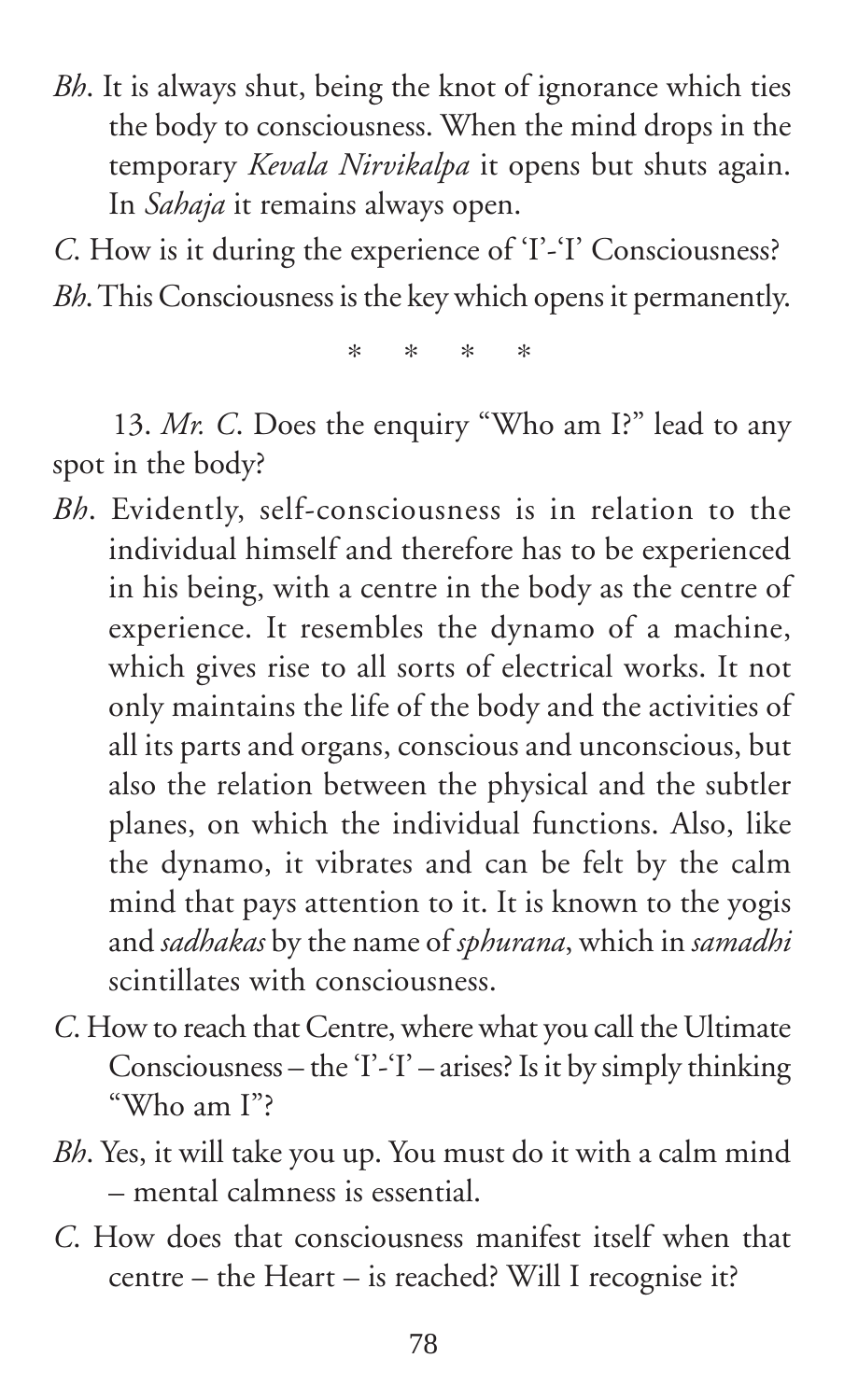- *Bh*. Certainly, as pure consciousness, free from all thought. It is pure, unbroken awareness of your Self, rather of Being – there is no mistaking it when pure.
- *C*. Is the vibratory movement of the Centre felt simultaneously with the experience of Pure Consciousness, or before, or after it?
- *Bh*. They are both one and the same. But *sphurana* can be felt in a subtle way even when meditation has sufficiently stabilised and deepened, and the Ultimate Consciousness is very near, or during a sudden great fright or shock, when the mind comes to a standstill. It draws attention to itself, so that the meditator's mind, rendered sensitive by calmness, may become aware of it, gravitate towards it, and finally plunge into it, the Self.
- *C*. Is the I-I Consciousness Self-Realisation?
- *Bh*. It is a prelude to it: when it becomes permanent (*Sahaja*), it is Self-Realisation, Liberation.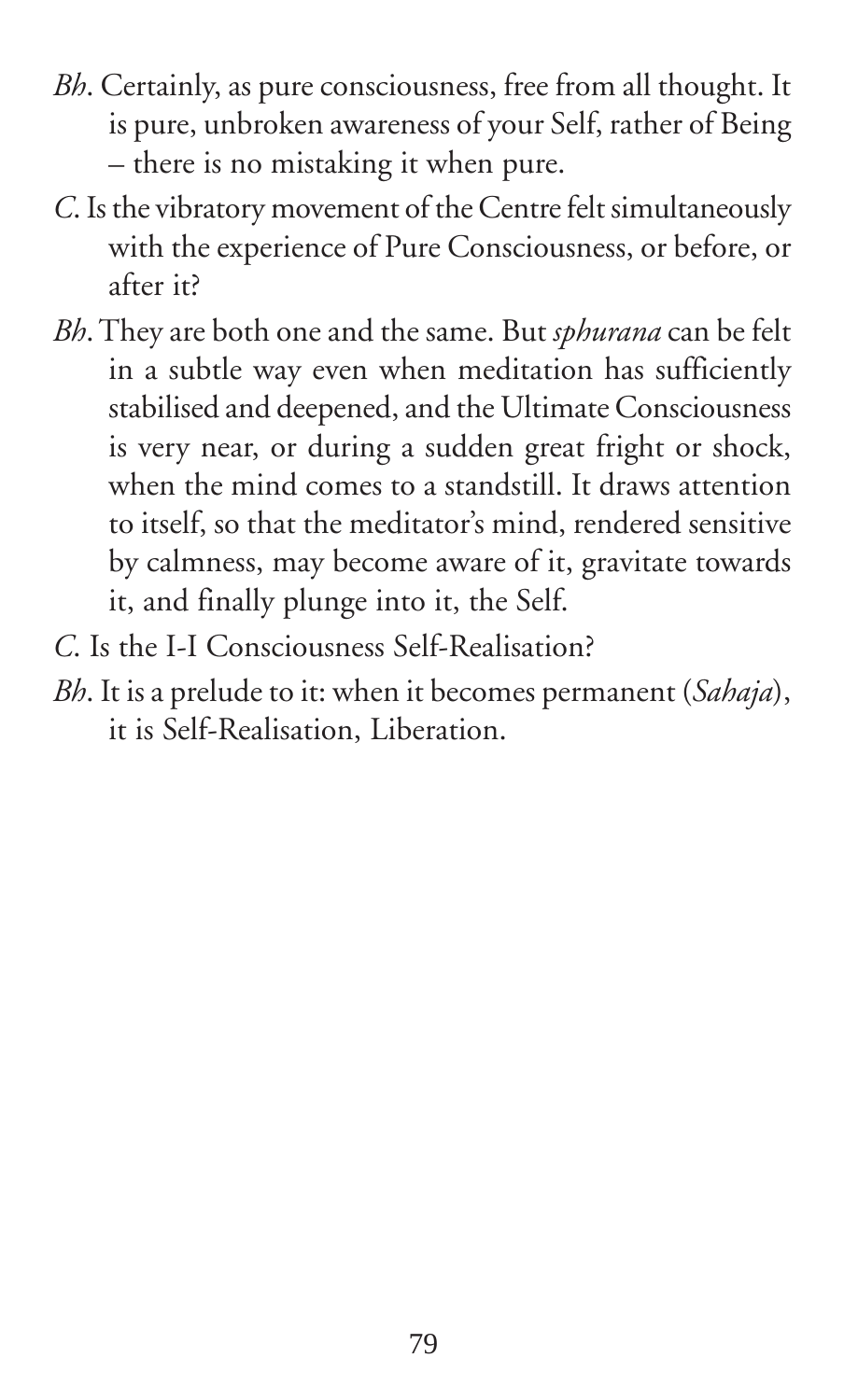# **XII**

# SAMADHI, TURIYA, NIRVIKALPA, SAHAJA

The word Nirvikalpa came to connote, particularly in the minds of some Western students of yoga, the profoundest and most awful of mysteries, which none hazards to penetrate without running the risk of total annihilation.

One day in September 1936 I picked up from the Ashram library the *Life of Ramakrishna* by Romain Rolland and sat in the Hall turning its pages. My eyes fell on the Chapter dealing with Ramakrishna Paramahamsa's contact with the Bhairavi and Totapuri and strayed to other parts of the book. It was a fascinating chapter, full of dazzling rhetoric about the Impersonal, the Unmanifest, the Formless, the Unconditioned and the Absolute, of Whom, nevertheless, the author seemed to be extremely terrified. I was struck by its literary beauty, but frankly puzzled by some passages, notably the following:–

On page 58: "They both (Paramahamsa and Bhairavi), instinctively shrank from the blind vision, the last abyss, the Impersonal."

"I have already said that the Formless God lay in wait for him (Paramahamsa) with all His terror and attraction." (p. 59)

*Of Nirvikalpa* (pp. 81 and 82): "When young Naren importuned him to open to him the *Nirvikalpa Samadhi* – the terrible door leading to the gulf of the Absolute – Ramakrishna refused with anger."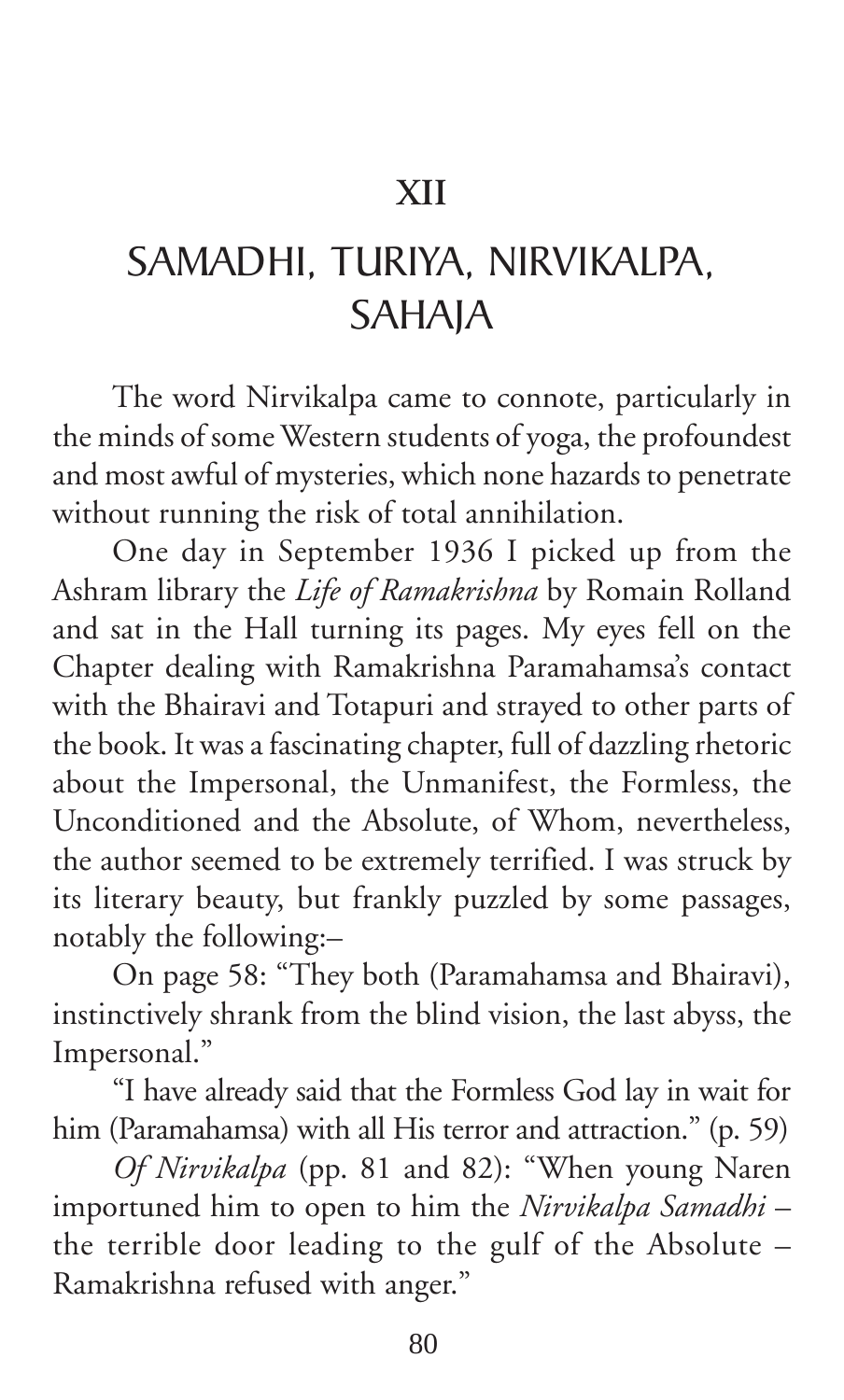(While Vivekananda was meditating) "suddenly he lost consciousness and was absorbed into the Absolute. He had fallen into the depths of the terrible *Nirvikalpa Samadhi*." (p. 307)

*Of Muktas* (pp. 58 and 59): "For a long time Ramakrishna, not without anguish, had felt prowling round him the formless God and the inhuman, the superhuman indifference of . . . those paramahamsas from those rarefied heights, detached forever from all things, terrible ascetics denuded of body and spirit, despoiled of the heart's last treasure; the diamond of love of the Divine. During the early days of his stay at Dakshineswar he had felt the terrible fascination of these living corpses (*sic!*), and he had wept with terror at the idea that he too might have to come to a similar condition.... Such a man was to be forced to abandon the home of his heart and sink body and soul in the formless and the abstract! Such a train of thought must have been more alien to his nature than it would be to one of our Western scientists."

"But he could not escape. His very terror fascinated him like the eyes of a snake."

How beautiful and how "terribly fascinating like the eyes of a snake" is this description, but how utterly fictitious and misleading it appears to us, we who daily see before our eyes for years and years the Supreme *Mukta*, the Lord of *Nirvikalpa Samadhi* – Sri Ramana Maharshi – whose human heart, far from being a "living corpse", coruscates with the most exquisite and the most brilliant "diamond of love of the Divine", the splendour of which, we know, is only due to its "Impersonal and Formless Divinity". One would expect Romain Rolland, a savant and a great lover of Indian philosophy, to resist the temptation of rising to such sublime heights of fatuity when dealing with Truth, which are bound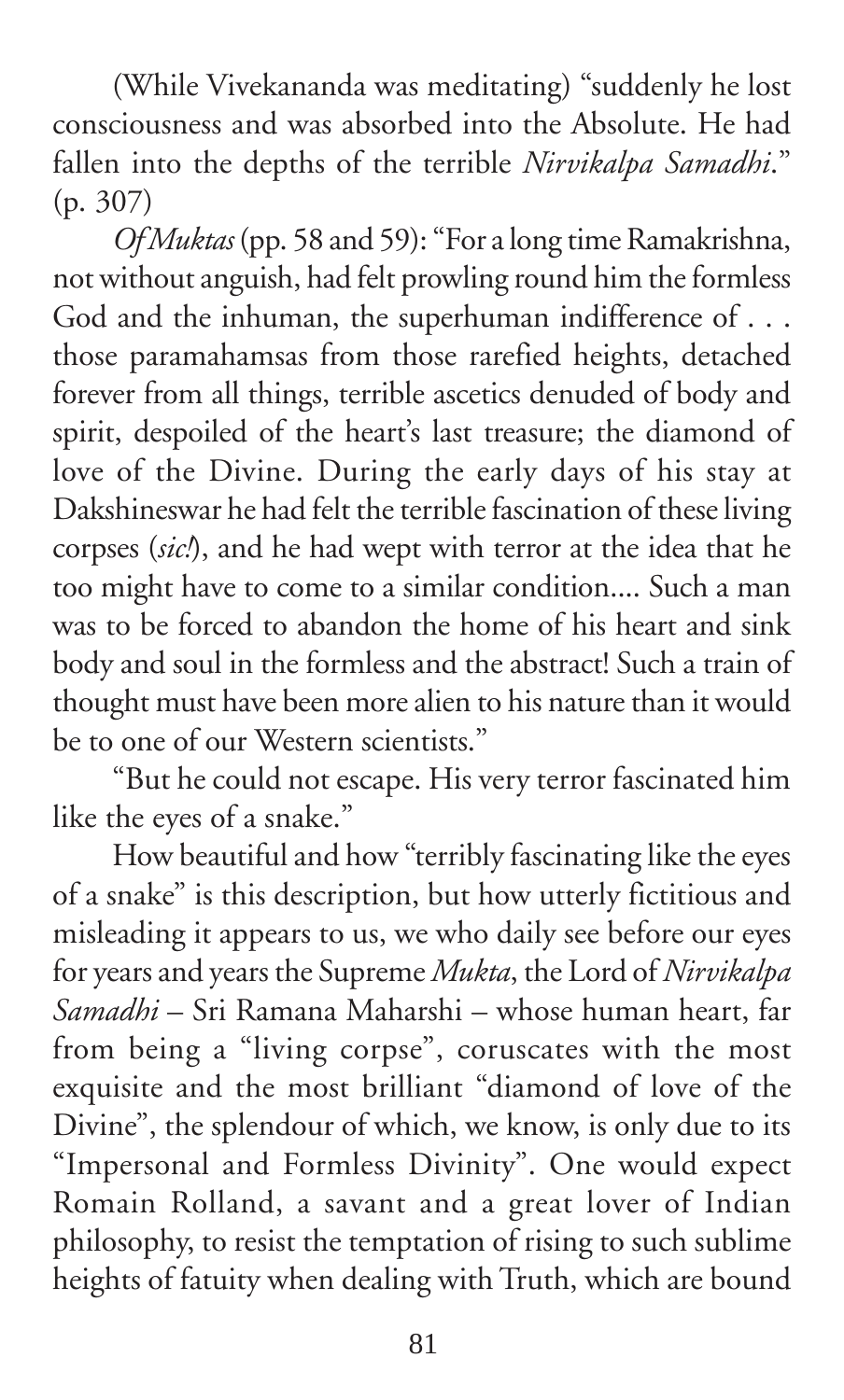to scare the unwary. I must confess that, although I had lived at the feet of the Maharshi for over six months, I felt a shiver down my spine when I read these passages. Hence I turned to the Master for relief, and, after reading to him some passages, I asked: "Is *Nirvikalpa* so terrible? Are we then undergoing all these tedious processes of meditation, purification, and discipline only to end in a state of terror, or turn into living corpses?"

Sri Bhagavan sweetly laughed and said: "People have all sorts of notions about *Nirvikalpa*. Why speak of Romain Rolland? If those who have all the Upanishads and Vedantic tradition at their disposal have fantastic notions about *Nirvikalpa,* who can blame a Westerner for similar notions? Some yogis by breathing exercises allow themselves to fall into a cataleptic state far deeper than dreamless sleep, wherein they are aware of nothing, absolutely nothing, and glorify it as *Nirvikalpa*. Some others think that once you dip into *Nirvikalpa* you become an altogether different being. Still others take *Nirvikalpa* to be attainable only through trance, wherein the world consciousness is totally obliterated as in a swoon. All this is due to their viewing it intellectually.

"*Nirvikalpa* is *Chit* – effortless, formless Consciousness. Where does the terror come in, and where is the mystery in being oneself? To some people whose minds have become ripe from a long practice in the past, *Nirvikalpa* comes suddenly as a flood, but to others it comes in the course of their *sadhana*, which slowly wears down the obstructing thoughts and reveals the screen of Pure Awareness 'I'-'I'. Further practice renders the screen permanently exposed. This is Self-realisation, *Mukti*, or *Sahaja Samadhi*, the natural, effortless State.

\* \* \* \*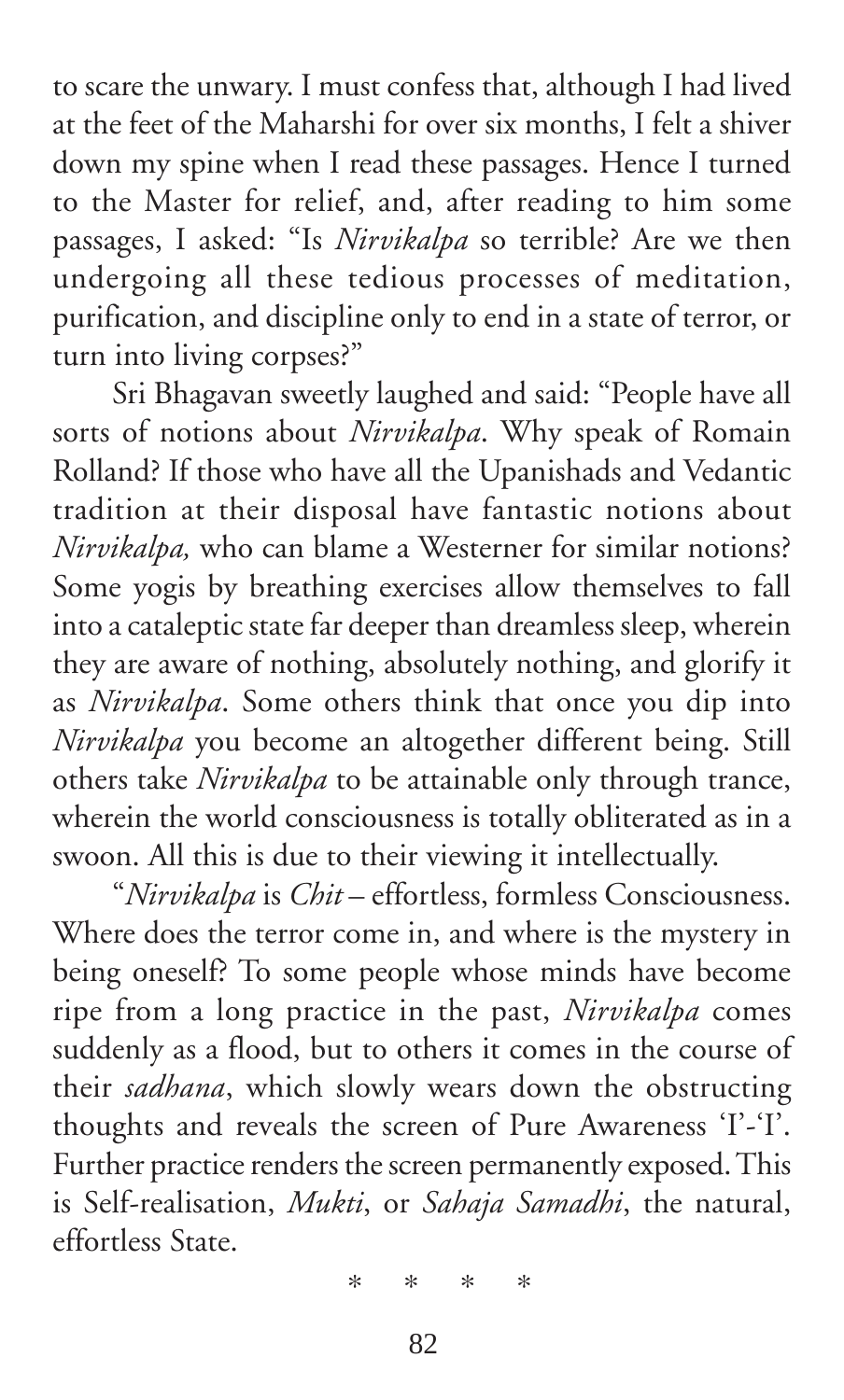1. Mr. C. wanted to know the exact meaning of *samadhi*. *Bh*. *Samadhi* is one's true nature.

*C*. Is it the same as *Turiya*?

*Bh*. *Samadhi, Turiya, Nirvikalpa*, all have the same implication, namely awareness of the Self. *Turiya* literally means the Fourth State – the Supreme Consciousness – to be distinguished from the other three – the waking, dreaming and dreamless sleep. The Fourth State is eternal, over, or in which the other three, come and go. In *Turiya* there is the awareness that the mind has merged in its source, the Heart, and is quiescent there, although some thoughts still impinge on it and the senses are somewhat active. In *Nirvikalpa* the senses are inactive and thoughts are totally absent; hence the experience of Pure Consciousness is intense in it; so is the bliss. *Turiya* is obtainable in *Savikalpa Samadhi*.

*C*. What is the difference between *Sahaja* and *Nirvikalpa samadhi*?

- *Bh*. *Sahaja* is also *Nirvikalpa*. You are probably meaning *Kevala Nirvikalpa*, which is temporary, while the *samadhi* lasts. The *Sahaja Nirvikalpa* is permanent and in it lies liberation from rebirths.
- There are two *Nirvikalpas*: the internal and the external. In the former the mind completely merges in the inmost Being and is aware of nothing else. This is compared to a lamp protected from wind. But in the latter, although the mind is absorbed in the Self, the sense of world still prevails without a reaction from within, and has the calm vastness of a waveless ocean. In both, the Self is realised in its nakedness and the essence of bliss experienced. When the waveless ocean of the external and the steady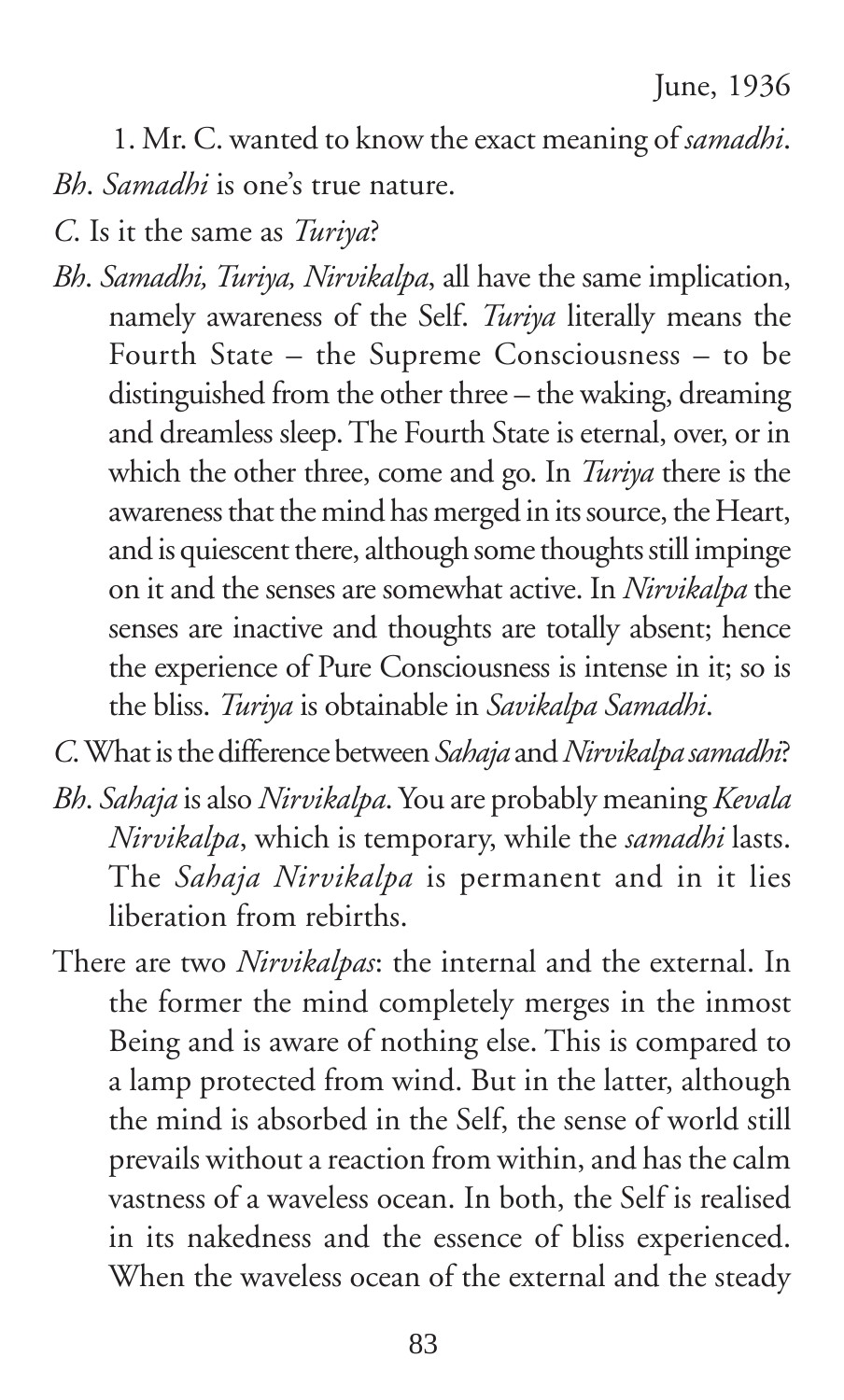flame of the internal *Nirvikalpa* are realised as identical, the ultimate goal, the *Sahaja Nirvikalpa Samadhi* is said to have been reached. *Nirvikalpa* is effortless, whereas *Savikalpa* is attended with effort.

- *C*. Is the internal *Nirvikalpa* absolutely necessary before the attainment of *Sahaja*?
- *Bh*. Abiding permanently in any of these *samadhis*, either *Savikalpa* or *Nirvikalpa* is *Sahaja*. What is bodyconsciousness? It is the insentient body plus consciousness. Both these must lie in another consciousness which is absolute and unaffected, and ever-abiding, with or without the body-consciousness. What does it then matter whether the body-consciousness is lost or retained, provided one is holding on to that Pure Consciousness? Total absence of body consciousness has the advantage of making the *samadhi* more intense, although it makes no difference in the knowledge of the Supreme.

\* \* \* \*

July, 1936

2. *Mr. C*. May I have a clear idea, Bhagavan, of the difference between *Savikalpa* and *Nirvikalpa*?

- *Bh*. Holding on to the Supreme State is *samadhi*. When it is with effort due to mental disturbances, it is *Savikalpa*, when these disturbances are absent, it is *Nirvikalpa*. Remaining permanently in the primal state without effort is *Sahaja*. Like *Nirvikalpa*, there is an internal as well as an external *Savikalpa*, depending on whether the disturbing thoughts are from outside or from inside.
- *C*. Should all *vasanas* (mental habits) be completely overcome before Self-Realisation takes place, or may some remain for Self-Realisation to destroy?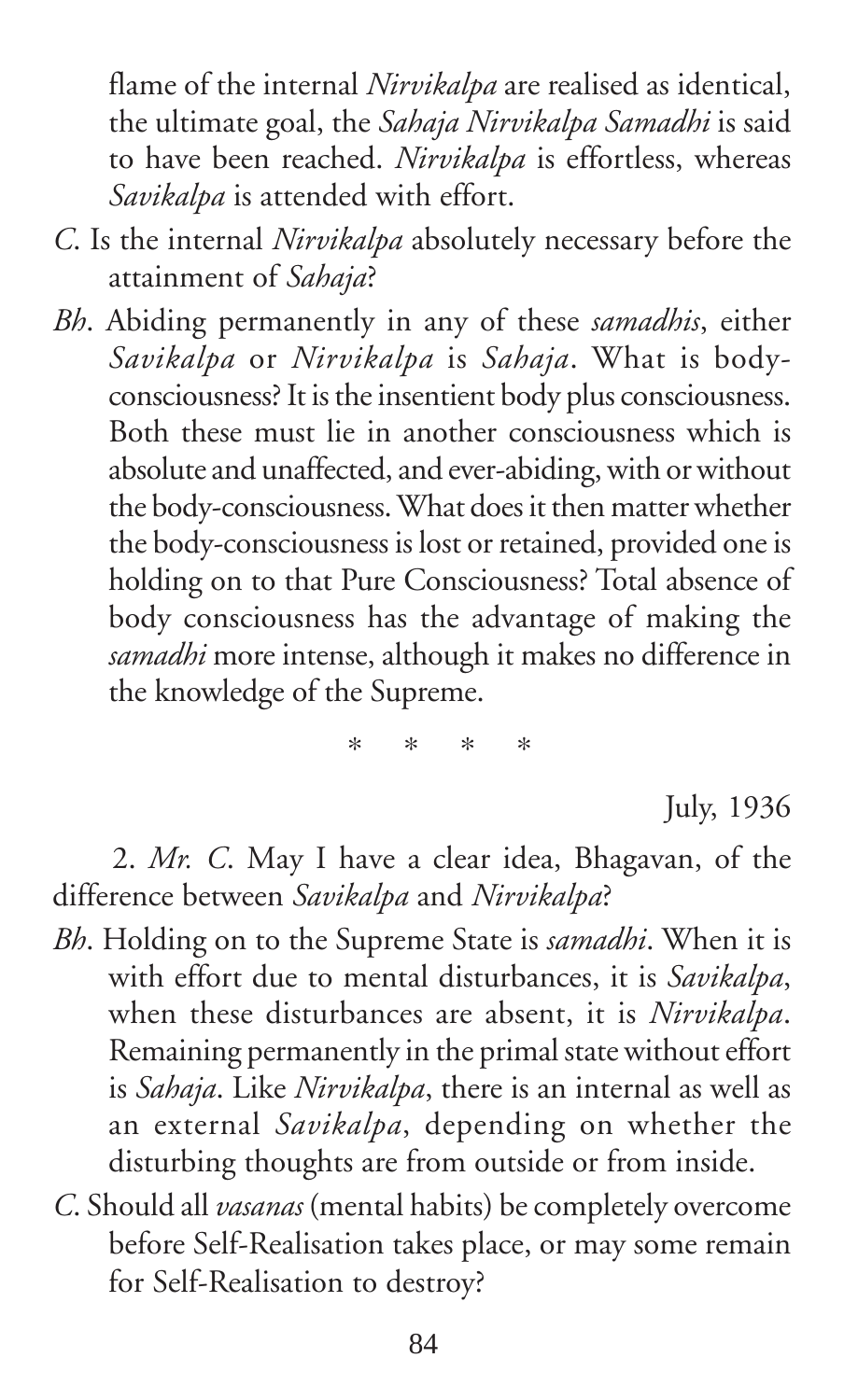*Bh*. *Vasanas* which do not obstruct Self-Realisation remain. In Yoga Vasishtha two classes of *vasanas* are distinguished: those of enjoyment and those of bondage. The former remain even after *Mukti* is attained, but the latter are destroyed by it. Attachment is the cause of binding *vasanas*, but enjoyment without attachment does not bind and continues even in *Sahaja*.

\* \* \* \*

#### 13th March, 1936

3. Mr. C. and Major C. differed among themselves about whether or not the meditator can be affected by physical disturbance during *Nirvikalpa Samadhi*. They referred the matter to the Master.

*Bh*. Both of you are right. The one refers to *Kevala* and the other to *Sahaja Samadhi*. In both cases the mind is immersed in the bliss of the Self. In the former physical movements may cause disturbance to the meditator, because the mind has not completely died out, but is still alive and can, as after deep sleep, at any moment be active again. It is compared to a bucket, which, although completely submerged under water, can be pulled out by the other end of the rope which is tied to the pulley. Whereas in *Sahaja*, the mind, having sunk completely into the Self, like the bucket which has got drowned with its rope in the depth of the well, there remains nothing in it to be disturbed or pulled back to the world. One's activities then resemble that of the child who sucks its mother's milk in sleep, and is hardly aware of the feeding.

\* \* \* \*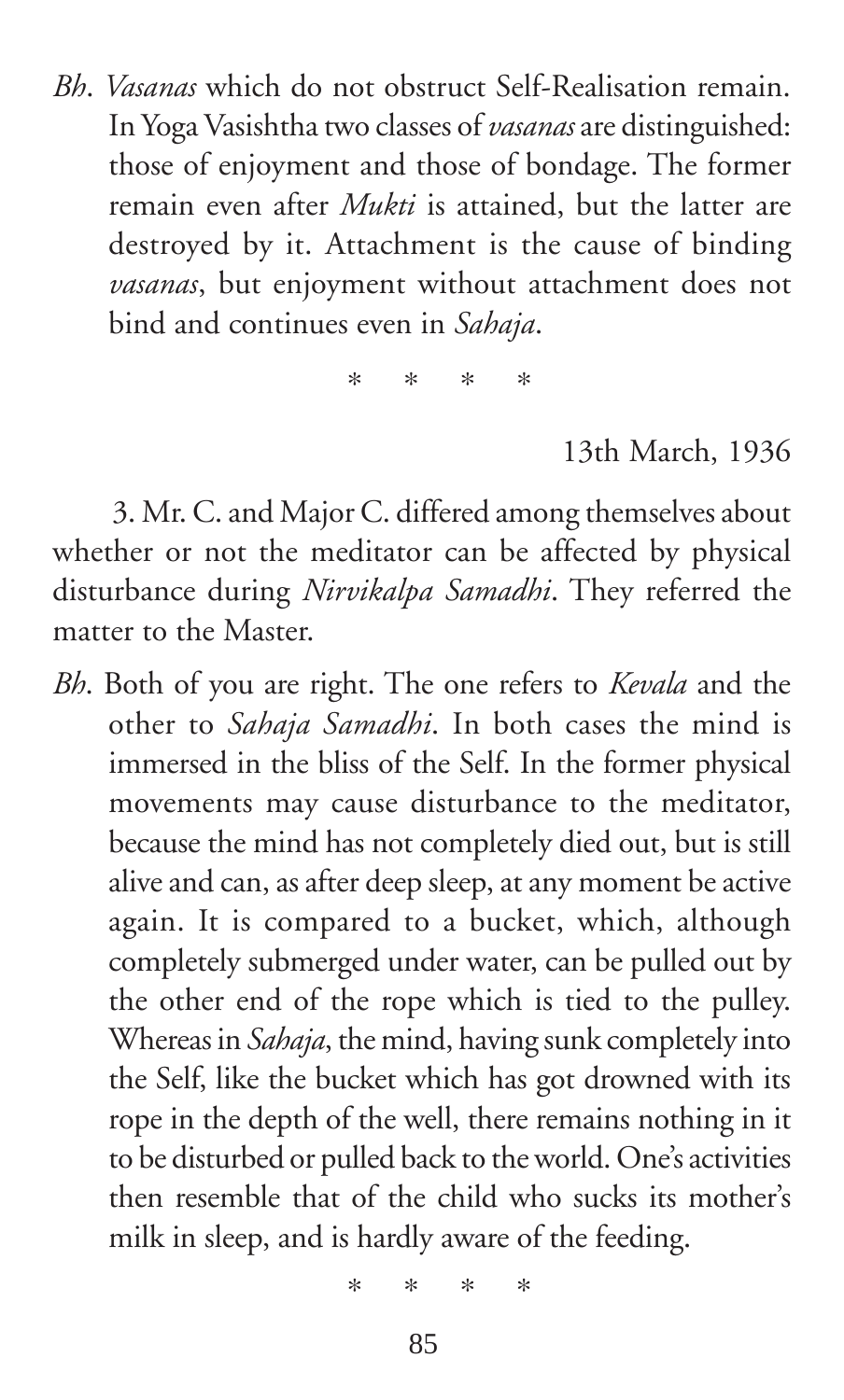4. Two young men, Sri Chakravarty and Sri Jivrajani, who have been performing *sadhana* in this Ashram since about a year, today had an animated discussion among themselves about *Kevala* and *Sahaja Nirvikalpa*, which attracted partisans on both sides. Finally they submitted their cases to the Maharshi. The younger, Jivrajani, led:

- *Jiv*. Is the experience of *Kevala Nirvikalpa* the same as that of *Sahaja*, although one comes down from it to the relative world?
- *Bh*. There is neither coming down nor going up he who goes up and down is not real. In *Kevala Nirvikalpa* there is the mental bucket still in existence under the water, which can be pulled out at any moment. *Sahaja* is like the river that has linked up with the ocean from which there is no return. Why do you ask all these questions? Go on practising till you have the experience yourself.
- Next day Sri Chakravarty, hearing Sri Bhagavan talking to a *sadhaka* about the above question, came forward and said:
- *Ch*. I wish to make our point clear, Bhagavan. Is it possible for a person, who, once had the experience of *satchidananda* in meditation, to identify himself again with the body when out of meditation?
- *Bh*. Where is the body? Is the body apart from the Self? If it is, then the world also will be apart from it, which is absurd, for you would not be aware of it – awareness being the Self. A *sadhaka* begins by taking himself as the body, but when he gets at the Self, he will realise himself to be Pure Intelligence – even the body will then appear as that intelligence, as the variously shaped jewellery are nought but gold. . . (pensively) Yes, it is possible for a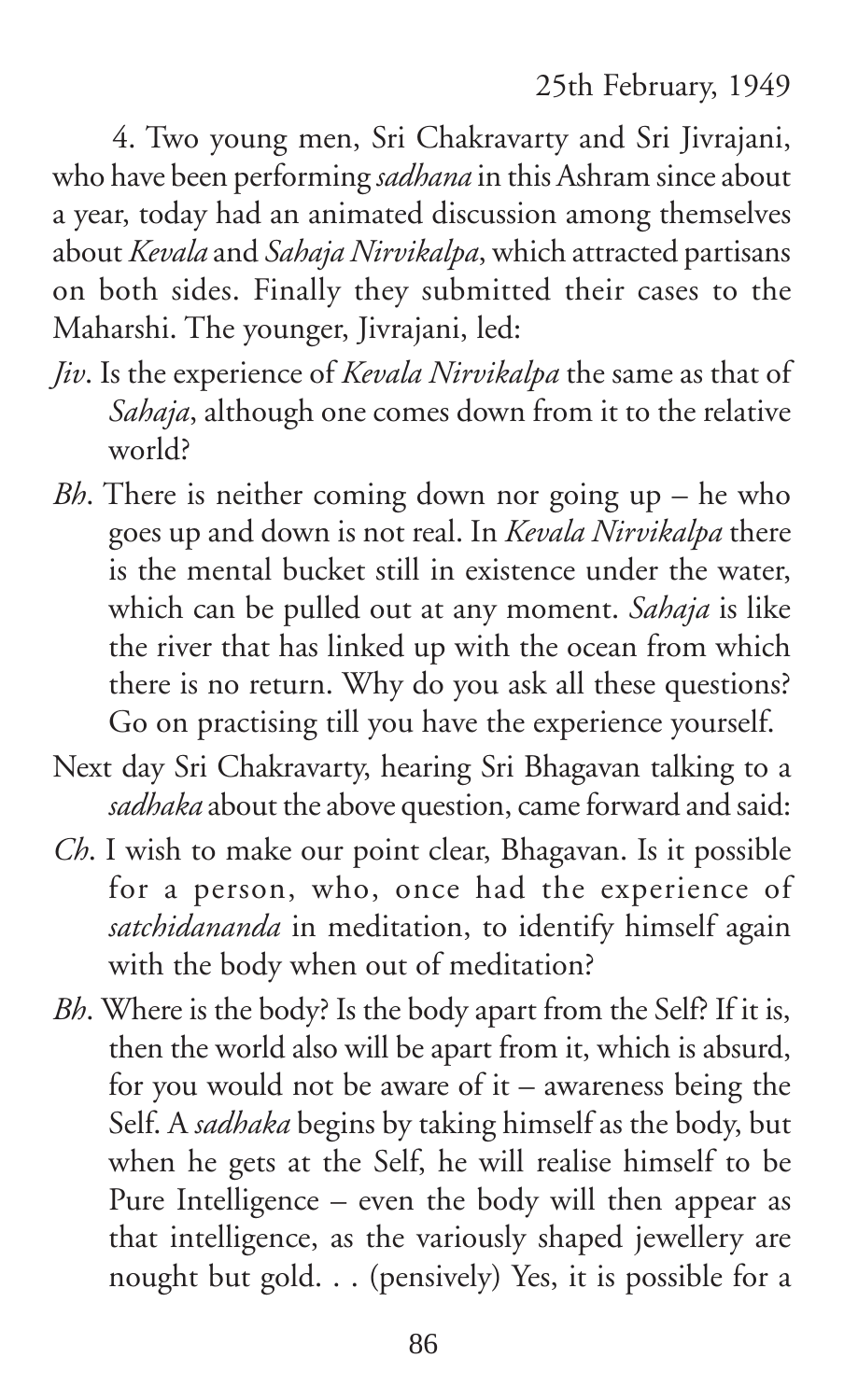*sadhaka* who has experienced the Self to continue identifying himself with the body when out of meditation, but he gradually loses the identification in the course of his practice. In the floodlight of the Self the darkness of illusion dissipates for ever.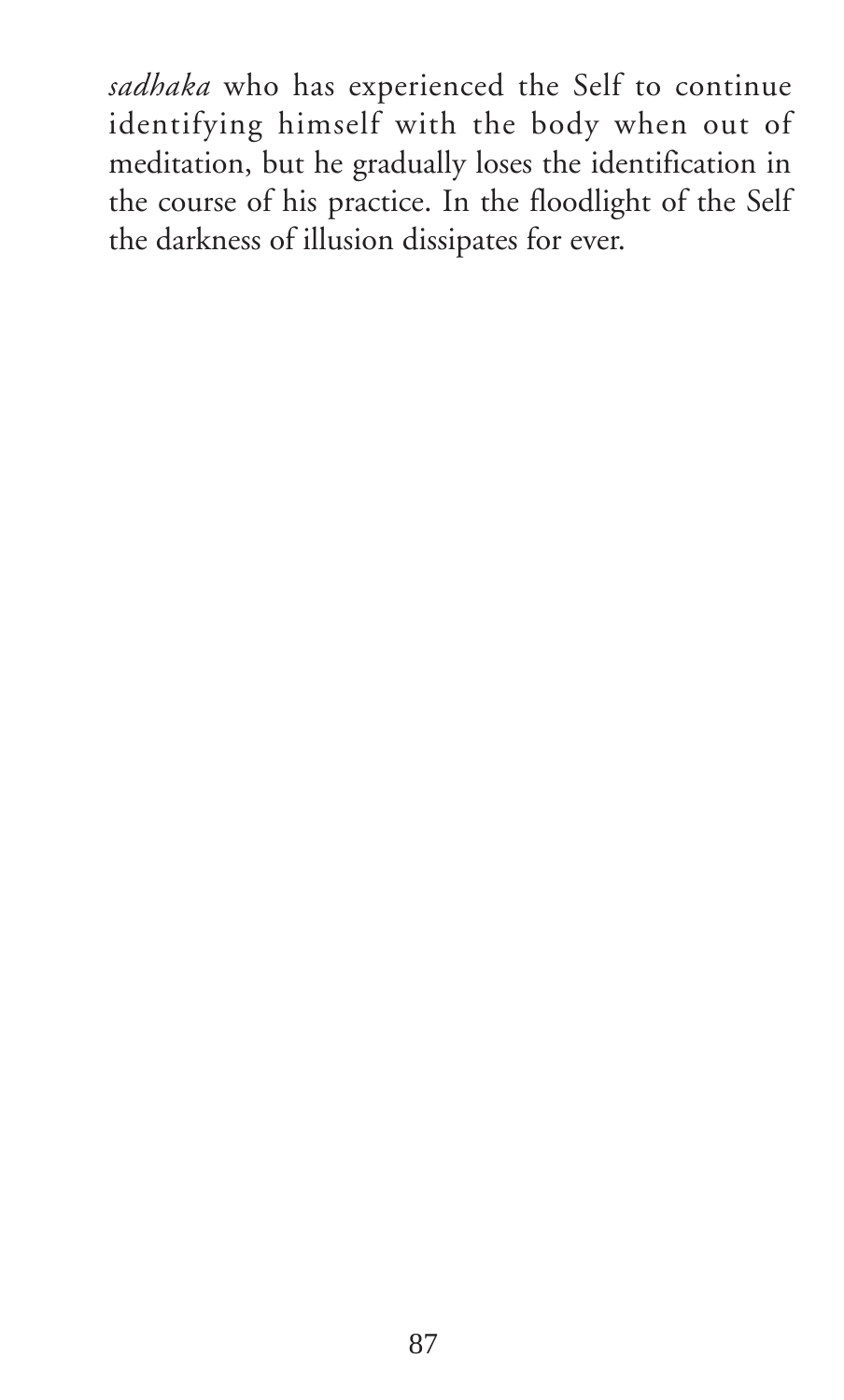## **XIII**

# NIRVANA

5th May, 1937

1. A visitor asked the meaning of *Nirvana*.

*Bh*. *Nirvana* is that state wherein the sense of separateness does not exist and where the ego has sunk in its source, the Heart.

\* \* \* \*

#### 20th April, 1937

2. Mr. C. had read a book called *Nirvana*, written by a prominent Theosophist, in which the author claimed to have experienced *Nirvana* after going to sleep, in which he "saw the Masters" as vivid centres of light in the ocean of Light which is *Nirvana*, which Mr. C. could not reconcile with Sri Bhagavan's teaching. So he asked the Master about it.

- *Bh*. *Nirvana* is the Perfect State. There is neither seeing, hearing, nor experiencing in it. There is nothing but the pure "I am" awareness. The *Nirvana* you describe from your reading is sheer imagination.... Well, this and other similar movements are good, inasmuch as they make man unselfish and prepare him for the highest Truth. Service also leads to the same goal – Selfrealisation – if it is selfless.
- *C*. But after how long and why should one who is ready for the Absolute knowledge go in for the relative?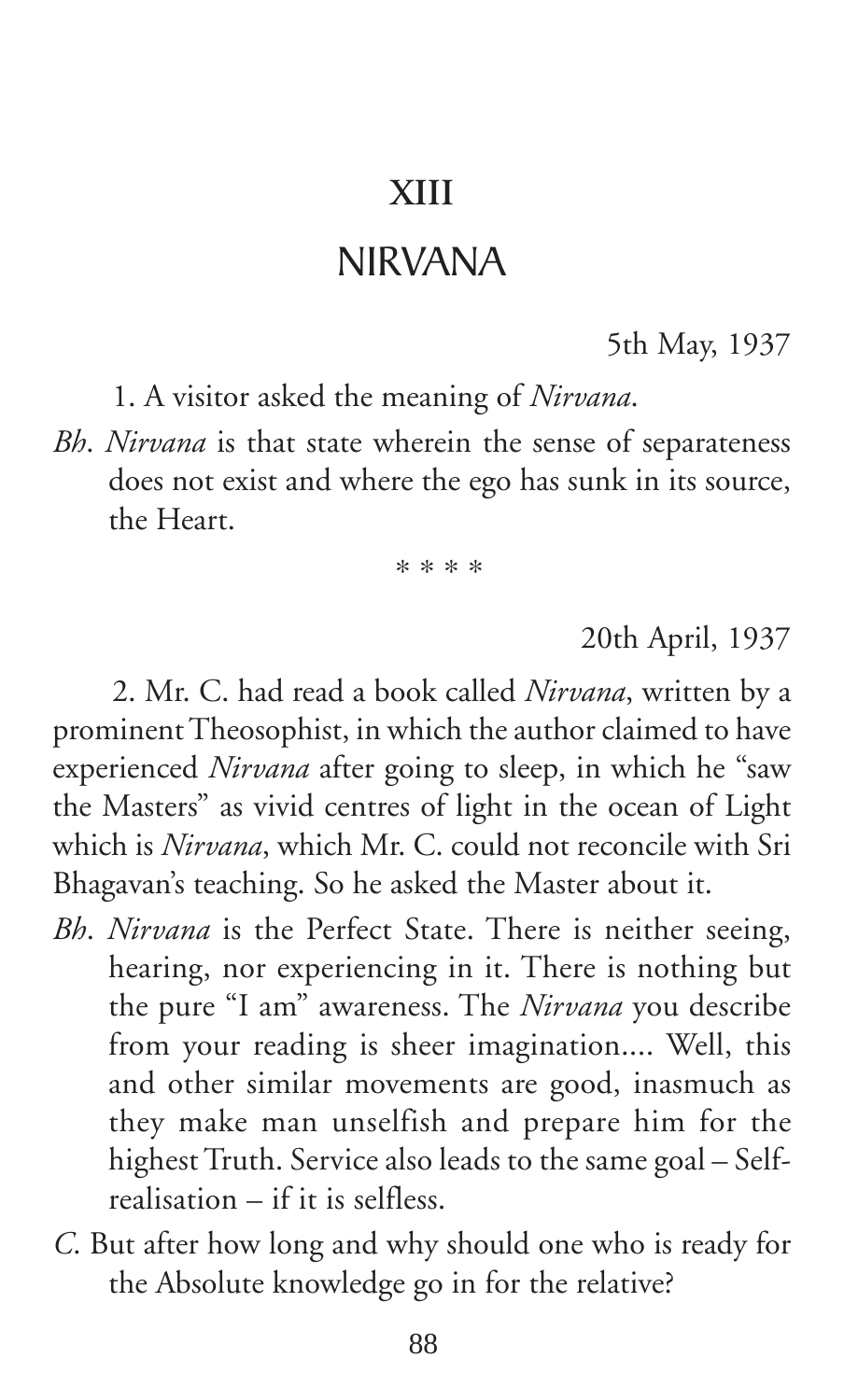*Bh*. Everything happens in its own time. One who is ready for the Absolute will be made somehow to hear of it and then start the practice. He will immediately recognise the value of *Atmavidya* and will follow it up with determination.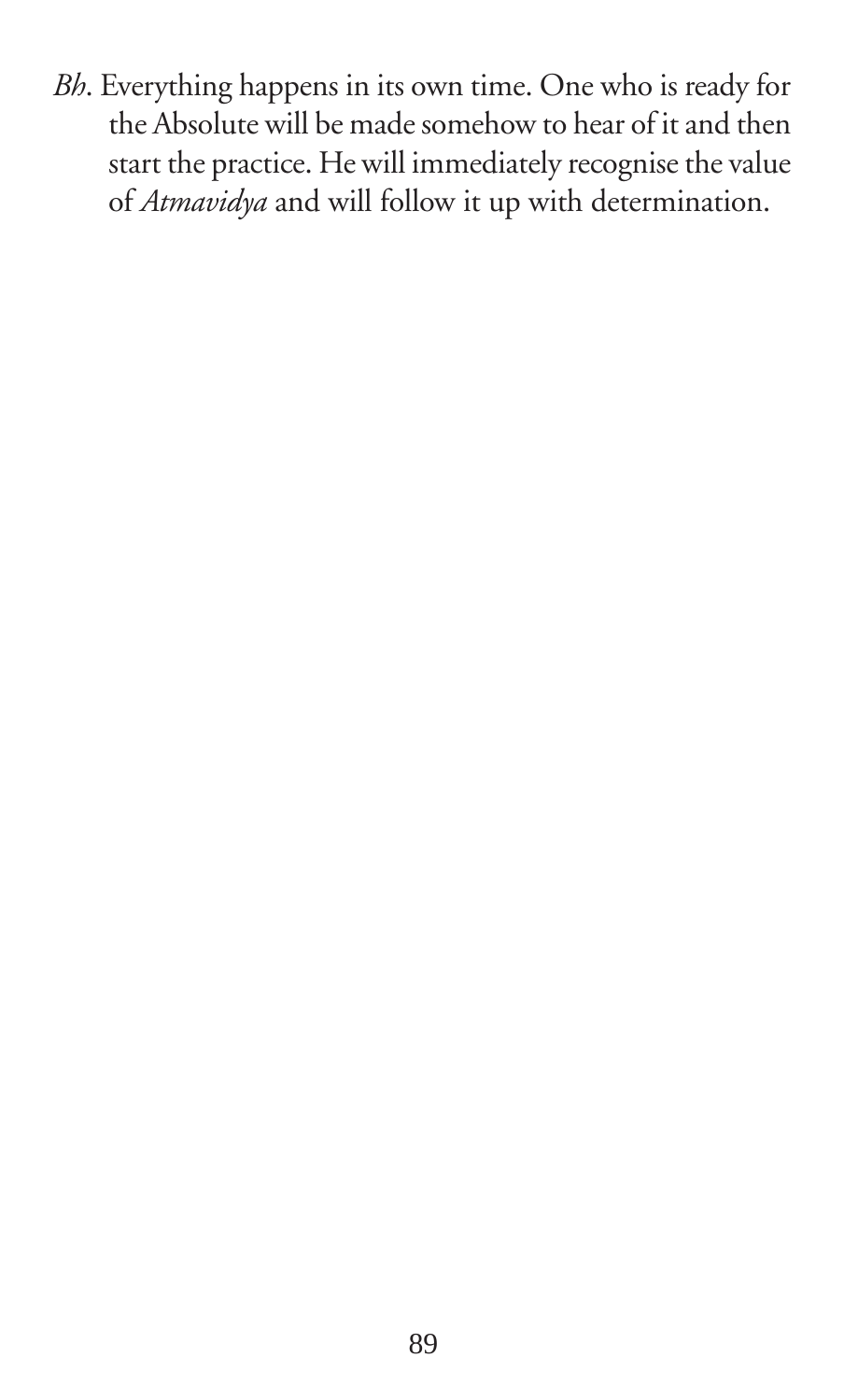# HEART, LIBERATION

Heart, in Vedantic parlance, is synonymous with the Self, *Chit*, or pure Mind. Being absolute, it is ever changeless, formless, single and inactive. But as the word connotes Centre, it seems to imply a connection with a phenomenon, of which it is the source, or point of contact. It is the point at which the formless Spirit appears to take a form, i.e. to manifest itself in, and as, the world of forms.

Although the world with its myriads of forms, colours sounds and qualities does not in reality exist, or exists to the Self-realised man as identical with his own Self, as waves, or thoughts, in his own consciousness, to the man who is struggling to release himself from the grip of the senses, it appears too true to be lightly rejected as mere thoughts. Such a man needs guidance on his own level and from his own standpoint. Hence the Scriptures use various names for the one and the same Reality – Self, Spirit, Mind, Heart, Soul, God, Pure Consciousness, Supreme Brahman, Great Void, Silent Witness, Knower of the field, and many more – denoting the various facets it presents to the seeker in the phenomenal world and the various attempts at explaining them.

Heart implies, therefore, the point of union between the Self and the world (or body), the switch-board of the fusion of light and darkness. It is thus the seat of the *granthi*, the knot of ignorance which creates the illusion that the world is other than Mind, that is, as a projection in an objective space independently of the perceiving mind.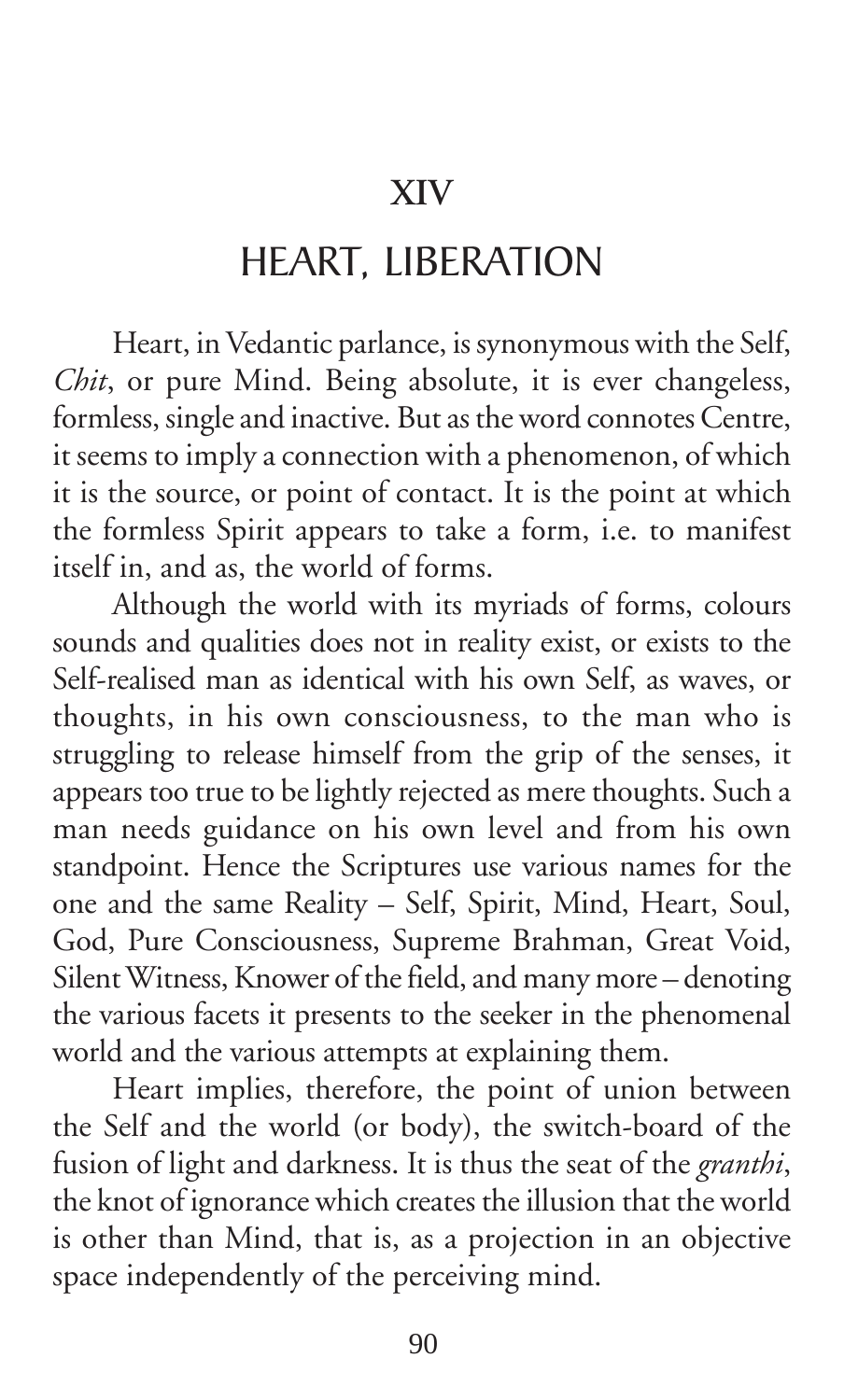The illusion arises out of the fact of life, which flows from Heart to the body, and which creates in it the impression that it is a body, an entity (*jiva*) entirely separate and different from all other entities. The consciousness which fills the body as life, being pure existence (*sat*) by nature, instinctively knows itself as 'I', but seeing nothing with the senses (through which it is accustomed to know the world) on which it can confer the title of 'I' but the body, it fails to apprehend itself as the unperceivable consciousness and falls victim to the primal illusion that the body is itself. Having thus lost sight of its true nature by false identification, it gets entangled deeper and deeper in the *tamasic* and *rajasic* needs and craving of the material body and thus sets turning for itself the grinding wheel of life and death, birth and rebirth, pleasure and pain, knowledge and ignorance, etc., till the bitter end, when the longing for home and rest stirs it to carry out a search for them through *tapas* and *sadhana* and the guiding grace of the Divine Master.

This fall of the individual consciousness from its sublime State is described in Srimad Bhagavata as "the *Atman*, fascinated by the sports of Its *maya* in the body, thinks 'I' and 'mine'"

Sri Bhagavan shows the way Home in the simplest words: "Enquire into the nature of that consciousness which knows itself as 'I' and it will inevitably lead you to its source, the Heart, where you will unmistakably perceive the distinction between the insentient body and the mind. The latter will then appear in its utter purity as the ever-present, selfsupporting intelligence, which creates, pervades its creation, as well as remains beyond it, unaffected and uncontaminated. Also, *finding* the Heart will be experienced as *being* the Heart. When this experience becomes permanent through constant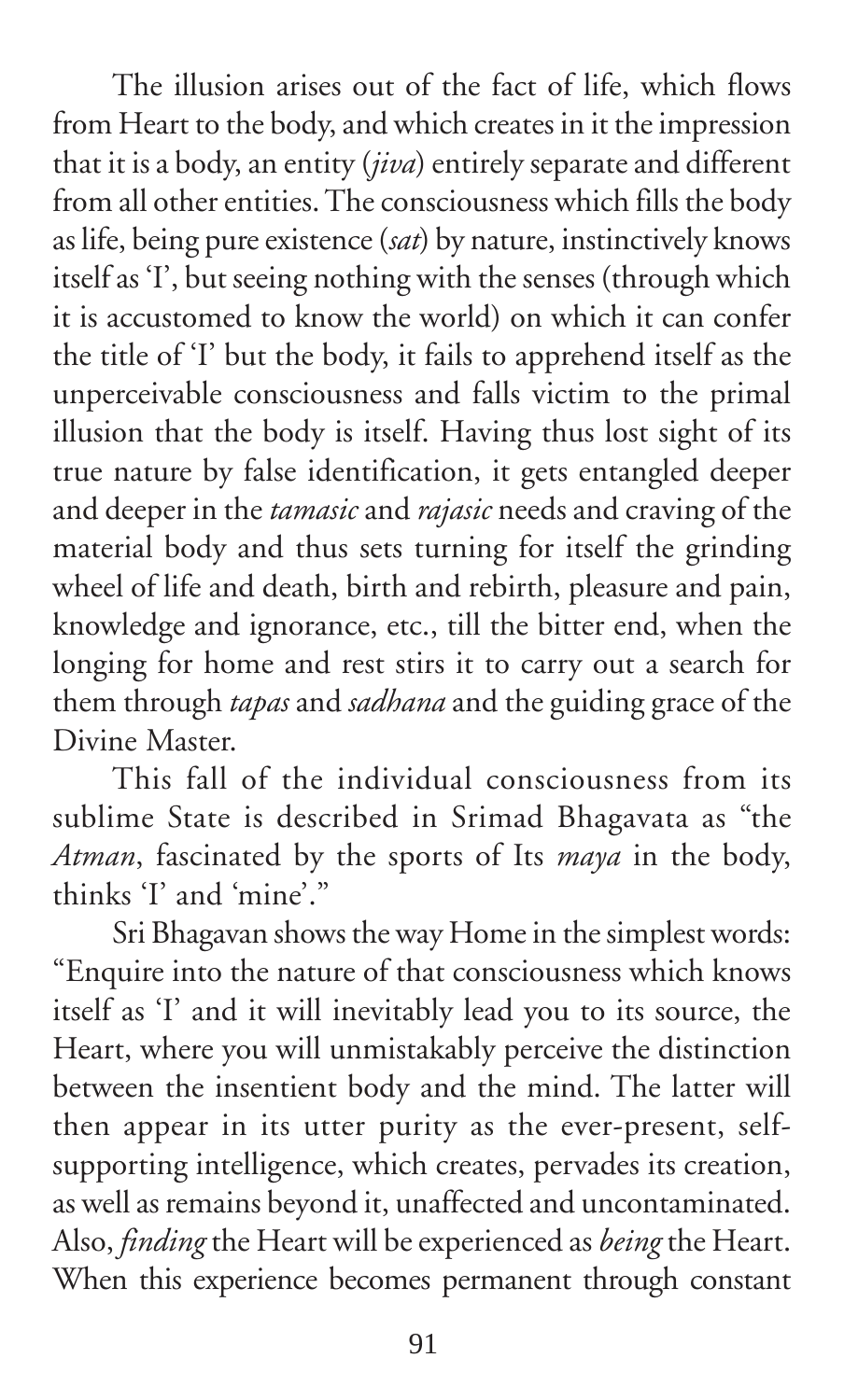practice, the much-desired Self-Realisation or *Mukti* is said at long last to have been achieved – the 'I-am-the-body' illusion has broken for ever."

\* \* \* \*

# 25th April, 1937

1. Sri B. V. Narasimha Swami is in the Ashram to prepare the third edition of his English translation of Sri Bhagavan's *Upadesa Saram* with his own commentary. He requests the Master to give him some more details about Heart and its movements. Sri Bhagavan said:

- *Bh*. Heart is the seat of *Jnanam* as well as of the *granthi* (the knot of ignorance). It is represented in the physical body by a hole smaller than the smallest pin-point, which is always shut. When the mind drops down in *Kevala Nirvikalpa*, it opens but shuts again after it. When *sahaja* is attained it opens for good.
- The *granthi* is the knot which ties the insentient body to the consciousness which functions in it; that is why when it is loosened temporarily in *Kevala Nirvikalpa* there is no body consciousness.
- I used to feel the vibrations of the Heart, which resemble those of a dynamo, even in school. When I developed *rigor mortis* many years ago in Tiruvannamalai, every object and sensation disappeared, except these vibrations. It was as if a dark screen was drawn before my eyes and shut the world completely from me, but of course I was all along conscious of the Self, with a vague feeling that someone was crying near me. This state continued till just before I regained physical consciousness, when I felt something rush from the Heart to the left chest and re-established life in the body.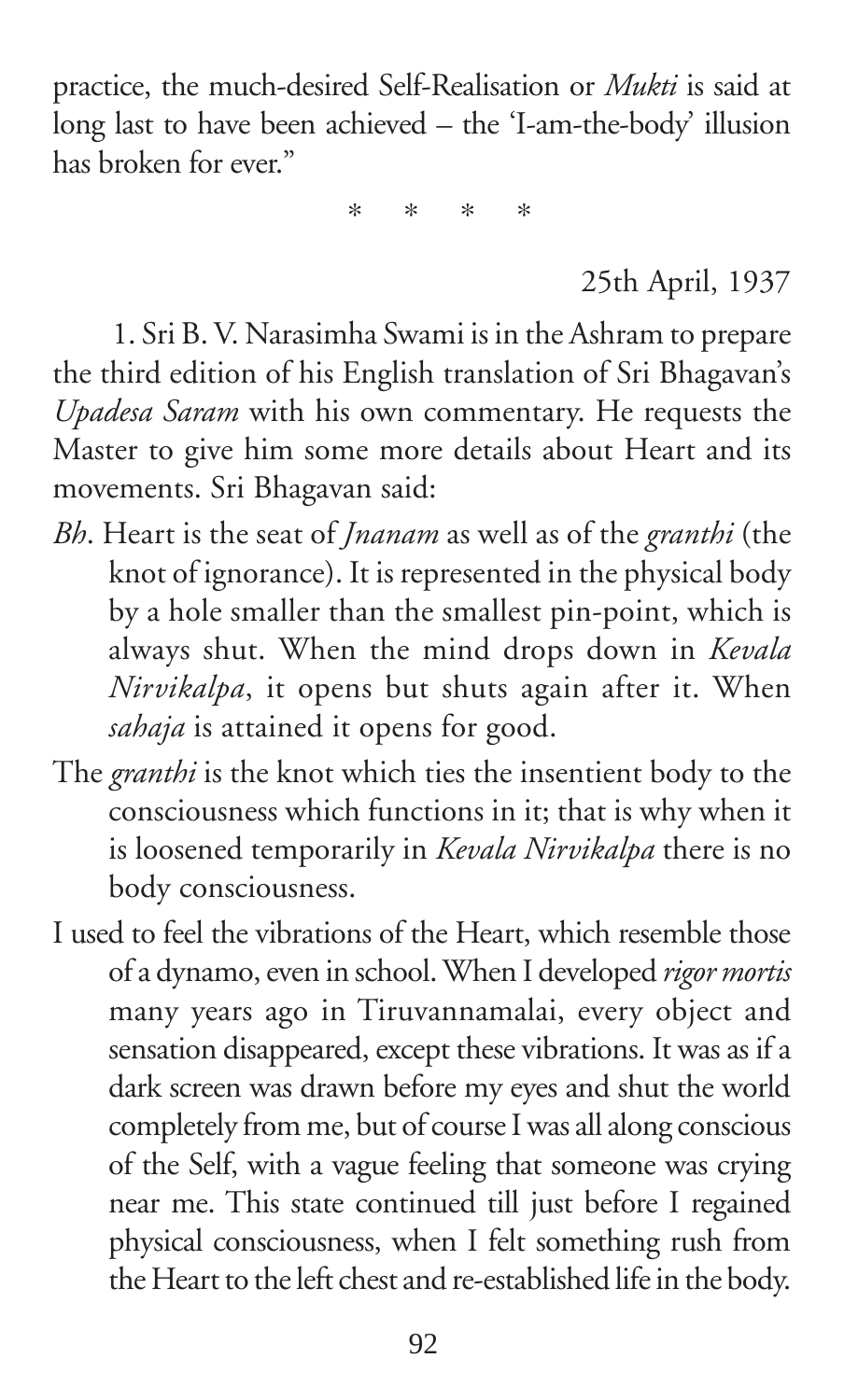A sudden fear, sudden joy, or a shock makes the Heart vibrate very forcefully, so that it can be felt by anyone who pays attention to it. Otherwise it is felt only in *Samadhi*.

\* \* \* \*

23rd October, 1936

2. A student who is preparing his thesis for the Ph.D. degree asked:

- *S*. God is said to be immanent, how do you justify your confining Him to the heart?
- *Bh*. God is said to reside in the Heart in the same way as you are said to reside in your body. Yet Heart is not a place. Some place must be named as the dwelling of God for those who take their bodies for themselves and who comprehend only relative knowledge. The fact is neither God nor we occupy any space. We are bodiless and spaceless in deep sleep, yet in the waking state we appear to be the opposite. *Atman* or *Paramatman* is that from which the body is born, in which it lives, and into which it finally resolves.

LOOK WITHIN IS THE MESSAGE.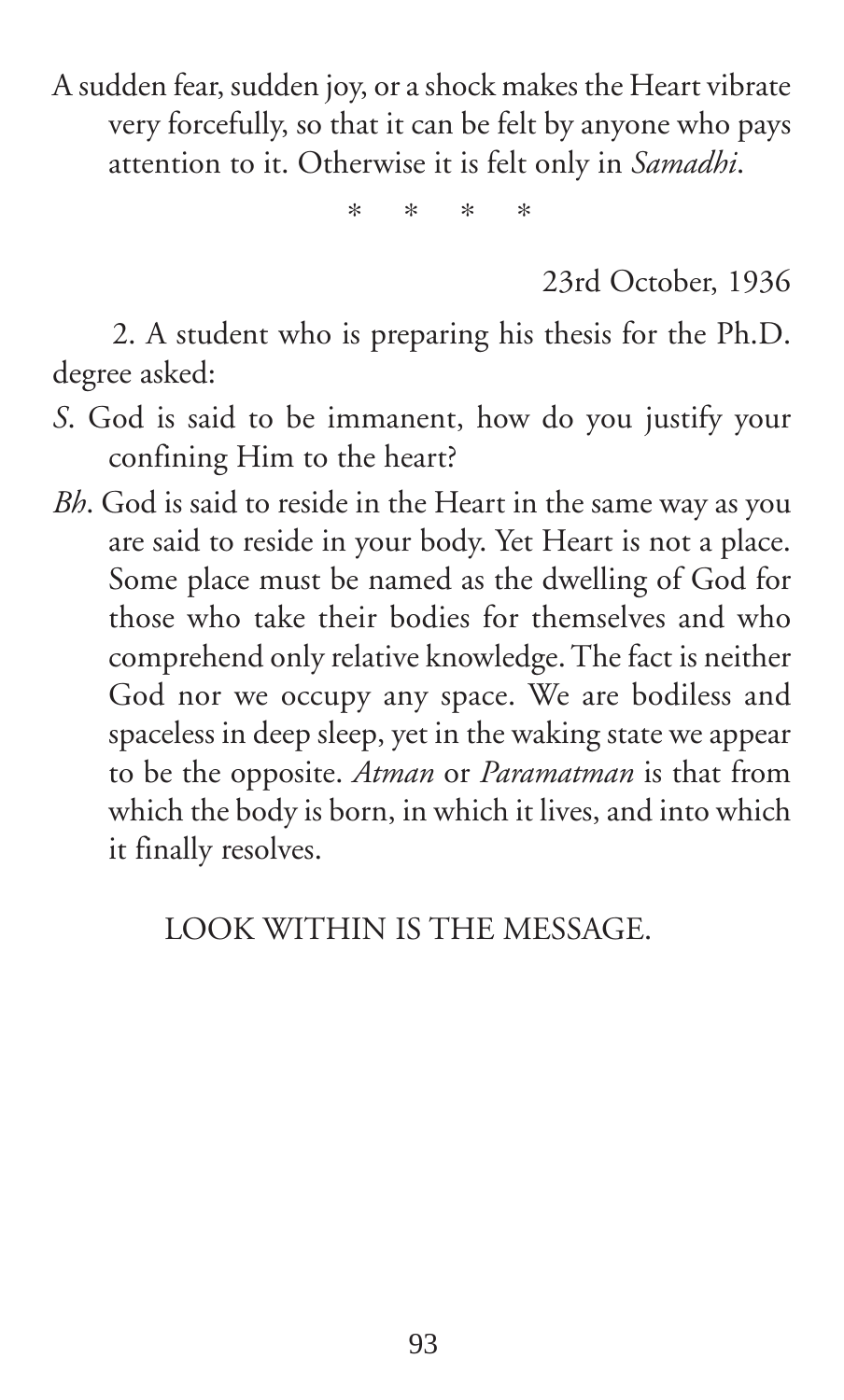# THE JNANI – THE AWAKENED

The *Jnani*, also known as the Awakened, the Enlightened, the Self-Realised is he, who, although like every other person, uses a body, has broken the illusion that the body is himself. After lives of strenuous search, he found the Heart and realised himself to be none other than the Supreme *Sadasiva Brahman*, the Absolute Consciousness, without qualities or forms. Evolution, Karma, Rebirth, have ceased to have any meaning to him. Although he has a body, he sees it as in a dream, or as he sees any other inanimate object around him, outside, yet not outside his being. The world neither attracts nor repels him, nor has any power to destroy him. He is the pure Void of Awareness, which sees yet does not see; acts yet does not act. He is neither bound nor free, neither God nor man, nor in fact anything – he is only himself.

His state baffles imagination. One wonders how the Cosmic, Pure Mind, wraps itself with a frail human body, which appears to eat and sleep, act, become diseased, tired and hungry. It is a mystery of mysteries. Hence Sri Bhagavan used to be assailed by questions about the *Jnani's* mental state. Although the questions refer to him, the questioners took care not to put them in a personal form. They never addressed him as "you" or "yours", but always as "Bhagavan", or the "*Jnani's*". The following answers will give a remote idea of his sublime state.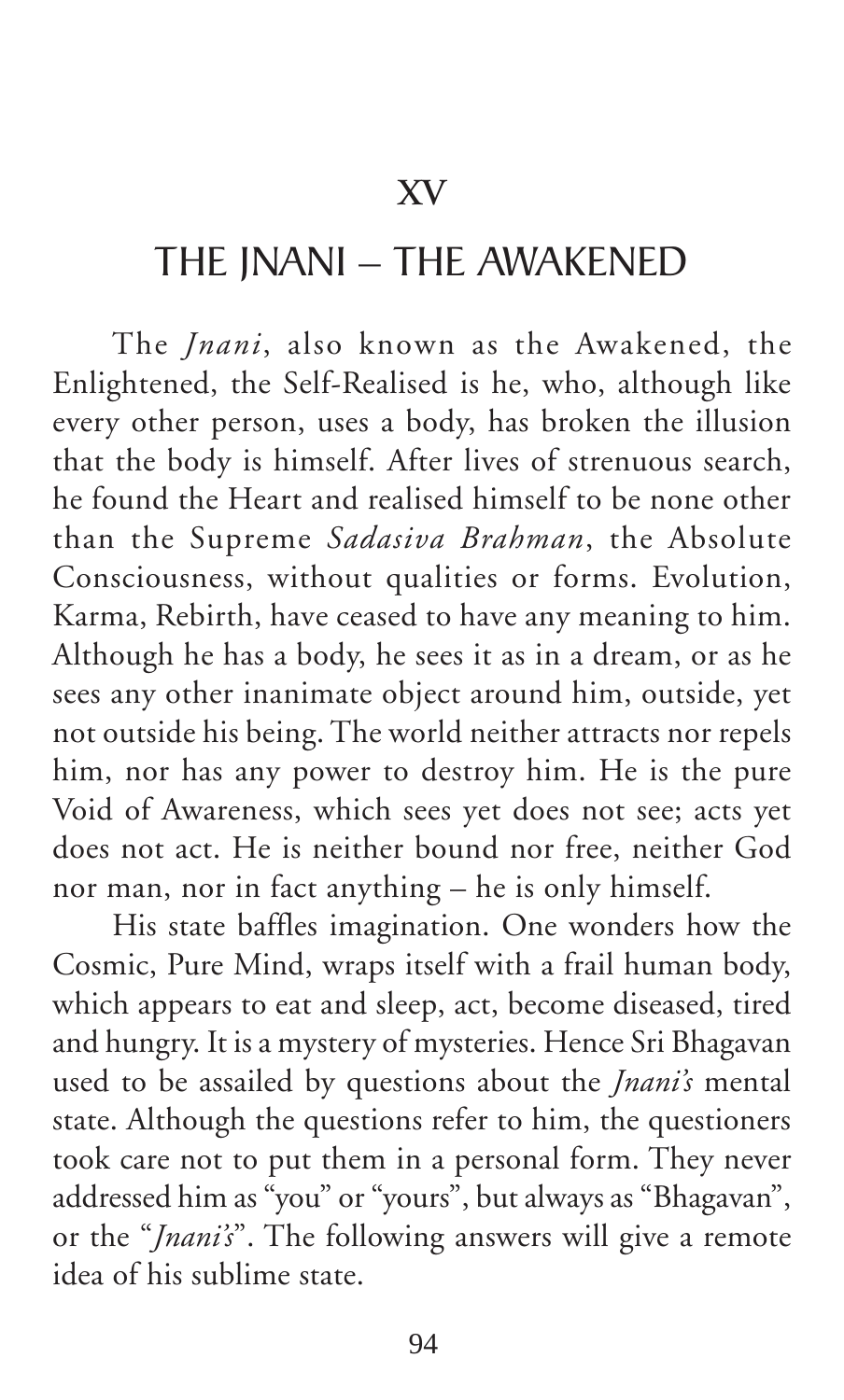## HIS PAINS:

- *C*. Does he who is in *Sahaja Samadhi* feel any physical pain, say, of a sting or a cut?
- *Bh*. All pains, even physical, are in the mind. Everybody feels the pain of a cut or a sting, but the *Jnani*, whose mind is sunk in bliss, feels it as in a dream. His resembles the case of the two lovers in the story who were tortured together but did not feel pain because their minds were in ecstasy, gazing at each other's face.

# HIS SIDDHIS (psychic powers):

- *C*. Do *Jnanis* who, before *Jnana*, had *siddhis*, preserve them after merging with the Absolute?
- *Bh*. Yes, *siddhis* are acquired by *prarabdha karma* and are not a hindrance in *Mukti*. They are a hindrance on the way to *Mukti*.

\* \* \* \*

A North Indian visitor asks whether the *Jnani* automatically acquires *siddhis* or whether he has to strive for them separately if he desires them.

- *Bh*. Who is the *Jnani*? If he is the body you see, then his *siddhis* will be shown to other bodies. But if he is pure awareness, from where will he get the *siddhis* and to whom will he show them?
- Both the *Jnani* and the *Bhakta* (devotee) do not desire or work for *siddhis*; the former because he sees himself the All, and the latter because he sees his *Ishta Devata* – his favourite God – the All; even his own action is done by this God; he has no will of his own at all to impel action on his own initiative. Yet *siddhis* follow them both like their shadows.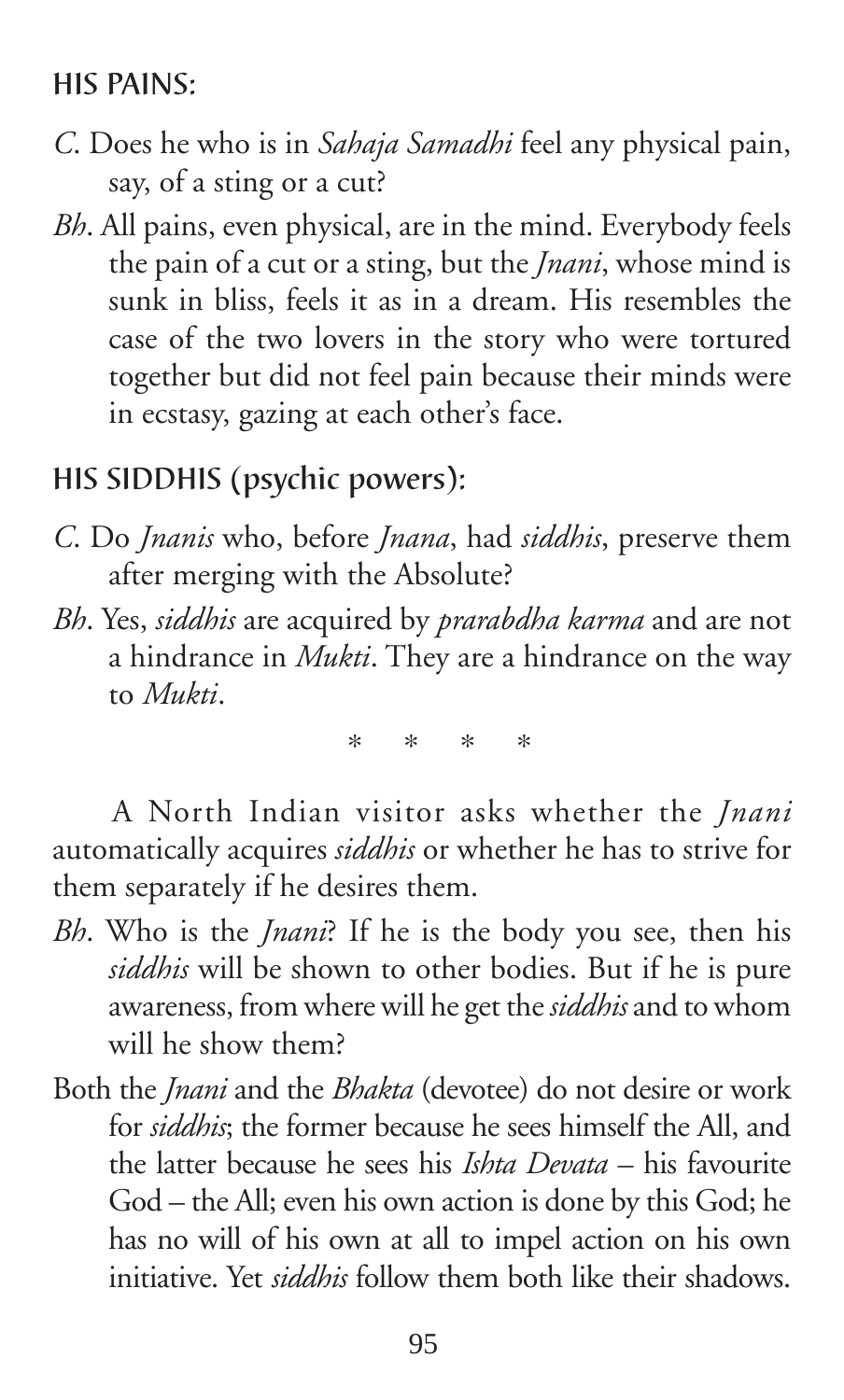What greater *siddhi* is there than that of the Sage, who by merely sitting on his couch, attracts thousands of people from the four corners of the earth, hundreds of whom change their old modes of life and some even attain Godhood?

People see many things which are far more miraculous than the so-called *siddhis*, yet do not wonder at them, simply because they occur every day. They do not see miracles in the man who comes almost from nothing and, when born, he is not bigger than this electric bulb, and then he becomes a giant wrestler, or a world-famed artist, orator, politician or Sage, but they are wonder-struck if a corpse is made to speak.

\* \* \* \*

# HIS DREAMS:

- Mr. C. asks if the *Jnani* dreams.
- *Bh*. Yes, he does dream, but he knows it to be a dream, in the same way as he knows the waking state to be a dream. You may call them dream No. 1 and dream No. 2. The *Jnani* being established in the 4th state – *Turiya*, the Supreme Reality – he detachedly witnesses the three other states – waking, dreaming and dreamless sleep – as pictures superimposed on it.

\* \* \* \*

#### HIS DESIRES:

- *C*. Does a *Jnani* have *sankalpas* (desires)?
- *Bh*. The main qualities of the ordinary mind are *tamas* and *rajas* (sloth and excitement); hence it is full of egoistic desires and weaknesses. But the *Jnani's* mind is *shuddasattva* (pure harmony) and formless, functioning in the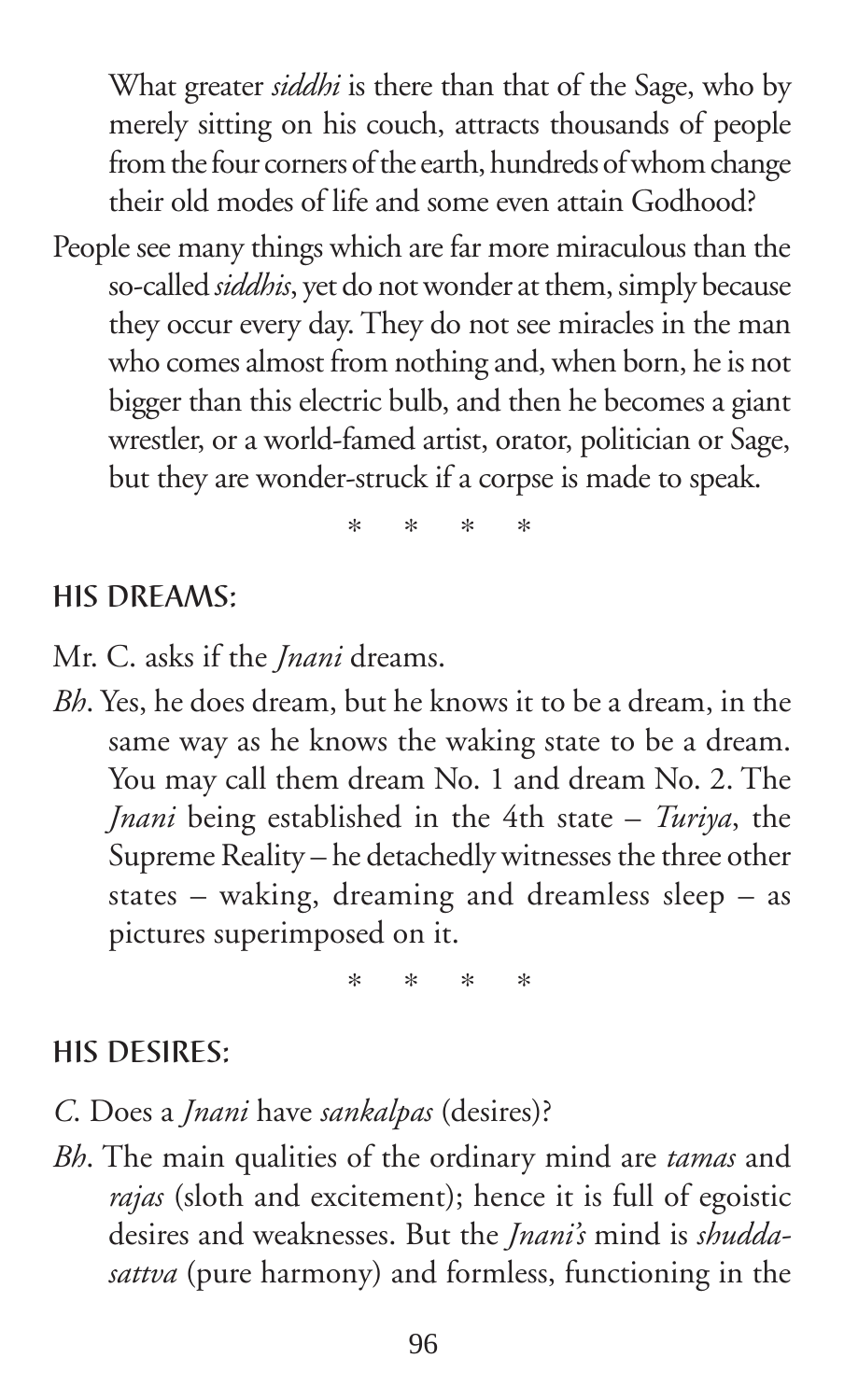subtle *vignanamayakosha* (the sheath of knowledge), through which he keeps contact with the world. His desires are therefore also *sattvic*.

\* \* \* \*

A visitor asks Sri Maharshi whether desire does not destroy *Jnana*.

- *Bh*. The desires of a *Jnani* are external to him like other objects and cannot taint him.
- *V*. The Puranas say that *Jnanis* warred against *Jnanis*. How is that?
- *Bh*. Yes, Sri Krishna fought against Bhishma. The *Jnanis* view all as Brahman, yet they fight.

\* \* \* \*

15th June, 1938

### HIS VIDEHAMUKTI (after death):

The "Vision" (of Anandashram, Kanhangad) for June contains an article by Sri Bhagavan. It is a Preface to his translation into Tamil of *Vivekachudamani* of Sri Shankaracharya which has been translated by Mr. S. Krishna into English for the "Vision". Mr. C. reads it to himself in the Hall. Struck by the following statement, he reads it aloud to Sri Bhagavan: "The liberated man is free indeed to act as he pleases, and when he leaves the mortal coil, he attains absolution, but returns not to this birth which is actually death."

*C*. This statement gives the impression that although the *Jnani* takes no birth again on this plane, he may continue to work on subtler planes, if he so chooses. Is there any desire left in him to choose?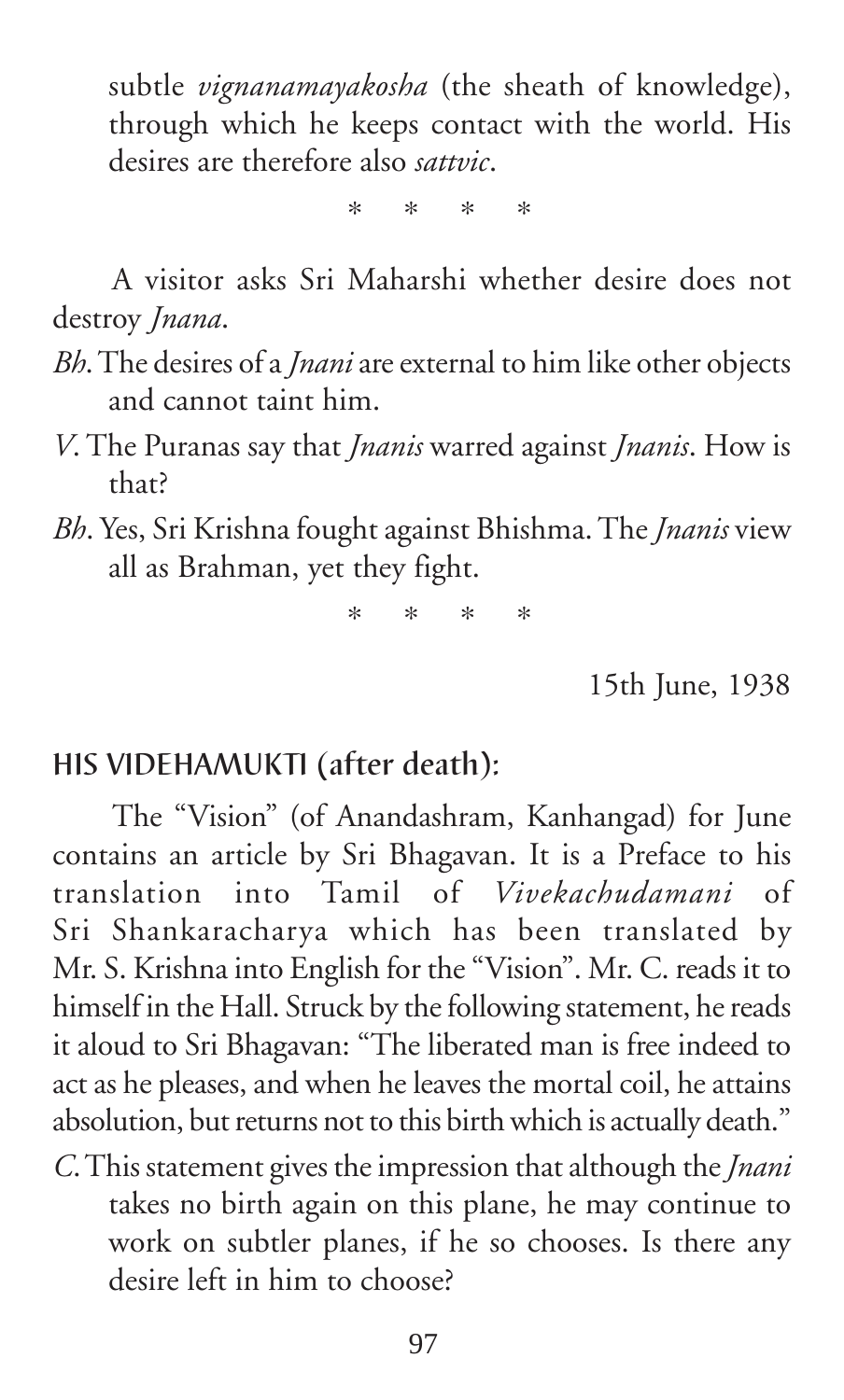*Bh*. No, that was not my intention.

- *C*. Further, an Indian philosopher, in one of his books, interpreting Shankara, says that there is no such thing as *videhamukti*, for after his death, the *Mukta* takes a body of light in which he remains till the whole humanity becomes liberated.
- *Bh*. That cannot be Shankara's views (he opens *Vivekachudamani* and points to verse 566 which reads that after the dissolution of the physical sheath the liberated man becomes like "water poured into water and oil into oil"). It is a state wherein there is neither bondage nor liberation. Taking another body means throwing a veil, however subtle, upon Reality, which is bondage. Liberation is absolute and irrevocable.
- (*Note:* In his *Atma-Bodha*, stanza 53, Shankara says the same thing as in verse 566 of *Vivekachudamani* – S.S.C.)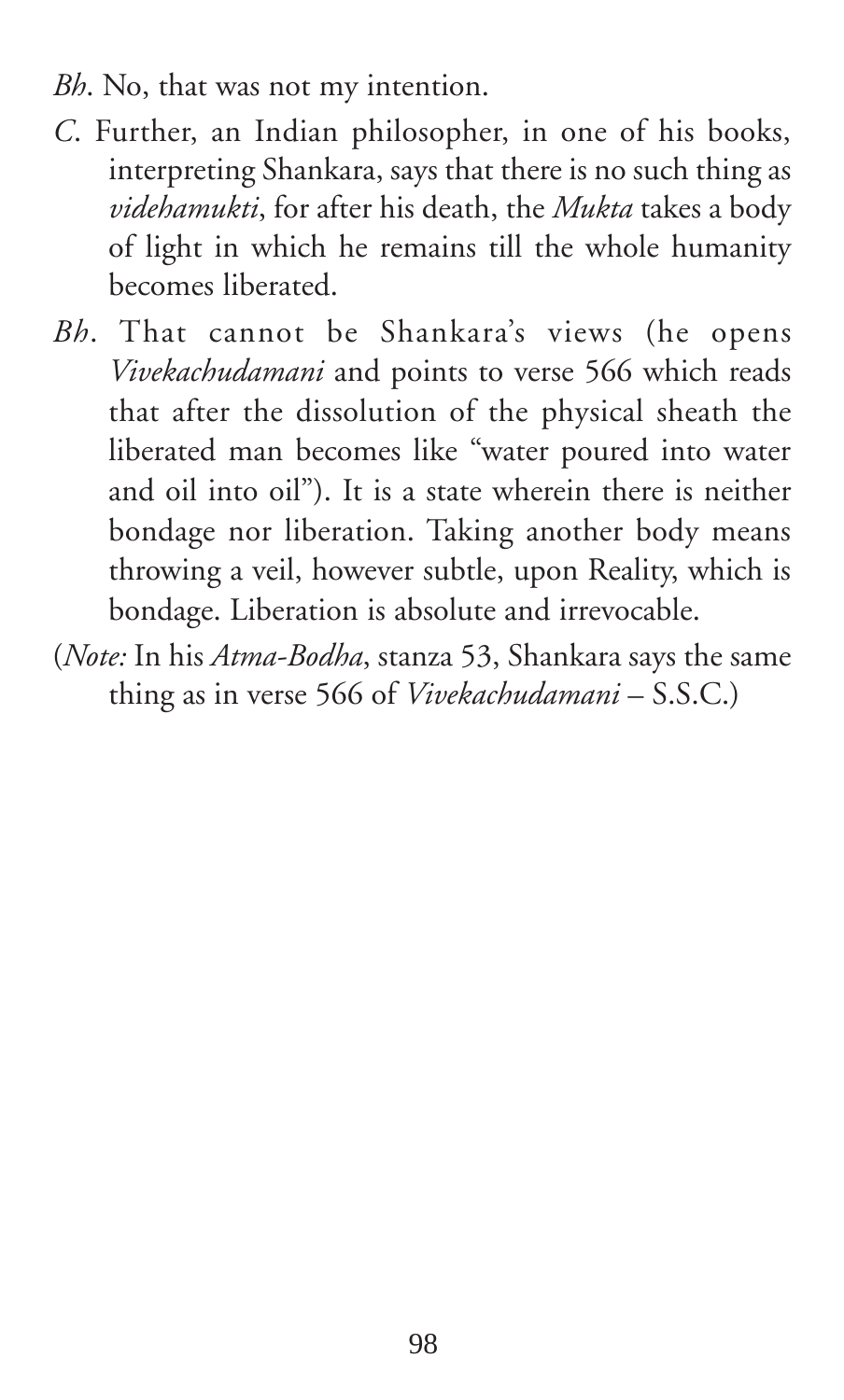# PART III **DIARY**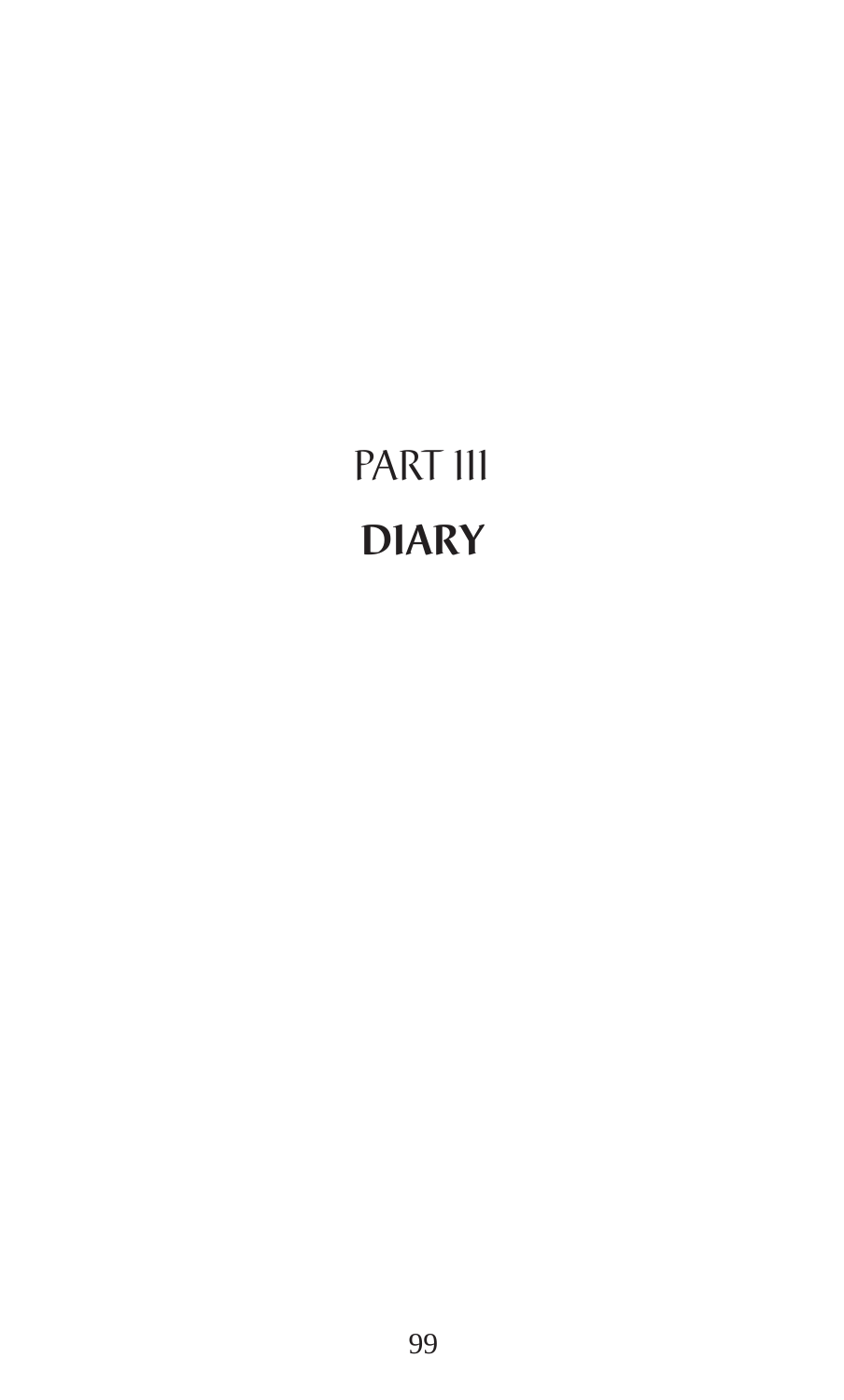# INTRODUCTORY

The years 1948-50 saw the evening shadows gathering and closing on the mortal coil of the Master. Advancing age brought a series of mishaps to it  $-$  a fall, a nervous hiccup lasting many days, a clinging rheumatism, and lastly a malignant tumour, which inch by inch ate up the flesh of his left arm, poisoned his blood and, finally, rang down the curtain on a life, purer than which there has never been nor will ever be.

Of these two critical years I felt a strong urge to keep a diary to record the Maharshi's movements, talks, and the condition of his health, for no other object than to perpetuate for myself his blessed memory. But after his *Mahanirvana* I felt the same urge to share it with his devotees in order to bring back to them those hallowed scenes and events which marked the last days of his earthly life. Some of the talks I incorporated in Part II of this book.

Since that never-to-be-forgotten night of April 14, 1950, when the Maharshi for the last time laid down his body and completely merged in the peace everlasting, from which there is no return, many of his close disciples have also shed their bodies and followed him. The others who are still with us, and who in the beginning took some time to recover from the painful void which his physical absence had created in their lives, continue to feel his holy presence particularly in their meditation, which proves the scriptural pledge that the spiritual link that nature forges between Master and disciple, time, the all-destroyer, has no power to break, till the disciple succeeds in scaling the same height as the Master and attains union with Him.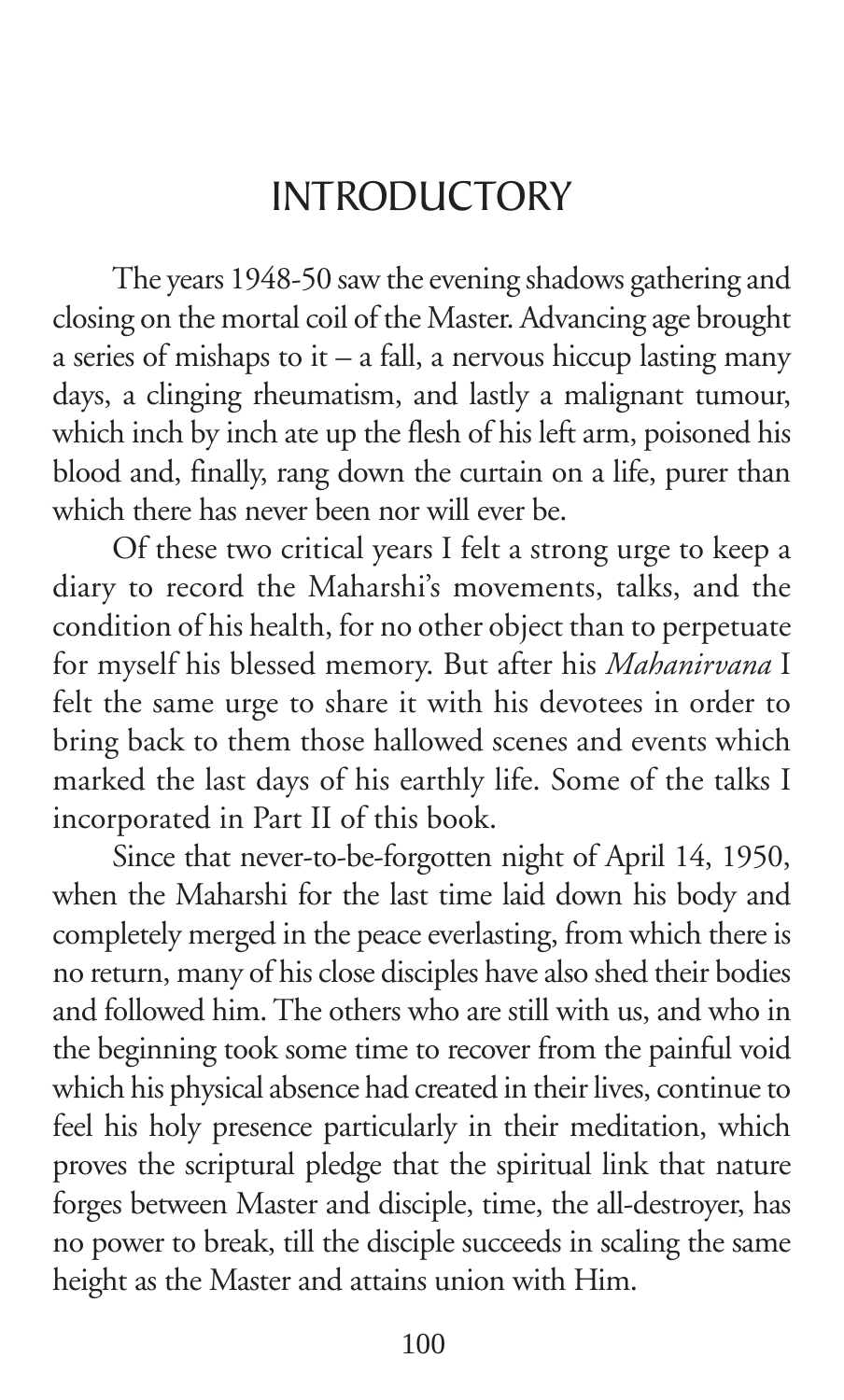An article about Sri Maharshi has appeared in the *Free Press*, Madras. Professor Subbaramayyah of Nellore reads it aloud, so that all present may hear. Sri Maharshi intently follows in another copy, so intently that one would think he was correcting an important manuscript. He occasionally passes humorous remarks and broadly smiles. In the end he directs his attendant to cut and paste it in the special file.

#### 17th June

8-30 a.m. Jagadish Sastri, a Samskrit scholar and Maharshi's devotee, arrives from Madras. Sri Bhagavan enters into an earnest conversation with him. I hear him counting on his finger tips "Tanana, tana, tana . . . ." from which I infer they are discussing metre of Samskrit verse. Sri Bhagavan goes on speaking and gesticulating uninterruptedly for about 20 minutes, obviously explaining some passages. Then Sri Sastri mentions Vidyaranya as saying that *Chit* can be Shiva and Shakti at one and the same time, as well as separately. Sri Bhagavan quotes from *Arunachala Purana* that in essence both are one and the same *Chit*, and reads from this book with deep emotion. He goes into ecstasy on Gautama's praise of Shiva. Though smiles light his face, tears pour out of his eyes, of which none has a suspicion till he wipes them and blows his nose.

It is now 9-55: Sri Maharshi suddenly realises that he is late for his usual small walk by 10 minutes. "Oh, so late!" he remarks and takes to oiling his knees and hip joints to ease their rheumatic stiffness before rising. Pointing to his body he says smilingly, "This machine cannot move without oiling."

The famous cow Lakshmi, the pet of the Ashram, who has been ailing since some time, today passed away at about noon. Having known of her approaching death, Sri Maharshi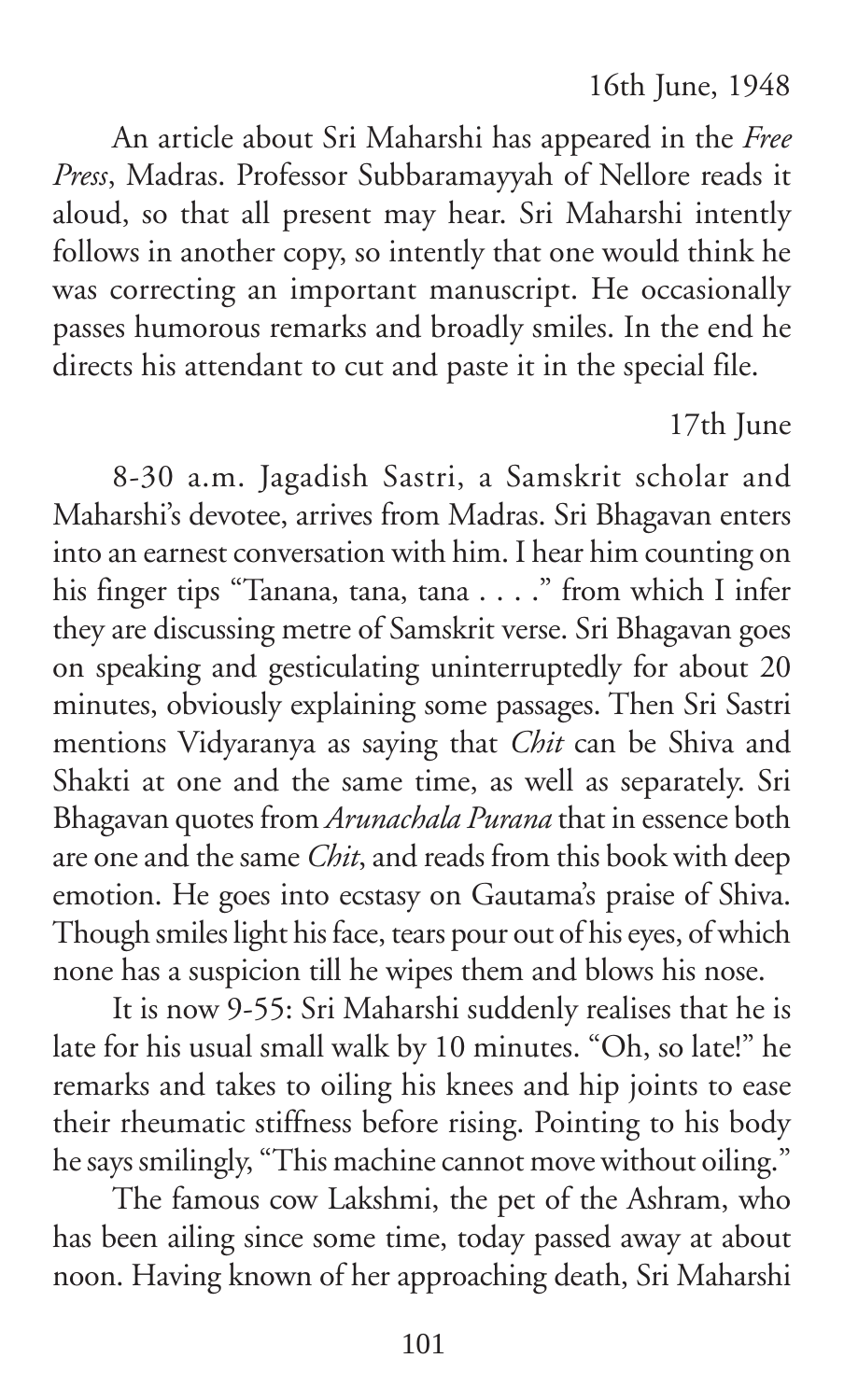went to the *Goshala* (the cow house) at about 9-45 a.m., sat on the ground, put her head in his lap and stroked it gently, repeating with infinite tenderness "Lakshmima, Ma, Ma, Ma Lakshmi" to comfort her in her last hour.

At 6-30 p.m., Lakshmi's body was brought in a cart to the north of the dining hall for burial. All the Ashramites gathered and in the midst of them sat Sri Maharshi on a chair. While the Brahmins were giving her the ceremonial bath, as they do to a human body, with dozens of pots of water, Sri Bhagavan softly told her life-story to those standing by his side – how she had been brought to the Ashram in 1924 as a calf six months old and how she lived longer than the usual twenty-year span. He praised her sweet, affectionate nature and her intelligence, adding: "She might have been a *sadhaka* in the past, which made her deserve to be brought to the Ashram to attain *Mukti*."

Bath over, the Brahmins smeared her whole body with turmeric, and marked her forehead with sacramental vermilion (*kumkum*). They decked her with fresh jasmin garlands and put a new red silk scarf round her neck, then burnt camphor and incense near her. She was then wheeled a few yards away for burial, to witness which Sri Bhagavan had with difficulty to climb a few steps.

I have never seen Sri Maharshi so weak as this evening. After the burial of Lakshmi the people began to disperse, and he too was attempting to descend the three steps near the dispensary with the help of the wall. But he started vacillating and shaking. Although the steps were broad and of moderate height he was not able to negotiate them alone. Two attendants held him at the hips and helped him down them. It was with great trepidation that we watched him through the process, and, when we saw him reach the flat ground safely, we heaved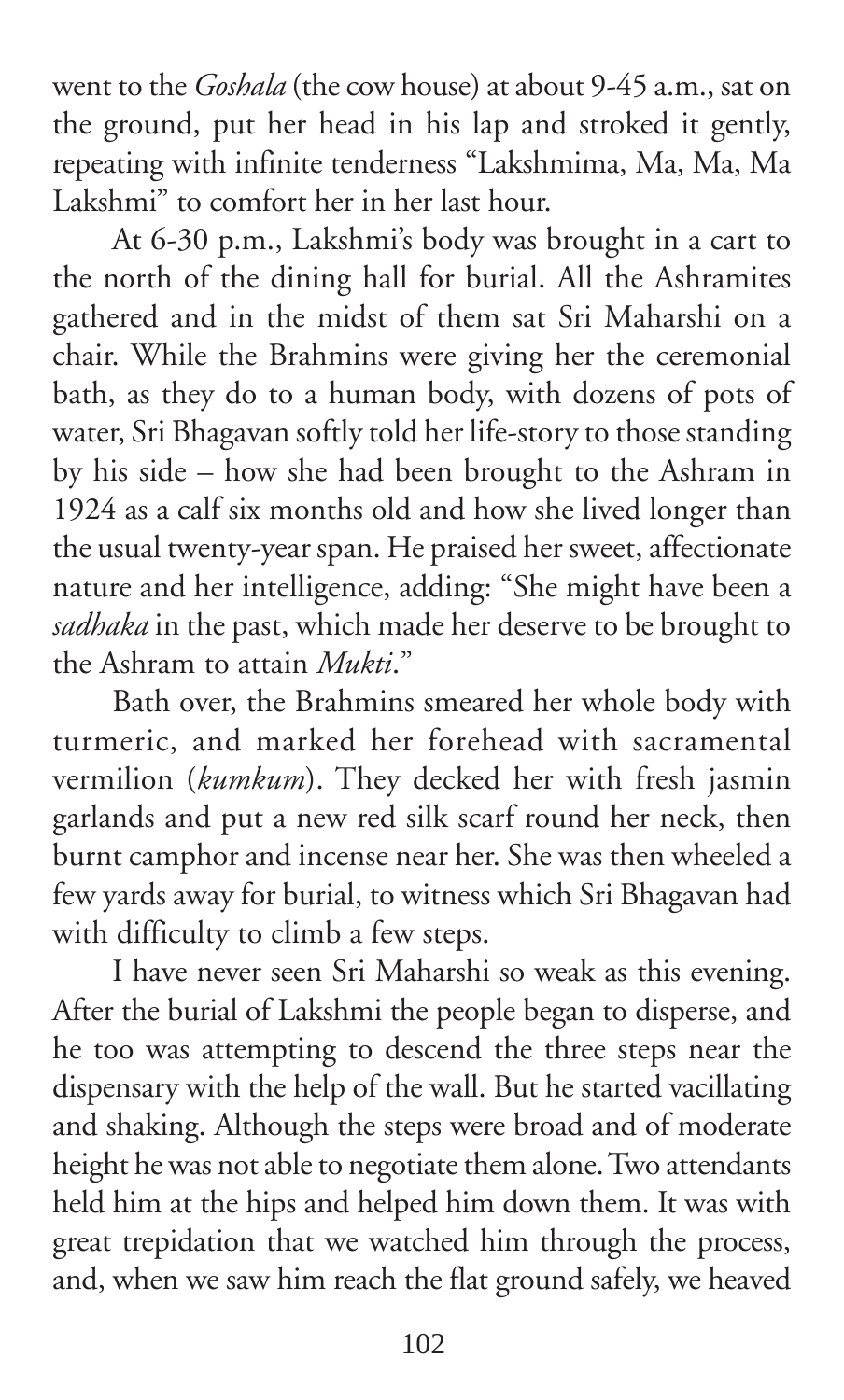a sigh of relief. He generally does not like anyone to interfere with him, or offer him a helping hand. He hardly accepts the help of his own attendants, and often tells them to mind their own business. We can only look on at his difficulties and feel sad at heart that we can do nothing for him.

## 21st June, 1948

Yesterday Sri Maharshi composed a quatrain on Lakshmi in Tamil, giving the date and the astrological sign of her death, referring to her as a "liberated soul", for which he used the Samskrit word "*Vimukti*" to make it quite clear that it was not merely release from the body that he meant, but final emancipation. This morning he translated his quatrain into Telugu and showed it to the Telugu devotee, Professor Subbaramayyah, over which both of them joked and laughed, because Sri Bhagavan had used Tamil metre for a Telugu poem, as he had done in his own *Ekatma-Panchakam* – the five verses on the Oneness of Atman. Prof. Subbaramayyah highly praised Sri Bhagavan's Telugu versification.

In the evening Maharshi translated the same quatrain from the original Tamil into Malayalam.

23rd June

4-30 p.m. Mrs. F. Taleyarkhan hands Maharshi two letters. One is from Dr. T. N. Krishnaswamy, Madras, in which he writes that his own cow has given birth to a shecalf, which he has named Pushpam four hours after Lakshmi's death, but that when later he heard of the latter, he turned the name to Lakshmi Pushpam. Bhagavan reads the letter aloud and gesticulates smilingly. The other letter is from Sri C. Rajagopalachariar, Governor-General of India, in which he accepts Mrs. Taleyarkhan's invitation to open the temple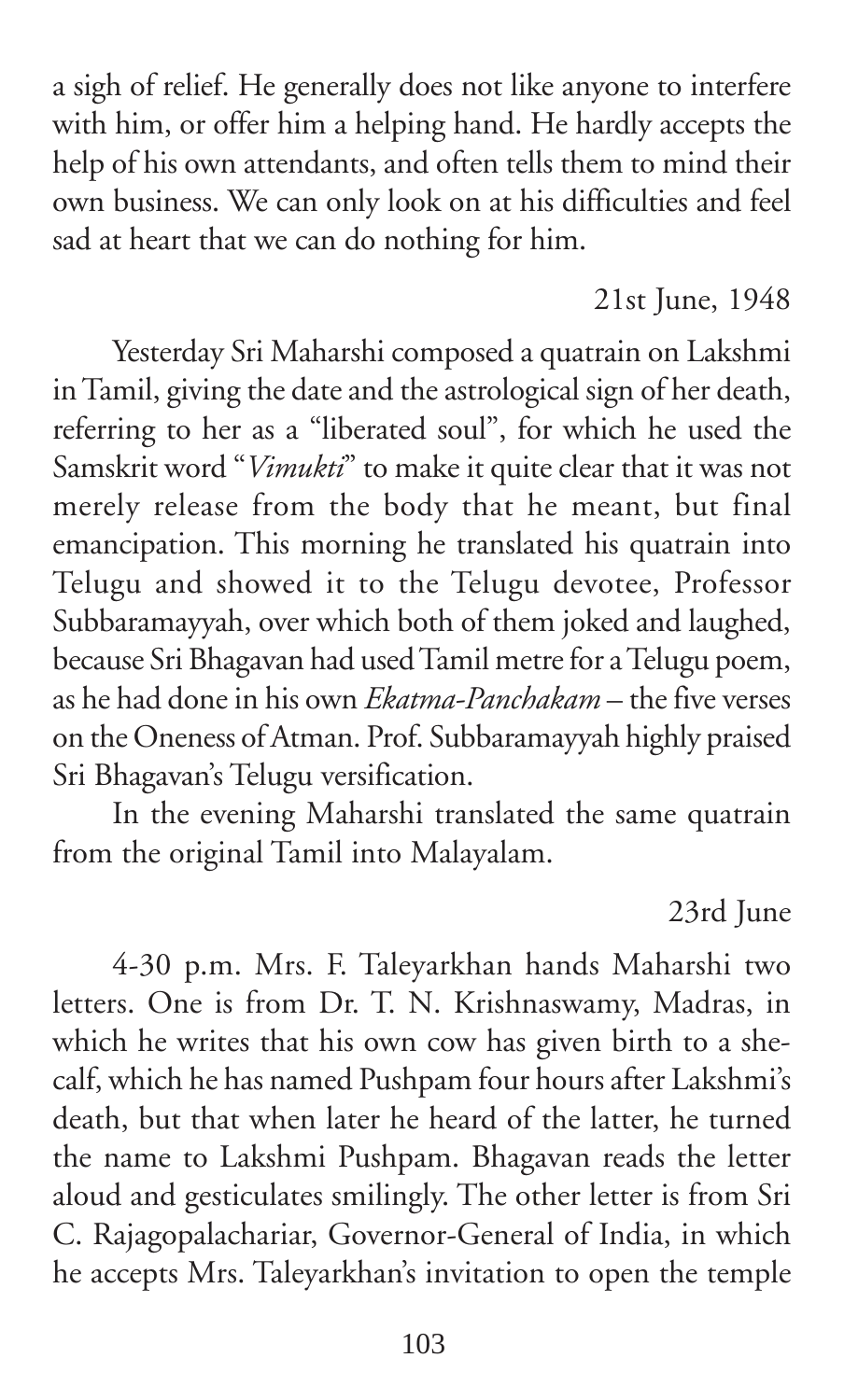which she has built over the *Pathala Lingam*, where Sri Maharshi spent the first six months of his stay at Tiruvannamalai in 1896.

24th June

9 a.m. The Maharshi is reading and talking in a cheerful mood. The white peacock strolls in, pecks a few of the grains placed for him by the attendant and walks off confidently to a short distance. A crow drops in and sets to pecking hastily at the grains. Bhagavan draws our attention to the scene. The peacock stands aghast at the scandalous encroachment of the crow. Horrified, he spreads his feathers round his back, cranes his neck and looks fiercely at the crow, as if ready to spring. Now he steps forward with an extremely bellicose gait. We all thought that a terrific battle was going to be waged before our eyes. To our astonishment the crow proves brazen-faced, as he remains unmoved. He watches the peacock mockingly with one eye and with the other continues to peck greedily – obviously he knows his man.

Still we are apprehensive of the fate of the crow. But alas, the peacock, instead of advancing, suddenly falls two hurried steps back and stops meditatively – planning, we thought, a violent *blitzkrieg*. We waited, but when at last the assault did come, it was only a single resolute step forward followed by a dead halt. By now all the grains have peacefully reposed into the crow's belly who then hops to the water in the cement basin nearby, drinks his fill, wipes his beak on the hard ground, bows in deep salute to the proud peacock and flies contentedly away. The Maharshi and all of us had a hearty laugh at the cowardice of the peacock, who now cools down, lowers his feathers and struts away with a feeble show of bravery. We were thoroughly amused.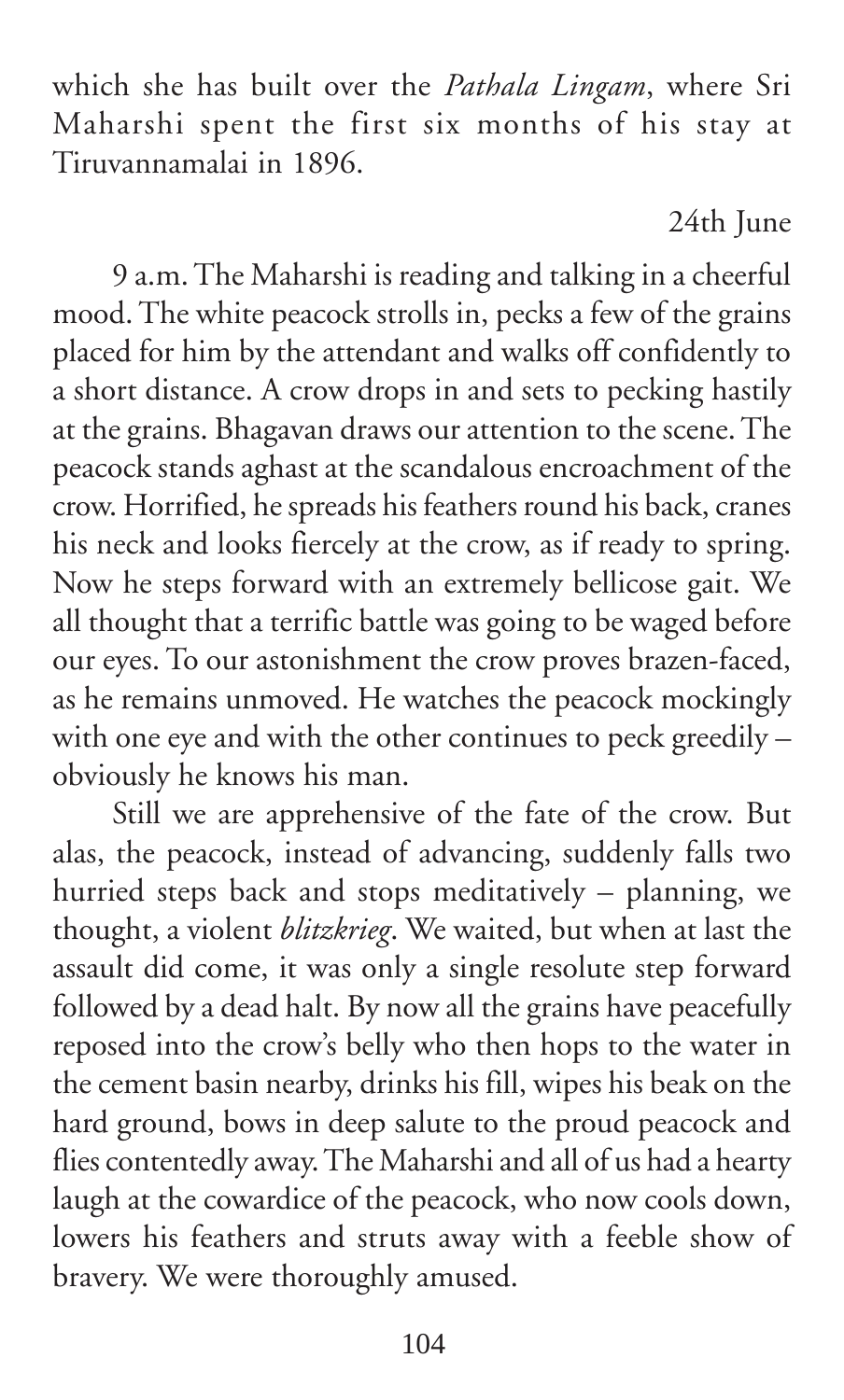Sri Bhagavan has all along been very fond of watching the behaviour of animals and has thus become an expert in anticipating their reactions in given circumstances and in knowing how to deal with them to help them. His sympathy and consideration for them seem to exceed even those for humans. Yet he sometimes appears gently severe with them, which puzzles some devotees, as it did once puzzle me in the following incident, which was entered in my diary under the date of 28th March, 1943, and which I feel to the point to record hereunder:

"On the 24th. instant at 10-30 a.m. the Master was dozing. A female squirrel leapt on his couch and bit his thumb\* which he quickly pulled back and stroked, remarking, 'I'll not feed her.' Other squirrels crowded on his couch and for half an hour he continued to feed them with cashew nuts, one nut at a time to each. Then he turned to us and, pointing to one of them, said: 'This She-squirrel has been trying to fool me, thinking I do not recognise her, and so shall feed her. Once she comes from this side, once from the other, once from under the couch and once from above it. But I recognise her very well. She shall not have anything,' and laughed. At that the following vague thought crossed my mind: 'Where is the Christ's injunction that if a man slaps you on one cheek offer him the other?'

"Today a squirrel jumped from the window to the couch. The Master looked at it intently. He gave it a nut, then another and addressed it: 'Now go. Have you come to bite me again?' I quickly guessed that that was the guilty squirrel of four days ago and wondered how Sri Bhagavan recognised it and relented. Nevertheless, I asked him if my guess was right, and he confirmed it. After a while the same squirrel came back for more nuts. Usually the Master continues to feed the animals

<sup>\*</sup> Obviously to draw the Master's attention.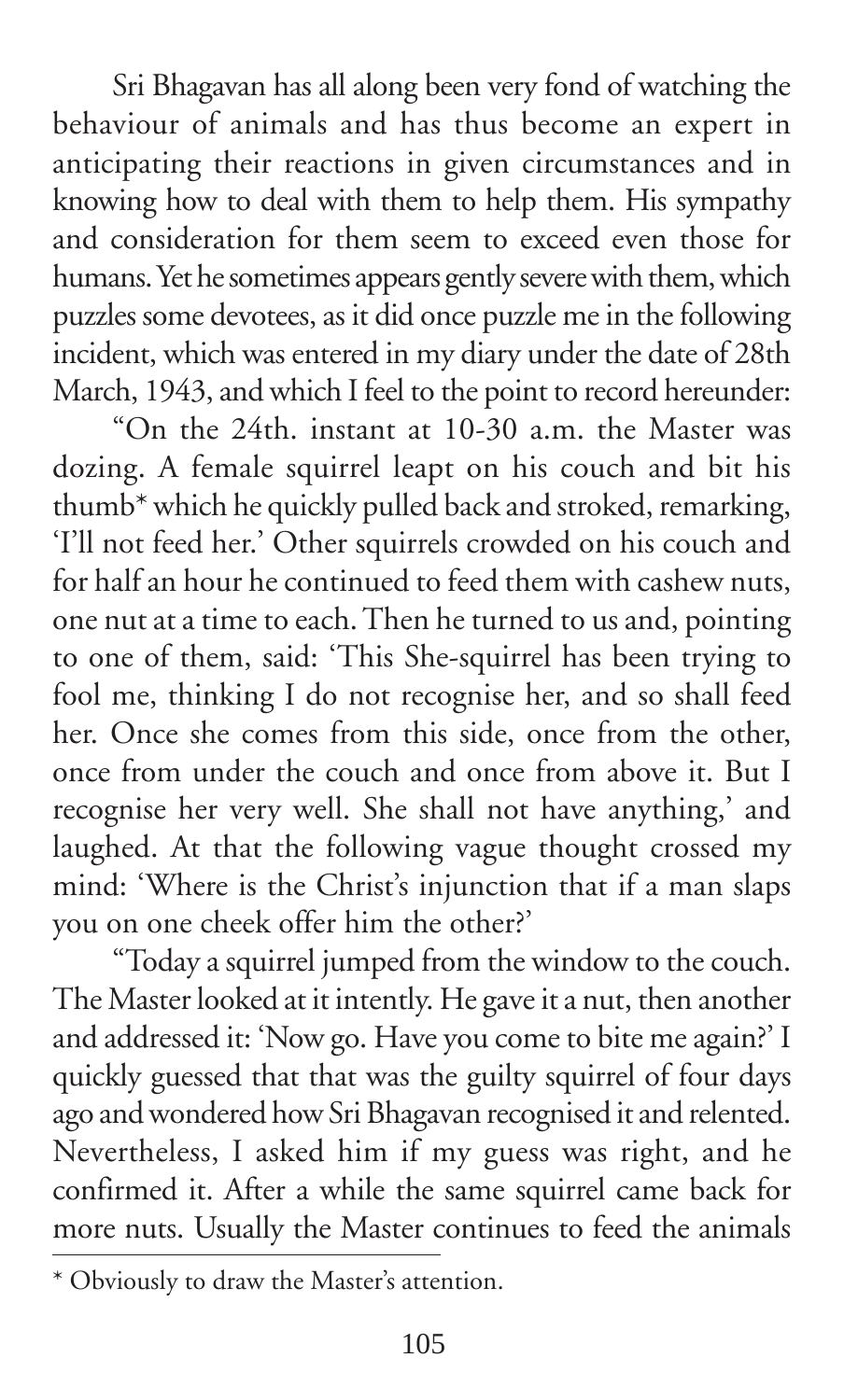till of their own accord they cease to come. But to this one he refused to give again and, seeing it persisting, he lifted his fan in threat, which made it disappear at once. Then he sat with pensive look and a faint smile on his face. After a while he turned in my direction, broadened his smile and softly spoke in Tamil in his usual telegraphic brevity to my neighbour: 'Even animals understand a rebuke and, if it is repeated a sufficient number of times, they learn to behave. Some of them are more sensible than some others....' This was immediately translated to me. I laughed, frankly admitted the vague thought I had had on the first day, and added that although I had never doubted Sri Bhagavan's wisdom, that thought needed the explanation, which made the Master nod approvingly."

4 p.m. Maharshi is handed a book, which he turns over and over excitedly, exclaiming "Rai, rai, rai!" It is a Tamil translation of the original *Sarvajnanottara*, from which he had fifteen years earlier translated 52 verses into Tamil without knowing of the existence of a translation of the whole work made more than ten years earlier. This is a great revelation to him. He hurriedly turns to the verses he has translated and compares them with the corresponding ones of the older translation. The difference he finds to be very small, due to the difference in their view points – his being pure Advaita and the other's Shaiva Siddhanta. He goes on reading with great joy.

### 28th June, 1948

8-30 a.m. The morning is very cool and fresh after last night's shower. Incense is burning in profusion near Maharshi's couch. The peace, like the perfumes of the incense and the flowers, is all-pervading. The Tamil paper comes. Maharshi opens it and sees a caricature of Sri C. Rajagopalachariar, our Governor-General, wearing the naval uniform and cap of Lord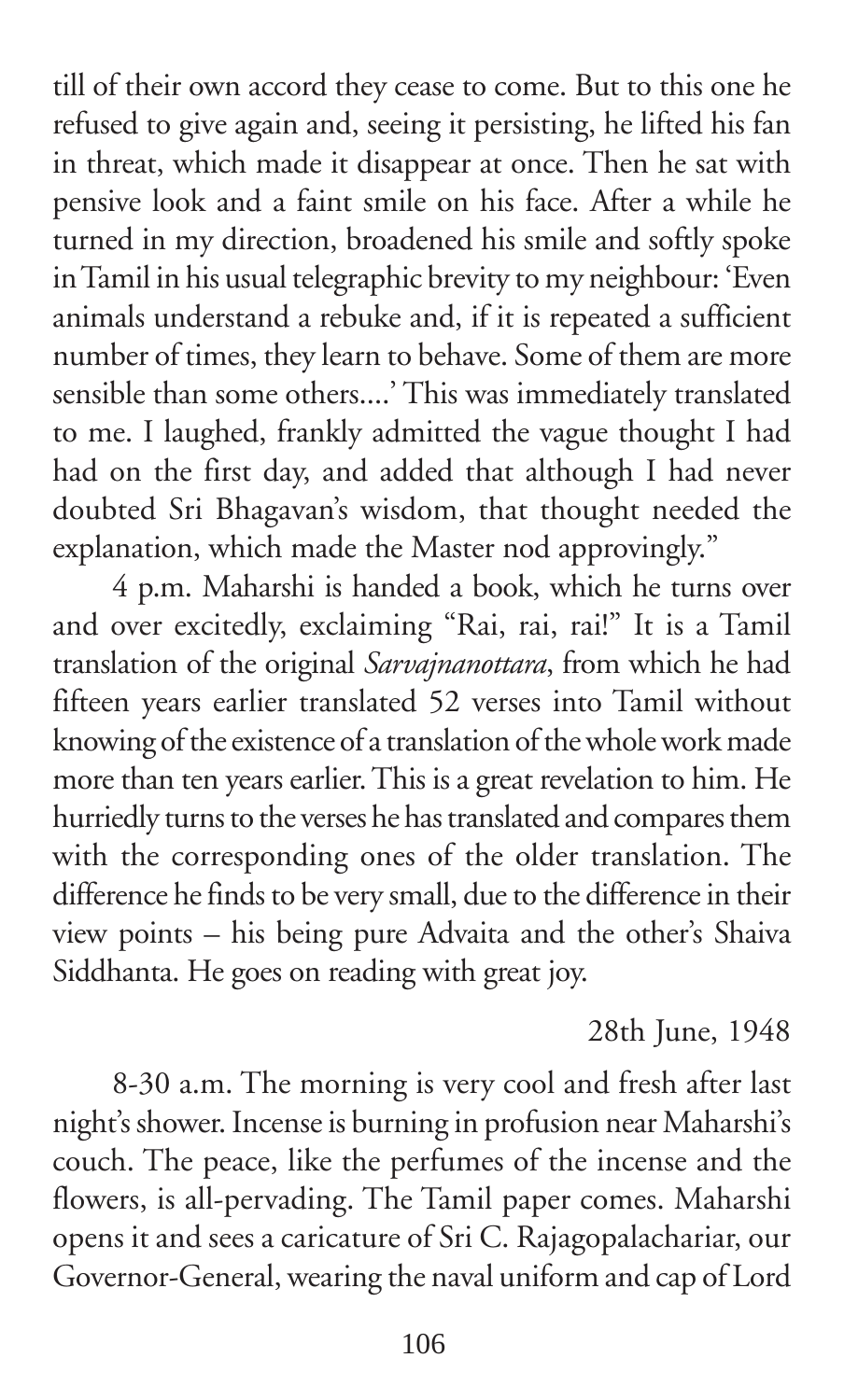Mountbatten, his predecessor. Everything, except the face, is Mountbatten's. Bhagavan utters a loud chuckle and turns to us to explain the joke. We enjoyed more his innocent joy than the artist's sketch. In the end Maharshi remarks: "This resembles the work of *maya* – the Real is hidden in the unreal sheaths, just as Rajaji is hidden in Mountbatten's clothes."

\* \* \* \*

Mr. C. sat near the Master's couch and read aloud the following verse from *Vivekachudamani*:–

"The blissful sheath (*Anandamayakosha*) has its fullest play in deep sleep, whilst in the dream and waking states it has only a partial manifestation, occasioned by the experience of agreeable objects."

Sri Bhagavan commented:–

- "In *sushupti* (deep sleep) one enjoys a whole ocean of bliss like a king; whereas in the other two states the range of bliss is as wide as are the classes of men, from the king down to the penniless."
- *Mr. C*. *Sushupti* is often characterised as the state of ignorance.
- *Bh*. No, it is the pure State. There is full awareness in it and total ignorance in the waking state. It is said to be *ajnana* (ignorance) only in relation to the false *jnana* (knowledge) prevalent in *jagrat*. Really speaking *jagrat* is *ajnana* and *sushupti prajnana* (wisdom). If *sushupti* is not the real state where does the intense peace come from to the sleeper? It is everybody's experience that nothing in *jagrat* can compare with the bliss and well-being derived from deep sleep, when the mind and the senses are absent. What does it all mean? It means that bliss comes only from inside ourselves and that it is most intense when we are free from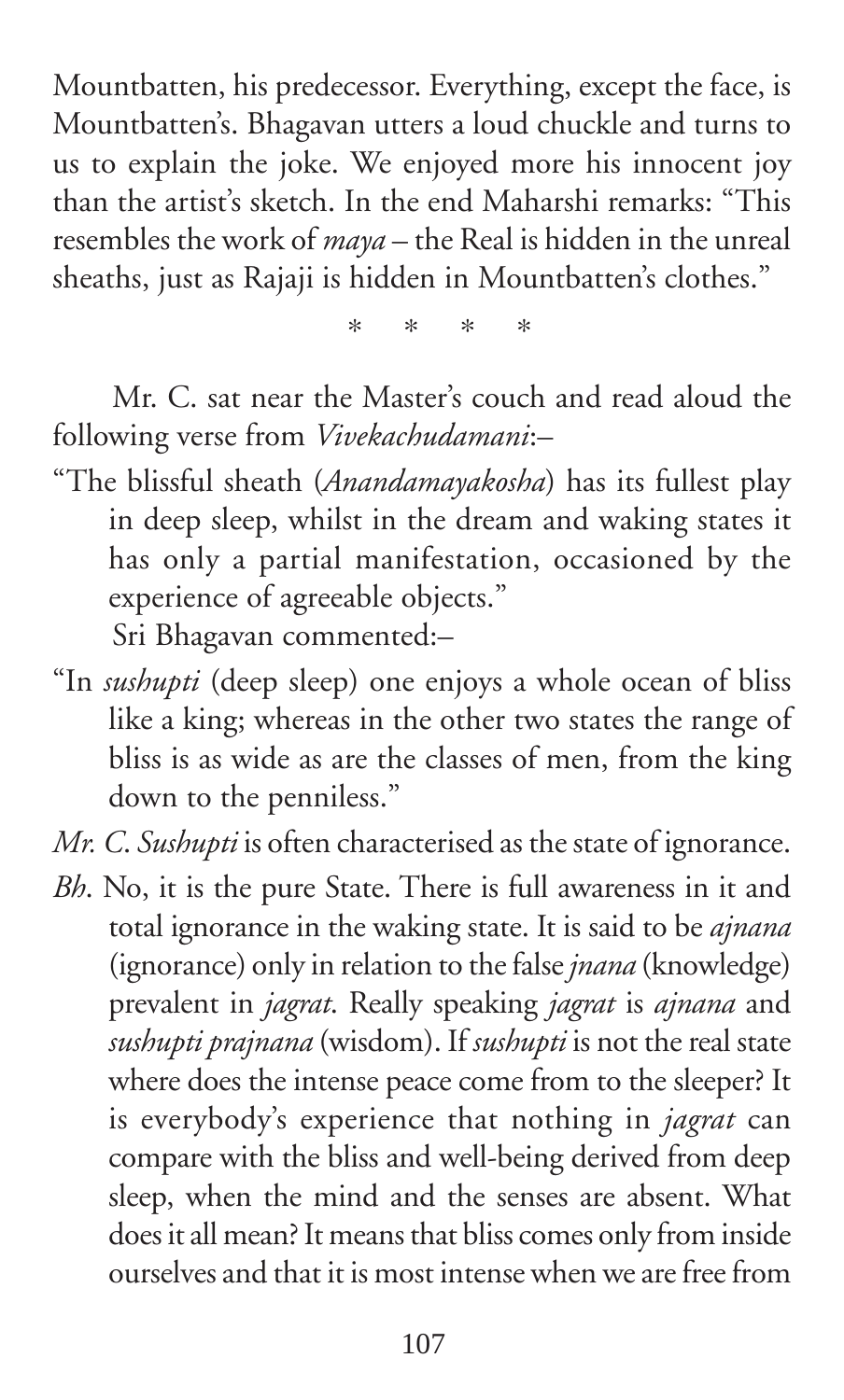thoughts and perceptions, which create the world and the body, that is, when we are in our pure Be-ing, which is Brahman, the Self. In other words, the Be-ing alone is bliss and the mental superimpositions are ignorance and, therefore, the cause of misery. That is why *samadhi* is also described as *sushupti* in *jagrat*, the blissful pure being which prevails in deep sleep is experienced in *jagrat*, when the mind and the senses are fully alert but inactive.

29th June

8-30 a.m. Devotional songs are heard from Trichy on the radio by the Maharshi's side. He reads a Tamil paper, apparently unconcerned. But those who know him guess that his whole attention is centred on the music, till he dozes off to the tune of the flute and the *tabla*.

I understand he hardly sleeps in the night. Every now and then he eludes the attendants and goes out alone. Hence three of them nowadays keep a constant watch in the night lest he should go out by himself and fall without anyone nearby to help him.

1st July, 1948

10 a.m. Maharshi returns from his short walk and hardly sits when a very small boy carrying two small mangoes comes and, instead of placing them on the special offerings-table, he shoves them in Bhagavan's hands. Maharshi laughs, keeps one and returns the other to the child, who immediately puts it to his mouth and bites. Maharshi laughs louder and says: "Not like that." The boy returns munching to his mother.

25th July

Sunday, 9 a.m. Maharshi, while writing, listens to the music programme on the radio. He writes, as usual, resting the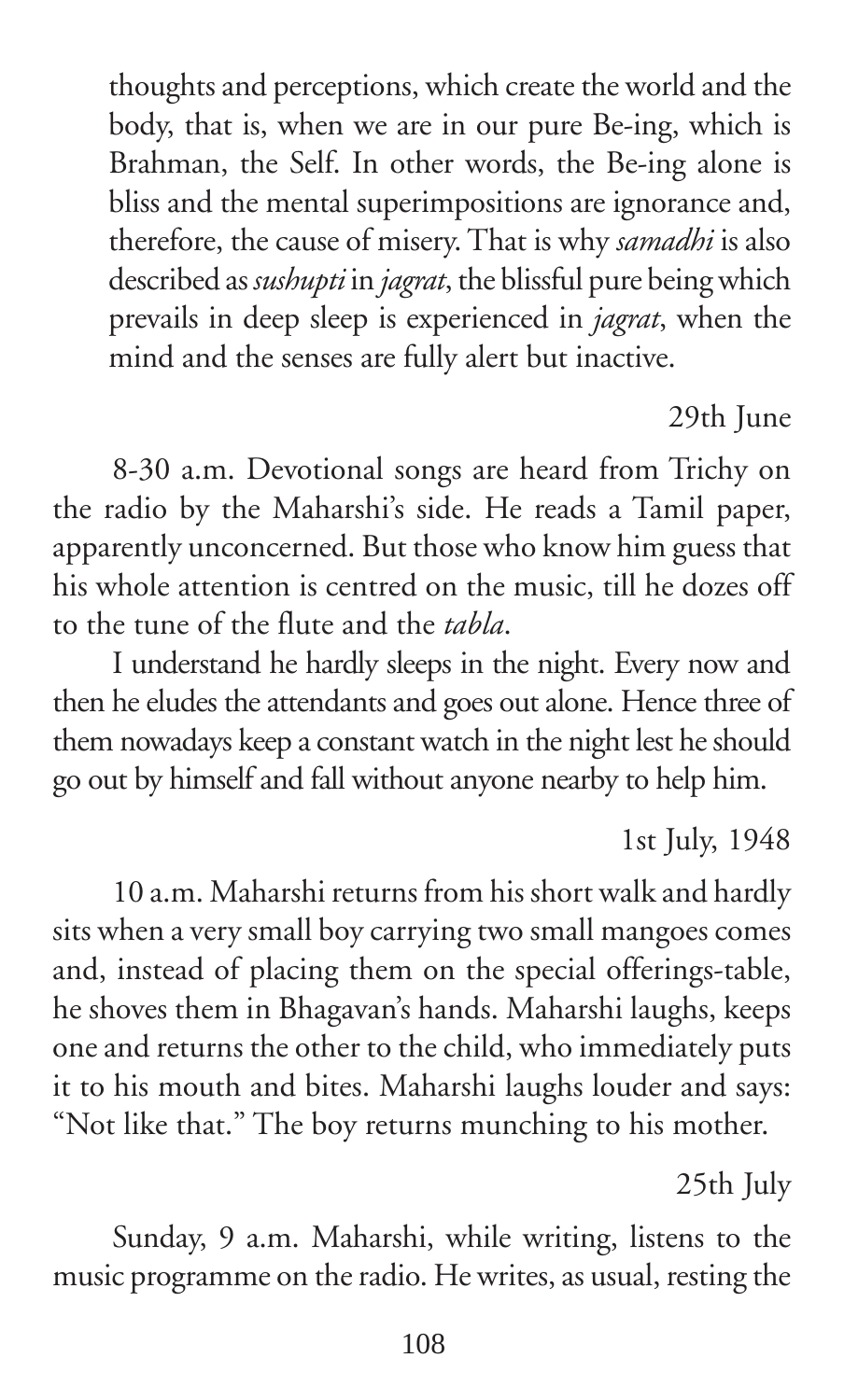pad on his raised right knee. Often he stops writing and beats time to the music. The comic part in Tamil follows. The dialogue must be extremely droll to cause him to try hard to stifle his laughter. At times he is so overwhelmed by it that he stops writing and chuckles aloud, looking around for response.

# 26th July

9.30 a.m. Maharshi is seriously occupied on a manuscript which he is correcting with Mr. Visvanathan, who sits down to carry out his instructions. Bhagavan is doing hard thinking. I have never before seen him so involved in thoughts. His eyes are wide open and the eyeballs roll from side to side as thoughts roll in his mind, till he finds the right construction of a sentence or the idea he needs, when he turns to Mr. V. and dictates to him. It is now 10 a.m. 15 minutes too late for going out. The attendant, who has been hesitating since some minutes, draws his attention to it. He looks at the timepiece and cries: "O, la, la! it is 10 o'clock! Why didn't you tell me? Look at that! 10 o'clock and they didn't tell me!...." He quickly takes the bottle of ointment, lubricates his joints and rises in haste.

27th July

10.15 a.m. Maharshi calls the old devotees Professor Venkataramiah and Mr. Visvanathan, and makes them sit down. Mr. V. reads *Atma-Bodha* of Sri Shankaracharya, one verse in Samskrit and one in Tamil. Maharshi and Prof. V. follow in copies in their hands. The Tamil verses are Maharshi's translation of it, on which he has been occupied since about a week. There has already been a Tamil translation in existence, but it did not please the Maharshi.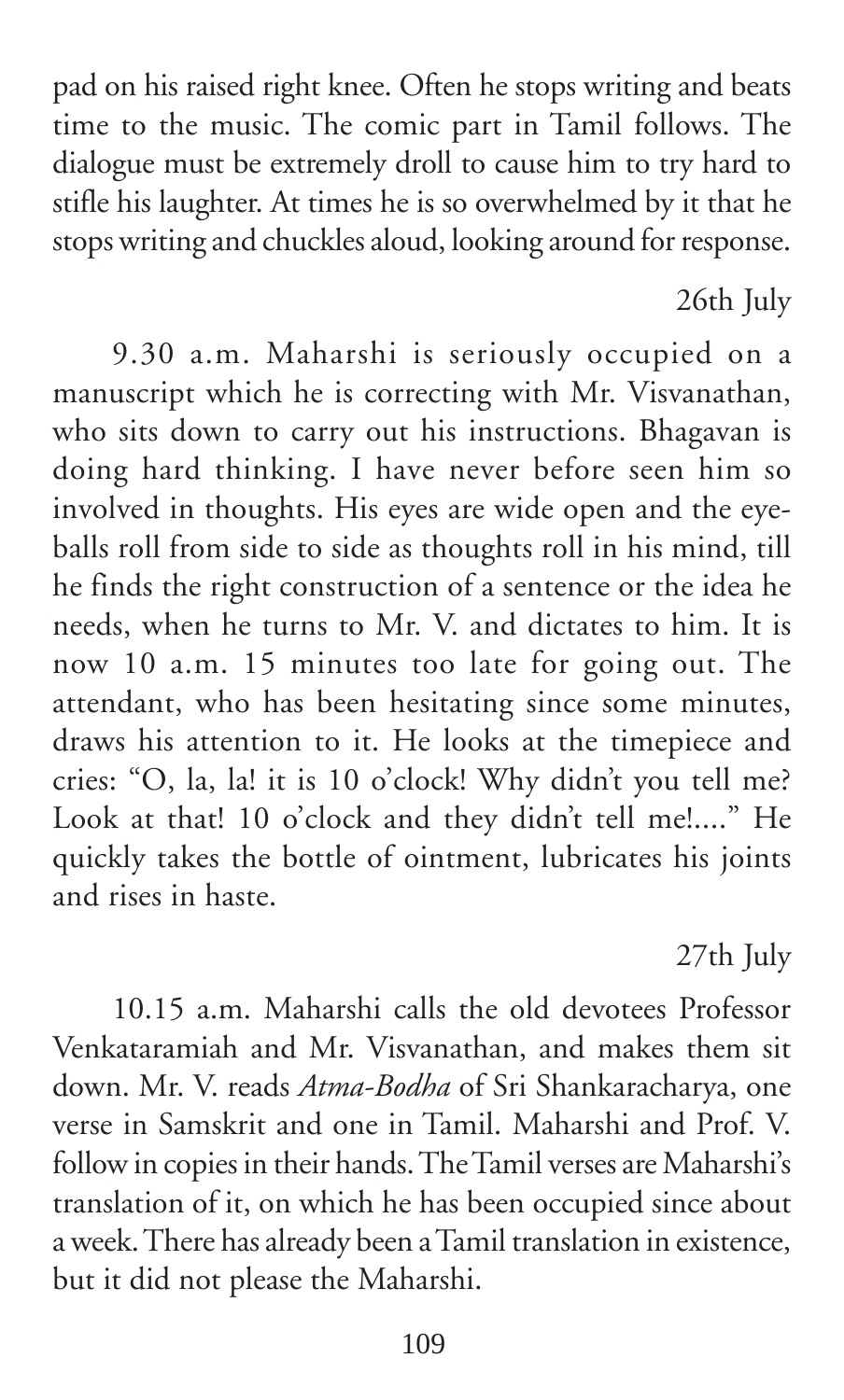9-30 a.m. Sri Maharshi is absorbed in writing. Mrs. Mazumdar, a Bengali devotee, comes in with a tray of fruits and a bottle wrapped in tissue paper in her hand; she places them on the offerings-table, prostrates and goes to her place. From the corner of his eye Sri Bhagavan espies the bottle and, without raising his head, calls the attendant to fetch it, which the attendant does. He coolly takes it and carefully reads the label, once, twice; even the smallest type he strains his eyes to read. Then he returns the bottle as indifferently as a child does to an object in which it is not interested. "*Eh, yenneh*" (take it away, it is oil), he tells the attendant and resumes his writing. His power of observation is amazing and his show of curiosity in the smallest object, without the slightest desire for it or for anything under the sun, is still more amazing, though delightfully naive.

17th August, 1948

10-15 a.m. Mr. Rappold, an American devotee opens his eyes from meditation in which he seems to have been deeply sunk and raises his voice:

- *Rappold.* Bhagavan, what should a devotee do at the time of death?
- *Bhagavan.* A devotee never dies, rather he is already dead. (Then he stops and waits for a competent translator. Devaraja Mudaliar enters. Bhagavan completes the answer.) What should a devotee do at the time of death? What can he do? Whatever a man thinks in his life-time, so he does in his last moment – the worldly man thinks of his worldly affairs and the devotee of devotion and spiritual matters. But a *Jnani* having no thoughts of any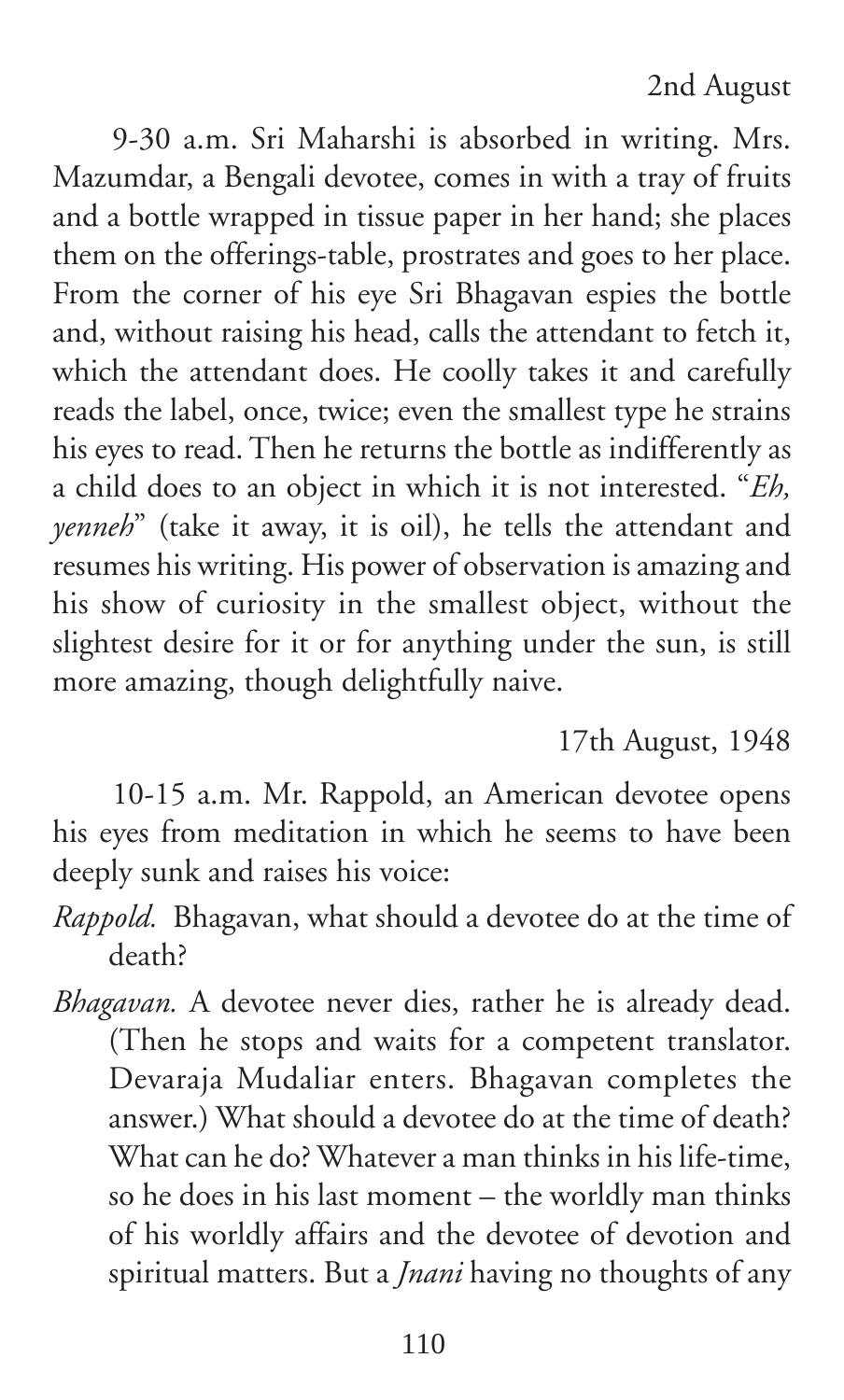kind, remains the same. His thoughts, having died long ago, his body also died with them. Therefore for him there is no such thing as death.

Again, people fear death because they fear to lose their possessions. When they go to sleep they do not have such fear at all. Although sleep resembles death in leaving all possessions behind, it causes no fear in their hearts because of the knowledge that the next morning they will enter into their possessions once again. The *Jnani*, having no sense of possession, is entirely free from the fear of death. He remains the same after death as before it.

# 28th August

From early morning people started flocking from the town to the Ashram, on the rumour that the Maharshi had passed away. Many of them came with tears flowing from their eyes, but became happy on seeing him in good health.

In the evening Sri Bhagavan tells everybody and jokes about it: "A man," he said, "in the morning gave me his namaskar, and then told me of the rumour of my death. I asked him to see for himself" and chuckled. Today, being the Tamil anniversary of his arrival at Tiruvannamalai (1896), some enemies of the Ashram played this practical joke. "God, forgive them for they know not what they do," I thought to myself.

### 5th September

9-40 a.m. A visitor hands the Maharshi a very beautiful walking stick, which seems to be made of the best ebony. Maharshi takes it, turns it on all sides, and carefully examines every part of it, then stretches it back to the giver, who signifies that it is an offering for Bhagavan. Sri Bhagavan replies, "What will I do with it?" and, turning to the disciples, he smilingly says: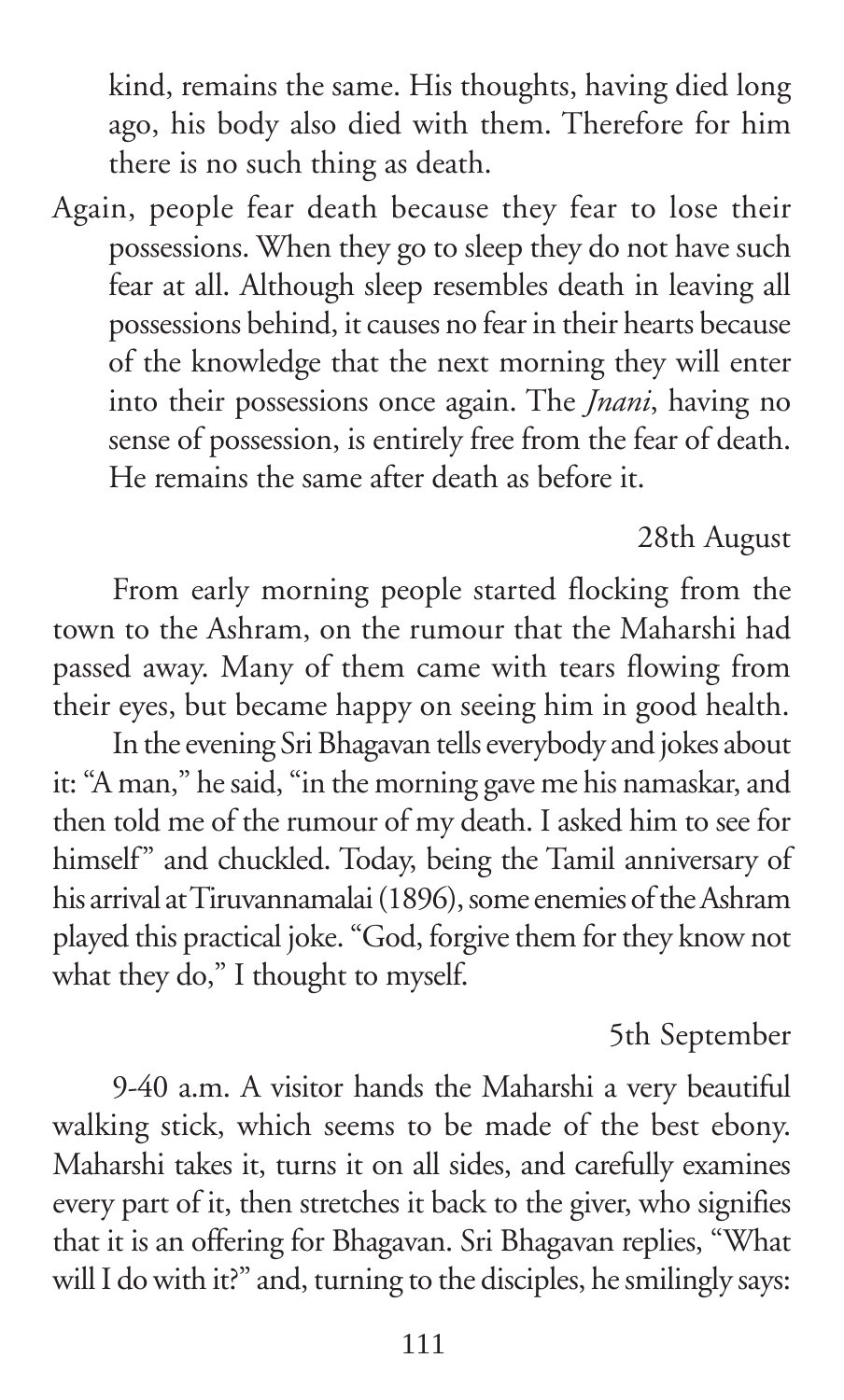"In olden days I used to make and give away sticks. Nowadays I am being presented with them. What will I do with them? If I take this stick, it will remain here unused till someone will one day carry it off. Then the presenter will feel sorry. Will it not then be better for him to take it back right now and, seeing it, he will always remember me?" The devotees laughed, and the visitor's depression turned to elation, which made him exclaim: "Your grace has overwhelmed me; I'll cherish it all my life, as it has been hallowed by Bhagavan's touch."

## 22nd February, 1949

About a fortnight ago, the Ashram Doctor, Dr. Shankar Rao, assisted by Dr. Srinivasa Rao, removed a very small growth from the left elbow of the Maharshi, since when it has remained bandaged; but today the bandage has been removed and it is left exposed – it is presumed to have healed.

# 2nd March, 1949

5-15 p.m. The very aged Ashram *stapati*, the master sculptor, who has been absent since a long time, probably due to old age ailments, came in tottering, carrying fruit offerings. As the Maharshi saw him approach, his eyes opened widely and shone with extreme delight, as if he had seen a long-missed friend, which the old *stapati* observed. *Stapati* was so touched by these signs of Bhagavan's affection that his whole body shook. He wanted to give expression to his love and adoration for Sri Bhagavan, but he did not know how to do it. Finally he yielded to his impulse and, contravening the Ashram rule which forbade the touch of the Master's body, fell flat on Maharshi's feet and legs and bathed them with tears. Two attendants gently helped him to rise and gave him a seat very near Bhagavan's couch. After he calmed down Sri Maharshi enquired after his health,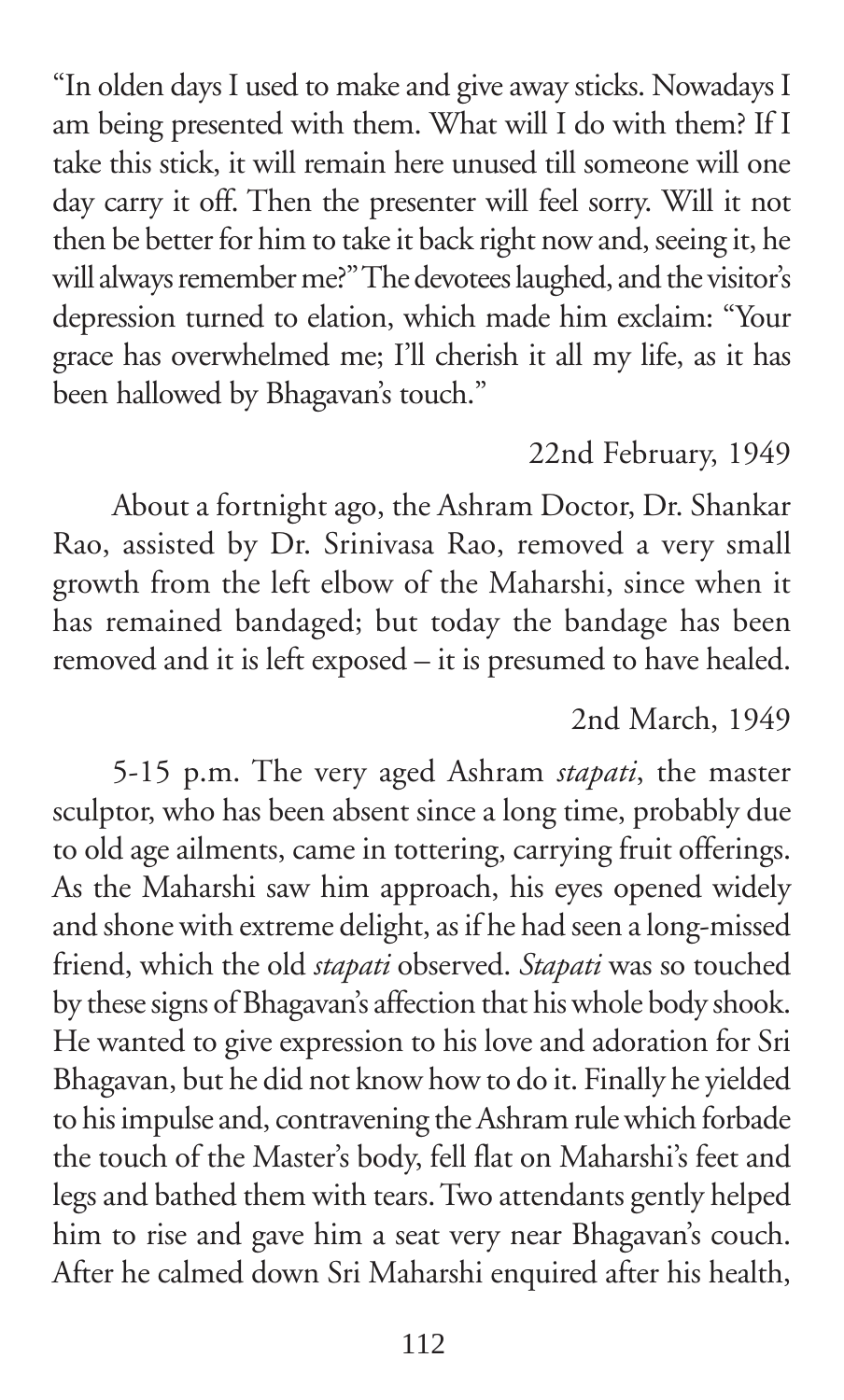the cause of his absence and all his other news. It was a sight to see Sri Bhagavan so deeply moved in meeting again an old Ashram worker, who had taken a leading part in the architectural designs of his mother's temple according to the rules prescribed by the Hindu Shastras.

# 18th March

*Kumbha-Abhishekam*, the consecration ceremony according to Hindu rites of the temple built over the remains of Maharshi's mother, known as Mathrubhuteswara, which started on the 14th., has ended today. Humanity, masses of it, started pouring into the Ashram since the 13th. from all over India especially from the neighbouring villages.

The Yagna ceremony began on the fourteenth at 8-30 p.m., when Sri Maharshi sat on an armchair and not very far from his left foot, on the floor, sat Sri Shankaracharya of Puri, who had arrived that morning for the purpose. All round him sat a large number of devotees, visitors and a huge crowd. The brief ceremony was over by 9 p.m., when Maharshi was taken to open the new big Hall attached to the temple. Being too weak to turn the colossal key of the door, the young *stapati* turned it for him. He was taken directly to the inner temple and helped over the short flight of steps and made to touch the stone *Sri Chakra*, which stands immediately behind the *lingam*, as the symbol of the Creative Power latent in the Formless Spirit (*Chit*). He was then taken out and made to sit for the first time on the stone couch in the new temple Hall, which was covered with red velvet cushions. People began to prostrate before him half a dozen at a time. After a while he was taken out and lifted into the *Yagasala*, opposite the Hall, where a brief ceremony was performed. By then Maharshi showed signs of exhaustion and had therefore to be taken immediately to bed for the night's rest at about 10 p.m.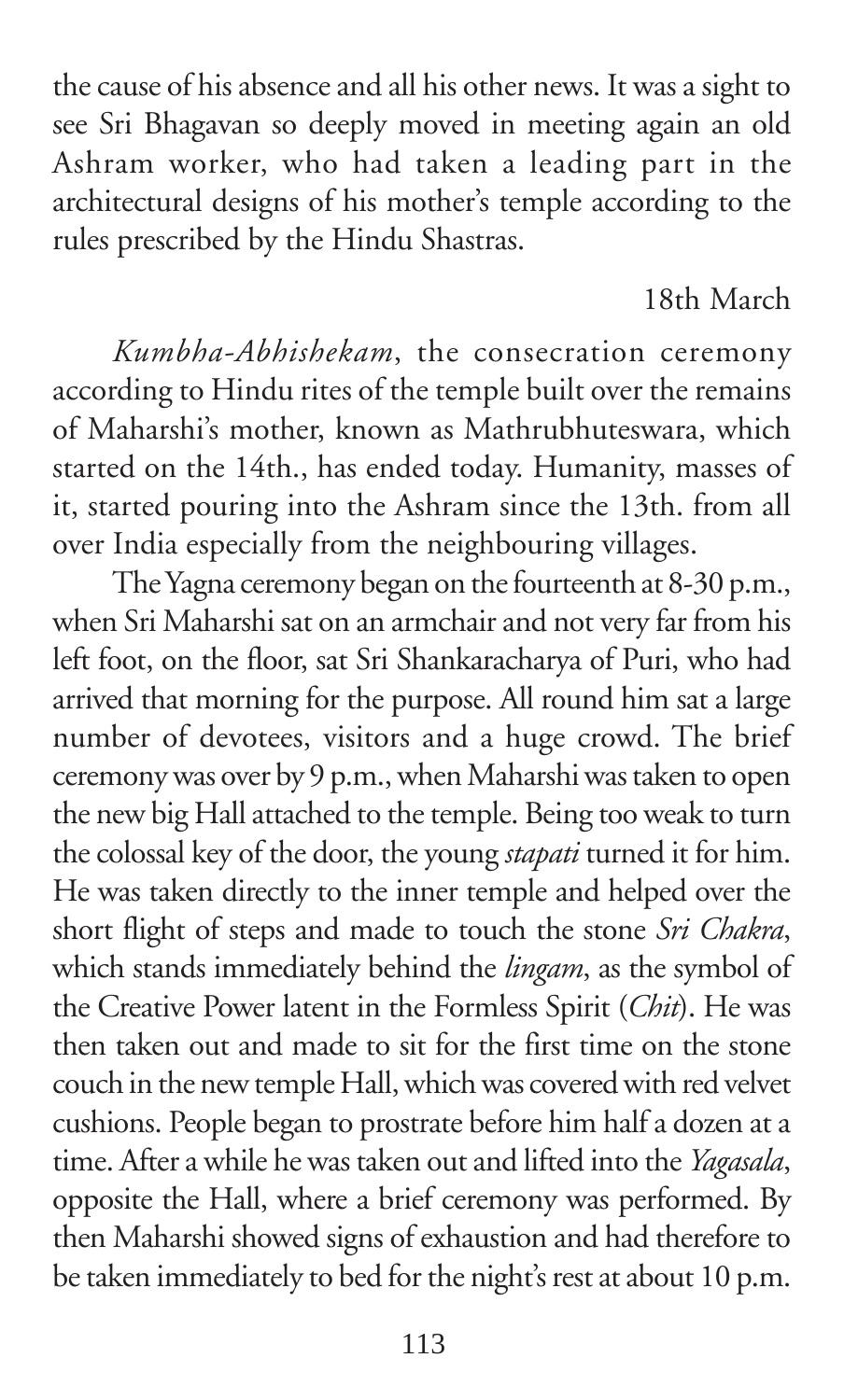On the 15th. morning the crowd swelled to over 10,000. Sri Maharshi's couch was placed on the North verandah of the new Hall. Musicians with flutes, violins and *tablas* played by his side. Yagna ceremony went on at top strength in all the three *yagasalas* erected for the purpose. Flames leapt from dozens of specially-constructed fire pits, fed by pure ghee and a special kind of sticks. Flame and smoke rose sky-high to the loud chanting of more than a hundred priests. But all this was drowned by thousands of voices from the crowd. The sight was impressive. The most silent man in this huge din was Sri Bhagavan himself, who was fully indrawn and totally unconcerned on the surface. But his disciples knew his joy at the fulfilment of a ten-year old desire to leave for posterity a spiritual heritage of priceless value, a desire not of his own, but of a man, the Sarvadhikari, who thought himself an instrument of Sri Bhagavan's divine will, conveyed to him not by word of mouth, but by mere thought. The value of this temple consists in its treasuring in its bosom the body of the mother of one of the greatest Saints and Sages that have ever lived, also in its being built stone by stone under the very eyes of the Maharshi and in its most sacred portions being hallowed by his personal visits and touch. The dream has now taken shape. Ten years of tireless efforts have come to an end.

The 15th. and the 16th. saw the crowd increasing by the hour. Such was the influx of the visitors from the mofussil that by the 16th. evening, when the brass vessels – the *kumbhas* – about six in number, were taken to the top of the *gopurams* (towers), the total was estimated to be over 15,000.

The grand climax came on the 17th. morning. From the Morvi Guest House to the north wall of the Ashram, there was one compact mass of human heads. Although it was an orderly crowd, movements were impeded, despite all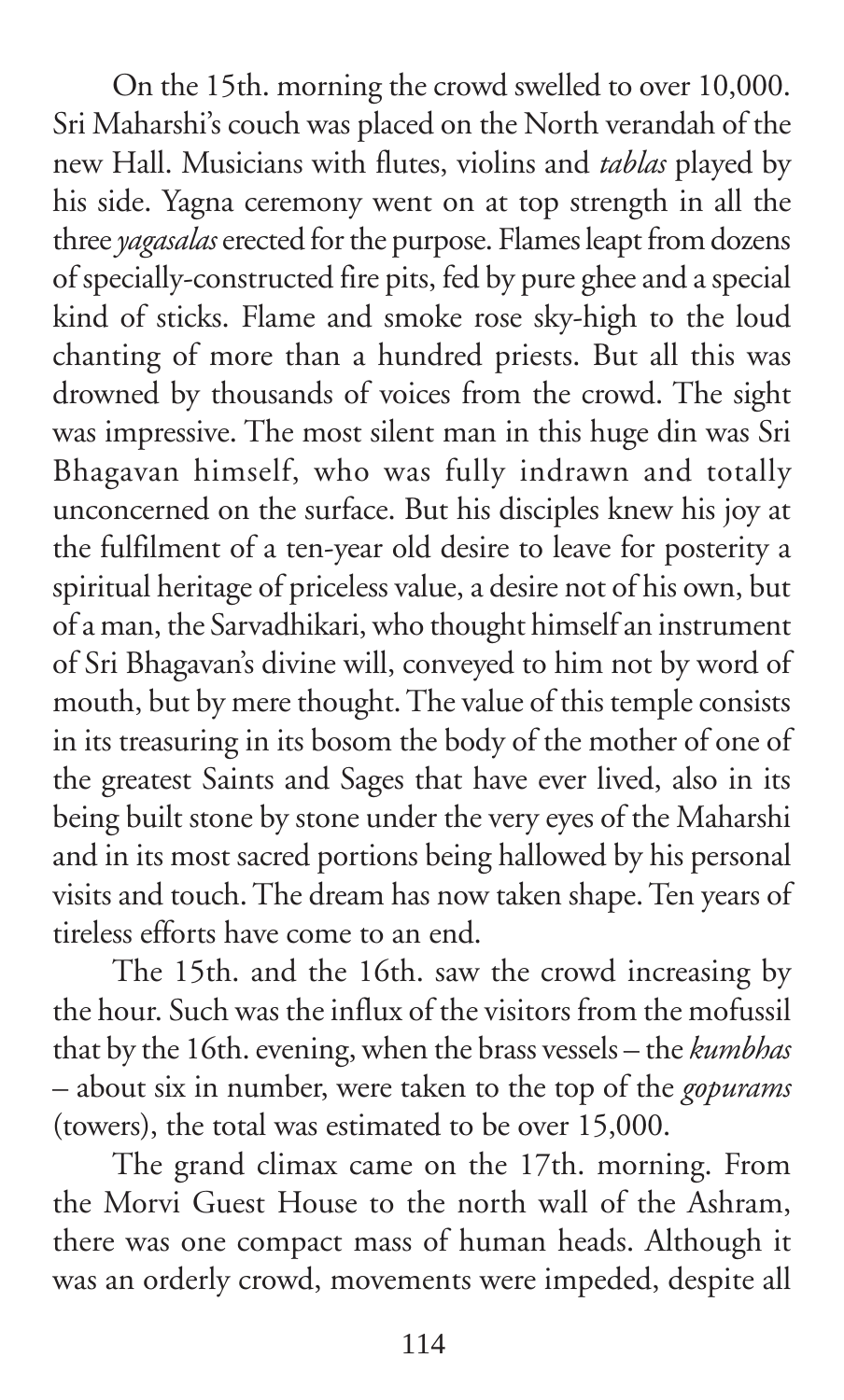the efforts of the volunteers to keep a way open. The Chief Minister of Madras State, Sri Omandur Ramaswamy Reddiar, was expected. All the highest officials of the District and many magnates from Madras came by cars. At 11 a.m. Sri Maharshi was taken out to give the special signal to the priests on the *gopurams* (temple towers) to start the *abhishekam*. He gently raised his hand and the bathing ceremony on the top of the temple started. Then he was taken to the inner temple and made to place his hand on the *lingam* just then installed in front of *Sri Chakra*. The *lingam* was soldered to its stone platform with twenty tolas of gold (8 ounces) contributed by devotees. Then he returned to the new Hall and sat on the stone couch over which stretched a white silk canopy embroidered with silver presented by the Maharaja of Darampur. Then the Sarvadhikari, Sri Niranjanananda Swami, was called and made to sit opposite the Maharshi, when Mrs. Taleyarkhan read a short speech in English in his praise, for his earnestness, his sincerity and his unremitting efforts in building up the Ashram and the temple, and garlanded him. The speech was immediately translated into Tamil, sentence by sentence, which pleased him considerably.

The day ended with music and songs given by aristocratic young ladies from Madras, followed by temple music, which continued till about midnight, when Sri Maharshi went to bed; thus closing the *Kumbha Abhishekam* series of ceremonies and functions for the time.

#### 27th March, 1949

The lump which was removed from Maharshi's left elbow last month and which was thought to be healing satisfactorily, subsequently started to grow again, so that the eminent surgeon, Dr. Raghavachari, came today from Madras with surgical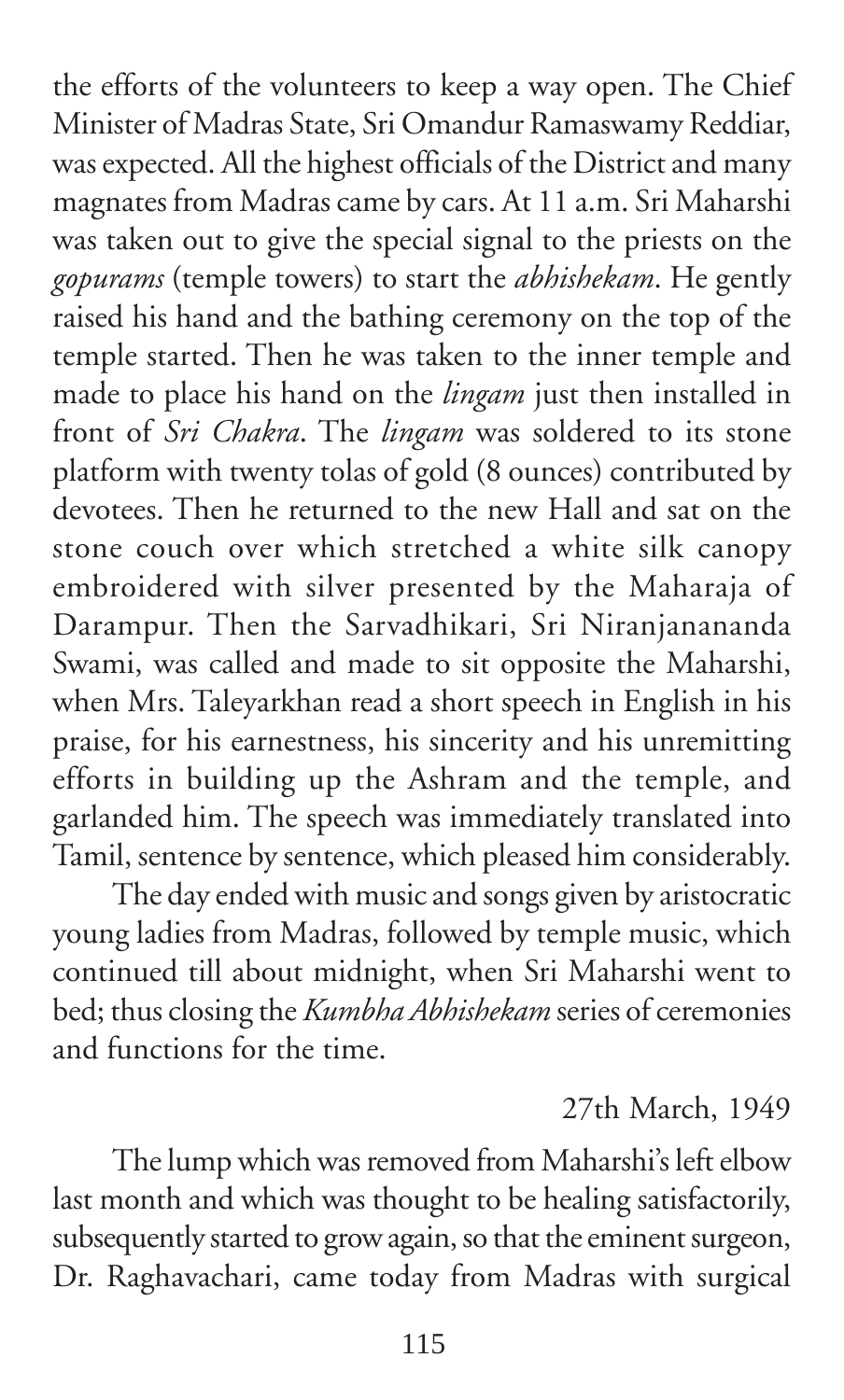instruments to remove it. Sri Maharshi entered the Ashram's clinic at 9-40 a.m. The operation lasted 20 minutes and ended at about 10-30. The lump, which has been temporarily diagnosed as neuroma, is seated on the ulnar nerve with two fibres in it. A section is sent for microscopic examination. The surgeon, we are told, performed the operation skilfully by cutting deep and removing the last cell of the growth, without injuring the ulnar nerve, which controls the forearm and fingers. He does not expect a recurrence of the growth. The whole afternoon Maharshi remained somnolent, due to the local anaesthetic injection given to him before the operation. No one can tell if he is feeling any pain.

# 18th April, 1949

Sri Bhagavan's wound from the operation of the 27th March has not yet completely healed: it is healing very slowly. Our anxiety is not yet at an end. A week ago came the analyst's report which diagnosed it as sarcoma. It has since a few days been mildly bleeding. But Sri Bhagavan's moods are as bright as ever and the lustre in his eyes is not in the least dimmed.

This morning a small boy about ten years old by my side spoke to me in Telugu. Seeing that he was not understood, he walked slowly to the Maharshi's couch, leaned on it and talked hurriedly to the Master. Maharshi was all smiles and tenderness to him, then he turned to us and explained that the child, having seen him lubricating his joints a little while ago, offered to do it himself, because in his opinion Sri Bhagavan was too old to rub them effectively. Then turning to the child he told him: "If you are going to do the rubbing for me, then you must also do the eating for me," and called the attendant to give him bananas. But before the fruit was brought the little boy disappeared.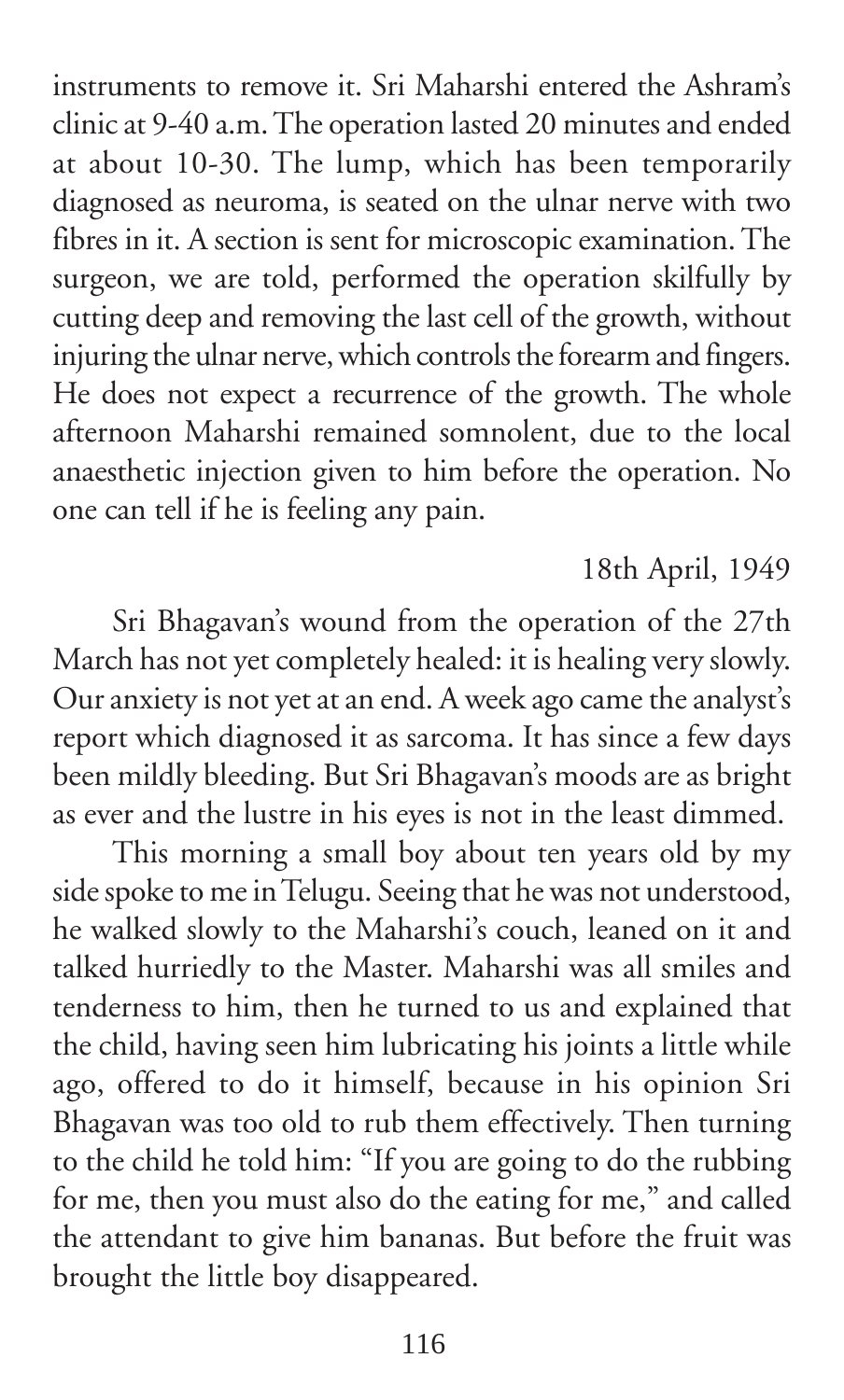Sri Maharshi's health is causing grave anxiety to the three doctors, who have been in constant attendance on him, as well as to the devotees. A lady devotee wept much and went to him in tears and asked him to give her his disease and be cured of it, saying: "Bhagavan, you who are curing others must cure yourself and spare your life for us, your devotees." Once, twice he waved her off, and, seeing her great concern finally replied with great tenderness: "Why are you so much attached to this body? Let it go."

At about 5 p.m. the local Police officials and Mrs. T. approached Sri Maharshi and explained to him all the arrangements they had made for the opening ceremony of the temple erected by this lady over the *Pathala Lingam*. They wanted to know the year in which the first photograph of his was taken at Tiruvannamalai and a few other details. Sri Maharshi replied: "It was taken four years after my coming *i.e*., in 1900. Originally that *lingam* was on the surface of the ground, like all other *samadhis*, before the big temple was built, but in course of time the ground-level rose. When much later the thousand-pillar *mantapam* was built about four or five feet higher than the ordinary level, the *lingam* sunk still lower, so much so that it earned for itself the name *patala* (underground) *lingam*. In those days I was alone with the elephant, which was always tied in the *mantapam*." They prostrated and left. But Sri Bhagavan continued his reminiscences: "I stayed about six months in the big temple (in which *Patala lingam* occupies a small corner), September 1896 to March 1897 – in all the places in it. Urchins used to run after me and, when I hid myself in *Patala lingam*, they used to pelt me with stones and potsherds from outside, none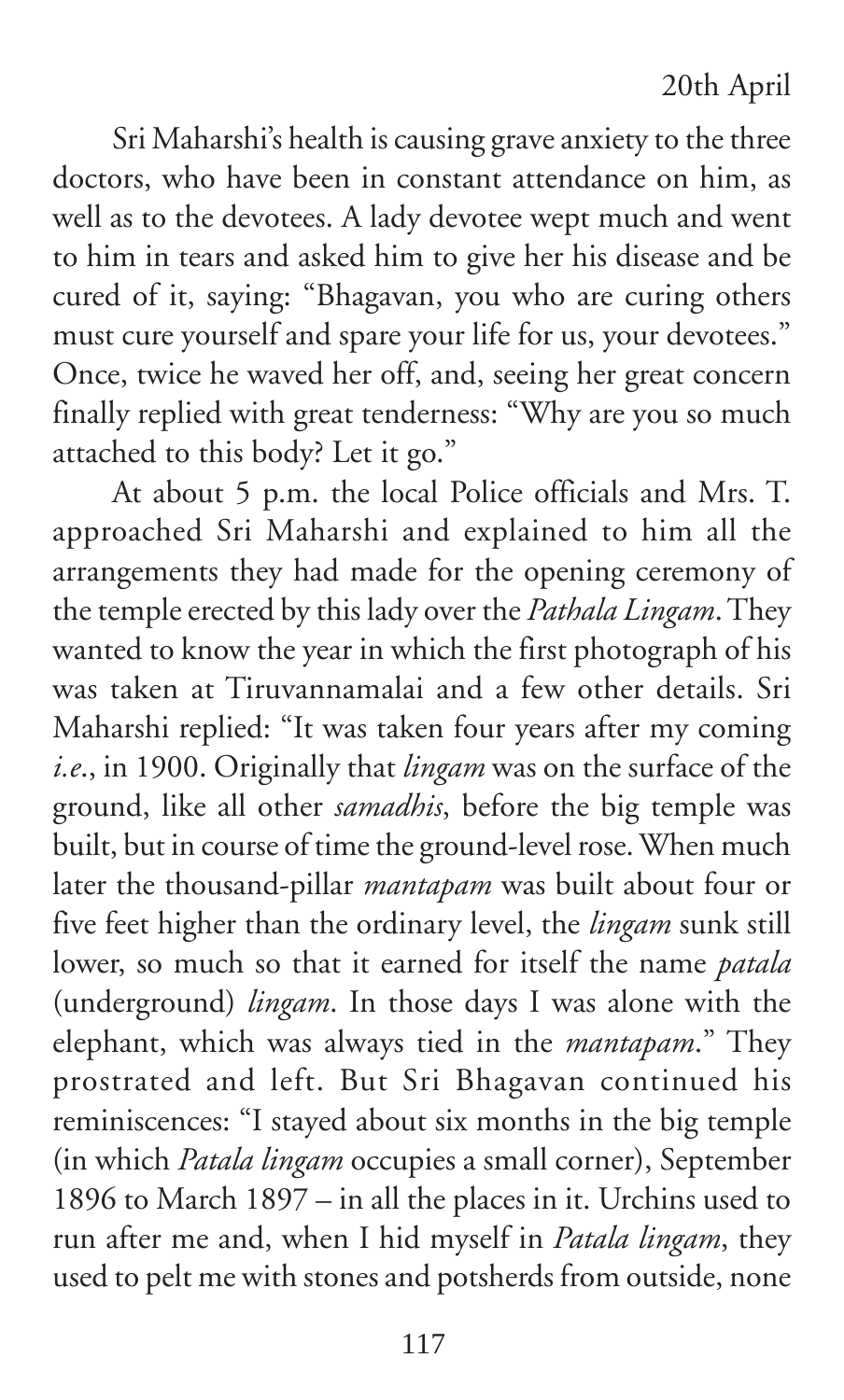of which, however, could reach me, as I used to sit in the south-east corner. The urchins never dared to come in because of the extreme darkness in the pit, and the broken steps which could not be seen from above."

# 24th April

Radium has been applied to Sri Maharshi's wound for the first time today. Everyone is depressed, but Sri Bhagavan himself is as jovial as ever, though visibly weaker. At 3 p.m. Mr. Kalyana Sundaram, a devotee and an ex-Ashram worker, brings him a postcard from his brother in which the latter enquires after Maharshi's health and asks whether the Master had that morning undergone the third operation, to which Maharshi replied: "No, it is not an operation, but radium application. The lump is growing from inside like a *lingam*, but it is giving me no trouble. I am feeling no pain nor any inconvenience. The doctors have taken some slough from it and have sent it to America to see if they can use radium or not, but no answer has so far come. There are two kinds of tumours – malignant and non-malignant. Whatever it may be, it will take time to heal. Why worry?" After a few minutes attendant Venkata Ratnam goes to enquire on his own initiative and returns to inform Bhagavan that no slough has been sent to America, at which Maharshi exclaims "Is that so?" and waves his hand to indicate his indifference. We all smiled at his ingenuousness.

# 27th April, 1949

Last night at 6-30 p.m. Sri Ramiah arrived with Dr. Nambiar and Dr. T. N. K. All are old devotees. Sri Ramiah approached the sofa and cautiously enquired: "What is this .... a boil .... on Bhagavan's elbow?" Sri Maharshi replied,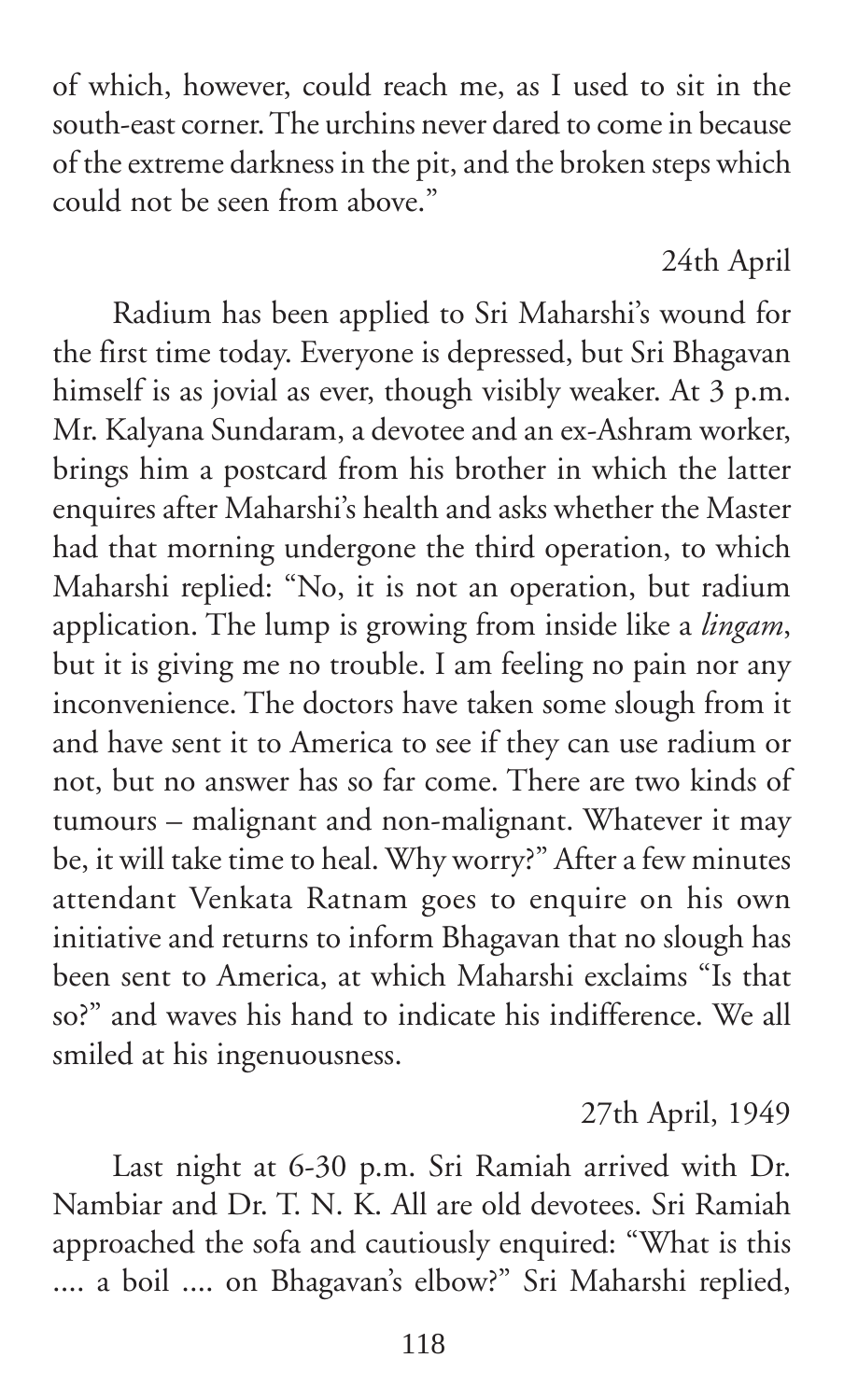"Yes, I told them not to cut it, but the doctors insisted that it should be removed. Let it be, it will be all right," and continued to talk cheerfully to the three of them. The two doctors advised him not to move the arm and disturb the radium, nor to touch it with the other hand. He waved them off with his right hand, as if to say "Why all this fuss?"

At 5-20 p.m. today, as soon as Maharshi returned from his evening walk and sat, he switched on the table fan by his side and started reading some notes. Attendant Satyananda started fanning his back. Sri Maharshi asked him to stop it, which he immediately did. A little later, attendant Venkata Ratnam, who had just arrived, quietly slipped behind the Master, who by now got absorbed in reading and fanned him. Soon Sri Bhagavan noticed it and turned squarely on Venkata:

"Oho! how great is your *bhakti*! Look how stealthily you came behind me and fanned me – Aha! If your *bhakti* is so great, why don't you go and fan all these devotees? *Romba visesham . . . romba sari*! Oho!" (very important, excellent). Thus he taunted and railed at him. Then he turned this way and that to complain against V. R. for full ten minutes. After about an hour on seeing T. P. Ramachandra, the lawyer, sitting by the side of the attendants, he repeated the whole scene to him: "Look at the great devotion of this man (V. R.)! Although this morning I had protested against anyone fanning me, in the evening he stealthily went behind my back while I was engaged in reading and fanned me. I told him if he had so much devotion for me, he should also fan all these my devotees. It is said that service to the devotees is as meritorious as service to the guru  $\ldots$  (turning to V. R.) yes, go and do it. He thinks his *tapas* to be so powerful as to compel me to bend to his will . . . *romba nalladu. Aha! romba sari*." (very good, excellent).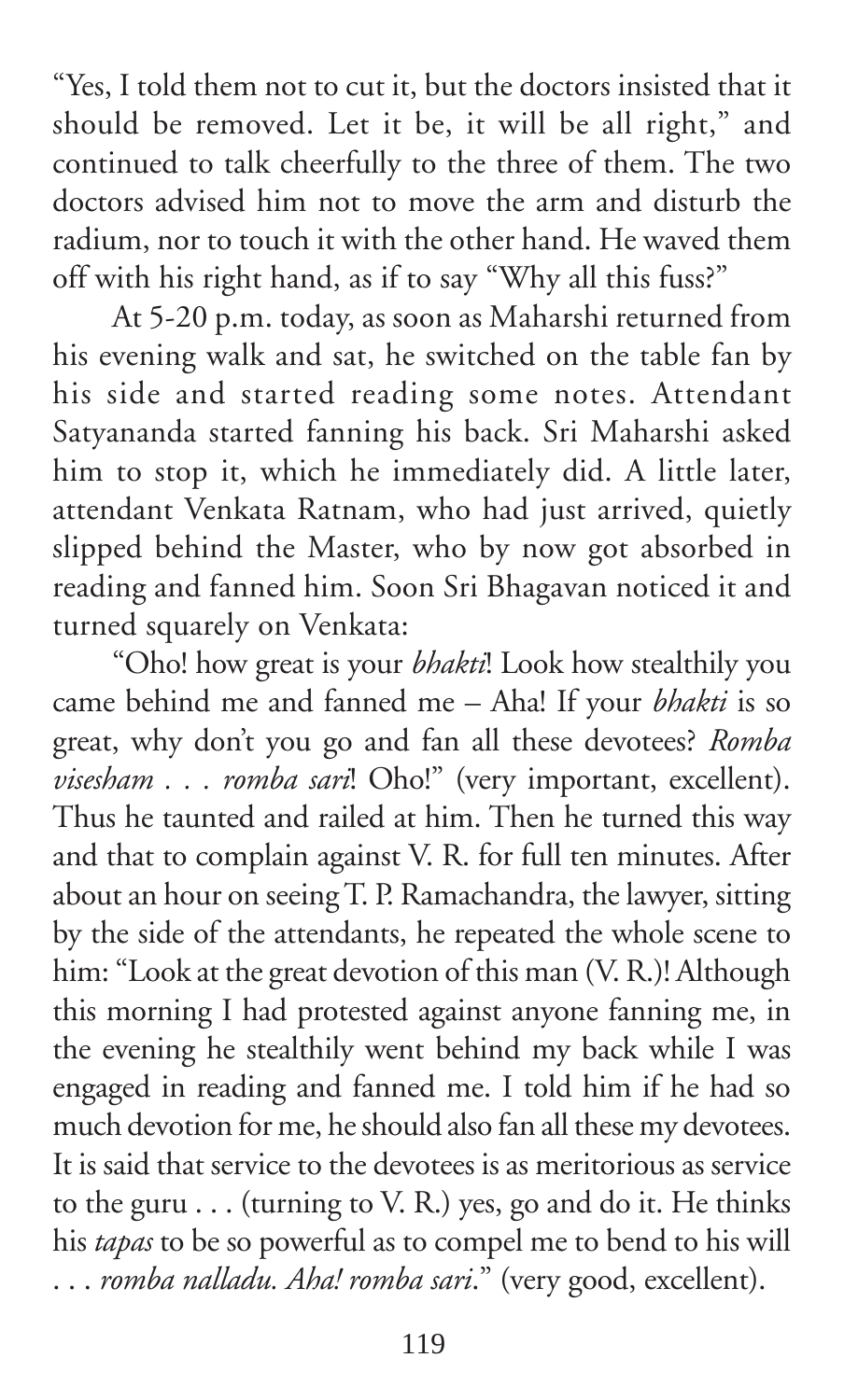Last night at about nine o'clock three doctors came from Madras and took X-ray photos of Maharshi's arm. This morning two more joined them. They decided to remove the radium and watch the effect. It has for the present arrested the growth to a great extent. About a week ago they were unanimous in their recommendation to amputate the arm, but Dr. Raghavachari, the surgeon, advised the use of radium first. Today, however, he found amputation unavoidable and at 4- 45 p.m. he saw Sri Maharshi alone in the bathroom and told him: "I want to be frank with Bhagavan, so that he may know the real position from the medical point of view and direct us. There are two ways of finishing this case: the first is scooping out the flesh right down to the bone, which will render that hand practically unusable. The other is surer and safer, namely, amputation of the whole left arm from the shoulder. It is now for Bhagavan to decide." Maharshi paused for a few seconds and replied: "As I let you look after your body, you will please let me look after mine," which made one or two devotees standing within earshot go aside and sob, for they felt that that decision of his amounted to a death sentence. Maharshi then walked back to the hall with supreme indifference.

2nd May, 1949

The temple bell went on tolling till noon with beating of drums, loud prayers and *puja* – officially closing the *kumbha abhishekam* ceremony which started on the 14th March.

At 5-15 p.m. Maharshi and Devaraja Mudaliar talk about a Tamil book, which has been translated into English. Bhagavan tells a story from it:

"A traveller passed by a brook and sat by its side for rest. He saw a leaf drop from a tree. Half of it fell in the water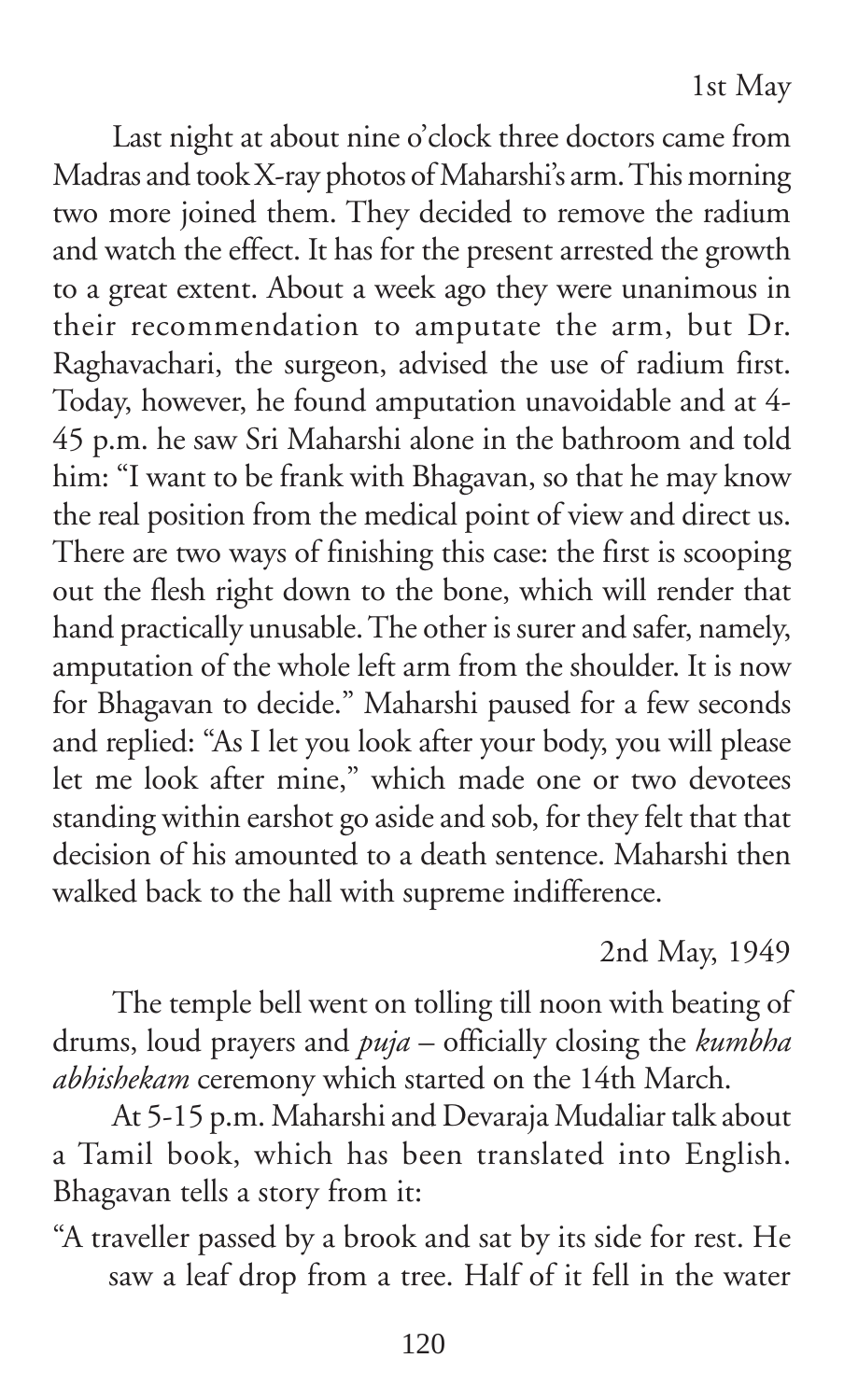and the other half on the land. The former turned into a fish and the latter into a bird, and the two started pulling each other. While the traveller was puzzling over this phenomenon, a demon swooped on him and lifted him up to his abode, where there were 999 other men, who had been similarly kidnapped. They were men who had fallen from the path of virtue and piety. They had been very well treated and sumptuously fed by the demon, their host, till the newcomer brought their number to one thousand, when the demon prepared them all for a sacrifice to his god. The men started vehemently abusing the newcomer for being the cause of their imminent death. Dire dread made them direct their minds towards God, Lord Subramanyam, who then appeared, killed the demon and saved them."

On the 30th night the doctors gave Maharshi bloodtransfusion – about twenty ounces, which continued from 10-30 p.m. till 2 a.m. He refused to take another bottle of it, because it would interfere with his usual programme of going out at 5-30 a.m.

#### 8th May

This morning Dr. Lakshmipathi, the well-known medical practitioner in both Allopathy and Ayurveda, arrived from Madras. Before seeing the wound he questioned Maharshi on the five *koshas* and the three bodies spoken of in the Hindu Shastras. Bhagavan as usual gave him an Advaitic answer, which kept him thinking hard. In the evening he saw the wound and declared it "not as bad as I thought it to be", and directed Dr. Shankar Rao to apply on it a certain herb, which he named and which, he declared, would complete the healing process.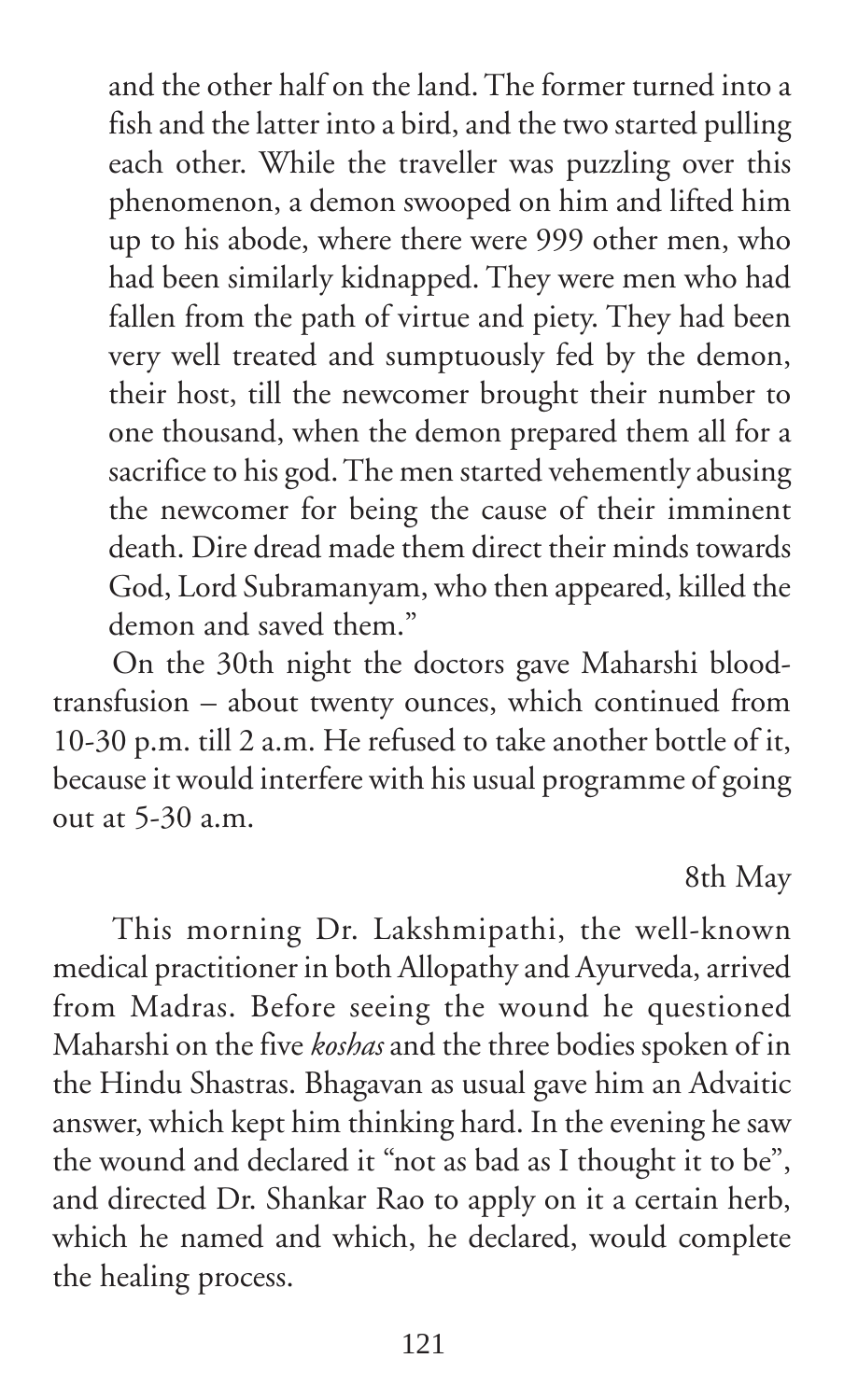Today the tumour seems to have completely disappeared, due to the application of radium, and the wound is nearly closed, although its base is still hard. Maharshi looks also much better and healthier. The radium needle was removed on the 5th.

### 9th May

10-30 a.m. A small bag of *kadakka* (myrobalans) came by post. Seeing it, the Maharshi said: "Oh, *kadakka*, but I am using it daily," and showed some by his side. The Ayurved school teacher, Sri Ramachandra Rao of Bangalore got up and said: "If we grind some of these nuts and apply the paste on Bhagavan's wound it will surely heal." Everybody was puzzled at the simplicity of the treatment and the magnitude of its effect. Bhagavan remarked with a twinkle in his eye: "O yes, he is a doctor and knows." All of us laughed, but loudest of all laughed the Ayurved himself.

We are told that the action of the radium will continue till the 5th June, that Sri Bhagavan's tumour is a peculiar neuro-sarcoma and not cancer. Cancer is constitutional, so that if cut out of one place it may appear in another, whereas sarcoma is a local growth, which appears and re-appears in the same place. If it appears on a limb and that limb is amputated, there is an end of it. But in this case, Sri Maharshi is definitely against amputation.

### 14th May, 1949

His Excellency the Governor-General of India, Sri C. Rajagopalachariar, arrived last night in a special saloon with His Excellency the Governor of Madras, the Maharaja of Bhavnagar, and Her Excellency the Maharani of Bhavnagar with their aides-de-camps and retinue to open the temple over the *Pathala Lingam*. Mrs. Taleyarkhan, the hostess,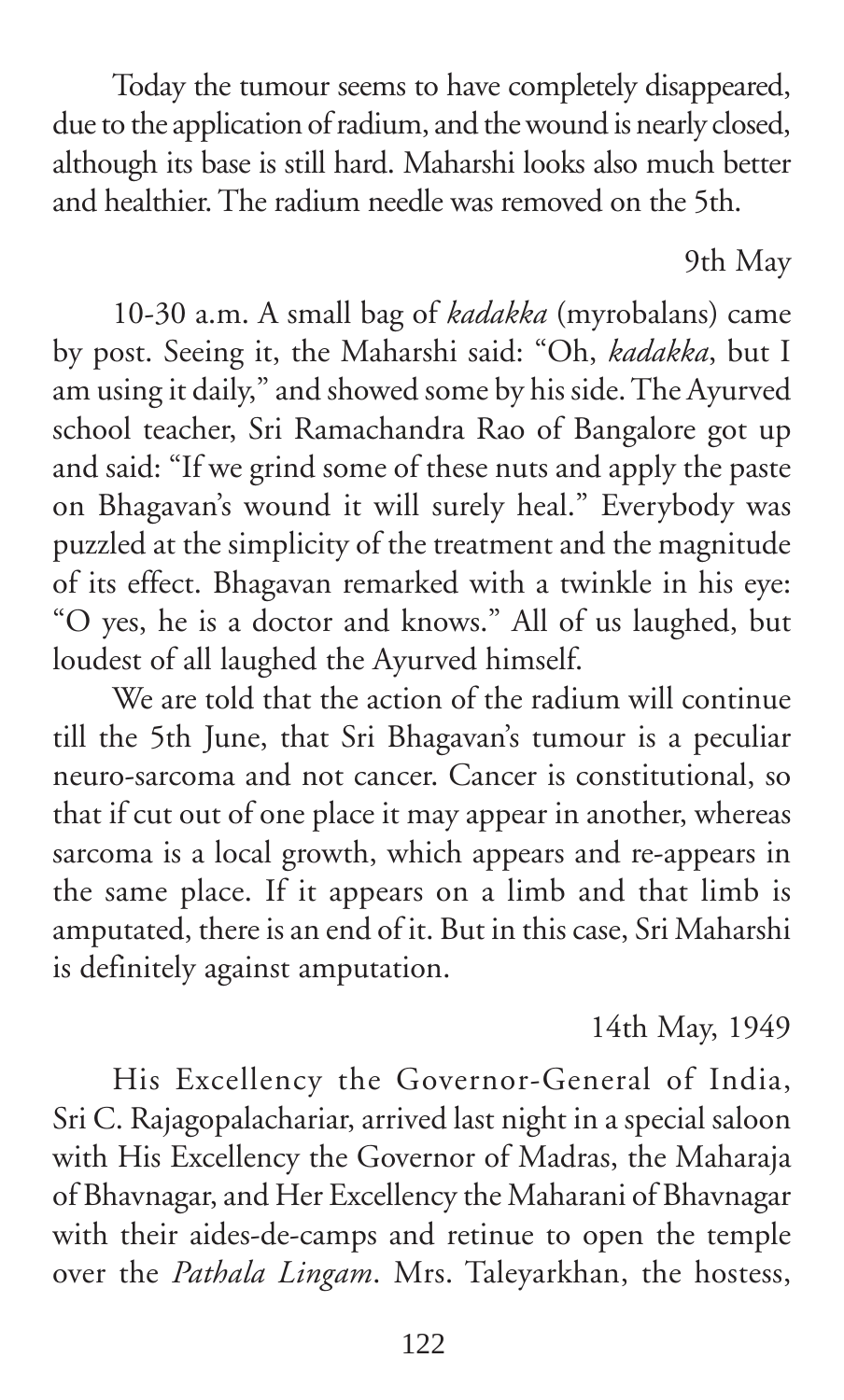received His Excellency exactly at 8 o'clock this morning in the big Arunachaleswara temple in the town. After introducing to him Mr. J. H. Tarapore, as the donor and architect of the temple, his family and a few others, she delivered her welcoming speech in English, to which he replied in Tamil. Then he opened the temple at about 8-45, after which he returned to his saloon.

Their Excellencies the Maharaja and Maharani of Bhavnagar drove to the Ashram and sat on two chairs opposite the Maharshi in a straight line with his feet. His Excellency said in English to the Master that it had long been his own and his wife's wish to have his darshan and sit on the floor rather than on chairs like now. Sri Maharshi remained silently gazing in space, as he usually does when not engaged in any work. Their hostess spoke to them in Gujerati, their mother tongue, and after ten minutes, they rose, bowed to the Master and left to worship in the Ashram temple and see the Ashram round. At noon Their Excellencies and party returned to Madras after lunching at the railway station with the Governor-General.

### 1st June

A small ceremony was performed this morning which made the new temple-hall the permanent *Darshan* Hall, in which, from today on, Sri Bhagavan will meet devotees and visitors. After the ceremony a big block of granite stone was brought and placed at a point outside, which the Maharshi could see from his couch across the south door facing him. It is to be his statue. It was plastered with turmeric and vermilion and camphor light was waved before it for good luck by the chief sculptor (*stapati*), who made the first chip on it with his hammer and chisel.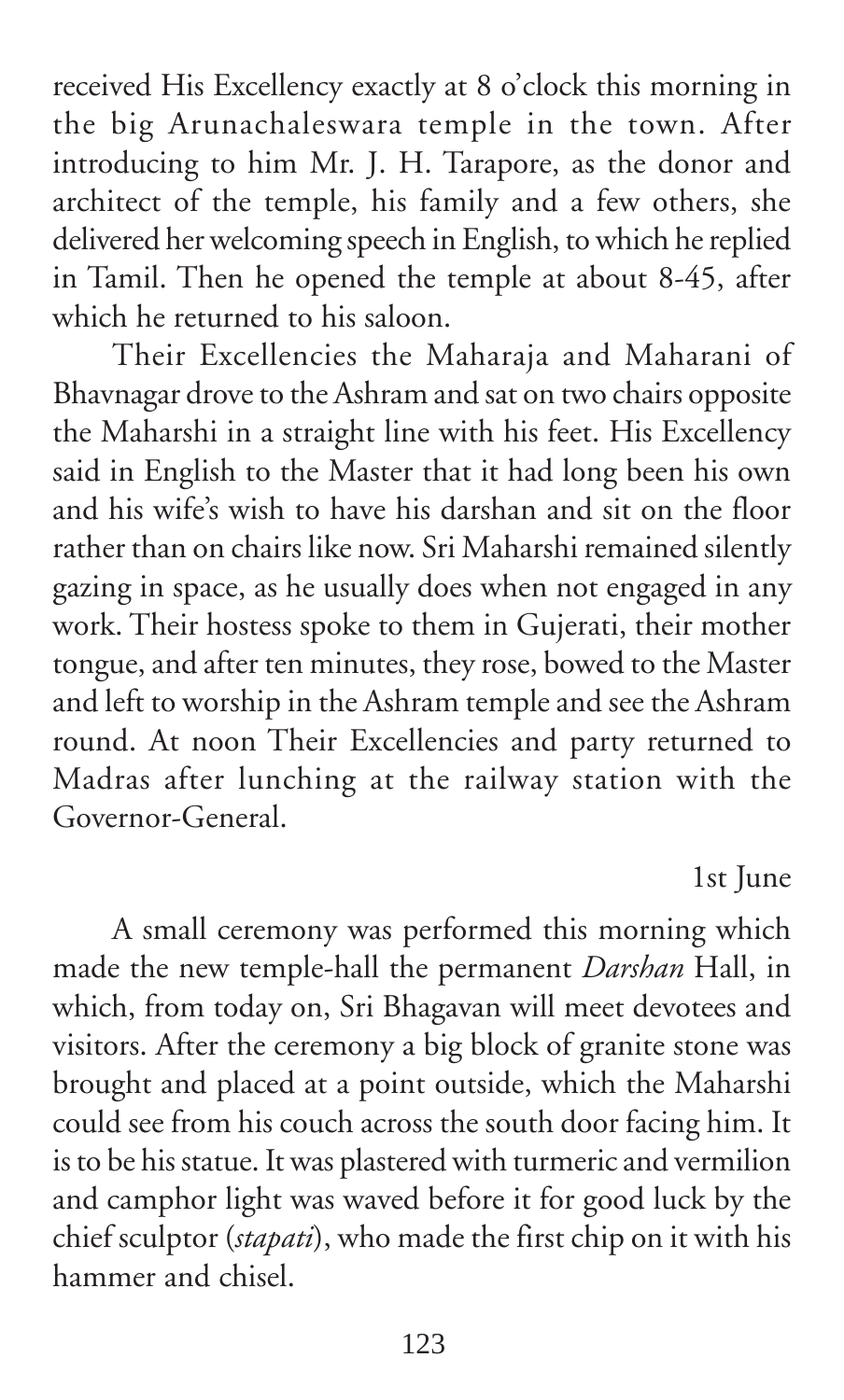Last evening a very old disciple of the Maharshi, now an old man, prostrated before him. I noticed a gauze bandage round his left elbow and thought to myself that it looked as if he were imitating Sri Bhagavan. Hardly I finished this thought when Sri Maharshi observing him laughingly remarked: "Hoho! you are competing with me. You have the wound in the same place as myself." Everybody laughed, except the old man himself, whose sense of humour seemed to have deserted him at the moment.

15th June

The dressing has been removed. There is a prominent lump surrounded by a red ring, which does not augur well. Benzoin alone is painted over it.

#### 25th June, 1949

Last night at about nine o'clock, when Maharshi's left hand was being massaged, he asked that the upper arm, where the wound is located, should be also massaged, because it felt itchy. The attendant answered that the doctors had ordered him not to massage it lest it should bleed. "Is that so?" Maharshi remarked and set himself to massage it, rather briskly, with the right hand, which immediately drew blood.

This morning at about 8 o'clock Sri Bhagavan started talking: "Yesterday Prof. Subbaramayyah spoke to me of curing diseases by will-power, implying that I should cure my arm by my own will. Did I ask the tumour to come, so that I may tell it to go? It came of its own accord, what then have I or my will got to do with it?" and so on. He seems to be determined to leave his disease entirely to itself without a vestige of a wish to be well again, or an effort to think what should best be done for it. He worries over it even less than he would if it were a mere lump of mud on the wall behind him.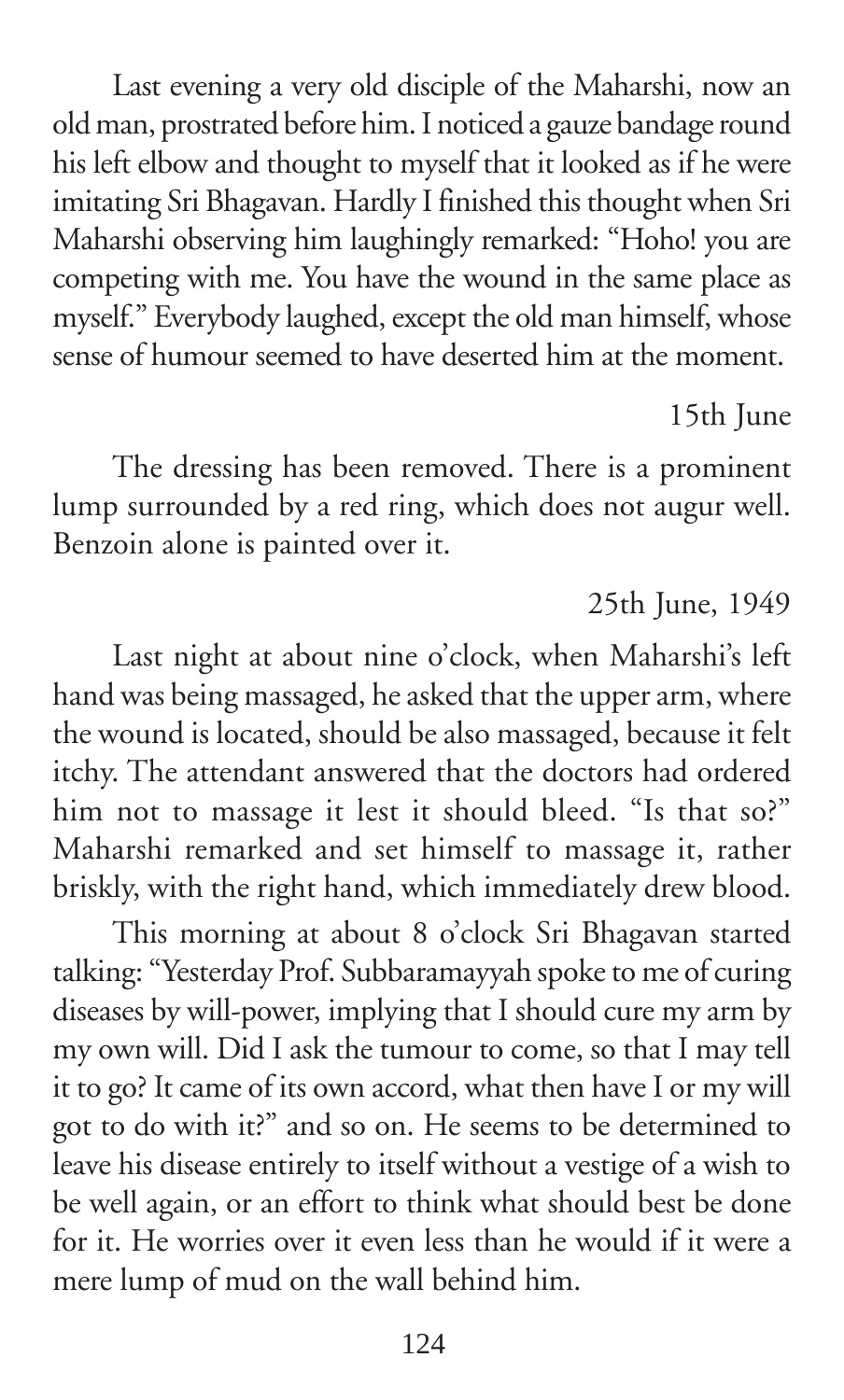On the 3rd, the doctors agreed that no more radium could be applied, as the last application had burnt the skin and left the flesh bare. In any case Sri Bhagavan will not allow radium application any more than he will allow amputation. The Ashram authorities had therefore to call in the herbalist, who had, years ago, treated the fracture of his collar bone. Today he came and applied some herb paste with the help of the attending doctors.

Their Highnesses of Mandi arrived with their son on the 3rd. Today Rani Saheba timorously approached Sri Maharshi with prayer to him to cure himself. In her gentle, soft voice she threatened: "I will not leave this place till Bhagavan promises me to cure himself." He merely waved his right hand, dismissing the proposal as of the least consequence.

## 6th July

Muruganar Swami, a very old and distinguished disciple, a Tamil scholar and poet, handed Maharshi a Tamil poem composed by himself, praying Sri Bhagavan to live up to hundred years in perfect health. A devotee read it aloud. Hearing it, Sri Maharshi said: "There is a story of a Vaishnava Saint, in whose centenary celebration his disciples prayed that he should live for another hundred years. You want me to live up to hundred, so that you may, at the end of it, pray for another hundred!"

# 15th July

Bhagavan's health seems to be improving. Since a few days, pieces have been falling from the tumour, the last portion of which dropped yesterday. Today the herbalist applied a highly irritating herb on the wound "to suck out all the morbid matter"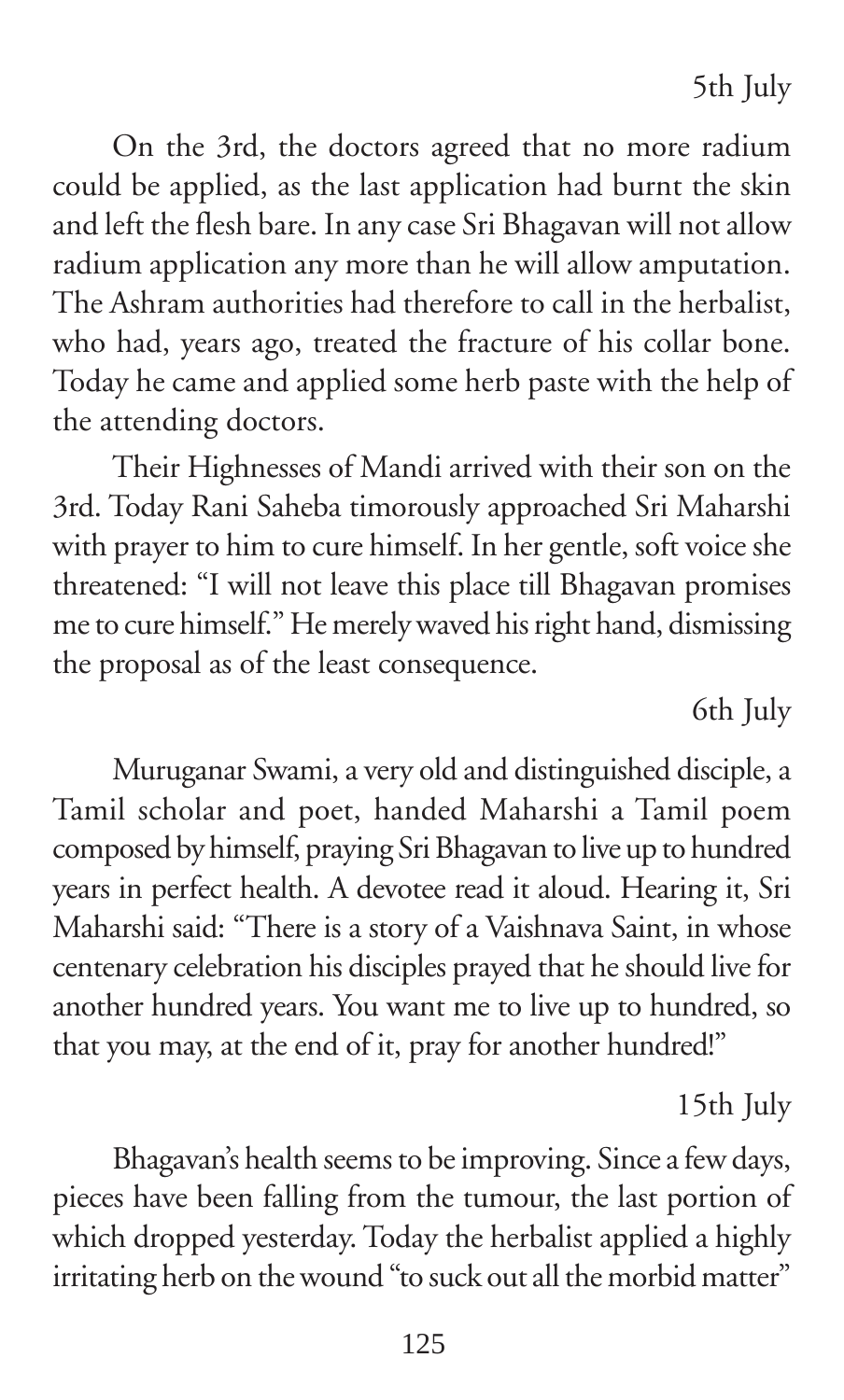from its base, which is said to be now flat. Internal medicines have also been given since some days. By evening the irritation must have reached considerable proportions as to cause shivering and perhaps feverishness, judging from Maharshi's listlessness, somnolence and drugged look, although as usual he never complained of pain or any inconvenience.

But when at 4-45 he prepared to go out, he showed signs of extreme weakness – his whole body shook, and the legs were utterly unable to stand or bear his weight, even for one step. We all thought he was going to collapse in a heap before our eyes, but somehow he steadied himself and, with the attendant's support, managed to go to the bathroom, where the old application was substituted by a new soothing herb. On his return the weakness and the forcible dragging of the legs were more pronounced, so that by the time he crossed the frightfully high stone threshold into the hall and looked at us, signs of death were on his face. The strain on the heart from this exertion, and probably from the drug, was tremendous, as we judged from his loud panting, even after having dropped exhausted on his couch. Every one of the three hundred men and women devotees present turned pale and remained transfixed to the ground, till the attendants made signs to them to sit down.

Even in a solemn moment like that, when life hung by the flimsiest thread, Sri Maharshi's solicitude for the guests and devotees occupied the first place in his mind; for he hardly rested than he called attendant Satyananda, who had supported his hip-joints in his journey to and from the bathroom, and whispered something to him, which was later explained as his declared desire that the dining routine should not be altered, which implied that he would not have his dinner alone in the *darshan* hall, as he had suspected such a plan was afoot, but as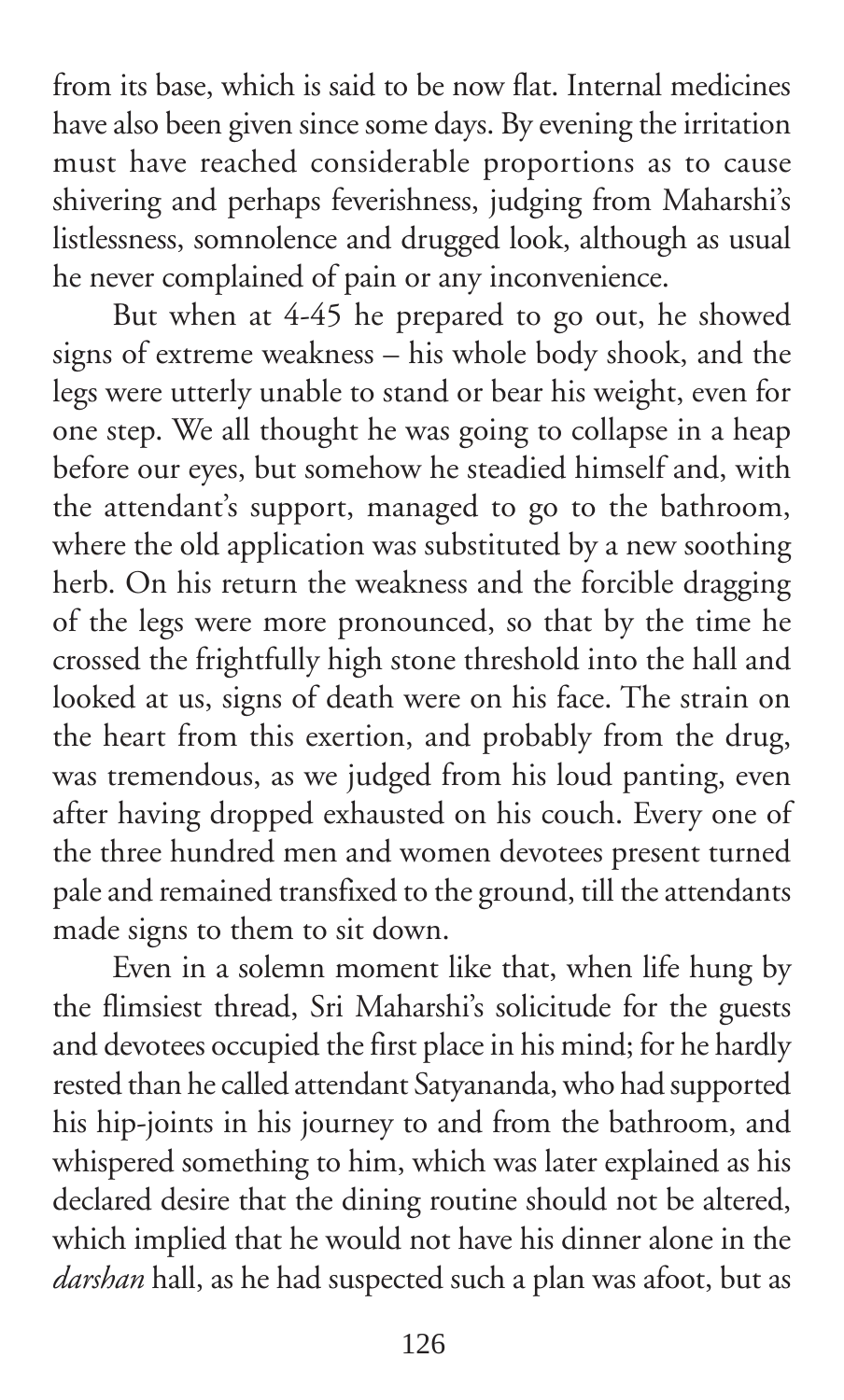usual in the dining hall with others. The dining hall is situated at a great distance from the *darshan* hall and its southern entrance, by which Maharshi usually enters, is preceded by seven steep steps. To go there for dinner would compel Sri Bhagavan not only to make the distance on foot, but also cross the terrible threshold of the hall, as well as climb all the seven steps, which is far more than his state of health would permit. A few of his important disciples went to him one after another and begged of him to consent to dine alone in the *darshan* hall where he sat, but he refused. Our hearts were in our mouths when the dinner bell rang at 7-30 p.m. and we saw him preparing to get down and walk. Walk he did, and with firm steps too, but in order to make him avoid the southern entrance, he was requested to enter by the northern one, which had only two easy steps, but he turned down the request by moving to the southern door and climbing the steep steps. He tottered for a while and, seeing the attendants ready to hold him, he stopped, turned to them and said: "If you leave me alone, I would walk far steadier," and entered the dining hall unaided.

#### 20th July, 1949

Last night a lady-doctor saw the Maharshi's wound and privately told some of us that there was nothing to congratulate ourselves for, as the tumour was still present and that what had fallen off was only the cauliflower excrescences which had been necrosed by the caustic herb applications.

31st July

Faith in the herbalist has completely waned. The tumour has increased in size and Bhagavan's health has greatly deteriorated with a daily rise of temperature in the evening and loss of appetite. On the 25th, Dr. Guruswami, the famous diagnostic physician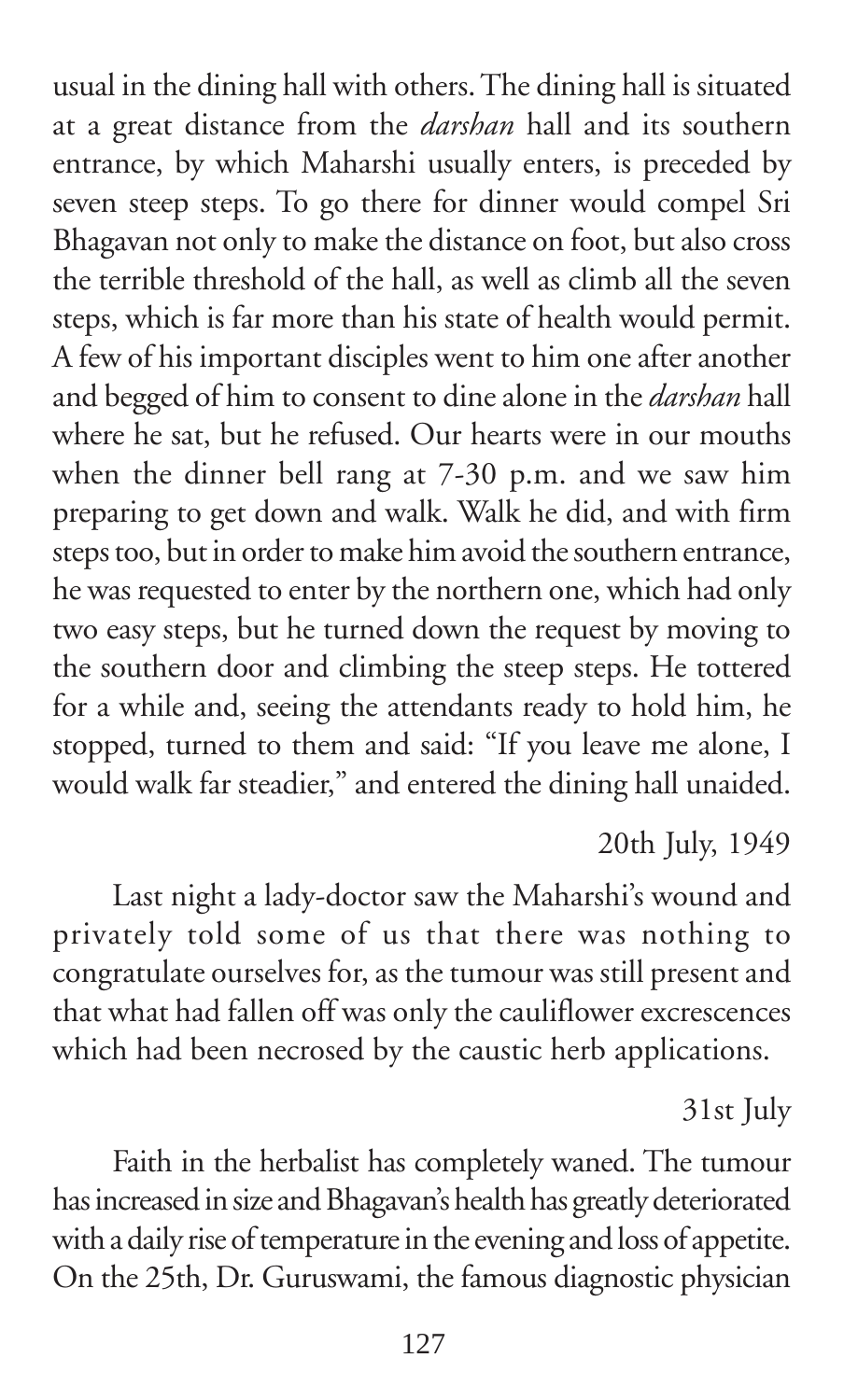of Madras came and saw the wound. He expressed great dissatisfaction at the way the case had been handled, at the radium treatment, and at the application of caustic herbs. He prescribed injections, the first of which was given on the 28th night.

This morning eight doctors were counted in the Ashram. Some more arrived at noon for a big medical consultation. Bhagavan is cheerful and jovial as ever, although his health is much worse than yesterday. Seeing Krishnamurthi, the radiologist, sitting in the first row next to a great devotee, Balaram Reddiar, he exclaimed in surprise: "Haha! what a coincidence! He (the radiologist) always reminds me of Balaram – same complexion, same hair, same features – and now they are sitting side by side. Balarama is the elder brother of Sri Krishna, and this Balarama is older than this Krishnamurti," and laughed heartily.

For some days the Brahmin priests of the Ashram have been daily performing a special *puja* and *suryanamaskar* (sun worship) for Maharshi's recovery. Today Maharshi remarked: "What is the use of this? The Spirit which is in the sun is here and everywhere."

At about 3 p.m. all the doctors assembled for consultation. Sri Maharshi in his usual compassion wanted the two devotee-homeopaths also to be called. They were called just to satisfy the letter of his wish, as no doctor except one took any notice of them. In the night one of them was taken to task for having administered a single homeopathic dose to Sri Maharshi earlier in the afternoon.

2nd August, 1949

Because of evening fever, Maharshi has been given four penicillin injections aggregating one million units, which stopped it since two days.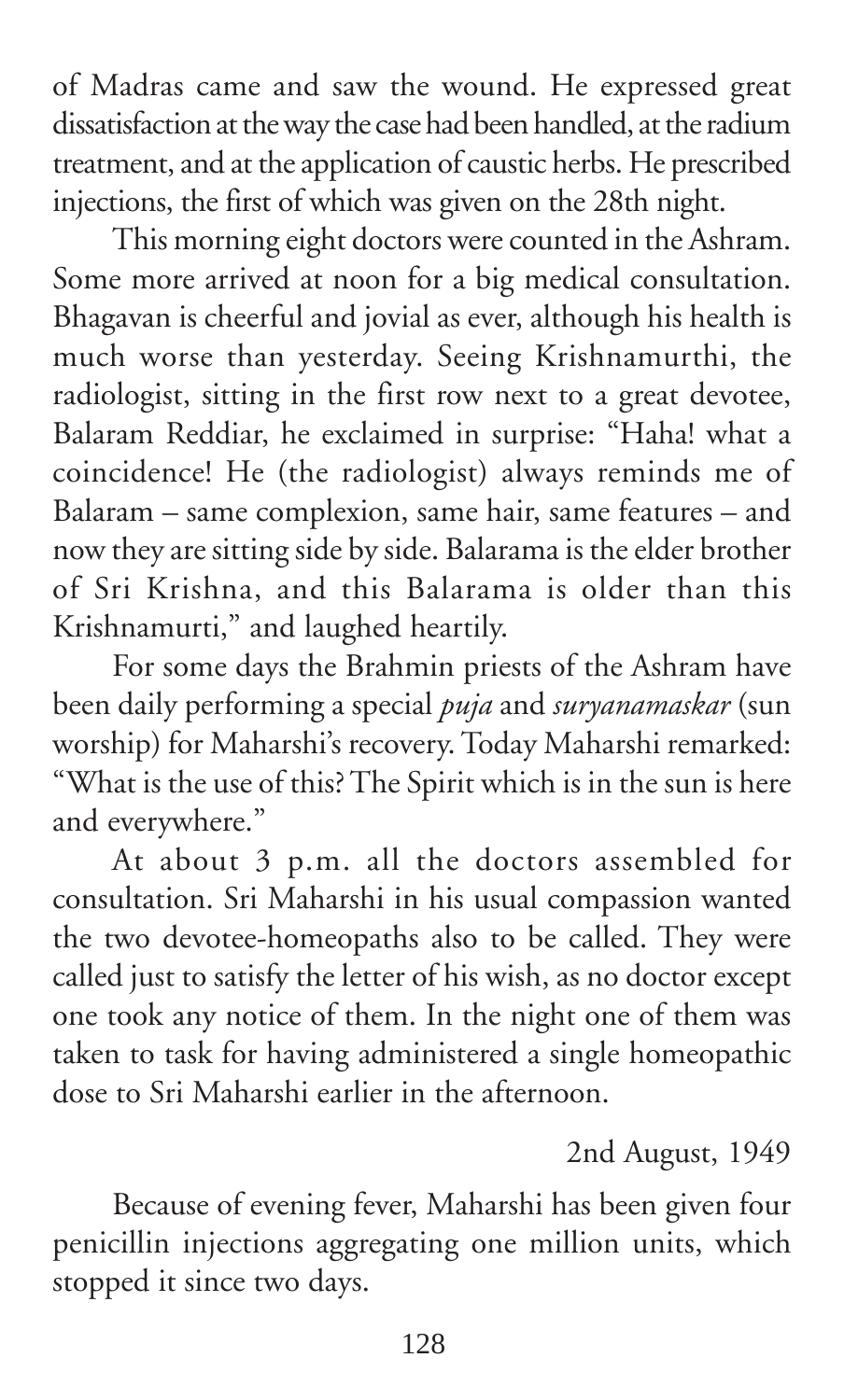Yesterday orders were issued that in view of his extreme weakness, the maximum rest and comfort should be given to Sri Maharshi. Disciples were therefore requested to attend only one hour in the morning and one in the evening for the usual *parayanam* (Veda recital), so that after 9-30 a.m. the doors were closed, which Maharshi did not notice. But when at 3-30 p.m. he saw the doors still closed and came to learn of the new orders, he rebelled and commanded that they should be immediately opened. He argued: "Many people come from great distances for *darshan* and cannot wait till evening; they must not be disappointed. Secondly, if the doors remain closed, people will suspect something serious and the whole town will flock. Thirdly, if you pin the devotees to only these hours, the time may not suit some of them, who will be greatly inconvenienced . . ." etc. The doors remained open, but the devotees were privately requested not to cause him discomfort by their presence, which most of them obeyed. Today being Tuesday as well as a Hindu festival, a constant stream of villagers continued to flow in the hall to prostrate and go out for *pradakshina* round the sacred Arunachala Hill.

Today also the hall remained open as usual, but the devotees attended only the two specific hours, with the exception of the very few who were immune to persuasion. The bell of the temple remained silent this evening.

# 7th August

Although tomorrow will be full-moon and therefore Maharshi's shaving-day, yesterday he was given the shave. From yesterday *parayanam* also stopped and with it the admission of the disciples into the hall. Visitors alone could enter, prostrate and go out immediately. Disciples could prostrate outside the hall.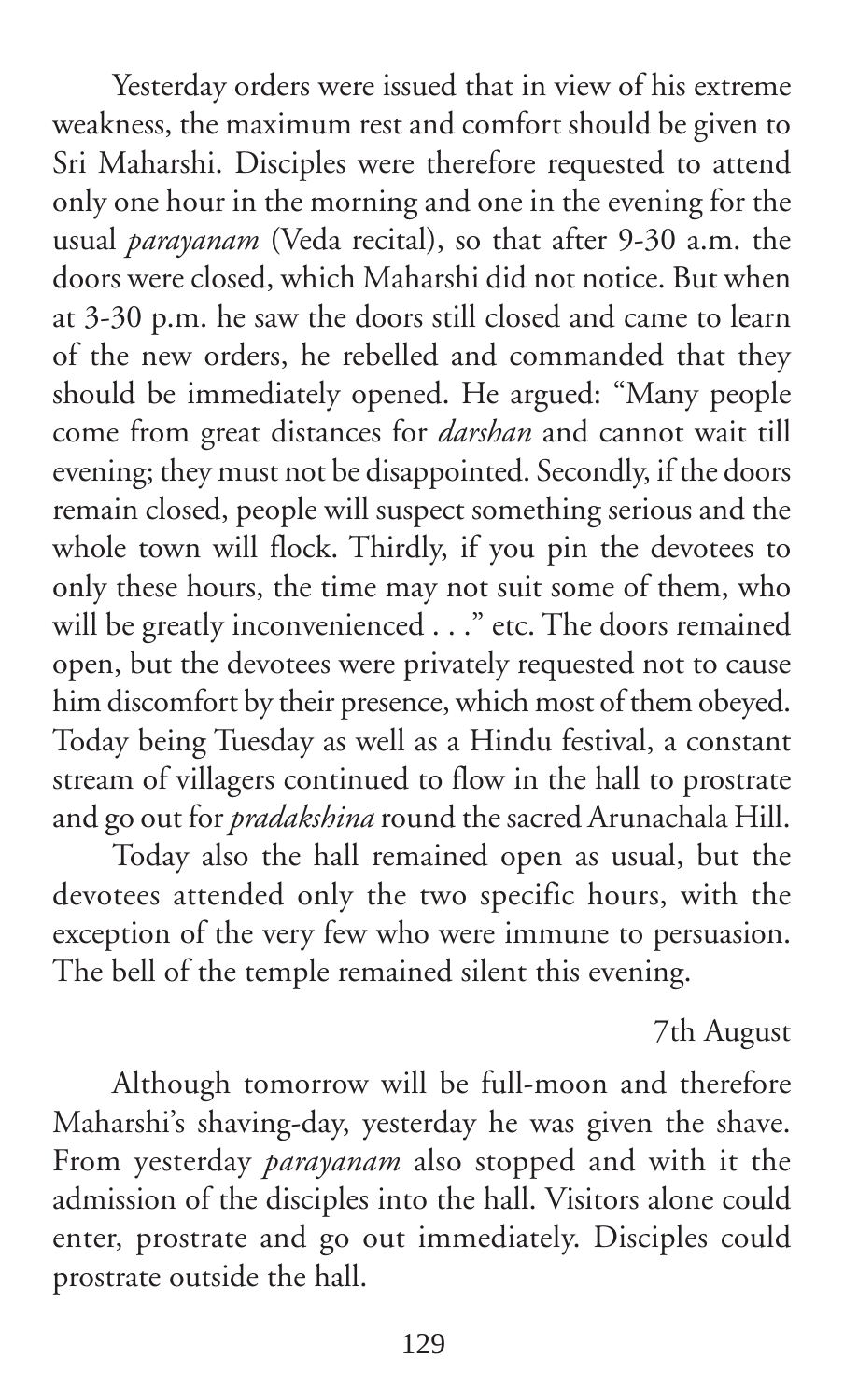Last night surgeon Raghavachari arrived; before him arrived all the necessary instruments, blood plasma, etc., for today's operation. At 7 a.m. today, Dr. Guruswami also arrived by car. Sri Maharshi walked to the dispensary very early in the morning to be prepared for operation. He was given an injection in the left shoulder of a new anaesthetic of the "novocaine" family and also one of "omnopon," an alkaloid of opium, to keep him half-asleep and to deaden the pain of the operation. The operation is to be bloodless through the use of a diathermic knife, which is not actually a knife, but a blunted needle controlled by electricity. The needle merely moves over the flesh required to be cut and the electric current does the actual cutting, simultaneously with the singeing of the blood vessels, so as to cause immediate clotting, with the result that neither bleeding nor infection takes place.

At about 8-15 a.m. the operation proper started. The surgeon took great care not to leave a single morbid cell in the wound. He had thus to cut very deep without interfering with the ulnar nerve. The operation lasted about two and a half hours, then the arm was put in plaster of Paris, tightly bandaged. A little after the beginning of the operation Sri Maharshi had laboured breathing, which frightened the surgeon, who stopped a while and started giving bloodtransfusion. The two bottles of plasma brought in advance did not prove sufficient, so that fresh blood was taken from the radiologist and others, some of which was mixed with the plasma and some given as it is. In all he was given 250 c.c. plasma and 650 c.c. of fresh blood.

From 8 a.m. devotees started pouring from South India and from the town, so that by 10-30, constables and special volunteers had to control the crowd. All approaches to the dispensary were closed and sentries were posted at them.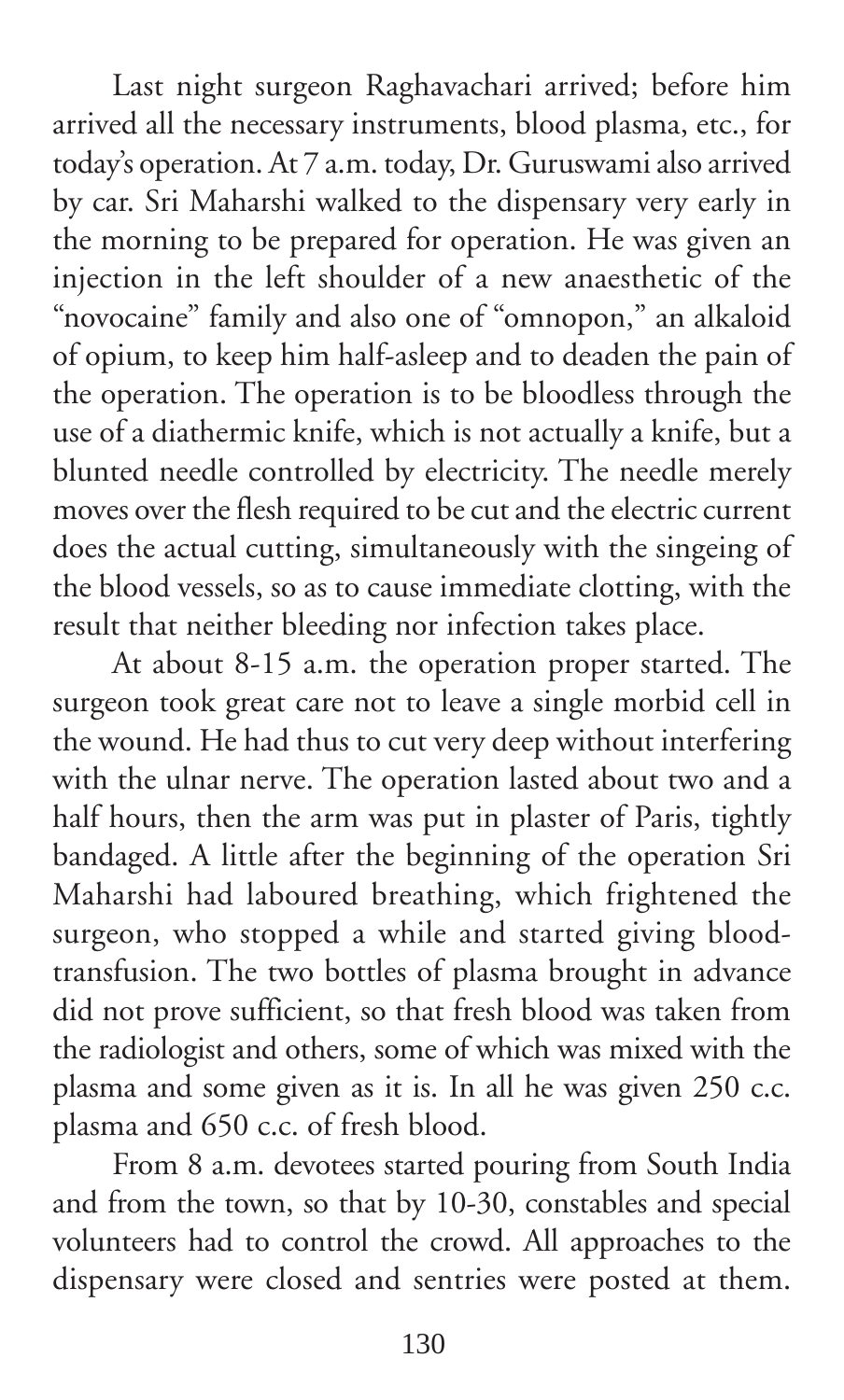Numerous doctors crowded the dispensary, or rushed in and out of it on one mission or other till about 10.45, when Sri Niranjanananda Swami came out with Dr. Guruswami and told the anxious crowd that "the operation is highly successful, but Bhagavan must have full rest today and must not be approached. Devotees may kindly disperse now; tomorrow they may have his *darshan* if the doctors will permit it."

The crowd gradually melted, but started gathering again at about 5 p.m. Having received the news that a large number of devotees were anxious to see how he was, Sri Maharshi insisted that he should walk to the *darshan* hall, which dismayed the doctors, but with difficulty he eventually agreed to a compromise to be placed on the verandah of the dispensary and there give *darshan*. The *bhaktas* arranged themselves in a queue and filed past him with only a bow – prostration was not allowed for lack of time and space.

# 9th August, 1949

Yesterday Sri Maharshi felt very uncomfortable with the plaster of Paris sticking to his flesh. He felt a great itching sensation in the wound, but the plaster was too thick to make an impression when massaged. At 11-30 a.m. the plaster was removed and at 12-45 afternoon, the Maharshi suddenly rose and went down the dispensary steps towards the *darshan* hall. The attending doctors were flabbergasted, rushed to him with folded hands and tried their best to take him back to his bed in the dispensary, at least up to 4-45, but it was of no avail. He tottered to the new bathroom, and thence to the *darshan* hall. At 5-15 people were allowed to enter from the east door, prostrate and walk straight out by the south door.

This morning although Maharshi's temperature was normal and he was feeling better, no one was allowed to enter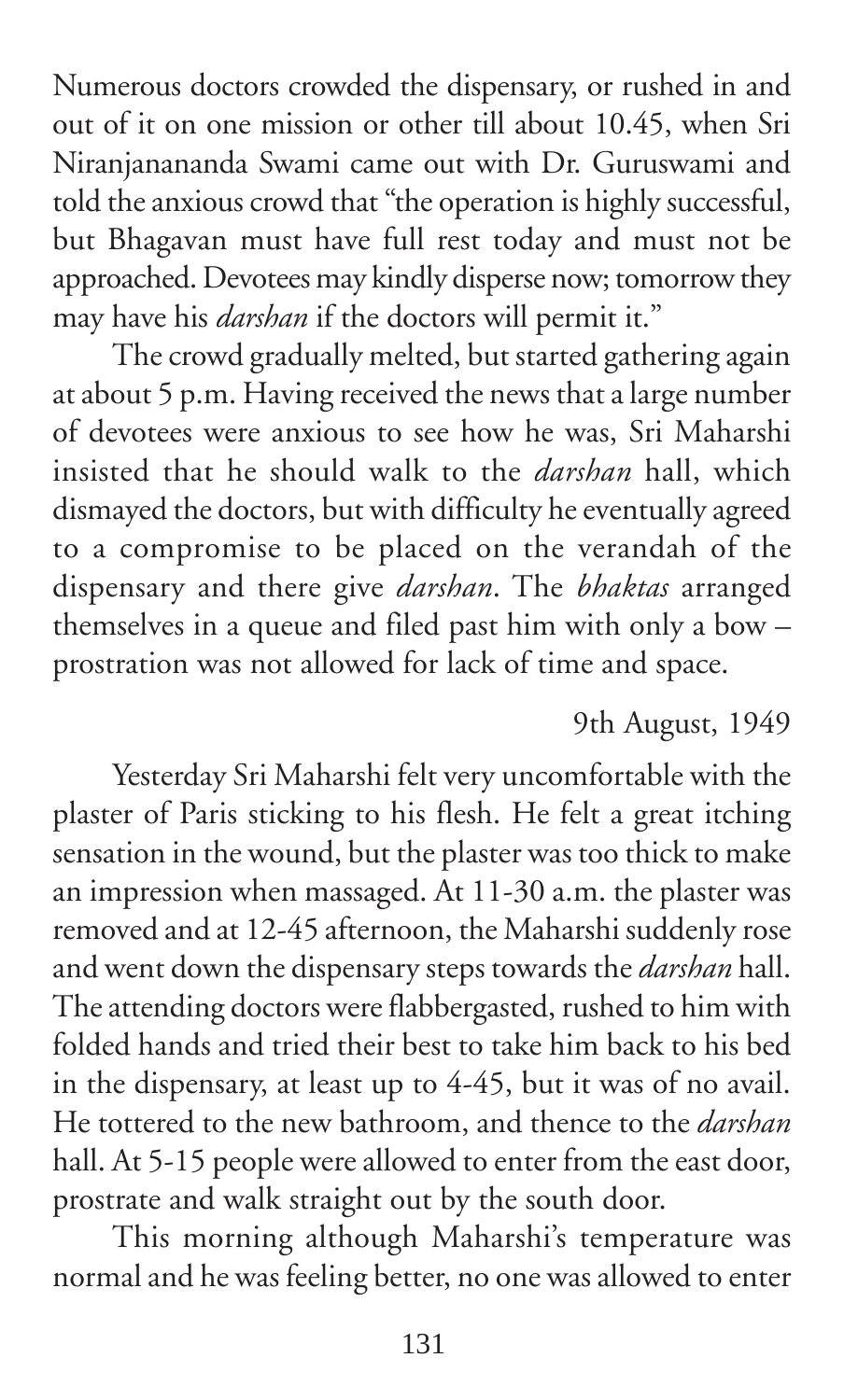the hall even for mere prostration. This had to be made outside the south door, which remained open with a sliding collapsible door drawn across it, through which devotees could see him facing them, without being able to enter.

The offerings-table, which usually stands near the couch, was today placed outside the south door, so that flower and fruit offerings may be deposited on it. Penicillin injections are being administered to prevent sepsis.

# 14th August

At 5 p.m. Dr. P. Rama Rao, the Madras radiologist, came and stuck radium needles in a wax and moulded it over Maharshi's wound and bandaged the arm with plaster of Paris, so that even if the hand moved, the radium mould would not be disturbed. He applied it with mathematical accuracy – the larger and more powerful needles in the centre, the smaller and weaker ones towards both ends of the mould. The radium needles are encased in gold containers. The first and second most potent needles are deadly and, although encased in hard gold, they are handled only with a pair of tongs. The age of each needle is estimated to be between 200 and 400 years.

The healing process has not yet started, although seven days have already passed since the operation day, due, it is said, to the Maharshi's low vitality.

The doors of the hall continue to be closed, prostrations are being done outside the south door.

15th August, 1949

In honour of the Independence Day, attendant Krishnaswami today opened the doors of the hall and let people in for prostration only on his own responsibility.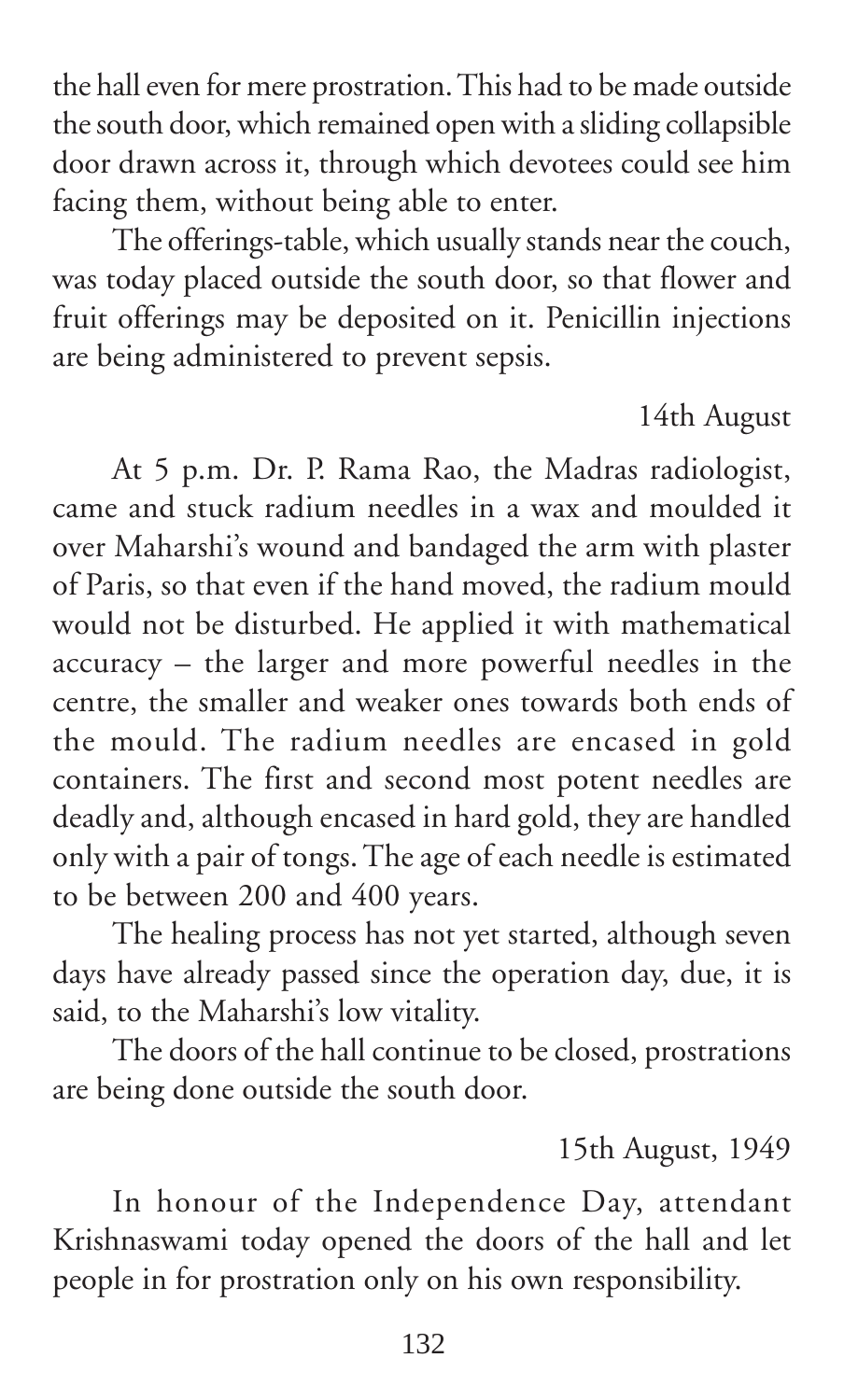At 5-40 a.m. Dr. Shankar Rao, the Ashram doctor removed the radium mould and found healthy granulations in the epithelium, which is the sign of healing. Confidence of complete cure is entertained if no growth will reappear within a month.

The doors of the hall remain open only for prostrations since the 15th. Sri Maharshi's food is given to him on a table placed level with his couch in the *darshan* hall. He continues to think of the devotees who may be missing him at meal time. Yesterday he enquired: "When am I to have my food in the dining hall with the others?"

About 3-30 p.m. Dr. Rama Rao came from Madras with his family, saw the wound and said that no prognosis could be made before three weeks had elapsed.

24th August

This evening the *parayanam* – stopped since a few weeks – is resumed and will continue henceforward, Sri Bhagavan's health permitting, morning and evening as before, during which devotees are allowed to sit in the hall. For the first time since the 6th August the big bell in the Ashram temple rang this evening during *puja*.

Sri Maharshi looks well and walks fast enough, but to my eyes he looks much thinner than before the last operation. Sometimes he jokes with the attendants. The pain which he has been feeling during and before the radium application is subsiding, relieved to some extent by the hot water bottles applied.

Since some days a baby leopard is brought to the Ashram in the evening and taken to Maharshi, who pats and looks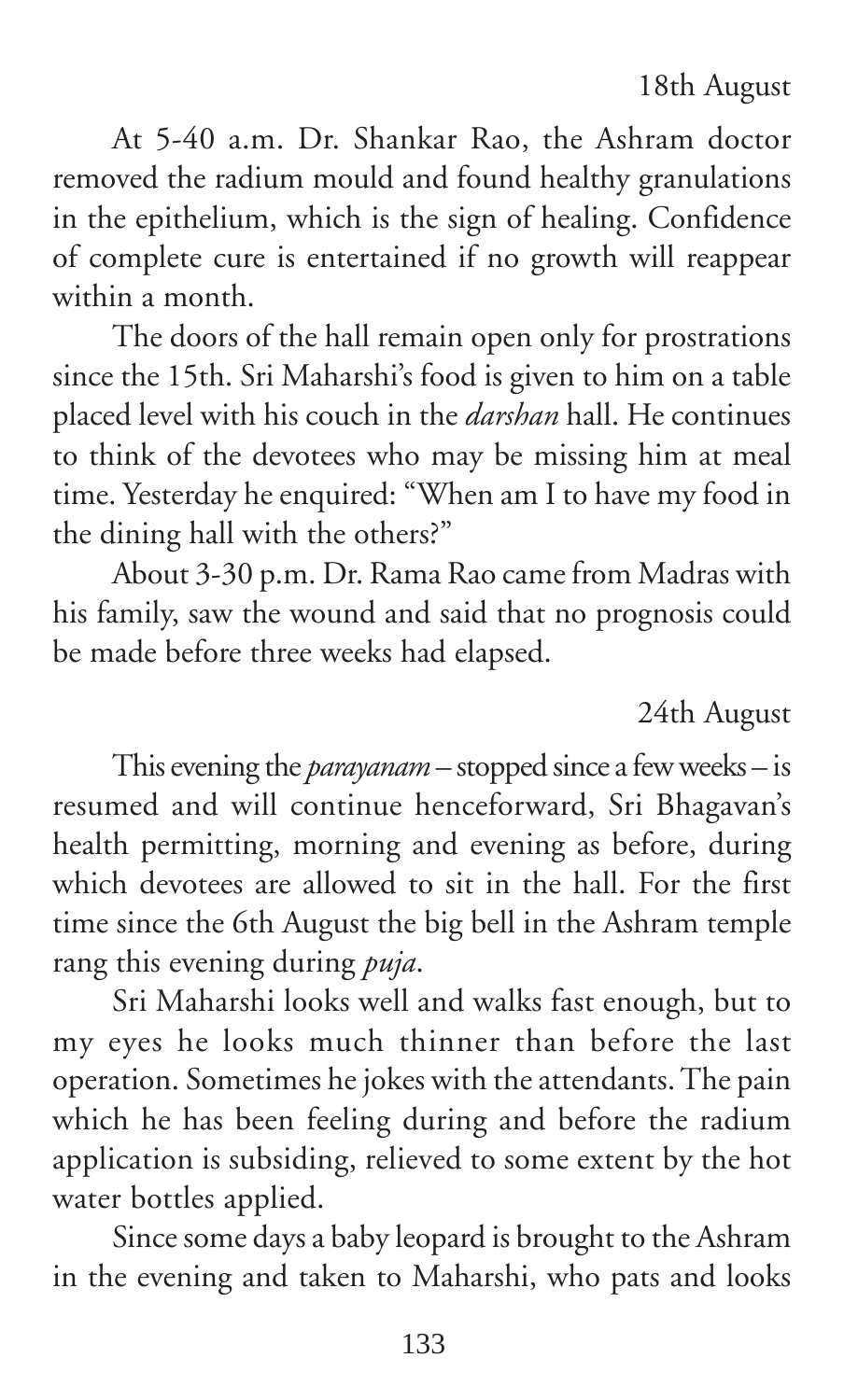intently at it. The Sarvadhikari is very fond of it and expresses his love by slapping it hard on the back, and then rewards it with three cups of milk, which it avidly laps like a cat.

## 27th August

Maharshi's wound, which has been clean and healing for some days, started sloughing again. At 4-30 p.m. Dr. Raghavachari and his assistants closed the hall for about one and a half hours and removed a small quantity of the slough, which they took with them for examination in Madras.

Sri Maharshi's emaciation in the neck and legs is daily increasing.

# 29th August, 1949

Sri Maharshi composed a verse in Tamil over which an English lady-devotee grew very jubilant and looked forward to reading it in English translation, taking it to be a hymn in praise of the Lord of Creation. It turned out to be a laxative recipe, which Maharshi had written with his own hand in ten long lines. Bhagavan is bubbling with joy over it and is showing it to everybody like a schoolboy who has written his first poem.

# 11th September

Today is the last of the 48 days of the *Suryanamaskar* prayer, recommended by Dr. Guruswami for the recovery of Sri Maharshi's health. Every day it has been read in the Ashram's *Veda-Patasala* by special Brahmins. But today, being the closing day, it has been recited in the hall immediately after the usual daily prayer and has taken two hours to finish – 7-40 to 9-40 a.m. It consists of 132 hymns taken from the *Yajur Veda*. We immensely enjoyed listening to it, it has sweet rhythm and has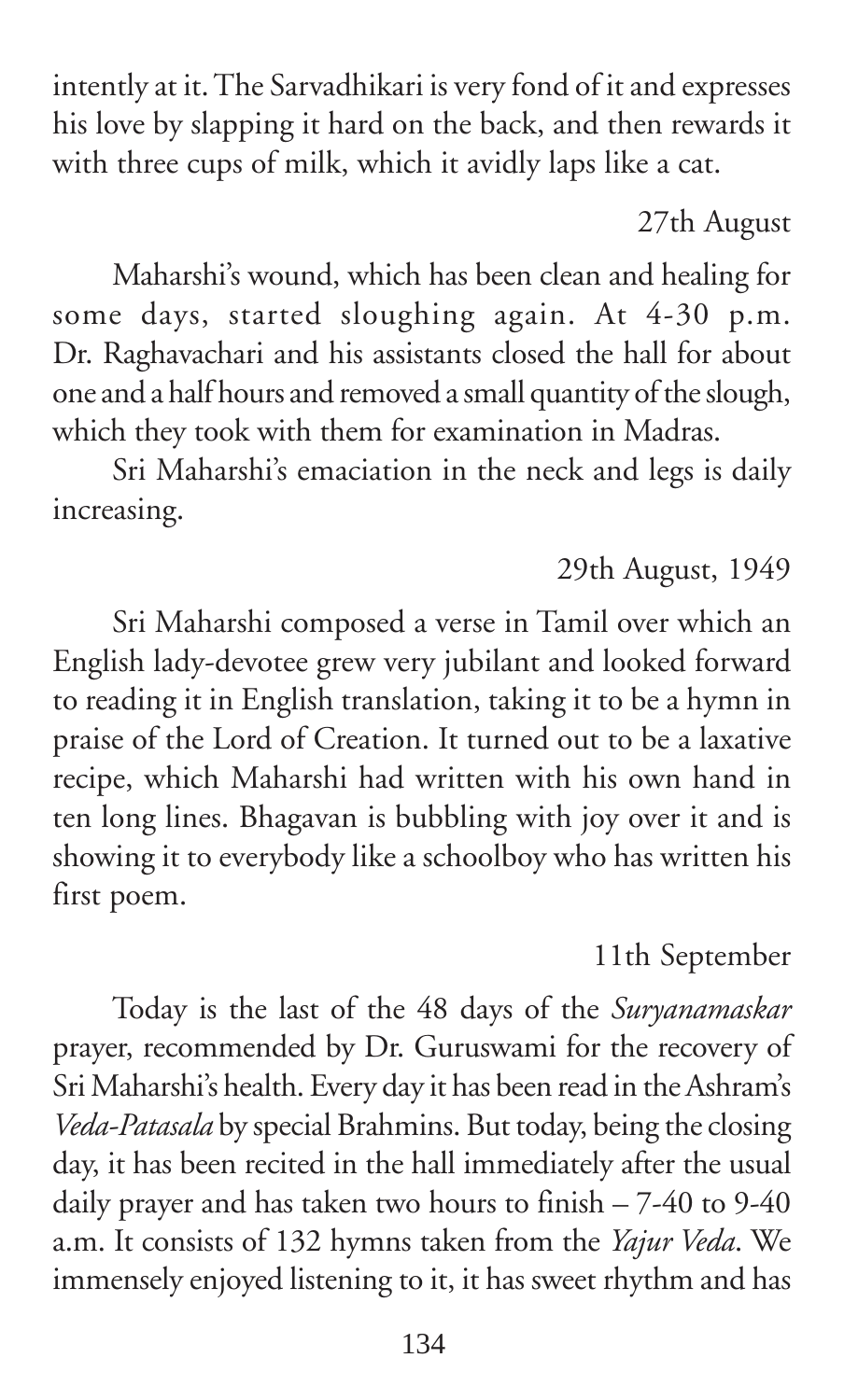been read with fervour in well synchronising voices by seven Brahmin youths led by their teacher.

Sri Bhagavan looks better and the wound is said to be healing, though very slowly, which raised our hopes for a complete recovery; probably the uplifting tunes of the *Yajur Veda* recitation had something to do with this optimism.

#### 24th September

The old Mudaliar lady – "Patti" – who has been daily serving Maharshi with rice cooked in her own house and at her own expense for forty years, passed away at about midnight. As soon as the news of her death reached Sri Maharshi, he started talking about her and went on the whole day telling her story from 1908 – one year after Echammal came, – when she first came to him in Virupaksha Cave, upwards, and how she stuck to him all these years with unflagging devotion and wholehearted service. He enquired about the place of her burial and, when told that it would be in the Hindu general burial-ground, he said that it should be in the place where she died. His order had to be obeyed, and a pit was dug within that compound which is not far from the Ashram proper. Her body was made to sit cross-legged in Yoga *asana*, as it is customarily done to the bodies of sannyasis, then garlanded with flowers and sprinkled with sacred ash and camphor and finally buried for final rest.

#### 15th October

Maharshi is suffering great pain from stiffness and rheumatism in the left knee, for which a Brahmin devotee has given him homeopathic doses of Magnesia Phos internally and fomentation. He is walking with difficulty. In order to give him easy access to the bathroom at night and to spare him the crossing of the high threshold of the hall which has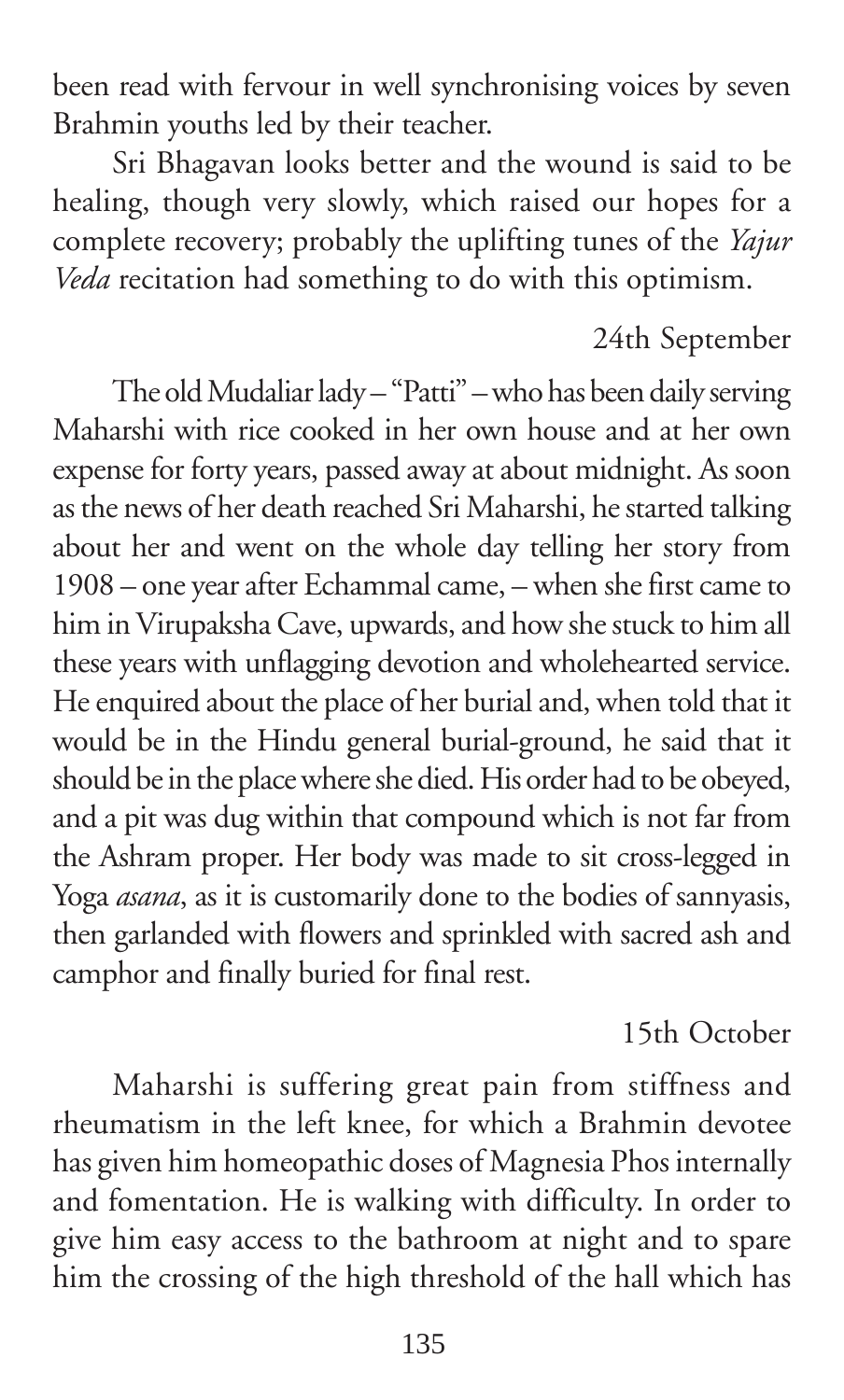become a veritable nightmare, his bed from tonight on will be placed in the tiny room (adjoining the bathroom), which has so far been used for storing the linen of his sofa, and other objects personally used by him.

20th October

Yusuf Meherali, the Chairman of the Socialist Party of India, who has spent here thirteen days for recuperation and rest in the proximity of the Maharshi, left today.

## 5th November, 1949

Today being full moon, Sri Maharshi has had his shave as usual. There has been no *parayanam* in the hall in the evening, but a big *puja* in the temple, because of an important Hindu festival. After the holy *lingam* was plastered with cooked rice and *arati* about to be performed, Sri Bhagavan was made to sit on a chair placed over the stone lotus in the centre of the hall, directly facing the Holy of Holies. The devotees squatted on both sides of him on the floor. During *arati* Sri Bhagavan was completely indrawn, as he almost always is on religious occasions. *Arati* over, he was helped back to his couch, a few feet away.

#### 4th December

This is Deepam Day – the full moon of the month of *Kartikai* – most holy to Hindus in the South. The holy beacon will be lighted tonight on the top of Arunachala, the Hill of Fire, which symbolises the light of the Spirit in all hearts and in the universe. Arunachala, another name of Shiva, enthralled Sri Maharshi fifty-three years ago, when he was a mere youth in his teens and made him substance of His substance and indistinguishable from His Essence. Arunachala, a mere hill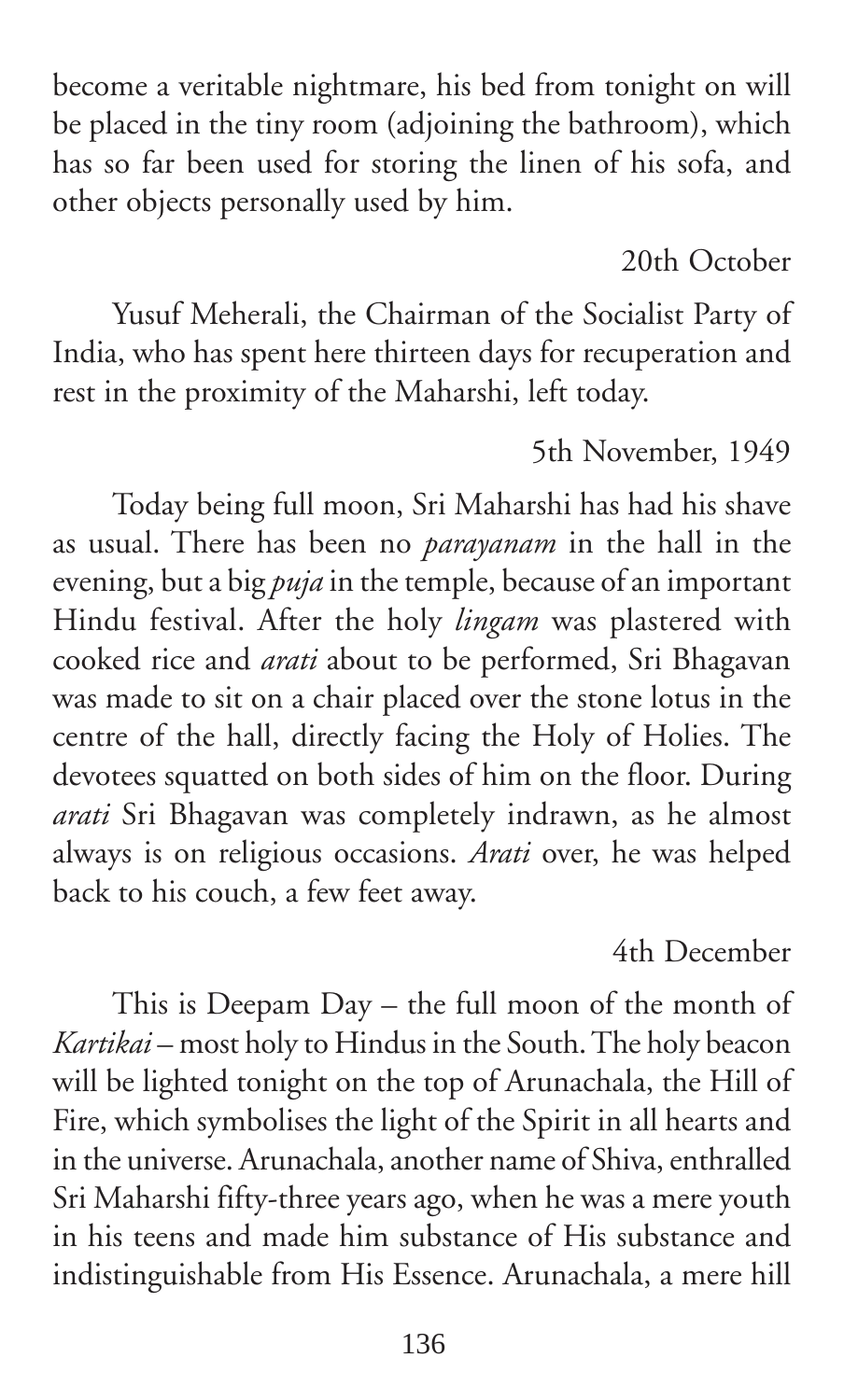of stones, remained for him the blissful Universal Self and the Living Guru, both in one. Every year, since the foundation of this Ashram, this day has been celebrated in it with illumination, prayers, reading of the Vedas, and devotional songs, followed by distribution of several kinds of *prasadam*.

Tonight Sri Maharshi sat in the north verandah of the *darshan* hall from where he could directly see the top of the hill. All around him hundreds of devotees squatted, some on the cement verandah, but the majority on the sandy ground. Not far from his sofa stood the large brass vessel, three-quarters filled with pure ghee, surmounted by a thick wick, ready to be lighted at the right moment as the Ashram beacon, making a sacred triangle with those of the hill and of the big Arunachaleswara temple.

But this jubilation is not without a sting. Will the health of Sri Maharshi favour us with another *Deepam day* and be with us in the flesh, or is this to be the last? As we see him seated fresh and bright as ever, gazing expectantly at the top of his beloved Arunachala, we cannot help being optimistic of his recovery. The body which is stricken by a most malignant disease, hacked on many occasions by the surgeon's knife, burnt by radium, and drugged by all sorts of powerful drugs, bears no trace of the agonising ordeal in the brilliance of its eyes or in the joyful expressions of its face. What miracles are being performed in it! What are its mysteries!

Ten minutes before sunset, the time for lighting the deepam, Sri Niranjanananda Swami came on the scene. With bare breast and fresh from his bath and the Shaiva marks prominently drawn on his arms, chest and forehead, he stood by the side of the ghee basin and received the ghee offerings brought mostly by the lady-devotees and poured them into the ghee vessel. A minute or two before six, the flame suddenly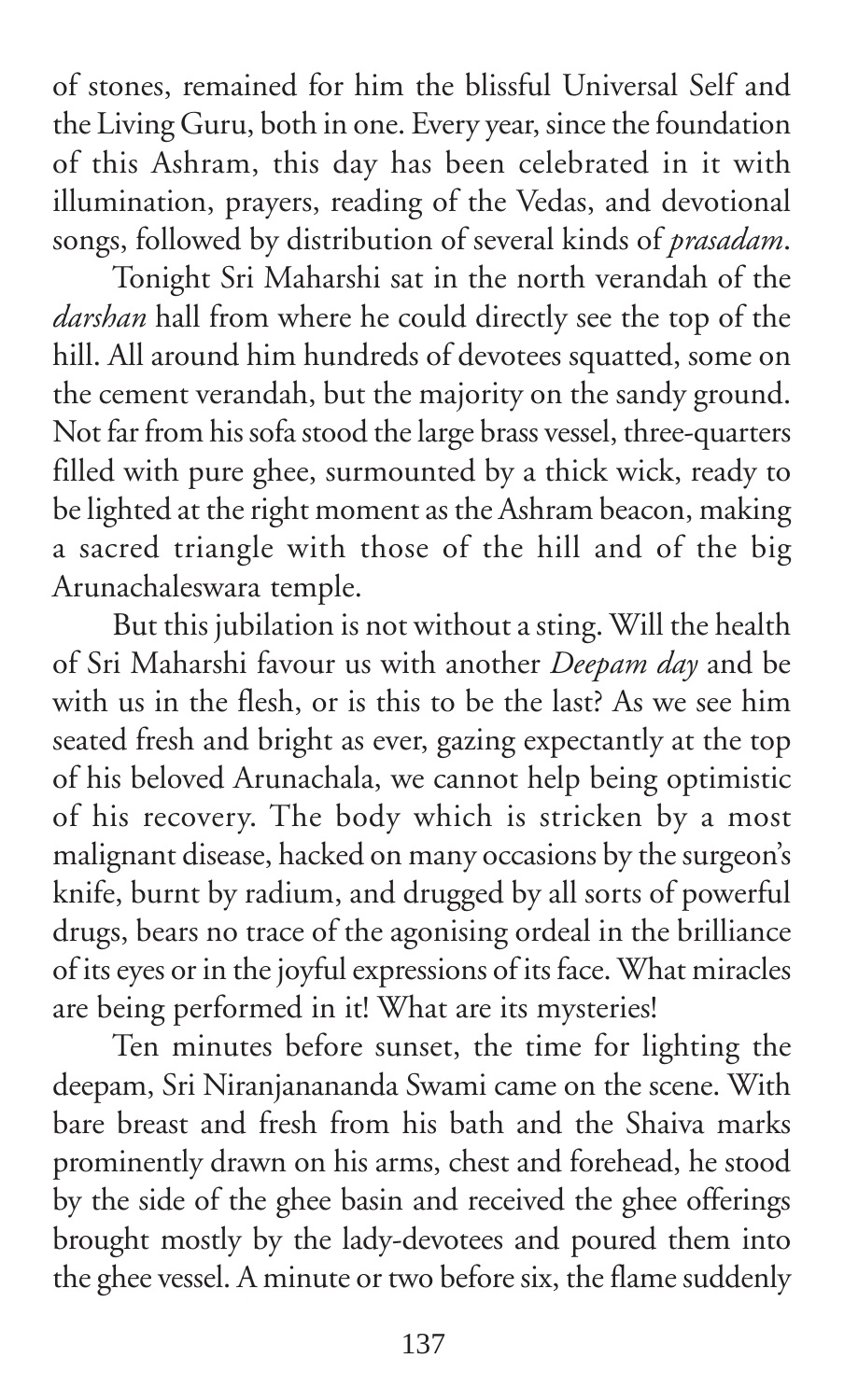leapt up on the top of the hill and our Ashram flame immediately followed it, accompanied by the reading of "*na karmana*", after which the series of chanting, singing, etc. began.

Maharshi's health is fairly normal, but he needs to be lifted up when he slides down on his sofa, and supported when he stands or begins to walk. This is due not only to muscular weakness, but also to the stiffness of his knee and hip joints, as well as to his inability to use the left arm. He can use only the left fingers, if no movement of the elbow is involved.

About ten days ago he paid a visit to the store-room opposite the back-door of the kitchen, to see for himself its renovated verandah. When he looked up and saw over the door of the store-room a design of Arunachala Hill with the beacon lighted over it in cement, he grew reminiscent and told the attendants that it was a copy of the original design which he had drawn on paper more than twelve years earlier. All the workers were happy at his visit, because he was able to walk about sixty yards both ways.

# 13th December, 1944

Surgeon Raghavachari came yesterday at about 2 p.m., saw the tumour and ordered his staff to make all the necessary arrangements for operation which he fixed for Sunday, the 18th. Sri Maharshi asked him what would happen if the tumour were to be left to itself, and he answered that it would grow exceedingly large and would create all sorts of constitutional disturbances and complications, adding. "Now that it is no bigger than a small lime it can be easily removed."

Sri Maharshi nowadays dozes a lot and the rheumatism of his knees has grown so bad that almost all the time two attendants massage his legs and thighs. His food is not nourishing and he often refuses the extra dishes and fruits.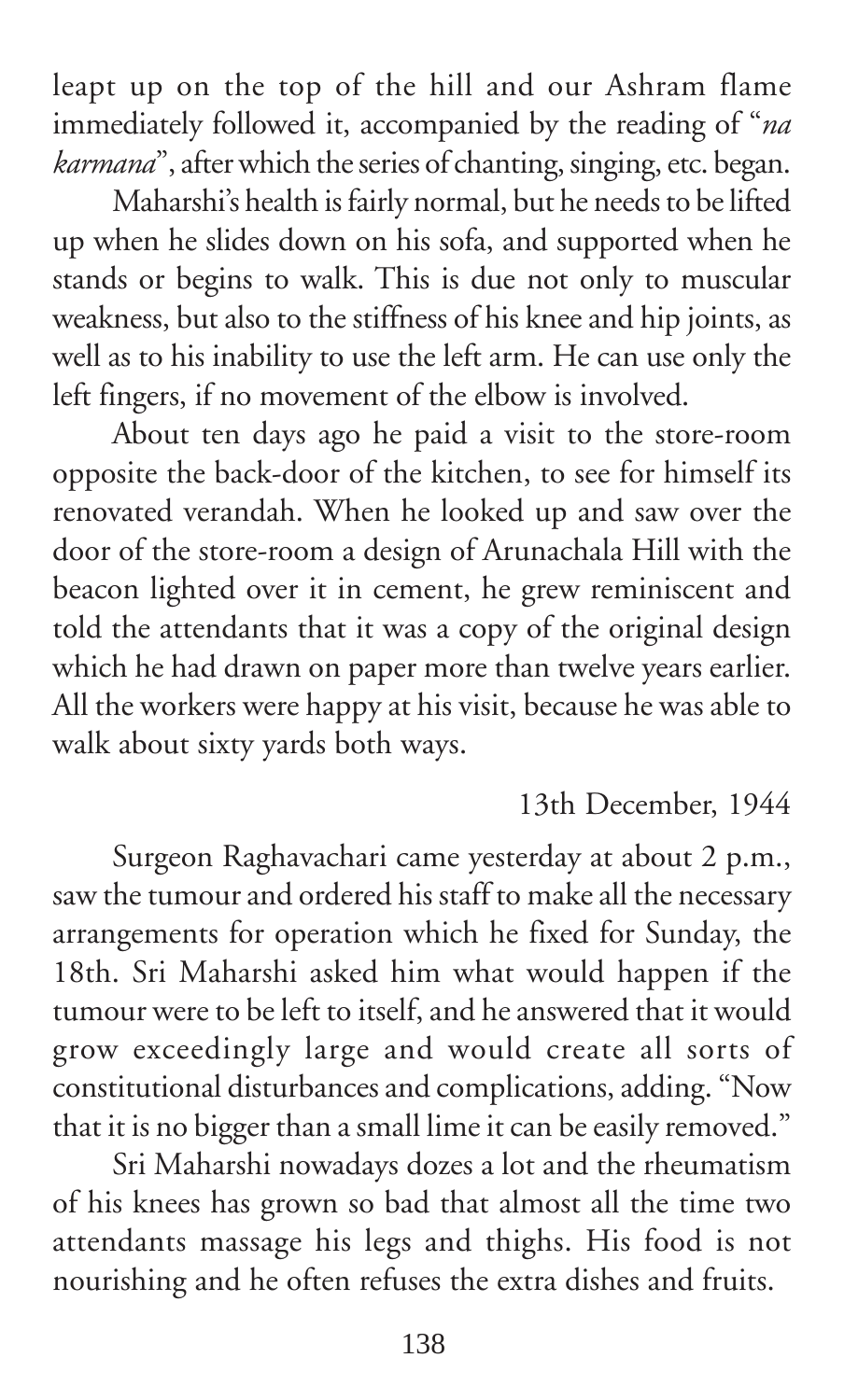# Monday, 19th December

Yesterday the Ashram dispensary was made ready for the operation which was to take place yesterday, but was postponed to today; and this morning at about 5-30 Sri Maharshi walked slowly into it. At about 6-15 (before *Rahu kalam*) the operation started and continued till about 7-30, but the doctors came out only at about 9-30, after having given him blood-transfusion of 400 c.c., mostly from fresh blood.

#### 21st December

Sri Maharshi is still in the dispensary and devotees are given only half an hour to file past him morning and evening, just time enough to bow and move off. He looked very pallid and languid. I understand that last night anodyne and sleeping drafts were administered to him to make him comfortable. But no precise information is being given and no bulletin issued. It is reported that the surgeon had warned the authorities that all that could be done for the Maharshi had been done by his system of medicine, and that they were now free to do for him, the Maharshi, what they thought best, which greatly disturbed the devotees and set each of them to think of his or her pet doctor and specialist to take up the case, but none dared to suggest it.

Thus a cloud of pessimism and despair hang heavily over the hearts of the devotees. Many ladies, seeing Sri Bhagavan's depleted health, return from the *darshan* with tears streaming down their cheeks. Everyone asks the question: "What is to be done now?"

#### 23rd December

The anxiety over Maharshi's health has considerably increased, and the pent-up feeling of the devotees has run so high that yesterday it found expression in the cry "Homeopathy,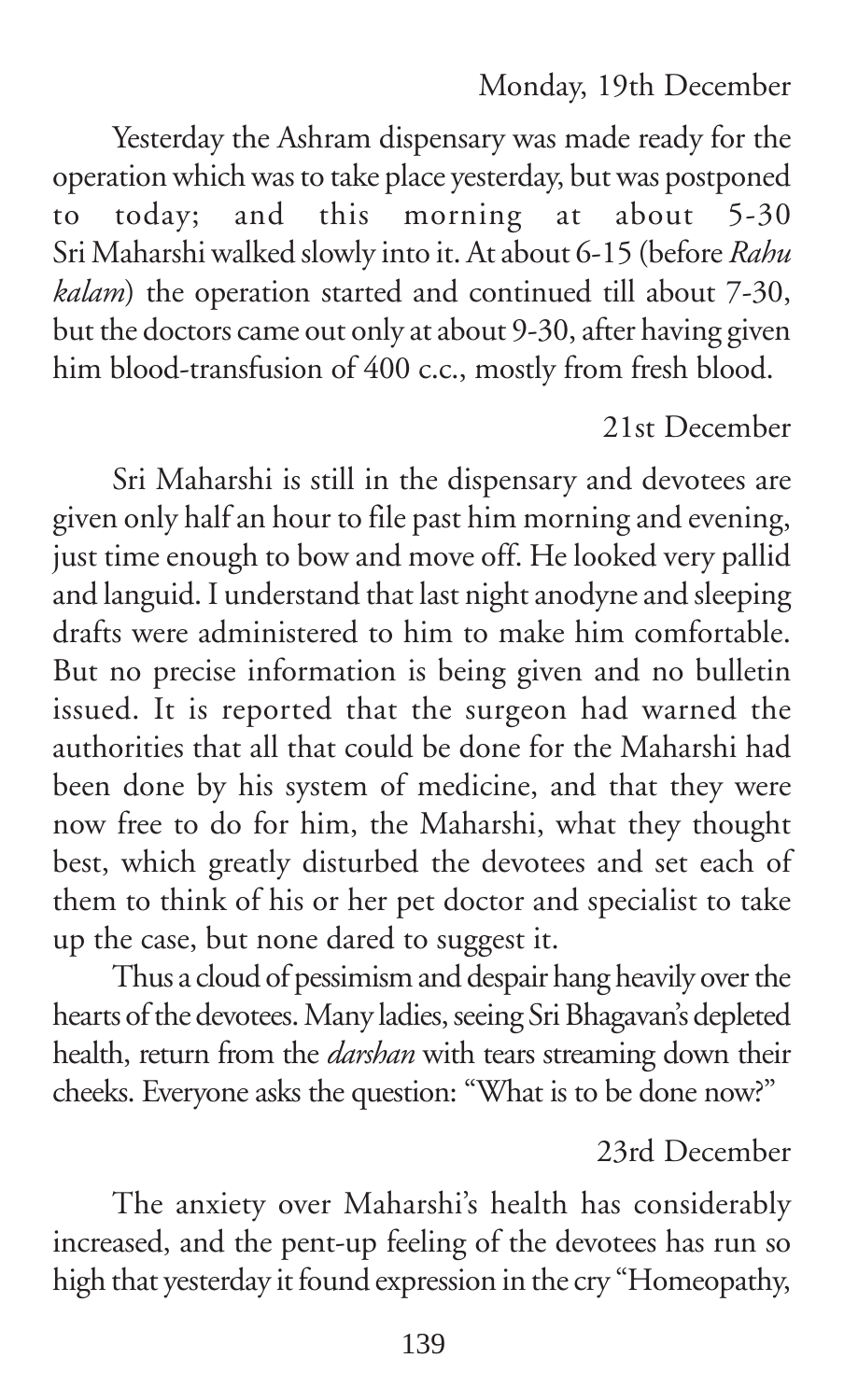homeopathy!" from many of them. The clamourers marched to the office, and, after a long conference, sent a telegram at dead of night to the veteran homeopath in South India, Sri T. S. Iyer, requesting him to take up the case.

At 7 p.m. attendant Rangaswami with sleepy eyes and tired look told me that Sri Maharshi's pain was greater and his vitality much lower now than after the last operation. He added: "Four people at a time now have to keep awake the whole night to lift him down to his feet from his couch when he wants to go to the bathroom, as he is not used to a bedpan. Bhagavan hardly sleeps or eats, for as soon as he eats his rice, which is his staple diet, he immediately brings it out. All he eats is some fruit juice, an apple and a little pepper-water. We almost do not sleep at all . . . What to do? The wound is now very big, covering nearly the whole upper arm."

# 24th December, 1949

T. S. Iyer, the homeopath, arrived early morning and talked with the Maharshi for one full hour in the dispensary. Sri Bhagavan was very gracious to him and answered all his questions, a thing he rarely does: he always respects persons older than himself. T. S. Iyer started the treatment with Calendula lotion as external application, and tomorrow he will give internal medicines.

# 26th December

Dr. Raghavachari came today, saw the Maharshi, and had a talk with the homeopath, after which he left back for Madras. From yesterday Maharshi started eating rice without discomfort. Evening and morning *darshan* continues, now increased to one hour each time.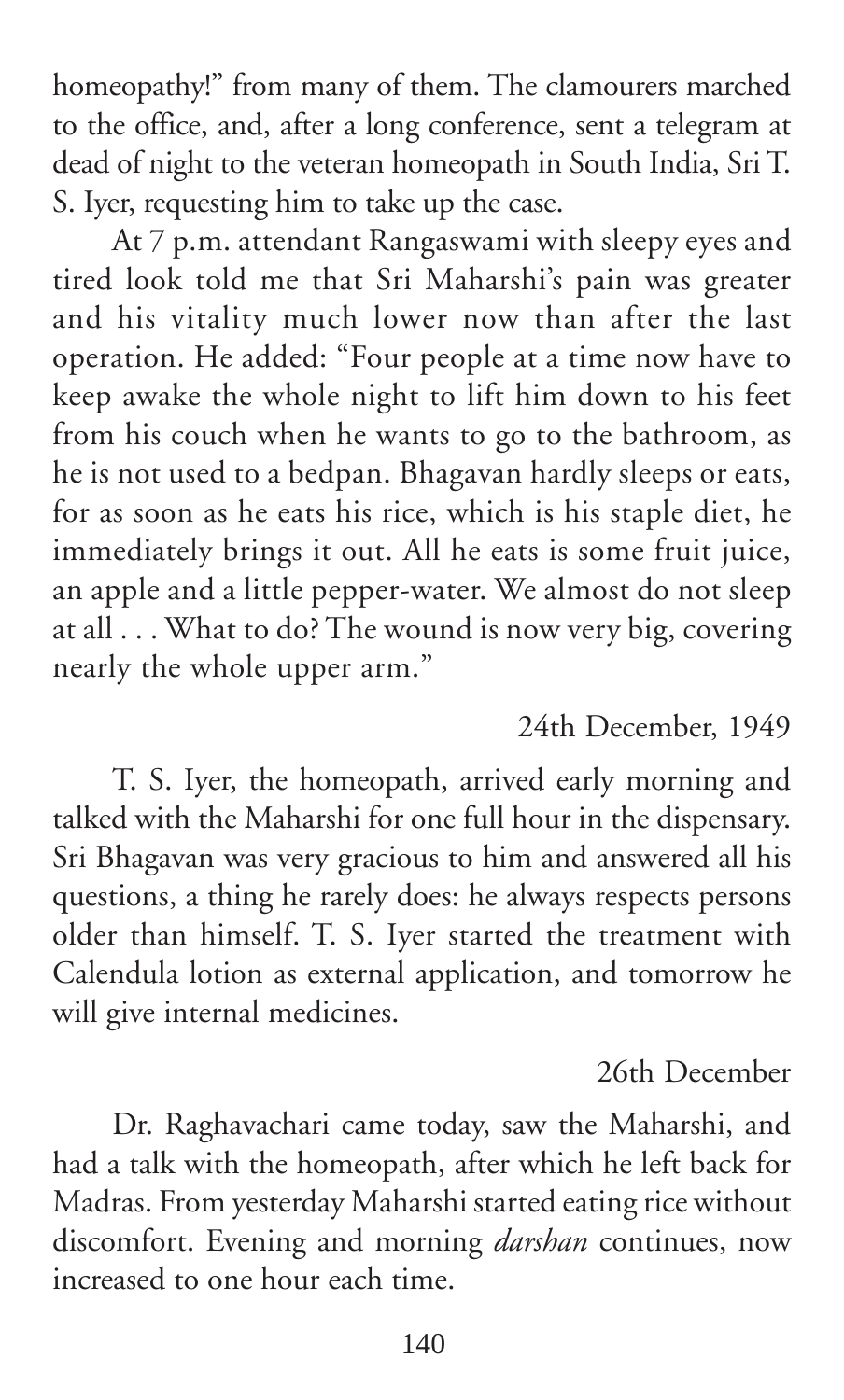At about 9 o'clock last night Sri Maharshi quietly slipped out of the dispensary to his tiny bedroom, where he spent the night. Today, instead of going to the *darshan* hall, as before, he ordered his sofa to be placed outside this small room in the passage and gave *darshan* from 9 to 10 a.m. and 5 to 6 p.m., without the usual Veda *parayanam*. In the evening the attendance was heavy, as devotees began to collect for Maharshi's birthday, which this year falls on the 5th. All the wide verandahs and spaces facing the Maharshi were packed, which made meditation there very difficult. The squeeze was such that the overflow of lady-devotees had to seek sitting accommodation down below, in the coconut grove, from where they could see Sri Bhagavan.

The Master appears weak and strained from moving up and down the sofa. Three attendants have to support him from the breeches, so that the left hand may not move, nor be touched. Yet he struggles hard to push himself through the very narrow space between the wall and the sofa to and from the bedroom.

5th January

Today is *Jayanti* – Sri Maharshi's 70th birthday. It has been rumoured that the Sarvadhikari is going to request him to go to the big hall for the celebration and *arati* on account of the great gathering of devotees. We were worried over it, fearing lest the crossing of the forbidding threshold should prove the last straw. But to our relief we found him this morning giving *darshan* in the usual passage. He sat from 9 to 10-30, when *arati* was brought out. For the first time in the history of the Ashram, Maharshi today did not have his *Jayanti* meal along with the devotees. His stiff knees did not permit him to squat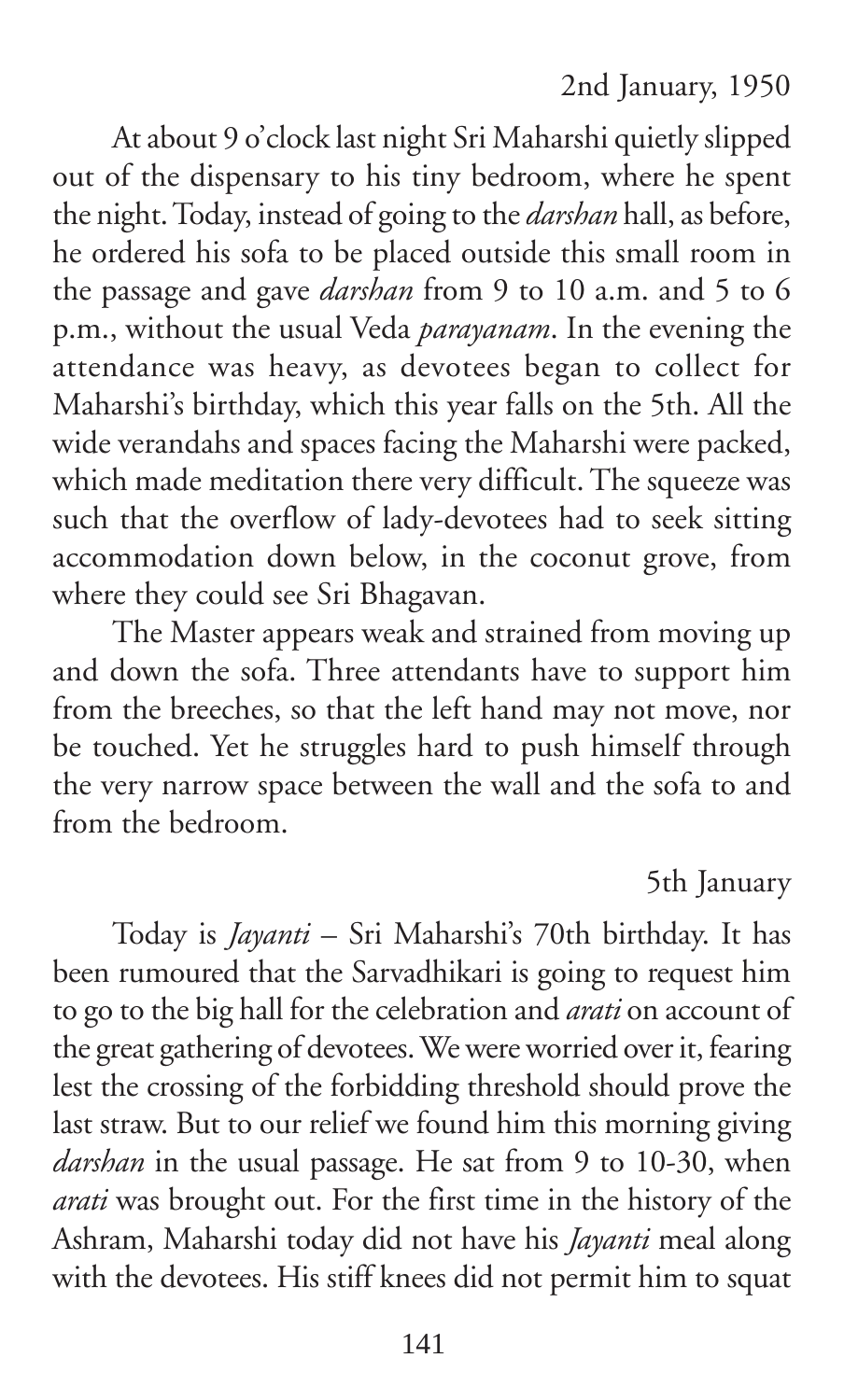on the floor. Secondly he was on special diet, free from chillies, tamarind, garlic, onions, etc., as ordered by the homeopath. In the afternoon he gave *darshan* from 3 to 6 o'clock, i.e., two hours longer than usual, in order not to disappoint *sadhakas*, who had come from long distances.

8th January

Sri Maharshi's health is reported to be well enough to justify an increase by half an hour in the *darshan* time to one and a half hours twice a day, from tomorrow. He was rather ruffled this afternoon by a small incident, when he found himself left alone in the bathroom with none by his side to help him. He came out and rebuked the attendants for showing diligent attention to his person in the presence of others, whereas in private they abandoned him, and asked them not to crowd around him any more for this show. Old disciples knew that he did not mean to deny the complete devotion and ungrudging service they all gave to his beloved person, but simply intended to keep them on their toes.

20th January, 1950

The Veda *parayanam* which stopped on the 19th December started again today, not near the Maharshi as before, but inside the temple, the sound of which reached us on the east verandah where we faced the Maharshi.

8th February

Homeopathic treatment is continuing with Thuja in the 30th potency, followed by Nux Vomica for costiveness. Since the 6th, a single dose of Thuja 1000th was given to Maharshi, a third dose every morning, the last of which today. Since yesterday he has been feeling some discomfort near, as well as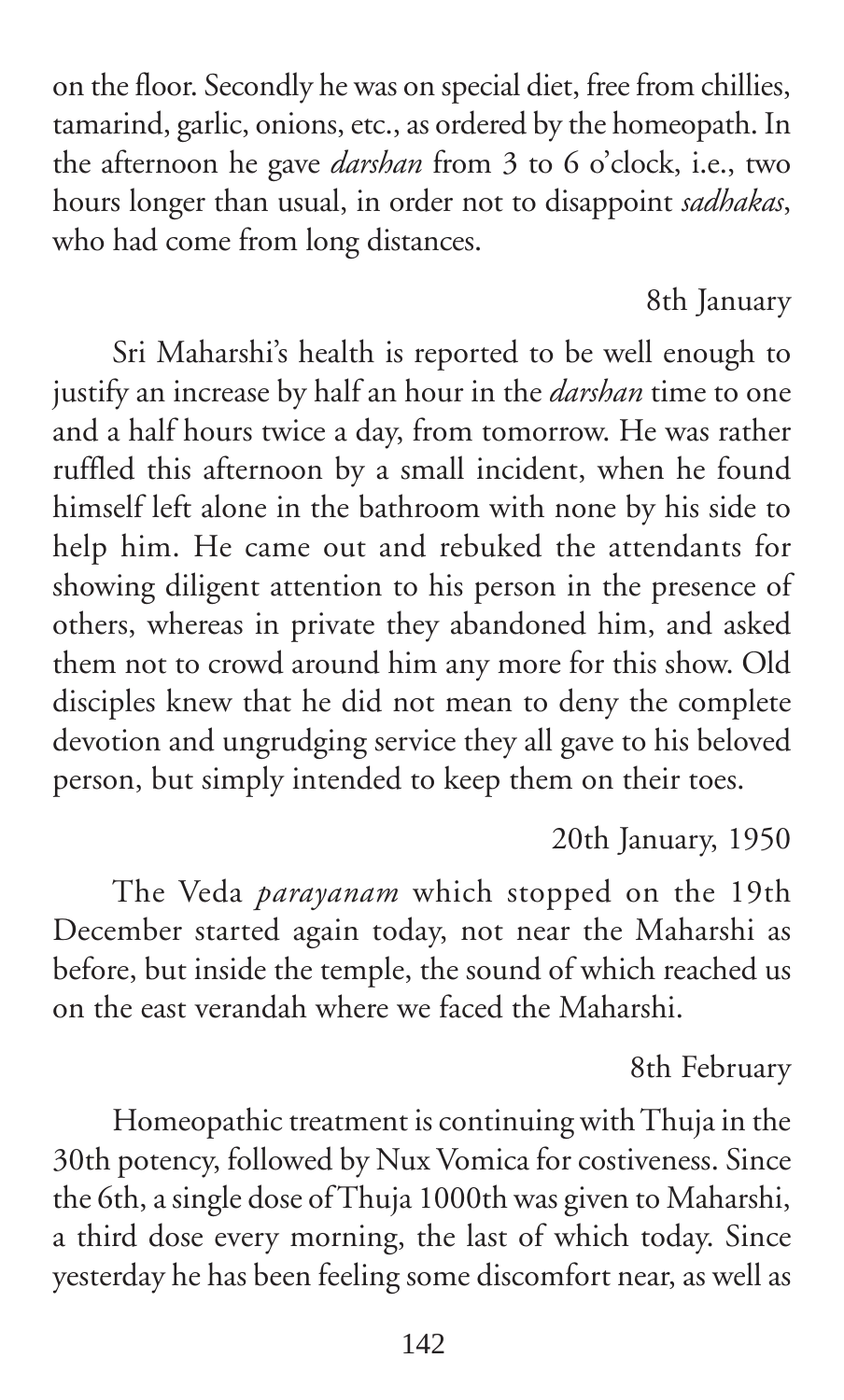some thickening of the flesh around, the wound, which frightened the authorities, but which the homeopath declared to be an aggravation from the high power dose, which would disappear within a week. The Sarvadhikari asked the English disciple, who had led the clamourers for homeopathy, to be present henceforward at the dressing every morning.

# 12th February

General Bhatia, Surgeon-General of Madras State, who came on inspection duty to Tiruvannamalai, called at the Ashram at about 10 a.m. at the request of a friend and saw the wound. He did not like the swelling and recommended penicillin, which he thought would dissipate it, if it were an inflammatory process. "At any rate," he remarked, "we should know what it is." Dr. Shankar Rao, the attendant physician, appraised the homeopath in charge of the case of the General's advice, but the latter turned it down on the ground that it might be an aggravation from his dose of Thuja 1000, which must not be interfered with.

14th February

A new growth is now appreciably perceptible just below the spot operated on, on the 19th December, which the homeopath persists in diagnosing as a swelling due to his strong dose, which "will soon subside leading to complete cure". The homeopath will leave on the 16th to the hills and will keep a homeopath friend to look after the case.

15th February

Dr. Raghavachari came before noon, closely examined the new swelling and declared it to be the sarcoma again.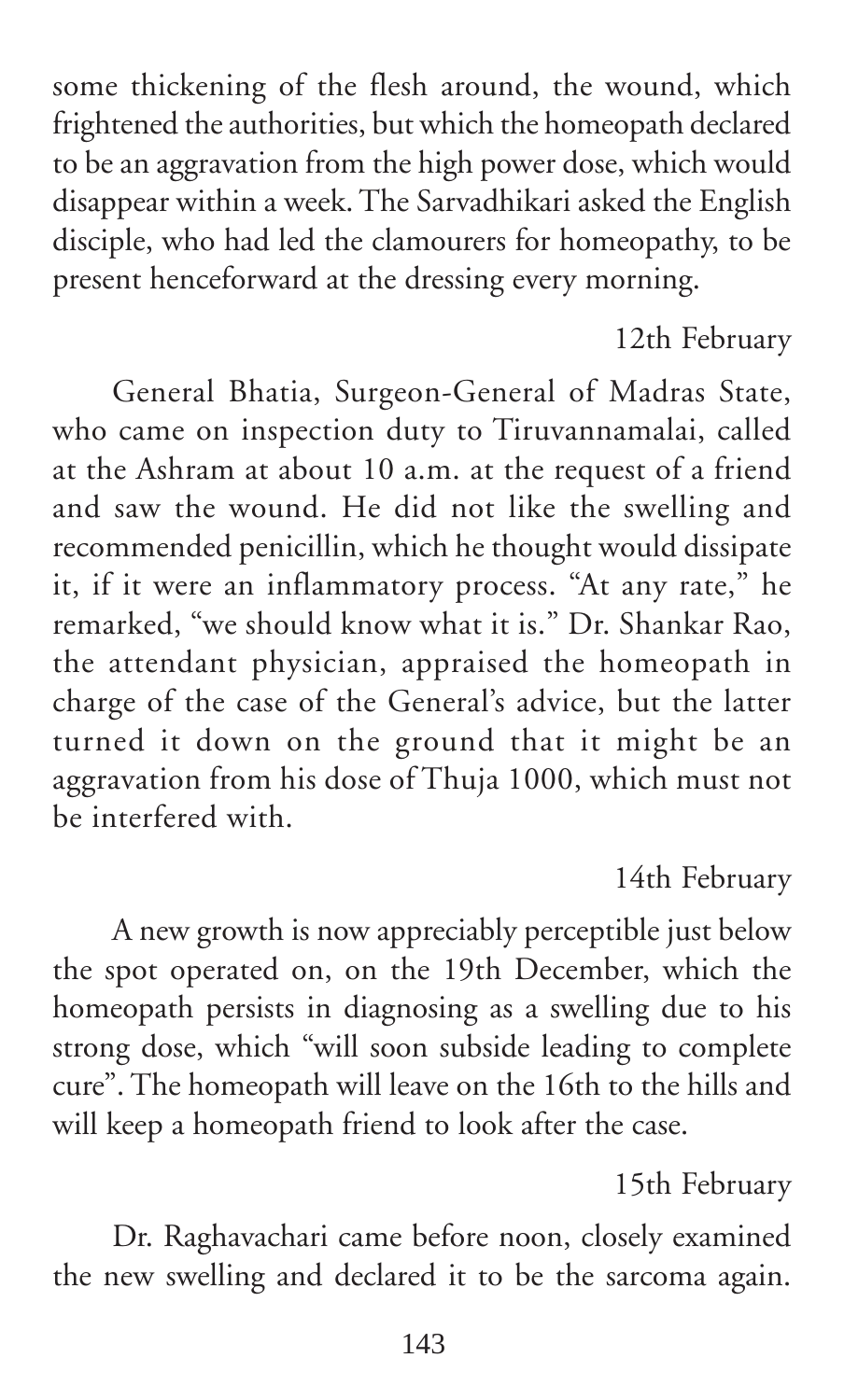The pain has greatly increased, so much so that the slightest touch of the hand causes Maharshi to wince. A conference of the doctors, the Sarvadhikari, and some devotees was called in which the attention of T.S.I. was drawn to the surgeon's verdict. Whilst not denying the reappearance, T.S.I. reiterated his faith in a possible cure if his homeopathy were allowed to continue. A second conference was held in the evening which also ended inconclusively.

17th February

Before T.S.I. left yesterday, Mr. R. Iyer, the succeeding homeopath, started his treatment with one dose of Silicia 30, to be repeated once a day.

25th February, 1950

Yesterday homeopathy was declared a failure and altogether stopped. The *Moos* (the Malabari Vaidya: *doctor of unani medicine*), who had been called and had arrived on the 21st, immediately took charge and started with an external application followed by a laxative. Dr. Shankar Rao remained the attending physician. He proved extremely valuable in cooperating with any system of medicine and with any doctor appointed by the Ashram authorities. He does his work with genuine humility, utter devotion, and calmness.

27th February

The tumour started bleeding, which the *Moos* ascribed to his medicines "driving out all the morbid matter from Bhagavan's system," to use his own words.

6th March

Sri Bhagavan's health is visibly deteriorating.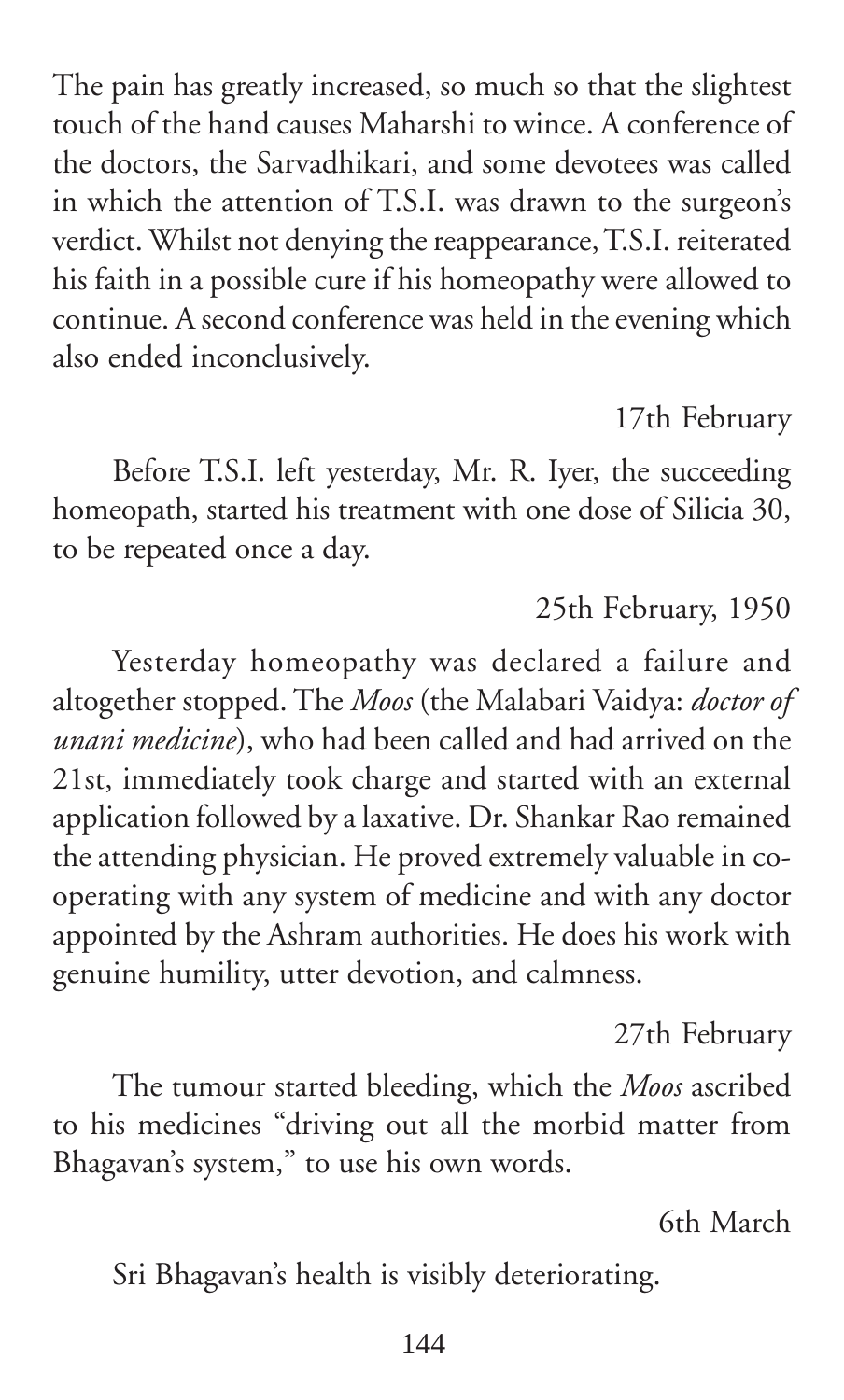# 14th March

The tumour has rapidly increased in size and the pain in severity. Although the *Moos* continues to treat, he has admitted his failure to cure, or even to alleviate the pain. Dr. Shankar Rao has given an anodyne to relieve the pain. The blood-test taken two days ago showed only 58% of haemoglobins, indicating severe anaemia. But with all this Sri Bhagavan's face remains bright, calm and serene. Not a sigh, not a grimace of suffering not a shadow of fear or restlessness mars the repose of his countenance or the lustre of his eyes. He remains in his usual splendour, poise and grace. Even the peace which has all along radiated from him, continues to be powerfully felt. A newcomer looking at him would not suspect that such a virulent disease was inside that graceful body, sapping its life away by the minute.

17th March

On the 15th, Dr. Raghavachari and two other doctors came, saw the condition of Maharshi and gave a written report, which the Ashram authorities quickly locked up in the iron safe, which led to the presumption that it contained a bad prognosis. Since some days reports of Sri Maharshi's deteriorating health have been appearing in the Madras Press, especially in the English daily, *The Hindu*.

Maharshi's temperature for some days has been standing at about 100 (his normal is around 97.5). His systole today is 98, pulse high, heart has rapid action, perhaps hypertrophied, with ankle swelling and the growth continues to expand.

20th March

The Tamil radio and Press broadcasts of Maharshi's illness in Madras and Bombay caused yesterday a large influx of anxious visitors and devotees from all over the South,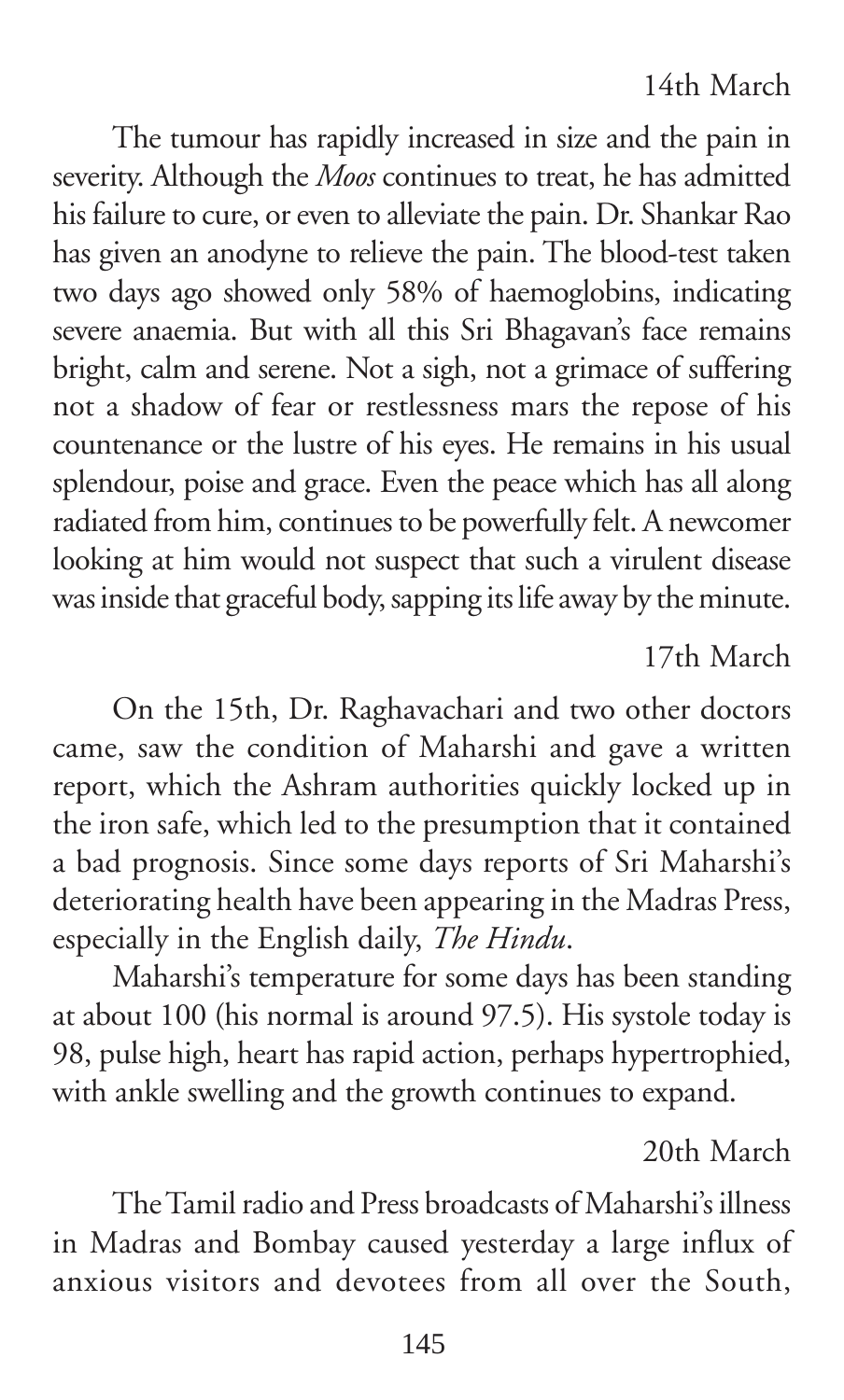amounting to about a thousand. Among them was Sir C. P. Ramaswami Iyer, the former Dewan of Travancore, who carried for Sri Bhagavan a garland of beautiful roses of a man's size.

A Bengali devotee brought the good news from his "competent" astrologer that Sri Maharshi "would live at least till July 1953, if not for another twelve years", as his disease was "not a malignant tumour, but rheumatic inflammation", (sic!), for which he recommended a certain *basmah* (*siddha* medicine), which the devotee himself could secure in its "absolute purity" from his own great *Kaviraj* (a *siddha* doctor: specialist in *Ayurveda*) in Calcutta. But the *Moos*, still in charge of the case, refused to administer it, suggesting patience for another four days, at the end of which the *Kaviraj* might be called to administer it himself, if Maharshi's health would not have improved by then. Some disciples supported one side, some the other, with the result that the *basmah* was not given.

In the meantime the case has become almost unmanageable and the weakness excessive. Yesterday morning while going to the bathroom, Maharshi tottered and fell. His attendants, having been unaware of his increased debility, continued to behave as before and failed to support him when he walked. Luckily it was a mild fall and did not have adverse after-effects.

# 24th March, 1950

Yesterday evening suddenly Maharshi's temperature rose to 101.6, his pulse likewise rose, the heart's murmur was heard all over the chest, and the smell from the wound worsened. While returning from the bathroom at 6-15 p.m. he felt faint and crashed on his couch. Dr. S. Rao and the *Moos*, who were quickly called, gave him some coconut water and absolute rest. After fifteen minutes he recovered.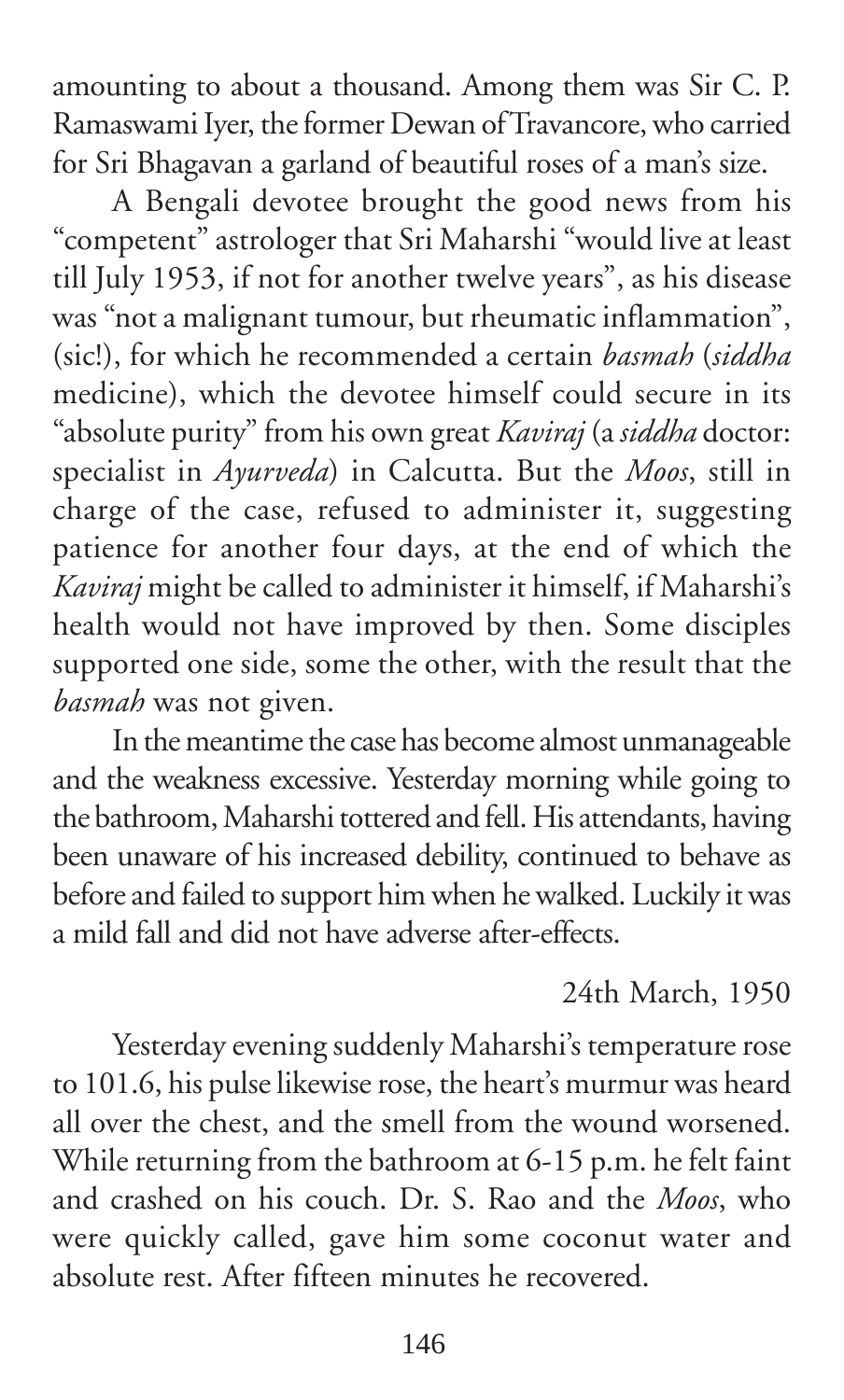After *darshan* hour last evening there was much activity outside the hall. Mrs. T., Mrs. M., Mr. B., Mr. S., Mr. Balaram Reddy and one or two others went into consultation, once jointly and once in small groups and rushed here and there, and to and fro for about forty minutes. I knew there was something brewing. Later I learnt that they had sought permission to call in the *Kaviraj* and that the permission had been granted. Immediately a telegram was sent to him to Calcutta to start for this place without delay. The *Moos's* treatment has stopped.

27th March

Maharshi is suffering from persistent nausea and cannot retain even water. There is no appetite, and urination is very scanty. The tumour is now as big as a coconut.

29th March

The *Kaviraj*, who arrived at 10 a.m. today gave the Maharshi his first dose diluted in milk.

Sri Maharshi's weakness has become so pronounced that since last evening he stopped sitting out for *darshan*. Devotees are now twice a day made to pass his door and bow to him in queues formed in the garden below the passage near where his sofa used to be placed during *darshan* hours.

Systole fell to 88 and diastole to 60. The *Kaviraj* gave orally two or three more doses during the day.

5th April

Yesterday Monsieur Cartier-Brassen, the expert French photographer, took a photograph of Sri Bhagavan, which may prove to be the last one of him.\*

<sup>\*</sup> It *did* prove to be the last.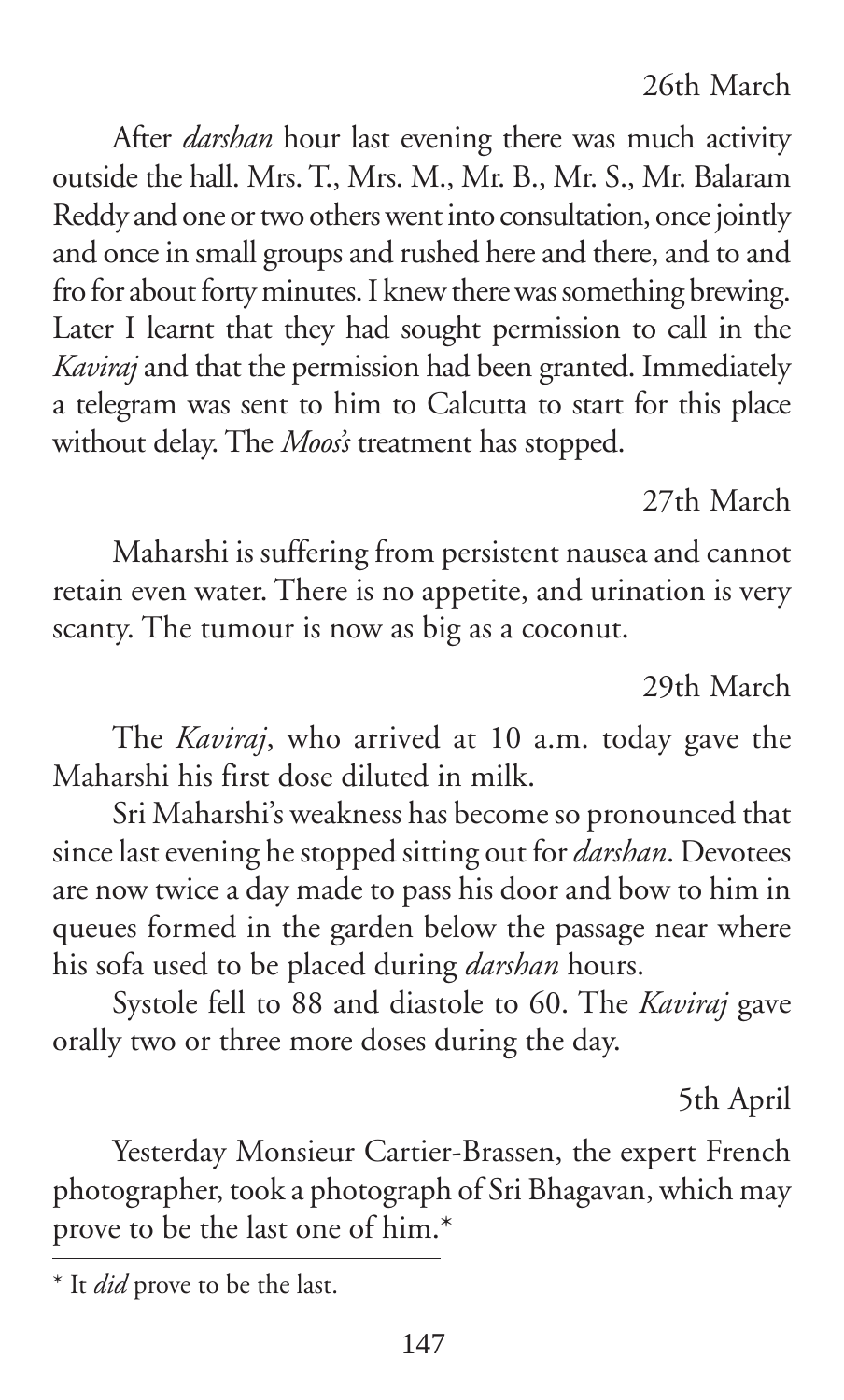Maharshi's health has remained more or less stationary since about a week. His nausea and scanty urination have not been persistent, yet there has been no improvement in his general condition, which continues to prevent his coming out for *darshan*.

Yesterday morning His Excellency the Governor of Madras, the Maharaja of Bhavanagar, and his wife had Sri Bhagavan's *darshan* in the small room, then worshipped in the Ashram's temple, enquired after the two white peacocks they had presented some weeks back and left.

6 p.m. Till now Sri Maharshi has not passed urine at all for 24 hours. The tumour is spreading with masses of cauliflower-like heads. The *Kaviraj* left yesterday for Calcutta after keeping directions and medicines in the hands of the local *Kaviraj*, Dr. Parashurama Iyer.

# 6th April, 1950

Symptoms of definite toxaemia have set in in Maharshi's body. For the whole day his urinary secretion did not exceed one ounce. The rate of his red blood corpuscles has fallen to a new low and his intake of nourishment is not worth mentioning. Dr. Parashurama Iyer came to see me and told me that he had asked the Sarvadhikari to call in the *Kaviraj's* assistant from Calcutta, "for I do not agree with the medicines left with me by him. The *tambara* (copper) *basma* which I am asked to give is, I feel, far too strong in the present state of Bhagavan's health. I have given a very small portion of it and fear to give more, as directed. I do not want to bear the consequences of such strong medicines, particularly as they are not prescribed and prepared by myself. The case is hopeless." So they wired to the *Kaviraj* to send a competent man.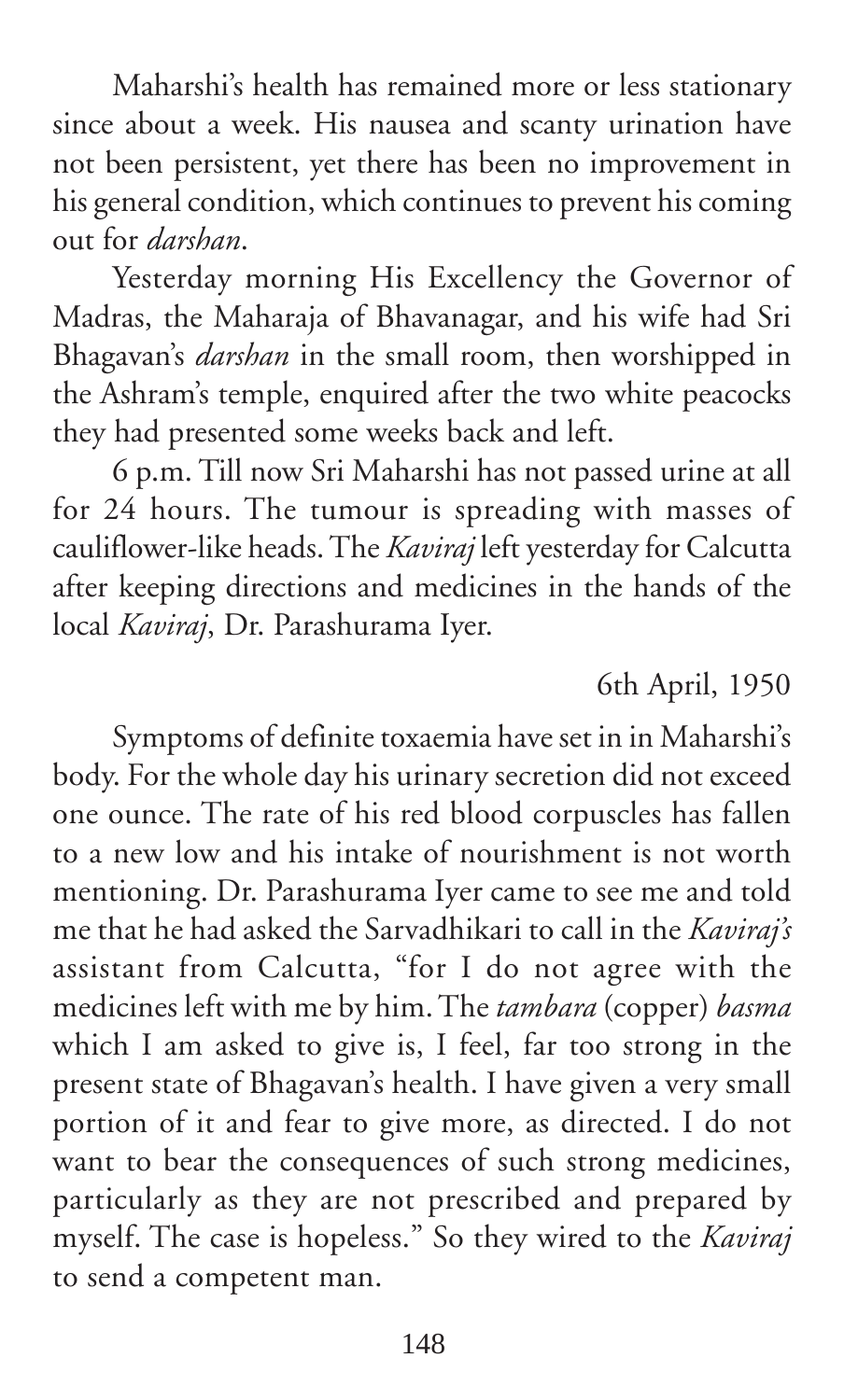Sri Maharshi is slightly better. He is less drowsy today and is voiding urine from time to time. He has ordered his attendants to offer him nothing for which he does not ask, saying: "If I want water, I'll ask for it: you are not to remind me." He is given six times a day the *Kaviraj's* medicines in liquid form, which he finds irksome to take. "What! again medicine!" he would exclaim when given again, and whatever liquid medicine he ingests he deducts from the quantity of the liquid nourishment, liquid being the only form of food he now consumes: not that he wants deliberately to sabotage the doctors' treatment, but it is simply impossible for him to accommodate in his stomach more than he can conveniently manage. And if he is pressed by an unwise person to take a little more, he goes on *satyagraha* against all food and medicine and no man born of a woman can prevail upon him to remove the ban till it pleases him to do so, when he feels that the punishment he has inflicted by his resistance is commensurate to the pressure exercised on him. Doctors gently argue with him that scanty urination can be relieved only by an increased intake of fruit juice and water. "And if I can't take?" he would answer, and there the matter must end. He leaves his body to manage its health or diseases as best it can, without the slightest effort of co-operation on his part. His mind is ever sunk in bliss. It is true that his body is suffering, but that is no reason why he should disturb his mind to oblige it. If it dies, well and good; if it remains, so much the worse for it: it is the business of Him who made it to keep or take it away and do all the worrying – it is none of his own business to interfere and inconvenience himself on its behalf.

The systole fell to 78 and the diastole to 50.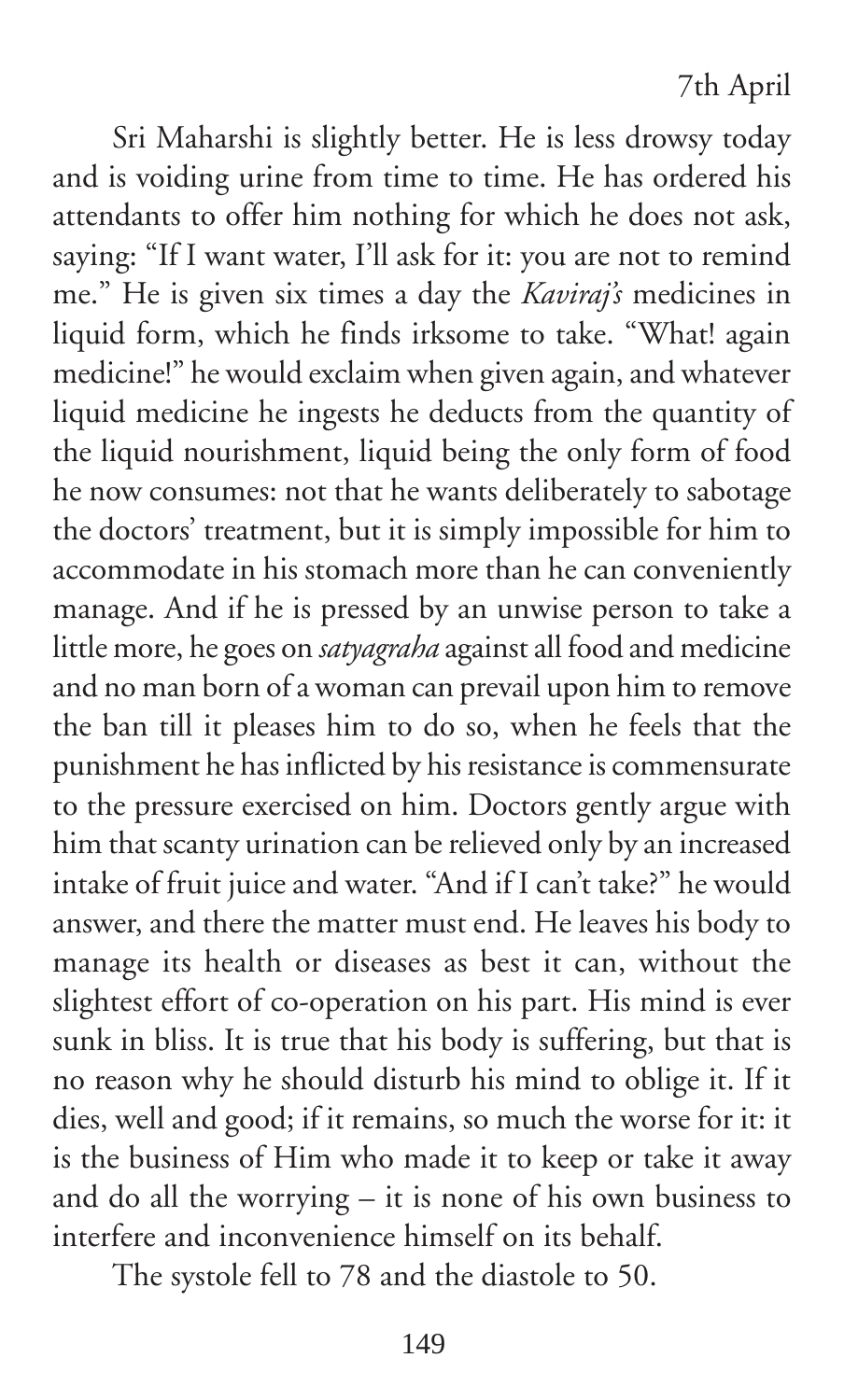Last night Maharshi felt too weak to walk to the bathroom. A commode was brought in for him and he is using it. For three nights he has been suffering from severe headache, which the attendants relieve by pressing hard the head. It is reported to be due to the abnormally low blood pressure.

#### 9th April, 1950

Anxiety and grief are stamped on every face after the evening *darshan*. Maharshi is very listless, almost lifeless, and troubled by headache, hiccup and extreme exhaustion. The *Kaviraj's* son arrived today. He looked very young, raw and thoroughly incompetent to deal with a serious case like this. At 7 p.m. he gave medicine to Sri Maharshi, but at 8-30 Dr. Shankar Rao reported severe headache, pulse rate 100, systole 76. A conference was held between the doctors, the new *Kaviraj*, Sri Omandurar (Chief Minister of Madras), a Bank Manager devotee and one or two others. I hear the following conversation:

- *Omandurar*: Yes, do something but give no internal medicine. I do not know. I am not a medical man, but give no internal medicine.
- *Bank Manager*: Let the *Kaviraj* go on with his preparation . . . and we'll see.
- *Dr. S. Rao* (appearing worried): Yes, all right, let the *Kaviraj* prepare the external application.
- *Kaviraj*: It will take one hour to prepare, but if you have anything to give in the meantime you may give it.....
- *Bank Manager*: Yes, while he prepares it, if you, Dr., have anything to give, do give it.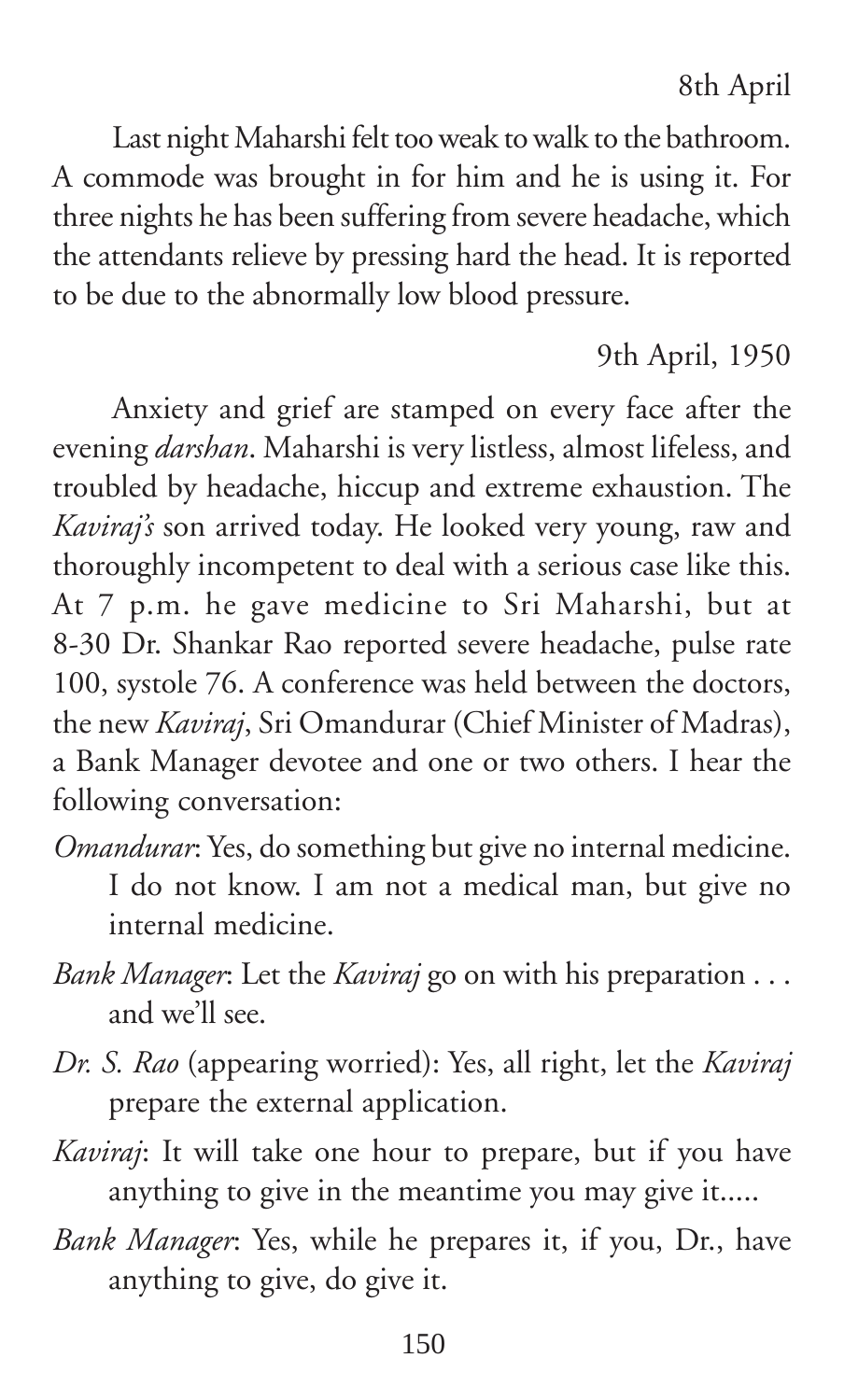*Dr. S. Rao* (thinking hard): No, let him prepare the external application (he walks away).

Devotees have the premonition that tonight is a night of extreme crisis for Sri Bhagavan. One by one they came – men and women – about seventy of them – and squatted on the east verandah of the hall in pin-drop silence and in pitch darkness, listening to Maharshi's hiccup and whispering to the attendants. At about 10-30 p.m. the Sarvadhikari, coming out of his office and, seeing the shadowy congregation, suspected the presence of lady-devotees as well. He raised his voice in their direction and told them: "Now rise, all of you, and go home, please." After some hesitation all rose and quietly dispersed.

10th April

At a conference held at 3-30 this morning it was decided to give up the *Kaviraj* and revert to Allopathy. Telephone calls went to devotee-doctors in Madras to come immediately with heart specialists.

Sri Maharshi is so weak today that he is unable to make even three steps to the commode in the room, nor use the bedpan. He tells the attendants: "I do not want to eat or drink, so that I may not need to use the commode. If I take only a little nourishment, it will dry up inside and I'll not need to rise every now and then. Besides, if I take more than two ounces, I feel as if I have taken a big meal. No, I can't use a bedpan." His awareness is absolutely undimmed.

*Darshan* was not permitted this morning and when the Maharshi noticed it at 9 o'clock, he enquired into the reason why the curtains were not rolled up to permit people to see him, but did not press the matter further. I later learnt that he had taken the authorities to task for having disappointed devotees from having *darshan*, with the result that in the evening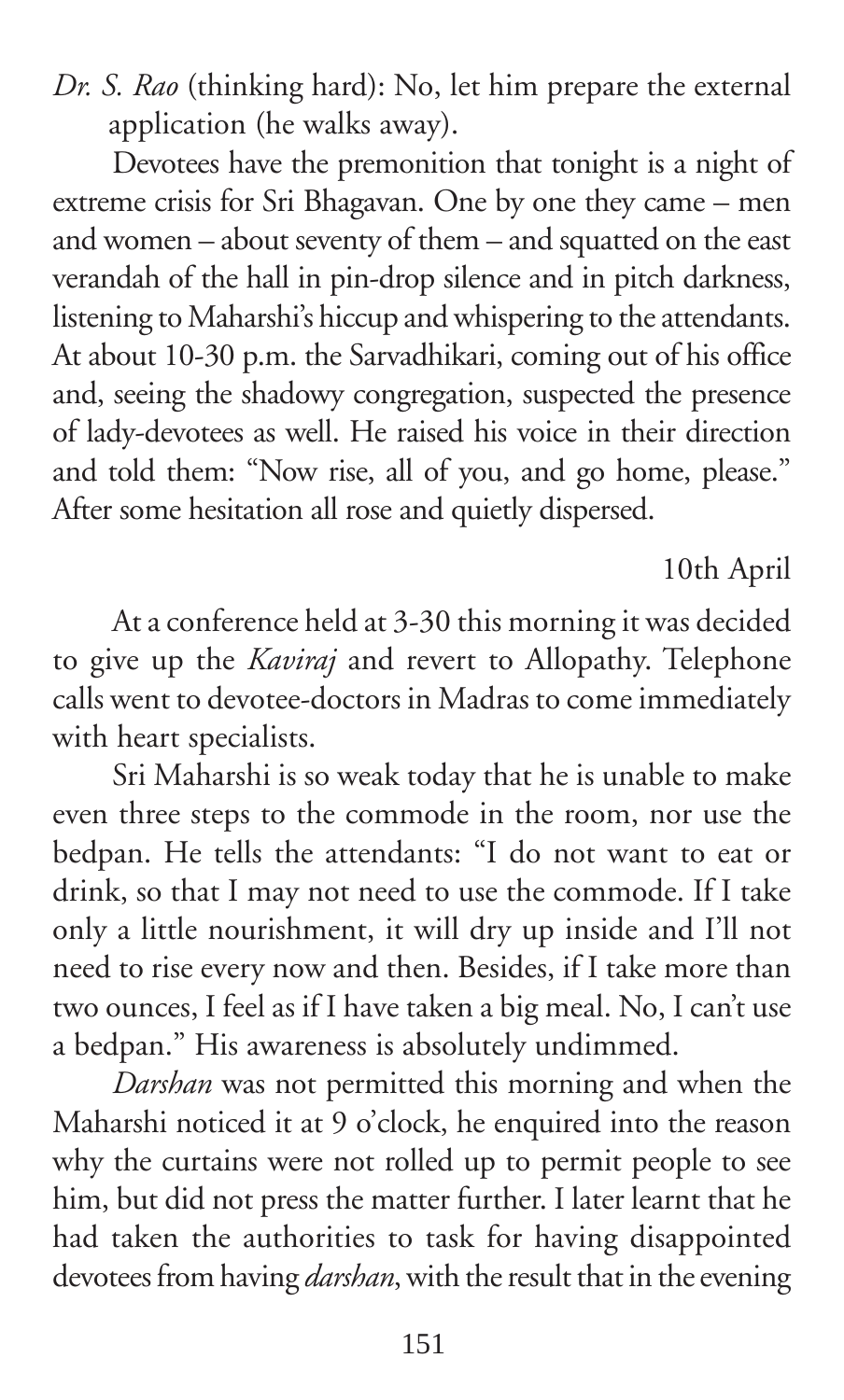it was allowed at the usual hour – 5 to 6 – for the one thousand devotees, at least, who had gathered for it. Many disciples have been here, away from their homes for many weeks, knowing it to be their last chance of being in the company of their beloved Master. The darshan queues, one for women and one for men, have to be controlled by dozens of volunteers from the Ashram, who keep devotees almost on the run to give chance to all to have a glimpse of the Maharshi and make a quick bow to him within the prescribed time. I counted this evening 17 to 20 persons passing his door per minute. This *darshan* is no doubt a very great strain on the Maharshi, who, in his infinite compassion, keeps his face constantly turned towards the devotees the whole time the *darshan* lasts. His couch has eastwest position and the door through which he looks at the devotees faces south, so that for one full hour he keeps his head turned in that direction and strains his neck. In his present state of health the strain on him must be great; yet he refuses to stop the *darshan*, or even reduce it to once a day.

His nourishment consisted today of a little fruit juice, tomato juice and some coconut water with glucose.

# 12th April, 1950

10 30 a.m. It looks as if we are on the eve of Doomsday, the eve of a day on which we are destined to be deprived of everything we hold worth living for: our refuge, our hopes, our greatest treasure – the precious life of the Master.

Today he is stretched full length on the sofa, with hollow eyes, sunken cheeks, pale, waxy skin and drained of vitality. Three attendants are massaging hard his legs. The upper half of the body is exceedingly sensitive and cannot be touched without causing him severe pain. During the half-hour running *darshan* at 9 a.m. he could only at times turn his face to the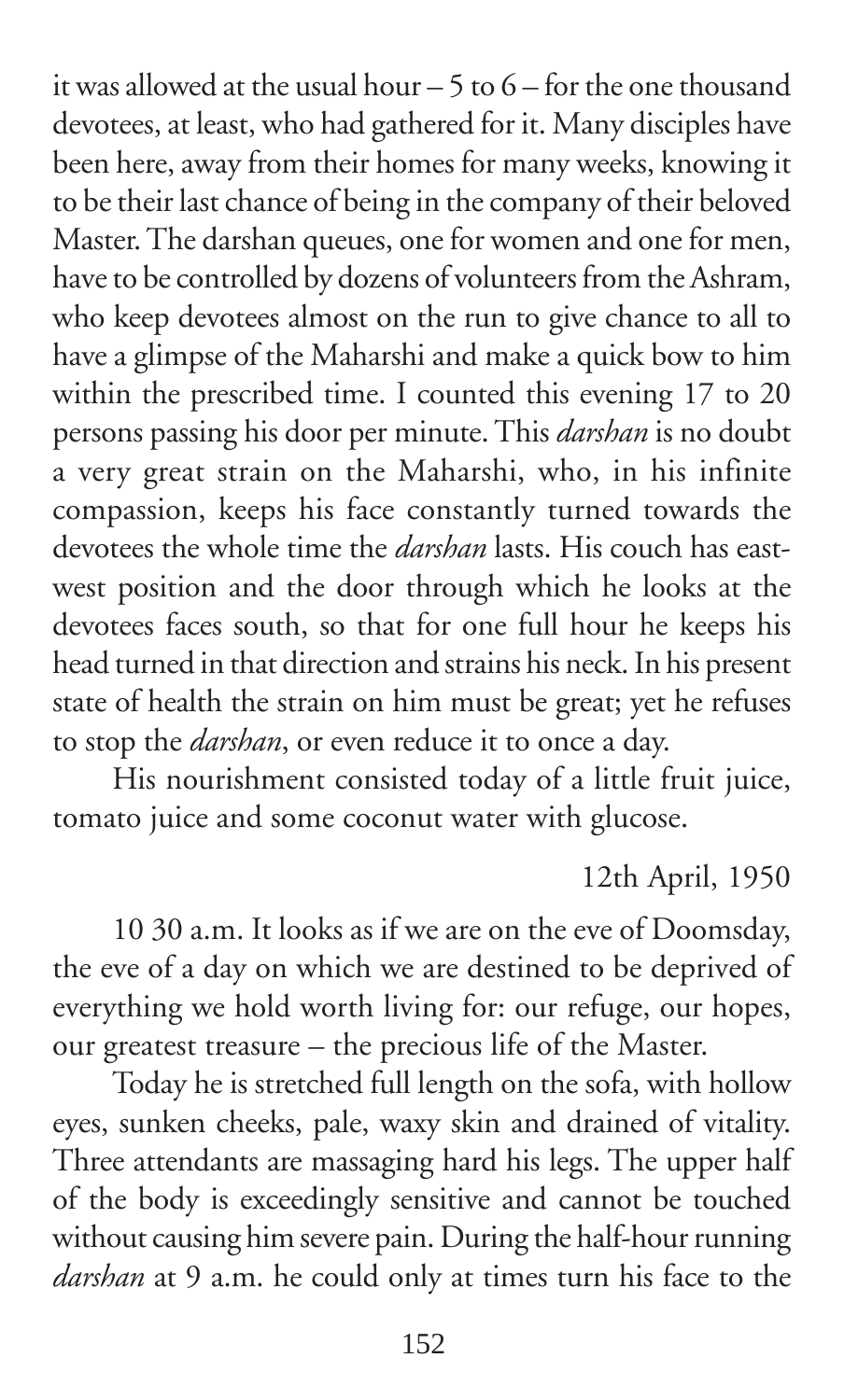devotees, but mostly he is listless. Doctors stopped testing and examining him and strictly forbade all access to his room. Everybody gave up hopes except the astrological fans who pinned their faith to charlatans' maps, diagrams and prophecies. The two top men in authority continue to wrangle with the doctors that Maharshi is curable provided the young *Kaviraj*, who is still kept here, is allowed to treat him – an argument which the doctors justly treat with contempt. Still these two headstrong men would have over-ridden the doctors' advice and continued to harass Maharshi's unwilling throat with useless drugs, but for the overwhelming opposition which rose from very influential quarters against their stupidity.

Women are weeping, men are dejected and brood in silence, for all feel this to be the last day. Maharshi is still conscious and at times speaks. But till the last he asks for nothing, expresses no opinion on what should or should not be done for him, complains of no pain, except when lifted or touched in a painful spot – then and then only, as if to give a piece of information, he remarks: "There is not a spot which is not painful to the touch." Then the attendants take the hint and use greater care in handling him, especially today when the pain is so severe.

As a rule the Maharshi, however ill he may be, never lies down when he gives *darshan*. On each of the two big operation days, last August and December, he reclined on cushions, but today out of excessive weakness he lay fully stretched.

At 8 p.m., Maharshi's temperature was 96, pulse rapid and thready, blood pressure 68/36, head heavy and aching, violent pain in the legs and thighs. When he was offered *kanji* (porridge) in the morning, he remarked: "Why all this *kanji*? Give me butter-milk," which they did, morning and evening. He has taken also water off and on. Since some days he has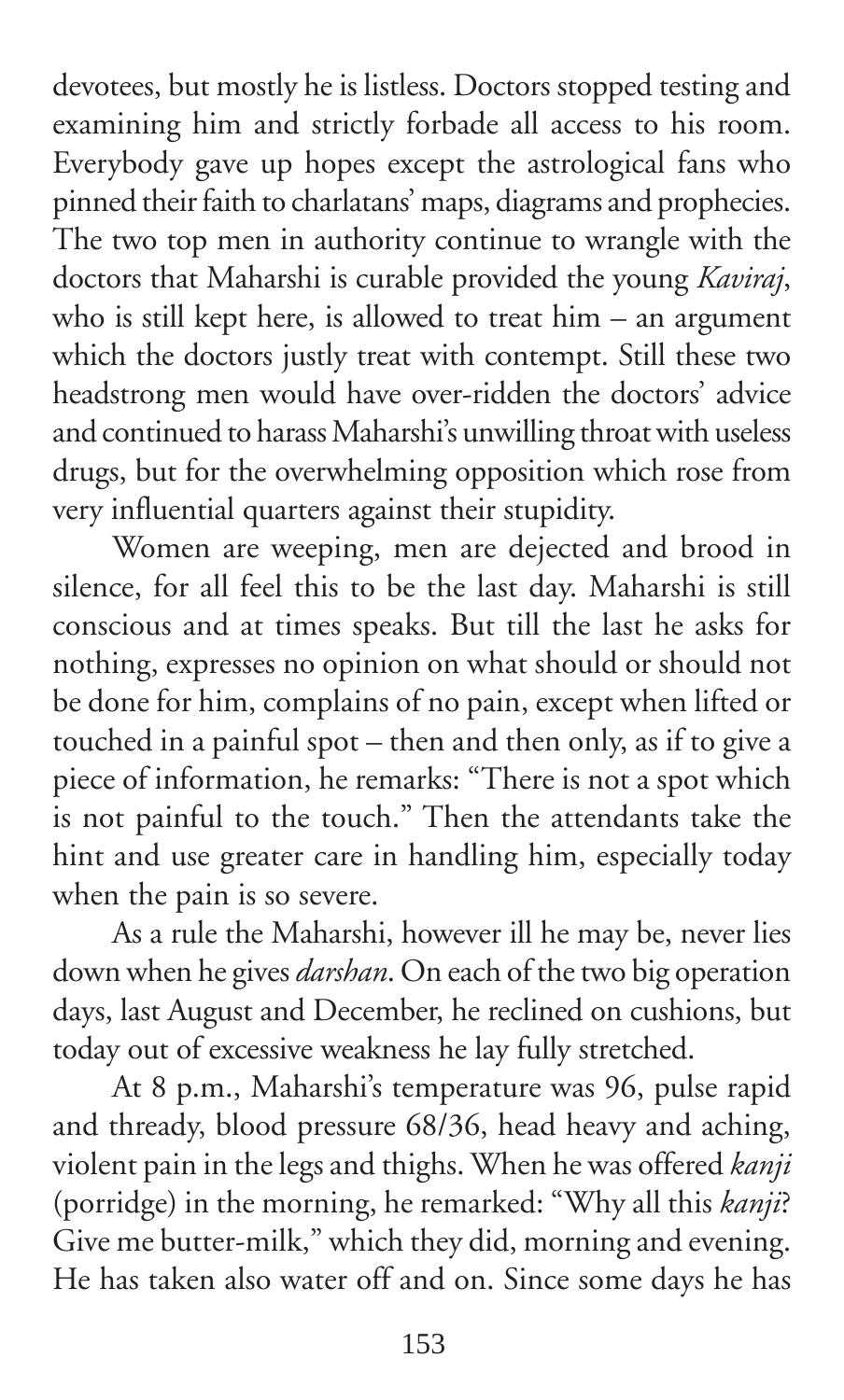been saying that dieting has spoilt his appetite and upset his digestion. It all started with the homeopath, who thoughtlessly restricted this, that and the other item of diet to which he had been accustomed, and substituted it by his own – a vain fad. Next came the *Moos*, who, not only made more restrictions, but also gave medicines which are far from being conducive to appetite. Then followed the *Kaviraj* with still narrower diet and more potent medicines, frequently repeated. Sri Bhagavan today remarked: "From the beginning I said there was no need for all this, but who listens to me? Now my stomach is so upset that it cannot retain anything; nor have I appetite for any food; my taste is spoilt, my tongue has lost its sensitiveness, and I am forced to eat and drink; how can I do it?"

This morning a relative of his went in to see him. With all his ailments Sri Bhagavan remembered that it was his (the relative's) father's death anniversary, for which he asked the visitor: "Have you performed the *shraddha* ceremony today? Have so and so (naming the persons) attended it. . . ?" which shows that he was not only clear in his mind, but also retained a very clear memory. When after dinner one of the attendants came in to take his turn Bhagavan asked him: "Have you had your dinner?" ...

Evening *darshan* was also an half-an-hour run at the rate of about 30 persons to the minute. It was again followed by the same dejection and anxiety as in the morning. Dr. Shankar Rao later told me: "There is no fear for tonight, for Bhagavan's body is not behaving in the way other bodies behave in similar circumstances. When we give it up, it continues to live; no man with blood pressure below 80/50 has the chance of living long and Sri Bhagavan's body has been below 80 for more than ten days and today it is  $68/36$  – abnormal! So we can't say."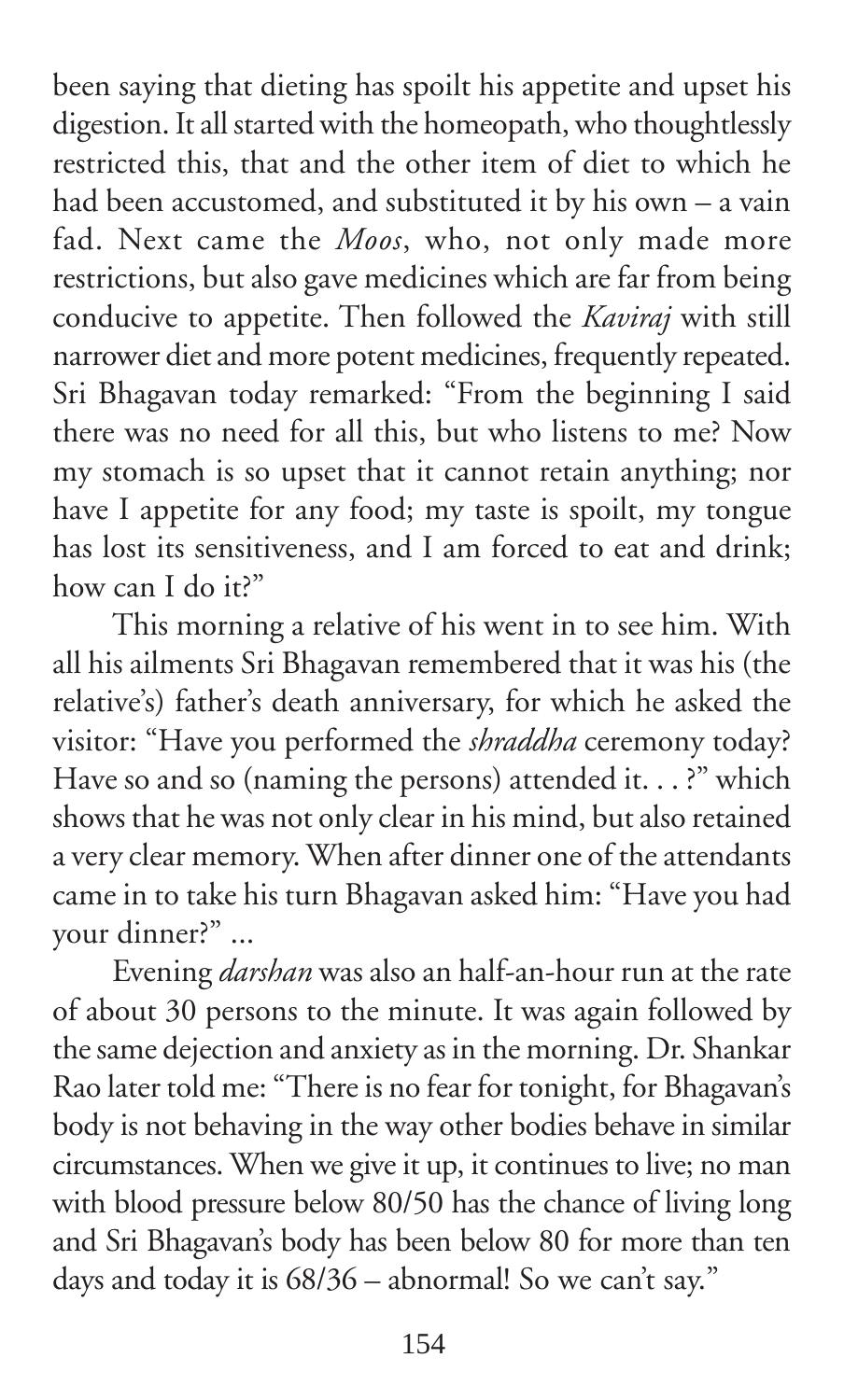At 10-15 p.m. the headache was extremely severe. The attendants pressed and vigorously massaged the head and the legs.

13th April, 1950

Tamil New Year – 2 p.m. Morning observations: Maharshi's diastole climbed up to 46, but the systole remained stationary at 68, pulse 94, temperature 98.4 (normal! what an irony!), breathing 22 per minute.

Morning *darshan* ran for half an hour, during which Maharshi's eyes remained closed and when he occasionally opened them, they looked in front rather than to the left where the devotees were filing past him. His diet consists now of only butter-milk.

10 p.m. Owing to the very heavy attendance of visitors from all over the South, nearly 1500, the evening *darshan* had to be lengthened to 45 minutes.

Many devotees remained till late in the evening to receive the final medical oral report for the day. At 9-30 Dr. Krishnamurti, a local physician and a great devotee, walked up to me and said: "My own impression is that there is no immediate danger. Bhagavan has just told the attendants to go to sleep as he himself was going to do. His breathing is not laboured, and there is no gasping in evidence."

# Friday, 14th April

Maharshi is in a very precarious condition. The whole morning has been spent by devotees in hushed gloom and with bated breath. After evening *darshan*, the unanimous verdict is that it is positively the last. The Master is now propped on large pillows, almost in a sitting posture, the head resting backward with open mouth, and two attendants briskly fanning him, to enable him to breathe freely – the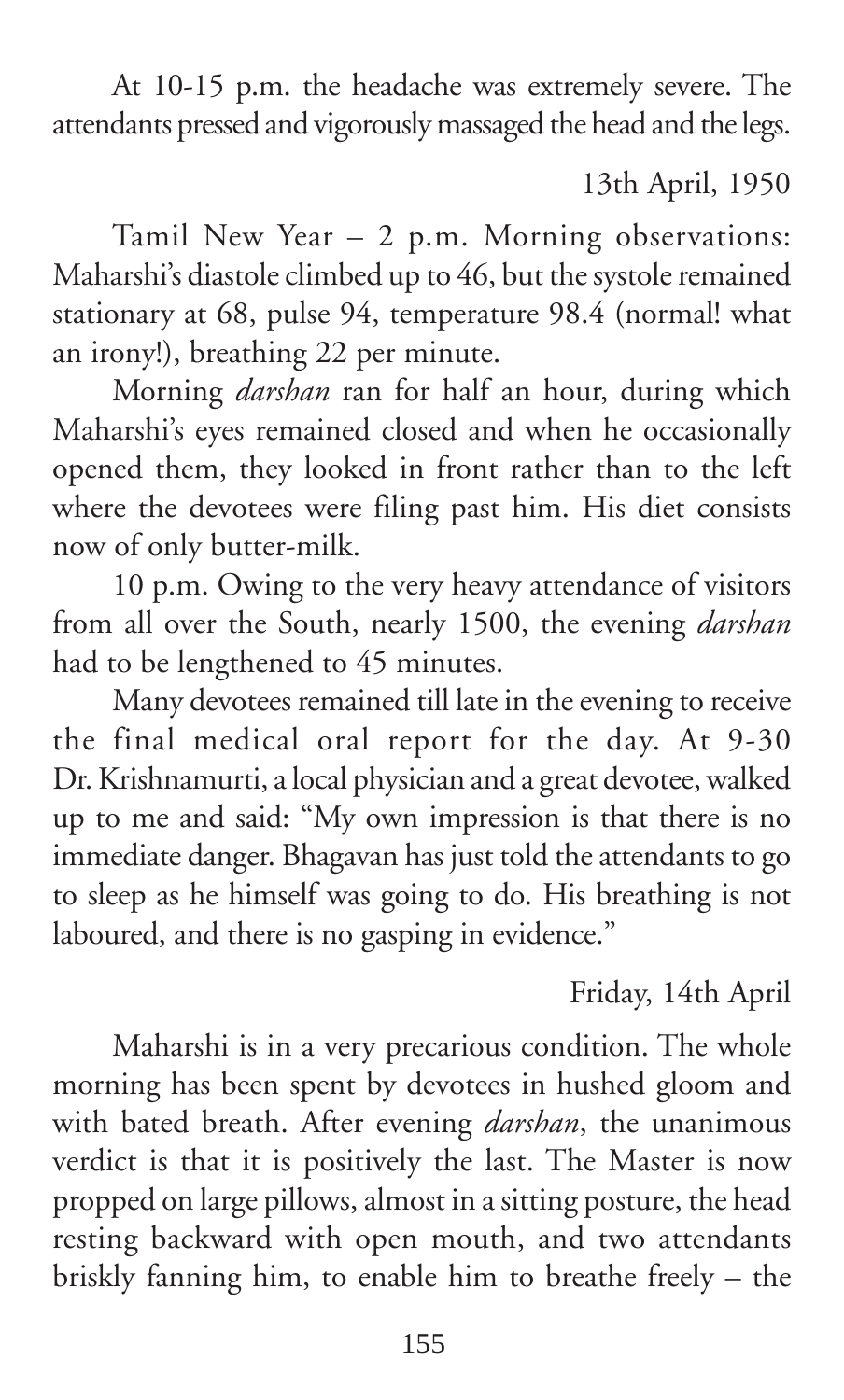battle for air, has thus started. At 7 p.m. oxygen is administered to him for about five minutes, but seeing it gave him no relief, he feebly asked that it should be stopped.

The situation was tense: about five-hundred devotees were outside in sad expectation of the solemn last moment. Blood relations, Ashram workers, a few old disciples, and some new aspirants went in by turn to have a last sight of him. When the end was known to be approaching, the whole congregation with one voice started chanting the Tamil hymns he had many years ago composed in praise of Lord Arunachala: "Arunachala Shiva, Arunachala Shiva, Arunachala!" till it came about 8-47. Many devotees griefstricken and beating their breasts, lost control of their feeling and rushed *en masse* to the small room where the sacred body lay, but Police officers immediately cordoned off the area till it was brought out and placed in the centre of the big *darshan* hall in *yoga asana* for all the people to pay their last respect to it. The news spread like wildfire to the town and the neighbouring villages and drew huge crowds. By 9-15, the crowd grew so thick, that it became necessary to give chance to all to pay their homage and pass the body in an orderly manner. A queue was thus formed – seven to ten broad – at a quick-march pace. It is still (11-55 p.m.) continuing unabatingly.

Around the sofa sat dozens of disciples, some chanting Maharshi's verses and other devotional hymns, but the others remained in silent contemplation. Sandal-wood paste and jasmin flowers now cover the body and incense burns by its side.

At about 9 p.m., Monsieur Cartier-Brassen, the French photographer, who has been here for about a fortnight with his wife, related an experience of his to me. "It is a most astonishing experience," he said. "I was in the open space in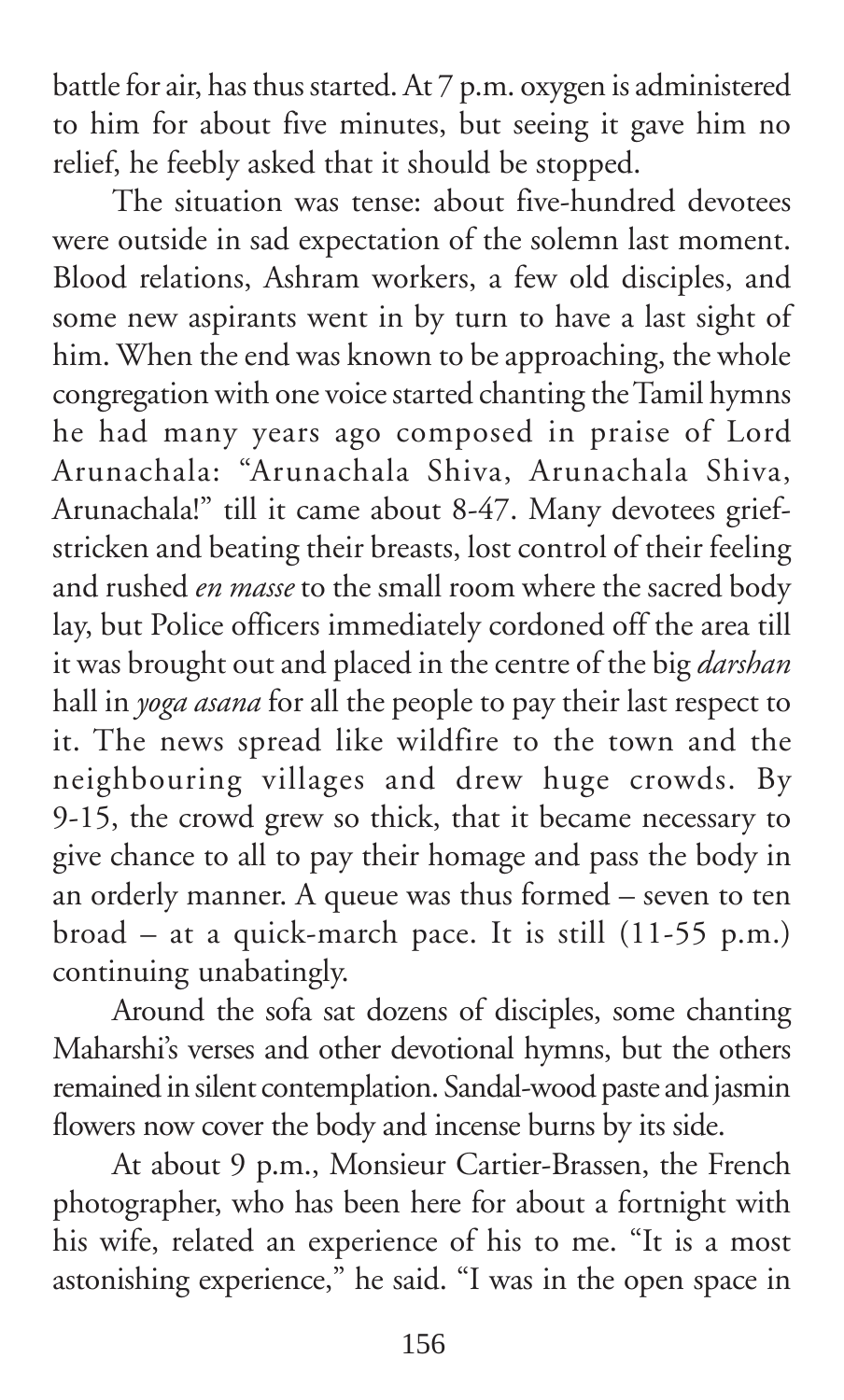front of my house, when my friends drew my attention to the sky, where I saw a vividly-luminous shooting star with a luminous tail, unlike any shooting star I had before seen, coming from the South, moving slowly across the sky and, reaching the top of Arunachala, disappeared behind it. Because of its singularity we all guessed its import and immediately looked at our watches – it was 8-47 – and then raced to the Ashram only to find that our premonition had been only too sadly true: the Master had passed into *Mahanirvana* at that very minute." Several other devotees in the Ashram and in the town later told me that they too had seen the tell-tale meteor.

# 15th April, 1950

Many devotees kept vigil the whole of last night by the side of the sacred body; some snatched a few hours rest and returned early morning. The singing and chanting of Vedas continued throughout, as did the queue of worshippers till 11-30 a.m. today when the body was taken out to the South verandah for *puja* and *abhishekam*. Sri Niranjanananda Swami, the Sarvadhikari, assisted by his son Sri T. N. Venkataraman, poured over the sacred head dozens of pots of milk, curds, butter-milk, orange juice, mashed bananas and jackfruits, coconut water, etc., followed by many bottles of rose-water, attar, perfumes of all kinds and sweet smelling oils. Then enormous garlands of fresh roses and jasmins were placed round the neck and strewn all over the body.

The *samadhi* pit was dug 10½ x 10½ feet and seven feet deep. In its centre the masons isolated a small area of 4½ x 4½ feet and surrounded it by a wall built of granite stones, lime and cement. The remaining portion they filled with many cartloads of sand said to have been brought from the sacred Ganges and Narbada valleys.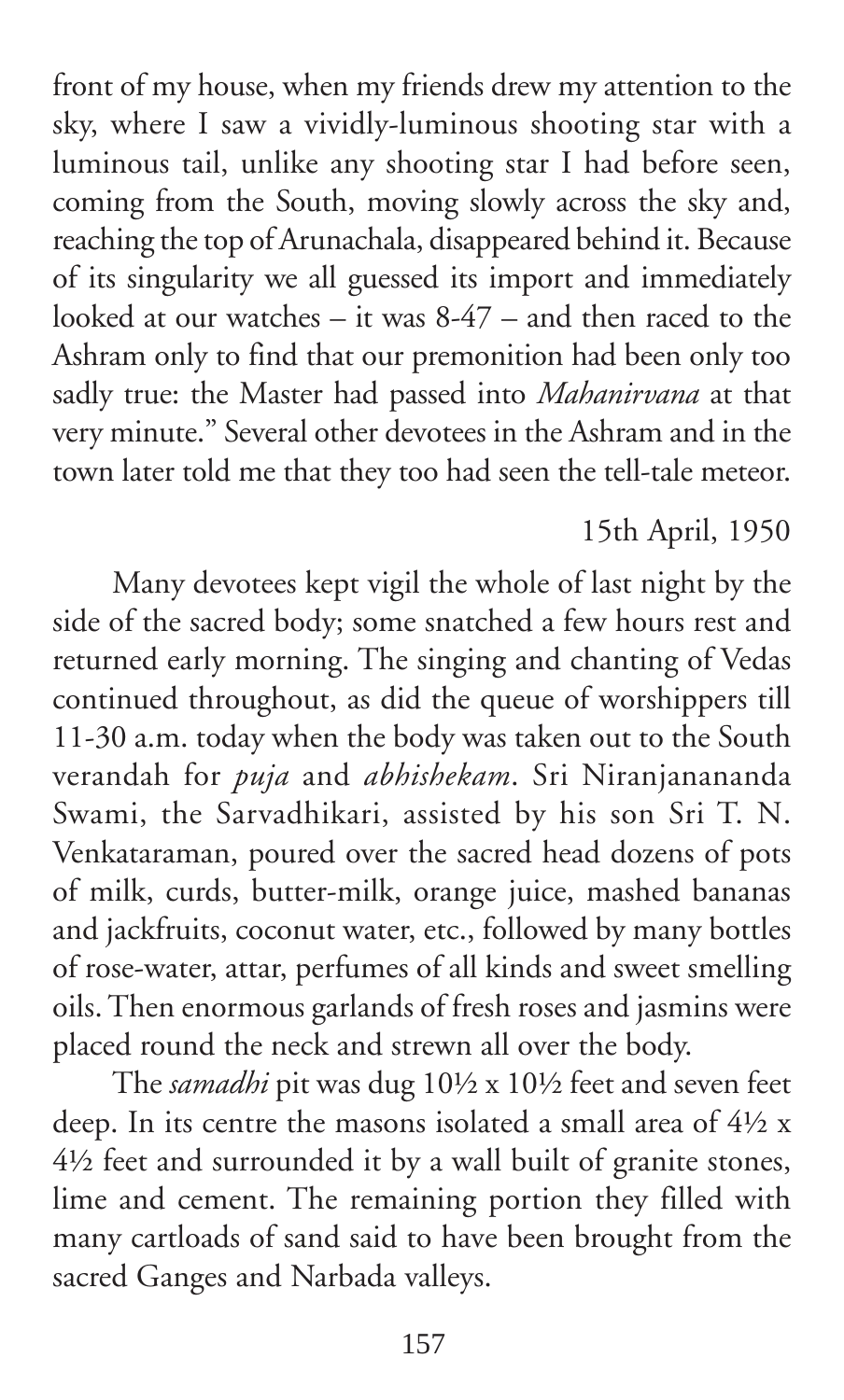At 6-30 p.m., the body, which by then had received the homage of not less than about 40,000 persons was carried in a decorated palanquin reserved for the Deity of the temple to the *samadhi*. Here it was placed in the same *yoga-asana* into a bag made of the finest khaddar, which was then filled with pure camphor and lowered into the small area reserved for it. Then the pit was filled to the brim with camphor, salt, and sacred ashes to protect the body from worms and rapid disintegration, and closed with masonry work. The crowd was so intense that twenty policemen were hardly sufficient to control it.

Mr. Kaikobad, a Parsi devotee of the Maharshi, last night happened to be on the terrace of his house in Madras, when he saw the meteor, to which Monsieur Cartier-Brassen and others referred last night and intuitively associated it with the *Mahanirvana* of the Master and, without waiting for the morning, he immediately hired a taxi and came at top speed.

Miss H. P. Petit, who was sitting on the balcony of her house in Bombay, about a thousand miles away, also saw the shooting star at that fateful minute, at once guessed its meaning and wrote to a friend of hers in Benares that the Maharshi had passed away.

# 16th April, 1950

All the English and Tamil papers which arrived this morning from Madras gave wide publicity in banner headlines to the passing of the Maharshi. They also referred to the meteor which had been seen in the sky all over the State of Madras, hundreds of thousands of square miles, at 8-47 on the night of April 14, by a large number of people in different places and reported to the Press. These eye-witnesses had been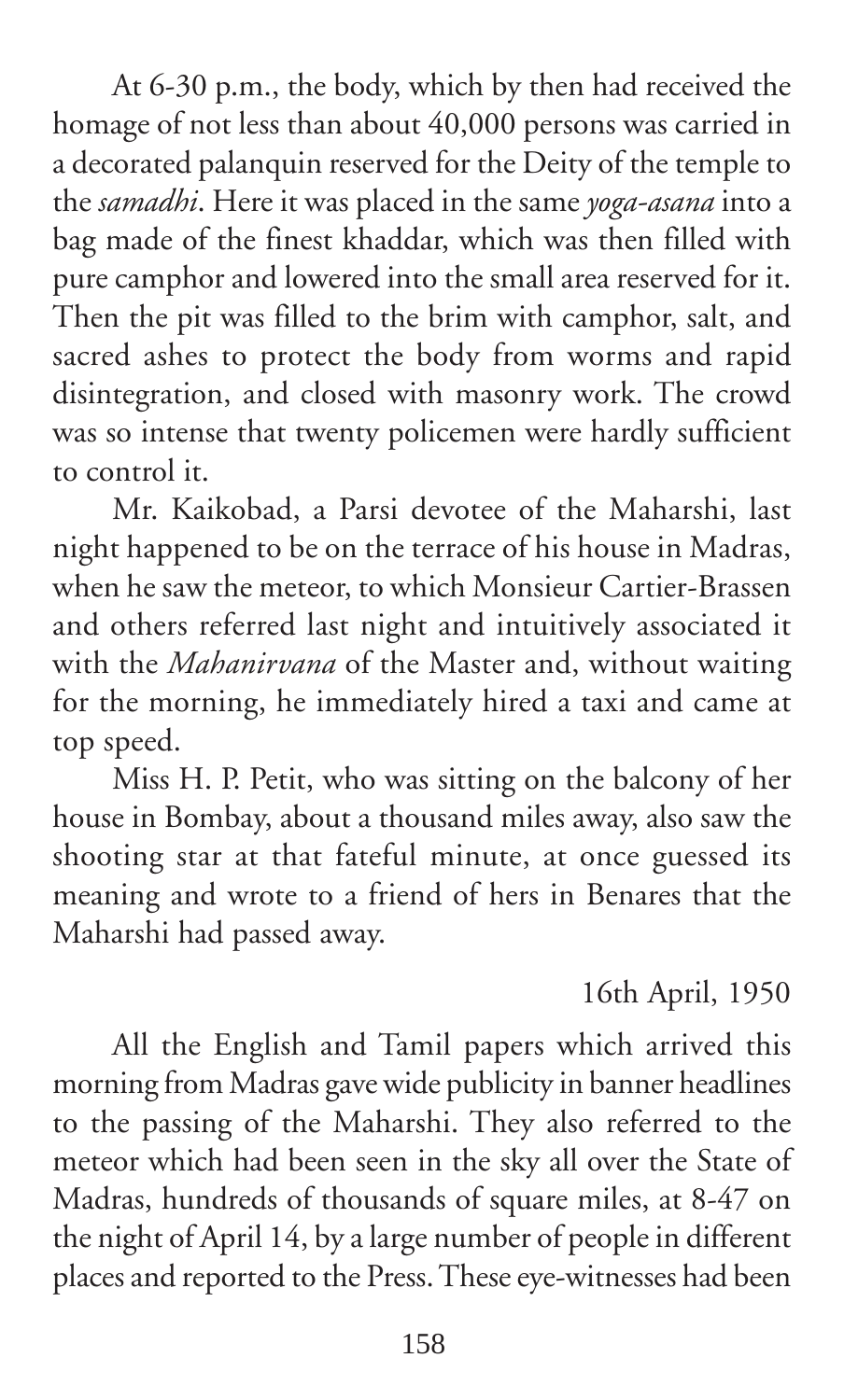struck by its peculiar look and behaviour, which led them to ascribe the strange phenomenon to the passing of a great spiritual soul. Such a mass of evidence speaks for itself, if evidence need be.

# THE END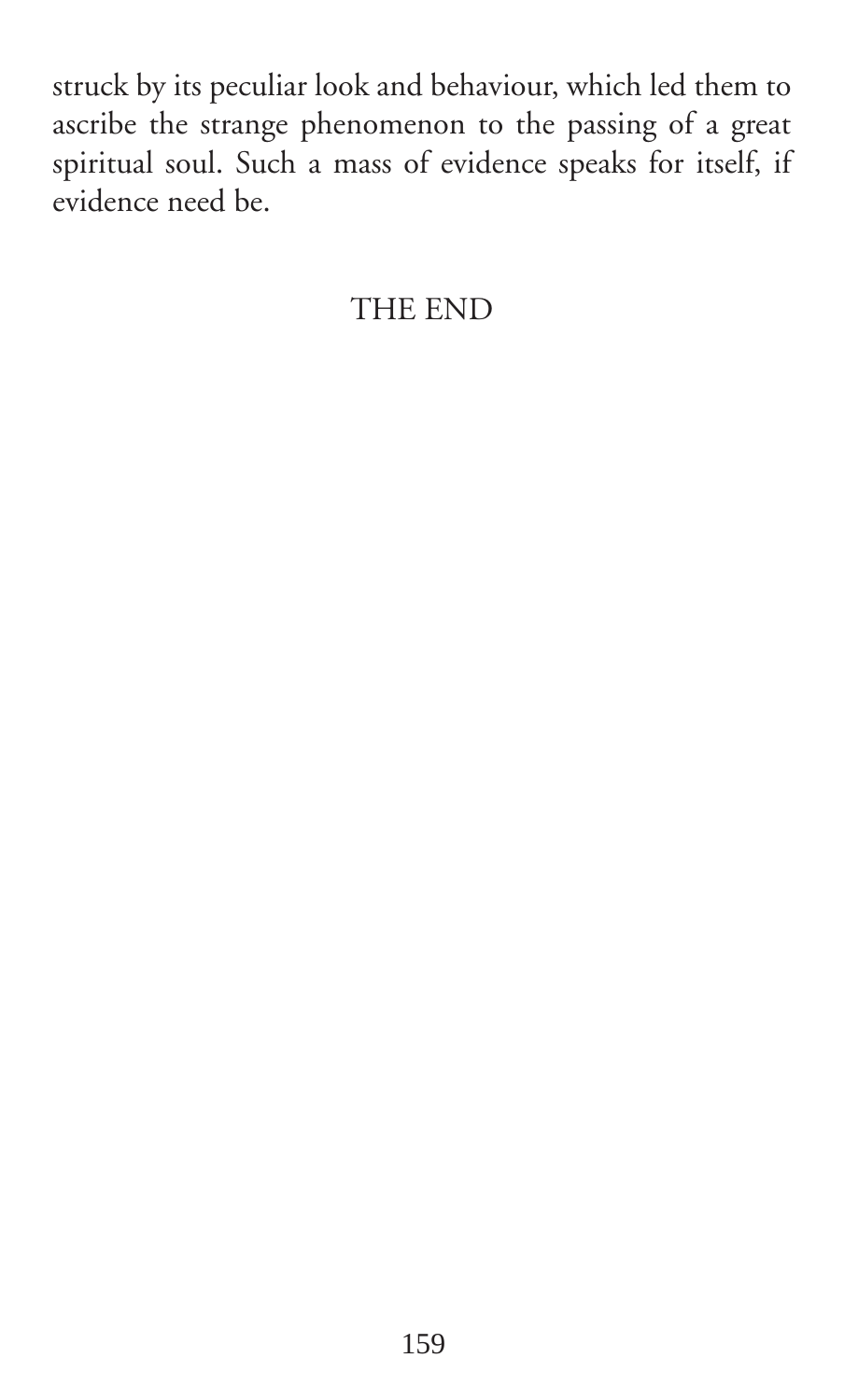# RESIDUAL REMINISCENCES OF RAMANA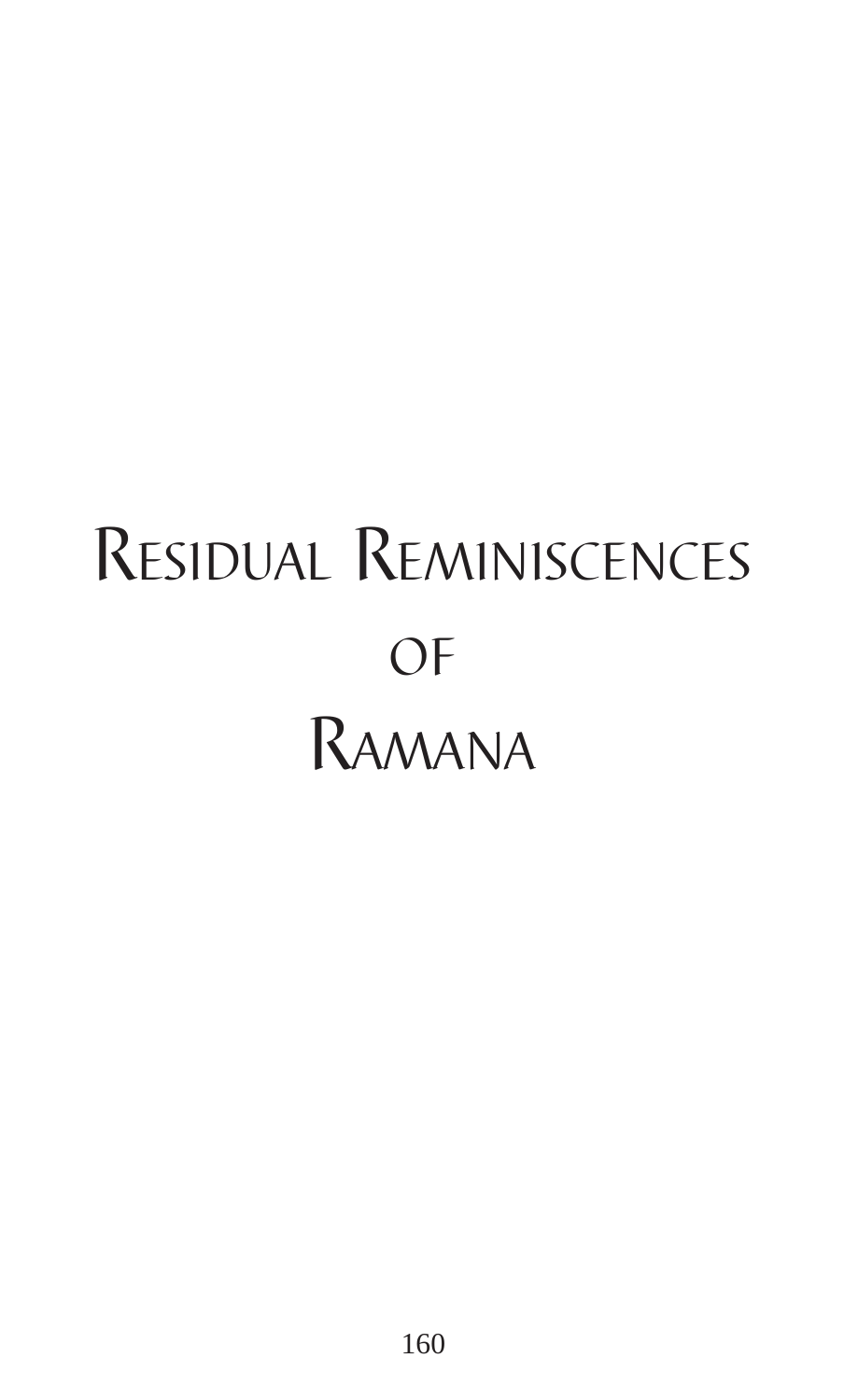# **PREFACE**

These few pages are the remnant of the memories which have been preserved by the author from his contact with his divine Guru, Sri Ramana Maharshi, who passed into *Mahanirvana* a little more than twenty-five years ago. The perspicacious reader will not wonder at their fewness but rather at their largeness, taking into consideration the author's age of 80, the long period that has elapsed between the time they were imprinted on his mind and the time (now) he was asked to write them down.

The major part of the matter included herein is a genuine memory-work and the small portion that bears dates and names is extracted from the author's notebooks which are sprawled over not less than twenty-four in number, apart from the special two which served as the source of his first book, *Guru Ramana*.

AUGUST 1975 SRI RAMANASRAMAM **S. S. COHEN** TIRUVANNAMALAI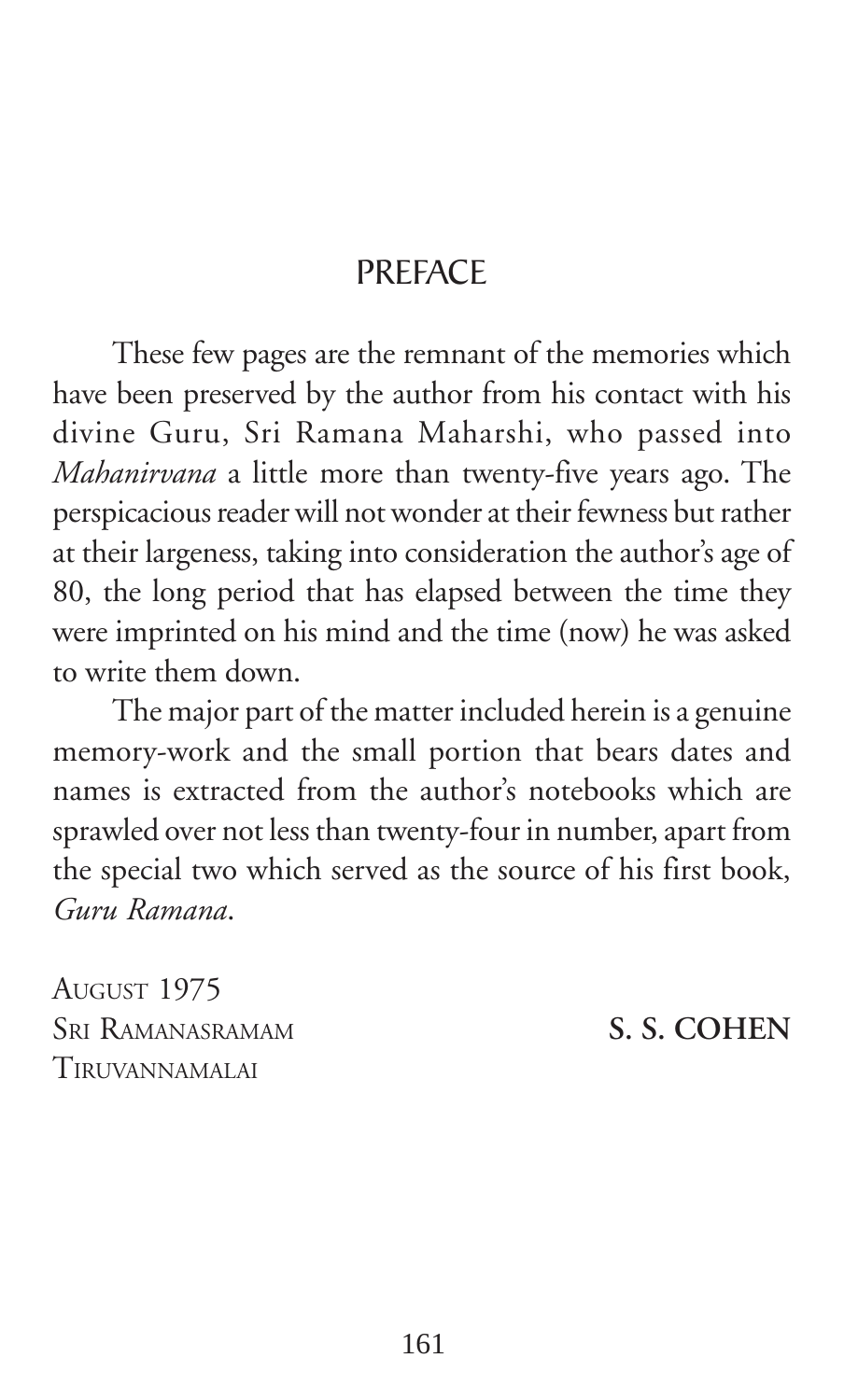# RESIDUAL REMINISCENCES OF RAMANA

On the second or third day of my arrival at Sri Ramanasramam at Tiruvannamalai, in February 1936, I visited the only other foreigner-resident in this place. Still standing on the threshold of his temporary lodging, I spoke loudly to the big, hulking gentleman seated at the table writing. "Good morning, Mr. Brunton," I said, "I bring you greetings from Mr. A. Bose." His answer came booming that he was not Mr. Brunton but Major Chadwick and that nevertheless I could come in, pointing to a chair, and himself turning round in his chair to face me. I entered and addressing him straightaway, said that I had come for about a week to study the Maharshi's teaching and if I find it skull-racking like the Western philosophy which is all theory and not an ounce of experience, back I go. Major Chadwick answered: "The Maharshi is entirely different: if he is not all experience and practice, he is nothing. Brunton, I hear, is expected in a day or two."

After a few days I sat in the hall almost alone, after the Maharshi returned from breakfast. He saw a leather-bound book by my side and asked me: "What book is that?" taking it to be, I guessed, a scriptural manual. I answered that it was a notebook. He chuckled and said to the interpreter: "*Vellai Karan* (the white man) does not move about without a notebook." This opening encouraged me to broach the subject of sex. I said: "Last night Mr. Brunton and myself had a heated discussion on the question of sex and marriage, but I did not agree with the loose way the West is dealing with it, especially as it affects the spiritual life. What does the Maharshi think about it?" The Maharshi kept silent for a moment and remarked: "As far as this *sadhana* is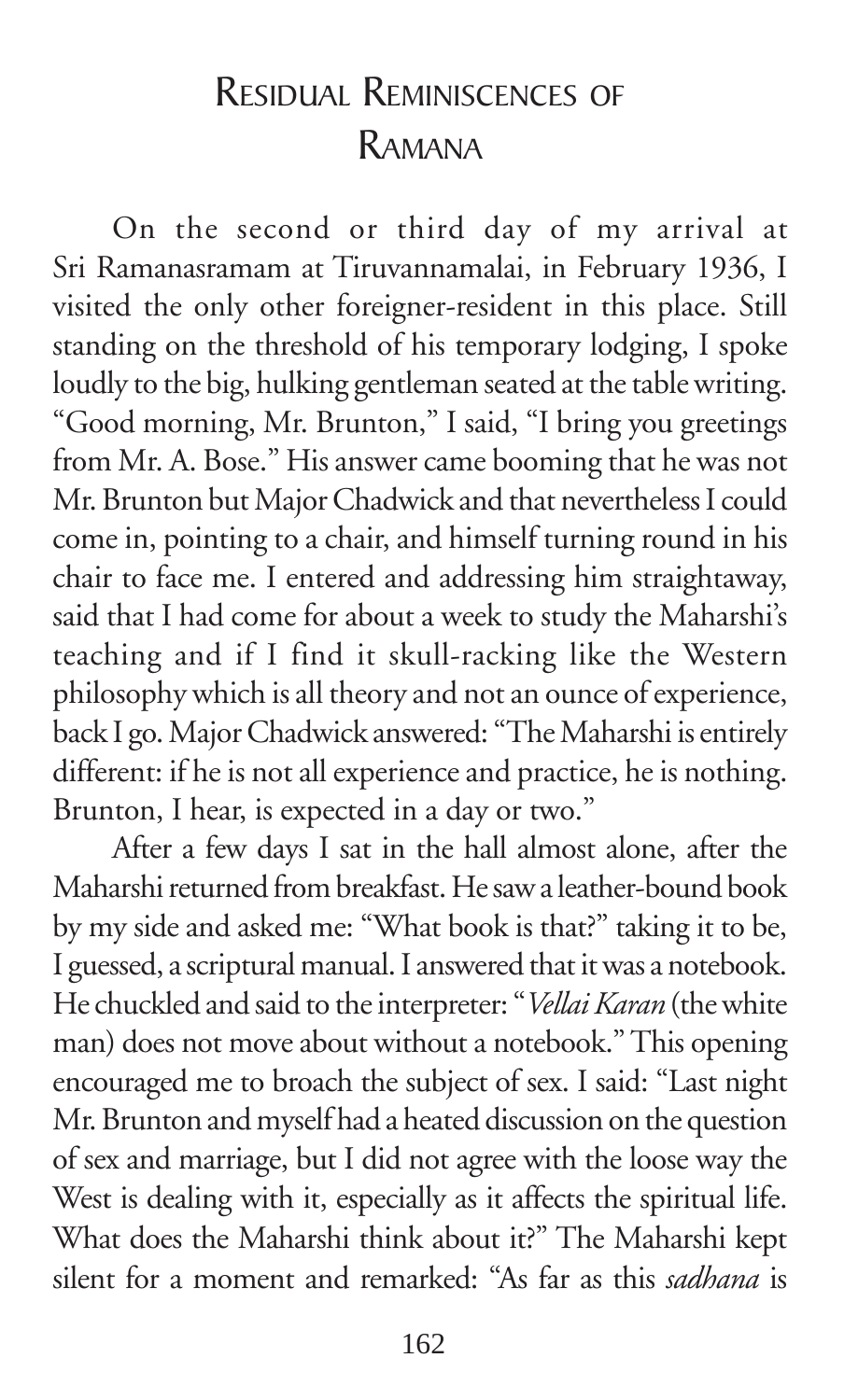concerned *Bramacharya* means dwelling in Brahman, the absolute Reality", leaving me to take it as I willed. Needless to say, that from the start I spent just about all my time in the hall and probed into any book that came my way on the Maharshi's teaching. The more I read of him and his teachings the clearer I became in my mind about him. About three months passed and I continued to hold tight to the hall whenever Bhagavan was present, so much so that the chanting of the *Veda Parayanam* became an intolerable sound to my ears. One day I nudged Brunton by my side and whispered to him that the Veda reading was not adding to, but that it was impeding my spiritual progress, if there was any such thing as progress at all. He signalled to me to tell Bhagavan about it. When I later told Bhagavan he simply kept silent as if he had not heard. But when the next day I went early to the hall, as usual, I found him ready for me, for as soon as I sat down, he turned to the interpreter, who was always there at that time for meditation and told him to ask me why I did not like the *Veda Parayanam*. I answered, that it was not being chanted melodiously, which causes more dryness in the heart than *bhakti*, that the Veda boys did not seem to know what they were reciting. Bhagavan laughed and said that it was because I was not used to it: "You see how the hall fills at that time in the evening, proving that the people liked it. If you get used to it and understand its purpose you will also like it".

He hardly finished when an Andhra woman entered in a huff, prostrated before Bhagavan and started shouting: "Give me my husband. You took him from me and you must return him to me. I am starving and he is without a job. The school in which he works does not want him anymore. He comes here without taking leave. The first and the second escapades of his were condoned, but they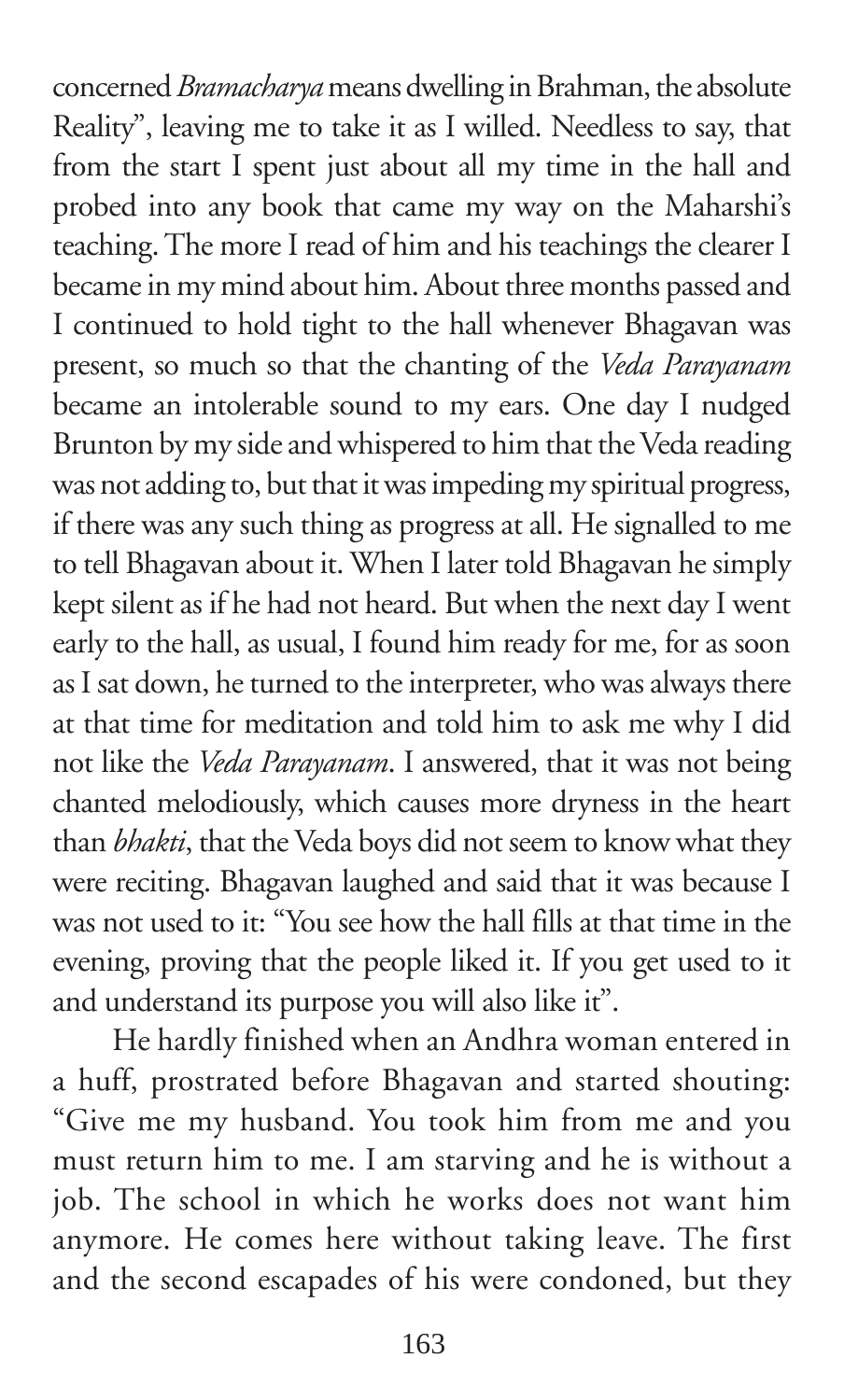cannot allow him unrestrained freedom forever. Please make him live the normal life of a husband and a responsible man." The man concerned was seen huddled near the north window and laughing in a subdued tone. Bhagavan told the woman that he had nothing to do with her husband's behaviour. "This hall is open day and night, permitting anyone to enter or quit. There is your husband, let him say if I have at any time asked him to come or go." The man all of a sudden began to shout: "Then who made me come but you? After Sri Aurobindo's *darshan* I took the train to go to Andhra, but when I reached Villupuram my feet refused to enter the Andhra train and took the train to this place. Who did it but Bhagavan? I am perfectly willing to return home if Bhagavan releases me." Bhagavan was almost struck dumb at the cheek of this man. In all truth Bhagavan consciously had nothing to do with it and told the man that it was his own imagination which had fancied this story – that it was delusion, not truth, and that if he returned home with his wife he was most welcome. The man answered he would return after two or three days, not now. "Let her go and I will follow." The woman said she would return and shot out of the hall to have a small chat with her husband outside. She apparently left Tiruvannamalai that very day, for we never saw her again on that day or the next, although we saw him many times throughout the remaining 13 or 14 years of Bhagavan's life.

That night in our stroll after dinner, Brunton advised me not to be in haste to judge the Maharshi's influence and teaching, and that the answer the Maharshi had given me in the morning about the *Veda Parayanam* clearly indicated that I should wait. So I waited.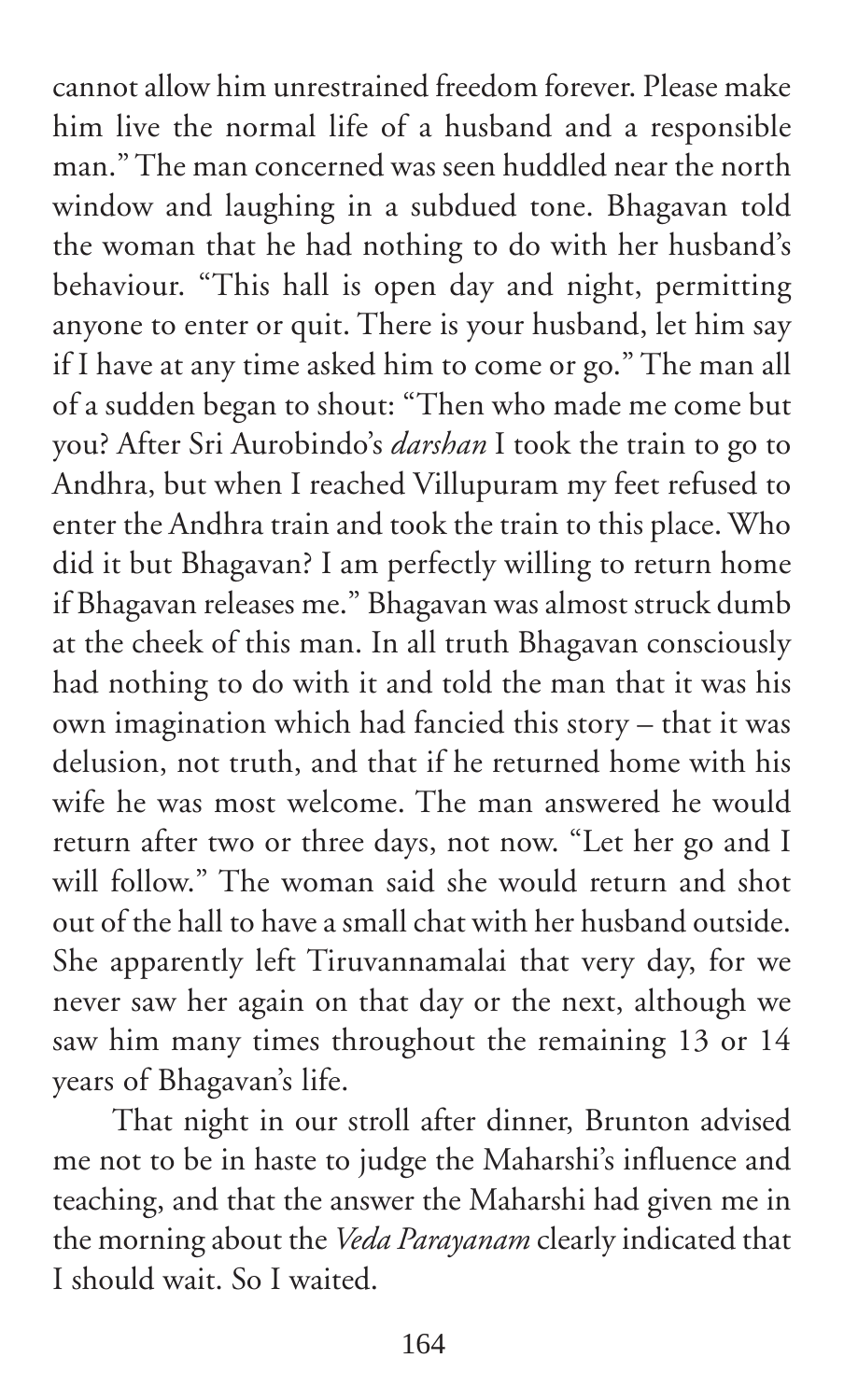The dust of time gathered round me and I found myself settled down to the quiet life of the Ashram in my newlybuilt mud hut in Palakottu. Four, five, six months have elapsed since my arrival. I waited, but began to notice a new turn in the working of my mind, a thing which I had not felt before, a peculiar, slow but extremely subtle movement was taking place within my consciousness and I wondered what it could be, and whether the Maharshi was aware of it as well. Seeing me from close quarters, always near the foot of his couch, I thought, was easier for him to guess than if I were at greater distance. Obviously, the notion that the guru always watched his disciples, continued lurking in my head. But in fact, as I discovered later, Bhagavan was doing nothing of the kind. He was Supreme Detachment incarnate. If he knew anything of it, he showed not the least sign of it. And I took several years of close proximity and experience to discover the reason of it. Now it appears a heresy to me to accuse Bhagavan of such an act.

The strict aloofness which appeared to me at first as sheer callousness on the part of the Maharshi, standing against the traditional concern said to be shown by the gurus to promote the spiritual advancement of their disciples, turned out across the years to be more potent in its action to purify, reform, guide and mature the disciples' consciousness than the guru's conscious interference. Without this detachment the guru is bound to grow partial and discriminative, which is fatal to the intention of help, for it ends by dissipating the special concentrated power inherent for the purpose in him.

Renunciation or surrender is the cornerstone of *sadhana*, leading directly to *Mukti* itself, and with the Maharshi it was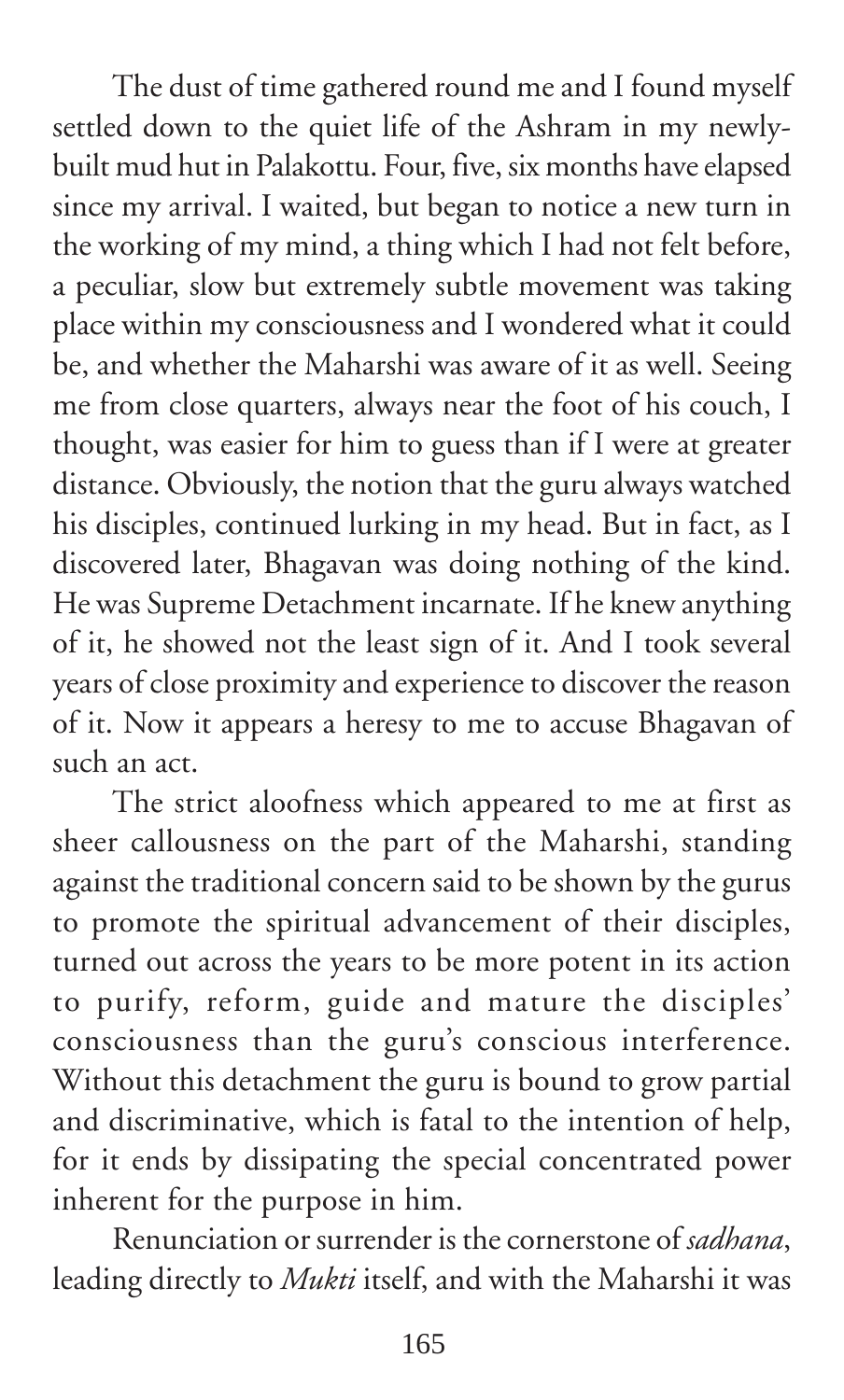the most complete. No doubt there have always been a number of deluded devotees who tried to ingratiate themselves with him in this Ashram, not less than in other Ashrams, but Bhagavan never deviated from the neutrality in his spiritual attitude towards them, in their own interest and benefit. Answering spiritual questions he always did, but he never attempted consciously to give Self-Realization to any in all the fourteen years of my contact with him, either by touch, mental projection or any other means. Unconscious *siddhis*, the divine powers which are inherent in the Self, follow the *Jnani-Guru* like his shadow, and work out the miraculous transformation in the consciousness of the disciples at the right time, without a call for them by the *Jnani* himself. I do not speak of the conscious *siddhis* which are claimed by the "clairvoyant", "clairaudient", "occultist", "initiate" and their fraternity, for I know nothing about them. The unconscious *siddhis* are all the divine powers which adhere to the Self-Realized man who has surrendered himself completely to God or absolute Reality, and which act of their own accord without an appeal from the *Jnani* himself. The *Jnani* had already divested himself of the personal will and had merged it into that of the Divine, which alone henceforth acts until the end of the lifetime of the *Jnani*'*s* body.

To return to the state of my mind after the passage of some five or six months, observing the changes in it; it was like waking from a dream. Hectic business and the materialistic dispositions of the vast majority of men towards one another, and towards their own selves, appeared to me like a confused dream, wherein no reason nor balanced judgements operated. I began to notice in the months that followed, an entirely new trend in the process of my thinking,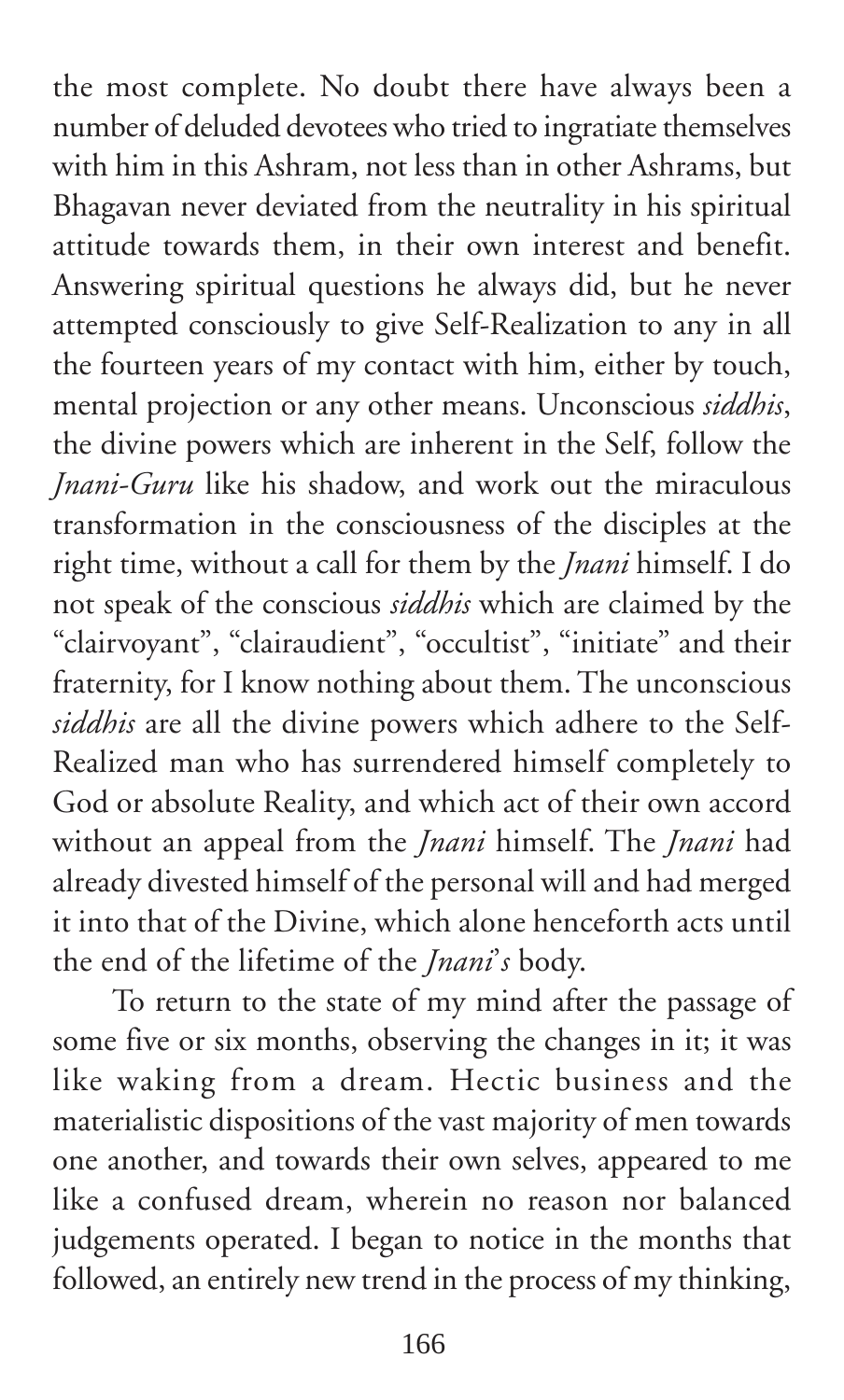namely, an occasional "peeling off", so to say, of the clouds that had always weighed heavily on my mind and heart. In other words life was becoming less sinister and more bright than it was before. I "saw light", as they say, which could only be the result of my *sadhana*. It was the direction, I reasoned, into which the Maharshi's teaching and presence were leading me. I saw glimpses of the bliss which was said to be the very nature of the Self, which I thought I was approaching for certain. My joy can be imagined at this discovery. The very sensitiveness to the new state was bliss abounding, a grace which Bhagavan so freely distributed all around, especially to those who had rendered themselves more responsive to it by their practice, and that too without doing it intentionally.

My attitude towards staying or departing was now settled. I stayed and made the aim of my future life clear to myself without planning it and in spite of myself, so to say. The die is cast, as they say, and cannot be uncast. I am not going to be a part of a world again, which wallows in the mucky madness, pursuing the glittering pleasures of life, even by people who appear to be sane and respectably situated.

Is this a sign of the falling ego, which is promised to serious seekers as a reward for their strenuous efforts? It seemed to me more than likely, but there was Bhagavan to corroborate or refute the validity of our experience.

One day I got my opportunity and told him that I always understood that Realisation was sudden. He answered that it must not be forgotten that before the suddenness, maturing is required, which is a slow process, like the ripening of an apple on a tree. Thus it became plain to me that it was this process that I had simply become aware of. That was all.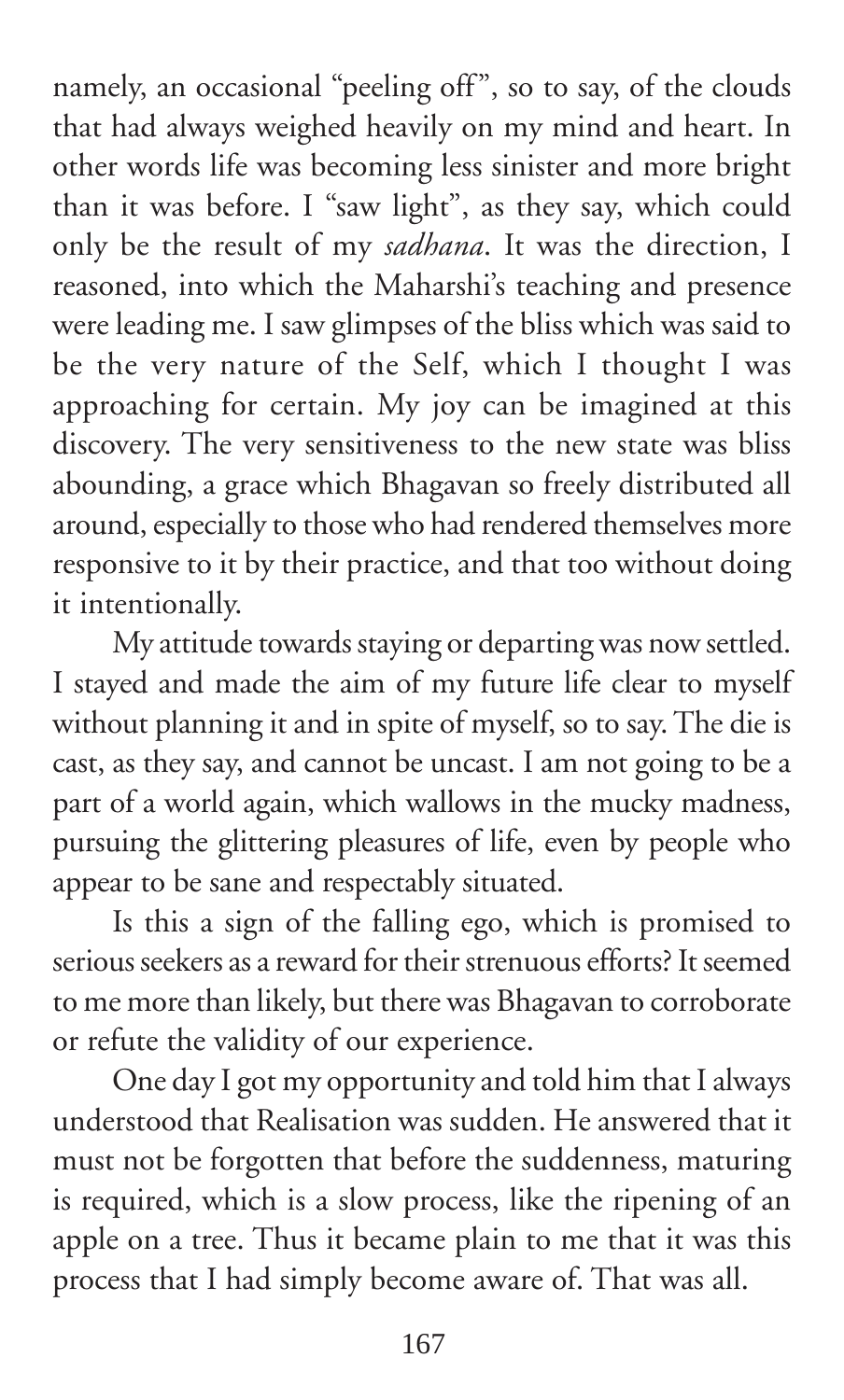Looking at Bhagavan once I heard someone telling him: "Mrs. Besant translates *Nirvana* as 'blown out' or 'blown off'. She does not seem to mean what the Buddha meant by the word. How does Bhagavan translate it?" Bhagavan answered: "It is not the literal translation that counts. What counts is the meaning of it. Mrs. Besant probably means *Shunya* which is correct. Emptiness is the pure '*nirvanic*' state of the Self or *Turiya*, where no object is observed. There is only the subject aware of nothing but himself as the Pure Consciousness – *Chit*. But even the 'blown out' carries this implication of the emptiness of the state, something like deep sleep in the waking state (*sushupti* in *jagrat*). There can be no other meaning to *Nirvana*." But the intrepid questioner persisted in attributing to the Buddha a meaning other than 'blown off'. He said: "I do not believe that Mrs. Besant had an inkling of the meaning of *Turiya* being *Shunya*, or that *Shunya* and Consciousness (*Chit*) mean the same. Hinayana Buddhism takes Consciousness as always objective and stops at a certain degree of meditation, as a thing to be transcended". Bhagavan kept silent.

Before the Second World War a European disciple of Bhagavan brought with him a friend from Germany, whose knowledge of Bhagavan's teaching may be definitely depicted as NIL. He and I were walking together one afternoon talking about the political conditions then prevailing in Germany. As usual the urchins living in the mantapams in Chengam Road, seeing a white face and blue eyes, stretched their hands demanding money. My companion made signs to them to go away, but they persisted, the more so as they saw him getting angry. The more they persisted the angrier he became. I told him to take no notice of them. All of a sudden he broke from me and pursued them, sometimes pelting them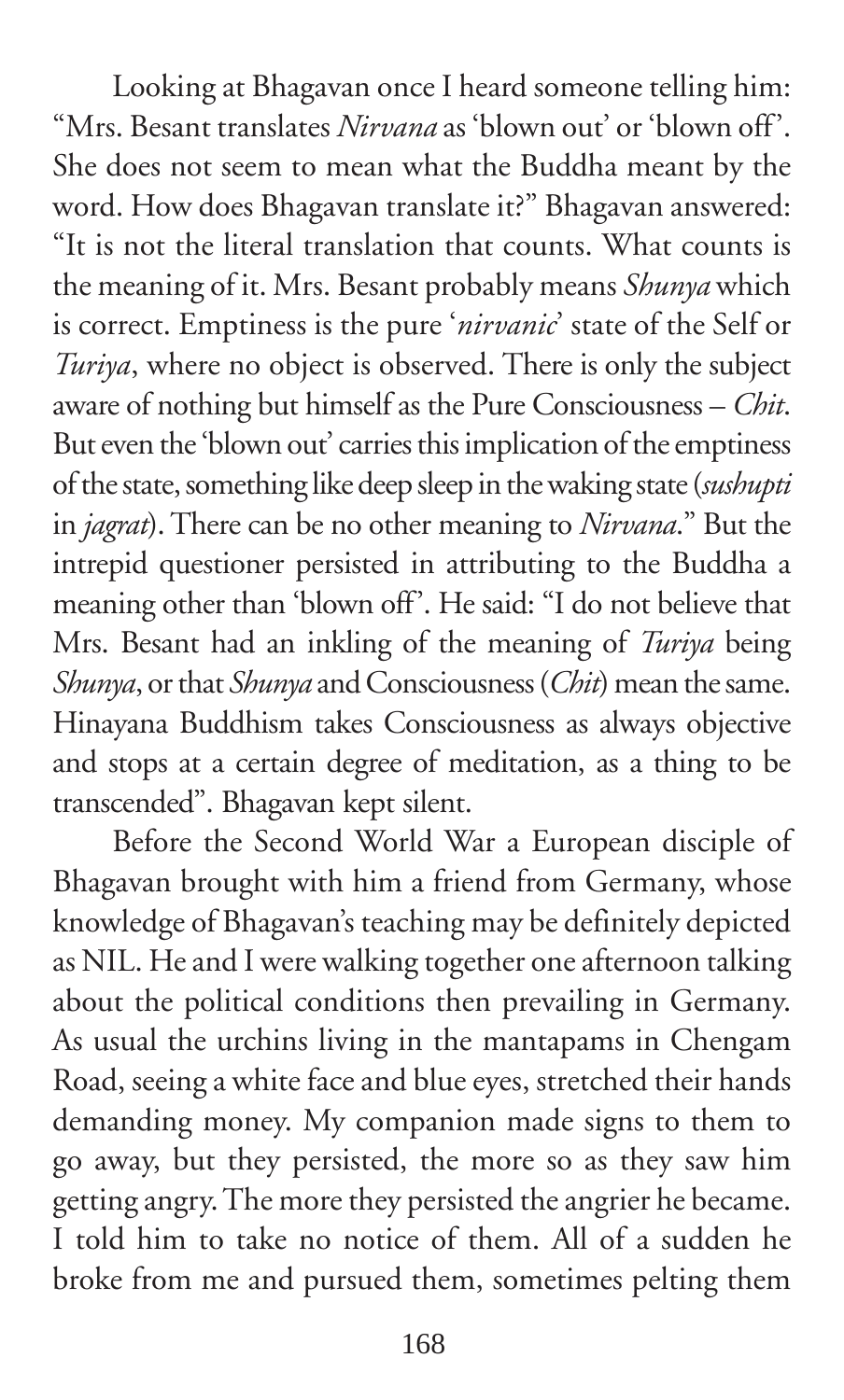with stones, which they reciprocated in kind, till I ran after him and stopped him. With a crimson face he complained that they were abusing him. I told him had he ignored them, they would have gone, as they do whenever I pass them, because they know I never give them anything. Examining his body I found it luckily safe from the stones cast at it.

We reached the hall, where I felt he was going to complain to Bhagavan, blaming the Ashram for permitting wandering tribes to live so close to it, which I did not want him to do. So, as soon as he started to speak I forestalled him, by saying that the boys on the road were taking him for a rich European and had been giving him trouble by abusing him. Bhagavan sat quiet for a second and said: "Abusing whom? They saw a white body and thought it to be very rich and so would give them money. Had he believed that they were abusing the body, not him, he would have added to their abuses and curses on his own body, and thus they would have left him in peace. You see how a senseless matter could have turned very serious out of sheer *avidya*. All this comes from the body: it is man's greatest enemy, which one should treat as it deserves. In this case ignoring the beggars would have been the most salutary choice."

Years rolled on and I continued to practise my *sadhana* at an equal and steady tempo, although physical fatigue started to imperceptibly slow it down, until it began to be serious. I was in my 50th year. The youthful zest began to lose its daily bread, endangering my progress, the progress which I had built with so much labour. But I must confess that I had not wasted my time; a uniform inner calmness was my reward, which was sufficient for my purpose then. Yet it was evidently wrong on my part to feel satisfied and slacken the pursuit of the enemy within. For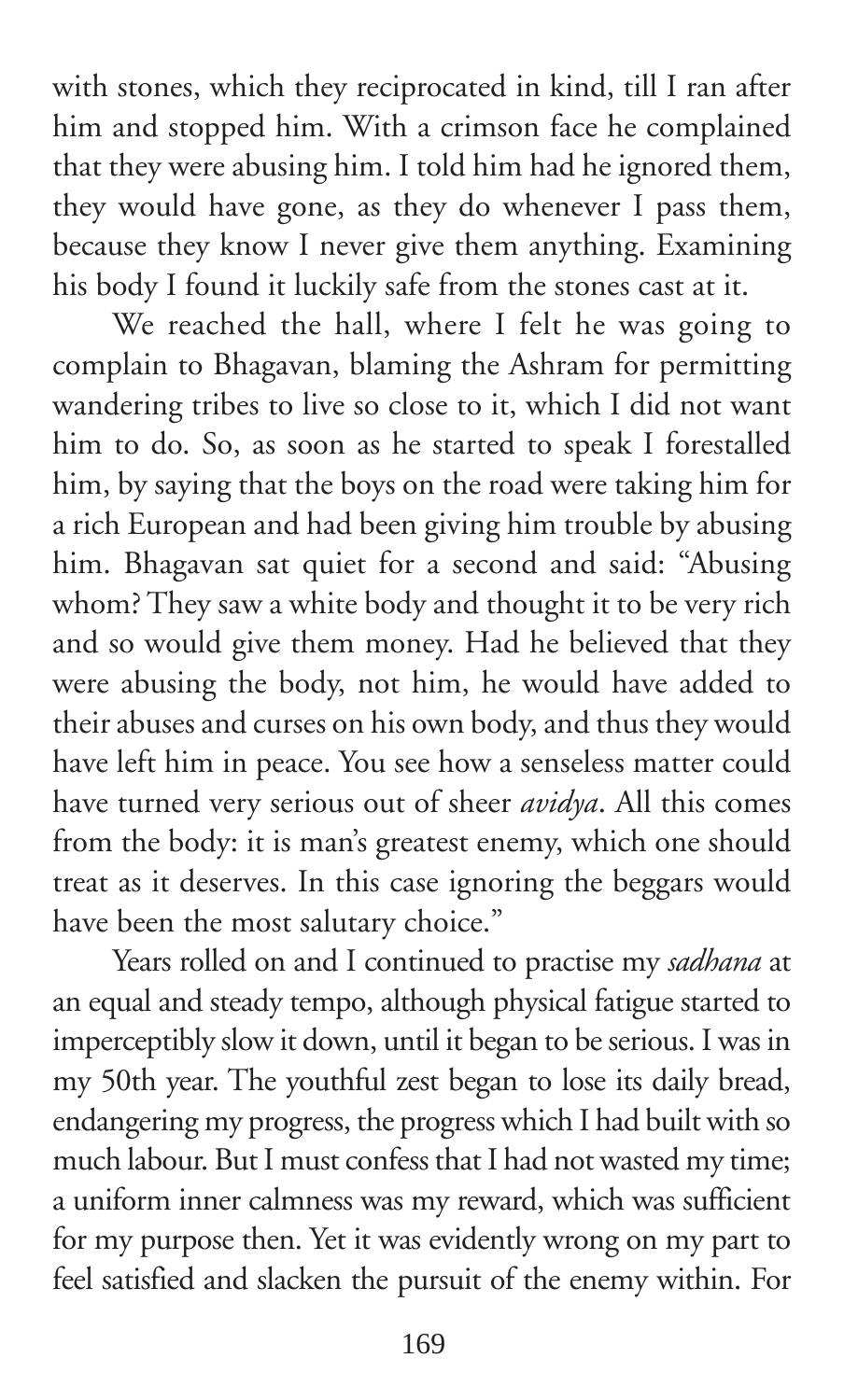this calm may prove elusive, even ominous, because this is the stage when one is likely to slip into the false belief that one has attained *Sahaja*, *i.e*., real Liberation, a state in which one feels that one is competent to open an Asramam of one's own and succeed. Succeed he may, especially if he has a strong will, which loudly claims to have been surrendered, but is actually very much alive, or he may dismally fail, if not from the very beginning, at least in the course of his life. If the latter happens, due to his error of assessing his attainment, he may return to his old *sadhana* and flourish; otherwise, he will have to wait for full Realisation in another life, which is sure to follow.

On another day, I heard an old lady's voice complaining to Bhagavan that the Ashram books were written in high English, making them terse and unintelligible to people who come from non English-speaking countries. The language should be made easier and the points well-developed. Bhagavan answered that it couldn't be helped because the language to be read by those who understand English must be good, grammatical and idiomatic: "Will you read a French book which is loosely, badly and non-idiomatically written? You will not touch it. The translations should be in the best language to command respect. Foreigners, by repeated reading, can make themselves well acquainted with the English used, as we witness a number of Germans, French, etc., who can now speak perfect English. In fact most foreigners who visit this Ashram appear to have been educated in English and do not complain about the difficulties of our books. Most of them say, when asked, that they had learned their English in schools. Although you are right about complete foreigners to English, but these are very few in comparison with the majority."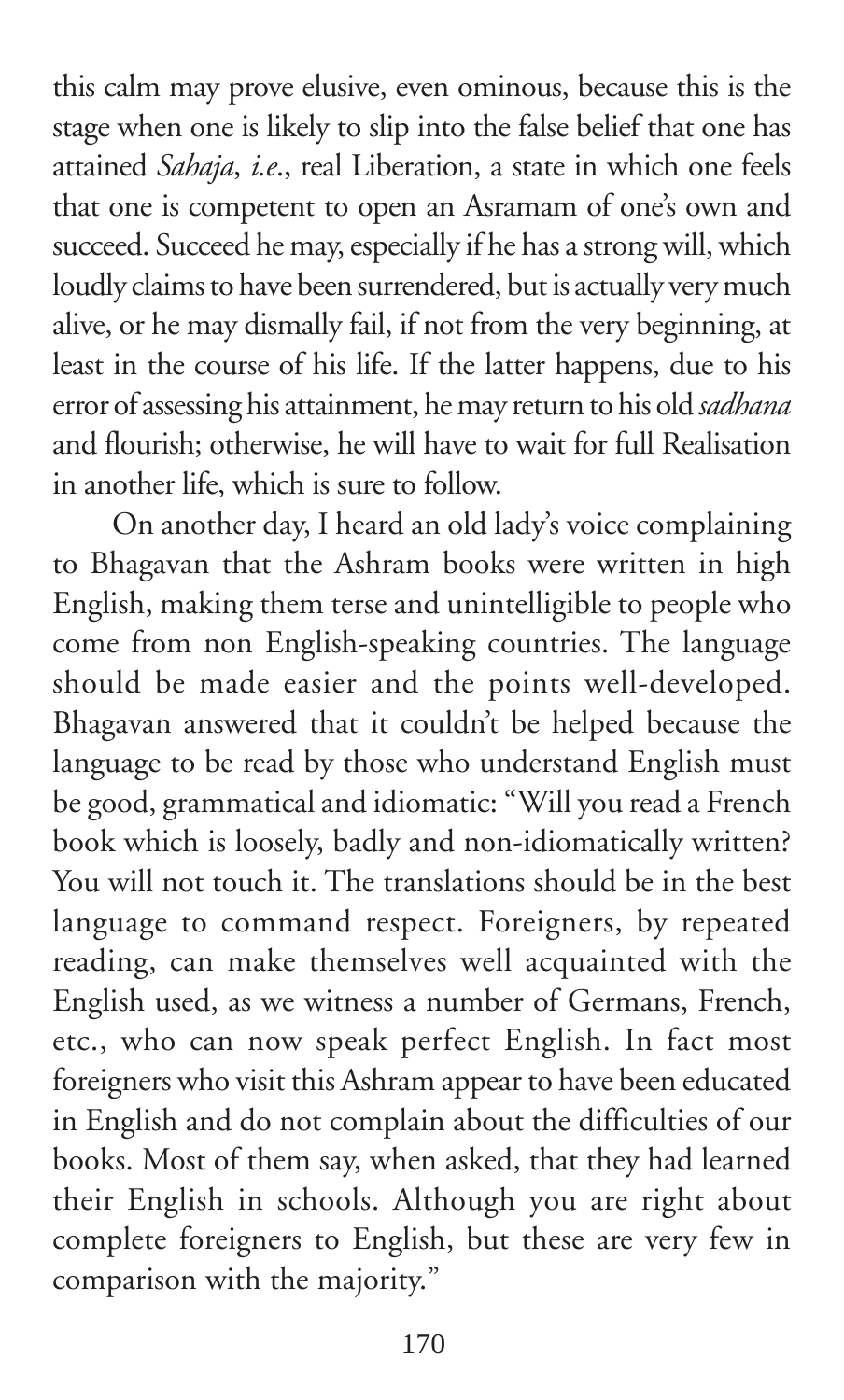In common with other disciples of the Maharshi, I used to tell Bhagavan of any project I intended forming. I awaited my chance to tell him of what I was planning and one day I got it. I told him that for some weeks I had been feeling a bit jaded: "Does Bhagavan advise me to go for a change?" He answered that it was the monotony to which I had not been used which was responsible for my tiredness; I had better go for a change. I said I had friends in Bombay whom I had not seen for ten years. I could go to them. And within a week I was in Bombay. After the first flush of joy in Bombay I began to think of Ramanasramam and Bhagavan, but for nearly two and a half years I could not extricate myself and return to Tiruvannamalai, although my *sadhana* continued unabatedly and my inner calm did not desert me. It was as if I was in Ramanasramam. Yet it was not the same. The nostalgia for Bhagavan after that period grew daily and so, soon after, I returned 'home'.

Tiruvannamalai at last, after two and a half years of residence in noisy Babylon, godless Bombay, I returned home on the June 5th, 1948, at 8 a.m. The day was hot and sultry and left me completely wretched from the heat, from a sleepless journey and from tiredness. At 10 a.m. I went to the Ashram after my bath. Only one person was informed of my prospective return and that person had told Bhagavan, whom I found as if waiting for me when I appeared in the new commodious hall, known as the 'Jubilee hall' since 1946, which was the 50th year of Bhagavan's arrival at Tiruvannamalai. It had been the verandah to the north of the old hall. As I became aware of him coming from behind me, his face beaming upon spotting me, I prostrated myself, offered my fruits and sat in the first line of the people present,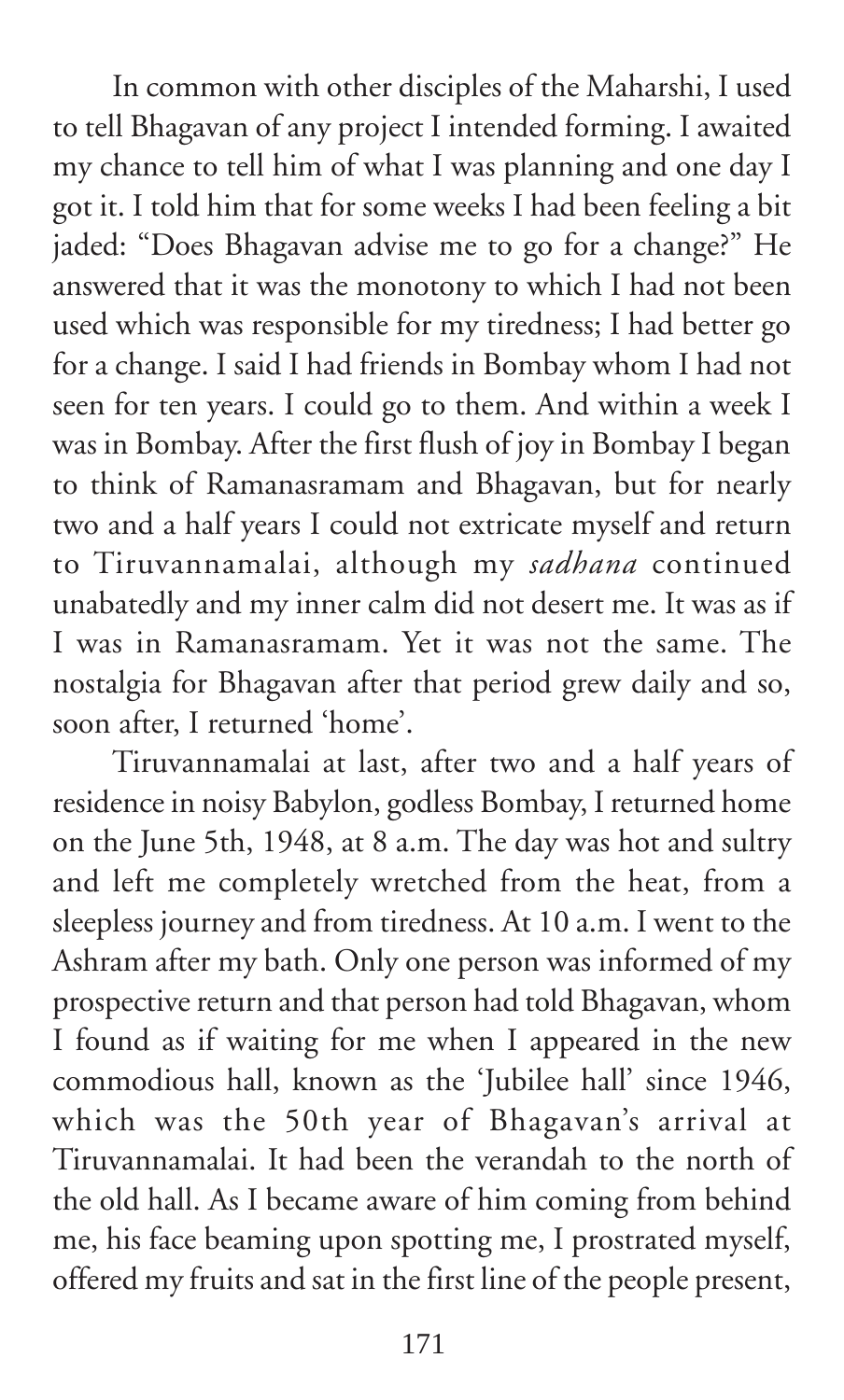looking at him. I saw a question in his eyes and understood its meaning. I promptly answered: "No, Bhagavan, I am finished with Bombay: I have come for good." I saw a smile on his face and was happy.

I sat feeding my eyes on the face and body of Bhagavan to assess the destruction wrought on them by Lord Kala (Time-God). He was then sixty-eight. His body had gone thinner, especially his legs and thighs, which were now almost emaciated compared to what they were in 1946. The flesh of his throat was more loose and hanging, yet his smiles and the twinkling of his eyes were still undimmed. Nowadays he rises from the couch with greater difficulty, and walks with a pronounced stoop and a swing born of the unsteadiness of the legs.

Two new Americans – a young farmer and a youngish lady – I found added to the Ashram's family of foreigners. From the beginning I felt they would end by being man and wife and so they did, a few years later in Varanasi on their way home. They were Mr. Rappold and Miss Ben and left India as Mr. and Mrs. Rappold. After a year, they had a baby boy whom they named 'Ramana', after Bhagavan's abbreviated original name 'Venkata Ramana'.

Long before these Americans, a 'considerable' German had arrived at the Ashram whom we call amongst ourselves 'the Baron' or Baron von Voltheim. He is a well-known, to put it mildly, hyperbolic. About five weeks before my arrival he spent one night at the Ashram, one of the fourteen he was spending in India. He arrived at 4-30 p.m. on the 23rd December, 1935 and left on the 24th at 9-30 a.m. He asked some questions in which Paul Brunton also joined, which he never did except on important cases. The ashramites had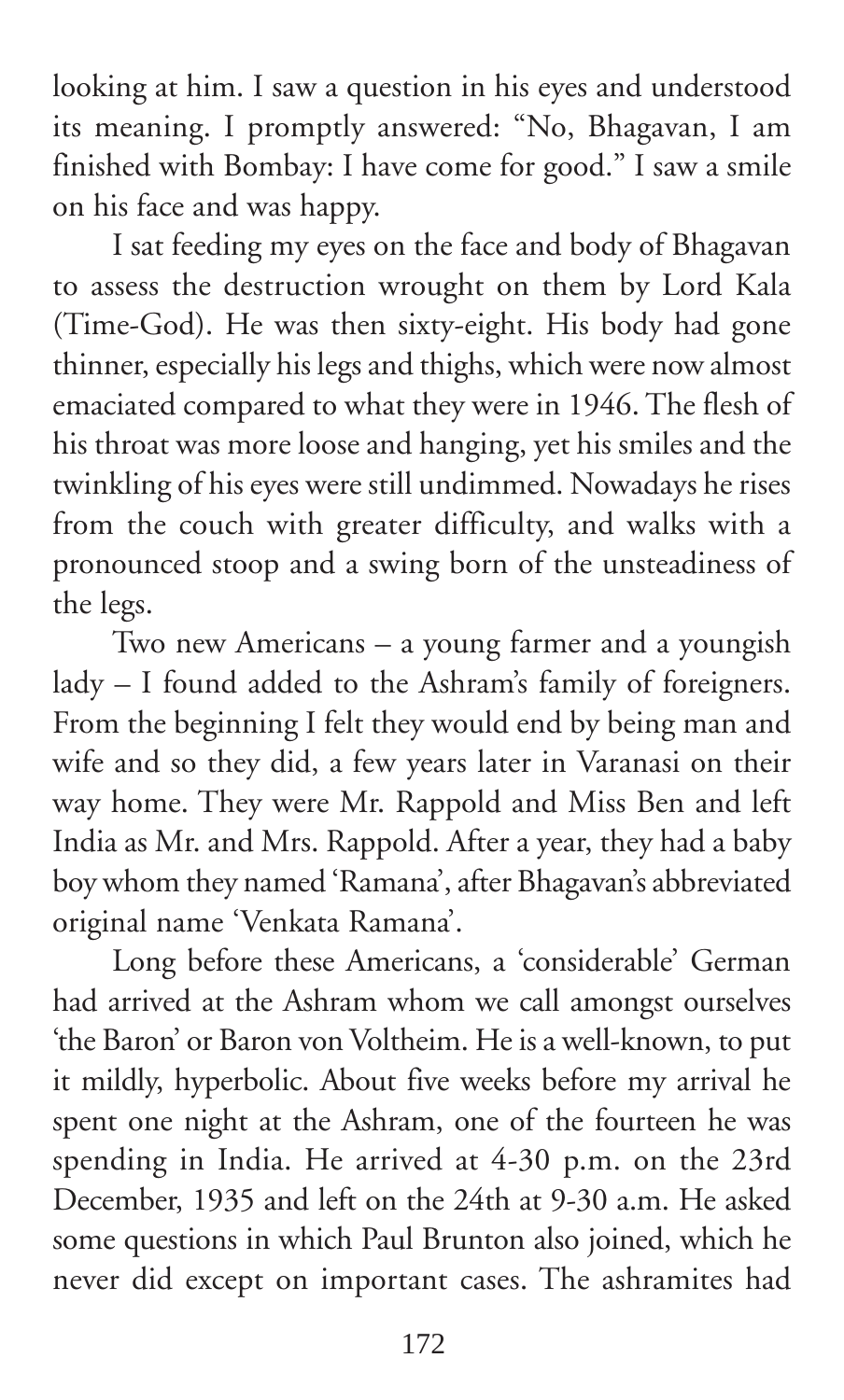therefore reason to believe the Baron to be 'important'. He left no marks behind him, except his questions in the 'Journal' and few details of his arrival and departure. As he did not want to sit on a chair out of respect for the Maharshi, and as he could not squat on the floor, he rolled one of his blankets to make it a few inches high and sat on it on the ground. His first question was: "There should be harmony between the Knowledge of the Self and knowledge of the world. They must develop side by side. Is it right? Does Maharshi agree?" As Bhagavan remained silent, Paul Brunton answered: "Maharshi agrees." Bhagavan uttered his usual, "Yes, yes."

- *Question:* "Beyond this intellect and before wisdom dawns, there will be pictures of the world passing before one's Consciousness. Is it so?
- *Answer:* Bhagavan pointed out the parallel passage in *Dakshinamurti Stotra*, signifying the pictures to be like reflections in a mirror.

*Q.:* There is a spiritual awakening the world over since 1930. Does Maharshi agree?

*A.:* The development is according to your sight.

So far the questions were reasonable, but then the Baron's partiality for occultism revealed itself.

*Question:* Will the Maharshi induce trance in me and give me an unspoken but understandable message?

*Answer:* (Bhagavan kept silent), but Paul Brunton said: "Maharshi could do so but he could not vouchsafe it."

The Baron then told Maharshi that he (the Baron) had established contact with the Maharshi on the 19th December at 5 p.m. when he was in the train which left Bombay at 2 p.m. So they were not new to one another. In the Connemara Hotel in Madras, the first thing that he saw was the headline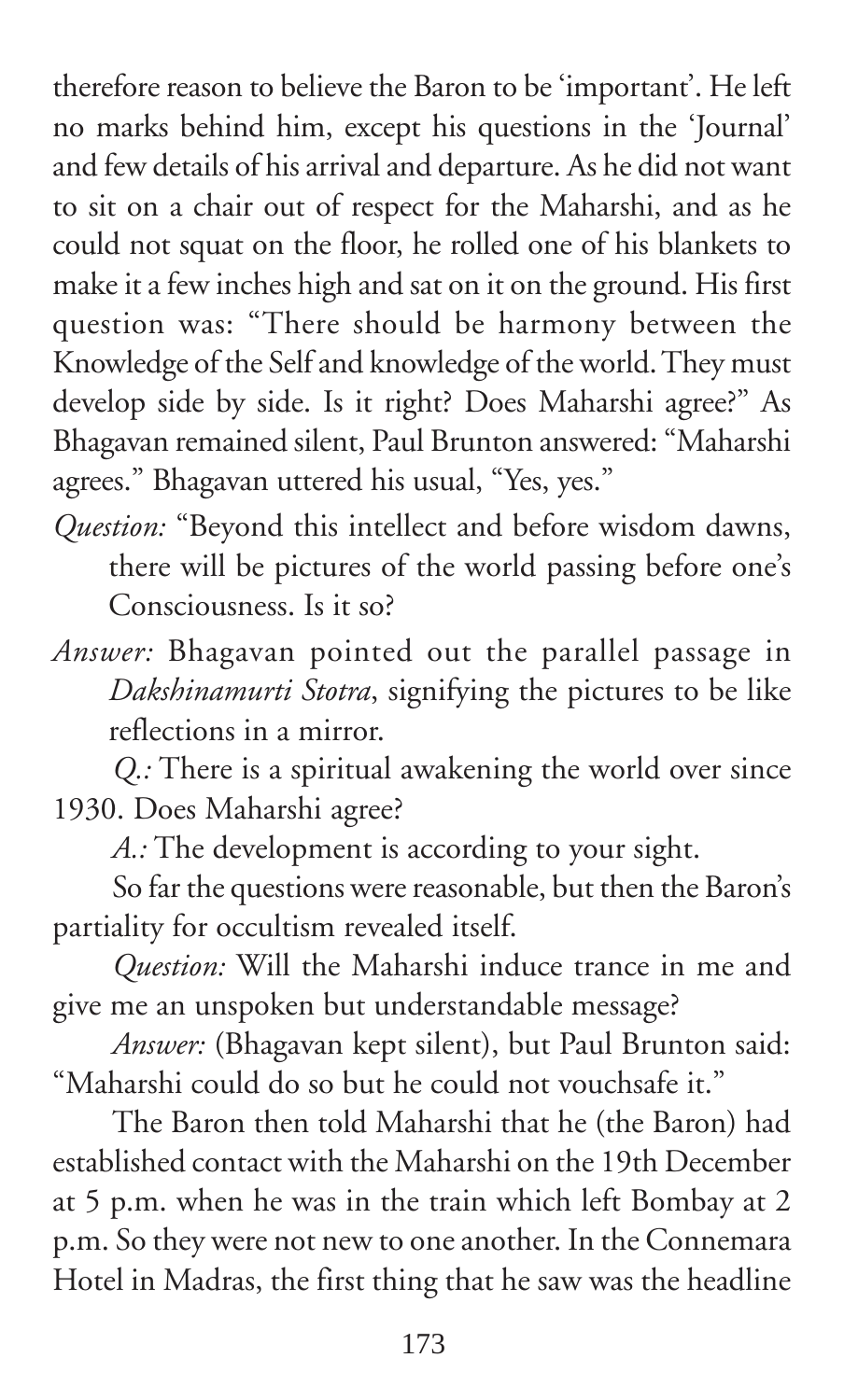in the *Madras Mail* which read: "Two Europeans in Ramanashram," which he perused with interest. At this point the Maharshi went out. The Baron left the Ashram at about 9-30 a.m. the next day; but it did not prove to be the end of the Baron episode.

One morning a few months afterwards, the post brought some literature from Germany, and in it we found the description of the visit by Baron von Voltheim-Ostrau, as he was called in Germany. In the description he claimed that although the touch of the Maharshi's body was prohibited, he could not only touch but also massage his thighs, etc., to relieve his rheumatism; that the Maharshi had prophesied the arrival of the Baron at 4-30 p.m. on the 23rd December, as proved by the paper dictated by Maharshi to Paul Brunton, who wrote it down. This created a stir among the disciples who had never witnessed the performance of any occult phenomena by Bhagavan. And those who were present at the meeting and conversation between the Baron and Bhagavan, declared the massage of the legs was pure fiction.

Our astonishment was the greater when last month (August, 1975) we read in *The Theosophist* an article, written obviously by one of his admirers, resuscitating the fiction of the prophetic slip. We reproduce a portion of the article to give an idea of it:

"On his arrival in India, Voltheim-Ostrau (the Baron) was given a number of introductory letters to the most important Indian gurus. Among other papers he received was also a small pamphlet by Paul Brunton on Sri Ramana Maharshi, which Voltheim Ostrau read in the train from Bombay to Madras, and he reports that it did not impress him very much. After some travel in South India he came to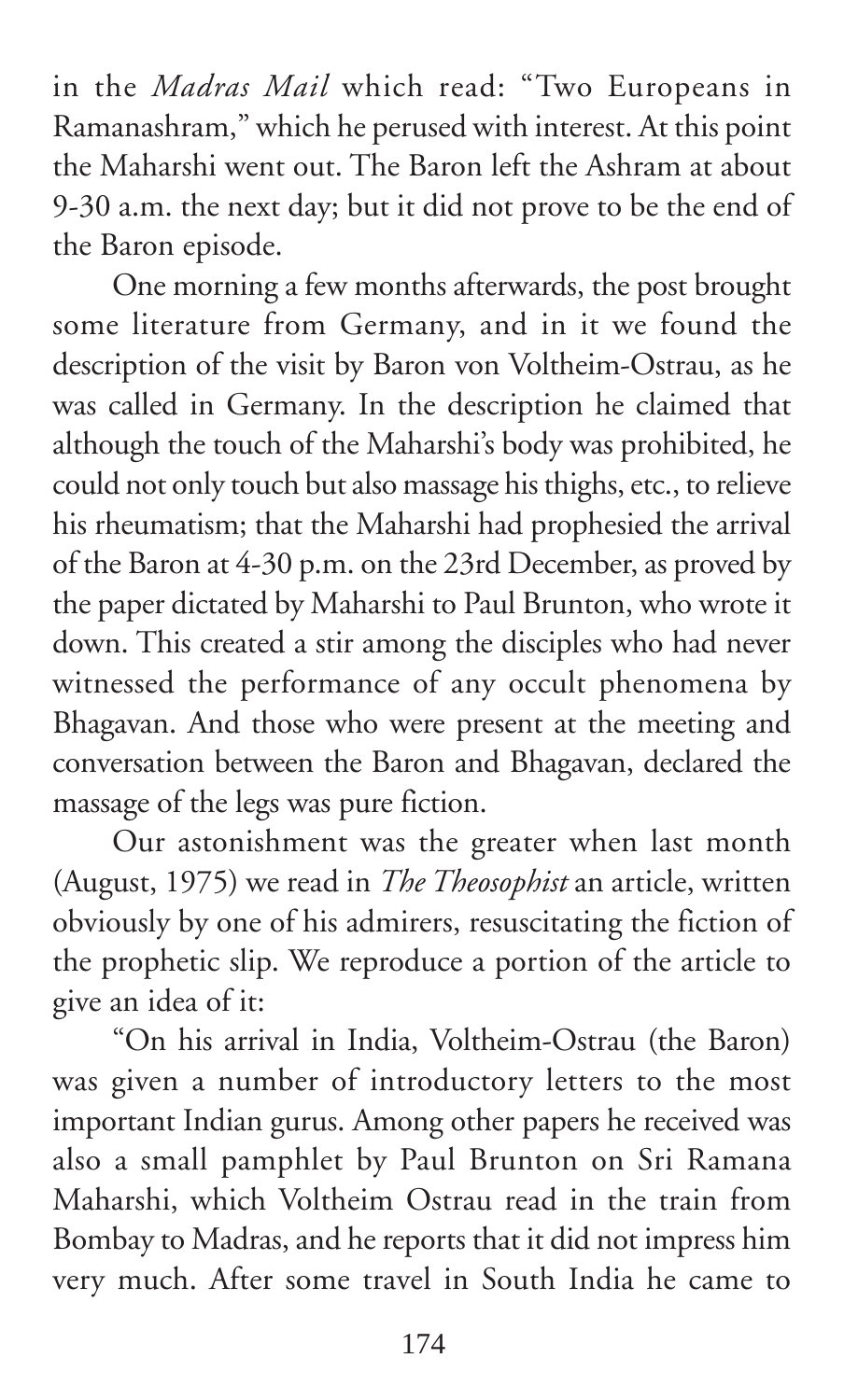Tiruvannamalai, where to his great surprise he was received by the Maharshi with the words: 'You are the German whom I am expecting; ask Paul Brunton and the Swamis!' Thereupon the latter told him that during the morning the Maharshi had publicly announced that a German would arrive at exactly that hour. Voltheim-Ostrau then asked whether his coming had been announced; he had not known himself that he would go to Tiruvannamalai that day. The reply was negative. Voltheim-Ostrau quotes the contents of the following conversation: 'The Maharshi then asked in rather poor English: 'Since when are you in touch with me?' I looked up my diary and said: 'Since 19th December 1935 at 4-30 p.m. on the journey from Bombay to Madras, when I read Brunton's booklet about you.' Thereupon I was shown a slip of paper by Brunton and the Swamis on which was written: 'The German gentleman arriving this afternoon is in touch with the Maharshi from 19th December at 4-30 p.m.' This was, so to say, the first visiting card which the great guru gave me."

In the detailed chapter "The Greater Master", in which the visit to the Maharshi and the astounding and penetrating conversations with him are described, Voltheim-Ostrau tells of an impressive event. During a talk the Maharshi had gone into *samadhi*. Voltheim-Ostrau was still occupied with writing down what the Maharshi had previously said, when the latter suddenly looked at him: "We now looked into each other's eyes. I couldn't say for how long, for I went over into an almost bodiless and equally spaceless condition, in which even normal time lost its importance. I had a physical feeling of widening and weightlessness, as if one would consciously observe one's own falling asleep and having a dream .… This state, which developed further, was accompanied by an increasing awareness,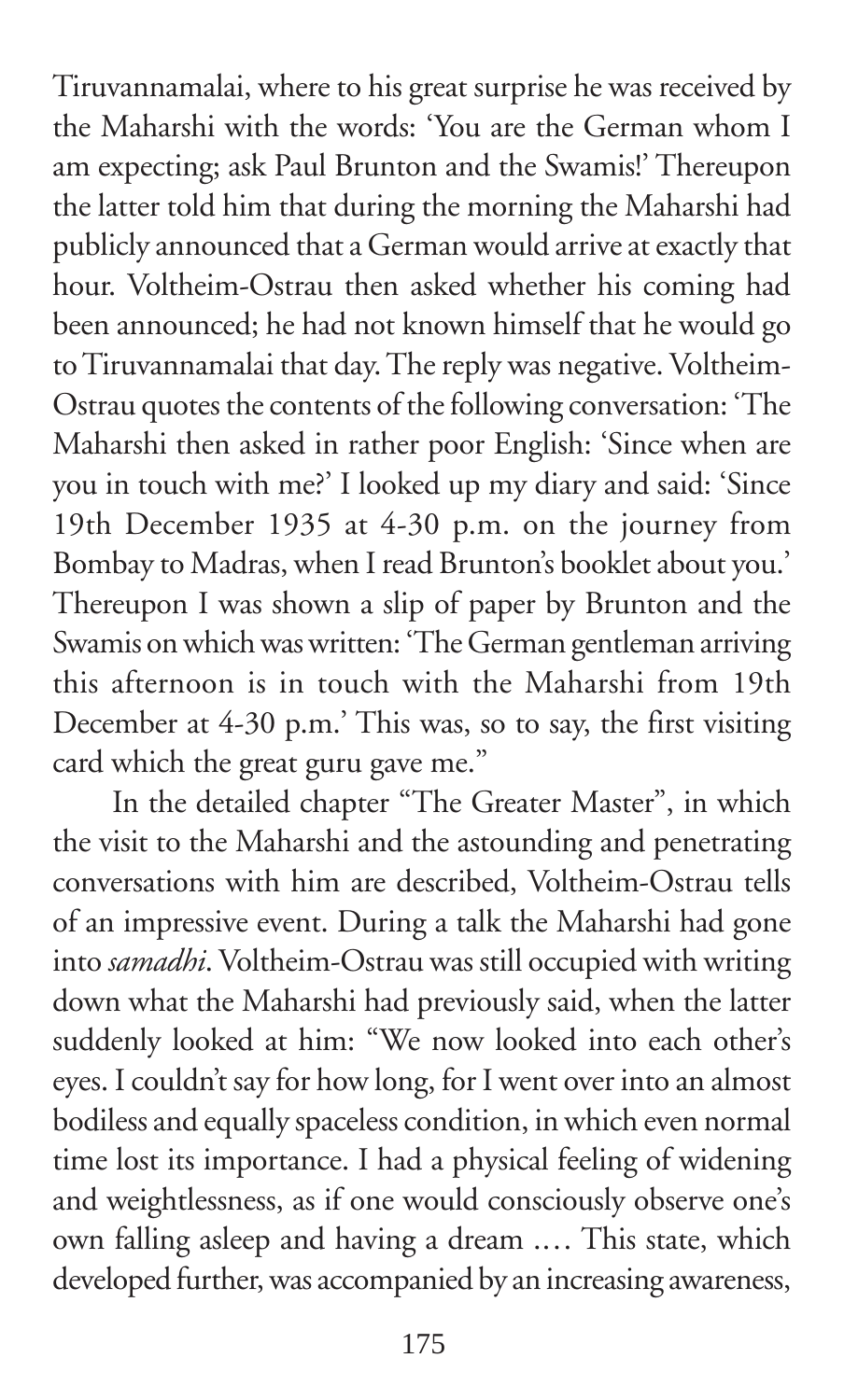which is only to be described as an enlargement and an 'awakening' in an extraordinary stage of consciousness, of a rare logical clarity of thought .… I think I can best describe it as a feeling of an unimaginable state of equilibrium of my whole being, including my past, present and future, and that an infinite, impersonal love extended itself over and through me on all that had ever entered my life. I felt around me all the people and creatures with whom I had even been in touch – whether alive or dead – and I stood in an inexpressible state of peace without any problem or agitation towards them, impersonal and yet full of warmest love."

He then continues: "My eyes immersed in the golden depths of the Maharshi's eyes who dwelt in *samadhi*, something took place which I can only describe in deepest awe and in all modesty, truthfully, quite simply and shortly. The dark colour of his body slowly changed into white. This white body became brighter and brighter, as if illuminated from inside, and began to shine …. Now I saw and knew for myself why the whole of India revered this personality as a living god.

"From then onward this shining body appeared always when Voltheim-Ostrau put himself in touch with the Maharshi in meditation, even after the latter's death on 14th April, 1950. The well-known German para-psychologist Dr. Gerda Walther, in her book *Phenomenologie der Mystik* (*Phenomenology of Mysticism*) has quoted this experience of Voltheim-Ostrau together with a number of others. The Dutch philosopher and theosophist Prof. J. J. Poortman also mentioned this 'shining body experience' in connection with teachings and experience of other cultural groups, in his five volume work, *Ochema*, in which he dealt extensively with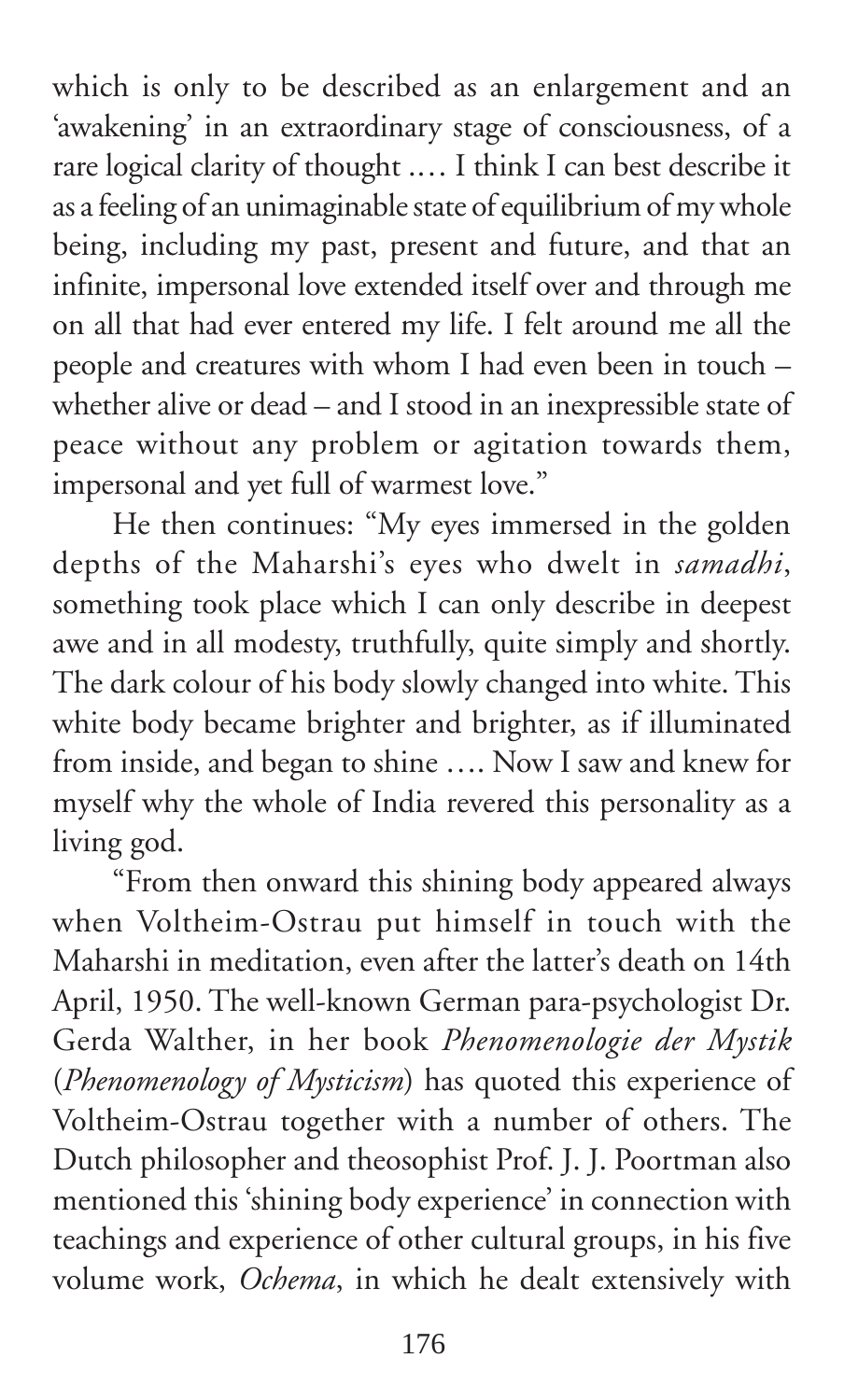the different ideas about subtle states of matter." Here ends the quotation from the article.

As for the Maharshi's *samadhi* during his talk with the Baron, no one, of course, can say anything, for the state of *samadhi* must have been within the mind or Consciousness of the Maharshi, and neither the Baron nor any occultist could have known its contents or that it is *samadhi* at all. His disciples are used to such claims by the variety of unperfected and immature people who come to the Ashram with all sorts of notions, all sorts of intellectual attitudes and abilities and all degrees of inflated egos. We simply ignore them. They do more harm to their own selves than to anyone else. No one can become an occultist, or a clairvoyant by merely wishing it at the top of one's voice, or writing it in one's diary. If it is anything, it is a demonstration of *avidya* (ignorance), or a psychical imbalance.

An amusing incident took place years ago in the hall in the very presence of Bhagavan.

It could be somewhere early in 1937, but the date is not of importance. The Sarvadhikari, let us say, the *de jure* Sarvadhikari was for a few days absent from his seat, and in his place ruled the temporarily *de facto* Sarvadhikari, let us call him Mr. S. I.

The 'Journal' – two ledger-like tall books – used to be always in the hall, not far from Bhagavan's couch, and the author of *Talks with Sri Ramana Maharshi* used to write, on the spot, the talks that took place in the hall on that day. Bhagavan used to show it to newcomers, and anyone who wanted to write a few lines of poetry were allowed to do so.

One morning Bhagavan wanted to have a look at it. The attendant said that Mr. S. I. had carried it away. S. I. was called and made to give the reason for his action. He said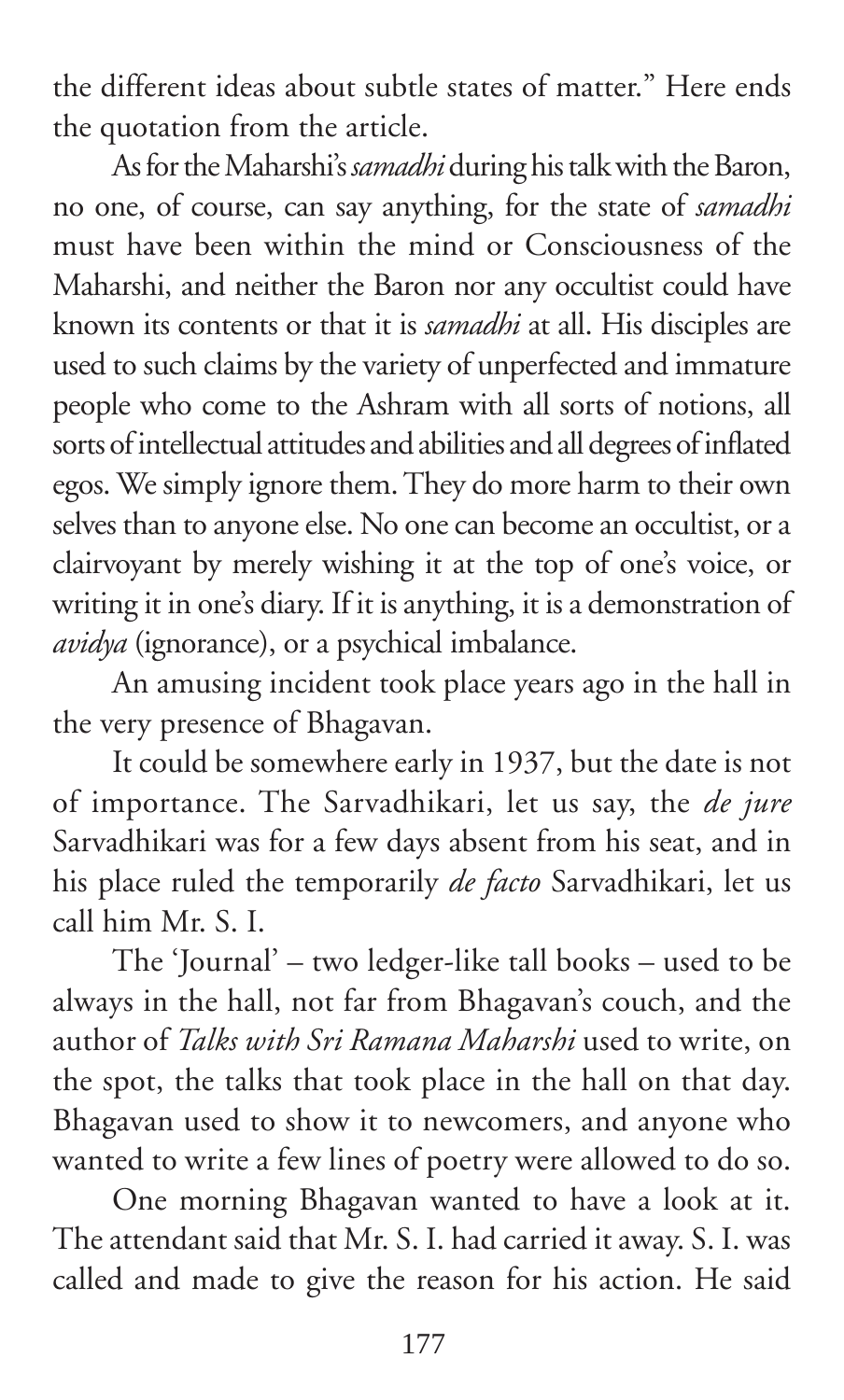that Bhagavan had come to him in dream and ordered him to remove the Journal from the hall and never to return it. So he obeyed orders.

Bhagavan with an amused smile answered: "Well, if you are so obedient you must go and fetch the Journal, for it was the dream Bhagavan who ordered you last night, and now the waking Bhagavan is ordering you", and immediately asked the attendant to follow S. I. and bring the Journal. On his return the attendant was without the Journal, of which immediately Bhagavan guessed the reason; but kept quiet. He knew the innate superstitions of the people – they fear the dream God more than the real, the living God, and Bhagavan does not cause fear to anyone. When one thinks of Bhagavan, joy and happiness suffuse the heart and there is no reason to fear him. But the dream Bhagavan is terrible, being the child of one's own fancy where terror can be magnified to any degree one wishes. Hence the Journal remained with S. I.

Bhagavan seems to have developed a fancy for the white peacock which devotees think to be the incarnation of the late Madhavasami, his old attendant who died about two years ago. Today (18-6-48) the famous cow Lakshmi died. Some believe that she was a disciple of Bhagavan in her previous birth. They draw this conclusion from her birth, the events of her life, her great attachment to him, etc. After finishing the history of Lakshmi, Bhagavan takes up that of the white peacock, which had been brought from such a great distance as Baroda. It was born in October 1946, three months after the death of Madhavasami (July 1946) and brought to Madras in April 1947 by the Maharani of Baroda, and to Ramanasramam by Mr. David MacIver on the same day.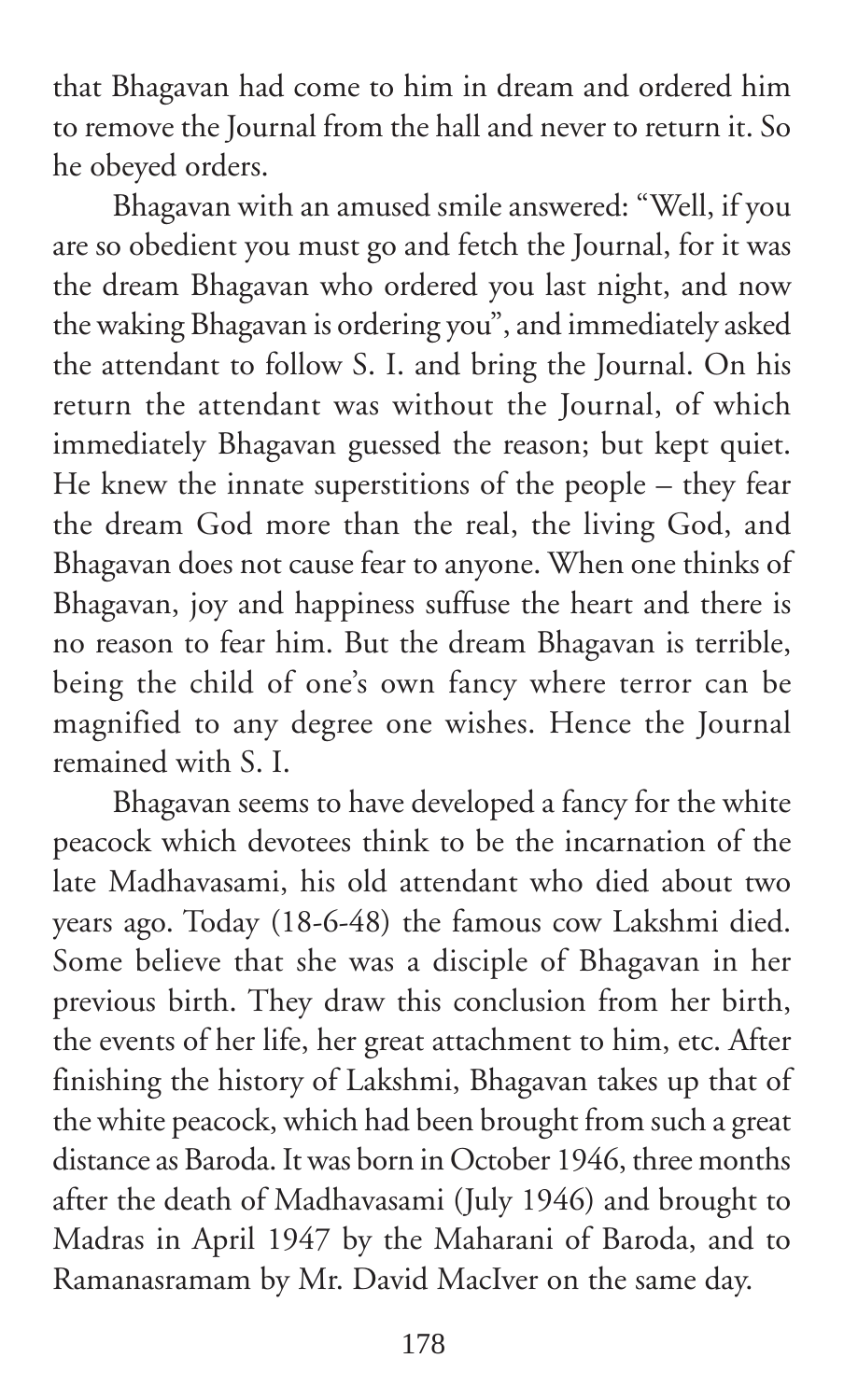Bhagavan then watched the peacock's movements: It used to go to the cupboard where books were kept and touched its glass door with its beak in a straight line from east to west, as if scanning the titles of the books. Secondly, it used to appear in the hall and quit it at the very hours when Madhava used to come and go. Thirdly, it used to sit in the very places where Madhavasami used to sit and, like him, used to visit the office, bookshop, library, etc., also at the hours he used to visit these places. Its habits used to be a copy of Madhava's. Hence the conclusion of several devotees that he was Madhava reincarnated.

## 25th June 1948.

8-30 a.m. I am in a mood for meditation. The hall is quiet and the devotees present are very few. The morning is fresh and Bhagavan seems cheerful. I dip – once, twice, thrice. I look at my wristwatch; it is 9-10 a.m. Bhagavan is observing. I hear him saying something in English. It must be to me, I look at him. Yes, he is addressing me: "Grant Duff has passed away." I said, "At the age of 87?" "No, 83", he corrected. "Where, in the United States?" "Yes," he answered and fell into silence. I remarked: "I am sorry if he had to suffer before his death," to which Bhagavan answered, "I don't know". As there was no further talk I dipped again till 9-40 when I left.

23rd August 1948.

I am absorbed in meditation seated at the first post, opposite Bhagavan's couch. I hear Bhagavan saying: "He is the superintendent of the Asramam." I open my eyes. He turns to me, pointing to the white peacock and says: "He's the superintendent of the Asramam." I at once understood and answered: "He goes round the Asramam for inspection." "Yes, he is in a habit of going round and poking his nose into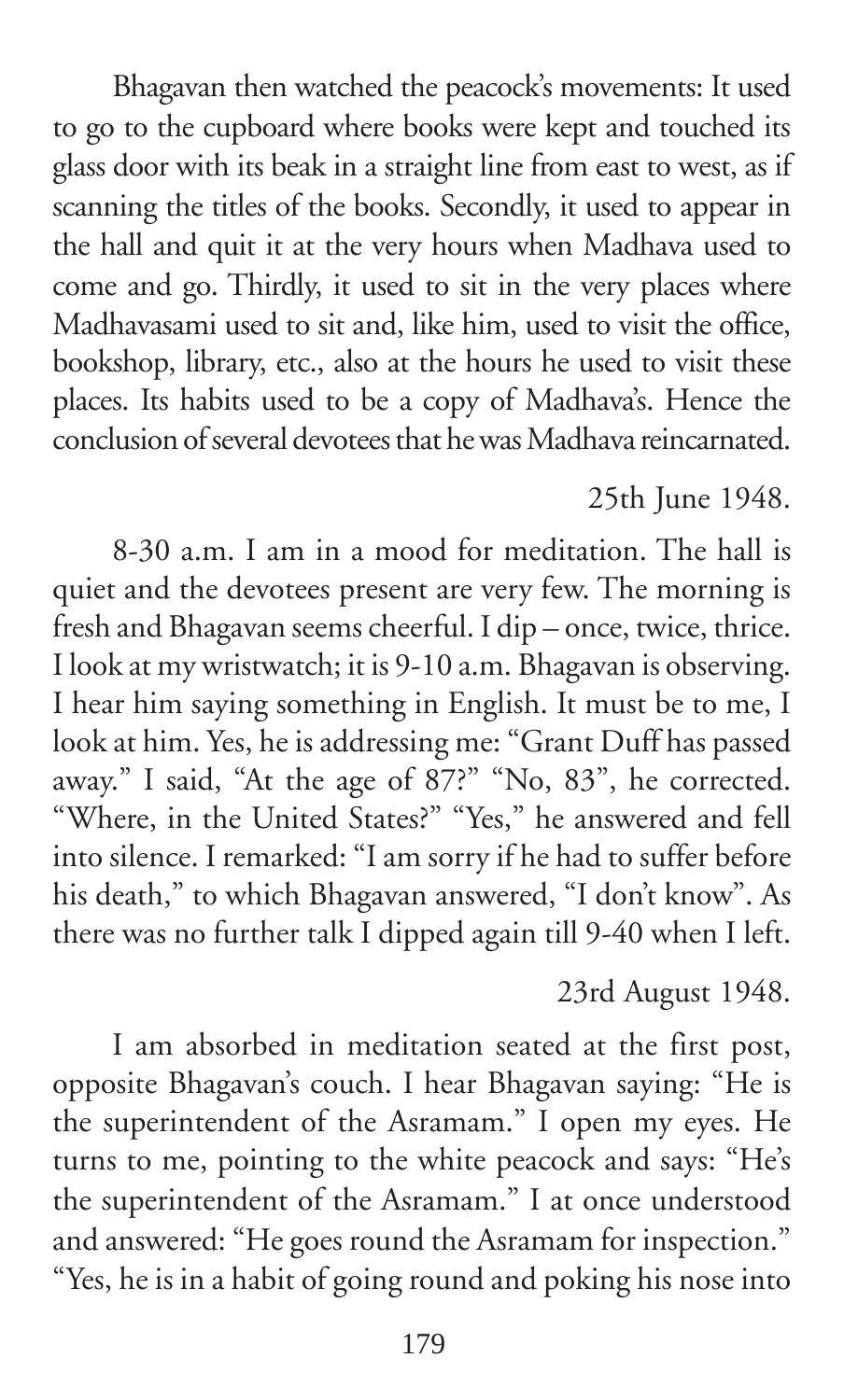everything, by making an affirmative nod with his head." At 6-15 p.m. Bhagavan was still speaking about the peacock superintending the Ashram. He adds that Harindranath Chatopadhyaya, who last night recited in the hall a poem he had composed on cow Lakshmi, is going to compose one on the peacock. Today Bhagavan's left cheek is swollen. I understand his gums are swollen.

## 24th August 1948.

Venkataratnam offers Bhagavan something which he puts into his mouth, and looks at me smiling: "Homeopathy," he says. I understood. "By whom?" I asked. Pointing to Mrs. Osborne, he answered: "By her." I said that homeopathy is very good. The cheek is less swollen today.

## 26th March 1949.

6 p.m., Mrs. D. who has been staying here for a long time, doing *sadhana*, and her nephew prostrated themselves before Bhagavan and asked his permission to go home to Kashmir. But suddenly Mrs. D. stood up and started to shout: "Why should I go? Bhagavan called me and I came to his feet. Why should I go back to this dirty world?" Then addressing her nephew: "Go: I am not coming." To Viswanathan, who barred her way back to the women's sector of the hall, "You are a mischief-maker. Leave me alone, I am not going." Louder and louder she shrieked, but her nephew held her tight and pulled her. Tucking up his sleeves he carried her bodily in his arms like a baby. She started screaming desperately: "Mr. Venkataramiah … Mr. Vishvanathan ...", etc. etc. but when the carrying continued she quietened down. Hardly ten minutes passed when lo! she reappeared walking on her own feet with her nephew by her side: obviously she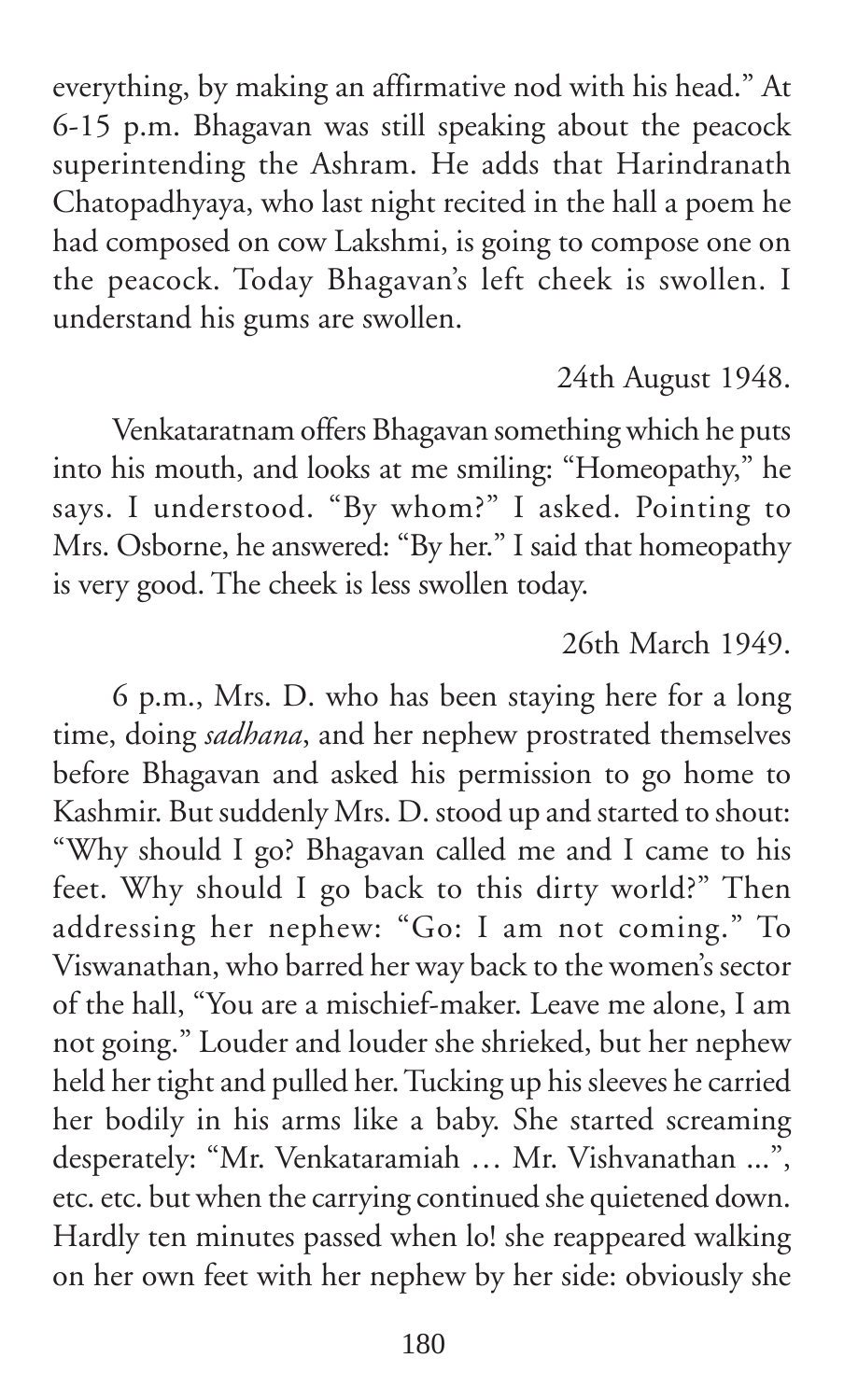had promised him to see Bhagavan for the last time and return. She prostrated normally and remained long in that posture. Finally she got up and walked back to the car which was waiting outside. This was real departure, for she never returned – never to this day. Miss Merston was kind enough to accompany her to Madras, to help the nephew on the way. After Mrs. D. left, Bhagavan started commenting on her words: "Who is Bhagavan? Is he different from you?"

After my return from Bombay, I made up my mind to try as often as possible to meditate in the hall, to overcome the tendency to shy at noise, especially of children whose mothers, wisely or unwisely, give them the freedom of the hall. The other noise is the conversation with Bhagavan in languages I don't understand. But just now it is a question on 'Who am I?' and Self-Realization, in English; sometimes the subject is argued by the disciples themselves, but as a rule it was addressed to Bhagavan. Now both the methods are being used. Bhagavan speaks: "Whose Self is to be realized? Is there anyone who has no Self? Why magnify the Self as if it is something to be brought from outside? You are the Self, the Being, the 'You' itself. All you have to do is to understand this by ordinary common sense and arguments. This is called '*Vichara*' (enquiry as to who you are). This is the same as 'Who am I?'. You practise *Vichara* for Self-Realization. There is no mystery in it. Where then is the question of using 'Who am I?' as a *mantra* to be repeated consciously or unconsciously? You have to argue it, as you argue any other problem, say, when you forget your name, or when you forget which one of two particular men is your uncle. You are the Self, your misfortune now is you think It is your body, which is a mere corpse, like a motor car which has no engine to make it move."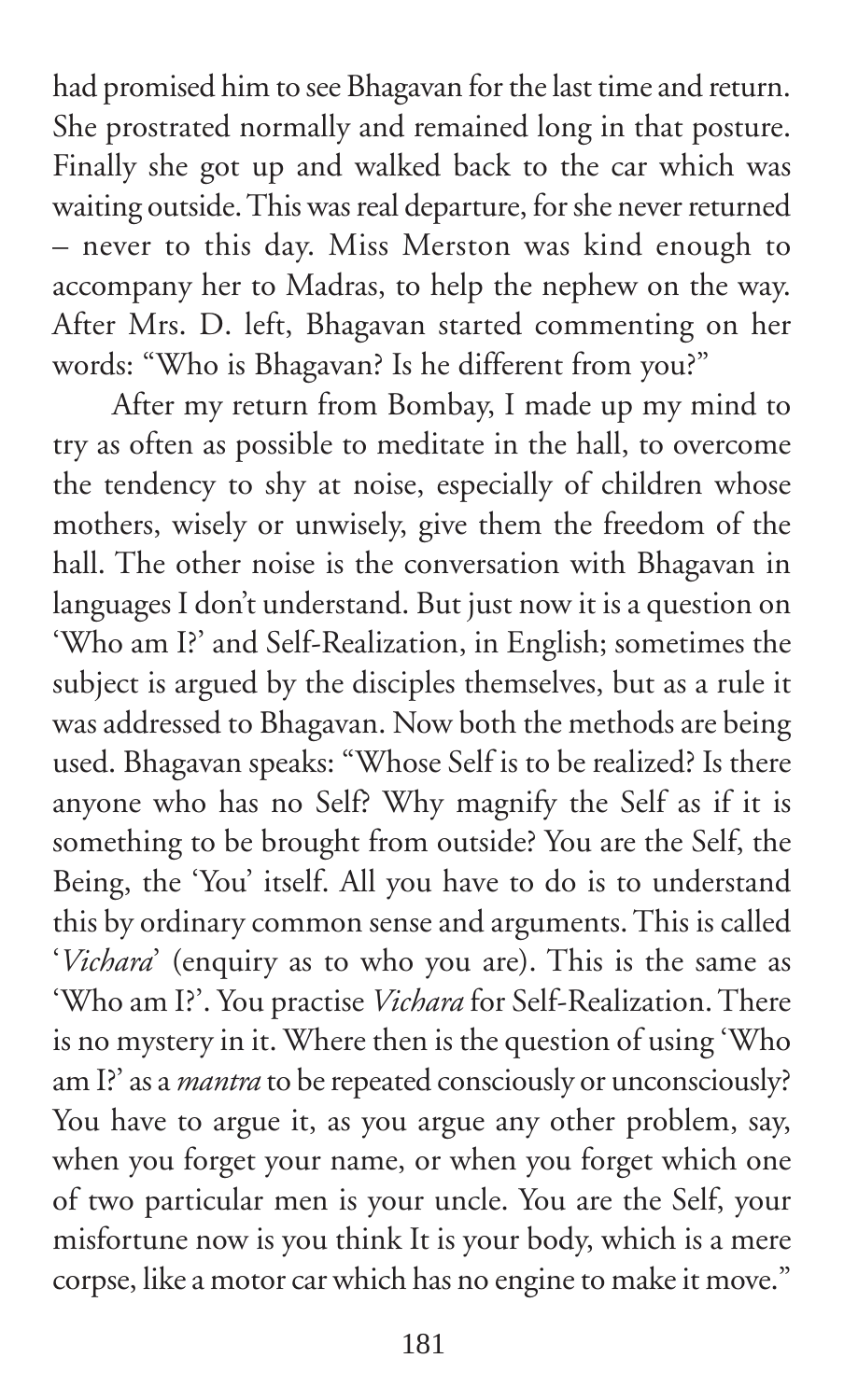Of course my whole attention goes to the words of Bhagavan. What happens to the meditation? Hence my stubborn advice to Chadwick not to meditate in the hall, but in his room, as I used to do. Anyhow, the Major had stopped meditating in the hall for some three years, because of lack of facility in the new verandah-hall, for him to remain undisturbed.

I hear someone from the centre of the hall raise his voice and say, "The whole trouble lies with the fact that the Self is not perceptible and the body is. We cannot even conceive of the Self, except that it is my Being, whereas we see the body move, talk, think, etc., etc. We learn from the Guru that all this is illusion, but we cannot deny our senses which speak the opposite." Bhagavan answered that that is why a trusted Guru is necessary. To the Guru what is said is crystal clear; hence He is in a position to teach the right way – from His experience; you do not have to believe your eyes, you have to believe Him.

A casual visitor got up from somewhere in the hall and came to the front line. He addressed Bhagavan bravely but respectfully: "I was here the other day in the hall when the Maharshi spoke about Self-Realization. I have no doubt that the Maharshi spoke from experience and is therefore right. But I cannot go against my training, which taught me that I am none other than the body, and that the greatest *pramanam* (one of the four evidences on which any valid argument is based) is the direct evidence which is the evidence of the eyes. I rolled all what you said in my mind and found that I cannot be convinced that the Self, or what you call *Chit* or Consciousness, is my Being, the ultimate Truth. The body also has consciousness, and when it dies it means my death also – I am finished, I go whereto all men go – never mind where.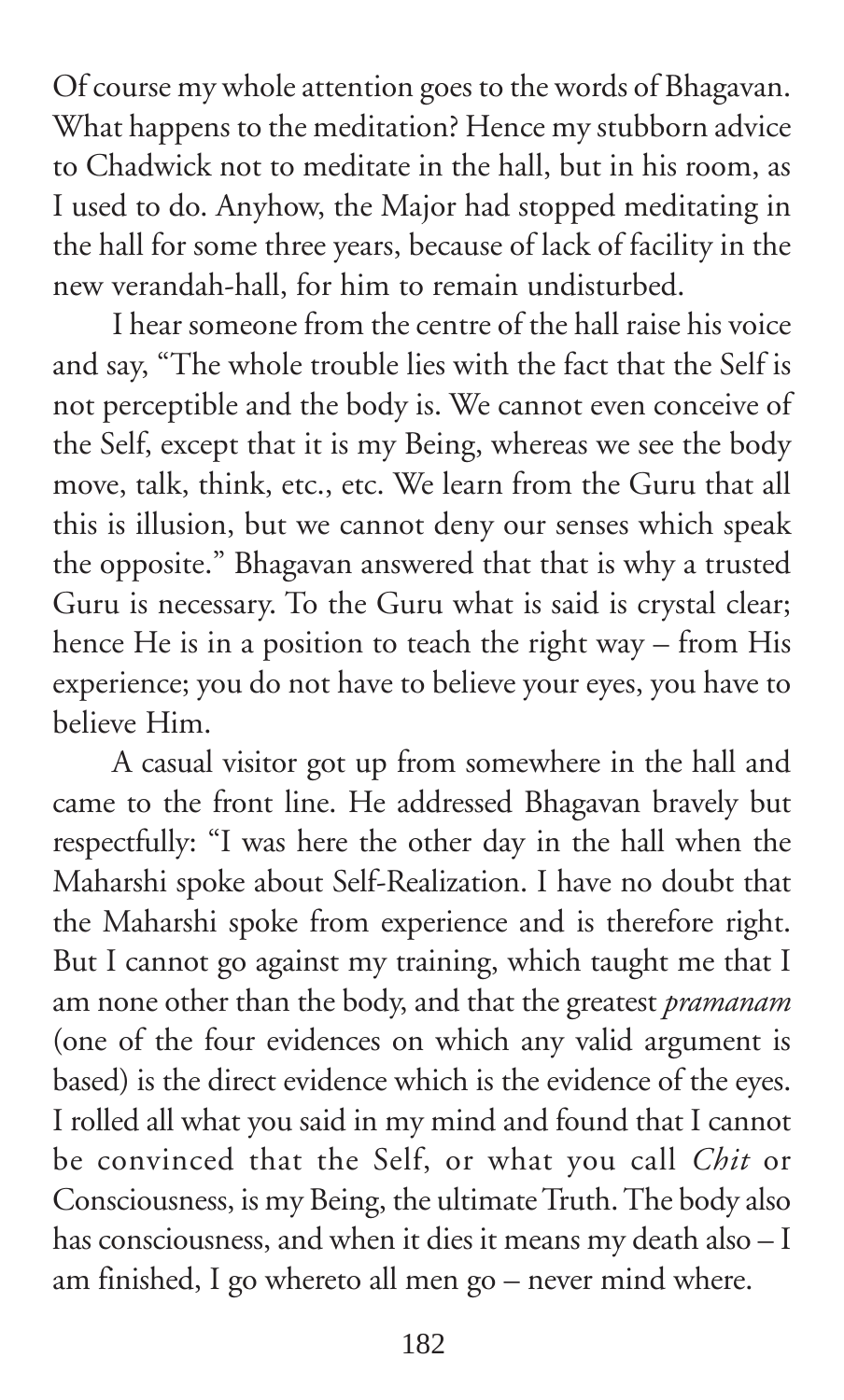"What does the Maharshi say?"

Bhagavan kept silent for a minute and said: "So long as you admit the existence of Consciousness in the body, there is the hope that one day you will want to know what it is, and you will want to know it by itself, as the greatest *pramana*, the greatest because life is far more important than the body without life. Even in the West admission has been made by philosophers that the evidence of the senses has been found to be useless. Have you read them?" The answer came from the visitor that he had, "But, you see, Sir, I am a follower of Madhavacharya and a believer in Dualism. I'll be taken for a heretic if I go against my faith, with due respect to you, Bhagavan." Bhagavan said, "*Parwa ille* (never mind)."

On this day (27-3-1949) the second operation on Bhagavan's elbow was performed. It was to be the most decisive operation between surgical and non-surgical methods of treatment, and so it was vividly remembered by me. The whole of 1948 Bhagavan spent in comparatively sound health. In fact in all his life he never suffered any serious illness. Little, little ailments used to come and go as with children. But later, say in his sixties, rheumatism which he had contracted earlier in life used to plague him with its constancy at the hip and knee-joints. Some asthmatic wheezing used occasionally to issue from his chest in the cold season, but it never amounted to an attack. I think the attendants were keeping some home-made remedy for it, which he often refused to take, waving the offerer away, as if to tell him 'don't fuss'.

But hardly did 1948 turn into 1949 when the body began to suffer in real earnest. What happened from February 1949 till April 1950 was recorded in brief details elsewhere, in this book. Yet it must be confessed here that long before the end of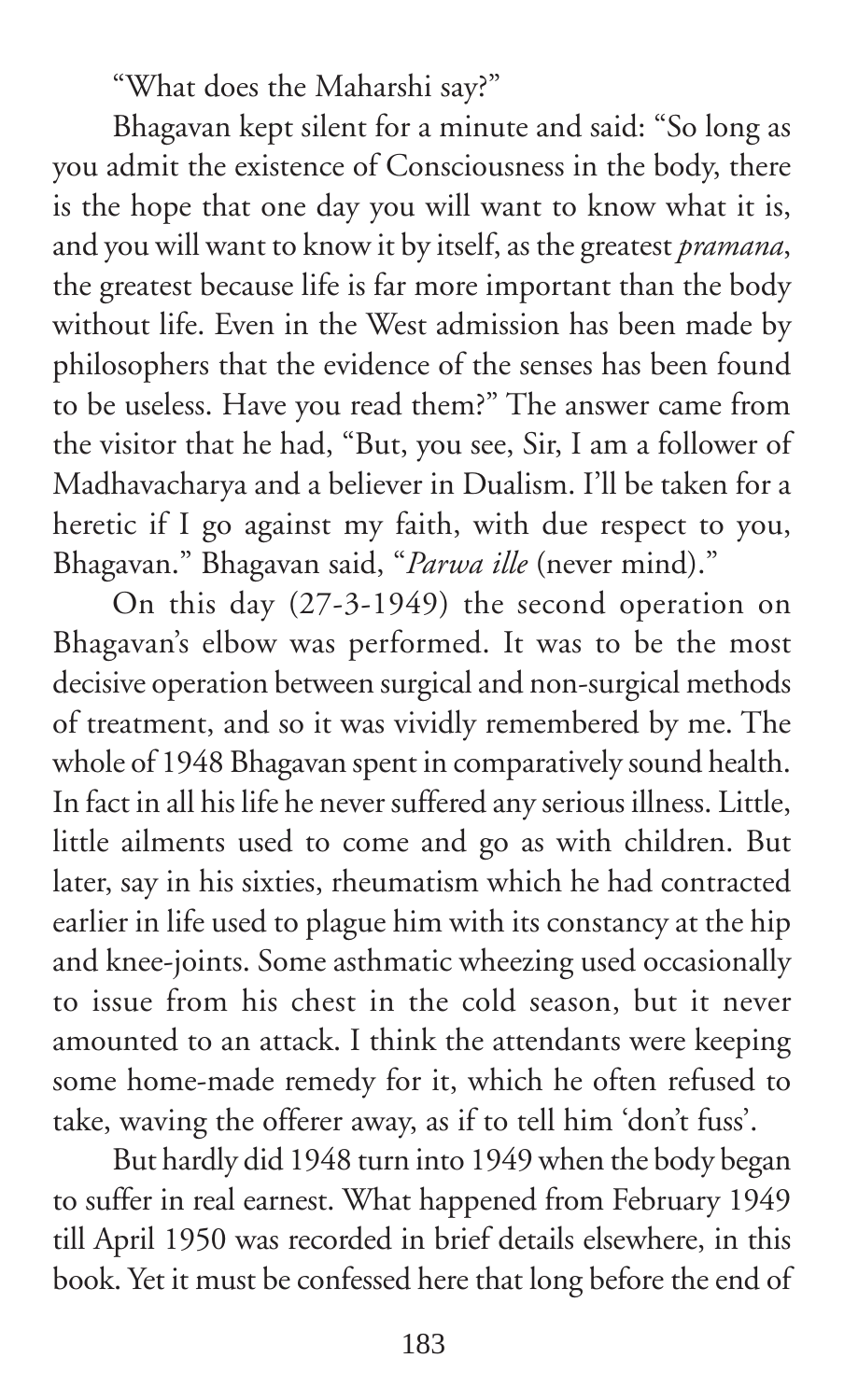1949, most of his old devotees knew that the Master was going to physically leave them and enter into *Videhamukti*, and they had nothing to give them solace but a blind hope and the distracted prophecies of some pseudo-astrologers. Bhagavan himself did not take the matter seriously, as in the beginning he used to say that he was feeling no pain. He thought the doctor's surgical treatment was absolutely unnecessary and would not alter what was destined for the body from the day of its birth, as ordained by Providence. As the treatment grew more and more serious and painful, from time to time, he used to remind the devotees and the doctors of his first wishes to leave the tumour to itself and to do nothing. Yet he would have certainly approved of the other medical systems – nonsurgical – which were harmless and in all probability would have given him some relief, though not cure – Homeopathy, Malabari, Siddha, etc., which were unavailingly used later. They all abhorred the use of the knife which scattered the symptoms and confused the physicians, especially the homeopaths, who rely on the symptoms to prescribe the remedies.

But the allopaths insisted on doing their duty and their level best for him through surgery and radium application. They won, leaving Bhagavan resigned to his fate. It was his destiny he might have thought and so the best thing for him to do was to bear it all silently.

I am not assigning responsibility or even mentioning names: it being too late in the day to do so. I am only writing my Reminiscences and have to record what I saw happening at that time. So the second operation had to follow.

On this 16th day of December, 1949, I was passing by the Ashram's office when I saw Major Chadwick entering it. Contrary to his habitual reticence, he was heard speaking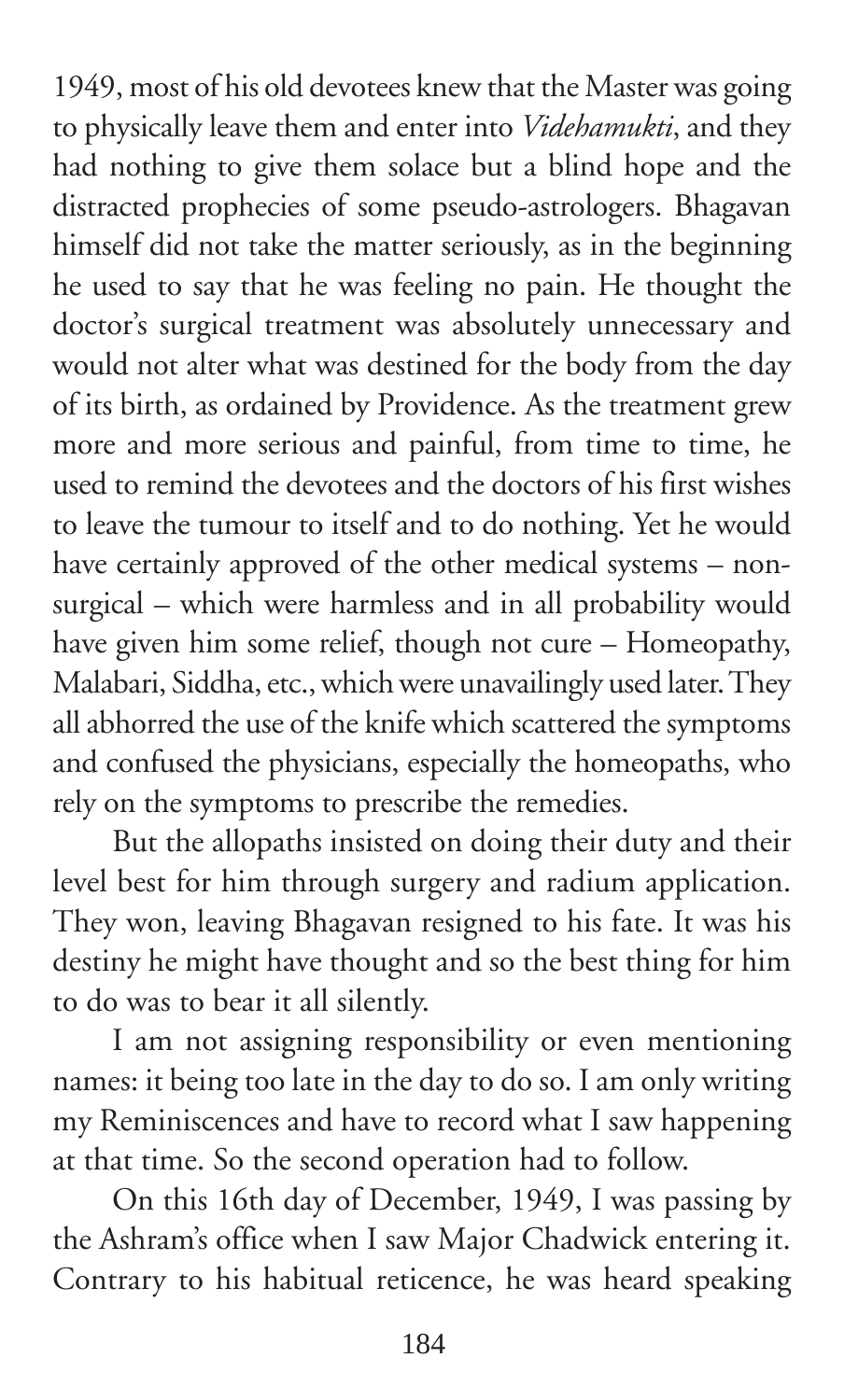about Bhagavan's fourth operation which was fixed for the 19th. After a few preliminary words he grew heated at the news. Raising his gigantic voice he admonished the authorities: "How long are you going to cut Bhagavan? Let him go without this torture. So many times you operated, what good did it all do? Let him, let him, let him go...." gathering his vocal momentum at each 'let him'. He stunned all the people present; even the hardy Sarvadhikari was numbed into silence, until the Major left after a few minutes.

My sympathy was all with Chadwick, but nobody's advice was worth anything before that of the advisory inner Council, which was paying the allopathic piper.

I do not blame the authorities for not trying the other medical systems straightaway without any knowledge of them. In homeopathy for example, there was no real, competent and qualified physician. The one who was available was utterly incompetent, being a beginner. When the competent Mr. T. S. Iyer arrived, he did not stay long enough for what homeopathy demands – time and more time. Or was it because he had no hopes?

Who remained in the field competing were the allopaths, who were at least highly qualified medical practitioners and had half a lifetime of experience and practice. My only grudge was that some other medical systems, especially homeopathy, which becoming useless after the knife was used, should have been given an adequate chance, particularly on the 9th February, when the tumour was not bigger than a pea and the diagnosis of sarcoma had not yet been confirmed. Real homeopathy is of great power and quick acting, and who knows if it would not have won the medical race? Bhagavan also would not have objected to it, as he did the knife.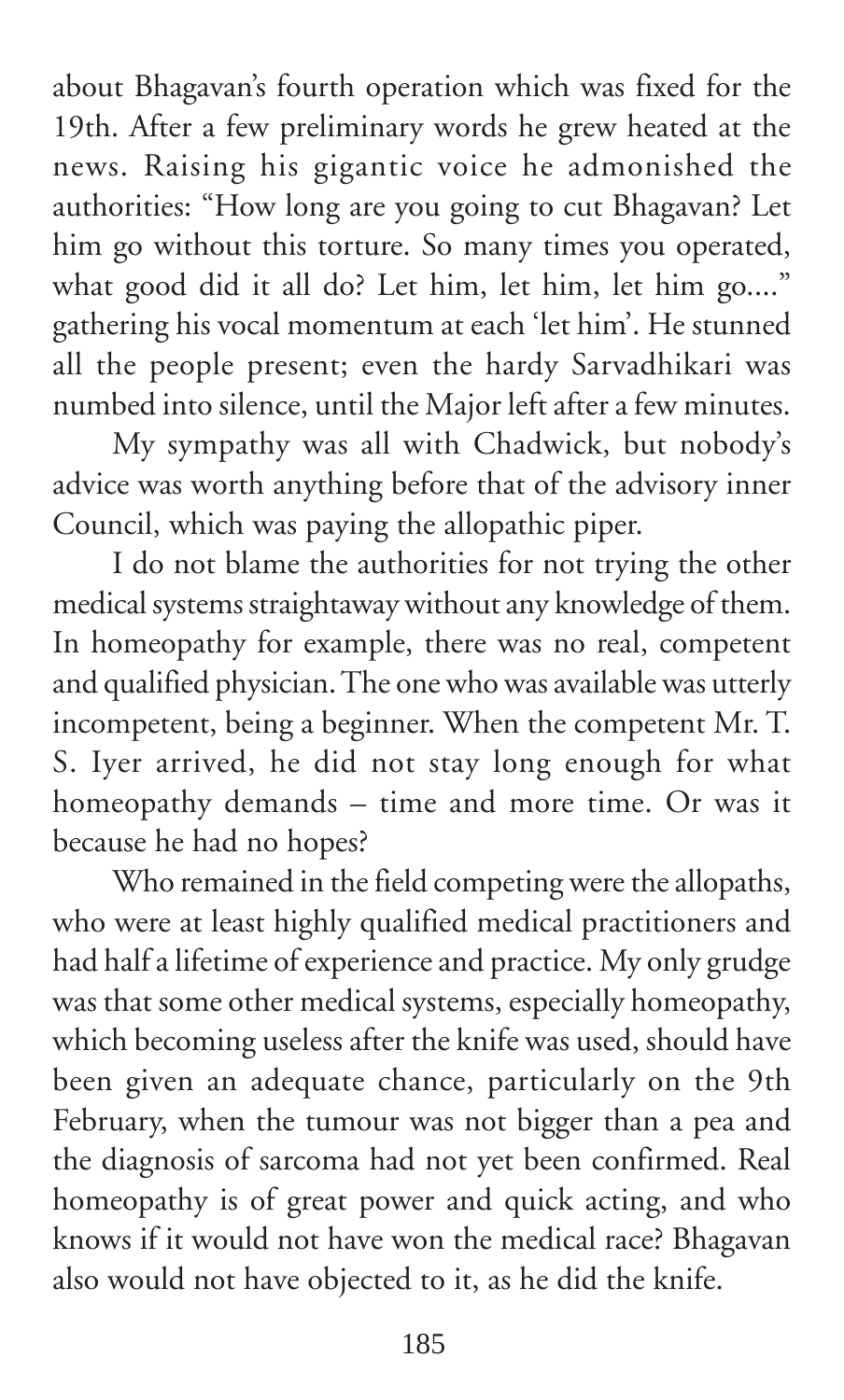Dr. Shankar Rao admitted to me on the 21st and 23rd December, that he had given a sleeping draft to Bhagavan on the 19th, which worked for two nights, contrary to the denial of some devotees, who thought Bhagavan would not have taken it.

On the 31st December the Sarvadhikari came to know of the definite complaint of Bhagavan against the Temple hall's stone threshold, which he could not cross and recross many times a day to go to and come from the lavatory. He planned to make the lavatory inside the temple hall, so that Bhagavan may never need to leave the hall, to which Bhagavan objected. Next, the Sarvadhikari turned to the old hall and started to remove stone slabs from a part of its floor, to make the alteration, to that also Bhagavan objected.

So at about 9 p.m. on the 1st of January 1950, Bhagavan decided to make the tiny room next to the lavatory his permanent bedroom, and immediately moved to it with the help of his silent attendants from the dispensary, where he had been staying since the 19th December 1949. He never again crossed the stone threshold, which reminds one of the abandonment of Dwaraka by Krishna.

It was in the narrow passage of this small bedroom that the sofa of Bhagavan was placed in the daytime, where he gave *darshan* from the 2nd January onward to the devotees who flocked by the hundreds.

What happened to Bhagavan's body in the three-and-ahalf months which followed, is public knowledge through the newspapers, through the Ashram's books and through the devotees who were having his *darshan* twice a day, until the last moment in and around Sri Ramanasramam. It was admitted on all sides that Ramanasramam did its work as